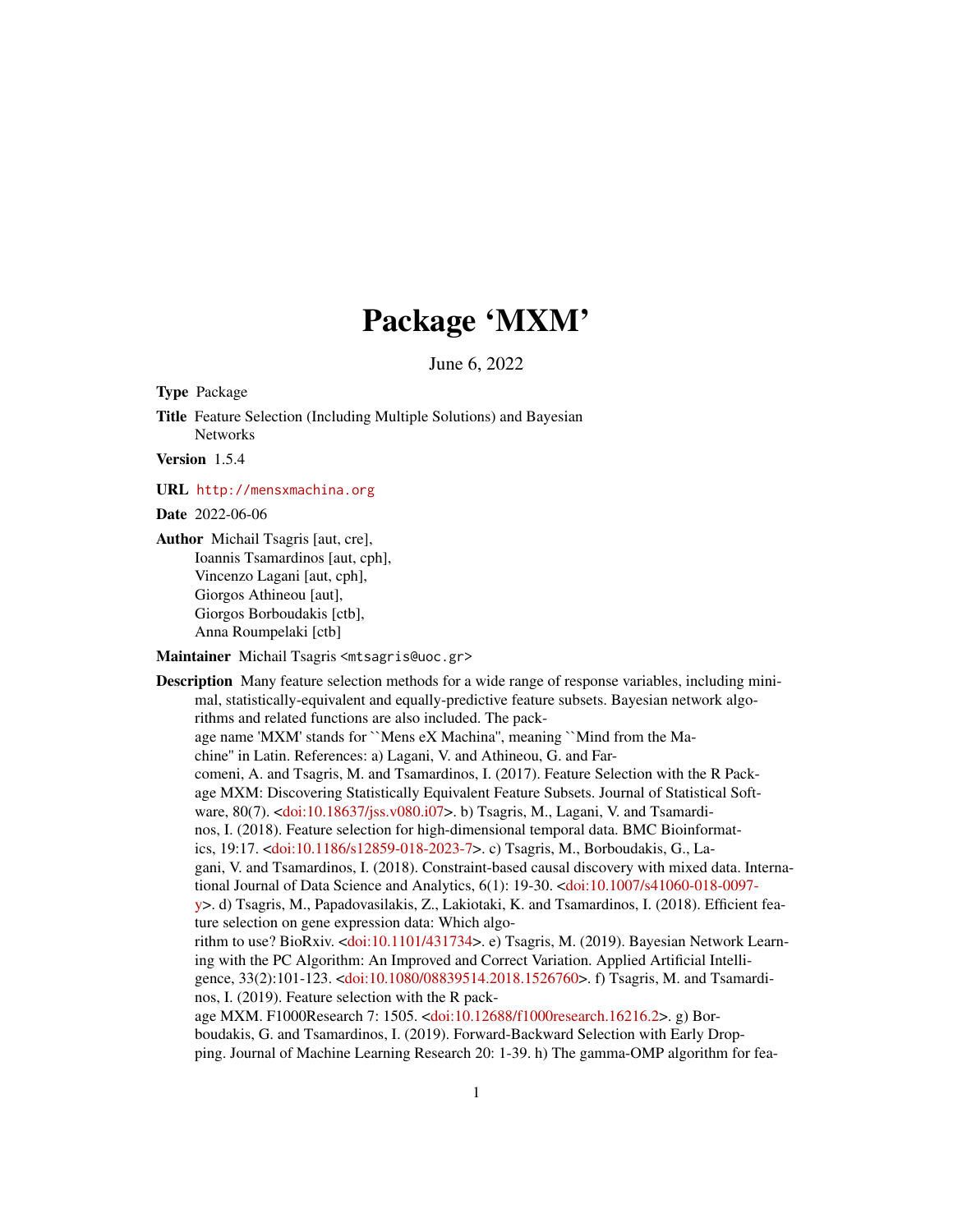ture selection with application to gene expression data. IEEE/ACM Transactions on Computational Biology and Bioinformatics 19(2): 1214-1224. [<doi:10.1109/TCBB.2020.3029952>](https://doi.org/10.1109/TCBB.2020.3029952).

License GPL-2

Depends  $R$  ( $>= 4.0$ )

Suggests markdown, R.rsp

VignetteBuilder knitr, R.rsp

Imports methods, stats, utils, survival, MASS, graphics, ordinal, nnet, quantreg, lme4, foreach, doParallel, parallel, relations, Rfast, visNetwork, energy, geepack, knitr, dplyr, bigmemory, coxme, Rfast2, Hmisc

NeedsCompilation no

Repository CRAN

Date/Publication 2022-06-06 20:00:02 UTC

# R topics documented:

|                                                                                    | 5  |
|------------------------------------------------------------------------------------|----|
|                                                                                    | 8  |
|                                                                                    | 9  |
|                                                                                    | 11 |
|                                                                                    | 12 |
| Backward selection regression for GLMM using the eBIC                              | 14 |
|                                                                                    | 15 |
| Backward selection with generalised linear regression models                       | 17 |
| Bayesian Network construction using a hybrid of MMPC and PC                        | 18 |
|                                                                                    | 21 |
|                                                                                    | 22 |
|                                                                                    | 24 |
| Bootstrap bias correction for the performance of the cross-validation procedure    | 26 |
| Calculation of the constant and slope for each subject over time                   | 28 |
| Certificate of exclusion from the selected variables set using SES or MMPC         | 29 |
|                                                                                    | 30 |
|                                                                                    | 31 |
|                                                                                    | 32 |
|                                                                                    | 40 |
| Conditional independence test for binary, categorical or ordinal data              | 43 |
|                                                                                    | 47 |
|                                                                                    | 49 |
| Conditional independence test for longitudinal and clustered data using GEE        | 51 |
| Conditional independence test for longitudinal and clustered data using GLMM       | 55 |
| Conditional independence test for proportions/percentages                          | 58 |
| Conditional independence test for the static-longitudinal scenario                 | 60 |
| Conditional independence tests counting the number of times a possible collider d- |    |
|                                                                                    | 63 |
| Conditional independence tests for continous univariate and multivariate data      | 65 |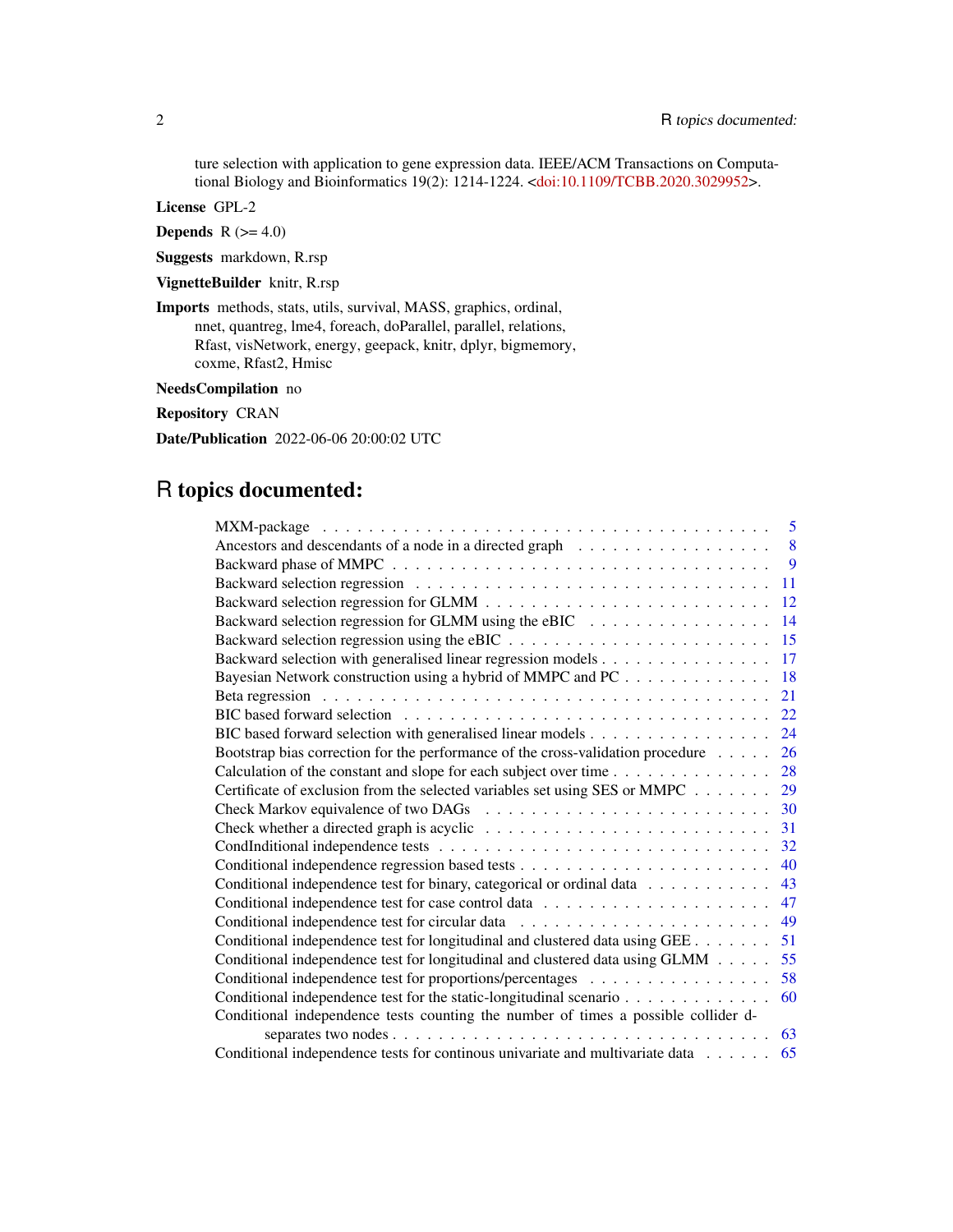|                                                                                                         | 68 |
|---------------------------------------------------------------------------------------------------------|----|
|                                                                                                         | 71 |
|                                                                                                         | 74 |
|                                                                                                         | 77 |
|                                                                                                         | 79 |
| Conditional independence tests with and without permutation p-value                                     | 83 |
|                                                                                                         |    |
| Constraint based feature selection algorithms for longitudinal and clustered data                       | 91 |
| Constraint based feature selection algorithms for multiple datasets 96                                  |    |
|                                                                                                         |    |
|                                                                                                         |    |
|                                                                                                         |    |
|                                                                                                         |    |
|                                                                                                         |    |
|                                                                                                         |    |
| Drop all possible single terms from a model using the partial correlation $\dots \dots \dots \dots 118$ |    |
|                                                                                                         |    |
| Effective sample size for G^2 test in BNs with case control data 121                                    |    |
|                                                                                                         |    |
|                                                                                                         |    |
|                                                                                                         |    |
| Feature selection using SES and MMPC for classification with longitudinal data 130                      |    |
|                                                                                                         |    |
| Forward Backward Early Dropping selection regression 134                                                |    |
| Forward Backward Early Dropping selection regression for big data 137                                   |    |
| Forward Backward Early Dropping selection regression with GEE 139                                       |    |
| Forward Backward Early Dropping selection regression with GLMM 142                                      |    |
|                                                                                                         |    |
| Forward selection with generalised linear regression models 148                                         |    |
|                                                                                                         |    |
|                                                                                                         |    |
| Generalised linear mixed models based on glmm SES and MMPC outputs 153                                  |    |
|                                                                                                         |    |
|                                                                                                         |    |
|                                                                                                         |    |
|                                                                                                         |    |
|                                                                                                         |    |
|                                                                                                         |    |
|                                                                                                         |    |
| IAMB variable selection                                                                                 |    |
| Incremental BIC values and final regression model of the FBED algorithm 168                             |    |
|                                                                                                         |    |
|                                                                                                         |    |
|                                                                                                         |    |
|                                                                                                         |    |
|                                                                                                         |    |
| Many simple quantile regressions using logistic regressions 175                                         |    |
|                                                                                                         |    |
| Many Wald based tests for logistic and Poisson regressions with continuous predictors . 178             |    |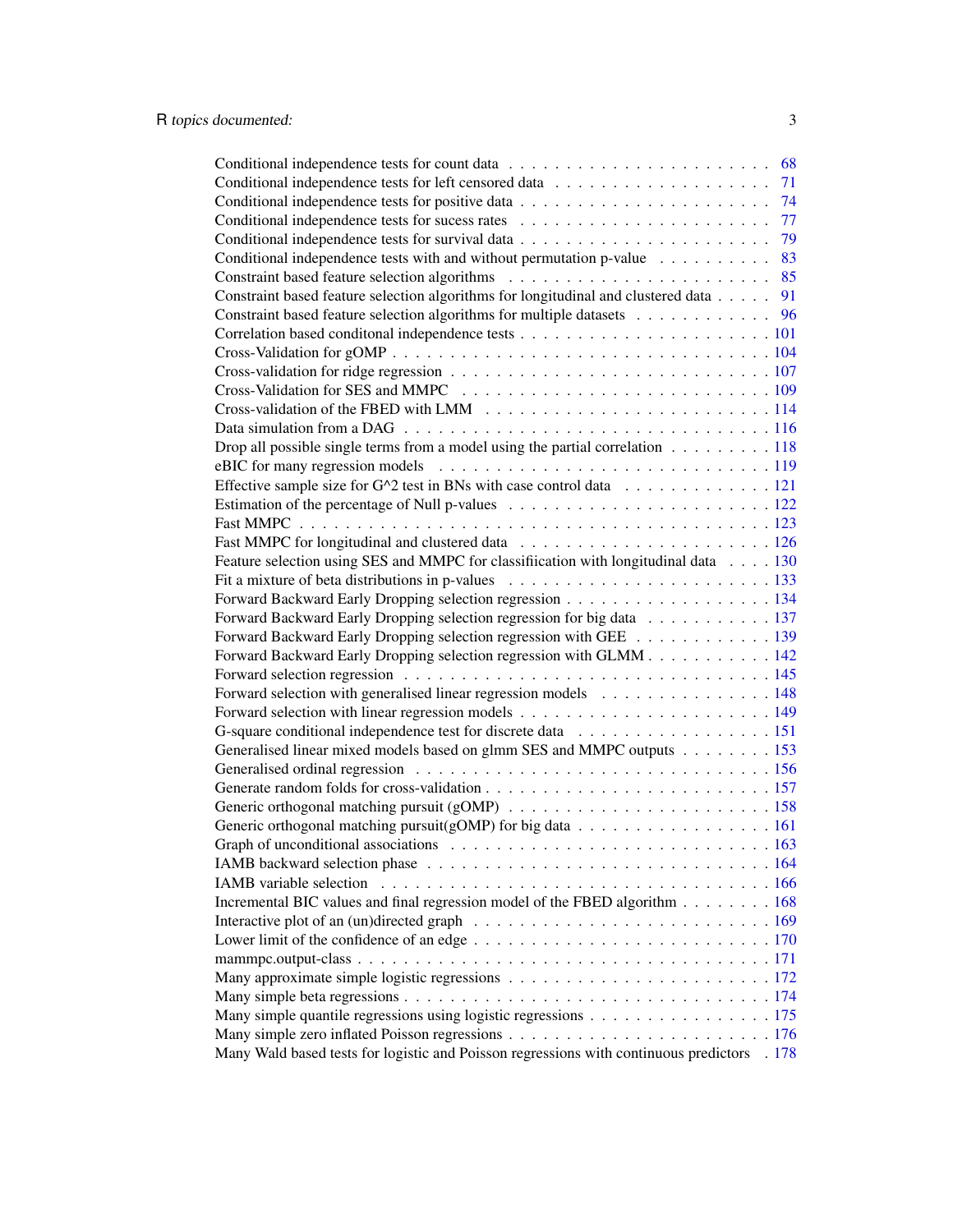| MMPC solution paths for many combinations of hyper-parameters 181                                                       |
|-------------------------------------------------------------------------------------------------------------------------|
|                                                                                                                         |
|                                                                                                                         |
|                                                                                                                         |
|                                                                                                                         |
| Neighbours of nodes in an undirected graph $\ldots \ldots \ldots \ldots \ldots \ldots \ldots \ldots \ldots 193$         |
| Network construction using the partial correlation based forward regression or FBED 194                                 |
|                                                                                                                         |
|                                                                                                                         |
| Permutation based p-value for the Pearson correlation coefficient 199                                                   |
|                                                                                                                         |
|                                                                                                                         |
|                                                                                                                         |
|                                                                                                                         |
|                                                                                                                         |
| Regression models based on SES timeclass and MMPC timeclass outputs 207                                                 |
|                                                                                                                         |
|                                                                                                                         |
|                                                                                                                         |
|                                                                                                                         |
|                                                                                                                         |
|                                                                                                                         |
|                                                                                                                         |
|                                                                                                                         |
| Skeleton (local) around a node of the max-min hill-climbing (MMHC) algorithm $\dots$ 218                                |
| Skeleton of the max-min hill-climbing (MMHC) algorithm 220                                                              |
| Skeleton of the PC algorithm $\ldots \ldots \ldots \ldots \ldots \ldots \ldots \ldots \ldots \ldots \ldots \ldots 223$  |
| Structural Hamming distance between two partially oriented DAGs 227                                                     |
|                                                                                                                         |
| Symmetric conditional independence test with clustered data 230                                                         |
| Symmetric conditional independence test with mixed data 232                                                             |
|                                                                                                                         |
|                                                                                                                         |
|                                                                                                                         |
| Transformation of a DAG into an essential graph $\ldots \ldots \ldots \ldots \ldots \ldots \ldots \ldots$ 238           |
|                                                                                                                         |
| Undirected path(s) between two nodes $\ldots \ldots \ldots \ldots \ldots \ldots \ldots \ldots \ldots \ldots \ldots 240$ |
|                                                                                                                         |
|                                                                                                                         |
| Variable selection using the PC-simple algorithm $\ldots \ldots \ldots \ldots \ldots \ldots \ldots \ldots 247$          |
|                                                                                                                         |

**Index** [251](#page-250-0)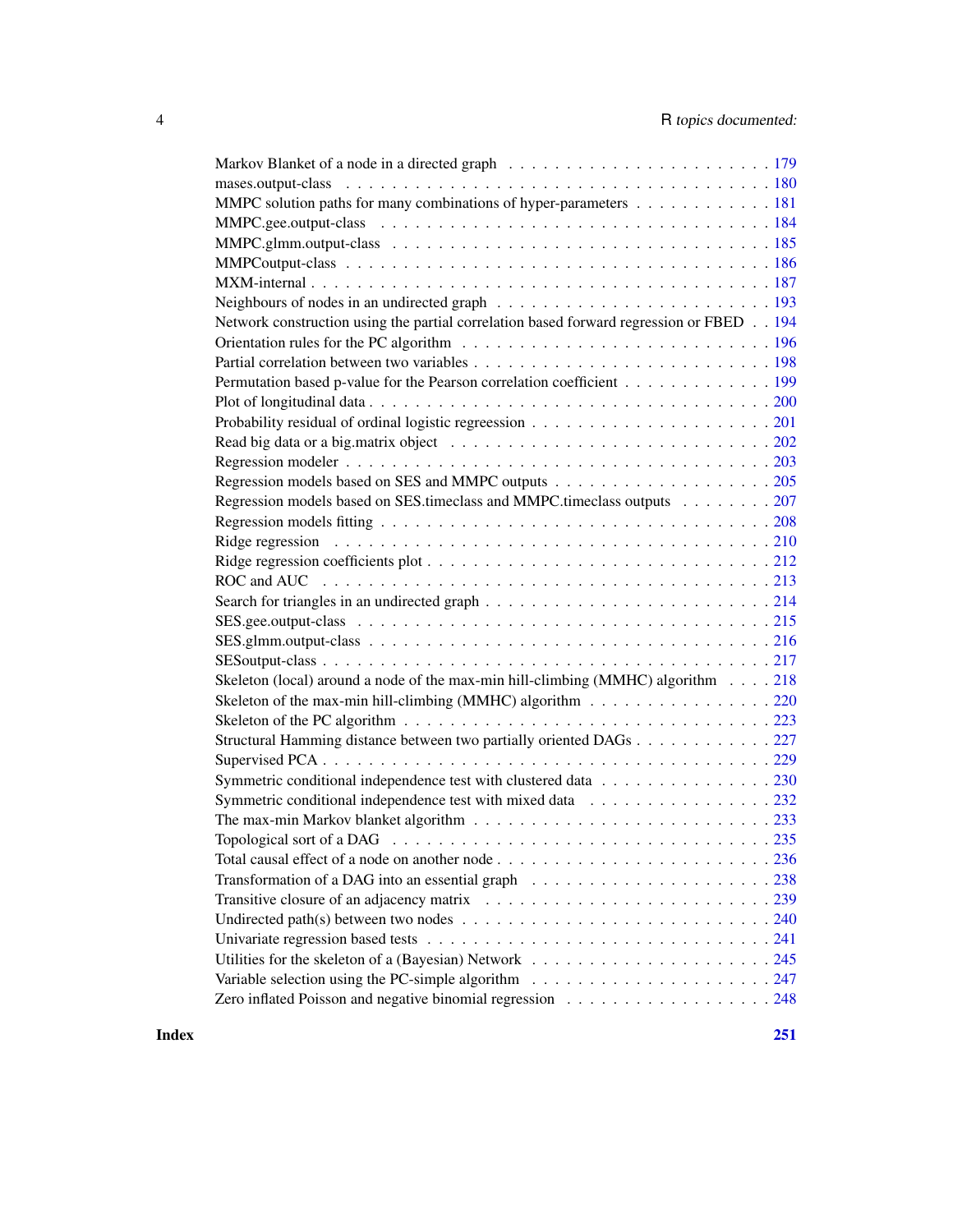<span id="page-4-0"></span>MXM-package *This is an R package that currently implements feature selection methods for identifying minimal, statistically-equivalent and equallypredictive feature subsets. Additionally, the package includes two algorithms for constructing the skeleton of a Bayesian network.*

#### Description

'MXM' stands for Mens eX Machina, meaning 'Mind from the Machine' in Latin. The package provides source code for the SES algorithm and for some appropriate statistical conditional independence tests. (Fisher and Spearman correlation, G-square test are some examples. Currently the response variable can be univariate or multivariate Euclidean, proportions within 0 and 1, compositional data without zeros and ones, binary, nominal or ordinal multinomial, count data (handling also overdispersed and with more zeros than expected), longitudinal, clustered data, survival and casecontrol. Robust versions are also available in some cases and a K-fold cross validation is offered. Bayesian network related algorithms and ridge reression are also included. Read the package's help pages for more details.

MMPC and SES can handle even thousands of variables and for some tests, even many sample sizes of tens of thousands. The user is best advised to check his variables in the beginning. For some regressions, logistic and Poisson for example, we have used C++ codes for speed reasons.

For more information the reader is addressed to

Lagani V., Athineou G., Farcomeni A., Tsagris M. and Tsamardinos I. (2017). Feature Selection with the R Package MXM: Discovering Statistically Equivalent Feature Subsets. Journal of Statistical Software, 80(7), doi:10.18637/jss.v080.i07 and

Tsagris, M. and Tsamardinos, I. (2019). Feature selection with the R package MXM. F1000Research 7: 1505.

#### Details

| Package: | MXM        |
|----------|------------|
| Type:    | Package    |
| Version: | 1.5.4      |
| Date:    | 2022-06-06 |
| License: | $GPL-2$    |

#### Maintainer

Michail Tsagris <mtsagris@uoc.gr>.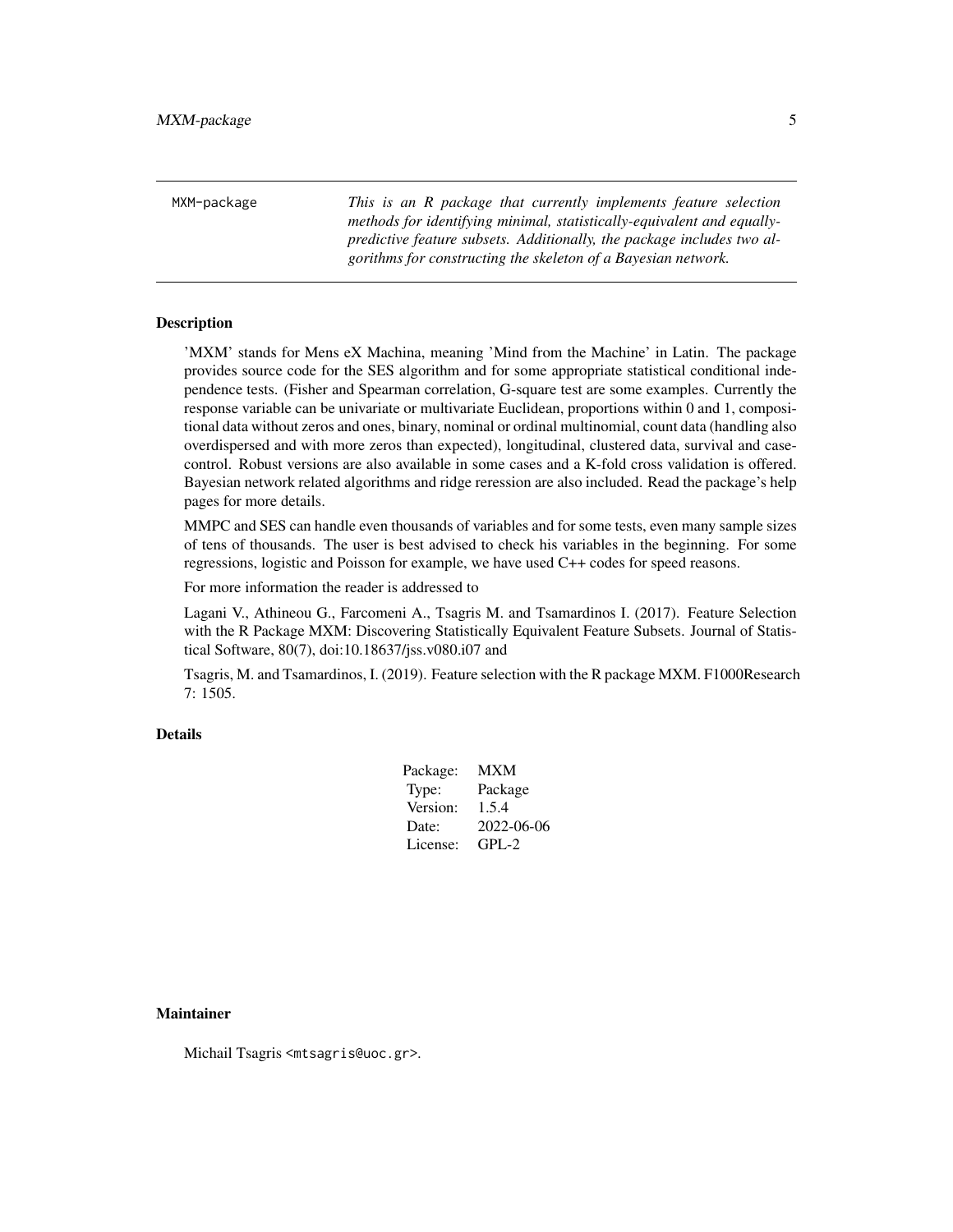Acknowledgments: The research leading to these results has received funding from the European Research Council under the European Union's Seventh Framework Programme (FP/2007-2013) / ERC Grant Agreement n. 617393.

Michail Tsagris would like to express his acknowledgments to Marios Dimitriadis and Manos Papadakis, undergraduate students in the department of computer science, university of Crete, for their programming tips and advice. Their help has been very valuable. Dr Uwe Ligges and Prof Kurt Hornik from the CRAN team are greatly acknowledged for their assistance. Prof Achim Zeileis is greatly acknowledged for this help with the quasi Poisson and quasi binomial regression models. Christina Chatzipantsiou and Kleio Maria Verrou are acknowledged for their suggestions. Nikolaos Pandis from the University of Bern is acknowledged for his suggestion of the AFT (regression) models and for his suggestions. Michail is grateful to James Dalgleish from Columbia University who suggested that we mention, in various places, that most algorithms return the logarithm of the p-values and not the p-values. Stavros Lymperiadis provided a very useful example where weights are used in a regression model; in surveys when stratified random sampling has been applied. Dr David Gomez Cabrero Lopez is also acknowledged. Margarita Rebolledo is acknowledged for spotting a bug. Zurab Khasidashvili from Intel Israel is acknowledged for spotting a bug in the function mmmb. Teny Handhayani (PhD student at the University of York) spotted a bug in the conditional independence tests with mixed data and she is acknowledged for that.

Disclaimer: Professor Tsamardinos is the creator of this package and Dr Lagani supervised Mr Athineou build it. Dr Tsagris is the current maintainer.

### Author(s)

Giorgos Athineou <athineou@csd.uoc.gr>, Vincenzo Lagani <vlagani@csd.uoc.gr>, Michail Tsagris <mtsagris@uoc.gr>, Giorgos Borboudakis <borbudak@csd.uoc.gr>, Ioannis Tsamardinos <tsamard@csd.uoc.gr>, Anna Roumpelaki <anna.roumpelaki@gmail.com>

#### References

The  $\gamma$ -OMP algorithm for feature selection with application to gene expression data. IEEE/ACM Transactions on Computational Biology and Bioinformatics (Accepted for publication). https://arxiv.org/pdf/2004.00281.pdf

Tsagris, M. and Tsamardinos, I. (2019). Feature selection with the R package MXM. F1000Research 7: 1505

Borboudakis G. and Tsamardinos I. (2019). Forward-backward selection with early dropping. Journal of Machine Learning Research, 20(8): 1-39.

Tsagris, M. (2019). Bayesian Network Learning with the PC Algorithm: An Improved and Correct Variation. Applied Artificial Intelligence, 33(2):101-123.

Tsagris, M., Lagani, V. and Tsamardinos, I. (2018). Feature selection for high-dimensional temporal data. BMC Bioinformatics, 19:17.

Tsagris, M., Borboudakis, G., Lagani, V. and Tsamardinos, I. (2018). Constraint-based causal discovery with mixed data. International Journal of Data Science and Analytics, 6(1): 19-30.

Tsagris, M., Papadovasilakis, Z., Lakiotaki, K. and Tsamardinos, I. (2018). Efficient feature selection on gene expression data: Which algorithm to use? BioRxiv preprint.

# **Note**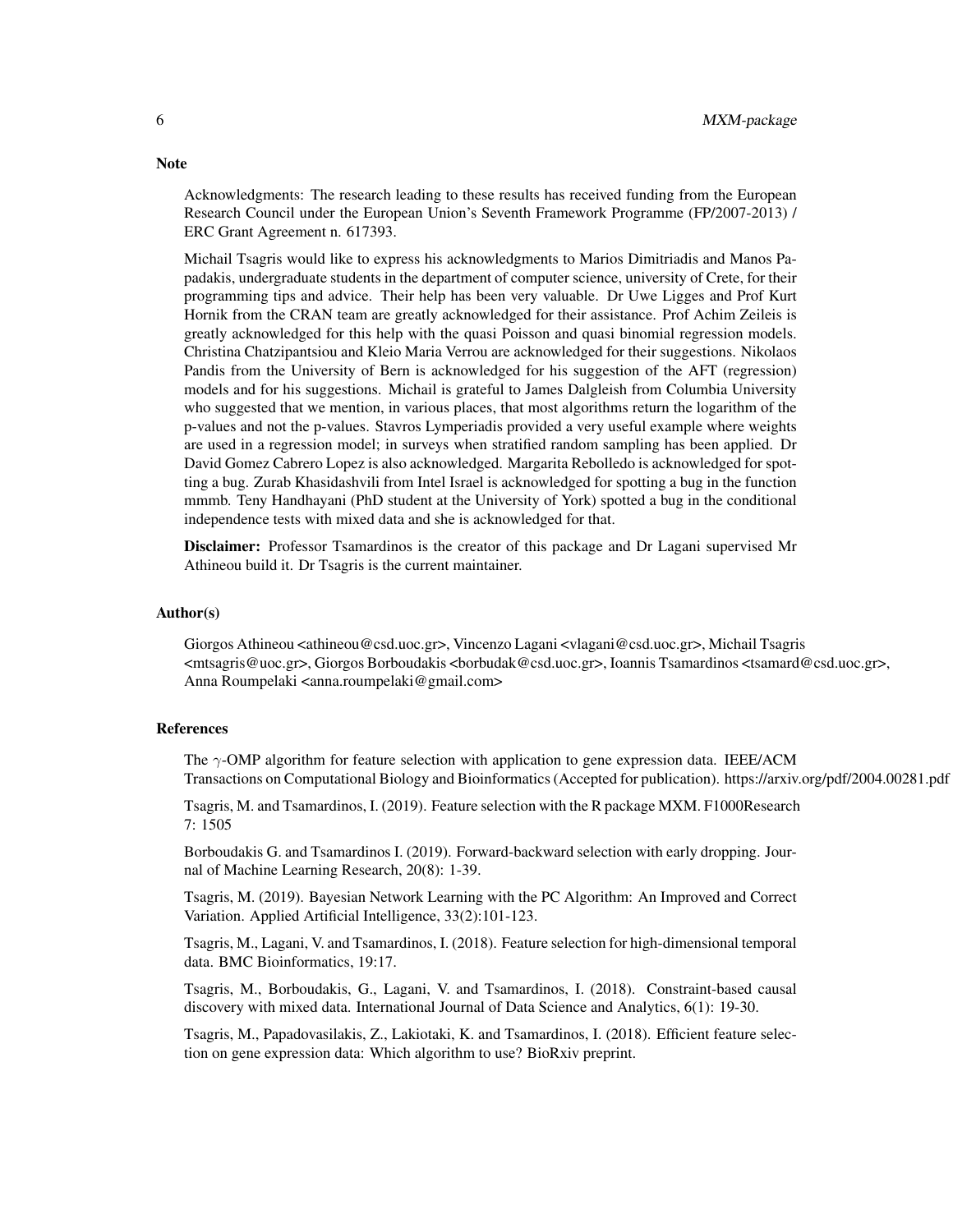# MXM-package 7

Lagani V., Athineou G., Farcomeni A., Tsagris M. and Tsamardinos I. (2017). Feature Selection with the R Package MXM: Discovering Statistically Equivalent Feature Subsets. Journal of Statistical Software, 80(7), doi:10.18637/jss.v080.i07.

Chen S., Billings S. A., and Luo W. (1989). Orthogonal least squares methods and their application to non-linear system identification. International Journal of control, 50(5), 1873-1896. http://eprints.whiterose.ac.uk/78100/1/acse

Davis G. (1994). Adaptive Nonlinear Approximations. PhD thesis. http://www.geoffdavis.net/papers/dissertation.pdf

Demidenko E. (2013). Mixed Models: Theory and Applications with R, 2nd Edition. New Jersey: Wiley \& Sons.

Gharavi-Alkhansari M., anz Huang T. S. (1998, May). A fast orthogonal matching pursuit algorithm. In Acoustics, Speech and Signal Processing, 1998. Proceedings of the 1998 IEEE International Conference on (Vol. 3, pp. 1389-1392).

Lagani V., Kortas G. and Tsamardinos I. (2013), Biomarker signature identification in "omics" with multiclass outcome. Computational and Structural Biotechnology Journal, 6(7):1-7.

Liang K.Y. and Zeger S.L. (1986). Longitudinal data analysis using generalized linear models. Biometrika, 73(1): 13-22.

Mallat S. G. & Zhang Z. (1993). Matching pursuits with time-frequency dictionaries. IEEE Transactions on signal processing, 41(12), 3397-3415. https://www.di.ens.fr/~mallat/papiers/MallatPursuit93.pdf

Paik M.C. (1988). Repeated measurement analysis for nonnormal data in small samples. Communications in Statistics-Simulation and Computation, 17(4): 1155-1171.

Pati Y. C., Rezaiifar R. and Krishnaprasad P. S. (1993). Orthogonal matching pursuit: Recursive function approximation with applications to wavelet decomposition. In Signals, Systems and Computers. 1993 Conference Record of The Twenty-Seventh Asilomar Conference on. IEEE.

Prentice R.L. and Zhao L.P. (1991). Estimating equations for parameters in means and covariances of multivariate discrete and continuous responses. Biometrics, 47(3): 825-839.

Spirtes P., Glymour C. and Scheines R. (2001). Causation, Prediction, and Search. The MIT Press, Cambridge, MA, USA, 3nd edition.

Tsamardinos I., Greasidou E. and Borboudakis G. (2018). Bootstrapping the out-of-sample predictions for efficient and accurate cross-validation. Machine Learning 107(12): 1895-1922.

Tsamardinos I., Lagani V. and Pappas D. (2012) Discovering multiple, equivalent biomarker signatures. In proceedings of the 7th conference of the Hellenic Society for Computational Biology \& Bioinformatics - HSCBB12.

Tsamardinos, Brown and Aliferis (2006). The max-min hill-climbing Bayesian network structure learning algorithm. Machine learning, 65(1), 31-78.

Tsamardinos I., Aliferis C. F. and Statnikov, A. (2003). Time and sample efficient discovery of Markov blankets and direct causal relations. In Proceedings of the 9th ACM SIGKDD international conference on Knowledge discovery and data mining p. 673-678.

Yan J. and Fine J. (2004). Estimating equations for association structures. Statistics in medicine, 23(6): 859-874

Zhang, Jiji. (2008). On the completeness of orientation rules for causal discovery in the presence of latent confounders and selection bias. Artificial Intelligence 172(16): 1873–1896.

Ziegler A., Kastner C., Brunner D. and Blettner M. (2000). Familial associations of lipid profiles: A generalised estimating equations approach. Statistics in medicine, 19(24): 3345-3357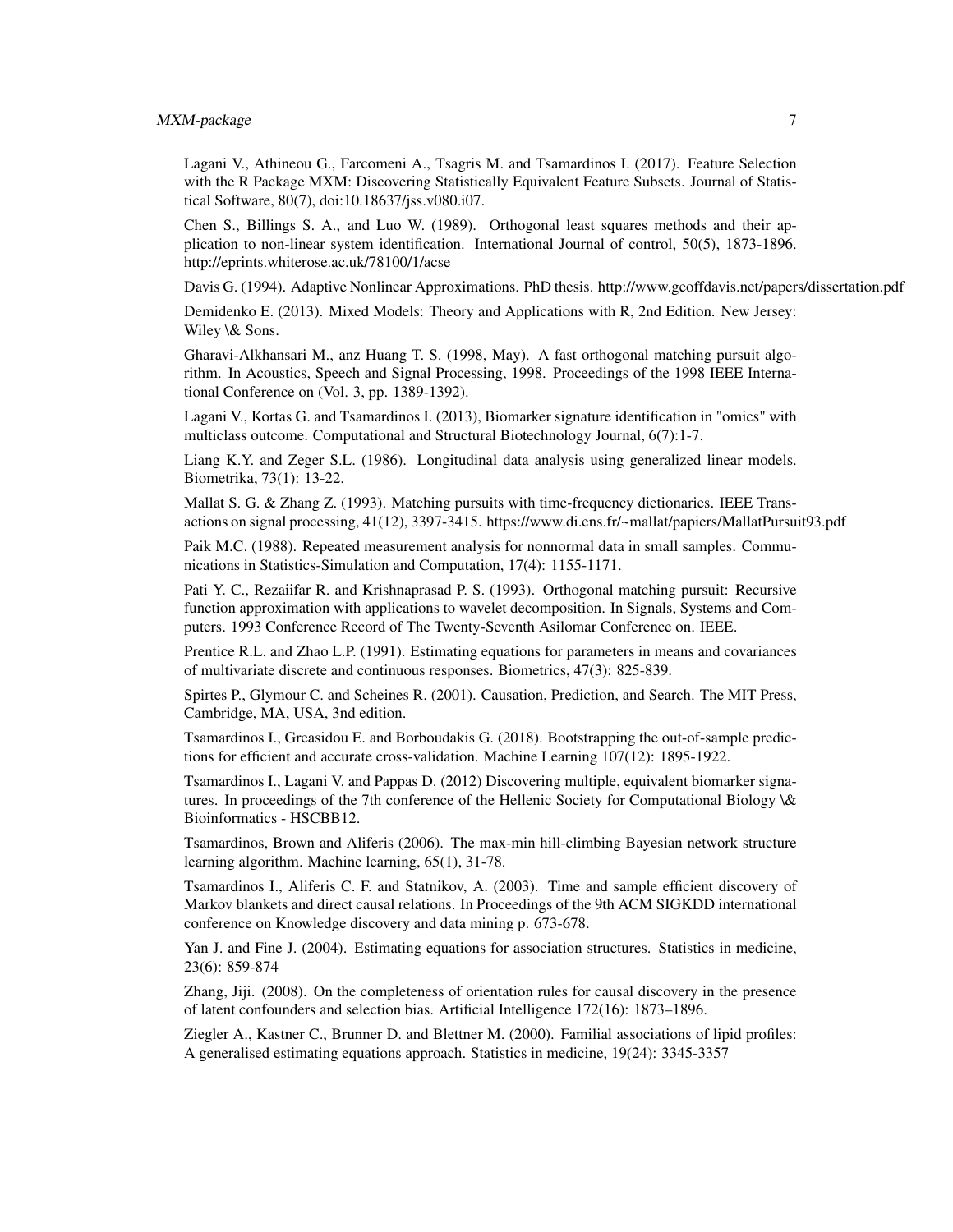# <span id="page-7-0"></span>See Also

[SES,](#page-84-1) [MMPC,](#page-84-1) [fbed.reg,](#page-133-1) [gomp,](#page-157-1) [pc.sel,](#page-246-1) [censIndCR](#page-78-1)[,testIndFisher,](#page-100-1) [testIndLogistic,](#page-42-1) [gSquare,](#page-150-1) [testIndRQ](#page-64-1)

Ancestors and descendants of a node in a directed graph *Returns and plots, if asked, the descendants or ancestors of one or all node(s) (or variable(s))*

#### Description

Returns and plots, if asked, the descendants or ancestors of one or all node(s) (or variable(s))

# Usage

| $findDescendants(G, node = NULL, graph = FALSE)$ |  |  |
|--------------------------------------------------|--|--|
| $findAnceators(G, node = NULL, graph = FALSE)$   |  |  |

# Arguments

| G     | The graph matrix as produced from pc, or or any other algorithm which pro-<br>duces directed graphs. |
|-------|------------------------------------------------------------------------------------------------------|
| node  | A numerical value indicating the node (or variable) whose descendants are to be<br>returned.         |
| graph | A boolean variable. If TRUE the relevant graph will appear (if there are descen-<br>dants).          |

# Details

The functions searches for the descendants of some node. This is an S3 class output.

#### Value

| isAnc | A matrix of the same dimensions as the original graph matrix with 0s and 1s.<br>isAnc $[i, j] = 1$ indicates that the i-th node is an ancestor of the j-th node. If the<br>argument "node" is NULL, only this matrix will be returned. |
|-------|----------------------------------------------------------------------------------------------------------------------------------------------------------------------------------------------------------------------------------------|
| Ganc  | A matrix of dimensions equal to the number of descendants of the node with 0s<br>and 1s, if the argument "node" is not NULL.                                                                                                           |
| anc   | The descendants of the node if the argument "node" is not NULL.                                                                                                                                                                        |

# Author(s)

Anna Roumpelaki

R implementation and documentation: Anna Roumpelaki <anna.roumpelaki@gmail.com>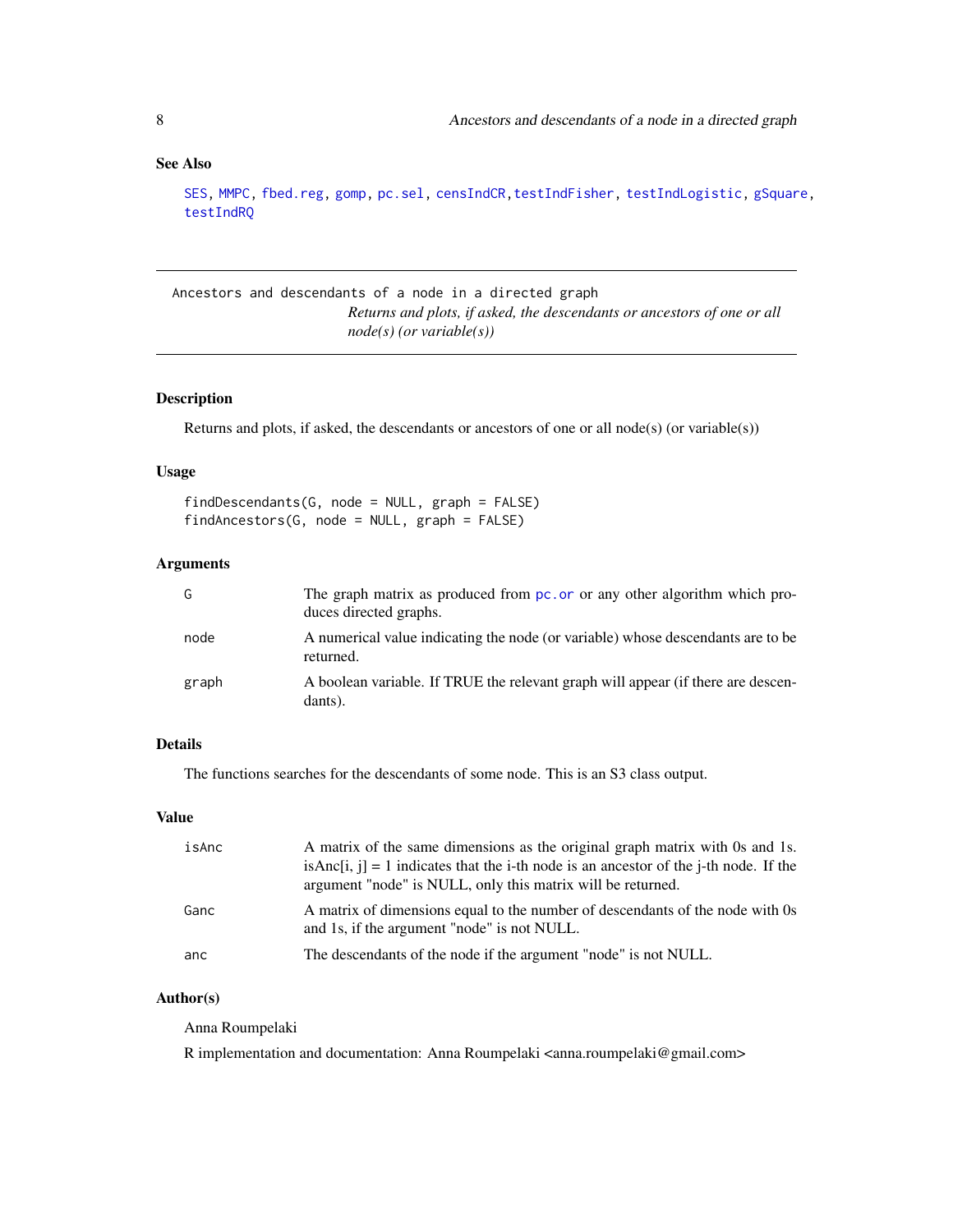# <span id="page-8-0"></span>Backward phase of MMPC 9

# See Also

[plotnetwork,](#page-168-1) [nei,](#page-192-1) [mb,](#page-178-1) [pc.or](#page-195-1)

# Examples

```
# simulate a dataset with continuous data
y = rdag(1000, 10, 0.3)
tru = y$G
x = y$x
mod = pc.com(x)G = pc.or(mod)$G
plotnetwork(G)
findDescendants(G, 4, graph = FALSE)
findAncestors(G, 4, graph = FALSE)
findAncestors(G)
```
Backward phase of MMPC

*Backward phase of MMPC*

# Description

Backward phase of MMPC.

# Usage

```
mmpcbackphase(target, dataset, max_k = 3, threshold = 0.05, test = NULL,
wei = NULL, R = 1)
```
# Arguments

| target    | The class variable. Provide either a string, an integer, a numeric value, a vector,<br>a factor, an ordered factor or a Surv object. See also Details.                                                                                 |
|-----------|----------------------------------------------------------------------------------------------------------------------------------------------------------------------------------------------------------------------------------------|
| dataset   | The data-set; provide either a data frame or a matrix (columns = variables, rows<br>$=$ samples). Alternatively, provide an Expression Set (in which case rows are<br>samples and columns are features, see bioconductor for details). |
| max_k     | The maximum conditioning set to use in the conditional indepedence test (see<br>Details). Integer, default value is 3.                                                                                                                 |
| threshold | Threshold (suitable values in $(0, 1)$ ) for assessing p-values significance. Default<br>value is $0.05$ .                                                                                                                             |
| test      | The conditional independence test to use. Type the test without ", e.g. type<br>testIndFisher, Not "testIndFisher". Default value is NULL. See also CondIndTests.                                                                      |
| wei       | A vector of weights to be used for weighted regression. The default value is<br>NULL.                                                                                                                                                  |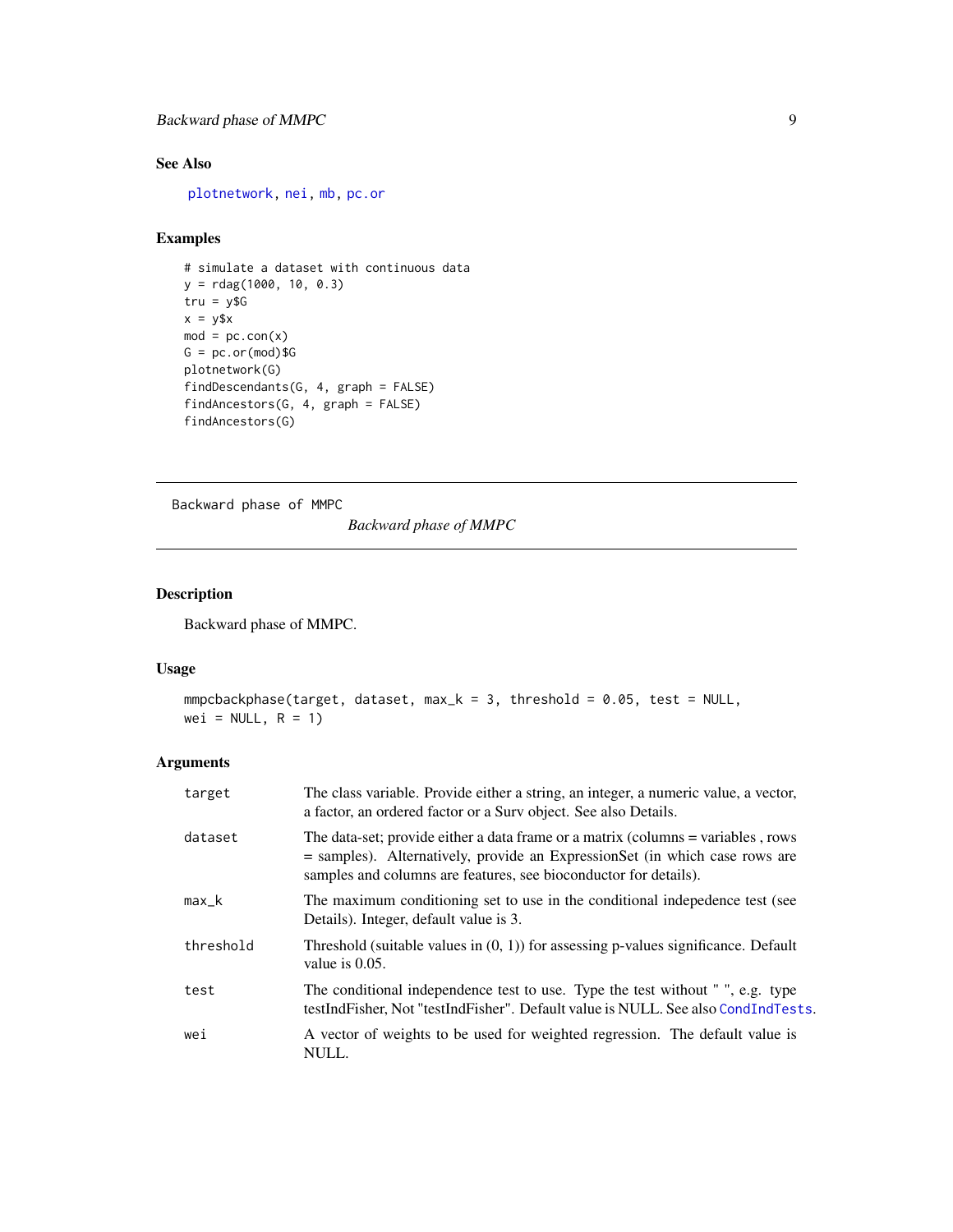R The number of permutations, set to 1 by default (no permutations based test). There is a trick to avoind doing all permutations. As soon as the number of times the permuted test statistic is more than the observed test statistic is more than 50 (if threshold =  $0.05$  and R = 999), the p-value has exceeded the signifiance level (threshold value) and hence the predictor variable is not significant. There is no need to continue do the extra permutations, as a decision has already been made.

# Details

For each of the selected variables (dataset) the function performs conditional independence tests where the conditioning sets are formed from the other variables. All possible combinations are tried until the variable becomes non significant. The maximum size of the conditioning set is equal to max\_k. This is called in the [MMPC](#page-84-1) when the backward phase is requested.

# Value

A list including:

| met     | A numerical vector of size equal to the number of columns of the dataset.         |
|---------|-----------------------------------------------------------------------------------|
| counter | The number of tests performed.                                                    |
| pvalues | The maximum <b>logged p-value</b> for the association of each predictor variable. |

#### Author(s)

Ioannis Tsamardinos, Michail Tsagris

R implementation and documentation: Michail Tsagris <mtsagris@uoc.gr>

#### References

Tsamardinos, Brown and Aliferis (2006). The max-min hill-climbing Bayesian network structure learning algorithm. Machine learning, 65(1), 31-78.

#### See Also

[MMPC,](#page-84-1) [mmhc.skel,](#page-219-1) [CondIndTests,](#page-31-1) [cv.mmpc](#page-108-1)

#### Examples

```
set.seed(123)
```

```
#simulate a dataset with continuous data
dataset <- matrix(runif(500 * 100, 1, 100), ncol = 100)
```

```
#define a simulated class variable
target <- 3 * dataset[, 10] + 2 * dataset[, 100] + 3 * dataset[, 20] + rnorm(500, 0, 5)
```

```
# MMPC algorithm
m1 < - MMPC(target, dataset, max_k = 3, threshold = 0.05, test="testIndFisher");
m2 <- MMPC(target, dataset, max_k = 3, threshold = 0.05, test="testIndFisher", backward = TRUE);
```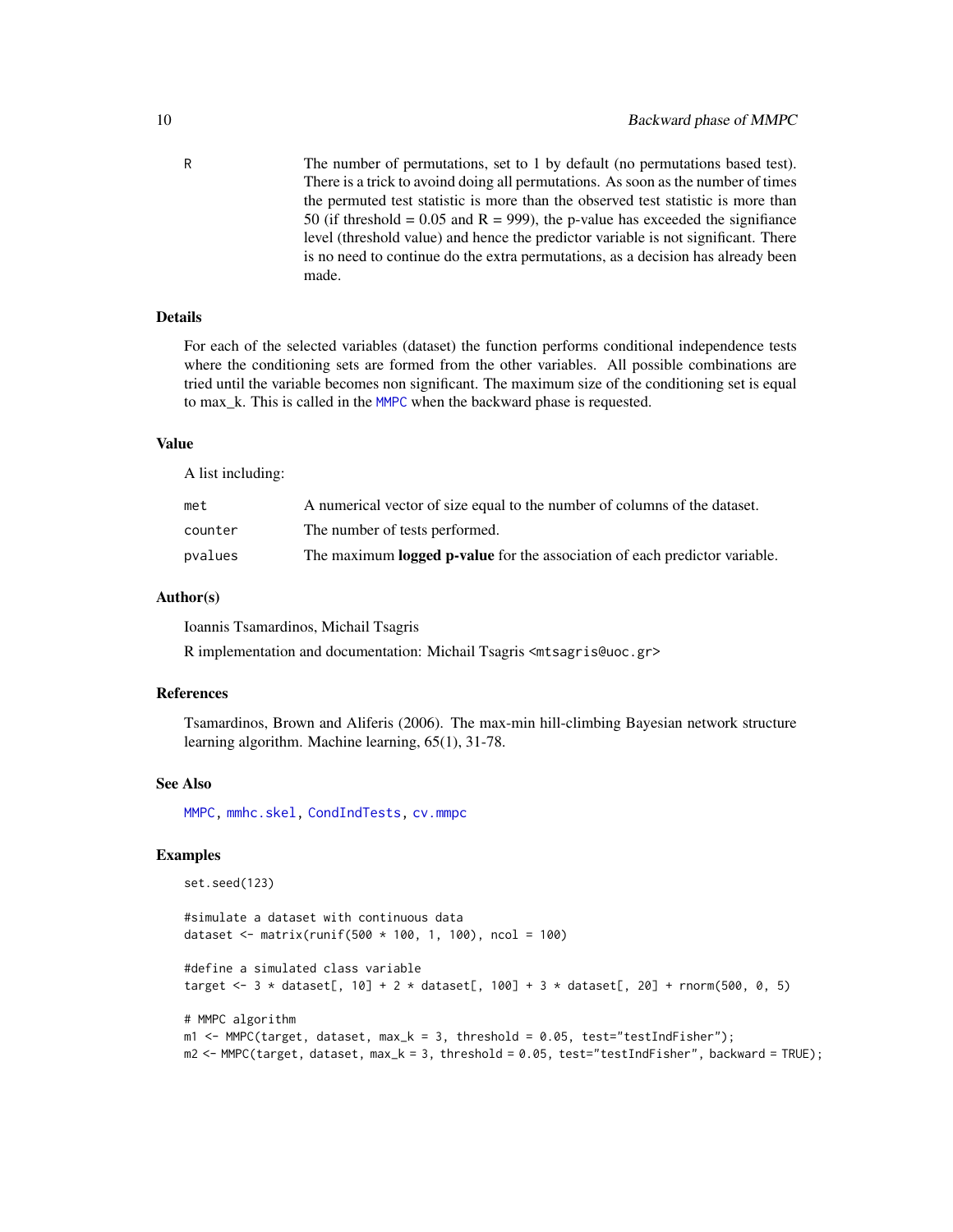```
x <- dataset[, m1@selectedVars]
mmpcbackphase(target, x, test = testIndFisher)
```
Backward selection regression

*Variable selection in regression models with backward selection*

# Description

Variable selection in regression models with backward selection

# Usage

```
bs.reg(target, dataset, threshold = 0.05, wei = NULL, test = NULL, user_test = NULL)
```
# Arguments

| target    | The class variable. Provide either a string, an integer, a numeric value, a vector,<br>a factor, an ordered factor or a Surv object. See also Details. For the gamma<br>regression this must a vector with strictly positive numbers (no zeros allowed).                                                                  |
|-----------|---------------------------------------------------------------------------------------------------------------------------------------------------------------------------------------------------------------------------------------------------------------------------------------------------------------------------|
| dataset   | The dataset; provide either a data frame or a matrix (columns = variables, rows<br>= samples). In either case, only two cases are avaialble, either all data are con-<br>tinuous, or categorical.                                                                                                                         |
| threshold | Threshold (suitable values in $(0, 1)$ ) for assessing p-values significance. Default<br>value is $0.05$ .                                                                                                                                                                                                                |
| test      | The regression model to use. Available options are most of the tests for SES and<br>MMPC. The ones NOT available are "censIndER", "testIndMVreg", "testInd-<br>Spearman". If you want to use multinomial or ordinal logistic regression, make<br>sure your target is factor. See also SES and CondIndTests for the tests. |
| wei       | A vector of weights to be used for weighted regression. The default value is<br>NULL. An example where weights are used is surveys when stratified sampling<br>has occured.                                                                                                                                               |
| user_test | A user-defined conditional independence test (provide a closure type object).<br>Default value is NULL. If this is defined, the "test" argument is ignored.                                                                                                                                                               |

#### Details

If the sample size is less than the number of variables a meesage will appear and no backward regression is performed.

#### Value

The output of the algorithm is S3 object including:

runtime The run time of the algorithm. A numeric vector. The first element is the user time, the second element is the system time and the third element is the elapsed time.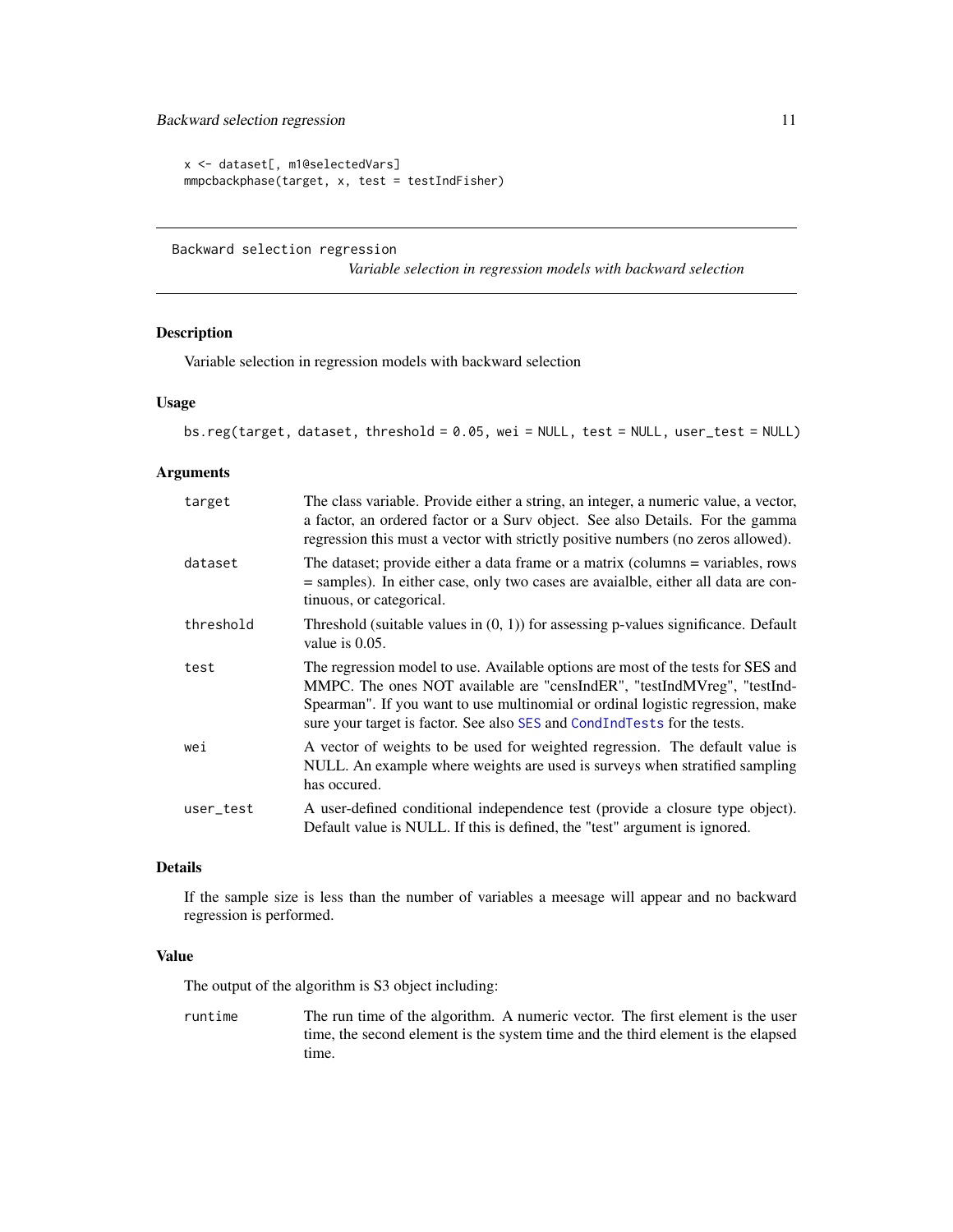<span id="page-11-0"></span>

| info    | A matrix with the non selected variables and their latest test statistics and <b>logged</b><br>p-values. |
|---------|----------------------------------------------------------------------------------------------------------|
| mat     | A matrix with the selected variables and their latest statistics and <b>logged</b> p-<br>values.         |
| ci_test | The conditional independence test used.                                                                  |
| final   | The final regression model.                                                                              |

#### Author(s)

Michail Tsagris

R implementation and documentation: Michail Tsagris <mtsagris@uoc.gr>

# See Also

[glm.fsreg,](#page-147-1) [lm.fsreg,](#page-148-1) [bic.fsreg,](#page-21-1) [bic.glm.fsreg,](#page-23-1) [CondIndTests,](#page-31-1) [MMPC,](#page-84-1) [SES](#page-84-1)

# Examples

```
set.seed(123)
dataset <- matrix( runif(200 * 10, 1, 100), ncol = 10)
target <- rnorm(200)
a \leq bs.reg(target, dataset, threshold = 0.05, test = "testIndRQ")
b \leq b s. reg(target, dataset, threshold = 0.05, test = "testIndReg")
b2 <- bs.reg(target, dataset, threshold = 0.05, test = "testIndFisher")
```
Backward selection regression for GLMM

*Backward selection regression for GLMM*

# <span id="page-11-1"></span>Description

Backward selection regression for GLMM

#### Usage

```
glmm.bsreg(target, dataset, id, threshold = 0.05, wei = NULL, test = "testIndGLMMReg")
```
# Arguments

| target  | The class variable. This can be a numerical vector with continuous data, binary<br>or discrete valued data. It can also be a factor variable with two levels only. |
|---------|--------------------------------------------------------------------------------------------------------------------------------------------------------------------|
| dataset | The dataset; provide a numerical a matrix (columns $=$ variables, rows $=$ sam-<br>ples).                                                                          |
| id      | This is a numerical vector of the same size as target denoting the groups or the<br>subjects.                                                                      |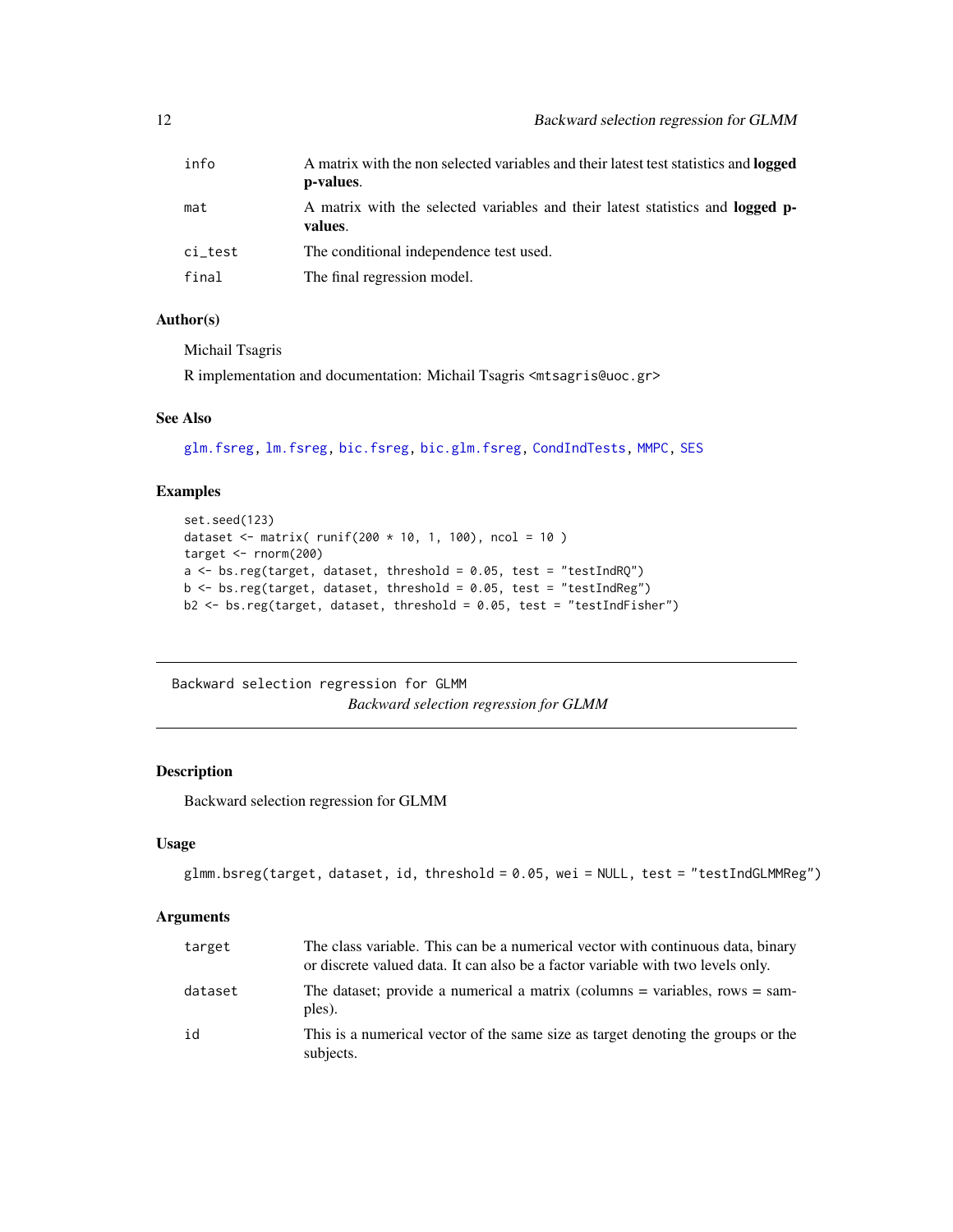| threshold | Threshold (suitable values in $(0, 1)$ ) for assessing p-values significance. Default<br>value is $0.05$ .                                                                                  |
|-----------|---------------------------------------------------------------------------------------------------------------------------------------------------------------------------------------------|
| wei       | A vector of weights to be used for weighted regression. The default value is<br>NULL.                                                                                                       |
| test      | This is for the type of regression to be used, "testIndGLMMReg", for Gaussian<br>regression, "testIndGLMMLogistic for logistic regression or "testIndGLMM-<br>Pois" for Poisson regression. |

# Details

If the sample size is less than the number of variables a meesage will appear and no backward regression is performed.

# Value

The output of the algorithm is S3 object including:

| runtime | The run time of the algorithm. A numeric vector. The first element is the user<br>time, the second element is the system time and the third element is the elapsed<br>time. |
|---------|-----------------------------------------------------------------------------------------------------------------------------------------------------------------------------|
| info    | A matrix with the non selected variables and their latest test statistics and <b>logged</b><br>p-values.                                                                    |
| mat     | A matrix with the selected variables and their latest statistics and <b>logged</b> p-<br>values.                                                                            |
| final   | The final regression model.                                                                                                                                                 |

# Author(s)

Michail Tsagris

R implementation and documentation: Michail Tsagris <mtsagris@uoc.gr>

# References

Eugene Demidenko (2013). Mixed Models: Theory and Applications with R, 2nd Edition. New Jersey: Wiley \& Sons.

# See Also

[fbed.glmm.reg,](#page-141-1) [ebic.glmm.bsreg,](#page-13-1) [MMPC.glmm](#page-90-1)

# Examples

```
## Not run:
require(lme4)
data(sleepstudy)
reaction <- sleepstudy$Reaction
days <- sleepstudy$Days
subject <- sleepstudy$Subject
x <- matrix(rnorm(180 * 200), ncol = 200) ## unrelated predictor variables
```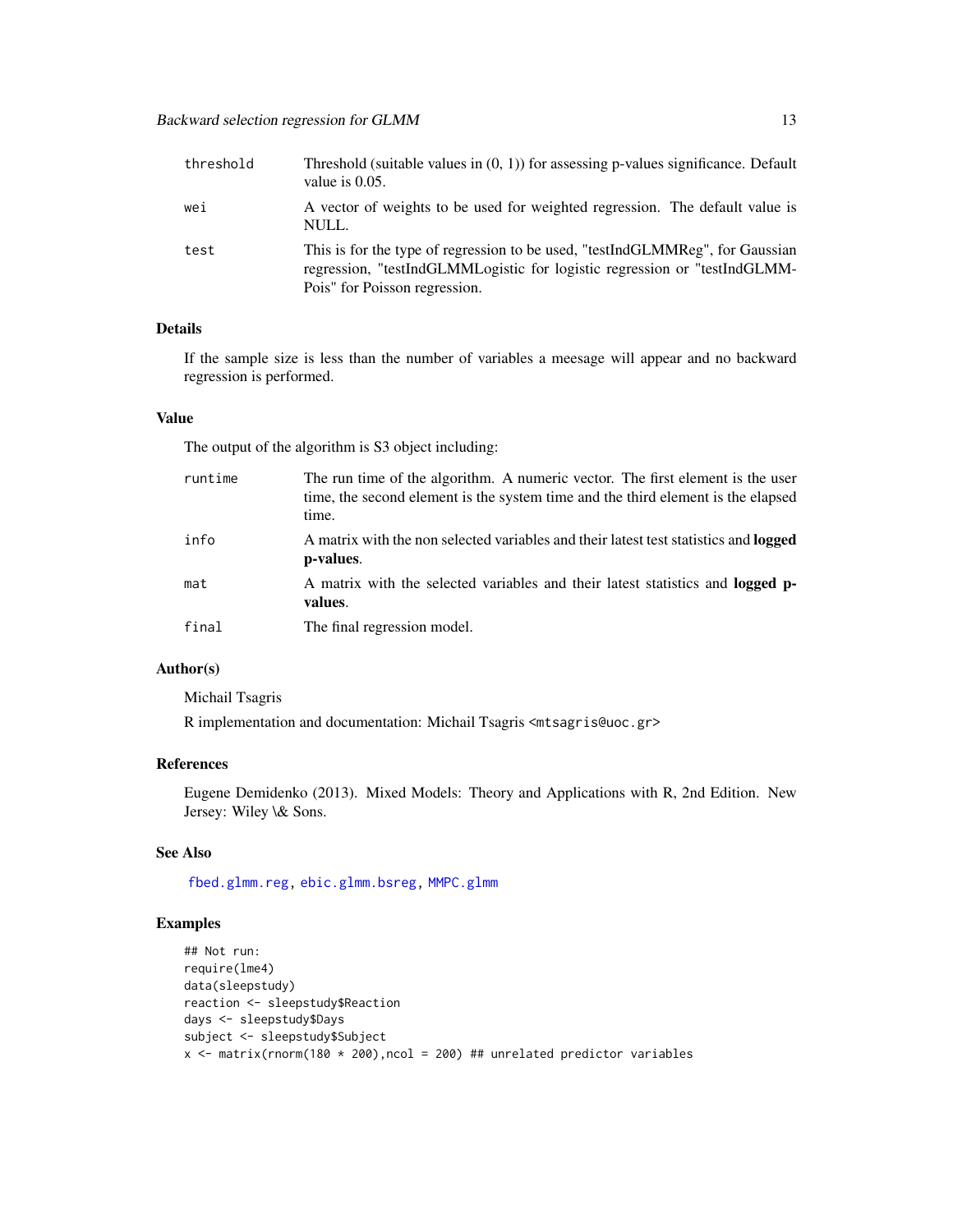```
m1 <- glmm.bsreg(Reaction, x, subject)
m2 \leq MMPC.glmm(target = reaction, group = subject, dataset = x)
## End(Not run)
```
Backward selection regression for GLMM using the eBIC *Backward selection regression for GLMM using the eBIC*

# <span id="page-13-1"></span>Description

Backward selection regression for GLMM using the eBIC

#### Usage

ebic.glmm.bsreg(target, dataset, id, wei = NULL, gam = NULL, test = "testIndGLMMReg")

# Arguments

| target  | The class variable. This can be a numerical vector with continuous data, binary<br>or discrete valued data. It can also be a factor variable with two levels only.                          |
|---------|---------------------------------------------------------------------------------------------------------------------------------------------------------------------------------------------|
| dataset | The dataset; provide a numerical a matrix (columns $=$ variables, rows $=$ sam-<br>ples).                                                                                                   |
| id      | This is a numerical vector of the same size as target denoting the groups or the<br>subjects.                                                                                               |
| wei     | A vector of weights to be used for weighted regression. The default value is<br>NULL. An example where weights are used is surveys when stratified sampling<br>has occured.                 |
| gam     | In case the method is chosen to be "eBIC" one can also specify the <i>gamma</i><br>parameter. The default value is "NULL", so that the value is automatically cal-<br>culated.              |
| test    | This is for the type of regression to be used, "testIndGLMMReg", for Gaussian<br>regression, "testIndGLMMLogistic for logistic regression or "testIndGLMM-<br>Pois" for Poisson regression. |

#### Details

The algorithm is a variation of the usual forward selection. At every step, the most significant variable enters the selected variables set. In addition, only the significant variables stay and are further examined. The non signifcant ones are dropped. This goes until no variable can enter the set. The user has the option to redo this step 1 or more times (the argument K). In the end, a backward selection is performed to remove falsely selected variables.

<span id="page-13-0"></span>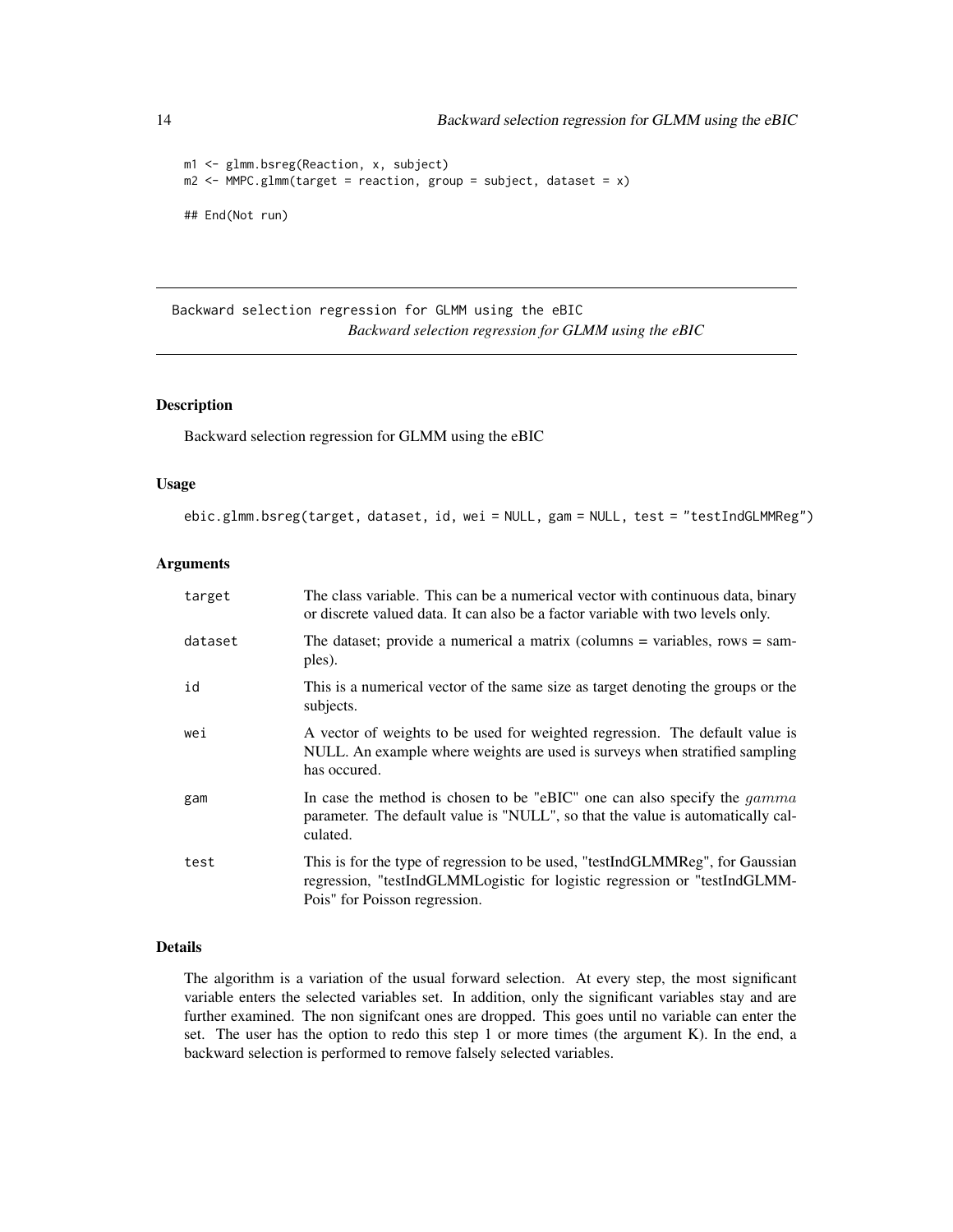# <span id="page-14-0"></span>Value

A list including:

| runtime | The runtime required.                                                                                                     |
|---------|---------------------------------------------------------------------------------------------------------------------------|
| info    | A matrix with the number of variables and the number of tests performed (or<br>models fitted) at each round (value of K). |
| mat     | A matrix with the selected variables and their eBIC.                                                                      |

# Author(s)

Michail Tsagris

R implementation and documentation: Michail Tsagris <mtsagris@uoc.gr>

# References

Borboudakis G. and Tsamardinos I. (2019). Forward-backward selection with early dropping. Journal of Machine Learning Research, 20(8): 1-39.

Eugene Demidenko (2013). Mixed Models: Theory and Applications with R, 2nd Edition. New Jersey: Wiley \& Sons.

#### See Also

[fbed.glmm.reg,](#page-141-1) [glmm.bsreg,](#page-11-1) [MMPC.glmm](#page-90-1)

# Examples

```
## Not run:
require(lme4)
data(sleepstudy)
reaction <- sleepstudy$Reaction
days <- sleepstudy$Days
subject <- sleepstudy$Subject
x \le matrix(rnorm(180 * 20), ncol = 20) ## unrelated preidctor variables
m1 <- ebic.glmm.bsreg(reaction, x, id = subject)
m2 \leq MMPC \cdot glmm(reaction, group = subject, dataset = x)## End(Not run)
```
Backward selection regression using the eBIC

*Backward selection regression using the eBIC*

#### Description

Backward selection regression using the eBIC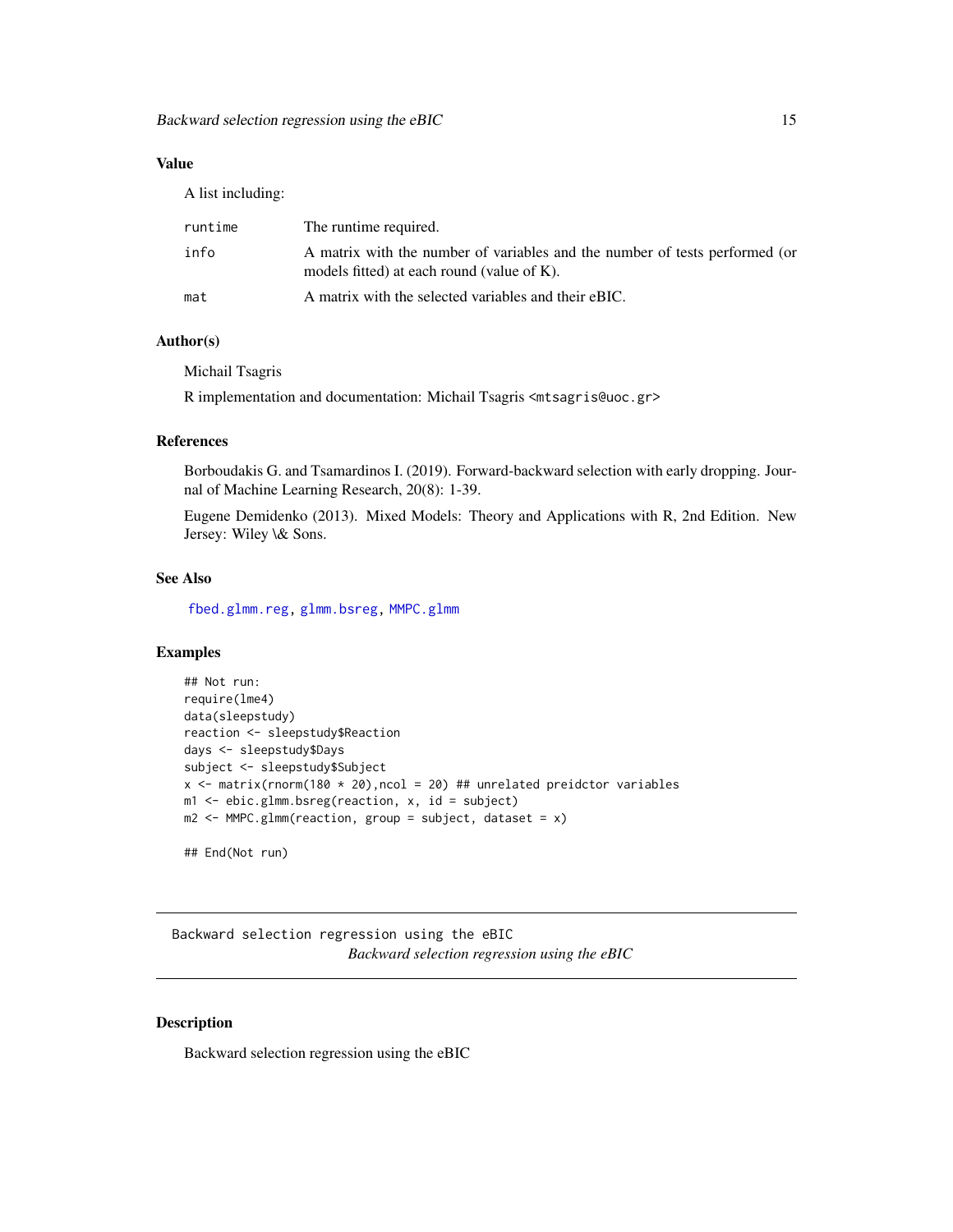#### Usage

ebic.bsreg(target, dataset, test = NULL, wei = NULL, gam = NULL)

#### Arguments

| target  | The class variable. Provide either a string, an integer, a numeric value, a vector,<br>a factor, an ordered factor or a Surv object.                                                                                                |
|---------|-------------------------------------------------------------------------------------------------------------------------------------------------------------------------------------------------------------------------------------|
| dataset | The dataset; provide either a data frame or a matrix (columns = variables, rows<br>$=$ samples).                                                                                                                                    |
| test    | The available tests: "testIndReg", "testIndPois", "testIndNB", "testIndLogistic",<br>"testIndMMReg", "testIndBinom", "censIndCR", "censIndWR", "testIndBeta",<br>"testIndZIP", "testIndGamma", "testIndNormLog" and "testIndTobit". |
| wei     | A vector of weights to be used for weighted regression. The default value is<br>NULL. It is not suggested when testIndMMReg is used. An example where<br>weights are used is surveys when stratified sampling has occured.          |
| gam     | In case the method is chosen to be "eBIC" one can also specify the $gamma$<br>parameter. The default value is "NULL", so that the value is automatically cal-<br>culated.                                                           |

#### Details

The algorithm is a variation of the usual forward selection. At every step, the most significant variable enters the selected variables set. In addition, only the significant variables stay and are further examined. The non signifcant ones are dropped. This goes until no variable can enter the set. The user has the option to redo this step 1 or more times (the argument K). In the end, a backward selection is performed to remove falsely selected variables.

#### Value

A list including:

| runtime      | The runtime required.                                                                                                     |
|--------------|---------------------------------------------------------------------------------------------------------------------------|
| info         | A matrix with the number of variables and the number of tests performed (or<br>models fitted) at each round (value of K). |
| mat          | A matrix with the selected variables and their eBIC.                                                                      |
| back.rem     | The variables removed in the backward phase.                                                                              |
| back.n.tests | The number of models fitted in the backward phase.                                                                        |

#### Author(s)

Michail Tsagris

R implementation and documentation: Michail Tsagris <mtsagris@uoc.gr>

#### References

Borboudakis G. and Tsamardinos I. (2019). Forward-backward selection with early dropping. Journal of Machine Learning Research, 20(8): 1-39.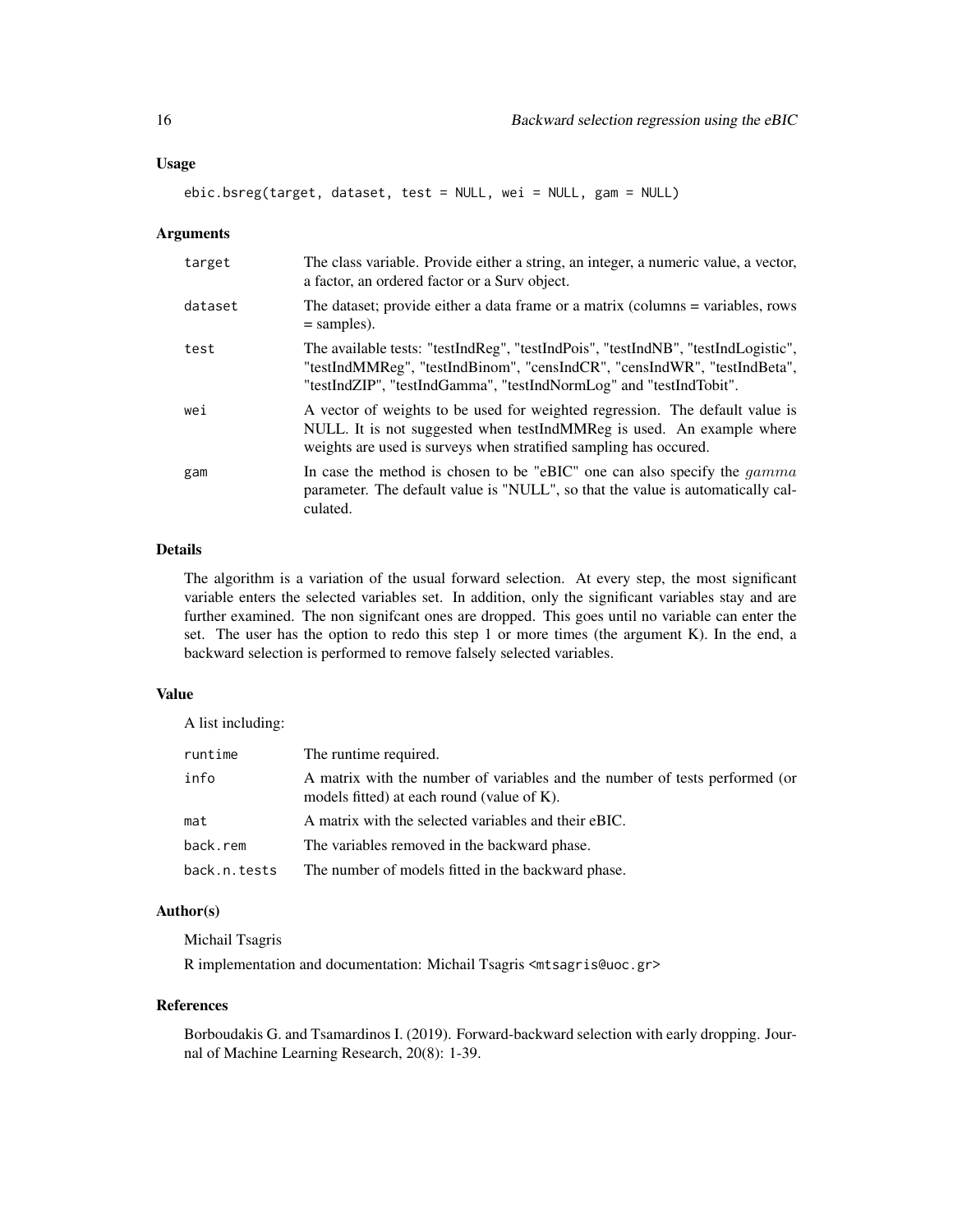<span id="page-16-0"></span>Backward selection with generalised linear regression models 17

# See Also

[fs.reg,](#page-144-1) [bic.fsreg,](#page-21-1) [MMPC](#page-84-1)

#### Examples

```
dataset <- matrix( runif(100 * 15, 1, 100), ncol = 15)
target <- rt(100, 10)
a1 <- ebic.bsreg(target, dataset, test = "testIndReg")
target <- rpois(100, 10)
a2 <- ebic.bsreg(target, dataset, test = "testIndPois")
```

```
Backward selection with generalised linear regression models
                         Variable selection in generalised linear regression models with back-
                         ward selection
```
#### Description

Variable selection in generalised linear regression models with backward selection

#### Usage

```
glm.bsreg(target, dataset, threshold = 0.05, wei = NULL, test = NULL)
glm.bsreg2(target, dataset, threshold = 0.05, wei = NULL, test = NULL)
```
# Arguments

| target    | The class variable. Provide either an integer, a numeric value, or a factor. It can<br>also be a matrix with two columns for the case of binomial regression. In this<br>case, the first column is the nubmer of successes and the second column is the<br>number of trials. See also the Details. |
|-----------|----------------------------------------------------------------------------------------------------------------------------------------------------------------------------------------------------------------------------------------------------------------------------------------------------|
| dataset   | The dataset; provide either a data frame or a matrix (columns = variables, rows<br>= observations). In either case, only two cases are avaialble, either all data are<br>continuous, or categorical.                                                                                               |
| threshold | Threshold (suitable values in $(0, 1)$ ) for assessing p-values significance. Default<br>value is $0.05$ .                                                                                                                                                                                         |
| wei       | A vector of weights to be used for weighted regression. The default value is<br>NULL. An example where weights are used is surveys when stratified sampling<br>has occured.                                                                                                                        |
| test      | For "glm.bsreg" this can be "testIndLogistic", "testIndPois", "testIndBinom",<br>testIndReg" or "testIndMMReg". For "glm.bsreg2" this can be "testIndGamma",<br>"testIndNormLog", "testIndQPois" or "testIndQBinom".                                                                               |

# Details

This functions currently implements only linear, binomial, binary logistic and Poisson regression. If the sample size is less than the number of variables a meesage will appear and no backward regression is performed.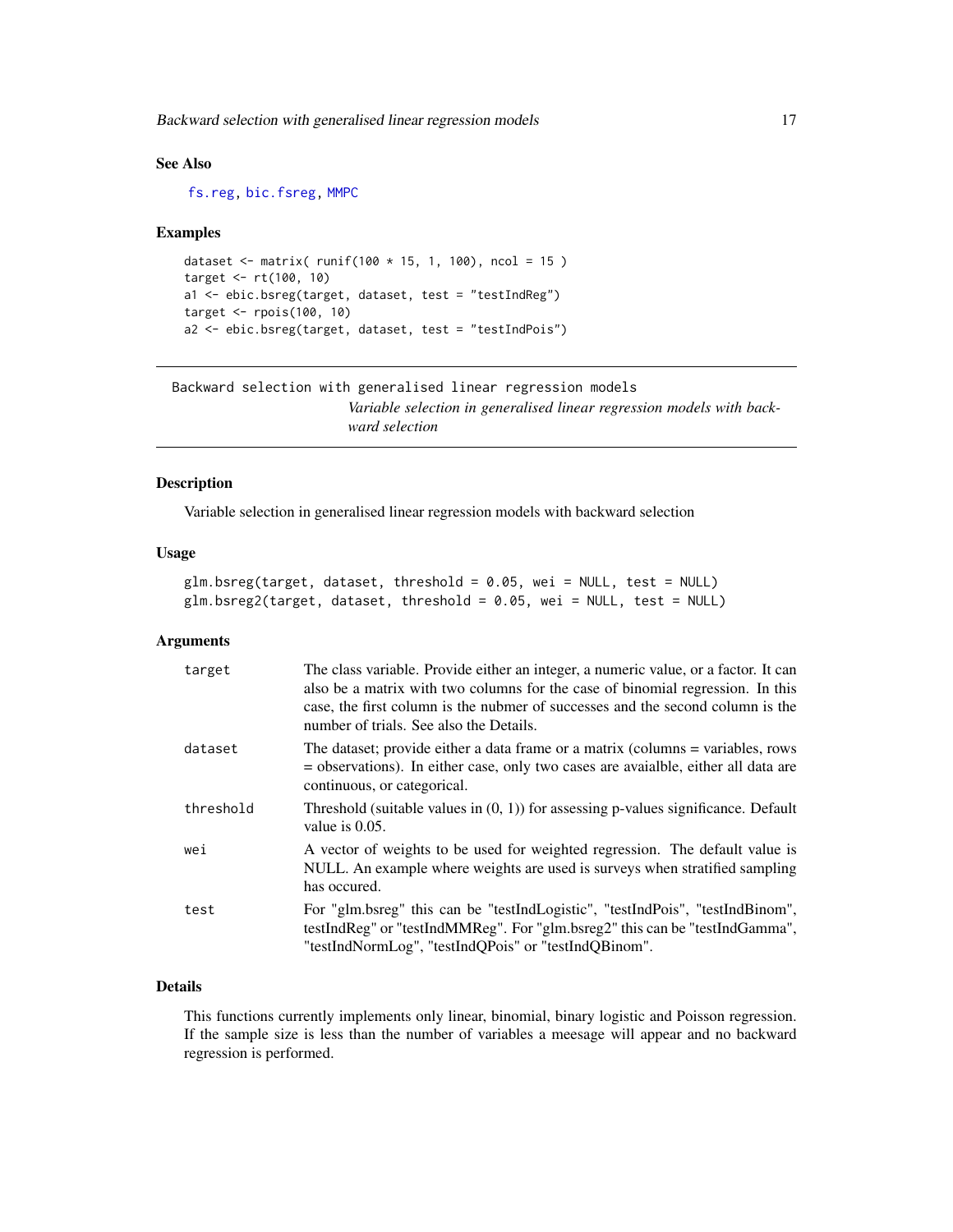# <span id="page-17-0"></span>Value

The output of the algorithm is S3 object including:

| runtime | The run time of the algorithm. A numeric vector. The first element is the user<br>time, the second element is the system time and the third element is the elapsed<br>time. |
|---------|-----------------------------------------------------------------------------------------------------------------------------------------------------------------------------|
| info    | A matrix with the variables and their latest test statistics and <b>logged p-values</b> .                                                                                   |
| mat     | A matrix with the selected variables and their latest test statistic and <b>logged</b><br>p-value.                                                                          |
| ci_test | The conditional independence test used.                                                                                                                                     |
| final   | The final regression model.                                                                                                                                                 |

# Author(s)

Michail Tsagris

R implementation and documentation: Michail Tsagris <mtsagris@uoc.gr>

# See Also

[fs.reg,](#page-144-1) [lm.fsreg,](#page-148-1) [bic.fsreg,](#page-21-1) [bic.glm.fsreg,](#page-23-1) [CondIndTests,](#page-31-1) [MMPC,](#page-84-1) [SES](#page-84-1)

#### Examples

```
set.seed(123)
```

```
#simulate a dataset with continuous data
dataset <- matrix( runif(200 * 10, 1, 100), ncol = 10 )
```

```
#define a simulated class variable
target <- rpois(200, 10)
a \leftarrow glm.bsreg(target, dataset, threshold = 0.05)
```

```
target <- rbinom(200, 1, 0.6)
b \le glm.bsreg(target, dataset, threshold = 0.05)
```

```
target <- rgamma(200, 1, 2)
b1 <- glm.bsreg2(target, dataset, threshold = 0.05, test = "testIndGamma")
b2 <- glm.bsreg2(target, dataset, threshold = 0.05, test = "testIndNormLog")
```
Bayesian Network construction using a hybrid of MMPC and PC *Bayesian Network construction using a hybrid of MMPC and PC*

#### Description

Bayesian Network construction using a hybrid of MMPC and PC.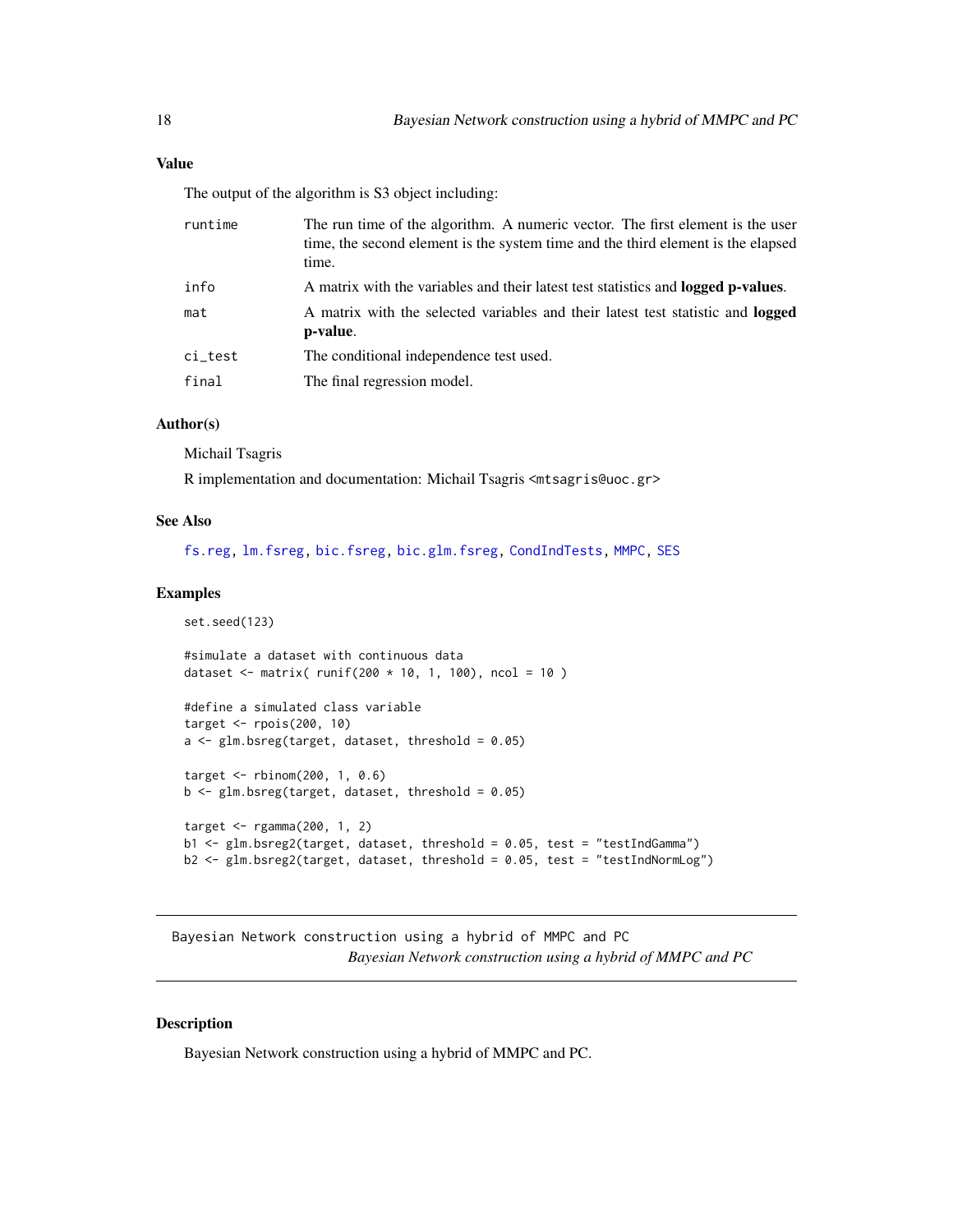```
mmpc.or(x, max_k = 5, threshold = 0.01, test = "testIndFisher", backward = TRUE,
symmetry = TRUE, ini.pvalue = NULL)
```
# Arguments

| $\times$   | A matrix with the variables. The user must know if they are continuous or if<br>they are categorical. If you have a matrix with categorical data, i.e. $0, 1, 2, 3$<br>where each number indicates a category, the minimum number for each variable<br>must be 0. data.frame is also supported, as the dataset in this case is converted<br>into a matrix. |
|------------|------------------------------------------------------------------------------------------------------------------------------------------------------------------------------------------------------------------------------------------------------------------------------------------------------------------------------------------------------------|
| $max_k$    | The maximum conditioning set to use in the conditional indepedence test (see<br>Details of SES or MMPC).                                                                                                                                                                                                                                                   |
| threshold  | Threshold (suitable values in $(0, 1)$ ) for assessing p-values significance. Default<br>value is $0.05$ .                                                                                                                                                                                                                                                 |
| test       | The conditional independence test to use. Default value is "testIndFisher". This<br>procedure allows for "testIndFisher", "testIndSPearman" for continuous vari-<br>ables and "gSquare" for categorical variables.                                                                                                                                         |
| backward   | If TRUE, the backward (or symmetry correction) phase will be implemented.<br>This removes any falsely included variables in the parents and children set of<br>the target variable. It calls the link{mmpcbackphase} for this purpose. For<br>perm ses and wald ses this is not yet applicable.                                                            |
| symmetry   | In order for an edge to be added, a statistical relationship must have been found<br>from both directions. If you want this symmetry correction to take place, leave<br>this boolean variable to TRUE. If you set it to FALSE, then if a relationship<br>between Y and X is detected but not between X and Y, the edge is still added.                     |
| ini.pvalue | This is a list with the matrix of the univariate p-values. If you want to run<br>mmhc.skel again, the univariate associations need not be calculated again.                                                                                                                                                                                                |

# Details

The MMPC is run on every variable. The backward phase (see Tsamardinos et al., 2006) can then take place. After all variables have been used, the matrix is checked for inconsistencies and they are corrected if you want. The "symmetry" argument. Do you want the edge to stay if it was discovered from both variables when they were considered as responses?

# Value

A list including:

| ini.pvalue | A matrix with the p-values of all pairwise univariate assocations.                          |
|------------|---------------------------------------------------------------------------------------------|
| kapa       | The maximum number of conditioning variables ever observed.                                 |
| ntests     | The number of tests MMPC (or SES) performed at each variable.                               |
| info       | Some summary statistics about the edges, minimum, maximum, mean, median<br>number of edges. |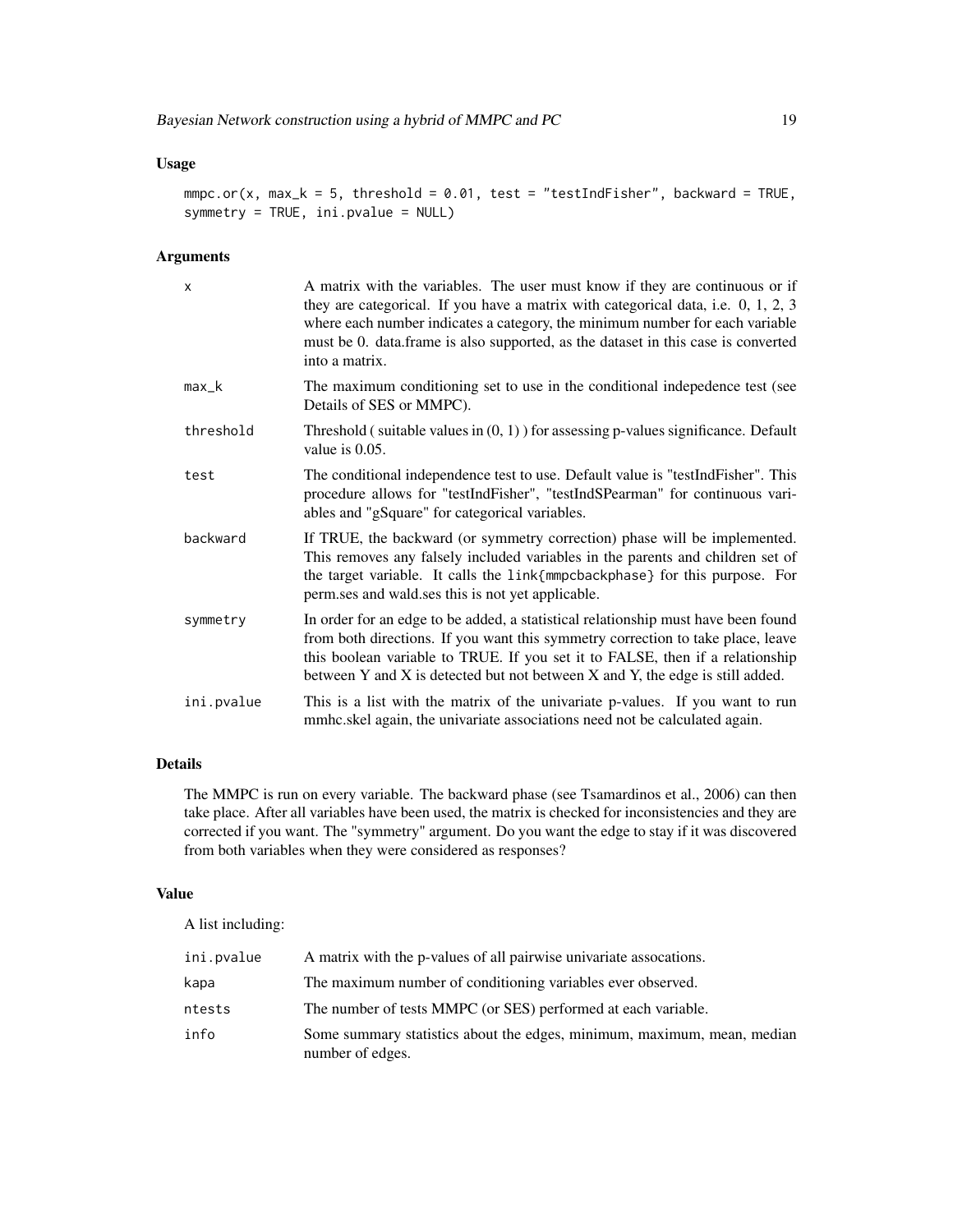| density    | The number of edges divided by the total possible number of edges, that is<br>#edges / $n(n-1)/2$ , where <i>n</i> is the number of variables.                                                                                                                                                          |
|------------|---------------------------------------------------------------------------------------------------------------------------------------------------------------------------------------------------------------------------------------------------------------------------------------------------------|
| runtime    | The run time of the skeleton phase of the algorithm. A numeric vector. The first<br>element is the user time, the second element is the system time and the third<br>element is the elapsed time.                                                                                                       |
| runtime.or | The run time of the PC orientation rules. A numeric vector. The first element is<br>the user time, the second element is the system time and the third element is the<br>elapsed time.                                                                                                                  |
| Gini       | The adjancency matrix. A value of 1 in $G[i, j]$ appears in $G[i, i]$ also, indicating<br>that i and j have an edge between them.                                                                                                                                                                       |
| G          | The final adjaceny matrix with the orientations. If G[i, j] = 2 then G[j, i] = 3.<br>This means that there is an arrow from node i to node j. If $G[i, j] = G[j, i]$<br>0; there is no edge between nodes i and j. If $G[i, j] = G[j, i] = 1$ ; there is an<br>(undirected) edge between nodes i and j. |
| sepset     | A list with the separating sets for every value of k.                                                                                                                                                                                                                                                   |

Bear in mind that the values can be extracted with the \$ symbol, i.e. this is an S3 class output.

#### Author(s)

#### Michail Tsagris

R implementation and documentation: Giorgos Athineou <athineou@csd.uoc.gr> and Michail Tsagris <mtsagris@uoc.gr>

# References

Tsamardinos, Brown and Aliferis (2006). The max-min hill-climbing Bayesian network structure learning algorithm. Machine learning, 65(1), 31-78.

Spirtes P., Glymour C. and Scheines R. (2001). Causation, Prediction, and Search. The MIT Press, Cambridge, MA, USA, 3nd edition.

# See Also

[pc.skel,](#page-222-1) [pc.or,](#page-195-1) [corfs.network](#page-193-1)

# Examples

```
y <- rdag2(500, p = 20, nei = 3)
ind <- sample(1:20, 20)
x \leftarrow y \x[, ind]
a1 <- mmpc.or(x, max_k = 3, threshold = 0.01, test = "testIndFisher" )
b \leftarrow pc.\,skel(\ x, alpha = 0.01)a2 \leftarrow pc.or(b)
```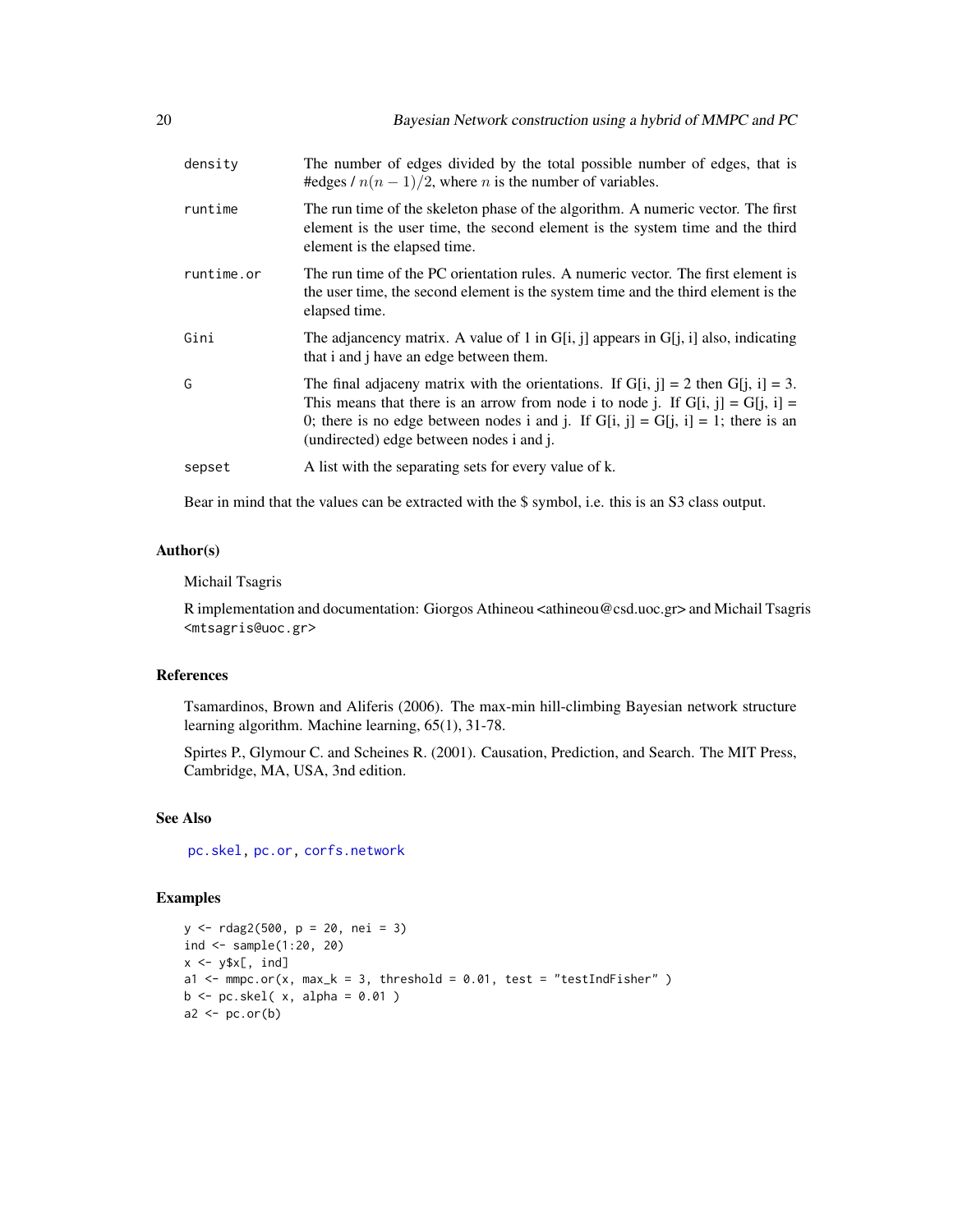<span id="page-20-0"></span>Beta regression *Beta regression*

#### Description

Beta regression.

#### Usage

beta.mod(target, dataset, wei = NULL, xnew= NULL)

# Arguments

| target  | The target (dependent) variable. It must be a numerical vector with proportions,<br>excluding 0s and 1s.                                                                                                                                          |
|---------|---------------------------------------------------------------------------------------------------------------------------------------------------------------------------------------------------------------------------------------------------|
| dataset | The indendent variable(s). It can be a vector, a matrix or a data frame with con-<br>tinuous only variables, a data frame with mixed or only categorical variables. If<br>this is NULL, a beta distribution is fitted, no covariates are present. |
| wei     | A vector of weights to be used for weighted regression. The default value is<br>NULL. An example where weights are used is surveys when stratified sampling<br>has occured.                                                                       |
| xnew    | If you have new values for the predictor variables (dataset) whose target variable<br>you want to predict insert them here. If you put the "dataset" or leave it NULL.                                                                            |

# Details

The beta regression is fitted. The "beta.reg" is an internal wrapper function and is used for speed up purposes. It is not to be called directly by the user unless they know what they are doing.

# Value

A list including:

| be     | The estimated coefficients of the model.    |
|--------|---------------------------------------------|
| phi    | The estimated precision parameter.          |
| loglik | The log-likelihood of the regression model. |
| est    | The estimated values if xnew is not NULL.   |

# Author(s)

Michail Tsagris

R implementation and documentation: Michail Tsagris <mtsagris@uoc.gr>

#### References

Ferrari S.L.P. and Cribari-Neto F. (2004). Beta Regression for Modelling Rates and Proportions. Journal of Applied Statistics, 31(7): 799-815.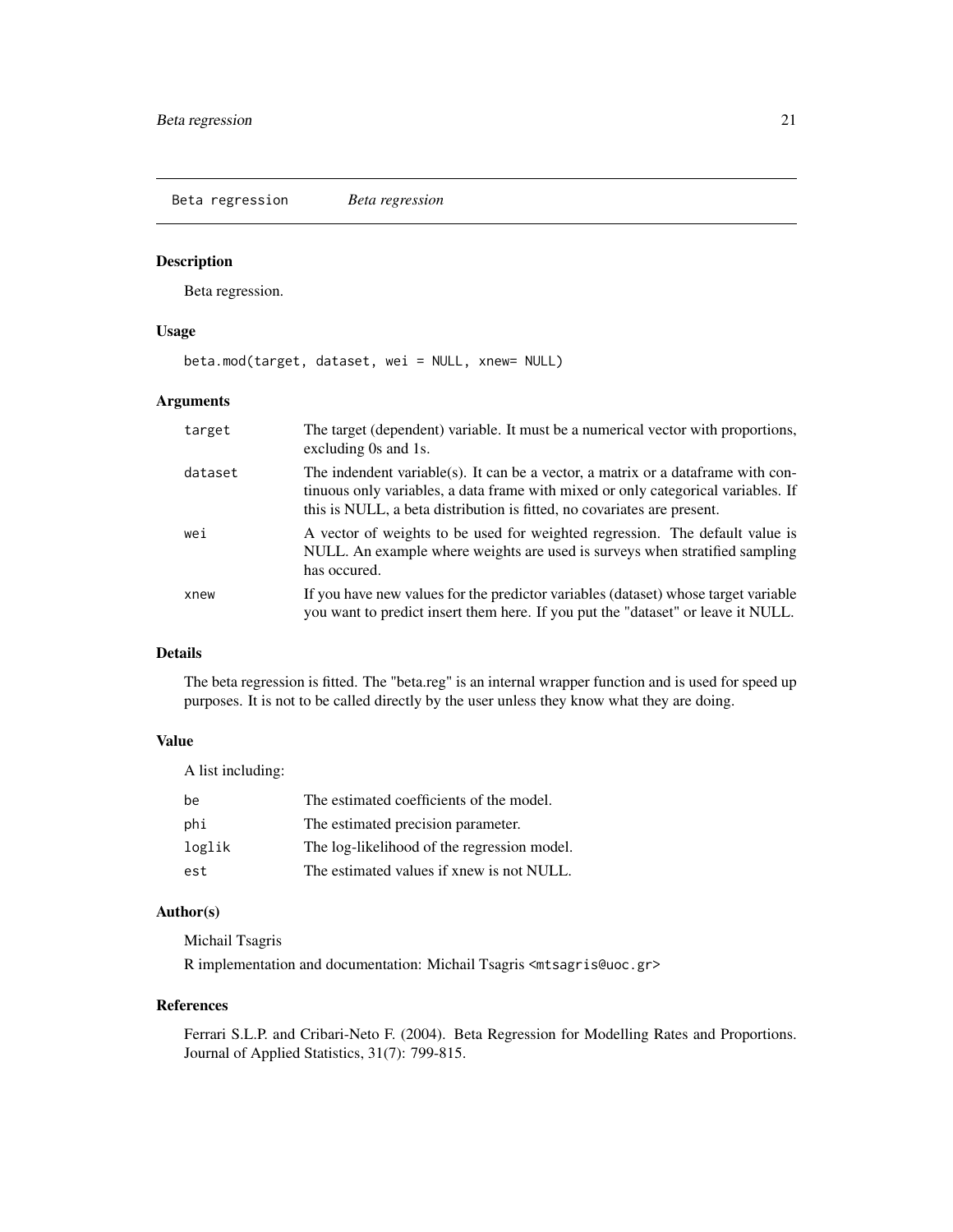# See Also

[beta.regs,](#page-173-1) [testIndBeta,](#page-57-1) [reg.fit,](#page-207-1) [ridge.reg](#page-209-1)

# Examples

```
y <- rbeta(300, 3, 5)
x \le - matrix( rnorm(300 \star 2), ncol = 2)
a1 \leq beta.mod(y, x)
w <- runif(300)
a2 \leq - \text{beta.mod}(y, x, w)
```

```
BIC based forward selection
```
*Variable selection in regression models with forward selection using BIC*

# <span id="page-21-1"></span>Description

Variable selection in regression models with forward selection using BIC

#### Usage

bic.fsreg(target, dataset, test = NULL, wei = NULL, tol = 2, ncores = 1)

# Arguments

| target  | The class variable. Provide either a string, an integer, a numeric value, a vector,<br>a factor, an ordered factor or a Surv object. See also Details.                                                                                                                                                                                                                                                                                                                                                                                                                                                                                                                                                                                                                                                             |  |  |
|---------|--------------------------------------------------------------------------------------------------------------------------------------------------------------------------------------------------------------------------------------------------------------------------------------------------------------------------------------------------------------------------------------------------------------------------------------------------------------------------------------------------------------------------------------------------------------------------------------------------------------------------------------------------------------------------------------------------------------------------------------------------------------------------------------------------------------------|--|--|
| dataset | The dataset; provide either a data frame or a matrix (columns = variables, rows<br>= samples). The data can be either euclidean, categorical or both.                                                                                                                                                                                                                                                                                                                                                                                                                                                                                                                                                                                                                                                              |  |  |
| test    | The regression model to use. Available options are "testIndReg" for normal lin-<br>ear regression, "testIndBeta" for beta regression, "censIndCR" or "censIndWR"<br>for Cox proportional hazards and Weibull regression respectively, "testIndLo-<br>gistic" for binomial, multinomial or ordinal regression, "testIndPois" for poisson<br>regression, "testIndNB" for negative binomial regression, "testIndZIP" for zero<br>inflated poisson regression, "testIndRQ" for quantile regression, "testIndGamma"<br>for gamma regression, "testIndNormLog" for linear regression with the log-link<br>(non negative data), "testIndTobit" for Tobit regression. If you want to use multi-<br>nomial or ordinal logistic regression, make sure your target is factor. See also<br>SES and CondIndTests for the tests. |  |  |
| wei     | A vector of weights to be used for weighted regression. The default value is<br>NULL. It is not suggested when robust is set to TRUE. An example where<br>weights are used is surveys when stratified sampling has occured.                                                                                                                                                                                                                                                                                                                                                                                                                                                                                                                                                                                        |  |  |
| tol     | The difference bewtween two successive values of the stopping rule. By default<br>this is is set to 2. If for example, the BIC difference between two succesive mod-<br>els is less than 2, the process stops and the last variable, even though significant<br>does not enter the model.                                                                                                                                                                                                                                                                                                                                                                                                                                                                                                                          |  |  |

<span id="page-21-0"></span>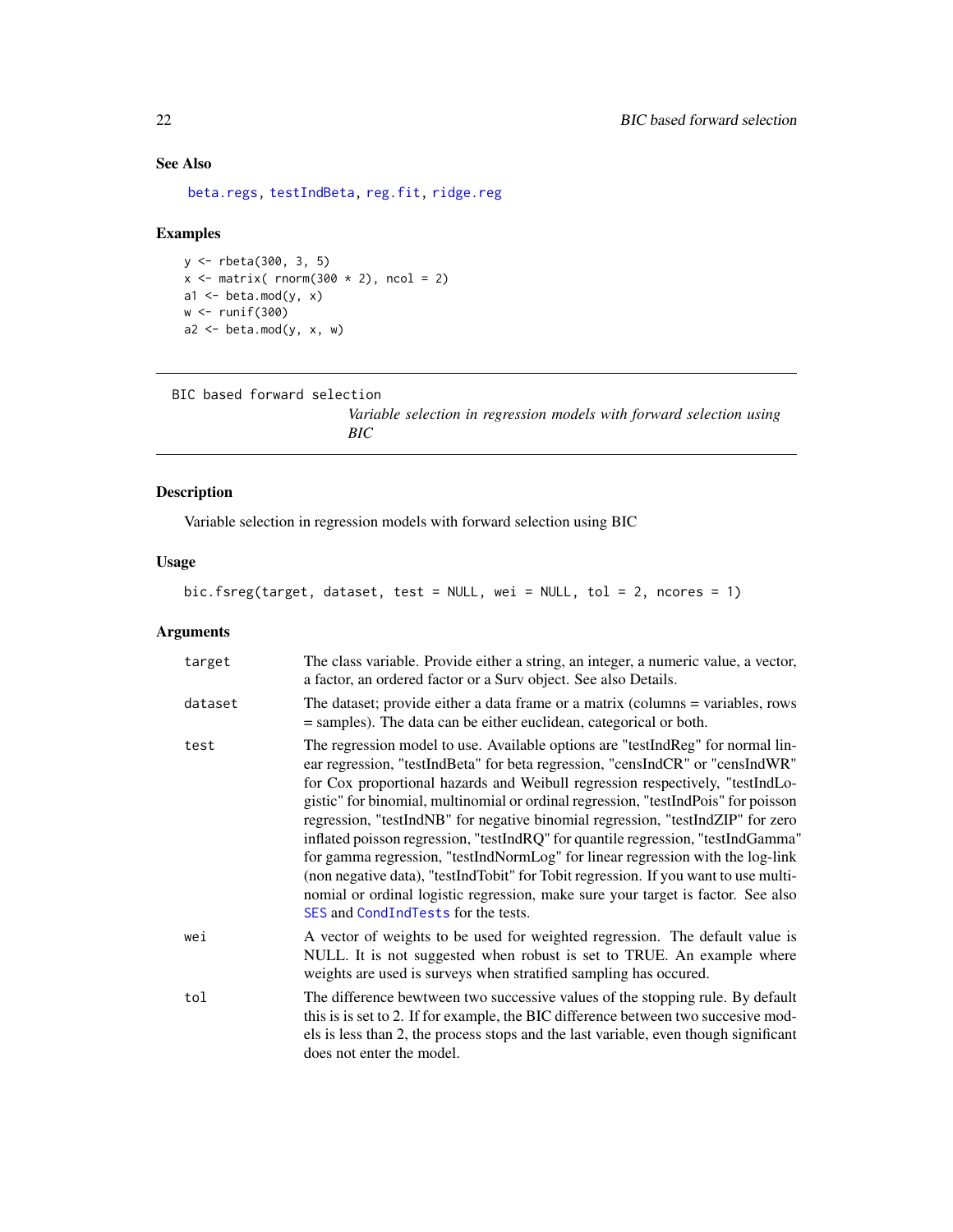ncores How many cores to use. This plays an important role if you have tens of thousands of variables or really large sample sizes and tens of thousands of variables and a regression based test which requires numerical optimisation. In other cammmb it will not make a difference in the overall time (in fact it can be slower). The parallel computation is used in the first step of the algorithm, where univariate associations are examined, those take place in parallel. We have seen a reduction in time of 50% with 4 cores in comparison to 1 core. Note also, that the amount of reduction is not linear in the number of cores.

# Details

If the current 'test' argument is defined as NULL or "auto" and the user\_test argument is NULL then the algorithm automatically selects the best test based on the type of the data. Particularly:

- if target is a factor, the multinomial or the binary logistic regression is used. If the target has two values only, binary logistic regression will be used.
- if target is a ordered factor, the ordinal regression is used.
- if target is a numerical vector or a matrix with at least two columns (multivariate) linear regression is used.
- if target is discrete numerical (counts), the poisson regression conditional independence test is used. If there are only two values, the binary logistic regression is to be used.
- if target is a Surv object, the Survival conditional independence test (Cox regression) is used.

#### Value

The output of the algorithm is S3 object including:

| runtime | The run time of the algorithm. A numeric vector. The first element is the user<br>time, the second element is the system time and the third element is the elapsed<br>time. |
|---------|-----------------------------------------------------------------------------------------------------------------------------------------------------------------------------|
| mat     | A matrix with the variables and their latest test statistics and p-values.                                                                                                  |
| info    | A matrix with the selected variables, and the BIC of the model with that and all<br>the previous variables.                                                                 |
| ci_test | The conditional independence test used.                                                                                                                                     |
| final   | The final regression model.                                                                                                                                                 |

#### Author(s)

Michail Tsagris

R implementation and documentation: Giorgos Athineou <athineou@csd.uoc.gr> Michail Tsagris <mtsagris@uoc.gr>

#### References

Tsamardinos I., Aliferis C. F. and Statnikov, A. (2003). Time and sample efficient discovery of Markov blankets and direct causal relations. In Proceedings of the 9th ACM SIGKDD international conference on Knowledge discovery and data mining (pp. 673-678).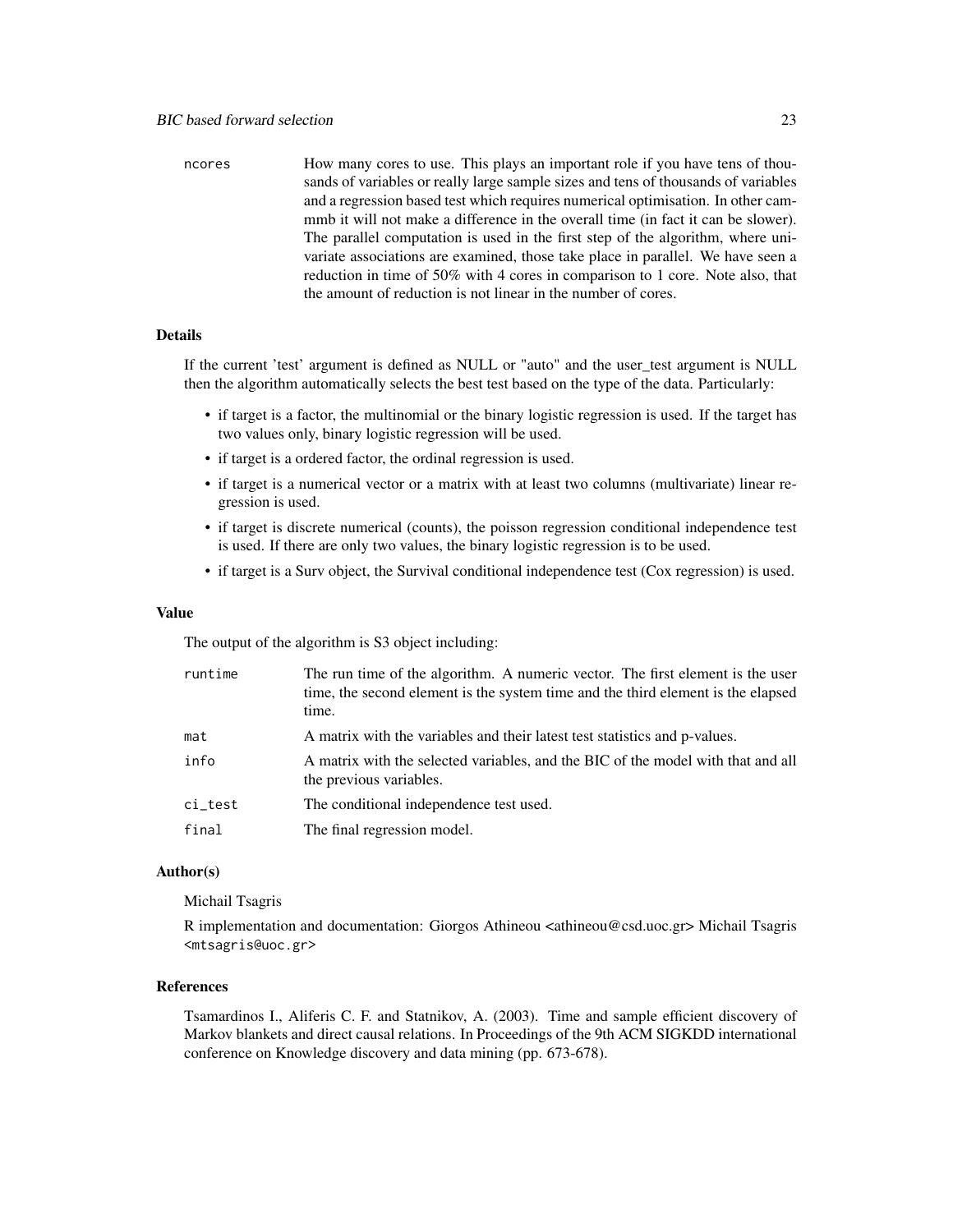# <span id="page-23-0"></span>See Also

[glm.fsreg,](#page-147-1) [lm.fsreg,](#page-148-1) [bic.glm.fsreg,](#page-23-1) [CondIndTests,](#page-31-1) [MMPC,](#page-84-1) [SES](#page-84-1)

#### Examples

```
set.seed(123)
dataset <- matrix( runif(200 * 20, 1, 100), ncol = 20 )
target <- 3 * dataset[, 10] + 2 * dataset[, 15] + 3 * dataset[, 20] + rnorm(200, 0, 5)
a1 <- bic.fsreg(target, dataset, tol = 4, ncores = 1, test = "testIndReg" )
a3 <- MMPC(target, dataset, ncores = 1)
target <- round(target)
b1 <- bic.fsreg(target, dataset, tol = 2, ncores = 1, test = "testIndReg" )
```

```
BIC based forward selection with generalised linear models
                         Variable selection in generalised linear models with forward selection
                         based on BIC
```
# <span id="page-23-1"></span>Description

Variable selection in generalised linear models with forward selection based on BIC

# Usage

```
bic.glm.fsreg( target, dataset, wei = NULL, tol = 0, ncores = 1)
bic.mm.fsreg( target, dataset, wei = NULL, tol = 0, ncores = 1)
bic.gammafsreg(target, dataset, wei = NULL, tol = 0, ncores = 1)
bic.normlog.fsreg(target, dataset, wei = NULL, tol = 0, ncores = 1)
```
#### **Arguments**

| target  | The class variable. It can be either a vector with binary data (binomial regres-<br>sion), counts (poisson regression). If none of these is identified, linear regression<br>is used.                                                                                     |
|---------|---------------------------------------------------------------------------------------------------------------------------------------------------------------------------------------------------------------------------------------------------------------------------|
| dataset | The dataset; provide either a data frame or a matrix (columns = variables, rows<br>= samples). These can be continous and or categorical.                                                                                                                                 |
| wei     | A vector of weights to be used for weighted regression. The default value is<br>NULL. It is not suggested when robust is set to TRUE.                                                                                                                                     |
| tol     | The difference bewtween two successive values of BIC. By default this is is set<br>to 2. If for example, the BIC difference between two succesive models is less<br>than 2, the process stops and the last variable, even though significant does not<br>enter the model. |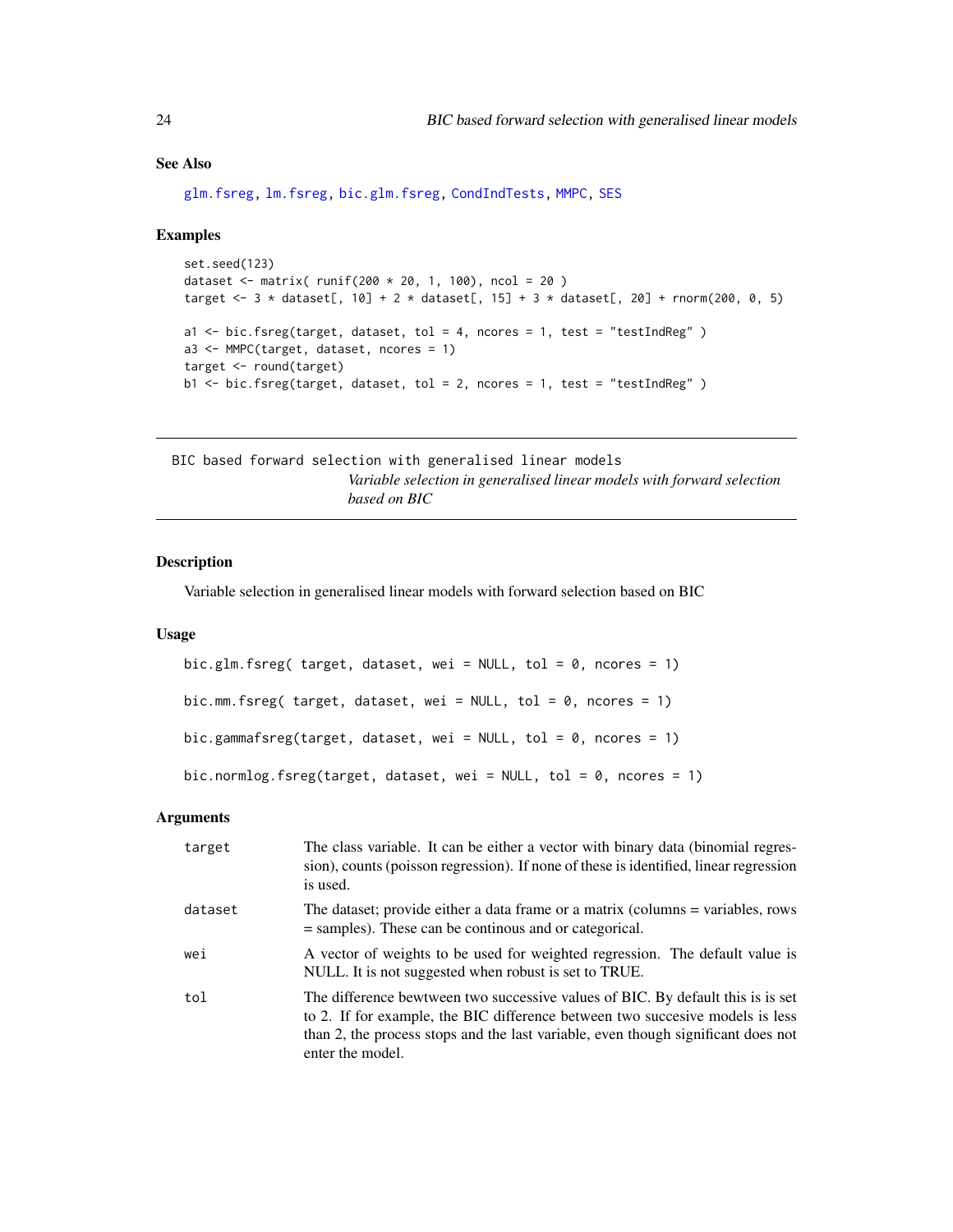ncores How many cores to use. This plays an important role if you have tens of thousands of variables or really large sample sizes and tens of thousands of variables and a regression based test which requires numerical optimisation. In other cammmb it will not make a difference in the overall time (in fact it can be slower). The parallel computation is used in the first step of the algorithm, where univariate associations are examined, those take place in parallel. We have seen a reduction in time of 50% with 4 cores in comparison to 1 core. Note also, that the amount of reduction is not linear in the number of cores.

# **Details**

Forward selection via the BIC is implemented. A variable which results in a reduction of BIC will be included, until the reduction is below a threshold set by the user (argument "tol").

#### Value

The output of the algorithm is S3 object including:

| runtime | The run time of the algorithm. A numeric vector. The first element is the user<br>time, the second element is the system time and the third element is the elapsed<br>time. |
|---------|-----------------------------------------------------------------------------------------------------------------------------------------------------------------------------|
| mat     | A matrix with the variables and their latest test statistics and <b>logged p-values</b> .                                                                                   |
| info    | A matrix with the selected variables, and the BIC of the model with that and all<br>the previous variables.                                                                 |
| ci_test | The conditional independence test used.                                                                                                                                     |
| final   | The final regression model.                                                                                                                                                 |

#### Author(s)

Michail Tsagris

R implementation and documentation: Giorgos Aathineou <athineou@csd.uoc.gr> Michail Tsagris <mtsagris@uoc.gr>

#### See Also

[fs.reg,](#page-144-1) [lm.fsreg,](#page-148-1) [bic.fsreg,](#page-21-1) [CondIndTests,](#page-31-1) [MMPC,](#page-84-1) [SES](#page-84-1)

#### Examples

```
set.seed(123)
dataset <- matrix( runif(200 * 20, 1, 100), ncol = 20 )
target <- 3 \times dataset[, 10] + 2 \times dataset[, 15] + 3 \times dataset[, 20] + rnorm(200, 0, 5)
a1 \le bic.glm.fsreg(target, dataset, tol = 2, ncores = 1)
a2 \le -\text{bic.glm.fsreg}(\text{round(target)}, \text{dataset}, \text{tol} = 2, \text{ncores} = 1)y \leq - target ; me \leq - median(target) ; y[y \leq me] \leq -0 ; y[y \geq - me] \leq -1a3 \leq bic.glm.fsreg( y, dataset, tol = 2, roores = 1 )
```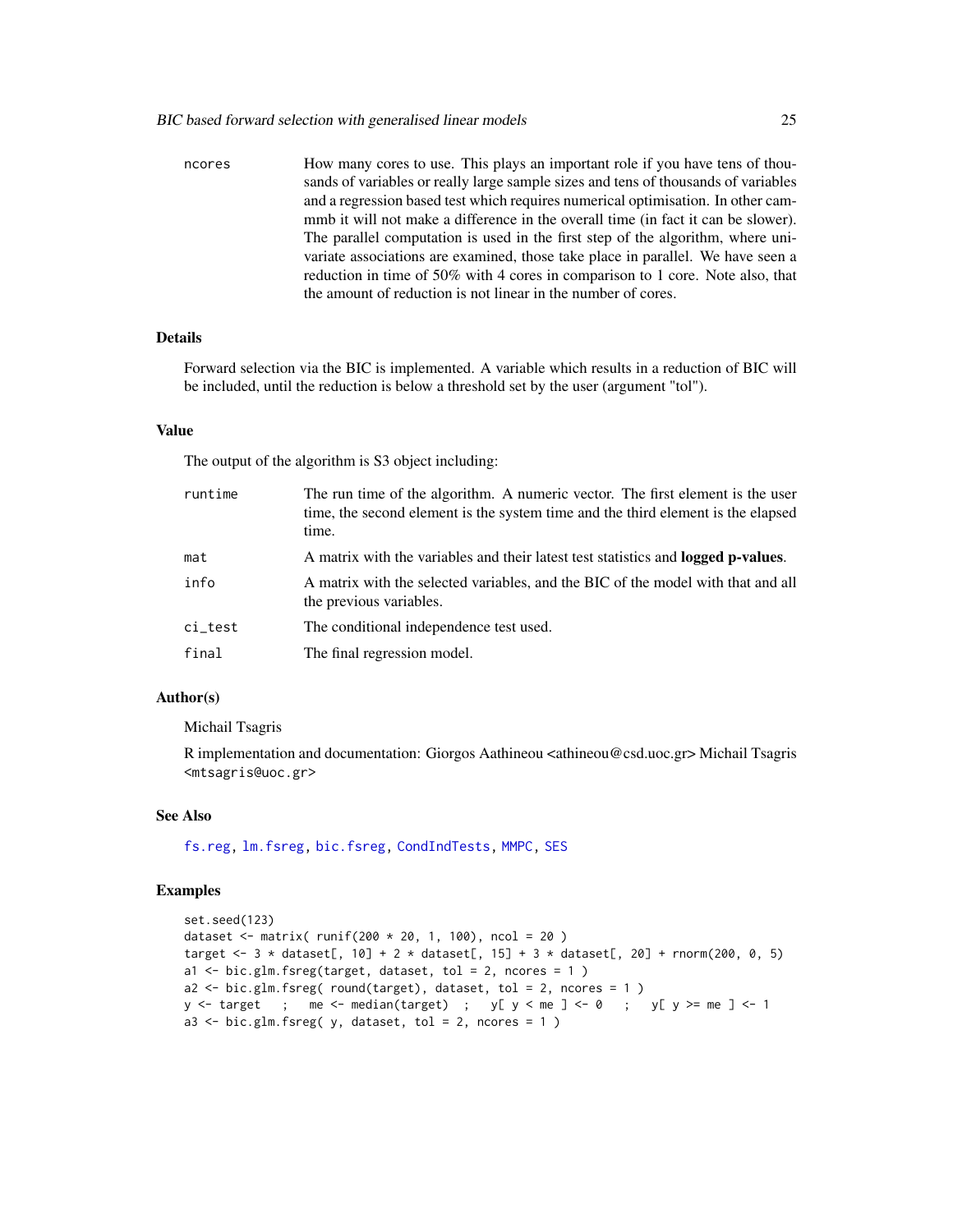<span id="page-25-0"></span>Bootstrap bias correction for the performance of the cross-validation procedure *Bootstrap bias correction for the performance of the cross-validation procedure*

# Description

Bootstrap bias correction for the performance of the cross-validation procedure.

### Usage

```
bbc(predictions, target, metric = "auc.mxm", conf = 0.95, B = 1000)
```
#### Arguments

| predictions  | A matrix with the predictived values.                                                                                                                                                                                                                                                                      |
|--------------|------------------------------------------------------------------------------------------------------------------------------------------------------------------------------------------------------------------------------------------------------------------------------------------------------------|
| target       | A vector with the target variable, survival object, factor (ordered or unordered)<br>or a numerical vector.                                                                                                                                                                                                |
| metric       | The possible values are:                                                                                                                                                                                                                                                                                   |
|              | a) Binary target: "auc.mxm" (area under the curve), "fscore.mxm" (F-score),<br>"prec.mxm" (precision), "euclid_sens.spec.mxm" (Euclidean distance of sensi-<br>tivity and specificity), "spec.mxm" (specificity), "sens.mxm" (sensitivity), "acc.mxm"<br>(accuracy, proportion of correct classification). |
|              | b) Multinomial target: "acc_multinom.mxm" (accuracy, proportion of correct<br>classification).                                                                                                                                                                                                             |
|              | c) Ordinal target: "ord_mae.mxm" (mean absolute error).                                                                                                                                                                                                                                                    |
|              | d) Continuous target: "mae.mxm" (MAE with continuous target), "mse.mxm"<br>(mean squared error), "pve.mxm" (percentage of variance explained).                                                                                                                                                             |
|              | e) Survival target "ci.mxm" (concordance index for Cox regression), "ciwr.mxm"<br>(concordance index for Weibull regression). g) Count target "poisdev.mxm".                                                                                                                                               |
|              | h) Binomial target "binomdev.mxm" (deviance of binomial regression).                                                                                                                                                                                                                                       |
|              | The "nbdev.mxm" (negative binomial deviance) is missing. For more informa-<br>tion on these see cv. ses. boldNote that they come with "".                                                                                                                                                                  |
| conf         | A number between 0 and 1, the confidence level.                                                                                                                                                                                                                                                            |
| <sub>B</sub> | The number of bootstrap replicates. The default number is 1000.                                                                                                                                                                                                                                            |
|              |                                                                                                                                                                                                                                                                                                            |

# Details

Upon completion of the cross-validation, the predicted values produced by all predictive models across all folds is collected in a matrix P of dimensions  $n \times M$ , where n is the number of samples and  $M$  the number of trained models or configurations. Sampled with replacement a fraction of rows (predictions) from P are denoted as the in-sample values. On average, the newly created set will be comprised by 63.2% of the original individuals (The probability of sampling, with replacement, a sample of *n* numbers from a set of *n* numbers is  $1 - \left(1 - \frac{1}{n}\right)^n \approx 1 - \frac{1}{e} = 0.632$ ), whereas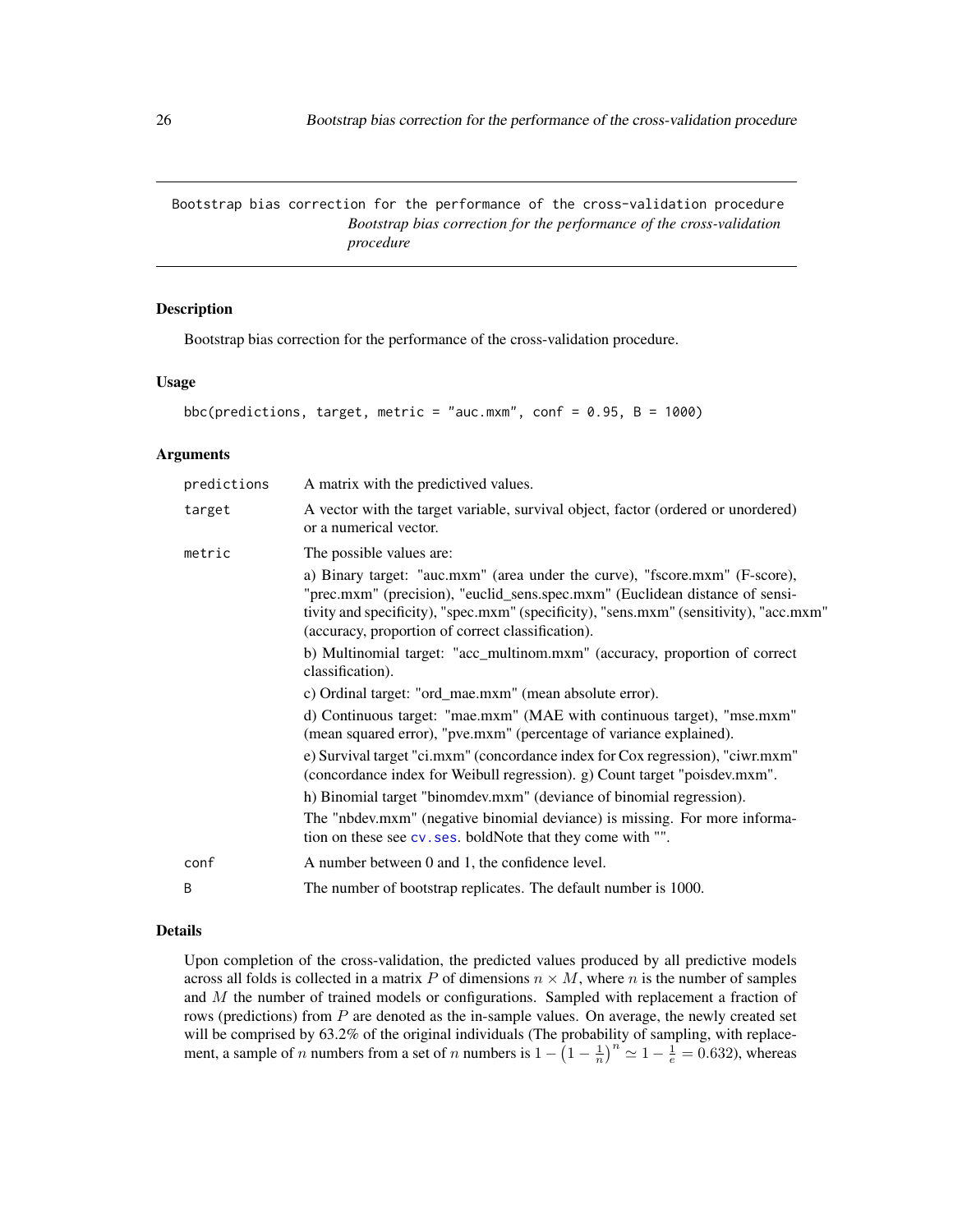the rest 36.8% will be random copies of them. The non re-sampled rows are denoted as out-ofsample values. The performance of each model in the in-sample rows is calculated and the model (or configuration) with the optimal performance is selected, followed by the calculation of performance in the out-of-sample values. This process is repeated B times and the average performance is returned.

Note, that the only computational overhead is with the repetitive re-sampling and calculation of the predictive performance, i.e. no model is fitted nor trained. The final estimated performance usually underestimates the true performance, but this negative bias is smaller than the optimistic uncorrected performance.

Note, that all metrics are for maximization. For this reason "mse.mxm", "mae.mxm", "ord\_mae.mxm", "poisdev.mxm", "binomdev.mxm" are multiplied by -1.

#### Value

A list including:

| out.perf | The B out sampled performances. Their mean is the "bbc.perf" given above.                                                                                                                         |
|----------|---------------------------------------------------------------------------------------------------------------------------------------------------------------------------------------------------|
| bbc.perf | The bootstrap bias corrected performance of the chosen algorithm, model or<br>configuration.                                                                                                      |
| сi       | The $(1-\text{conf})\%$ confidence interval of the BBC performance. It is based on<br>the empirical or percentile method for bootstrap samples. The lower and upper<br>$2.5\%$ of the "out.perf". |

# Author(s)

R implementation and documentation: Michail Tsagris <mtsagris@uoc.gr>.

# References

Ioannis Tsamardinos, Elissavet Greasidou and Giorgos Borboudakis (2018). Bootstrapping the outof-sample predictions for efficient and accurate cross-validation. Machine Learning (To appear).

<https://link.springer.com/article/10.1007/s10994-018-5714-4>

# See Also

[cv.ses,](#page-108-1) [cv.gomp](#page-103-1)

#### Examples

```
predictions \leq matrix(rbinom(200 \star 100, 1, 0.7), ncol = 100)
target \le- rbinom(200, 1, 0.5)
bbc(predictions, target, metric = "auc.mxm")
```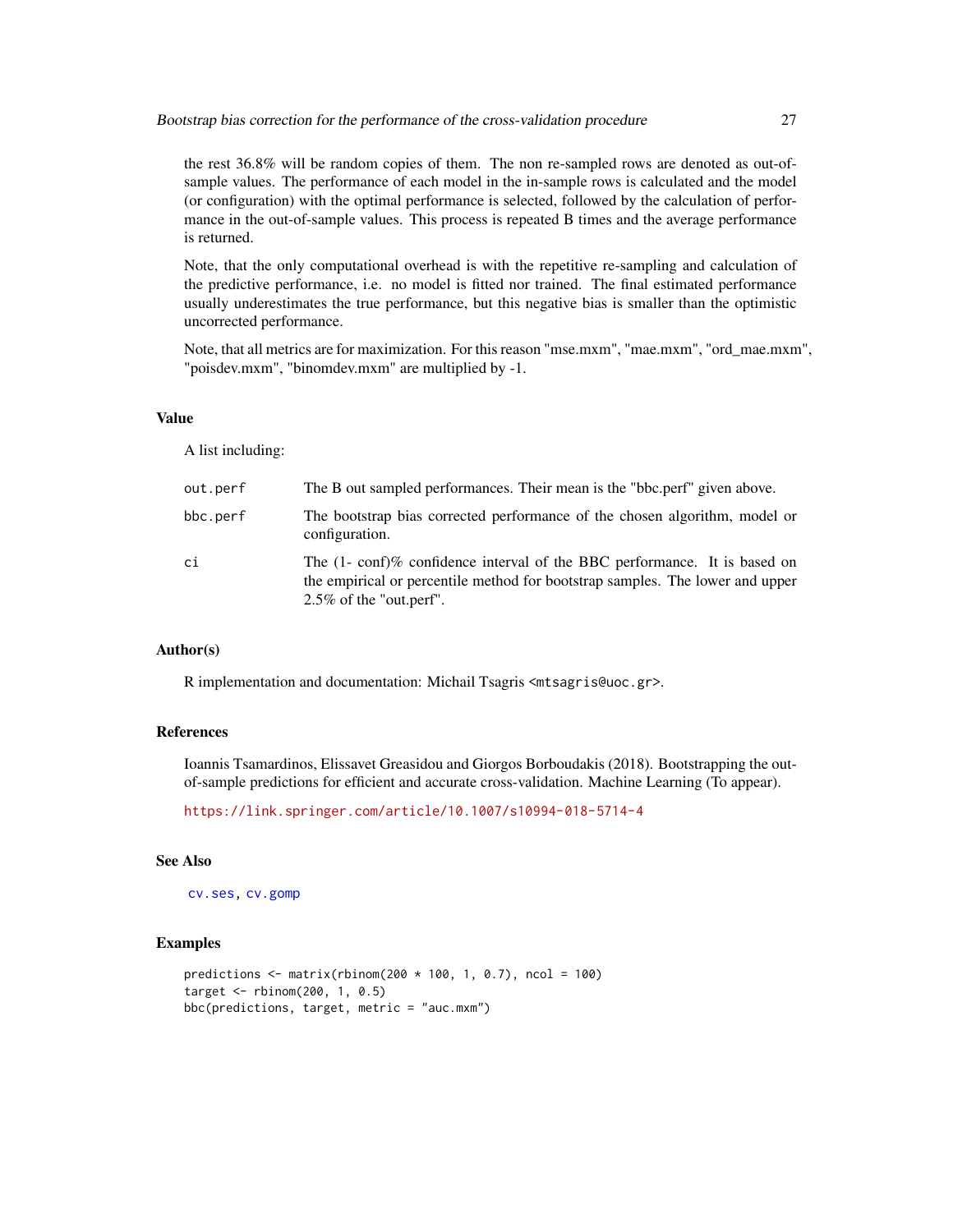<span id="page-27-0"></span>Calculation of the constant and slope for each subject over time *Calculation of the constant and slope for each subject over time*

#### Description

Calculation of the constant and slope for each subject over time.

#### Usage

```
group.mvbetas(x, id, reps)
```
#### Arguments

| X    | The dataset; provide a numerical a matrix. This should contain longitudinal<br>data. Each variable is a column, and rows are longitudinal data. |
|------|-------------------------------------------------------------------------------------------------------------------------------------------------|
| id   | This is a numerical vector denoting the subjects. Its length must be equal to the<br>number of rows of the x matrix.                            |
| reps | This is a numerical vector with the time points. Its length must be equal to the<br>number of rows of the x matrix.                             |

#### Details

This function is used internally in [SES](#page-84-1) and [MMPC](#page-84-1) and does calculations required bys the first step of the Static-Longitudinal scenario of Tsagris, Lagani and Tsamardinos (2018). The measurements of each subject are regressed againt time. So, for each subject, we get the constant and interecept over time and this is repated for very feature.

# Value

A matrix. The first  $r = \text{length}($  unique(id)), the nubmer of subjects ) rows contain the constants and the other r rows contain the slopes.

#### Author(s)

Michail Tsagris

R implementation and documentation: Michail Tsagris <mtsagris@uoc.gr>

### References

Tsagris M., Lagani V., & Tsamardinos I. (2018). Feature selection for high-dimensional glmm data. BMC bioinformatics, 19(1), 17.

McCullagh, Peter, and John A. Nelder. Generalized linear models. CRC press, USA, 2nd edition, 1989.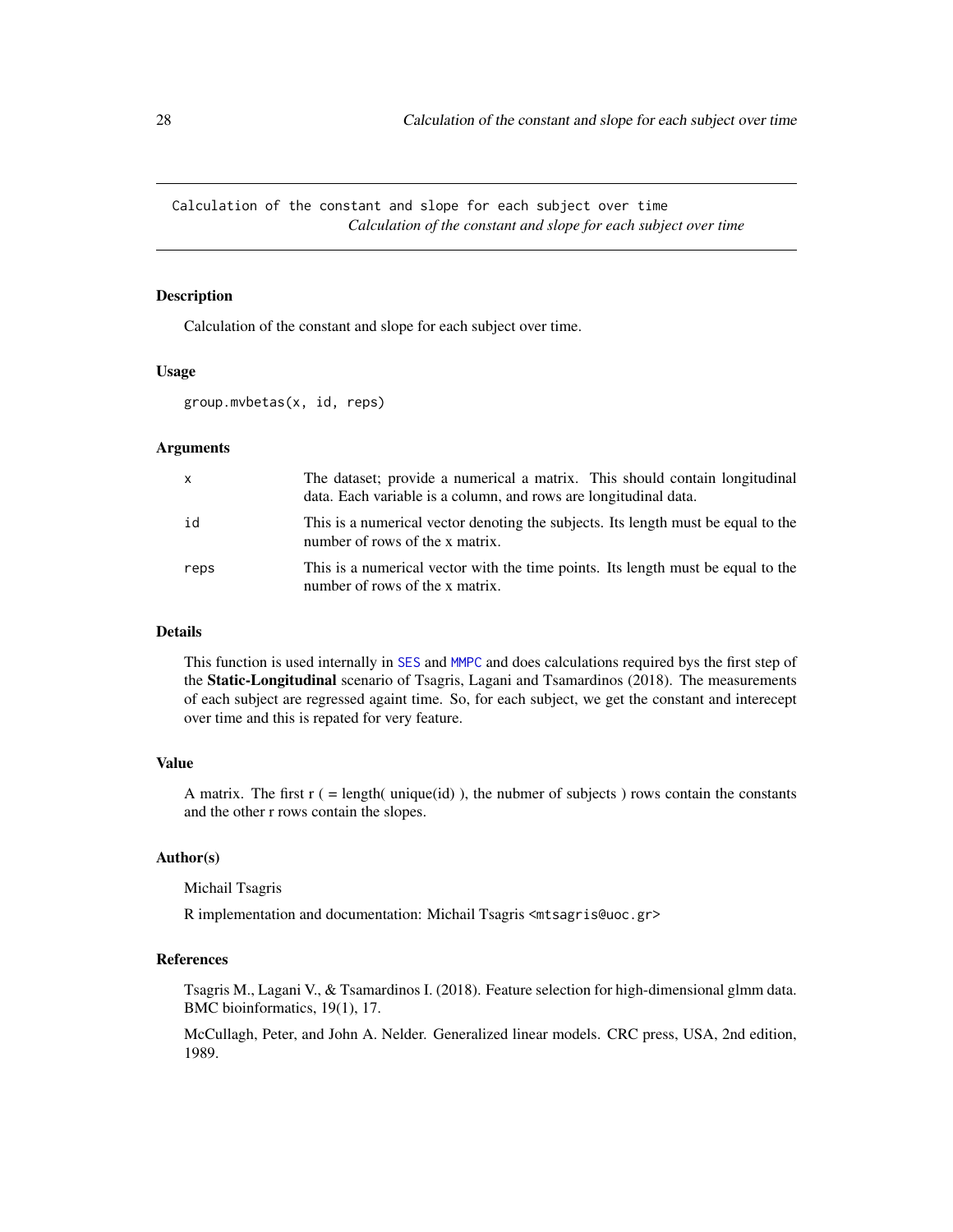<span id="page-28-0"></span>Certificate of exclusion from the selected variables set using SES or MMPC 29

#### See Also

[fbed.gee.reg,](#page-138-1) [glmm.bsreg,](#page-11-1) [MMPC.glmm](#page-90-1)

#### Examples

```
## assume these are longitudinal data, each column is a variable (or feature)
x \le matrix( rnorm(100 \star 30), ncol = 30)
id \le rep(1:20, each = 5) ## 20 subjects
reps \le- rep( seq(4, 12, by = 2), 20) ## 5 time points for each subject
a <- group.mvbetas(x, id, reps)
dim(a) ## 5 100
## these are the regression coefficients of the first subject's values on the
## reps (which is assumed to be time in this example)
a[c(1, 21), 1]
coef( lm(x[i] == 1, 1] \sim resps[1:5] )
```
Certificate of exclusion from the selected variables set using SES or MMPC *Certificate of exclusion from the selected variables set using SES or MMPC*

# Description

Information on why one ore more variables were not selected.

#### Usage

```
certificate.of.exclusion(xIndex, sesObject = NULL, mmpcObject = NULL)
certificate.of.exclusion2(xIndex, mmpc2object)
```
#### Arguments

| xIndex      | A numerical vector with the indices of the predictor variables.                                      |  |  |
|-------------|------------------------------------------------------------------------------------------------------|--|--|
| sesObject   | If you ran SES, wald, ses or perm, ses, give the whole SES object here, otherwise<br>leave it NULL.  |  |  |
| mmpcObject  | If you ran MMPC, wald mmpc or prm.mmpc, give the whole MMPC object<br>here, otherwise leave it NULL. |  |  |
| mmpc2object | If you ran mmpc2, give the whole MMPC object here.                                                   |  |  |

#### Value

A list with the conditioning variables (if any), the test statistic and the logarithm of the p-value. In case a variable has been selected a message appears.

# Author(s)

Michail Tsagris

R implementation and documentation: Michail Tsagris <mtsagris@uoc.gr>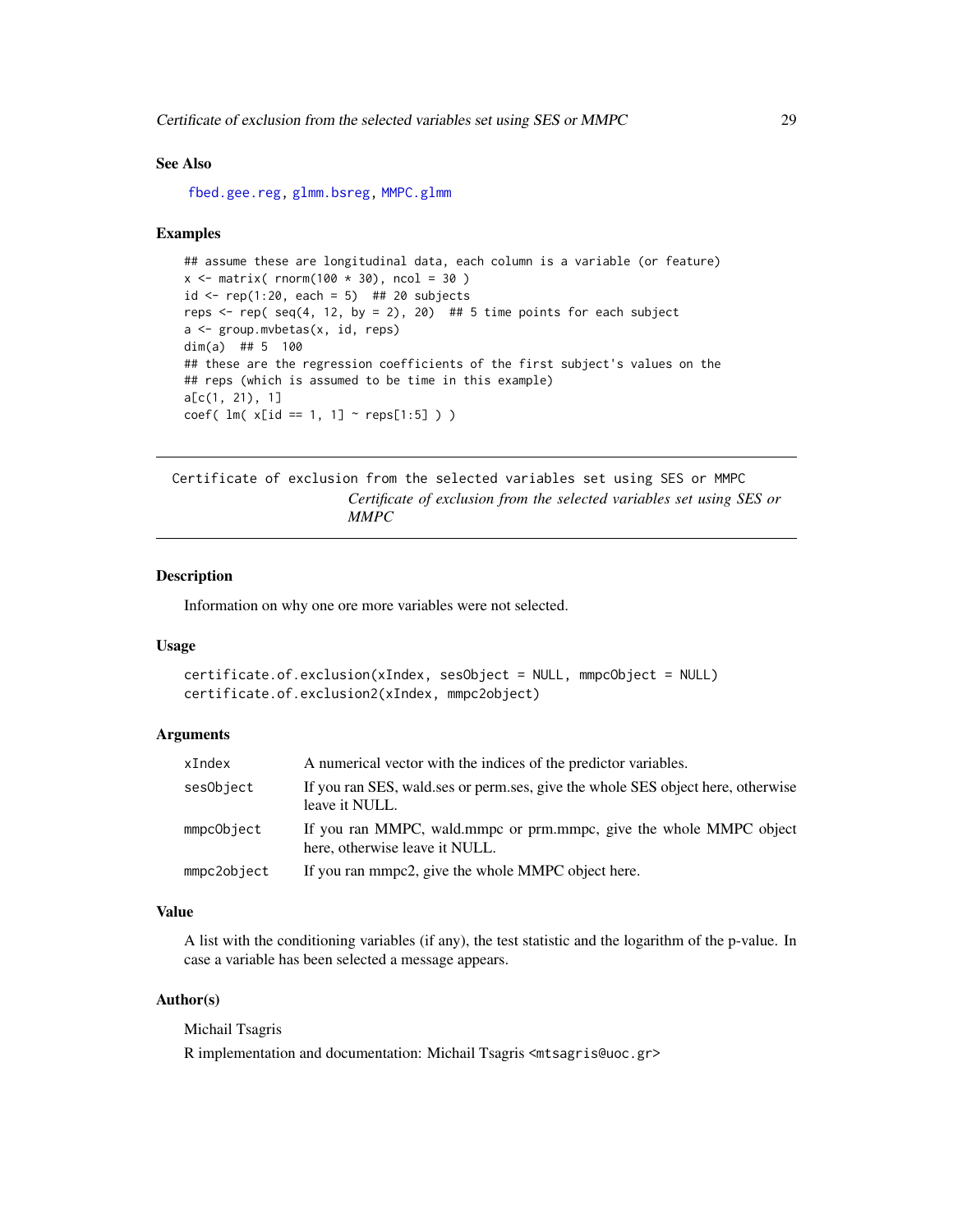#### <span id="page-29-0"></span>See Also

[MMPC](#page-84-1)

# Examples

```
set.seed(123)
#simulate a dataset with continuous data
dataset <- matrix(runif(100 * 100, 1, 100), ncol = 100)
#define a simulated class variable
target <- 3 * dataset[, 10] + 2 * dataset[, 100] + 3 * dataset[, 20] + rnorm(100, 0, 5)
# define some simulated equivalences
dataset[, 15] <- dataset[, 10] + rnorm(100, 0, 2)
dataset[, 100] <- dataset[, 100] + rnorm(100, 0, 2)
dataset[, 20] <- dataset[, 100] + rnorm(100, 0, 2)
# run the SES algorithm
mod1 <- SES(target, dataset, max_k = 5, threshold = 0.05, test = "testIndFisher",
hash = TRUE, hashObject = NULL);
mod2 <- MMPC(target, dataset, max_k = 5, threshold = 0.05, test = "testIndFisher",
hash = TRUE, hashObject = NULL);certificate.of.exclusion(c(10, 15, 30, 45, 20), mod1)
certificate.of.exclusion(c(10, 15, 30, 45, 20), NULL, mod2)
```
Check Markov equivalence of two DAGs *Check Markov equivalence of two DAGs*

# Description

Check Markov equivalence of two DAGs.

#### Usage

equivdags(g1, g2)

# Arguments

| g1 | The matrix of a DAG or a partially directed graph as produced from pc. or or<br>any other algorithm. |
|----|------------------------------------------------------------------------------------------------------|
| g2 | The matrix of a DAG or a partially directed graph as produced from pc. or or<br>any other algorithm. |

# Details

Two DAGs are Markov equivalent if a) they have the same adjancencies (regardlsee of the mark, arrowhead, tail or nothing) and b) they have the same unshielded colliders.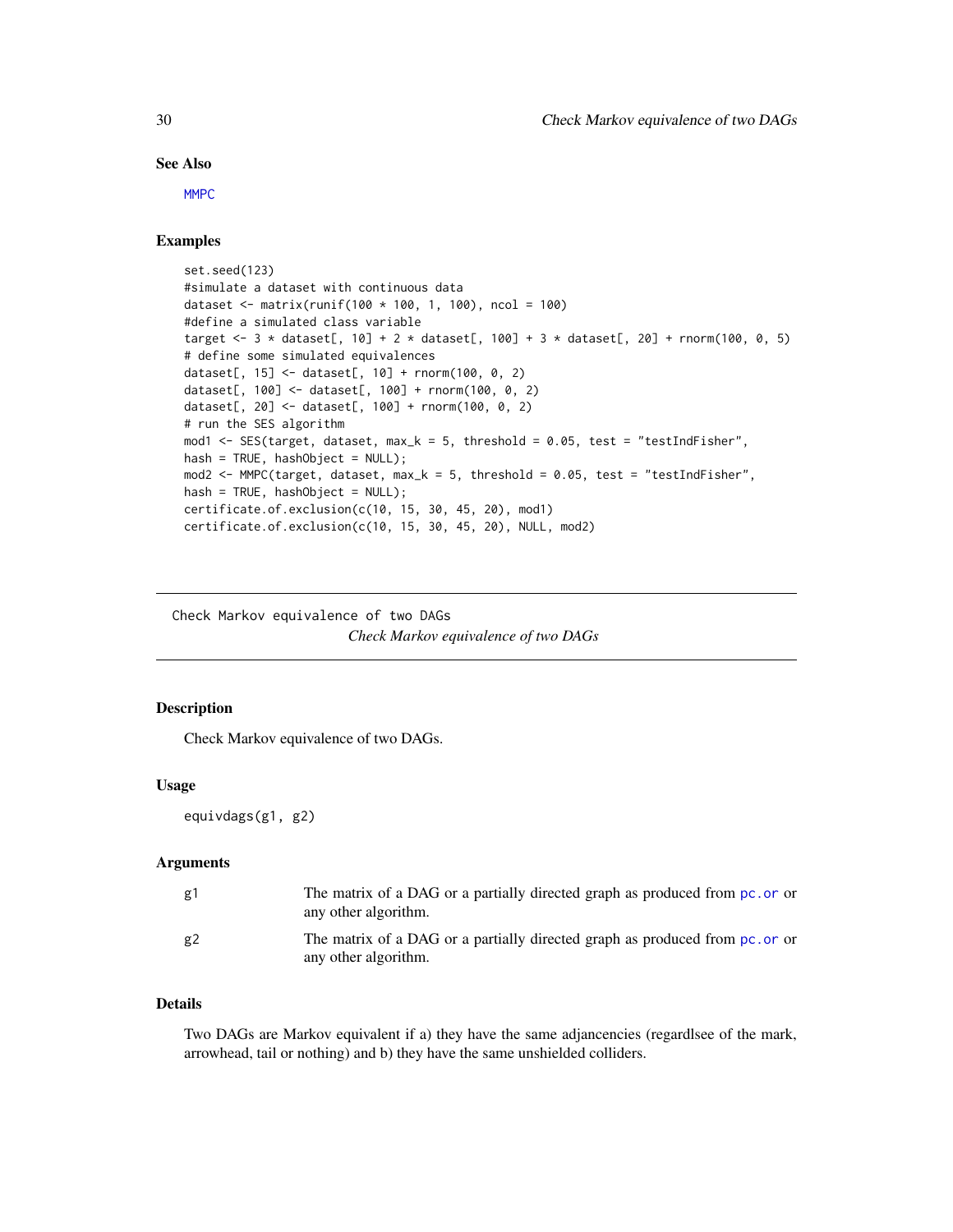<span id="page-30-0"></span>Check whether a directed graph is acyclic 31

# Value

A list including:

| apofasi | A boolean variable, TRUE of FALSE.                                                                                                                            |
|---------|---------------------------------------------------------------------------------------------------------------------------------------------------------------|
| mes     | A message specyfying the result, the dimensions of the adjacency matrices do<br>not match for example, or the number of adjancencies is not the same, they do |
|         | not share the same unshilded colliders, or they are Markov equivalent.                                                                                        |

# Author(s)

Michail Tsagris

R implementation and documentation: Giorgos Athineou <athineou@csd.uoc.gr> and Michail Tsagris <mtsagris@uoc.gr>

# References

Tsamardinos, Brown and Aliferis (2006). The max-min hill-climbing Bayesian network structure learning algorithm. Machine learning, 65(1), 31-78.

#### See Also

[pc.or,](#page-195-1) [mmhc.skel,](#page-219-1) [pc.con](#page-222-1)

# Examples

```
y <- rdag(1000, 10, 0.3)
tru <- \sqrt{5}G
x < -y$x
mod \leftarrow pc.com(x)eg <- dag2eg(y$G) ## make it essential graph first
est <- pc.or(mod)$G
equivdags(est, tru)
```
Check whether a directed graph is acyclic *Check whether a directed graph is acyclic*

# Description

Check whether a directed graph is acyclic.

# Usage

is.dag(dag)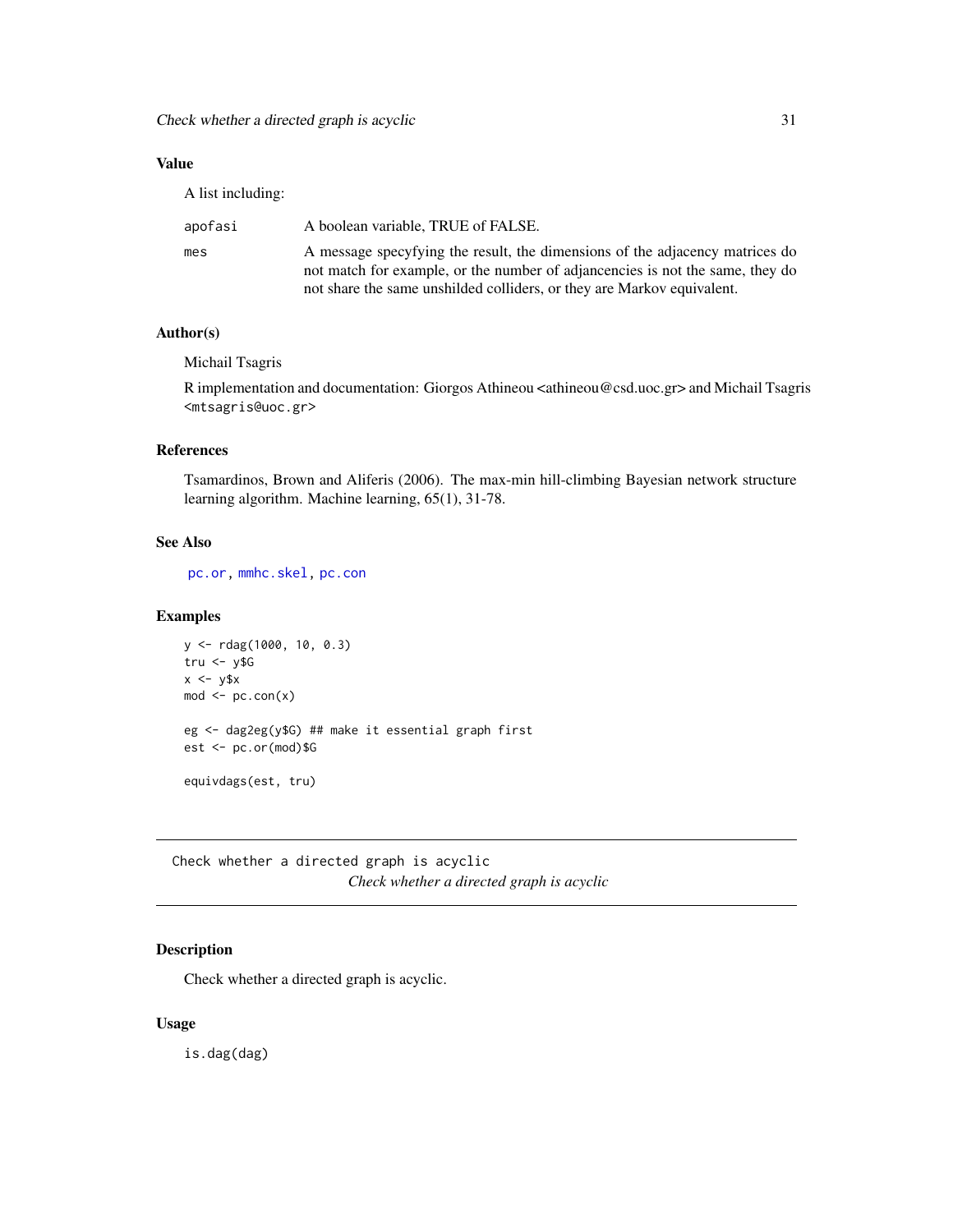#### <span id="page-31-0"></span>Arguments

dag A square matrix representing a directed graph which contains either 0, 1 or 0, 2, and 3. In the first canse where  $G[i, j] = 1$ , means there is an arrow from node i to node j. In the second case  $G[i, j] = 2$  and  $G[j, i] = 3$  means that there is an arrow from node i to node j, where the 2 iindcates the arrohead and the 3 inducates the arrowtail.

# Details

The topological sort is performed. If it cannot be performed, NAs are returned. Hence, the functions checks for NAs.

# Value

A logical value, TRUE if the matrix represents a DAG and FALSE otherwise.

#### Author(s)

Michail Tsagris

R implementation and documentation: Michail Tsagris <mtsagris@uoc.gr>

#### References

Chickering, D.M. (1995). A transformational characterization of equivalent Bayesian network structures. Proceedings of the 11th Conference on Uncertainty in Artificial Intelligence, Montreal, Canada, 87-98.

# See Also

[topological\\_sort,](#page-234-1) [dag2eg,](#page-237-1) [pc.or](#page-195-1)

# Examples

```
# simulate a dataset with continuous data
# simulate a dataset with continuous data
G <- rdag(100, 20, 0.3)$G
is.dag(G) ## TRUE
```
<span id="page-31-1"></span>CondInditional independence tests *MXM Conditional independence tests*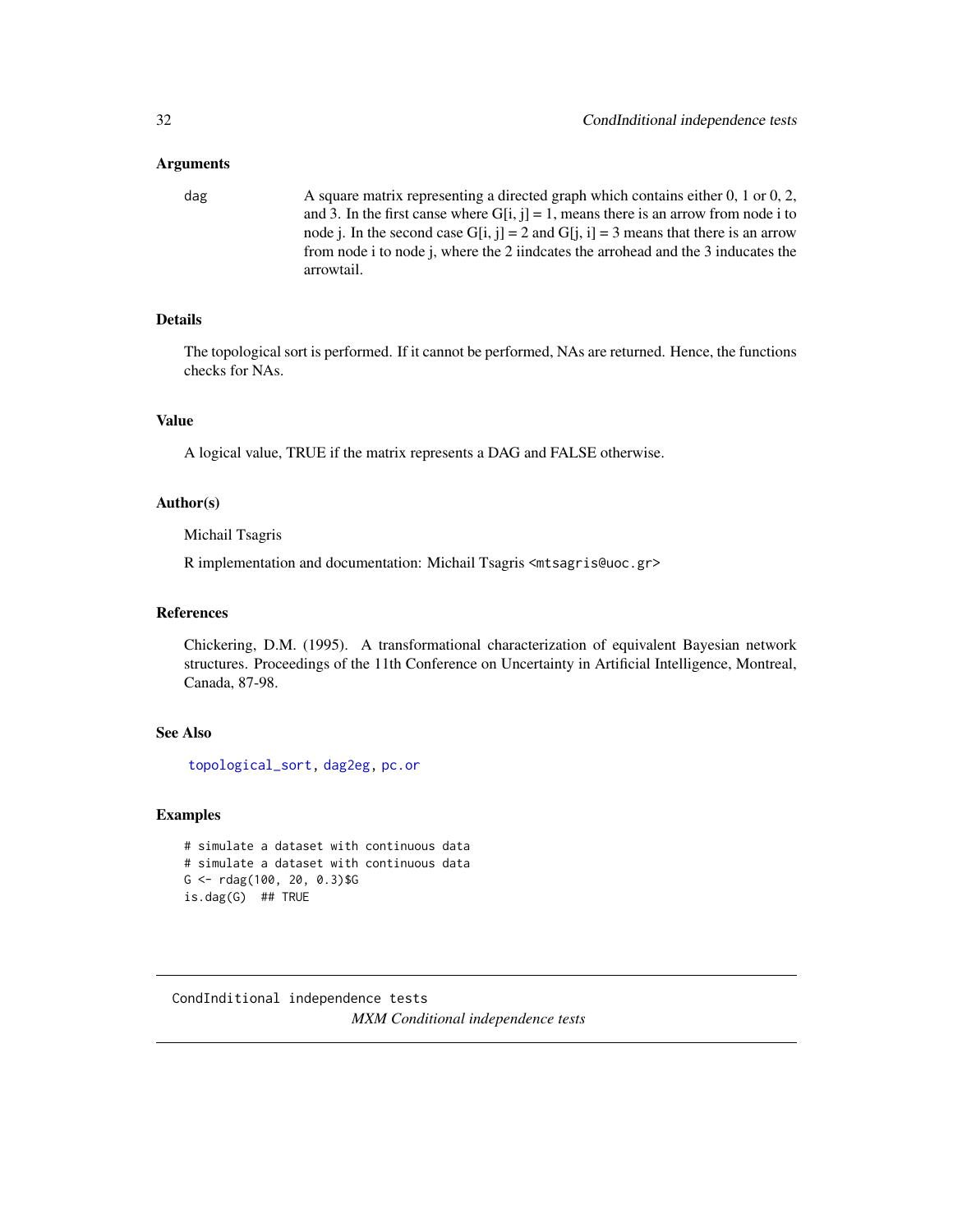#### Description

Currently the MXM package supports numerous tests for different types of target (dependent) and predictor (independent) variables. The target variable can be of continuous, discrete, categorical and of survival type. As for the predictor variables, they can be continuous, categorical or mixed.

The **testIndFisher** and the **gSquare** tests have two things in common. They do not use a model implicitly (i.e. estimate some beta coefficients), even though there is an underlying assumed one. Secondly they are pure tests of independence (again, with assumptions required).

As for the other tests, they share one thing in common. For all of them, two parametric models must be fit. The null model containing the conditioning set of variables alone and the alternative model containing the conditioning set and the candidate variable. The significance of the new variable is assessed via a log-likelihood ratio test with the appropriate degrees of freedom. All of these tests which are available for SES and MMPC are summarized in the below table.

| Target variable          | <b>Predictor variables</b> | <b>Available tests</b> | <b>Short explanation</b>          |
|--------------------------|----------------------------|------------------------|-----------------------------------|
| Continuous               | Continuous                 | testIndFisher          | Partial correlation               |
| Continuous               | Continuous                 | testIndMMFisher        | Robust partial correlation        |
| Continuous               | Continuous                 | testIndSpearman        | Partial correlation               |
| Continuous               | Mixed                      | testIndMMReg           | MM regression                     |
| Continuous               | Mixed                      | testIndRQ              | Median regression                 |
| Proportions              | Continuous                 | testIndFisher          | Partial correlation               |
| Proportions              | Continuous                 | testIndMMFisher        | Robust partial correlation        |
| Proportions              | Continuous                 | testIndSpearman        | Partial correlation               |
| Proportions              | Mixed                      | testIndReg             | Linear regression                 |
| Proportions              | Mixed                      | testIndMMReg           | MM regression                     |
| Proportions              | Mixed                      | testIndRQ              | Median regression                 |
| Proportions              | Mixed                      | testIndBeta            | Beta regression                   |
| Proportions              | Mixed                      | testIndQbinom          | Quasi binomial regression         |
| Strictly positive        | Mixed                      | testIndIGreg           | Inverse Gaussian regression       |
| Strictly positive        | Mixed                      | testIndGamma           | Gamma regression                  |
| Non negative             | Mixed                      | testIndNormLog         | Gaussian regression with log link |
| <b>Strictly Positive</b> | Mixed                      | censIndWR              | Weibull regression                |
| <b>Strictly Positive</b> | Mixed                      | censIndER              | <b>Exponential regression</b>     |
| <b>Strictly Positive</b> | Mixed                      | censIndLLR             | Log-logistic regression           |
| Successes \& totals      | Mixed                      | testIndBinom           | <b>Binomial</b> regression        |
| Discrete                 | Mixed                      | testIndPois            | Poisson regression                |
| Discrete                 | Mixed                      | testIndZIP             | Zero Inflated                     |
|                          |                            |                        | Poisson regression                |
| Discrete                 | Mixed                      | testIndNB              | Negative binomial regression      |
| <b>Discrete</b>          | Mixed                      | testIndQPois           | Quasi Poisson regression          |
| Factor with two          | Mixed                      | testIndLogistic        | Binary logistic regression        |
| levels or binary         |                            |                        |                                   |
| Factor with two          | Mixed                      | testIndQBinom          | Quasi binomial regression         |
| levels or binary         |                            |                        |                                   |
| Factor with more         | Mixed                      | testIndMultinom        | Multinomial logistic regression   |
| than two levels          |                            |                        |                                   |
| (unordered)              |                            |                        |                                   |
| Factor with more than    | Mixed                      | testIndOrdinal         | Ordinal logistic regression       |
| two levels (ordered)     |                            |                        |                                   |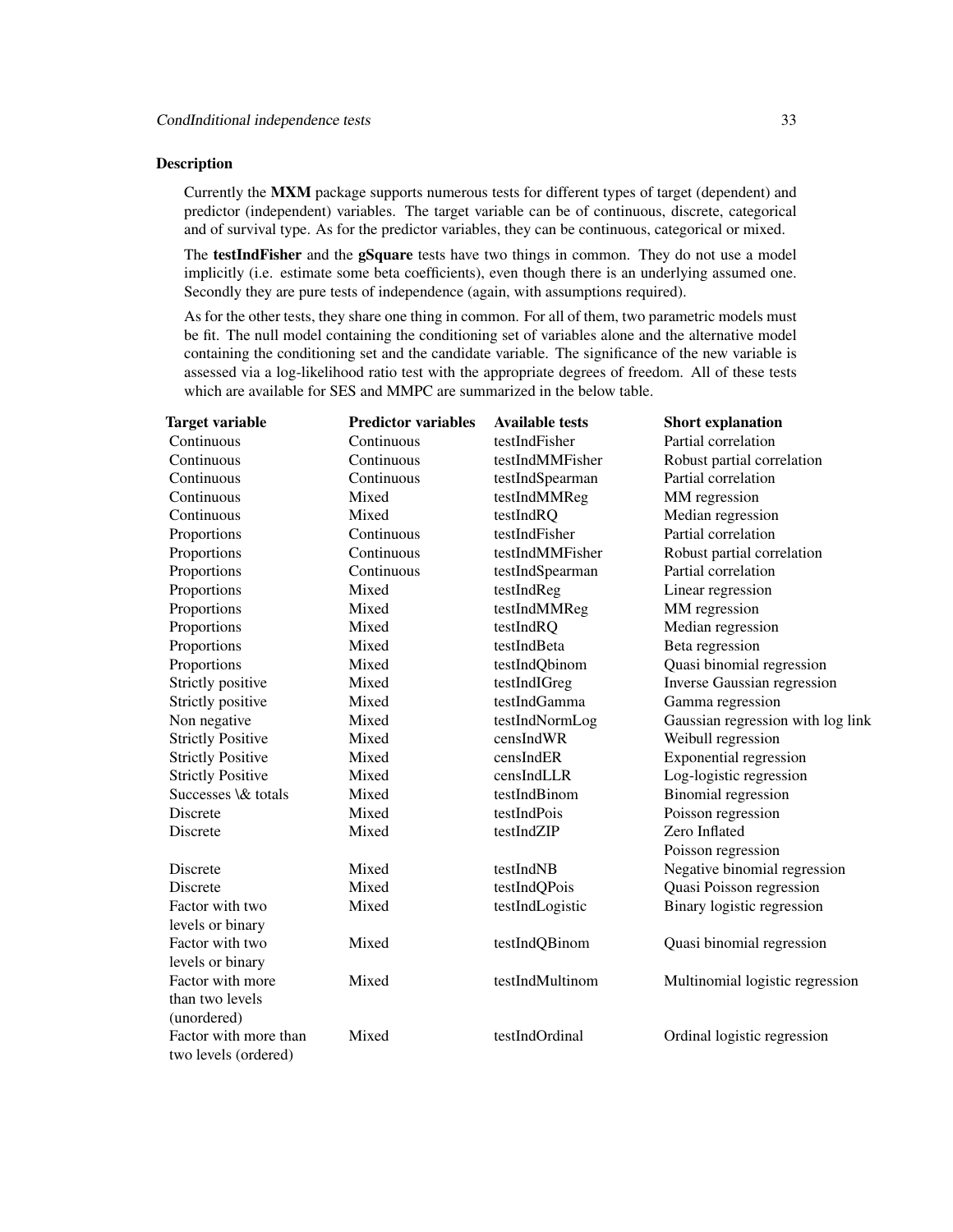| Categorical                | Categorical | gSquare              | G-squared test of independence       |
|----------------------------|-------------|----------------------|--------------------------------------|
| Categorical                | Categorical | testIndMultinom      | Multinomial logistic regression      |
| Categorical                | Categorical | testIndOrdinal       | Ordinal logistic regression          |
| Survival                   | Mixed       | censIndCR            | Cox regression                       |
| Survival                   | Mixed       | censIndWR            | Weibull regression                   |
| Survival                   | Mixed       | censIndER            | <b>Exponential regression</b>        |
| Survival                   | Mixed       | censIndLLR           | Log-logistic regression              |
| Left censored              | Mixed       | testIndTobit         | Tobit regression                     |
| Case-control               | Mixed       | testIndClogit        | Conditional logistic regression      |
| Multivariate continuous    | Mixed       | testIndMVreg         | Multivariate linear regression       |
| Compositional data         | Mixed       | testIndMVreg         | Multivariate linear regression       |
| (no zeros)                 |             | after multivariate   |                                      |
|                            |             | logit transformation |                                      |
| Longitudinal/clustered     | Continuous  | testIndGLMMReg       | Linear mixed models                  |
| Clustered                  | Continuous  | testIndLMM           | Fast linear mixed models             |
| Binary longitudinal        | Continuous  | testIndGLMMLogistic  | Logistic mixed regression            |
| and clustered              |             |                      |                                      |
| Count longitudinal         | Continuous  | testIndGLMMPois      | Poisson mixed regression             |
| and clustered              |             |                      |                                      |
| Positive longitudinal      | Continuous  | testIndGLMMNormLog   | <b>GLMM</b> with Gaussian regression |
| and clustered              |             |                      | and log link                         |
| Non negative longitudinal  | Continuous  | testIndGLMMGamma     | <b>GLMM</b> with Gamma regression    |
| and clustered              |             |                      | and log link                         |
| Longitudinal/clustered     | Continuous  | testIndGEEReg        | GEE with Gaussian regression         |
| <b>Binary</b> longitudinal | Continuous  | testIndGEELogistic   | GEE with logistic regression         |
| and clustered              |             |                      |                                      |
| Count longitudinal         | Continuous  | testIndGEEPois       | GEE with Poisson regression          |
| and clustered              |             |                      |                                      |
| Positive longitudinal      | Continuous  | testIndGEENormLog    | GEE with Gaussian regression         |
| and clustered              |             |                      | and log link                         |
| Non negative longitudinal  | Continuous  | testIndGEEGamma      | GEE with Gamma regression            |
| and clustered              |             |                      | and log link                         |
| Clustered survival         | Contiunous  | testIndGLMMCR        | Mixed effects Cox regression         |
| Circular                   | Continuous  | testIndSPML          | Circular-linear regression           |

#### Details

These tests can be called by SES, MMPC, wald.mmpc or individually by the user. In all regression cases, there is an option for weights.

#### Log-likelihood ratio tests

1. testIndFisher. This is a standard test of independence when both the target and the set of predictor variables are continuous (continuous-continuous). When the joint multivariate normality of all the variables is assumed, we know that if a correlation is zero this means that the two variables are independent. Moving in this spirit, when the partial correlation between the target variable and the new predictor variable conditioning on a set of (predictor) variables is zero, then we have evidence to say they are independent as well. An easy way to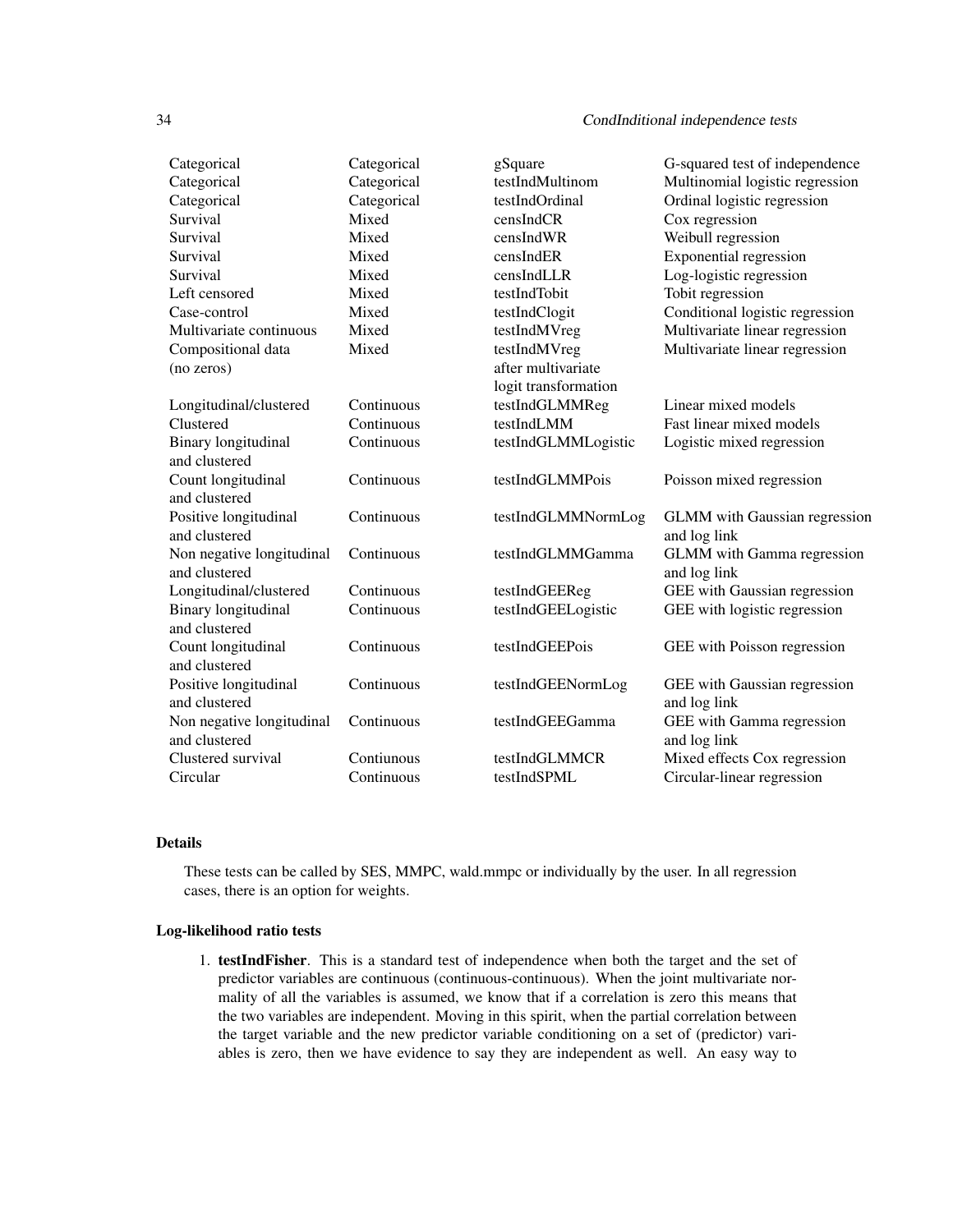calculate the partial correlation between the target and a predictor variable conditioning on some other variables is to regress the both the target and the new variable on the conditioning set. The correlation coefficient of the residuals produced by the two regressions equals the partial correlation coefficient. If the robust option is selected, the two aforementioned regression models are fitted using M estimators (Marona et al., 2006). If the target variable consists of proportions or percentages (within the (0, 1) interval), the logit transformation is applied beforehand.

- 2. testIndSpearman. This is a non-parametric alternative to testIndFisher test. It is a bit slower than its competitor, yet very fast and suggested when normality assumption breaks down or outliers are present. In fact, within SES, what happens is that the ranks of the target and of the dataset (predictor variables) are computed and the **testIndSpearman** is aplied. This is faster than applying Fisher with M estimators as described above. If the target variable consists of proportions or percentages (within the  $(0, 1)$  interval), the logit transformation is applied beforehand.
- 3. testIndReg. In the case of target-predictors being continuous-mixed or continuous-categorical, the suggested test is via the standard linear regression. In this case, two linear regression models are fitted. One with the conditioning set only and one with the conditioning set plus the new variable. The significance of the new variable is assessed via the F test, which calculates the residual sum of squares of the two models. The reason for the F test is because the new variable may be categorical and in this case the t test cannot be used. It makes sense to say, that this test can be used instead of the **testIndFisher**, but it will be slower. If the robust option is selected, the two models are fitted using M estimators (Marona et al. 2006). If the target variable consists of proportions or percentages (within the (0, 1) interval), the logit transformation is applied beforehand.
- 4. testIndRQ. An alternative to testIndReg for the case of continuous-mixed (or continuouscontinuous) variables is the testIndRQ. Instead of fitting two linear regression models, which model the expected value, one can choose to model the median of the distribution (Koenker, 2005). The significance of the new variable is assessed via a rank based test calibrated with an F distribution (Gutenbrunner et al., 1993). The reason for this is that we performed simulation studies and saw that this type of test attains the type I error in contrast to the log-likelihood ratio test. The benefit of this regression is that it is robust, in contrast to the classical linear regression. If the target variable consists of proportions or percentages (within the (0, 1) interval), the logit transformation is applied beforehand.
- 5. testIndBeta. When the target is proportion (or percentage, i.e., between 0 and 1, not inclusive) the user can fit a regression model assuming a beta distribution. The predictor variables can be either continuous, categorical or mixed. The procedure is the same as in the **testIndReg** case.
- 6. Alternatives to testIndBeta. Instead of testIndBeta the user has the option to choose all the previous to that mentioned tests by transforming the target variable with the logit transformation. In this way, the support of the target becomes the whole of R^d and then depending on the type of the predictors and whether a robust approach is required or not, there is a variety of alternative to beta regression tests.
- 7. testIndIGreg. When you have non negative data, i.e. the target variable takes positive values (including 0), a suggested regression is based on the the inverse gaussian distribution. The link function is not the inverse of the square root as expected, but the logarithm. This is to ensure that the fitted values will be always be non negative. The predictor variables can be either continuous, categorical or mixed. The significance between the two models is assessed via the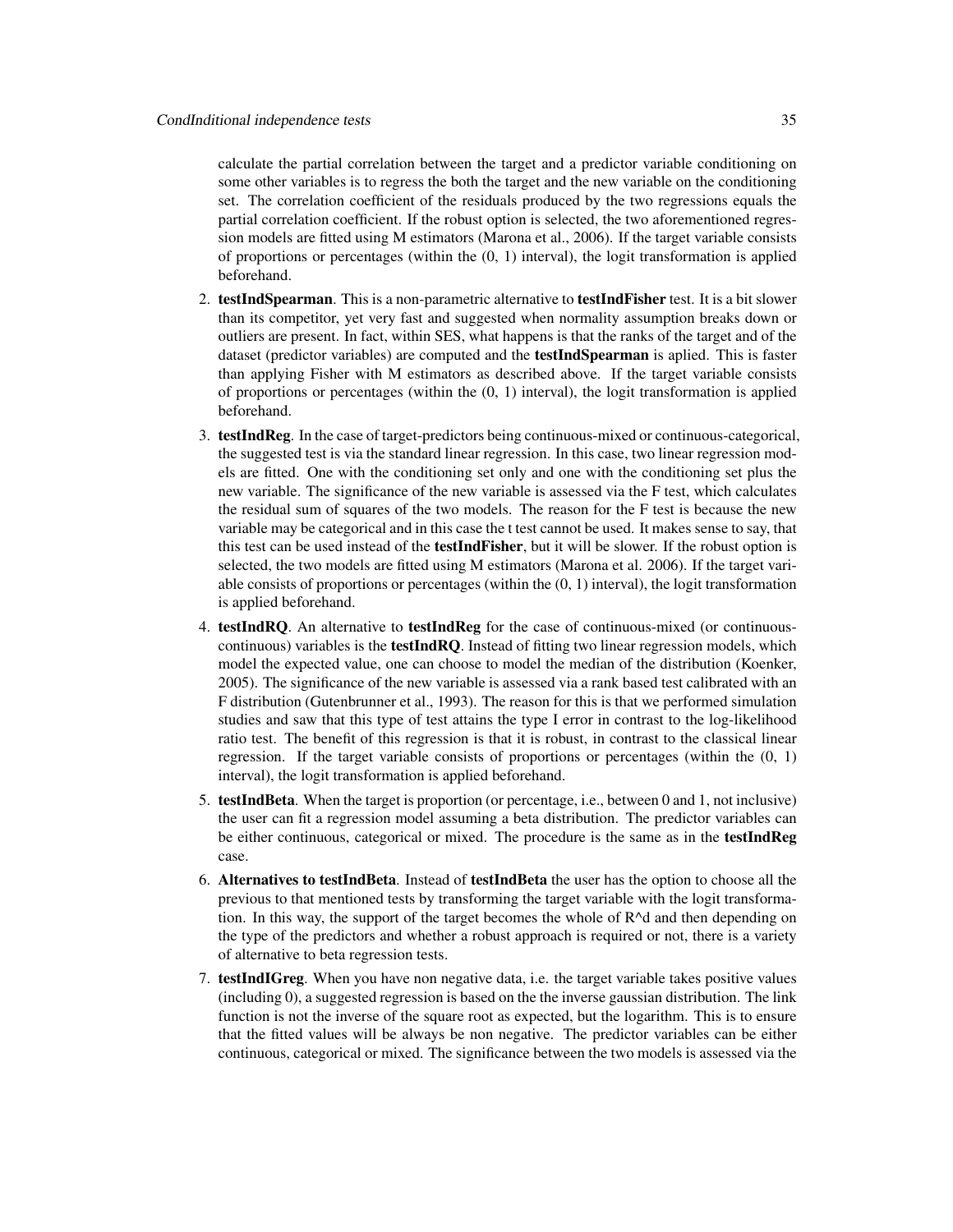log-likelihood ratio test. Alternatively, the user can use the Weibull regression (censIndWR), gamma regression (testIndGamma) or Gaussian regression with log link (testIndNormLog).

- 8. testIndGamma. This is an alternative to testIndIGreg.
- 9. testIndNormLog. This is a second alternative to testIndIGreg.
- 10. testIndPois. When the target is discrete, and in specific count data, the default test is via the Poisson regression. The predictor variables can be either continuous, categorical or mixed. The procedure is the same as in all the previously regression model based tests, i.e. the loglikelihood ratio test is used to assess the conditional independence of the variable of interest.
- 11. testIndNB. As an alternative to the Poisson regression, we have included the Negative binomial regression to capture cases of overdispersion. The predictor variables can be either continuous, categorical or mixed.
- 12. testIndQPois. This is a better alternative for discrete target, better than the testIndPois and than the testIndNB, because it can capture both cases of overdispersion and undersidpesrion.
- 13. testIndZIP. When the number of zeros is more than expected under a Poisson model, the zero inflated poisson regression is to be employed. The predictor variables can be either continuous, categorical or mixed.
- 14. testIndLogistic. When the target is categorical with only two outcomes, success or failure for example, then a binary logistic regression is to be used. Whether regression or classification is the task of interest, this method is applicable. The advantage of this over a linear or quadratic discriminant analysis is that it allows for categorical predictor variables as well and for mixed types of predictors.
- 15. testIndQBinom. This is an alternative to either the testIndLogistic or especially the testInd-Beta.
- 16. testIndMultinom. If the target has more than two outcomes, but it is of nominal type, there is no ordering of the outcomes, multinomial logistic regression will be employed. Again, this regression is suitable for classification purposes as well and it to allows for categorical predictor variables.
- 17. testIndOrdinal. This is a special case of multinomial regression, in which case the outcomes have an ordering, such as **not satisfied, neutral, satisfied**. The appropriate method is ordinal logistic regression.
- 18. testIndBinom. When the target variable is a matrix of two columns, where the first one is the number of successes and the second one is the number of trials, binomial regression is to be used.
- 19. gSquare. If all variables, both the target and predictors are categorical the default test is the Gsquare test of independence. It is similar to the chi-squared test of independence, but instead of using the chi-squared metric between the observed and estimated frequencies in contingency tables, the Kullback-Leibler divergence of the observed from the estimated frequencies is used. The asymptotic distribution of the test statistic is a chi-squared distribution on some appropriate degrees of freedom. The target variable can be either ordered or unordered with two or more outcomes.
- 20. Alternatives to gSquare. An alternative to the gSquare test is the testIndLogistic. Depending on the nature of the target, binary, un-ordered multinomial or ordered multinomial the appropriate regression model is fitted.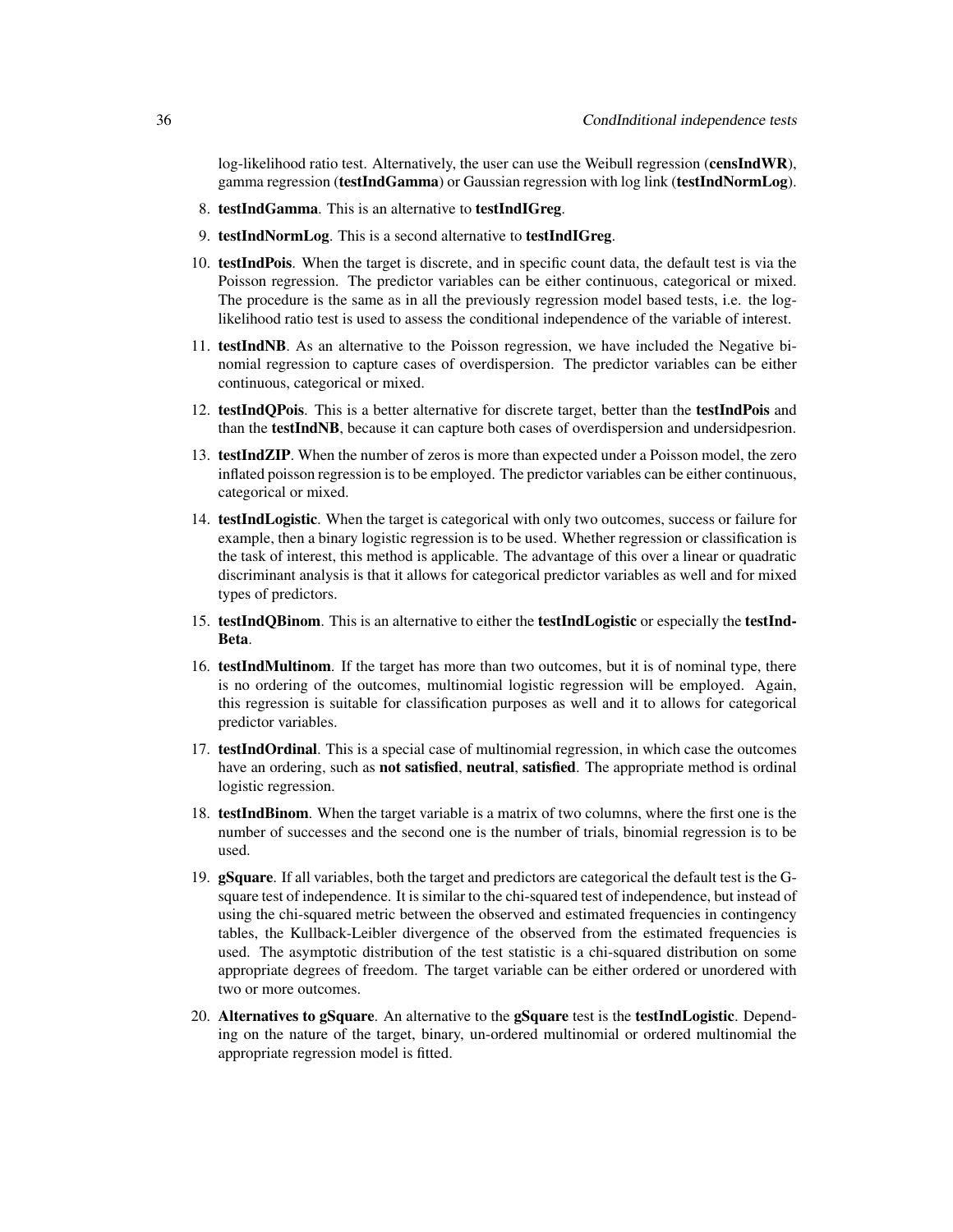- 21. censIndCR. For the case of time-to-event data, a Cox regression model is employed. The predictor variables can be either continuous, categorical or mixed. Again, the log-likelihood ratio test is used to assess the significance of the new variable.
- 22. censIndWR. A second model for the case of time-to-event data, a Weibull regression model is employed. The predictor variables can be either continuous, categorical or mixed. Again, the log-likelihood ratio test is used to assess the significance of the new variable. Unlike the semi-parametric Cox model, the Weibull model is fully parametric.
- 23. censIndER. A third model for the case of time-to-event data, an exponential regression model is employed. The predictor variables can be either continuous, categorical or mixed. Again, the log-likelihood ratio test is used to assess the significance of the new variable. This is a special case of the Weibull model.
- 24. testIndClogit. When the data come from a case-control study, the suitable test is via conditional logistic regression.
- 25. testIndMVreg. In the case of multivariate continuous targets, the suggested test is via a multivariate linear regression. The target variable can be compositional data as well. These are positive data, whose vectors sum to 1. They can sum to any constant, as long as it the same, but for convenience reasons we assume that they are normalised to sum to 1. In this case the additive log-ratio transformation (multivariate logit transformation) is applied beforehand.
- 26. testIndSPML. With a circular target, the projected bivariate normal distribution (Presnell et al., 1998) is used to perform regression.

### Tests for clustered/longitudinal data

- 1. testIndGLMMReg, testIndGLMM, testIndGLMMPois & testIndGLMMLogistic. In the case of a longitudinal or clustered targets (continuous, proportions, binary or counts), the suggested test is via a (generalised) linear mixed model. testIndGLMMCR stands for mixed effects Cox regression.
- 2. testIndGEEReg, testIndGEELogistic, testIndGEEPois, testIndGEENormLog and testIndGEEGamma. In the case of a longitudinal or clustered targets (continuous, proportions, binary, counts, positive, strictly positive), the suggested test is via GEE (Generalised Estimating Equations).

#### Wald based tests

The available tests for wald.ses and wald.mmpc are listed below. Note, that only continuous predictors are allowed.

| <b>Target variable</b> | <b>Available tests</b> | <b>Short explanation</b>           |
|------------------------|------------------------|------------------------------------|
| Continuous             | waldMMReg              | MM regression                      |
| Proportions            | waldMMReg              | MM regression                      |
|                        |                        | after logit transformation         |
| Proportions            | waldBeta               | Beta regression                    |
| Non negative           | waldIGreg              | <b>Inverse Gaussian regression</b> |
| Strictly positive      | waldGamma              | Gamma regression                   |
| Non negative           | waldNormLog            | Gaussian regression with log link  |
| Successes \& totals    | testIndBinom           | Binomial regression                |
| Discrete               | waldPois               | Poisson regression                 |
| Discrete               | waldSpeedPois          | Poisson regression                 |
|                        |                        |                                    |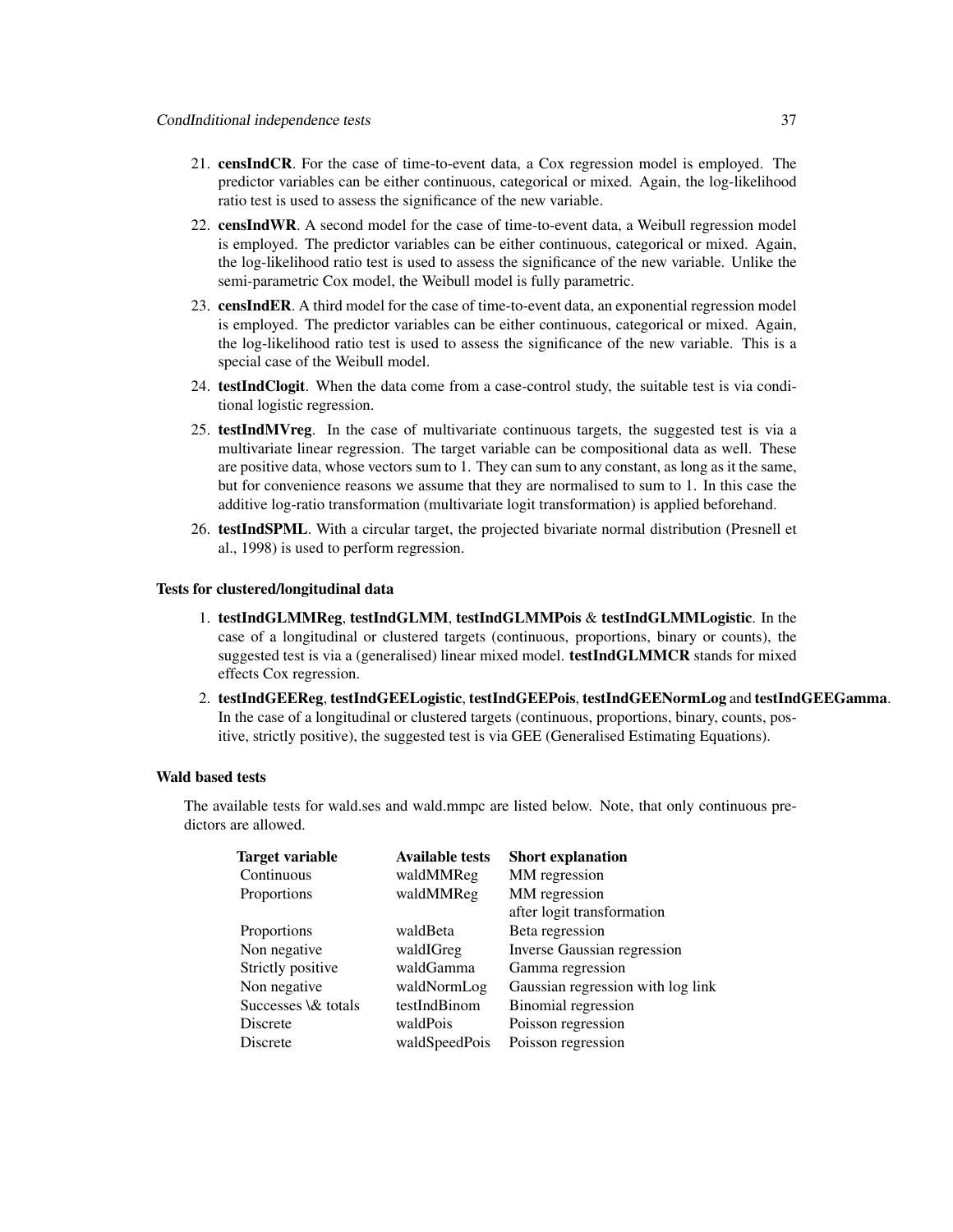# 38 CondInditional independence tests

| <b>Discrete</b>       | waldZIP      | Zero Inflated<br>Poisson regression |
|-----------------------|--------------|-------------------------------------|
| <b>Discrete</b>       | waldNB       | Negative binomial regression        |
| Factor with two       | waldLogistic | Logistic regression                 |
| levels or binary      |              |                                     |
| Factor with more than | waldOrdinal  | Ordinal logistic regression         |
| two levels (ordered)  |              |                                     |
| Left censored         | waldTobit    | Tobit regression                    |
| Case-control          | Mixed        | testIndClogit                       |
|                       |              | Conditional logistic regression     |
| Survival              | waldCR       | Cox regression                      |
| Survival              | waldWR       | Weibull regression                  |
| Survival              | waldER       | Exponential regression              |
| Survival              | waldLLR      | Log-logistic regression             |

# Permutation based tests

The available tests for perm.ses and perm.mmpc are listed below. Note, that only continuous predictors are allowed.

| Target variable       | <b>Available tests</b> | <b>Short explanation</b>          |
|-----------------------|------------------------|-----------------------------------|
| Continuous            | permFisher             | Pearson correlation               |
| Continuous            | permMMFisher           | <b>Robust Pearson correlation</b> |
| Continuous            | permDcor               | Distance correlation              |
| Continuous            | permReg                | Linear regression                 |
| Proportions           | permReg                | Linear regression                 |
|                       |                        | after logit transformation        |
| Proportions           | permBeta               | Beta regression                   |
| Non negative          | permIGreg              | Inverse Gaussian regression       |
| Strictly positive     | permGamma              | Gamma regression                  |
| Non negative          | permNormLog            | Gaussian regression with log link |
| Non negative          | permWR                 | Weibull regression                |
| Successes \& totals   | permBinom              | <b>Binomial</b> regression        |
| Discrete              | permPois               | Poisson regression                |
| Discrete              | permZIP                | Zero Inflated                     |
|                       |                        | Poisson regression                |
| Discrete              | permNB                 | Negative binomial regression      |
| Factor with two       | permLogistic           | Binary logistic regression        |
| levels or binary      |                        |                                   |
| Factor with more than | permMultinom           | Multinomial logistic regression   |
| two levels (nominal)  |                        |                                   |
| Factor with more than | permOrdinal            | Ordinal logistic regression       |
| two levels (ordered)  |                        |                                   |
| Left censored         | permTobit              | Tobit regression                  |
| Survival              | permCR                 | Cox regression                    |
| Survival              | permWR                 | Weibull regression                |
| Survival              | permER                 | <b>Exponential regression</b>     |
| Survival              | permLLR                | Log-logistic regression           |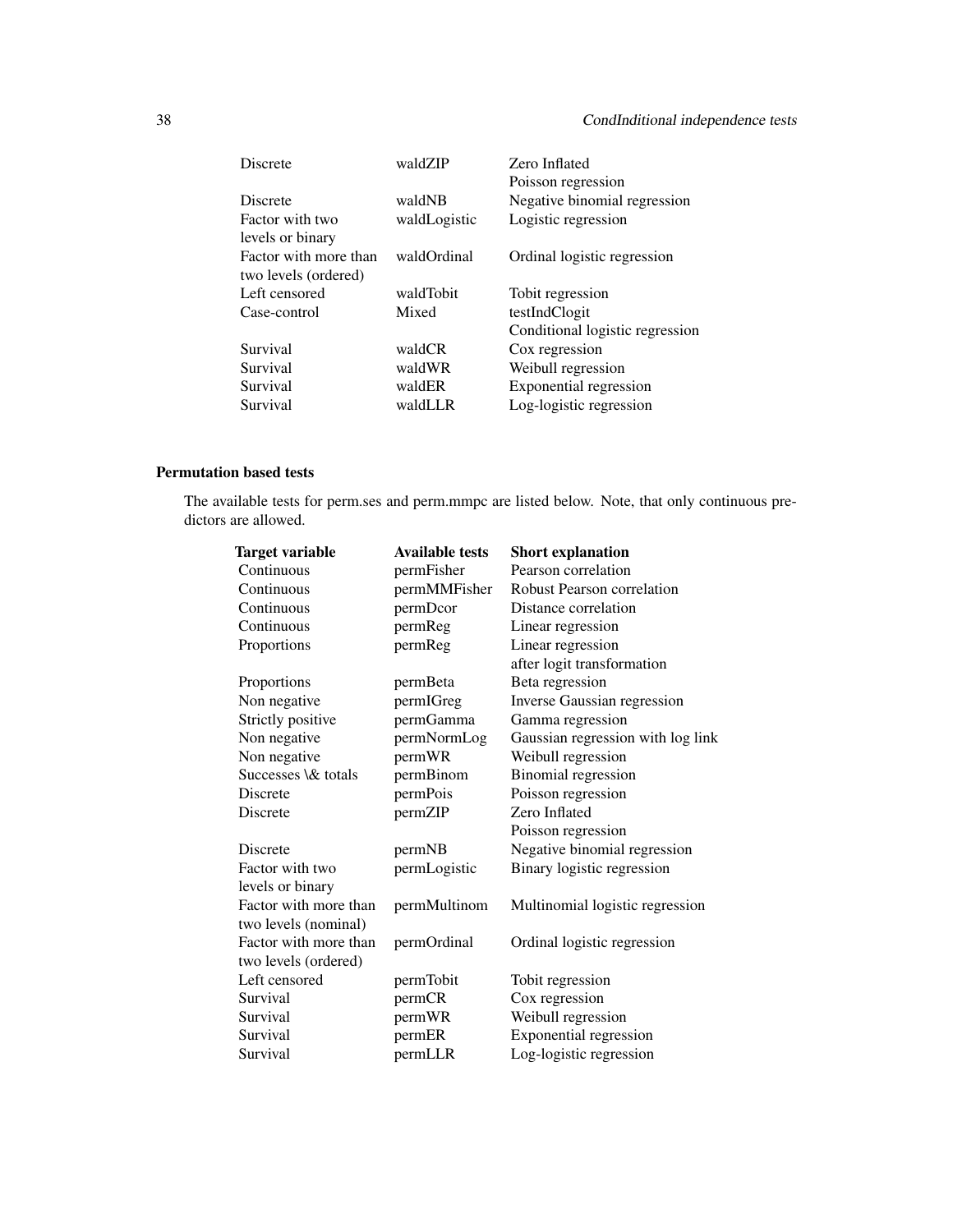### Author(s)

Michail Tsagris <mtsagris@uoc.gr>

### References

Aitchison J. (1986). The Statistical Analysis of Compositional Data, Chapman & Hall; reprinted in 2003, with additional material, by The Blackburn Press.

Brown P.J. (1994). Measurement, Regression and Calibration. Oxford Science Publications.

Cox D.R. (1972). Regression models and life-tables. J. R. Stat. Soc., 34, 187-220.

Demidenko E. (2013). Mixed Models: Theory and Applications with R, 2nd Edition. New Jersey: Wiley \& Sons.

Draper, N.R. and Smith H. (1988). Applied regression analysis. New York, Wiley, 3rd edition.

Fieller E.C. and Pearson E.S. (1961). Tests for rank correlation coefficients: II. Biometrika, 48(1 & 2): 29-40.

Ferrari S.L.P. and Cribari-Neto F. (2004). Beta Regression for Modelling Rates and Proportions. Journal of Applied Statistics, 31(7): 799-815.

Gail, M.H., Jay H.L., and Lawrence V.R. (1981). Likelihood calculations for matched case-control studies and survival studies with tied death times. Biometrika 68(3): 703-707.

Gutenbrunner C., Jureckova J., Koenker R. and Portnoy S. (1993). Tests of Linear Hypothesis based on Regression Rank Scores, Journal of NonParametric Statistics 2, 307-331.

Hoerl A.E. and Kennard R.W. (1970). Ridge regression: Biased estimation for nonorthogonal problems. Technometrics, 12(1): 55-67.

Joseph M.H. (2011). Negative Binomial Regression. Cambridge University Press, 2nd edition.

Koenker R.W. (2005). Quantile Regression. Cambridge University Press.

Lagani V., Kortas G. and Tsamardinos I. (2013). Biomarker signature identification in "omics" with multiclass outcome. Computational and Structural Biotechnology Journal, 6(7): 1-7.

Lagani V. and Tsamardinos I. (2010). Structure-based variable selection for survival data. Bioinformatics Journal 16(15): 1887-1894.

Lambert D. (1992). Zero-inflated Poisson regression, with an application to defects in manufacturing. Technometrics 34(1)1: 1-14.

Liang K.Y. and Zeger S.L. (1986). Longitudinal data analysis using generalized linear models. Biometrika, 73(1): 13-22.

Mardia K.V., Kent J.T. and Bibby J.M. (1979). Multivariate Analysis. Academic Press, New York, USA.

Maronna R.D. Yohai M.V. (2006). Robust Statistics, Theory and Methods. Wiley.

McCullagh P. and Nelder J.A. (1989). Generalized linear models. CRC press, USA, 2nd edition.

Paik M.C. (1988). Repeated measurement analysis for nonnormal data in small samples. Communications in Statistics-Simulation and Computation, 17(4): 1155-1171.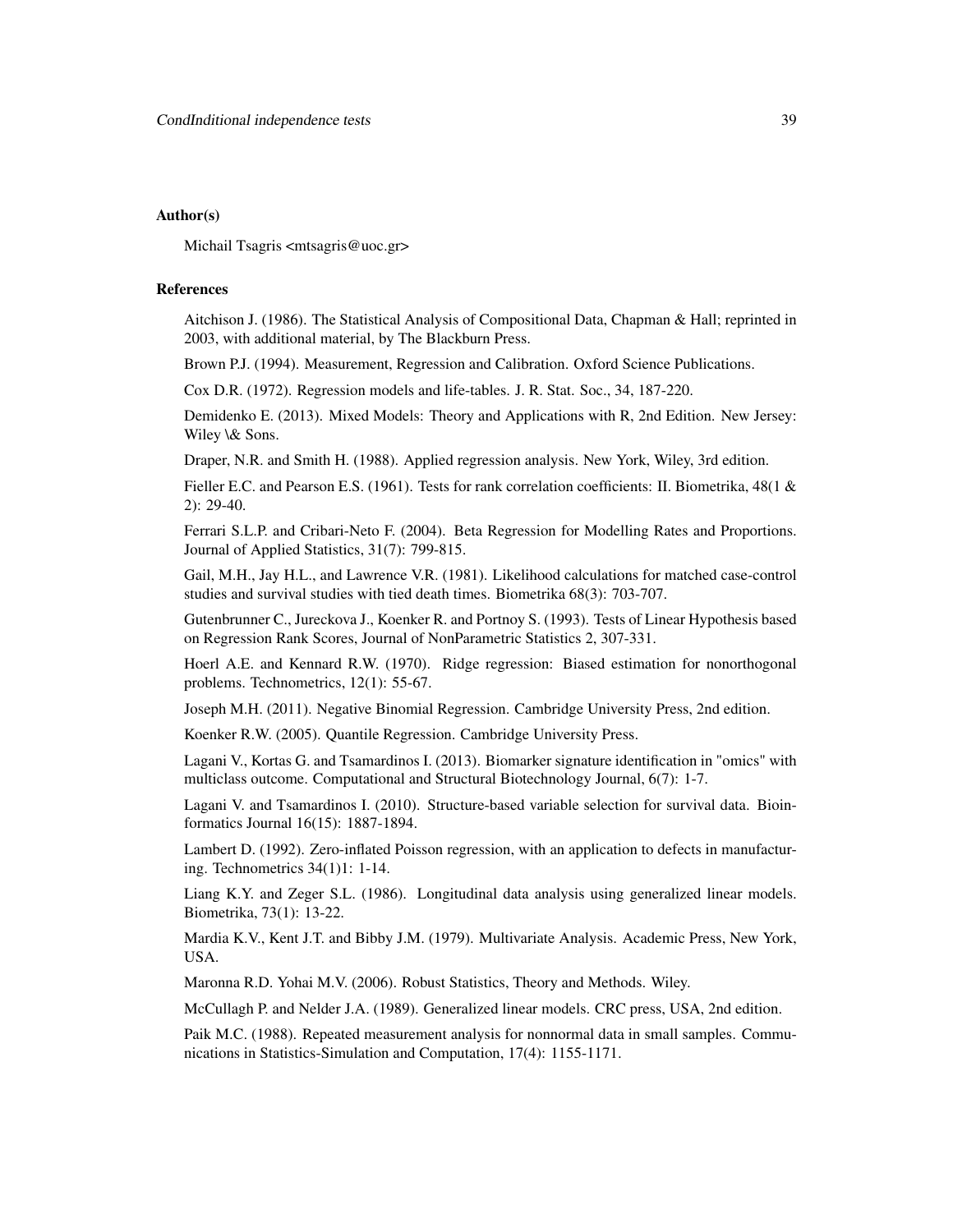Pinheiro J., and D. Bates. Mixed-effects models in S and S-PLUS. Springer Science \& Business Media, 2006.

Prentice R.L. and Zhao L.P. (1991). Estimating equations for parameters in means and covariances of multivariate discrete and continuous responses. Biometrics, 47(3): 825-839.

Presnell Brett, Morrison Scott P. and Littell Ramon C. (1998). Projected multivariate linear models for directional data. Journal of the American Statistical Association, 93(443): 1068-1077.

Scholz, F. W. (2001). Maximum likelihood estimation for type I censored Weibull data including covariates. ISSTECH-96-022, Boeing Information & Support Services.

Smith, R. L. (1991). Weibull regression models for reliability data. Reliability Engineering & System Safety, 34(1), 55-76.

Spirtes P., Glymour C. and Scheines R. (2001). Causation, Prediction, and Search. The MIT Press, Cambridge, MA, USA, 3nd edition.

Szekely G.J. and Rizzo, M.L. (2014). Partial distance correlation with methods for dissimilarities. The Annals of Statistics, 42(6): 2382–2412.

Szekely G.J. and Rizzo M.L. (2013). Energy statistics: A class of statistics based on distances. Journal of Statistical Planning and Inference 143(8): 1249–1272.

Therneau T.M., Grambsch P.M. and Pankratz V.S. (2003). Penalized Survival Models and Frailty, Journal of Computational and Graphical Statistics, 12(1):156-175.

Yan J. and Fine J. (2004). Estimating equations for association structures. Statistics in medicine, 23(6): 859-874

Ziegler A., Kastner C., Brunner D. and Blettner M. (2000). Familial associations of lipid pro

les: A generalised estimating equations approach. Statistics in medicine, 19(24): 3345-3357

Conditional independence regression based tests *Conditional independence regression based tests*

### Description

Conditional independence regression based tests.

#### Usage

```
cond.regs(target, dataset, xIndex, csIndex, test = NULL, wei = NULL, ncores = 1)
glmm.condregs(target, reps = NULL, id, dataset, xIndex, csIndex, test, wei = NULL,
slopes = FALSE, ncores = 1)
```

```
gee.condregs(target, reps = NULL, id, dataset, xIndex, csIndex, test, wei = NULL,
correl = "echangeable", se = "jack", nec = 1)
```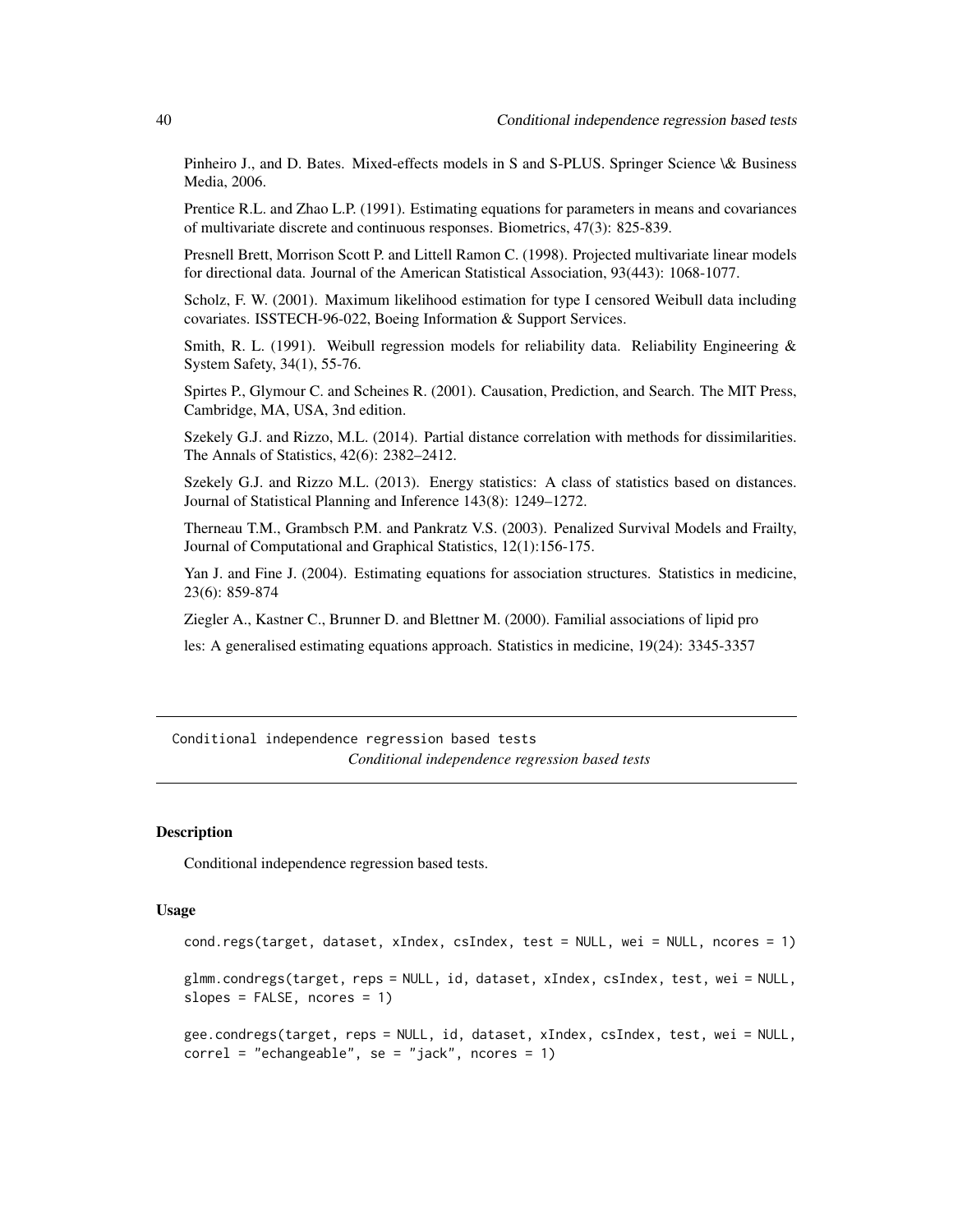# Arguments

| target  | The target (dependent) variable. It must be a numerical vector.                                                                                                                                                                                                                                                                                                                                                                                                                                                                                                                                                                                                  |
|---------|------------------------------------------------------------------------------------------------------------------------------------------------------------------------------------------------------------------------------------------------------------------------------------------------------------------------------------------------------------------------------------------------------------------------------------------------------------------------------------------------------------------------------------------------------------------------------------------------------------------------------------------------------------------|
| dataset | The indendent variable(s). For the "univregs" this can be a matrix or a dataframe<br>with continuous only variables, a data frame with mixed or only categorical vari-<br>ables. For the "wald.univregs", "perm.univregs", "score.univregs" and "rint.regs"<br>this can only by a numerical matrix.                                                                                                                                                                                                                                                                                                                                                              |
| xIndex  | The indices of the variables whose association with the target you want to test.                                                                                                                                                                                                                                                                                                                                                                                                                                                                                                                                                                                 |
| csIndex | The index or indices of the variable(s) to condition on. If this is $0$ , the the<br>function <i>univregs</i> will be called.                                                                                                                                                                                                                                                                                                                                                                                                                                                                                                                                    |
| test    | For the "cond.regs" one of the following: testIndBeta, testIndReg, testInd-<br>Logistic, testIndOrdinal, testIndPois, testIndQPois, testIndZIP, testIndNB,<br>testIndClogit, testIndBinom, testIndQBinom, testIndIGreg, censIndCR, censIndWR,<br>censIndER, censIndLLR, testIndMMReg, testIndMVreg, testIndMultinom,<br>testIndTobit, testIndGamma, testIndNormLog or testIndSPML for a circu-<br>lar target.<br>For the "glmm.condregs" one of the following: testIndLMReg, testIndGLMM-<br>Logistic, testIndGLMMPois, testIndGLMMOrdinal, testIndGLMMGamma<br>or testIndGLMMNormLog.                                                                           |
|         | For the "gee.condregs" one of the following: testIndGEEReg, testIndGEEL-<br>ogistic, testIndGEEPois, testIndGEEGamma or testIndGEENormLog.                                                                                                                                                                                                                                                                                                                                                                                                                                                                                                                       |
|         | Note that in all cases you must give the name of the test, without "".                                                                                                                                                                                                                                                                                                                                                                                                                                                                                                                                                                                           |
| wei     | A vector of weights to be used for weighted regression. The default value is<br>NULL. An example where weights are used is surveys when stratified sampling<br>has occured.                                                                                                                                                                                                                                                                                                                                                                                                                                                                                      |
| ncores  | How many cores to use. This plays an important role if you have tens of thou-<br>sands of variables or really large sample sizes and tens of thousands of variables<br>and a regression based test which requires numerical optimisation. In other cases<br>it will not make a difference in the overall time (in fact it can be slower). The<br>parallel computation is used in the first step of the algorithm, where univariate<br>associations are examined, those take place in parallel. We have seen a reduction<br>in time of 50% with 4 cores in comparison to 1 core. Note also, that the amount<br>of reduction is not linear in the number of cores. |
| id      | A numerical vector of the same length as target with integer valued numbers,<br>such as 1, 2, 3, (zeros, negative values and factors are not allowed) specifying<br>the clusters or subjects. This argument is for the rint.regs (see details for more<br>information).                                                                                                                                                                                                                                                                                                                                                                                          |
| reps    | If you have measurements over time (lognitudinal data) you can put the time here<br>(the length must be equal to the length of the target) or set it equal to NULL.<br>(see details for more information).                                                                                                                                                                                                                                                                                                                                                                                                                                                       |
| slopes  | Should random slopes for the ime effect be fitted as well? Default value is<br>FALSE.                                                                                                                                                                                                                                                                                                                                                                                                                                                                                                                                                                            |
| correl  | The correlation structure. For the Gaussian, Logistic, Poisson and Gamma re-<br>gression this can be either "exchangeable" (compound symmetry, suitable for<br>clustered data) or "ar1" (AR(1) model, suitable for longitudinal data).                                                                                                                                                                                                                                                                                                                                                                                                                           |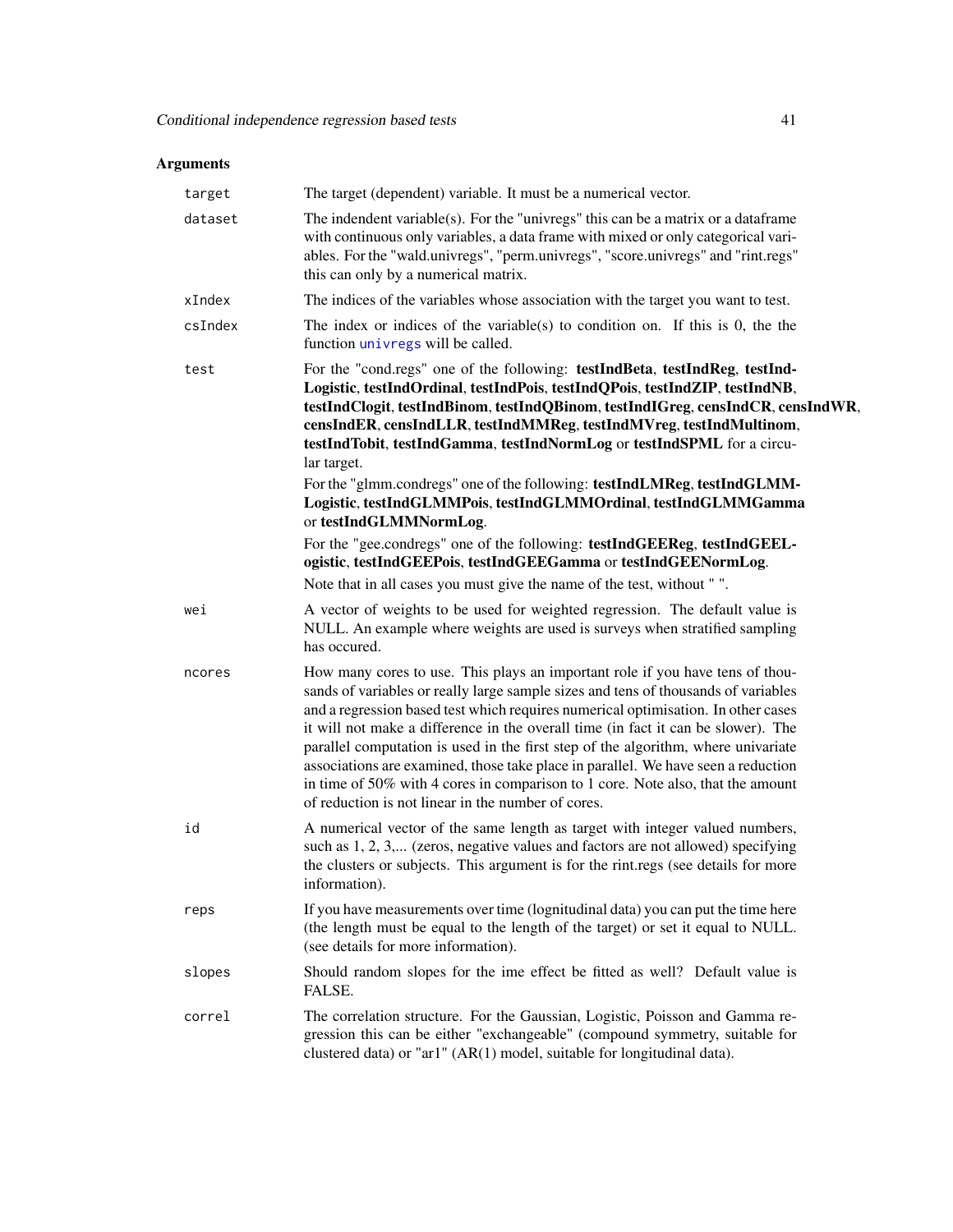se The method for estimating standard errors. This is very important and crucial. The available options for Gaussian, Logistic, Poisson and Gamma regression are: a) 'san.se', the usual robust estimate. b) 'jack': if approximate jackknife variance estimate should be computed. c) 'j1s': if 1-step jackknife variance estimate should be computed and d) 'fij': logical indicating if fully iterated jackknife variance estimate should be computed. If you have many clusters (sets of repeated measurements) "san.se" is fine as it is astmpotically correct, plus jacknife estimates will take longer. If you have a few clusters, then maybe it's better to use jacknife estimates.

> The jackknife variance estimator was suggested by Paik (1988), which is quite suitable for cases when the number of subjects is small  $(K < 30)$ , as in many biological studies. The simulation studies conducted by Ziegler et al. (2000) and Yan and Fine (2004) showed that the approximate jackknife estimates are in many cases in good agreement with the fully iterated ones.

### Details

This function is more as a help function for MMPC, but it can also be called directly by the user. In some, one should specify the regression model to use and the function will perform all simple regressions, i.e. all regression models between the target and each of the variables in the dataset. The function does not check for zero variance columns, only the "univregs" and related functions do.

If you want to use the GEE methodology, make sure you load the library geepack first.

#### Value

A list including:

| stat   | The value of the test statistic.                 |
|--------|--------------------------------------------------|
| pvalue | The <b>logarithm of the p-value</b> of the test. |

### Author(s)

Michail Tsagris

R implementation and documentation: Michail Tsagris <mtsagris@uoc.gr>

### References

Chen J. and Chen Z. (2008). Extended Bayesian information criteria for model selection with large model spaces. Biometrika, 95(3): 759-771.

Eugene Demidenko (2013). Mixed Models: Theory and Applications with R, 2nd Edition. New Jersey: Wiley \& Sons.

McCullagh, Peter, and John A. Nelder. Generalized linear models. CRC press, USA, 2nd edition, 1989.

Presnell Brett, Morrison Scott P. and Littell Ramon C. (1998). Projected multivariate linear models for directional data. Journal of the American Statistical Association, 93(443): 1068-1077.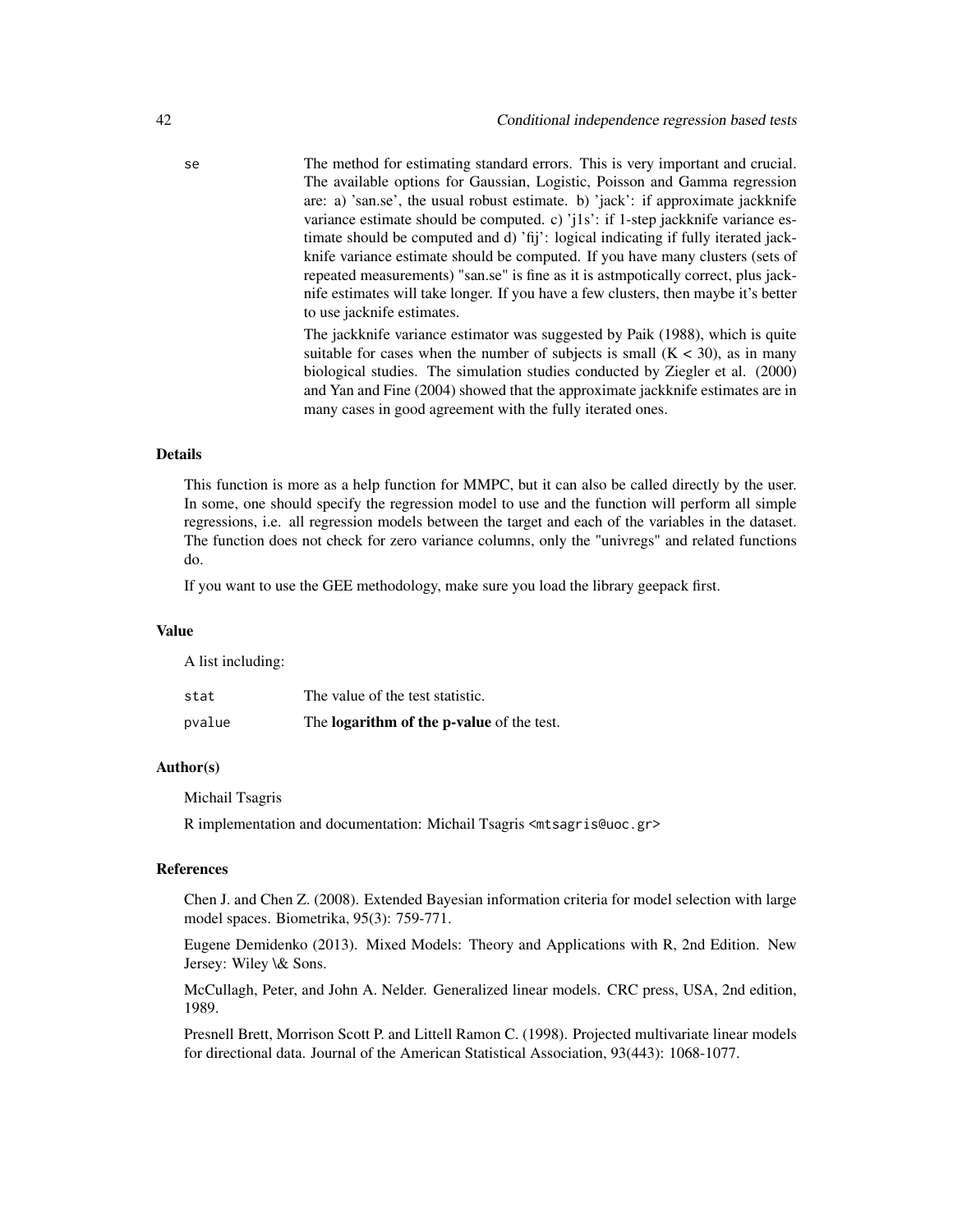Conditional independence test for binary, categorical or ordinal data 43

#### See Also

[univregs,](#page-240-0) [SES,](#page-84-0) [MMPC,](#page-84-0) [CondIndTests,](#page-31-0) [reg.fit,](#page-207-0) [ridge.reg](#page-209-0)

#### Examples

```
y <- rpois(100, 15)
x \le matrix( rnorm(100 \star 10), ncol = 10)
a1 \leftarrow univregs(y, x, test = testIndPois)
a4 <- cond.regs(y, as.data.frame(x), xIndex = 1:9, csIndex = 10, test = testIndPois)
```
Conditional independence test for binary, categorical or ordinal data *Conditional independence test for binary, categorical or ordinal class variables*

## <span id="page-42-0"></span>Description

The main task of this test is to provide a p-value PVALUE for the null hypothesis: feature  $X'$  is independent from 'TARGET' given a conditioning set CS. The pvalue is calculated by comparing a logistic model based on the conditioning set CS against a model whose regressor are both X and CS. The comparison is performed through a chi-square test with the aproprirate degrees of freedom on the difference between the deviances of the two models.

### Usage

```
testIndLogistic(target, dataset, xIndex, csIndex, wei = NULL,
univariateModels = NULL, hash = FALSE, stat_hash = NULL, pvalue_hash = NULL)
testIndMultinom(target, dataset, xIndex, csIndex, wei = NULL,
univariateModels = NULL, hash = FALSE, stat_hash = NULL, pvalue_hash = NULL)
testIndOrdinal(target, dataset, xIndex, csIndex, wei = NULL,
univariateModels = NULL, hash = FALSE, stat_hash = NULL, pvalue_hash = NULL)
testIndQBinom(target, dataset, xIndex, csIndex, wei = NULL,
univariateModels = NULL, hash = FALSE, stat_hash = NULL, pvalue_hash = NULL)
permLogistic(target, dataset, xIndex, csIndex, wei = NULL,
univariateModels = NULL, hash = FALSE, stat_hash = NULL, pvalue_hash = NULL,
threshold = 0.05, R = 999)
permMultinom(target, dataset, xIndex, csIndex, wei = NULL,
univariateModels = NULL, hash = FALSE, stat_hash = NULL, pvalue_hash = NULL,
threshold = 0.05, R = 999)
permOrdinal(target, dataset, xIndex, csIndex, wei = NULL,
univariateModels = NULL, hash = FALSE, stat_hash = NULL, pvalue_hash = NULL,
```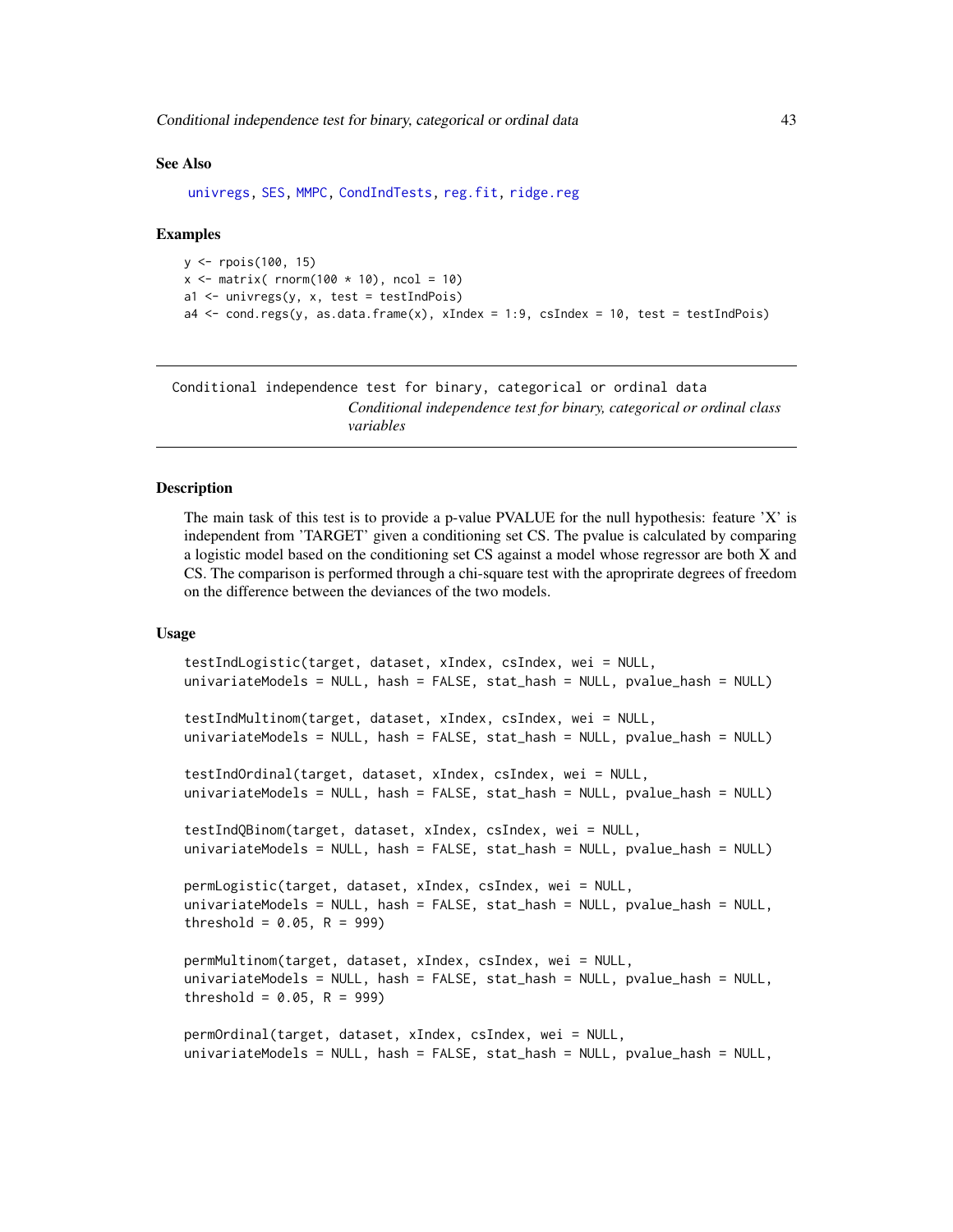threshold =  $0.05$ , R = 999)

waldLogistic(target, dataset, xIndex, csIndex, wei = NULL, univariateModels = NULL, hash = FALSE, stat\_hash = NULL, pvalue\_hash = NULL) waldQBinom(target, dataset, xIndex, csIndex, wei = NULL, univariateModels = NULL, hash = FALSE, stat\_hash = NULL, pvalue\_hash = NULL) waldOrdinal(target, dataset, xIndex, csIndex, wei = NULL, univariateModels = NULL, hash = FALSE, stat\_hash = NULL, pvalue\_hash = NULL)

### Arguments

| target           | A numeric vector containing the values of the target variable. For the "testInd-<br>Logistic" this can either be a binary numerical variable or a factor variable. The<br>factor variable can have two values (binary logistic regression), more than two<br>values (multinomial logistic regression) or it can be an ordered factor with more<br>than two values (ordinal regression). The last one is for example, $factor(x, or$<br>$dered = TRUE$ ). The "waldBinary" is the Wald test version of the binary logistic<br>regression. The "waldOrdinal" is the Wald test version of the ordinal regression. |
|------------------|----------------------------------------------------------------------------------------------------------------------------------------------------------------------------------------------------------------------------------------------------------------------------------------------------------------------------------------------------------------------------------------------------------------------------------------------------------------------------------------------------------------------------------------------------------------------------------------------------------------|
| dataset          | A numeric matrix or data frame, in case of categorical predictors (factors), con-<br>taining the variables for performing the test. Rows as samples and columns as<br>features. In the cases of "waldBinary", "waldOrdinal" this is strictly a matrix.                                                                                                                                                                                                                                                                                                                                                         |
| xIndex           | The index of the variable whose association with the target we want to test.                                                                                                                                                                                                                                                                                                                                                                                                                                                                                                                                   |
| csIndex          | The indices of the variables to condition on. If you have no variables set this<br>equal to 0.                                                                                                                                                                                                                                                                                                                                                                                                                                                                                                                 |
| wei              | A vector of weights to be used for weighted regression. The default value is<br>NULL. An example where weights are used is surveys when stratified sampling<br>has occured.                                                                                                                                                                                                                                                                                                                                                                                                                                    |
| univariateModels |                                                                                                                                                                                                                                                                                                                                                                                                                                                                                                                                                                                                                |
|                  | Fast alternative to the hash object for univariate test. List with vectors "pvalues"<br>(p-values), "stats" (statistics) and "flags" (flag = TRUE if the test was succesful)<br>representing the univariate association of each variable with the target. Default<br>value is NULL.                                                                                                                                                                                                                                                                                                                            |
| hash             | A boolean variable which indicates whether (TRUE) or not (FALSE) to use the<br>hash-based implementation of the statistics of SES. Default value is FALSE. If<br>TRUE you have to specify the stat_hash argument and the pvalue_hash argu-<br>ment.                                                                                                                                                                                                                                                                                                                                                            |
| stat_hash        | A hash object which contains the cached generated statistics of a SES run in the<br>current dataset, using the current test.                                                                                                                                                                                                                                                                                                                                                                                                                                                                                   |
| pvalue_hash      | A hash object which contains the cached generated p-values of a SES run in the<br>current dataset, using the current test.                                                                                                                                                                                                                                                                                                                                                                                                                                                                                     |
| threshold        | Threshold (suitable values in $(0, 1)$ ) for assessing p-values significance.                                                                                                                                                                                                                                                                                                                                                                                                                                                                                                                                  |
| R                | The number of permutations, set to 999 by default. There is a trick to avoind do-<br>ing all permutations. As soon as the number of times the permuted test statistic<br>is more than the observed test statistic is more than 50 (if threshold $= 0.05$ and                                                                                                                                                                                                                                                                                                                                                   |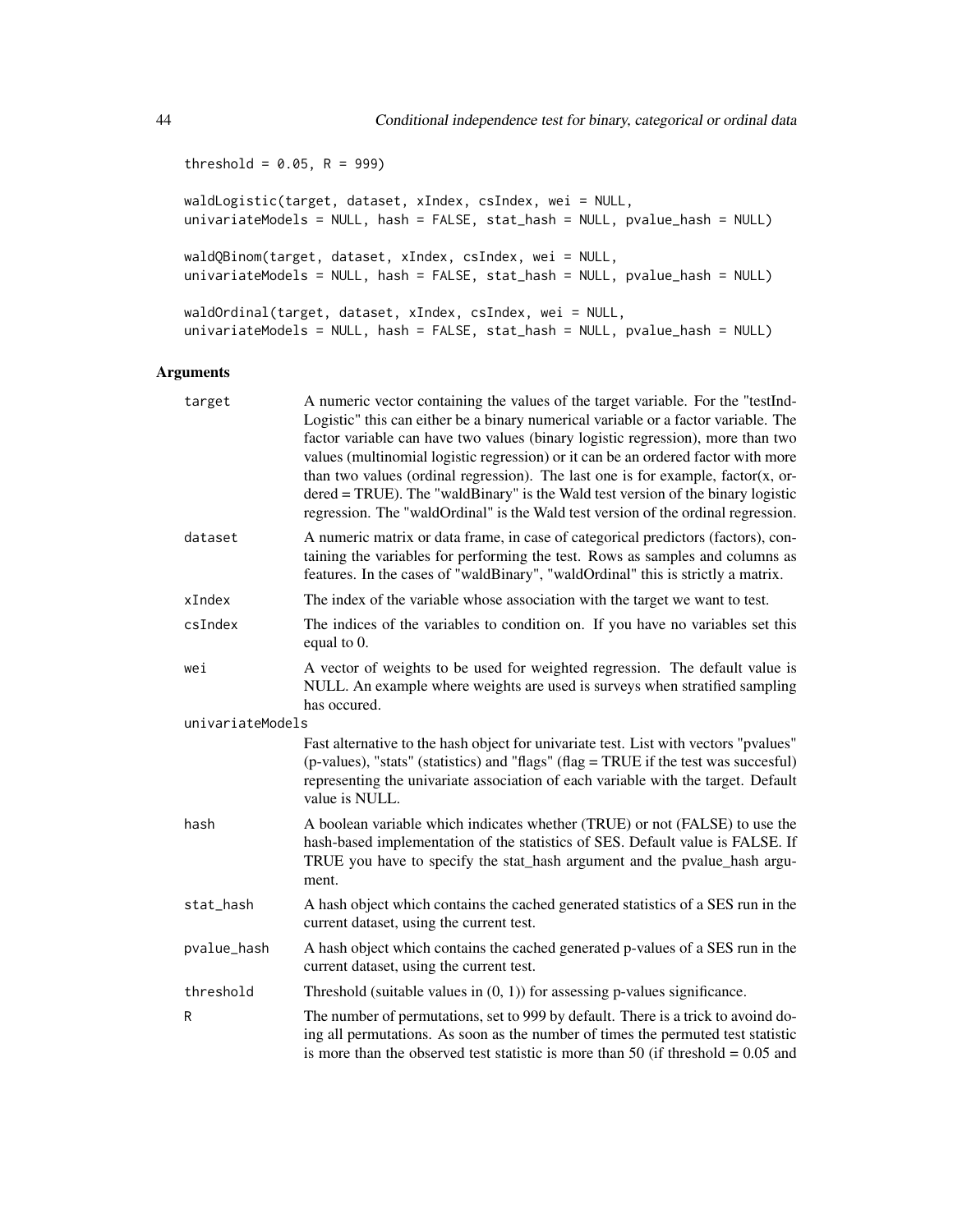$R = 999$ ), the p-value has exceeded the signifiance level (threshold value) and hence the predictor variable is not significant. There is no need to continue do the extra permutations, as a decision has already been made.

# Details

The testIndQBinom does quasi binomial regression which is suitable for binary targets and proportions including 0 and 1.

If hash = TRUE, testIndLogistic requires the arguments 'stat\_hash' and 'pvalue\_hash' for the hashbased implementation of the statistic test. These hash Objects are produced or updated by each run of SES (if hash == TRUE) and they can be reused in order to speed up next runs of the current statistic test. If "SESoutput" is the output of a SES run, then these objects can be retrieved by SESoutput@hashObject\$stat\_hash and the SESoutput@hashObject\$pvalue\_hash.

Important: Use these arguments only with the same dataset that was used at initialization. For all the available conditional independence tests that are currently included on the package, please see "?CondIndTests".

The log-likelihood ratio test used in "testIndLogistic" requires the fitting of two models. The Wald test used in waldBinary" and "waldOrdinal" requires fitting of only one model, the full one. The significance of the variable is examined only. Only continuous (or binary) predictor variables are currently accepted in this test.

The [testIndQBinom](#page-42-0) can also be used with percentages, see [testIndBeta](#page-57-0) for example.

#### Value

A list including:

| pvalue      | A numeric value that represents the logarithm of the generated p-value.                                                          |
|-------------|----------------------------------------------------------------------------------------------------------------------------------|
| stat        | A numeric value that represents the generated statistic.                                                                         |
| stat_hash   | The current hash object used for the statistics. See argument stat_hash and de-<br>tails. If argument hash = FALSE this is NULL. |
| pvalue_hash | The current hash object used for the p-values. See argument stat_hash and de-<br>tails. If argument hash = FALSE this is NULL.   |

#### Note

This test uses the function multinom (package nnet) for multinomial logistic regression, the function clm (package ordinal) for ordinal logit regression and the function glm (package stats) for binomial regression.

### Author(s)

Vincenzo Lagani and Ioannis Tsamardinos

R implementation and documentation: Vincenzo Lagani <vlagani@csd.uoc.gr>, Giorgos Athineou <athineou@csd.uoc.gr> and Michail Tsagris <mtsagris@uoc.gr>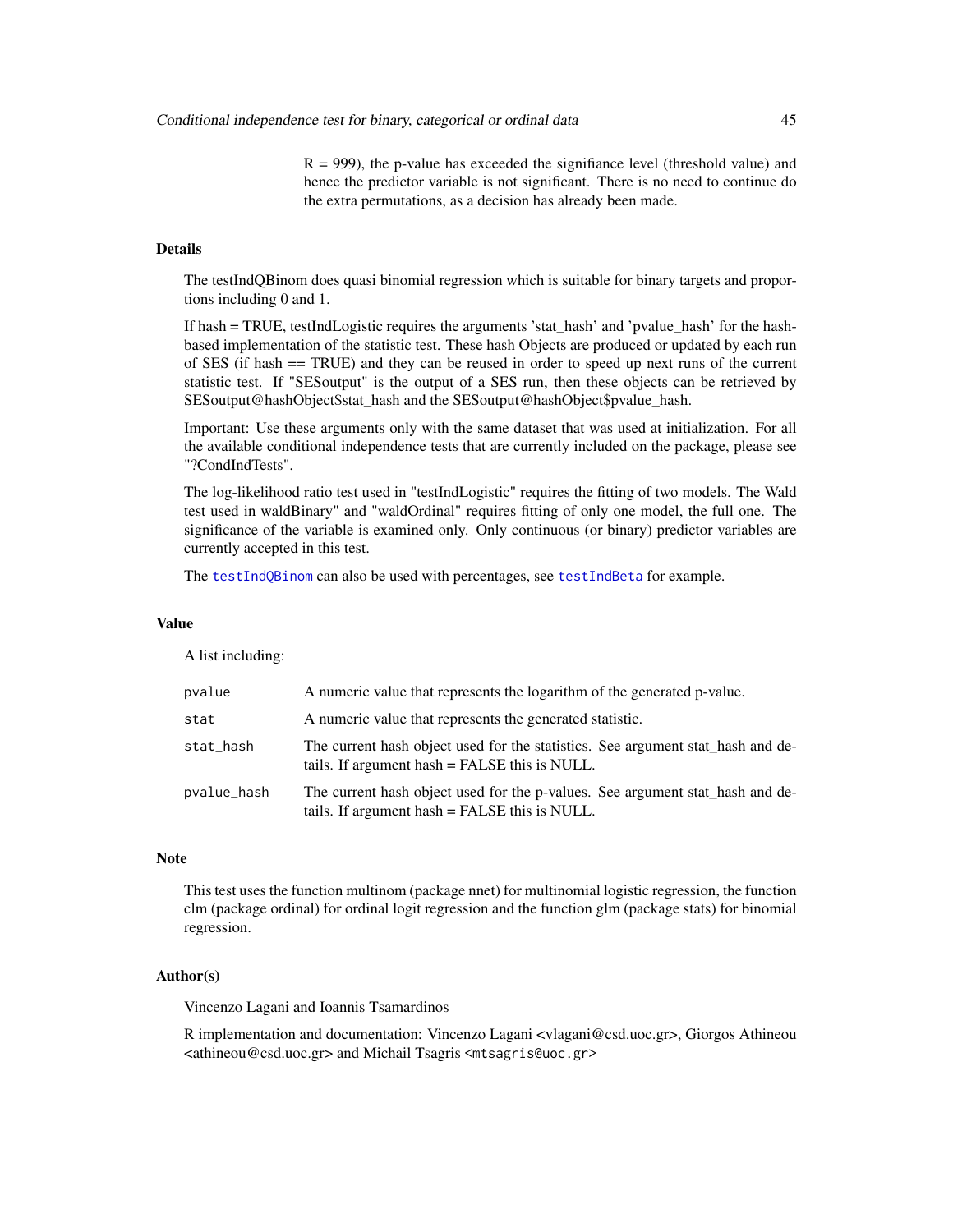### References

Vincenzo Lagani, George Kortas and Ioannis Tsamardinos (2013), Biomarker signature identification in "omics" with multiclass outcome. Computational and Structural Biotechnology Journal,  $6(7):1-7.$ 

McCullagh, Peter, and John A. Nelder. Generalized linear models. CRC press, USA, 2nd edition, 1989.

## See Also

[SES,](#page-84-0) [gSquare,](#page-150-0) [CondIndTests](#page-31-0)

#### Examples

```
#simulate a dataset with categorical data
dataset_m <- matrix( sample(c(0, 1, 2), 20 * 100, replace = TRUE), ncol = 20)
#initialize categorical target
target_m <- dataset_m[, 20]
#remove target from the dataset
dataset_m <- dataset_m[, -20]
```
#run the conditional independence test for the nominal class variable testIndMultinom(target\_m, dataset\_m, xIndex = 14, csIndex = c(1, 2) )

```
########################################################################
#run the conditional independence test for the ordinal class variable
testIndOrdinal( factor(target_m, ordered = TRUE), dataset_m,
xIndex = 14, csIndex = c(1, 2)
```

```
#run the SES algorithm using the testIndLogistic conditional independence test
#for the ordinal class variable
sesObject <- SES(factor(target_m, ordered=TRUE), dataset_m, max_k = 3,
threshold = 0.05, test = "testIndOrdinal")
```

```
########################################################################
#simulate a dataset with binary data
dataset_b <- matrix(sample(c(0,1), 50 * 20, replace = TRUE), ncol = 20)
#initialize binary target
target_b <- dataset_b[, 20]
#remove target from the dataset
dataset_b <- dataset_b[, -20]
```

```
#run the conditional independence test for the binary class variable
testIndLogistic( target_b, dataset_b, xIndex = 14, csIndex = c(1, 2) )
```

```
#run the MMPC algorithm using the testIndLogistic conditional independence test
#for the binary class variable
mmpcObject \leq MMPC(target_b, dataset_b, max_k = 3, threshold = 0.05,
test = "testIndLogistic")
```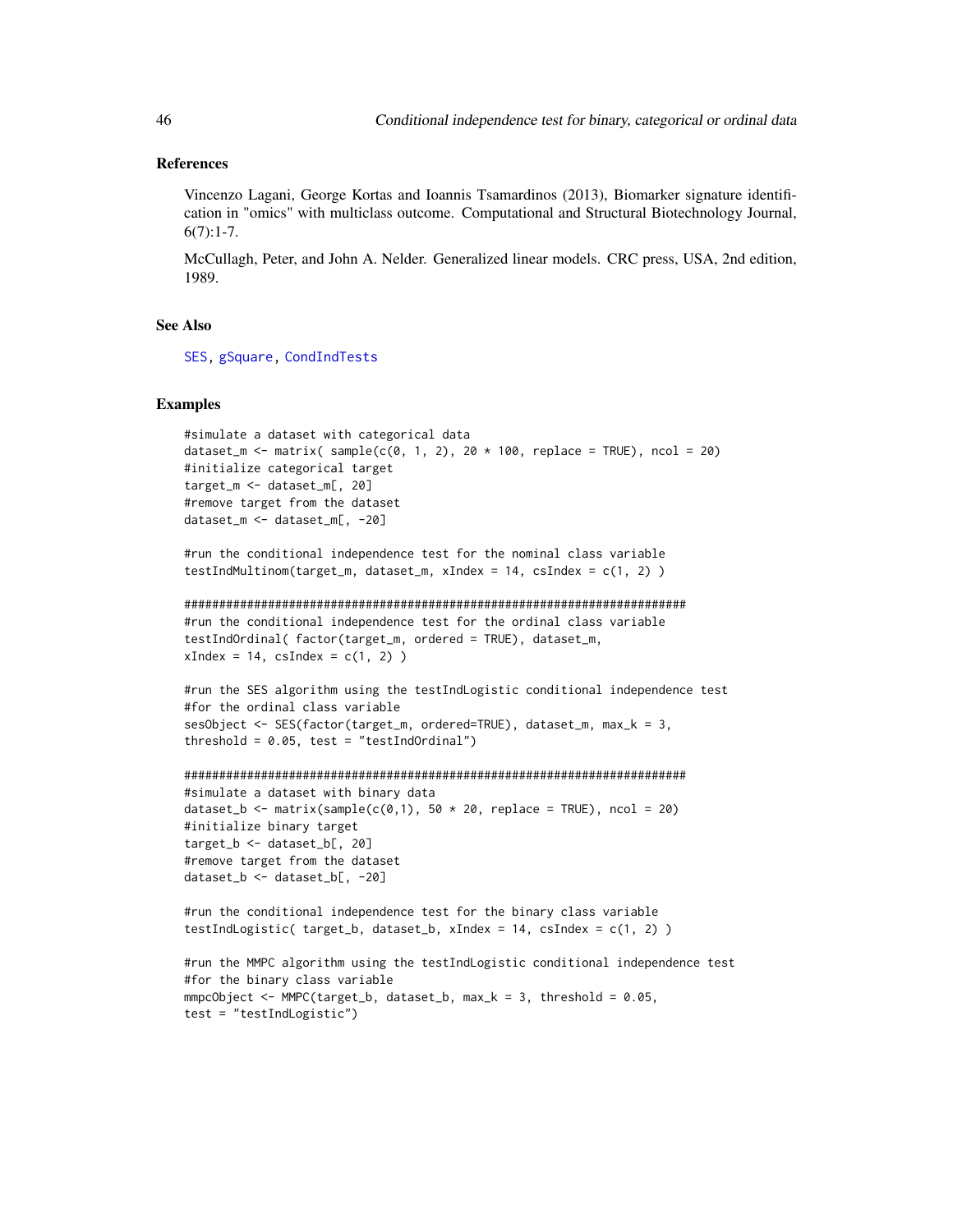Conditional independence test for case control data *Conditional independence test based on conditional logistic regression for case control studies*

### Description

The main task of this test is to provide a p-value PVALUE for the null hypothesis: feature 'X' is independent from 'TARGET' given a conditioning set CS. The pvalue is calculated by comparing a conditional logistic regression model based on the conditioning set CS against a model whose regressors are both X and CS. The comparison is performed through a chi-square test with the appropriate degrees of freedom on the difference between the deviances of the two models. This is suitable for a case control design

### Usage

```
testIndClogit(target, dataset, xIndex, csIndex, wei = NULL,
univariateModels = NULL, hash = FALSE, stat_hash = NULL, pvalue_hash = NULL)
permClogit(target, dataset, xIndex, csIndex, wei = NULL,
```

```
univariateModels = NULL, hash = FALSE, stat_hash = NULL, pvalue_hash = NULL,
threshold = 0.05, R = 999)
```
#### Arguments

| target           | A matrix with two columns, the first one must be 0 and 1, standing for $0 =$<br>control and $1 = \text{case}$ . The second column is the id of the patients. A numerical<br>variable, for example $c(1,2,3,4,5,6,7,1,2,3,4,5,6,7)$ .                                   |
|------------------|------------------------------------------------------------------------------------------------------------------------------------------------------------------------------------------------------------------------------------------------------------------------|
| dataset          | A numeric matrix or a data frame in case of categorical predictors (factors),<br>containing the variables for performing the test. Rows as samples and columns<br>as features.                                                                                         |
| xIndex           | The index of the variable whose association with the target we want to test.                                                                                                                                                                                           |
| csIndex          | The indices of the variables to condition on. If you have no variables set this<br>equal to $0$ .                                                                                                                                                                      |
| wei              | A vector of weights to be used for weighted regression. The default value is<br>NULL and it should stay NULL as weights are ignored at the conditional logistic<br>regression. See the survival package for more information about conditional<br>logistic regression. |
| univariateModels |                                                                                                                                                                                                                                                                        |
|                  | Fast alternative to the hash object for univariate test. List with vectors "pvalues"<br>(p-values), "stats" (statistics) and "flags" (flag = TRUE if the test was succesful)                                                                                           |

representing the univariate association of each variable with the target. Default value is NULL.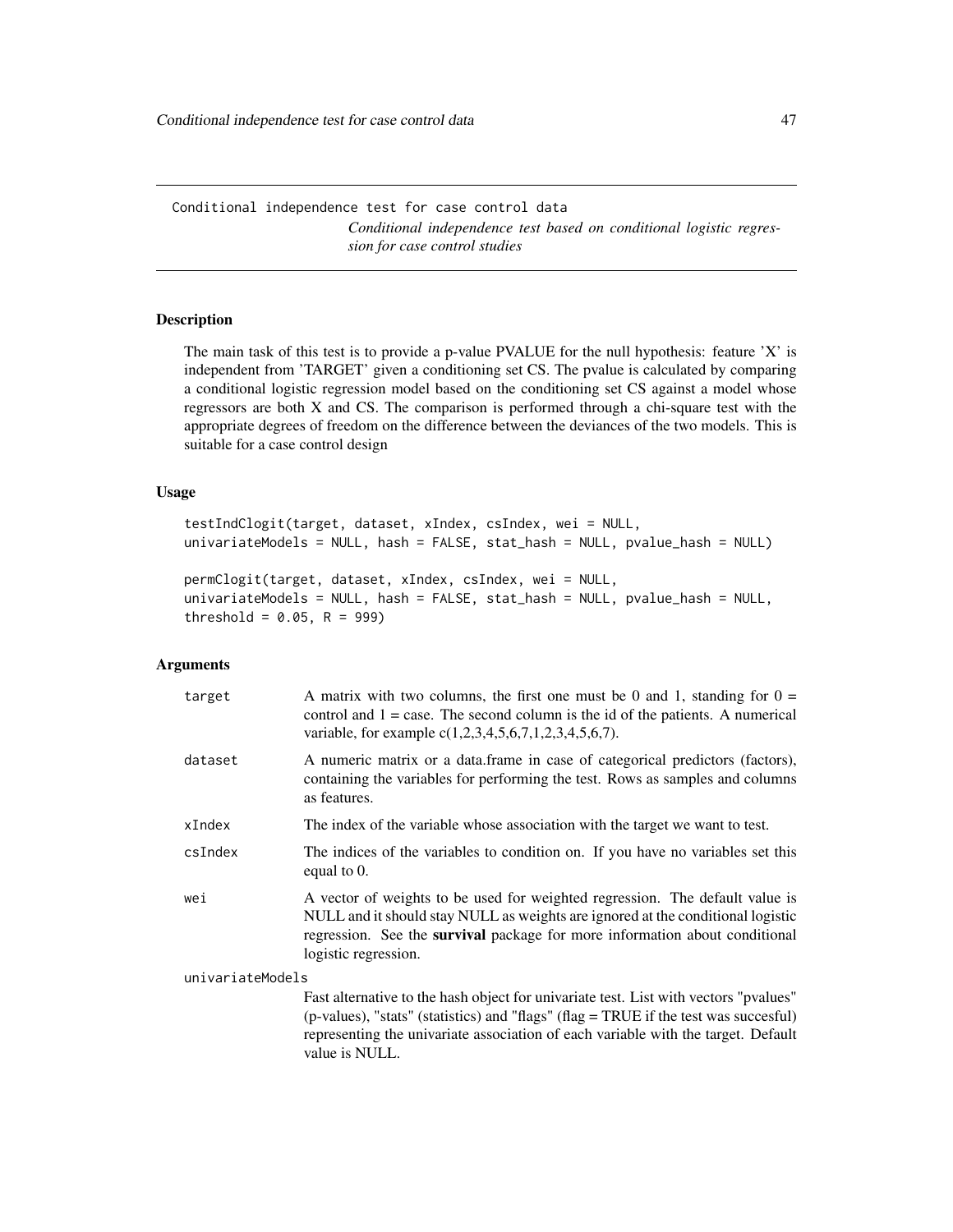| hash        | A boolean variable which indicates whether (TRUE) or not (FALSE) to use tha<br>hash-based implementation of the statistics of SES. Default value is FALSE. If<br>TRUE you have to specify the stat_hash argument and the pvalue_hash argu-<br>ment.                                                                                                                                                                                                                                                   |
|-------------|-------------------------------------------------------------------------------------------------------------------------------------------------------------------------------------------------------------------------------------------------------------------------------------------------------------------------------------------------------------------------------------------------------------------------------------------------------------------------------------------------------|
| stat_hash   | A hash object which contains the cached generated statistics of a SES run in the<br>current dataset, using the current test.                                                                                                                                                                                                                                                                                                                                                                          |
| pvalue_hash | A hash object which contains the cached generated p-values of a SES run in the<br>current dataset, using the current test.                                                                                                                                                                                                                                                                                                                                                                            |
| threshold   | Threshold (suitable values in $(0, 1)$ ) for assessing p-values significance.                                                                                                                                                                                                                                                                                                                                                                                                                         |
| R           | The number of permutations, set to 999 by default. There is a trick to avoind do-<br>ing all permutations. As soon as the number of times the permuted test statistic<br>is more than the observed test statistic is more than 50 (if threshold $= 0.05$ and<br>$R = 999$ ), the p-value has exceeded the signifiance level (threshold value) and<br>hence the predictor variable is not significant. There is no need to continue do<br>the extra permutations, as a decision has already been made. |

### Details

If hash = TRUE, testIndClogit requires the arguments 'stat\_hash' and 'pvalue\_hash' for the hashbased implementation of the statistic test. These hash Objects are produced or updated by each run of SES (if hash == TRUE) and they can be reused in order to speed up next runs of the current statistic test. If "SESoutput" is the output of a SES run, then these objects can be retrieved by SESoutput@hashObject\$stat\_hash and the SESoutput@hashObject\$pvalue\_hash.

Important: Use these arguments only with the same dataset that was used at initialization. For all the available conditional independence tests that are currently included on the package, please see "?CondIndTests".

This is for case control studies. The log-likelihood for a conditional logistic regression model equals the log-likelihood from a Cox model with a particular data structure. When a well tested Cox model routine is available many packages use this "trick" rather than writing a new software routine from scratch, and this is what the "clogit" function in the "survival" package does. In detail, a stratified Cox model with each case/control group assigned to its own stratum, time set to a constant, status of 1=case 0=control, and using the exact partial likelihood has the same likelihood formula as a conditional logistic regression. The "clogit" routine creates the necessary dummy variable of times (all 1) and the strata, then calls the function "coxph".

Note that this function is a bit sensitive and prone to breaking down for some reason which I have not yet figured out. In case of singular design matrix it will work, it identifies the problem and handles it internally like most regression functions do. However, problems can still occur.

### Value

A list including:

| pvalue | A numeric value that represents the logarithm of the generated p-value due to<br>the conditional logistic regression (see reference below). |
|--------|---------------------------------------------------------------------------------------------------------------------------------------------|
| stat   | A numeric value that represents the generated statistic due to the conditional<br>logistic regression (see reference below).                |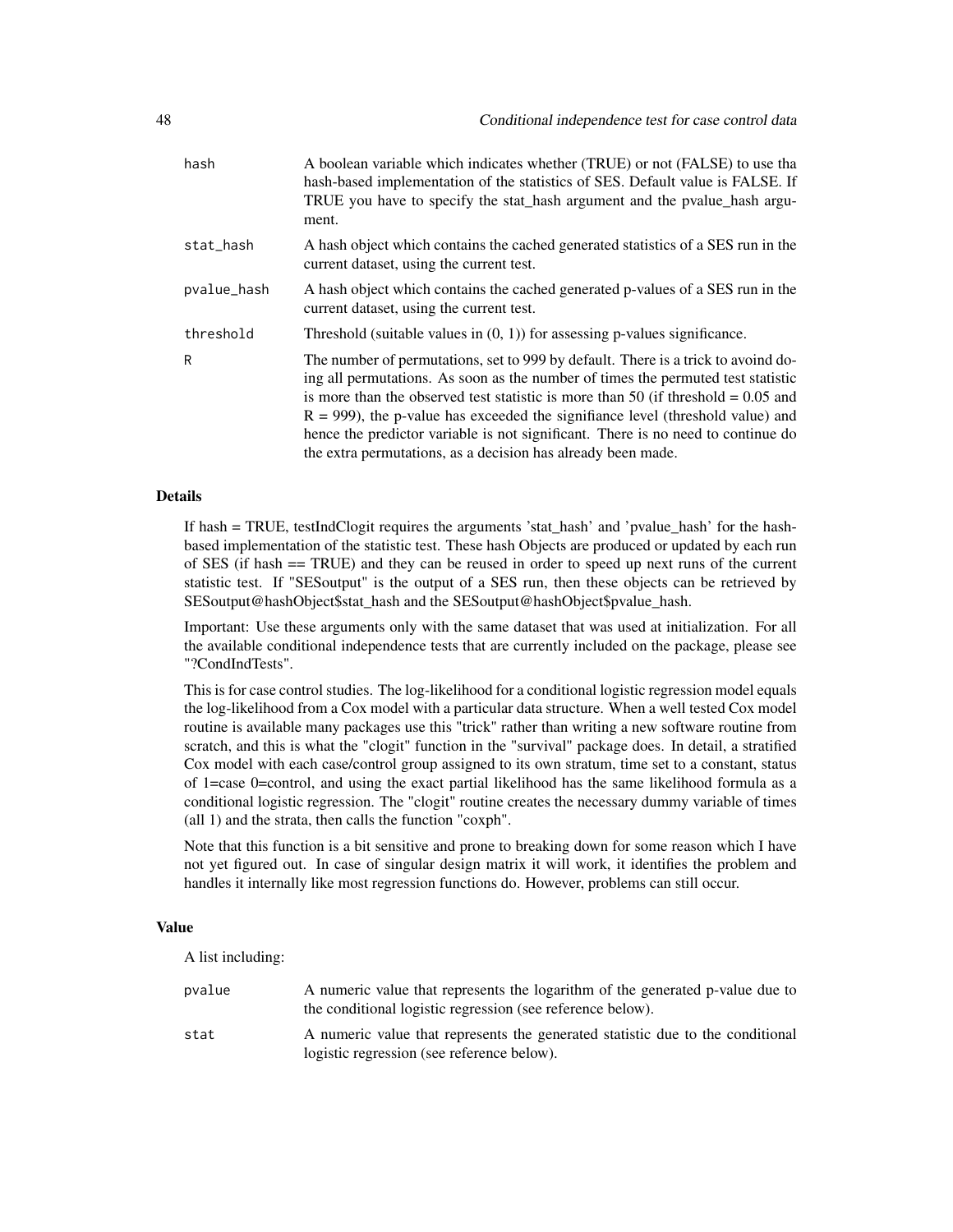| stat_hash   | The current hash object used for the statistics. See argument stat hash and de-<br>tails. If argument hash = FALSE this is NULL. |
|-------------|----------------------------------------------------------------------------------------------------------------------------------|
| pvalue_hash | The current hash object used for the p-values. See argument stat hash and de-<br>tails. If argument hash = FALSE this is NULL.   |

### Author(s)

Vincenzo Lagani, Ioannis Tsamardinos, Giorgos Athineou and Michail Tsagris

R implementation and documentation: Giorgos Athineou <athineou@csd.uoc.gr>, Vincenzo Lagani <vlagani@csd.uoc.gr> and Michail Tsagris <mtsagris@uoc.gr>

### References

Michell H. Gail, Jay H. Lubin and Lawrence V. Rubinstein (1980). Likelihood calculations for matched case-control studies and survival studies with tied death times. Biometrika 68:703-707.

### See Also

[SES,](#page-84-0) [testIndLogistic,](#page-42-0) [censIndCR,](#page-78-0) [censIndWR](#page-78-0)

### Examples

```
#simulate a dataset with continuous data
dataset \le matrix( rnorm(100 \star 7), nrow = 100 )
#the target feature is the last column of the dataset as a vector
case <- rbinom(100, 1, 0.6)
ina \leq which(case == 1)
ina <- sample(ina, 50)
case[-ina] = 0id \leq rep(1:50, 2)target <- cbind(case, id)
results <- testIndClogit(target, dataset, xIndex = 4, csIndex = 1)
results
#run the SES algorithm using the testIndClogit conditional independence test
a <- MMPC(target, dataset, max_k = 3, threshold = 0.01, test = "testIndClogit")
```
Conditional independence test for circular data *Circular regression conditional independence test for circular class dependent variables and continuous predictors.*

### Description

The main task of this test is to provide a p-value PVALUE for the null hypothesis: feature 'X' is independent from 'TARGET' given a conditioning set CS. The pvalue is calculated by comparing a Beta regression model based on the conditioning set CS against a model whose regressor are both X and CS. The comparison is performed through a log-likelihood ratio test using circular regression with 2 degrees of freedom.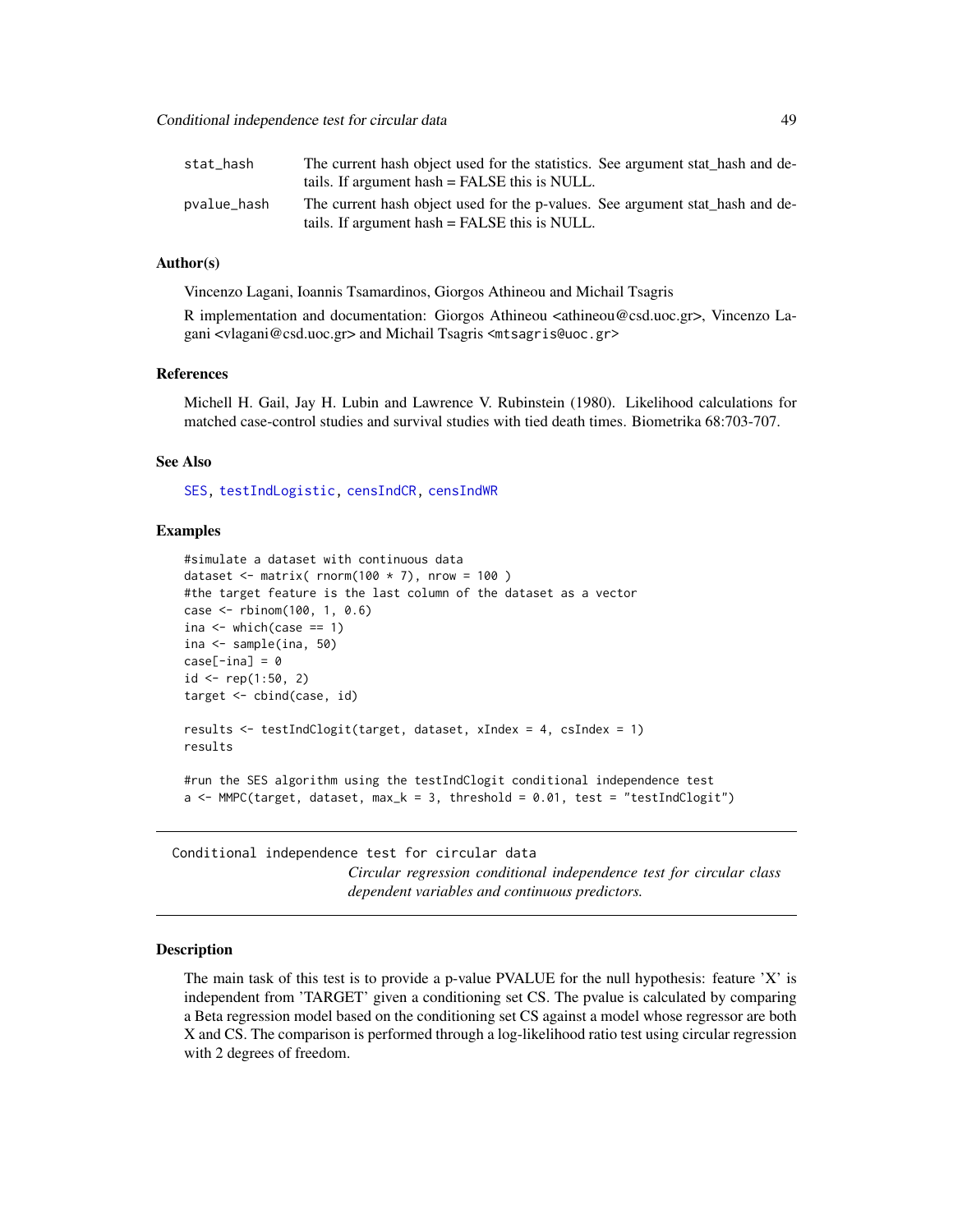#### Usage

```
testIndSPML(target, dataset, xIndex, csIndex, wei = NULL, univariateModels = NULL,
hash = FALSE, stat_hash = NULL, pvalue_hash = NULL)
```
# Arguments

| target           | A numerical vector with the data expressed in radians, or a 2 column matrix<br>with the cosine and sine of the response (i.e. unit vector). See examples for<br>more information on this.                                                           |
|------------------|-----------------------------------------------------------------------------------------------------------------------------------------------------------------------------------------------------------------------------------------------------|
| dataset          | A numeric matrix with the variables for performing the test. Rows as samples<br>and columns as features. currently this test accepts only continuous variables.                                                                                     |
| xIndex           | The index of the variable whose association with the target we want to test.                                                                                                                                                                        |
| csIndex          | The indices of the variables to condition on. If you have no variables set this<br>equal to 0.                                                                                                                                                      |
| wei              | This is not used in this test.                                                                                                                                                                                                                      |
| univariateModels |                                                                                                                                                                                                                                                     |
|                  | Fast alternative to the hash object for univariate test. List with vectors "pval-<br>ues" (p-values), "stats" (statistics) representing the univariate association of each<br>variable with the target. Default value is NULL.                      |
| hash             | A boolean variable which indicates whether (TRUE) or not (FALSE) to use tha<br>hash-based implementation of the statistics of SES. Default value is FALSE. If<br>TRUE you have to specify the stat_hash argument and the pvalue_hash argu-<br>ment. |
| stat_hash        | A hash object which contains the cached generated statistics of a SES run in the<br>current dataset, using the current test.                                                                                                                        |
| pvalue_hash      | A hash object which contains the cached generated p-values of a SES run in the<br>current dataset, using the current test.                                                                                                                          |

### Details

If hash = TRUE, testIndSPML requires the arguments 'stat\_hash' and 'pvalue\_hash' for the hashbased implementation of the statistic test. These hash Objects are produced or updated by each run of SES (if hash == TRUE) and they can be reused in order to speed up next runs of the current statistic test. If "SESoutput" is the output of a SES run, then these objects can be retrieved by SESoutput@hashObject\$stat\_hash and the SESoutput@hashObject\$pvalue\_hash.

Important: Use these arguments only with the same dataset that was used at initialization. For all the available conditional independence tests that are currently included on the package, please see "?CondIndTests".

The log-likelihood ratio test used in "testIndSPML" requires the fitting of two models. The significance of the variable is examined and Only continuous (or binary) predictor variables are currently accepted in this test.

#### Value

A list including: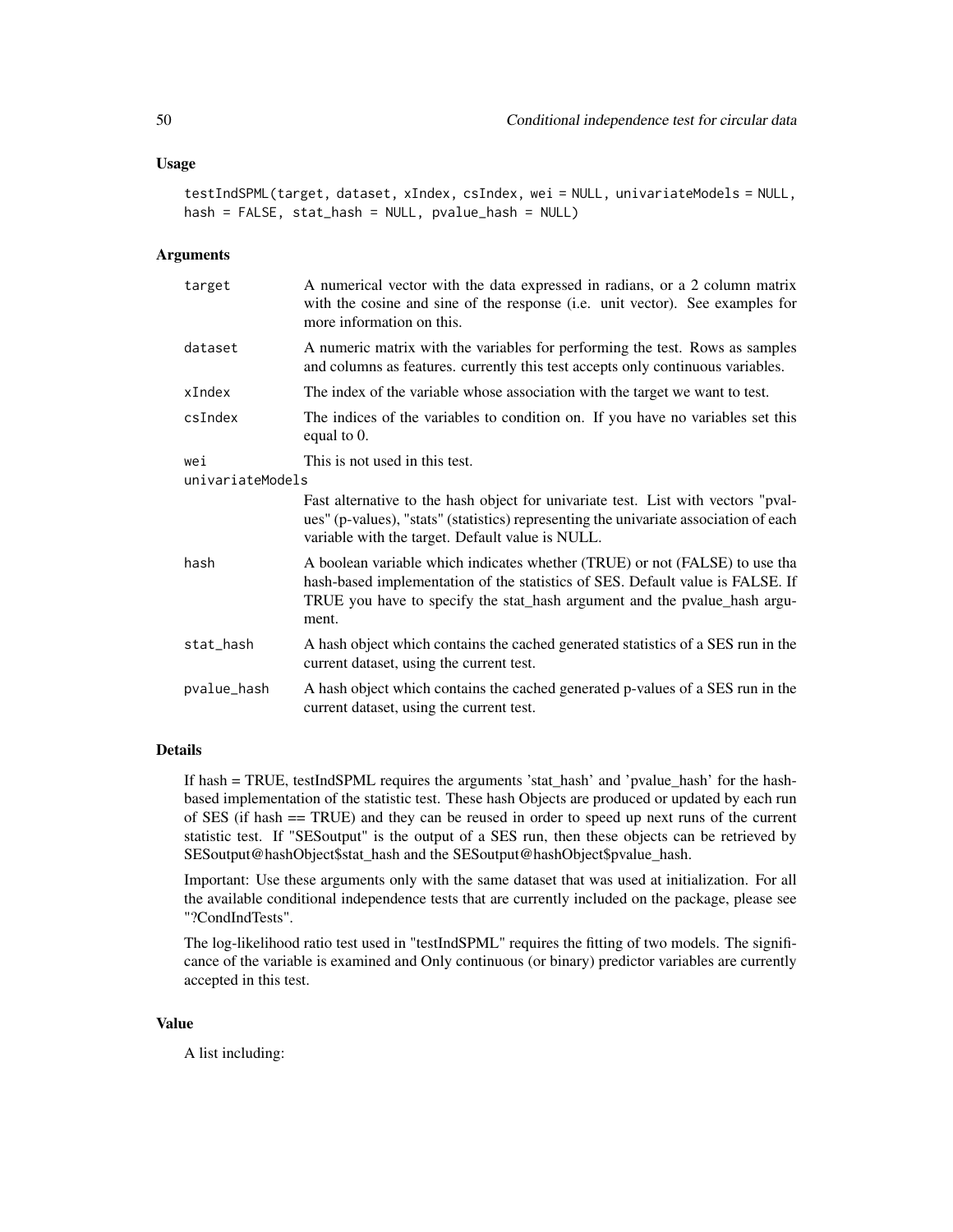| pvalue      | A numeric value that represents the logarithm of the generated p-value due to<br>Beta regression (see reference below).             |
|-------------|-------------------------------------------------------------------------------------------------------------------------------------|
| stat        | A numeric value that represents the generated statistic due to Beta regression<br>(see reference below).                            |
| stat_hash   | The current hash object used for the statistics. See argument stat_hash and de-<br>tails. If argument hash = FALSE this is NULL.    |
| pvalue_hash | The current hash object used for the logged p-values. See argument stat_hash<br>and details. If argument hash = FALSE this is NULL. |

### Author(s)

Michail Tsagris

R implementation and documentation: Michail Tsagris <mtsagris@uoc.gr>

### References

Presnell Brett, Morrison Scott P. and Littell Ramon C. (1998). Projected multivariate linear models for directional data. Journal of the American Statistical Association, 93(443): 1068-1077.

### See Also

[univregs,](#page-240-0) [SES,](#page-84-0) [testIndReg,](#page-64-0) [CondIndTests](#page-31-0)

#### Examples

```
y <- runif(100, - pi, pi) ## suppose these are radians
x \le matrix( rnorm(100 \star 3), ncol = 3)
testIndSPML(y1, x, csIndex = 1, xIndex = 2)
## alternatively
y1 \le cbind(cos(y), sin(y)) ## a matrix with two columns
testIndSPML(y1, x, csIndex = 1, xIndex = 2)
```
Conditional independence test for longitudinal and clustered data using GEE *Linear mixed models conditional independence test for longitudinal class variables*

#### Description

The main task of this test is to provide a p-value PVALUE for the null hypothesis: feature  $X'$  is independent from 'TARGET' given a conditioning set CS. The pvalue is calculated by comparing a linear model based on the conditioning set CS against a model with both X and CS. The comparison is performed through an F test the appropriate degrees of freedom on the difference between the deviances of the two models. This test accepts a longitudinal target and longitudinal, categorical, continuous or mixed data as predictor variables.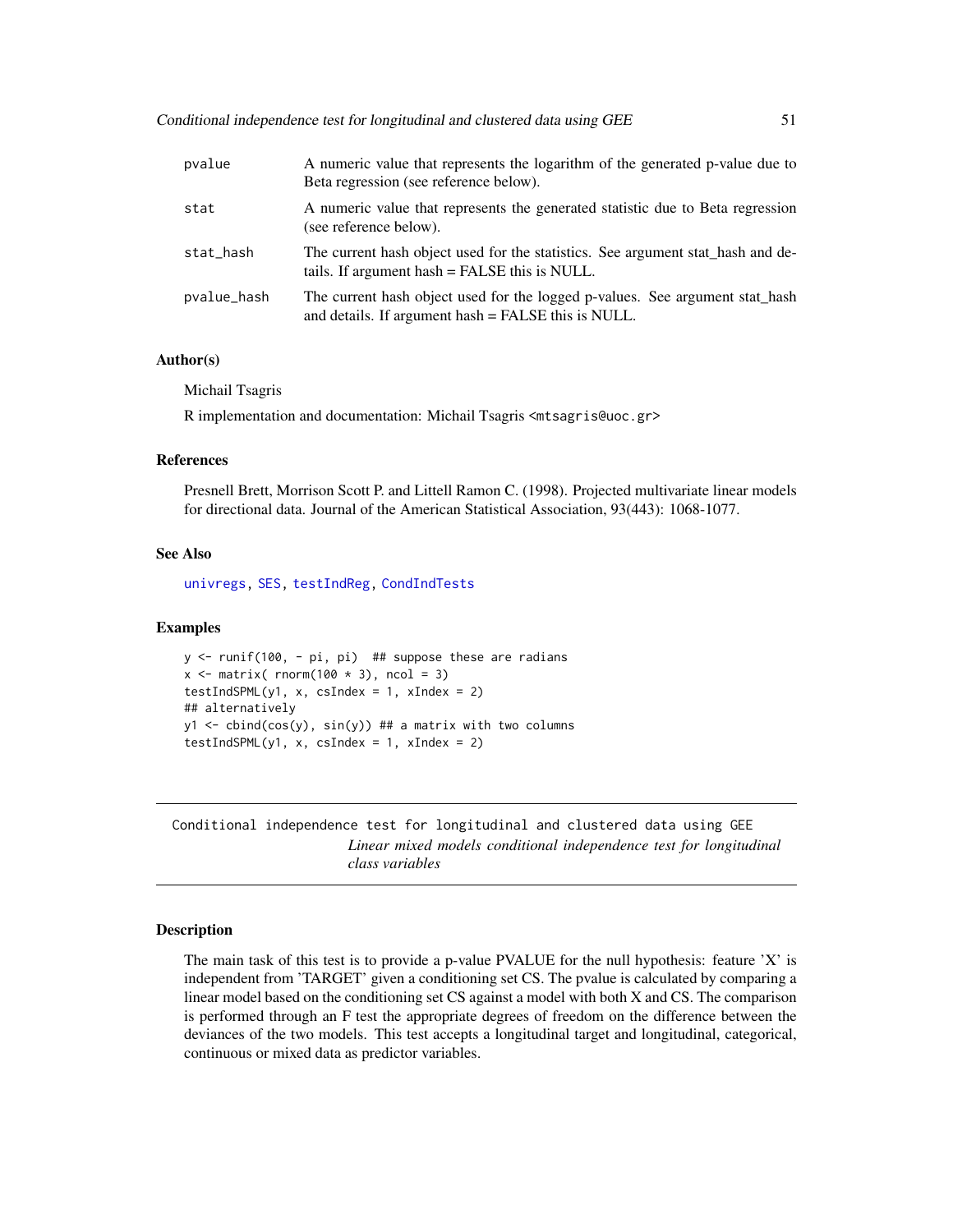#### Usage

```
testIndGEEReg(target, reps = NULL, group, dataset, xIndex, csIndex, wei = NULL,
univariateModels = NULL, hash = FALSE, stat_hash = NULL, pvalue_hash = NULL,
correl = "exchangeable", se = "jack")
testIndGEELogistic(target, reps = NULL, group, dataset, xIndex, csIndex, wei = NULL,
univariateModels = NULL, hash = FALSE, stat_hash = NULL, pvalue_hash = NULL,
correl = "exchangeable", se = "jack")
testIndGEEPois(target, reps = NULL, group, dataset, xIndex, csIndex, wei = NULL,
univariateModels = NULL, hash = FALSE, stat_hash = NULL, pvalue_hash = NULL,
correl = "exchangeable", se = "jack")
testIndGEEGamma(target, reps = NULL, group, dataset, xIndex, csIndex, wei = NULL,
univariateModels = NULL, hash = FALSE, stat_hash = NULL, pvalue_hash = NULL,
correl = "exchangeable", se = "jack")
testIndGEENormLog(target, reps = NULL, group, dataset, xIndex, csIndex, wei = NULL,
univariateModels = NULL, hash = FALSE, stat_hash = NULL, pvalue_hash = NULL,
```
#### Arguments

correl = "exchangeable", se = "jack")

| target           | A numeric vector containing the values of the target variable. If the values are<br>proportions or percentages, i.e. strictly within $0$ and $1$ they are mapped into $R$<br>using $log(t \text{ target}/(1 - \text{target}))$ . In both cases a linear mixed model is applied.<br>It can also be a binary variable (binary logistic regression) or a discrete, counts<br>(Poisson regression), thus fitting generalised linear mixed models. |
|------------------|-----------------------------------------------------------------------------------------------------------------------------------------------------------------------------------------------------------------------------------------------------------------------------------------------------------------------------------------------------------------------------------------------------------------------------------------------|
| reps             | A numeric vector containing the time points of the subjects. It's length is equal<br>to the length of the target variable. If you have clustered data, leave this NULL.                                                                                                                                                                                                                                                                       |
| group            | A numeric vector containing the subjects or groups. It must be of the same<br>length as target.                                                                                                                                                                                                                                                                                                                                               |
| dataset          | A numeric matrix or data frame, in case of categorical predictors (factors), con-<br>taining the variables for performing the test. Rows as samples and columns as<br>features.                                                                                                                                                                                                                                                               |
| xIndex           | The index of the variable whose association with the target we want to test.                                                                                                                                                                                                                                                                                                                                                                  |
| csIndex          | The indices of the variables to condition on. If you have no variables set this<br>equal to 0.                                                                                                                                                                                                                                                                                                                                                |
| wei              | A vector of weights to be used for weighted regression. The default value is<br>NULL. It is mentioned in the "geepack" that weights is not (yet) the weight as<br>in sas proc genmod, and hence is not recommended to use.                                                                                                                                                                                                                    |
| univariateModels |                                                                                                                                                                                                                                                                                                                                                                                                                                               |
|                  | Fast alternative to the hash object for univariate test. List with vectors "pvalues"<br>(p-values), "stats" (statistics) and "flags" (flag = TRUE if the test was succesful)<br>representing the univariate association of each variable with the target. Default                                                                                                                                                                             |

value is NULL.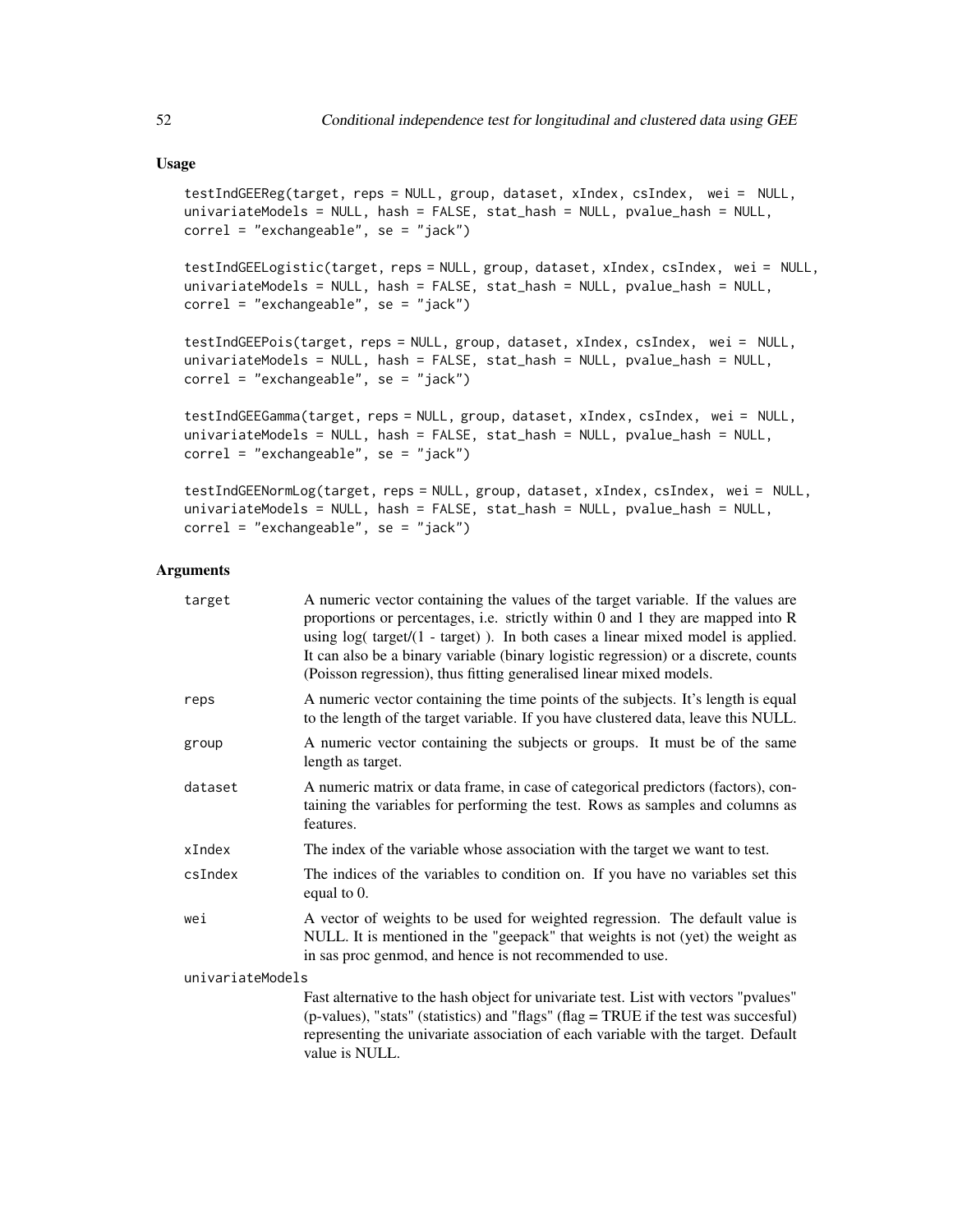hash A boolean variable which indicates whether (TRUE) or not (FALSE) to use tha hash-based implementation of the statistics of SES. Default value is FALSE. If TRUE you have to specify the stat\_hash argument and the pvalue\_hash argument. stat\_hash A hash object which contains the cached generated statistics of a SES run in the current dataset, using the current test. pvalue\_hash A hash object which contains the cached generated p-values of a SES run in the current dataset, using the current test. correl The correlation structure. For the Gaussian, Logistic, Poisson and Gamma regression this can be either "exchangeable" (compound symmetry, suitable for clustered data) or "ar1" (AR(1) model, suitable for longitudinal data). For the ordinal logistic regression its only the "exchangeable" correlation sturcture. se The method for estimating standard errors. This is very important and crucial. The available options for Gaussian, Logistic, Poisson and Gamma regression are: a) 'san.se', the usual robust estimate. b) 'jack': if approximate jackknife variance estimate should be computed. c) 'j1s': if 1-step jackknife variance estimate should be computed and d) 'fij': logical indicating if fully iterated jackknife variance estimate should be computed. If you have many clusters (sets of repeated measurements) "san.se" is fine as it is astmpotically correct, plus jacknife estimates will take longer. If you have a few clusters, then maybe it's better to use jacknife estimates. The jackknife variance estimator was suggested by Paik (1988), which is quite suitable for cases when the number of subjects is small  $(K < 30)$ , as in many biological studies. The simulation studies conducted by Ziegler et al. (2000) and Yan and Fine (2004) showed that the approximate jackknife estimates are in many cases in good agreement with the fully iterated ones.

## Details

If hash = TRUE, testIndGEE requires the arguments 'stat\_hash' and 'pvalue\_hash' for the hashbased implementation of the statistic test. These hash Objects are produced or updated by each run of SES (if hash == TRUE) and they can be reused in order to speed up next runs of the current statistic test. If "SESoutput" is the output of a SES.temp run, then these objects can be retrieved by SESoutput@hashObject\$stat\_hash and the SESoutput@hashObject\$pvalue\_hash.

Important: Use these arguments only with the same dataset that was used at initialization. For all the available conditional independence tests that are currently included on the package, please see "?CondIndTests".

This test is for longitudinal and clustered data. Bear in mind that the time effect, for the longitudinal data case, is linear. It could be of higer order as well, but this would be a hyper-parameter, increasing the complexity of the models to be tested.

Make sure you load the library geepack first.

#### Value

A list including:

pvalue A numeric value that represents the logarithm of the generated p-value due to the (generalised) linear mixed model (see reference below).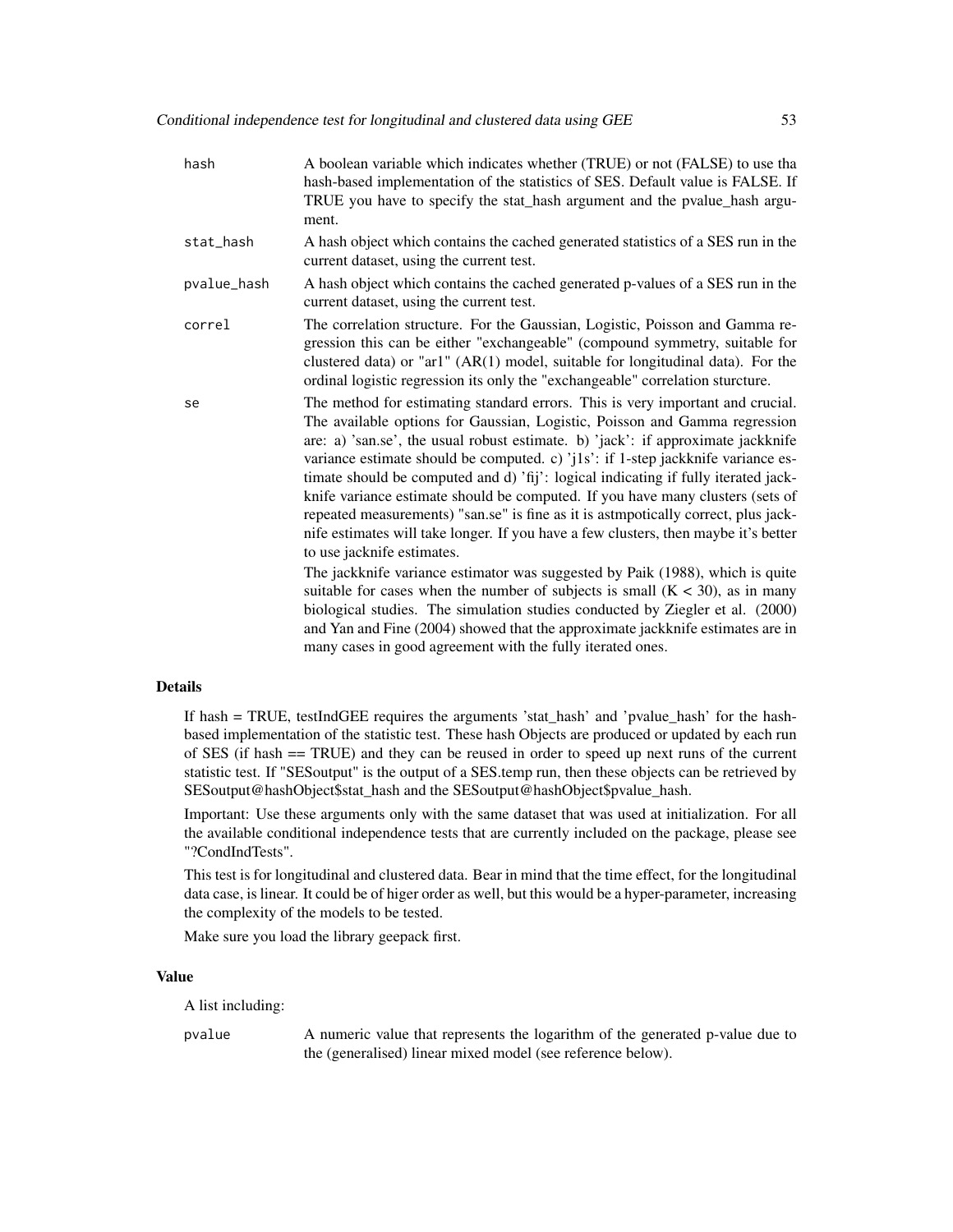| 54 |             | Conditional independence test for longitudinal and clustered data using GEE                                                      |
|----|-------------|----------------------------------------------------------------------------------------------------------------------------------|
|    | stat        | A numeric value that represents the generated statistic due to the (generalised)<br>linear mixed model (see reference below).    |
|    | stat_hash   | The current hash object used for the statistics. See argument stat_hash and de-<br>tails. If argument hash = FALSE this is NULL. |
|    | pvalue_hash | The current hash object used for the p-values. See argument stat_hash and de-<br>tails. If argument hash = FALSE this is NULL.   |

#### Author(s)

Michail Tsagris

R implementation and documentation: Michail Tsagris <mtsagris@uoc.gr>

### References

Liang K.Y. and Zeger S.L. (1986). Longitudinal data analysis using generalized linear models. Biometrika, 73(1): 13-22.

Prentice R.L. and Zhao L.P. (1991). Estimating equations for parameters in means and covariances of multivariate discrete and continuous responses. Biometrics, 47(3): 825-839.

Heagerty P.J. and Zeger S.L. (1996) Marginal regression models for clustered ordinal measurements. Journal of the American Statistical Association, 91(435): 1024-1036.

Paik M.C. (1988). Repeated measurement analysis for nonnormal data in small samples. Communications in Statistics-Simulation and Computation, 17(4): 1155-1171.

Ziegler A., Kastner C., Brunner D. and Blettner M. (2000). Familial associations of lipid profiles: A generalised estimating equations approach. Statistics in medicine, 19(24): 3345-3357

Yan J. and Fine J. (2004). Estimating equations for association structures. Statistics in medicine, 23(6): 859-874.

Eugene Demidenko (2013). Mixed Models: Theory and Applications with R, 2nd Edition. New Jersey: Wiley \& Sons.

Tsagris, M., Lagani, V., & Tsamardinos, I. (2018). Feature selection for high-dimensional glmm data. BMC bioinformatics, 19(1), 17.

### See Also

[SES.glmm,](#page-90-0) [MMPC.glmm,](#page-90-0) [CondIndTests](#page-31-0)

### Examples

```
library("geepack", quietly = TRUE)
y \leftarrow \text{norm}(150)x \leftarrow \text{matrix}(rnorm(150 * 5), ncol = 5)id \leq samemath>sample(1:20, 150, replace = TRUE)testIndGEEReg(y, group = id, dataset = x, xIndex = 1, csIndex = 3)
```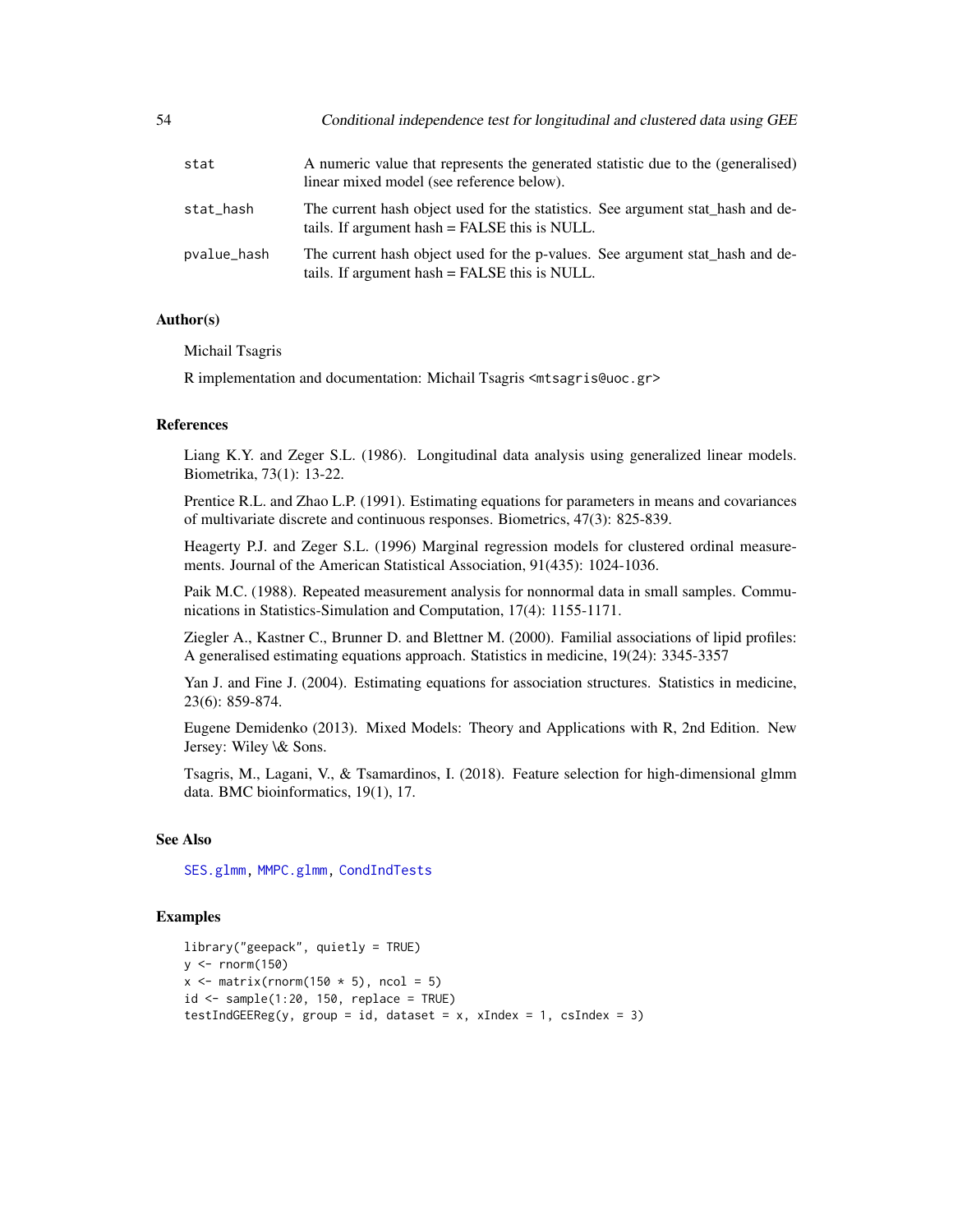Conditional independence test for longitudinal and clustered data using GLMM *Linear mixed models conditional independence test for longitudinal class variables*

#### **Description**

The main task of this test is to provide a p-value PVALUE for the null hypothesis: feature 'X' is independent from 'TARGET' given a conditioning set CS. The pvalue is calculated by comparing a linear model based on the conditioning set CS against a model with both X and CS. The comparison is performed through an F test the appropriate degrees of freedom on the difference between the deviances of the two models. This test accepts a longitudinal target and longitudinal, categorical, continuous or mixed data as predictor variables.

#### Usage

```
testIndGLMMReg(target, reps = NULL, group, dataset, xIndex, csIndex, wei = NULL,
univariateModels = NULL, hash = FALSE, stat_hash = NULL,
pvalue_hash = NULL, slopes = FALSE)
testIndGLMMLogistic(target, reps = NULL, group, dataset, xIndex, csIndex, wei = NULL,
univariateModels = NULL, hash = FALSE, stat_hash = NULL,
pvalue_hash = NULL, slopes = FALSE)
testIndGLMMPois(target, reps = NULL, group, dataset, xIndex, csIndex, wei = NULL,
univariateModels = NULL, hash = FALSE, stat_hash = NULL,
pvalue_hash = NULL, slopes = FALSE)
testIndGLMMNB(target, reps = NULL, group, dataset, xIndex, csIndex, wei = NULL,
univariateModels = NULL, hash = FALSE, stat_hash = NULL,
pvalue_hash = NULL, slopes = FALSE)
testIndGLMMGamma(target, reps = NULL, group, dataset, xIndex, csIndex, wei = NULL,
univariateModels = NULL, hash = FALSE, stat_hash = NULL,
pvalue_hash = NULL, slopes = FALSE)
testIndGLMMNormLog(target, reps = NULL, group, dataset, xIndex, csIndex, wei = NULL,
univariateModels = NULL, hash = FALSE, stat_hash = NULL,
pvalue_hash = NULL, slopes = FALSE)
testIndGLMMOrdinal(target, reps = NULL, group, dataset, xIndex, csIndex, wei = NULL,
univariateModels = NULL, hash = FALSE, stat_hash = NULL,
pvalue_hash = NULL, slopes = FALSE)
testIndGLMMCR(target, reps = NULL, group, dataset, xIndex, csIndex, wei = NULL,
univariateModels = NULL, hash = FALSE, stat_hash = NULL,
pvalue_hash = NULL, slopes = FALSE)
```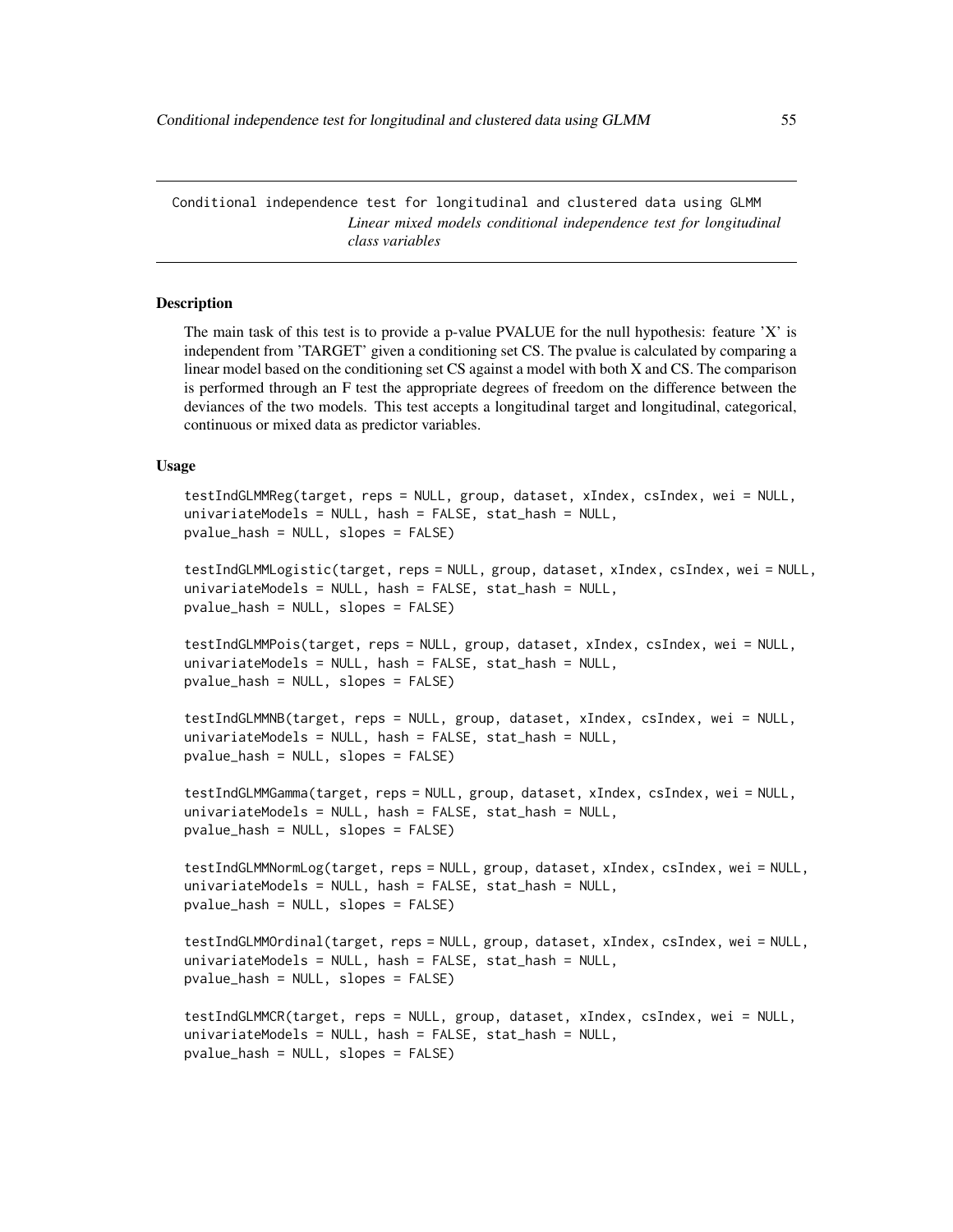testIndLMM(target, reps = NULL, group, dataset, xIndex, csIndex, wei = NULL, univariateModels = NULL, hash = FALSE, stat\_hash = NULL, pvalue\_hash = NULL, slopes = FALSE)

# Arguments

| target           | A numeric vector containing the values of the target variable. If the values are<br>proportions or percentages, i.e. strictly within 0 and 1 they are mapped into R<br>using log( target/(1 - target) ). In both cases a linear mixed model is applied.<br>It can also be a binary variable (binary logistic regression) or a discrete, counts<br>(Poisson regression), thus fitting generalised linear mixed models. In the case of<br>"testIndGLMMOrdinal" this must be an ordered factor. |
|------------------|----------------------------------------------------------------------------------------------------------------------------------------------------------------------------------------------------------------------------------------------------------------------------------------------------------------------------------------------------------------------------------------------------------------------------------------------------------------------------------------------|
| reps             | A numeric vector containing the time points of the subjects. It's length is equal<br>to the length of the target variable. If you have clustered data, leave this NULL.<br>This is not applied in ordinal and Cox regression.                                                                                                                                                                                                                                                                |
| group            | A numeric vector containing the subjects or groups. It must be of the same<br>length as target.                                                                                                                                                                                                                                                                                                                                                                                              |
| dataset          | A numeric matrix or data frame, in case of categorical predictors (factors), con-<br>taining the variables for performing the test. Rows as samples and columns as<br>features.                                                                                                                                                                                                                                                                                                              |
| xIndex           | The index of the variable whose association with the target we want to test.                                                                                                                                                                                                                                                                                                                                                                                                                 |
| csIndex          | The indices of the variables to condition on. If you have no variables set this<br>equal to 0.                                                                                                                                                                                                                                                                                                                                                                                               |
| wei              | A vector of weights to be used for weighted regression. The default value is<br>NULL. An example where weights are used is surveys when stratified sampling<br>has occured.                                                                                                                                                                                                                                                                                                                  |
| univariateModels |                                                                                                                                                                                                                                                                                                                                                                                                                                                                                              |
|                  | Fast alternative to the hash object for univariate test. List with vectors "pvalues"<br>(p-values), "stats" (statistics) and "flags" (flag = TRUE if the test was succesful)<br>representing the univariate association of each variable with the target. Default<br>value is NULL.                                                                                                                                                                                                          |
| hash             | A boolean variable which indicates whether (TRUE) or not (FALSE) to use tha<br>hash-based implementation of the statistics of SES. Default value is FALSE. If<br>TRUE you have to specify the stat_hash argument and the pvalue_hash argu-<br>ment.                                                                                                                                                                                                                                          |
| stat_hash        | A hash object which contains the cached generated statistics of a SES run in the<br>current dataset, using the current test.                                                                                                                                                                                                                                                                                                                                                                 |
| pvalue_hash      | A hash object which contains the cached generated p-values of a SES run in the<br>current dataset, using the current test.                                                                                                                                                                                                                                                                                                                                                                   |
| slopes           | A boolean variable which indicates whether (TRUE) to or not (FALSE) random<br>slopes in the time effect as well. By deault random intercepts are considered.<br>This is not applied in ordinal and Cox regression.                                                                                                                                                                                                                                                                           |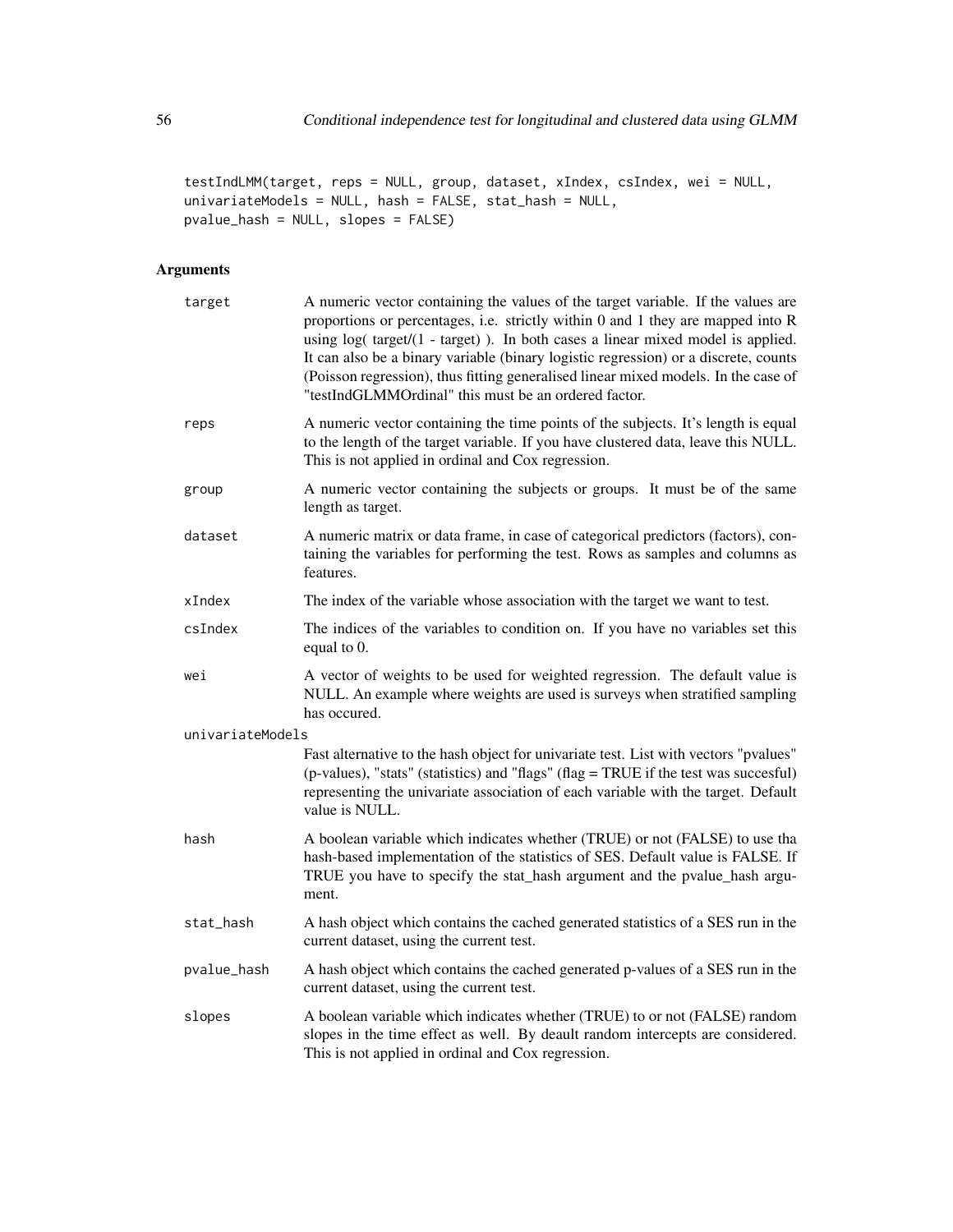### Details

If hash = TRUE, testIndGLMM requires the arguments 'stat\_hash' and 'pvalue\_hash' for the hashbased implementation of the statistic test. These hash Objects are produced or updated by each run of SES (if hash == TRUE) and they can be reused in order to speed up next runs of the current statistic test. If "SESoutput" is the output of a SES.temp run, then these objects can be retrieved by SESoutput@hashObject\$stat\_hash and the SESoutput@hashObject\$pvalue\_hash.

Important: Use these arguments only with the same dataset that was used at initialization. For all the available conditional independence tests that are currently included on the package, please see "?CondIndTests".

This test is for longitudinal and clustered data. Bear in mind that the time effect, for the longitudinal data case, is linear. It could be of higer order as well, but this would be a hyper-parameter, increasing the complexity of the models to be tested.

The testIndLMM is used for linear mixed models with no weights, no slopes and no reps. This is a random intercepts model only. The advantage of this function is that it is tens of times faster than testIndGLMM.

#### Value

A list including:

| pvalue      | A numeric value that represents the logarithm of the generated p-value due to<br>the (generalised) linear mixed model (see reference below). |
|-------------|----------------------------------------------------------------------------------------------------------------------------------------------|
| stat        | A numeric value that represents the generated statistic due to the (generalised)<br>linear mixed model (see reference below).                |
| stat_hash   | The current hash object used for the statistics. See argument stat_hash and de-<br>tails. If argument hash = FALSE this is NULL.             |
| pvalue_hash | The current hash object used for the p-values. See argument stat_hash and de-<br>tails. If argument hash = FALSE this is NULL.               |

#### Author(s)

Vincenzo Lagani, Ioannis Tsamardinos, Michail Tsagris and Giorgos Athineou

R implementation and documentation: Giorgos Athineou <athineou@csd.gr>, Vincenzo Lagani <vlagani@csd.uoc.gr> and Michail Tsagris <mtsagris@uoc.gr>

#### References

Eugene Demidenko (2013). Mixed Models: Theory and Applications with R, 2nd Edition. New Jersey: Wiley \& Sons.

Jose Pinheiro Jose and Douglas Bates. Mixed-effects models in S and S-PLUS. Springer Science \& Business Media, 2006.

### See Also

[SES.glmm,](#page-90-0) [MMPC.glmm,](#page-90-0) [CondIndTests](#page-31-0)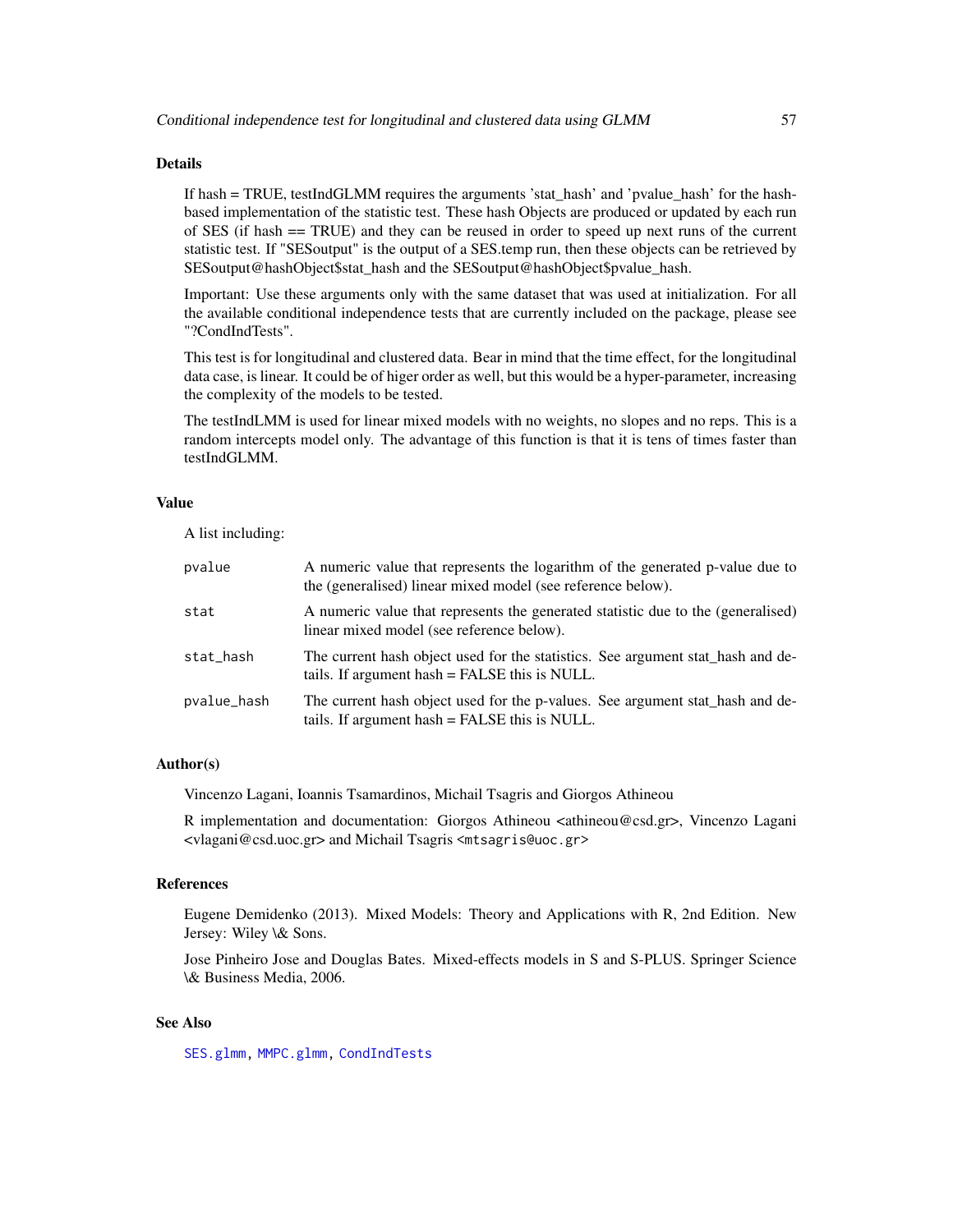### Examples

```
y \le - rnorm(150)x \le matrix(rnorm(150 \star 5), ncol = 5)
id \leq - sample(1:20, 150, replace = TRUE)testIndGLMMReg(y, group = id, dataset = x, xIndex = 1, csIndex = 3)
testIndLMM(y, group = id, dataset = x, xIndex = 1, csIndex = 3)
```
Conditional independence test for proportions/percentages *Beta regression conditional independence test for proportions/percentage class dependent variables and mixed predictors*

### <span id="page-57-0"></span>Description

The main task of this test is to provide a p-value PVALUE for the null hypothesis: feature 'X' is independent from 'TARGET' given a conditioning set CS. The pvalue is calculated by comparing a Beta regression model based on the conditioning set CS against a model whose regressor are both X and CS. The comparison is performed through a chi-square test with the appropriate degrees of freedom on the difference between the deviances of the two models.

#### Usage

```
testIndBeta(target, dataset, xIndex, csIndex, wei = NULL,
univariateModels = NULL, hash = FALSE, stat_hash = NULL, pvalue_hash = NULL)
permBeta(target, dataset, xIndex, csIndex, wei = NULL,
```

```
univariateModels = NULL, hash = FALSE, stat_hash = NULL, pvalue_hash = NULL,
threshold = 0.05, R = 999)
```

```
waldBeta(target, dataset, xIndex, csIndex, wei = NULL,
univariateModels = NULL, hash = FALSE, stat_hash = NULL, pvalue_hash = NULL)
```
### Arguments

| target  | A numeric vector containing the values of the target variable. They must be<br>percentages or proportions, i.e. within the $(0, 1)$ interval. Currently 0 and/or 1<br>values are not allowed.                                        |
|---------|--------------------------------------------------------------------------------------------------------------------------------------------------------------------------------------------------------------------------------------|
| dataset | A numeric matrix or data frame, in case of categorical predictors (factors), con-<br>taining the variables for performing the test. Rows as samples and columns as<br>features. In the case of "waldBeta" this is strictly a matrix. |
| xIndex  | The index of the variable whose association with the target we want to test.                                                                                                                                                         |
| csIndex | The indices of the variables to condition on. If you have no variables set this<br>equal to $0$ .                                                                                                                                    |
| wei     | A vector of weights to be used for weighted regression. The default value is<br>NULL. An example where weights are used is surveys when stratified sampling<br>has occured.                                                          |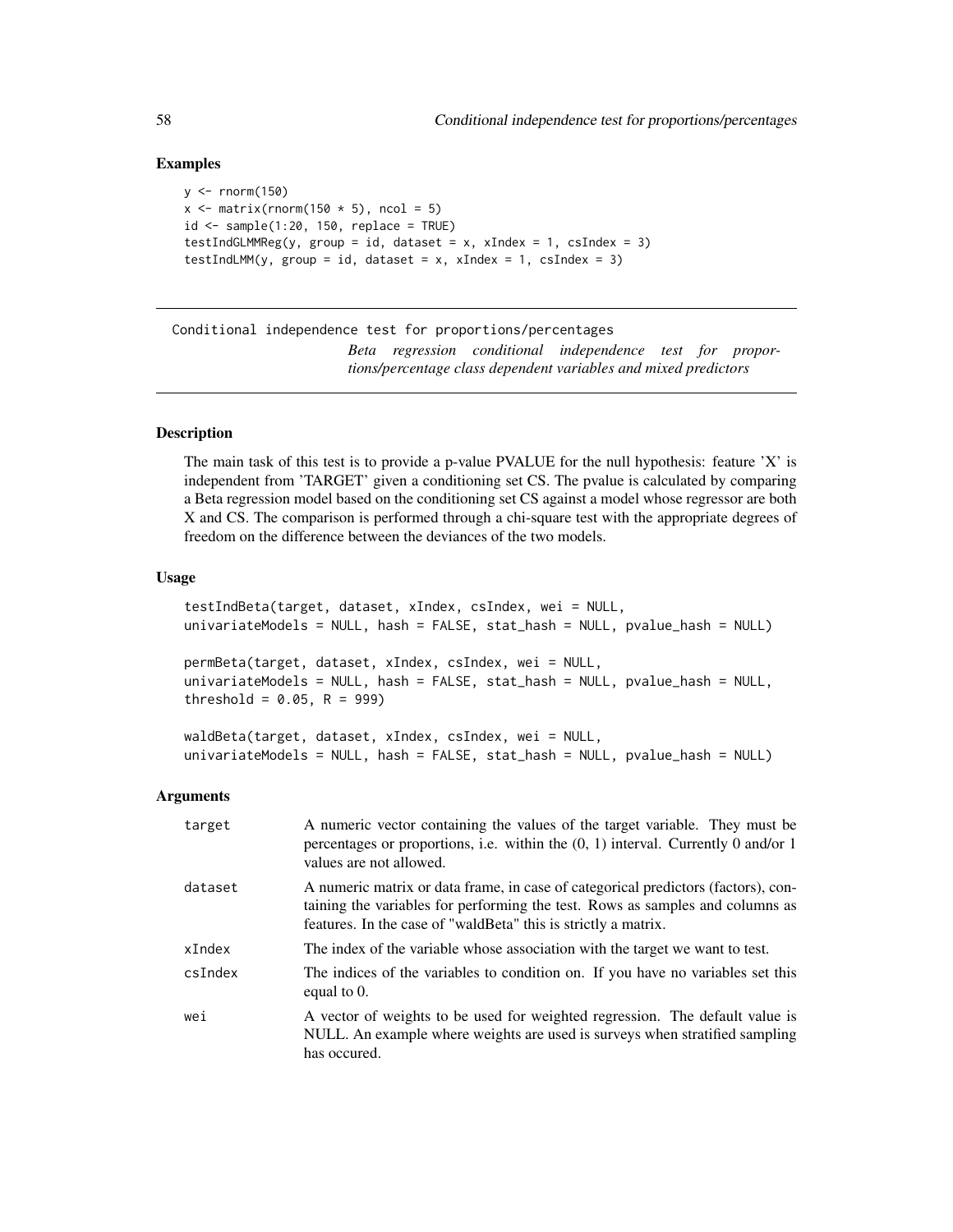| univariateModels |                                                                                                                                                                                                                                                                                                                                                                                                                                                                                                       |  |
|------------------|-------------------------------------------------------------------------------------------------------------------------------------------------------------------------------------------------------------------------------------------------------------------------------------------------------------------------------------------------------------------------------------------------------------------------------------------------------------------------------------------------------|--|
|                  | Fast alternative to the hash object for univariate test. List with vectors "pvalues"<br>(p-values), "stats" (statistics) and "flags" (flag = TRUE if the test was succesful)<br>representing the univariate association of each variable with the target. Default<br>value is NULL.                                                                                                                                                                                                                   |  |
| hash             | A boolean variable which indicates whether (TRUE) or not (FALSE) to use tha<br>hash-based implementation of the statistics of SES. Default value is FALSE. If<br>TRUE you have to specify the stat_hash argument and the pvalue_hash argu-<br>ment.                                                                                                                                                                                                                                                   |  |
| stat_hash        | A hash object which contains the cached generated statistics of a SES run in the<br>current dataset, using the current test.                                                                                                                                                                                                                                                                                                                                                                          |  |
| pvalue_hash      | A hash object which contains the cached generated p-values of a SES run in the<br>current dataset, using the current test.                                                                                                                                                                                                                                                                                                                                                                            |  |
| threshold        | Threshold (suitable values in $(0, 1)$ ) for assessing p-values significance.                                                                                                                                                                                                                                                                                                                                                                                                                         |  |
| R                | The number of permutations, set to 999 by default. There is a trick to avoind do-<br>ing all permutations. As soon as the number of times the permuted test statistic<br>is more than the observed test statistic is more than 50 (if threshold $= 0.05$ and<br>$R = 999$ ), the p-value has exceeded the signifiance level (threshold value) and<br>hence the predictor variable is not significant. There is no need to continue do<br>the extra permutations, as a decision has already been made. |  |

### Details

If hash = TRUE, testIndBeta requires the arguments 'stat\_hash' and 'pvalue\_hash' for the hashbased implementation of the statistic test. These hash Objects are produced or updated by each run of SES (if hash == TRUE) and they can be reused in order to speed up next runs of the current statistic test. If "SESoutput" is the output of a SES run, then these objects can be retrieved by SESoutput@hashObject\$stat\_hash and the SESoutput@hashObject\$pvalue\_hash.

Important: Use these arguments only with the same dataset that was used at initialization. For all the available conditional independence tests that are currently included on the package, please see "?CondIndTests". An alternative regression to this is "testIndReg" and "testIndRQ" .In these two latter cases, the logit transformation is first applied to the target variable.

The log-likelihood ratio test used in "testIndBeta" requires the fitting of two models. The Wald test used in "waldBeta" requires fitting of only one model, the full one. The significance of the variable is examined only. Only continuous (or binary) predictor variables are currently accepted in this test.

The [testIndQBinom](#page-42-0) is another alternative to use.

#### Value

A list including:

| pvalue    | A numeric value that represents the logarithm of the generated p-value due to<br>Beta regression (see reference below).          |
|-----------|----------------------------------------------------------------------------------------------------------------------------------|
| stat      | A numeric value that represents the generated statistic due to Beta regression<br>(see reference below).                         |
| stat_hash | The current hash object used for the statistics. See argument stat hash and de-<br>tails. If argument hash = FALSE this is NULL. |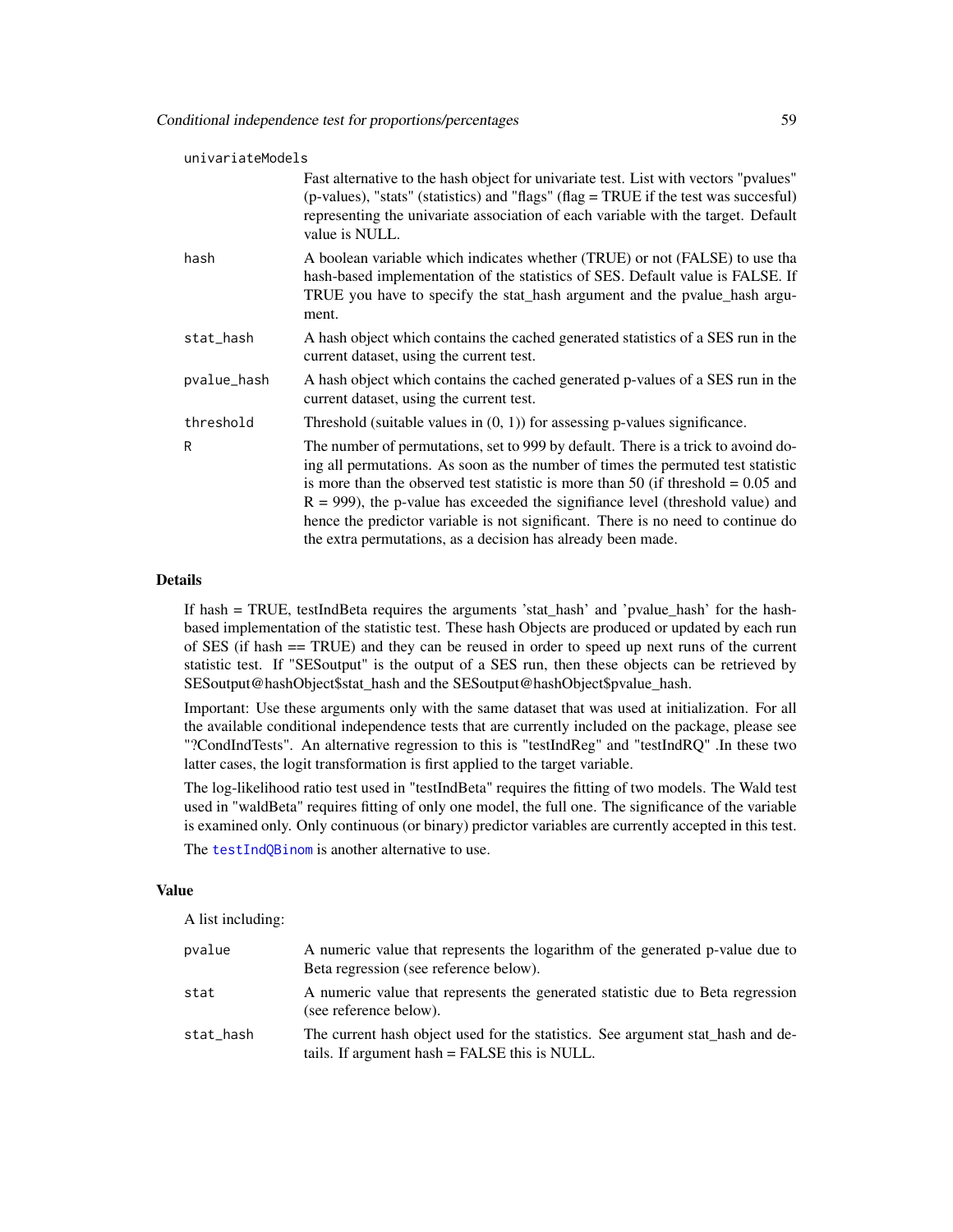60 Conditional independence test for the static-longitudinal scenario

pvalue\_hash The current hash object used for the logged p-values. See argument stat\_hash and details. If argument hash = FALSE this is NULL.

#### Author(s)

Vincenzo Lagani, Ioannis Tsamardinos, Michail Tsagris and Giorgos Athineou

R implementation and documentation: Giorgos Athineou <athineou@csd.uoc.gr>, Vincenzo Lagani <vlagani@csd.uoc.gr> and Michail Tsagris <mtsagris@uoc.gr>

#### References

Ferrari S.L.P. and Cribari-Neto F. (2004). Beta Regression for Modelling Rates and Proportions. Journal of Applied Statistics, 31(7): 799-815.

#### See Also

[testIndQBinom,](#page-42-0) [SES,](#page-84-0) [testIndReg,](#page-64-0) [testIndRQ,](#page-64-0) [testIndFisher,](#page-100-0) [CondIndTests](#page-31-0)

### Examples

```
#simulate a dataset with continuous data
dataset <- matrix(runif(100 * 10, 1, 1000), ncol = 10)
#the target feature is the last column of the dataset as a vector
target <- dataset[, 10]
dataset <- dataset[, -10]
target <- target / (max(target) + 2 )
testIndBeta(target, dataset, xIndex = 4, csIndex = 9)
#run the MMPC algorithm using the testIndBeta conditional independence test
mmpcObject <- MMPC(target, dataset, max_k = 3, threshold = 0.05, test = "testIndBeta")
```
Conditional independence test for the static-longitudinal scenario *Conditional independence test for the static-longitudinal scenario*

### Description

The main task of this test is to provide a p-value PVALUE for the null hypothesis: feature 'X' is independent from 'TARGET' given a conditioning set CS. The pvalue is calculated by comparing a logistic model based on the conditioning set CS against a model whose regressor are both X and CS. The comparison is performed through a chi-square test with the aproprirate degrees of freedom on the difference between the deviances of the two models.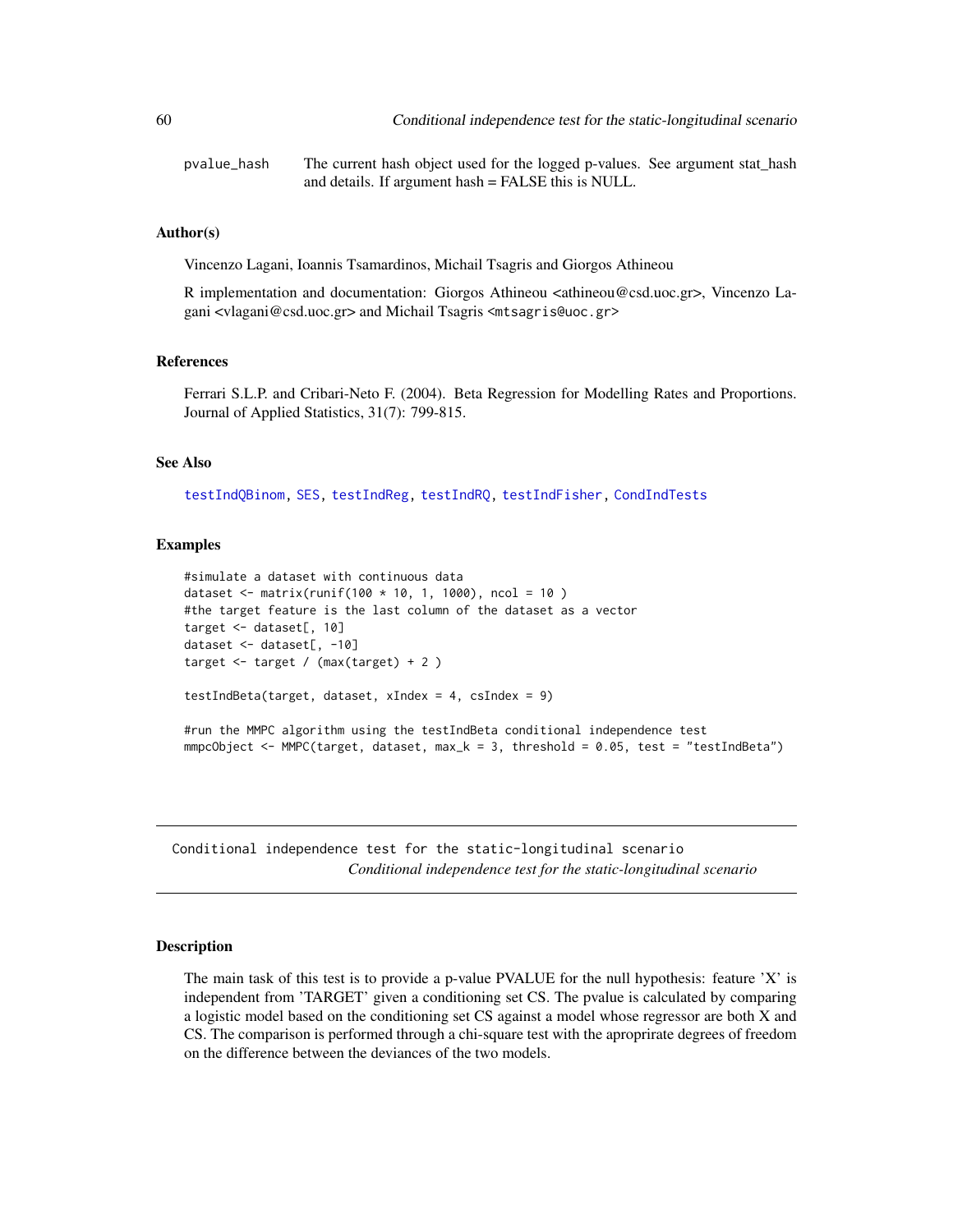#### Usage

```
testIndTimeLogistic(target, dataset, xIndex, csIndex, wei = NULL,
univariateModels = NULL, hash = FALSE, stat_hash = NULL, pvalue_hash = NULL)
testIndTimeMultinom(target, dataset, xIndex, csIndex, wei = NULL,
univariateModels = NULL, hash = FALSE, stat_hash = NULL, pvalue_hash = NULL)
```
# Arguments

| target           | A numeric vector containing the values of the target variable. For the "testInd-<br>Logistic" this can either be a binary numerical variable or a factor variable. The<br>factor variable can have two values (binary logistic regression), more than two<br>values (multinomial logistic regression) or it can be an ordered factor with more<br>than two values (ordinal regression). The last one is for example, $factor(x, or$<br>$dered = TRUE$ ). The "waldBinary" is the Wald test version of the binary logistic<br>regression. The "waldOrdinal" is the Wald test version of the ordinal regression. |
|------------------|----------------------------------------------------------------------------------------------------------------------------------------------------------------------------------------------------------------------------------------------------------------------------------------------------------------------------------------------------------------------------------------------------------------------------------------------------------------------------------------------------------------------------------------------------------------------------------------------------------------|
| dataset          | A numeric matrix with the constants and slopes stack one upo the other. The<br>first r rows are the constants and the rest of the rows contains the slopes. In<br>some the matrix can be calculated using the group. mybetas function.                                                                                                                                                                                                                                                                                                                                                                         |
| xIndex           | The index of the variable whose association with the target we want to test.                                                                                                                                                                                                                                                                                                                                                                                                                                                                                                                                   |
| csIndex          | The indices of the variables to condition on. If you have no variables set this<br>equal to 0.                                                                                                                                                                                                                                                                                                                                                                                                                                                                                                                 |
| wei              | A vector of weights to be used for weighted regression. The default value is<br>NULL. An example where weights are used is surveys when stratified sampling<br>has occured.                                                                                                                                                                                                                                                                                                                                                                                                                                    |
| univariateModels |                                                                                                                                                                                                                                                                                                                                                                                                                                                                                                                                                                                                                |
|                  | Fast alternative to the hash object for univariate test. List with vectors "pvalues"<br>(p-values), "stats" (statistics) and "flags" (flag = TRUE if the test was succesful)<br>representing the univariate association of each variable with the target. Default<br>value is NULL.                                                                                                                                                                                                                                                                                                                            |
| hash             | A boolean variable which indicates whether (TRUE) or not (FALSE) to use the<br>hash-based implementation of the statistics of SES. Default value is FALSE. If<br>TRUE you have to specify the stat_hash argument and the pvalue_hash argu-<br>ment.                                                                                                                                                                                                                                                                                                                                                            |
| stat_hash        | A hash object which contains the cached generated statistics of a SES run in the<br>current dataset, using the current test.                                                                                                                                                                                                                                                                                                                                                                                                                                                                                   |
| pvalue_hash      | A hash object which contains the cached generated p-values of a SES run in the<br>current dataset, using the current test.                                                                                                                                                                                                                                                                                                                                                                                                                                                                                     |

# Details

This conditional independence test is devised for the static-longitudinal scenario of Tsagris, Lagani and Tsamardinos (2018). The idea is that you have many features of longitudinal data for many subjects. For each subject you have calculated the coefficients of a simple linear regression over time and this is repeated for each feature. In the end, assuming p features, you have p constants and p slopes for each subject, each constant and slope refers to a feature for a subject.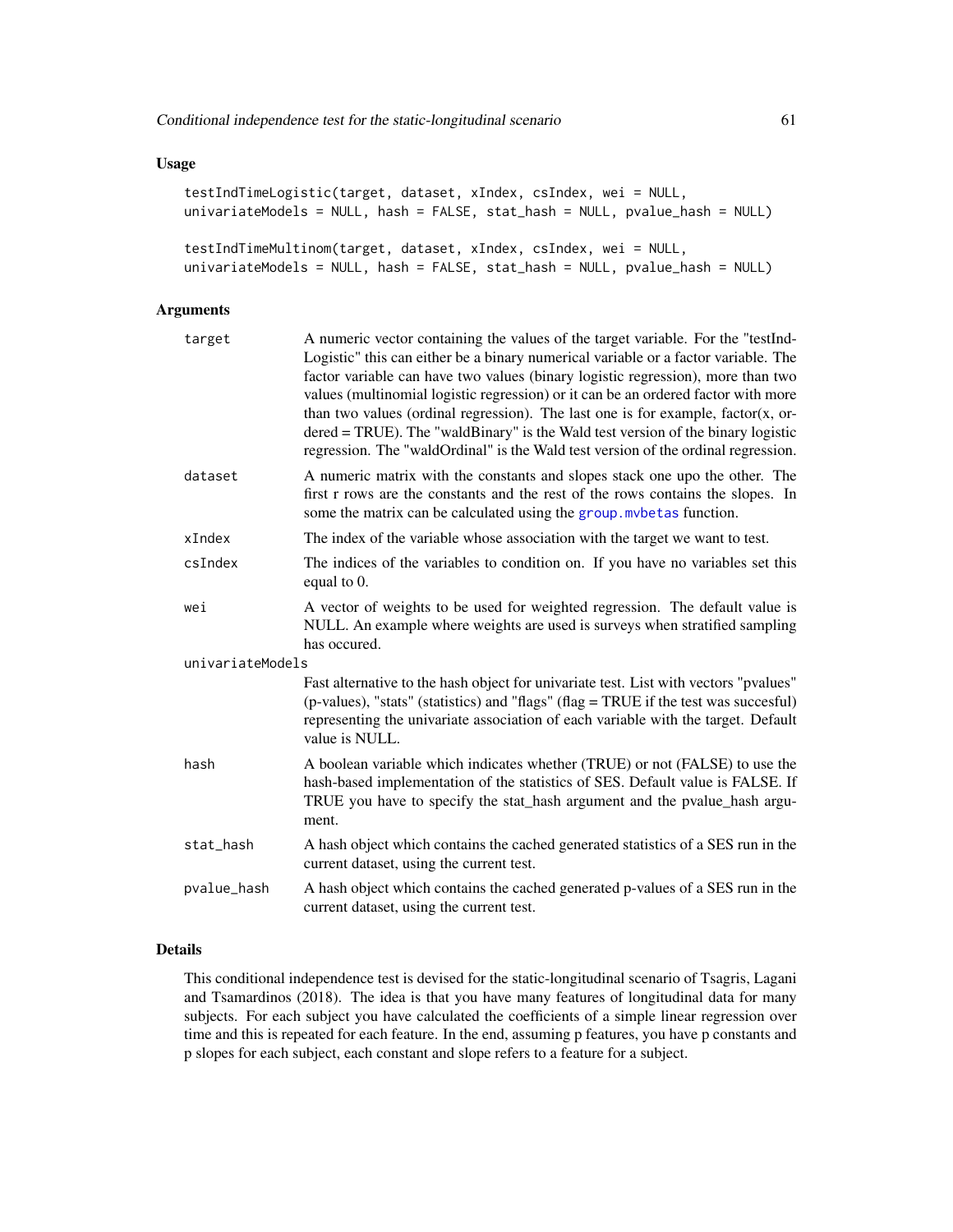### Value

A list including:

| pvalue      | A numeric value that represents the logarithm of the generated p-value.                                                          |
|-------------|----------------------------------------------------------------------------------------------------------------------------------|
| stat        | A numeric value that represents the generated statistic.                                                                         |
| stat_hash   | The current hash object used for the statistics. See argument stat_hash and de-<br>tails. If argument hash = FALSE this is NULL. |
| pvalue_hash | The current hash object used for the p-values. See argument stat_hash and de-<br>tails. If argument hash = FALSE this is NULL.   |

### Note

This test uses the function multinom (package nnet) for multinomial logistic regression, the function clm (package ordinal) for ordinal logit regression and the function glm (package stats) for binomial regression.

### Author(s)

Michail Tsagris

R implementation and documentation: Michail Tsagris <mtsagris@uoc.gr>

#### References

Tsagris M., Lagani V., & Tsamardinos I. (2018). Feature selection for high-dimensional temporal data. BMC bioinformatics, 19(1), 17.

Vincenzo Lagani, George Kortas and Ioannis Tsamardinos (2013), Biomarker signature identification in "omics" with multiclass outcome. Computational and Structural Biotechnology Journal,  $6(7):1-7.$ 

McCullagh, Peter, and John A. Nelder. Generalized linear models. CRC press, USA, 2nd edition, 1989.

#### See Also

[SES,](#page-84-0) [gSquare,](#page-150-0) [CondIndTests](#page-31-0)

### Examples

```
## assume these are longitudinal data, each column is a variable (or feature)
x \le matrix( rnorm(400 \star 50), ncol = 50)
id \le rep(1:80, each = 5) ## 80 subjects
reps \le- rep( seq(4, 12, by = 2), 80) ## 5 time points for each subject
dataset <- group.mvbetas(x, id, reps)
## these are the regression coefficients of the first subject's values on the
## reps (which is assumed to be time in this example)
target \le rbinom(80, 1, 0.5)testIndTimeLogistic(target, dataset, xIndex = 1, csIndex = 0)
testIndTimeLogistic(target, dataset, xIndex = 1, csIndex = 2)
```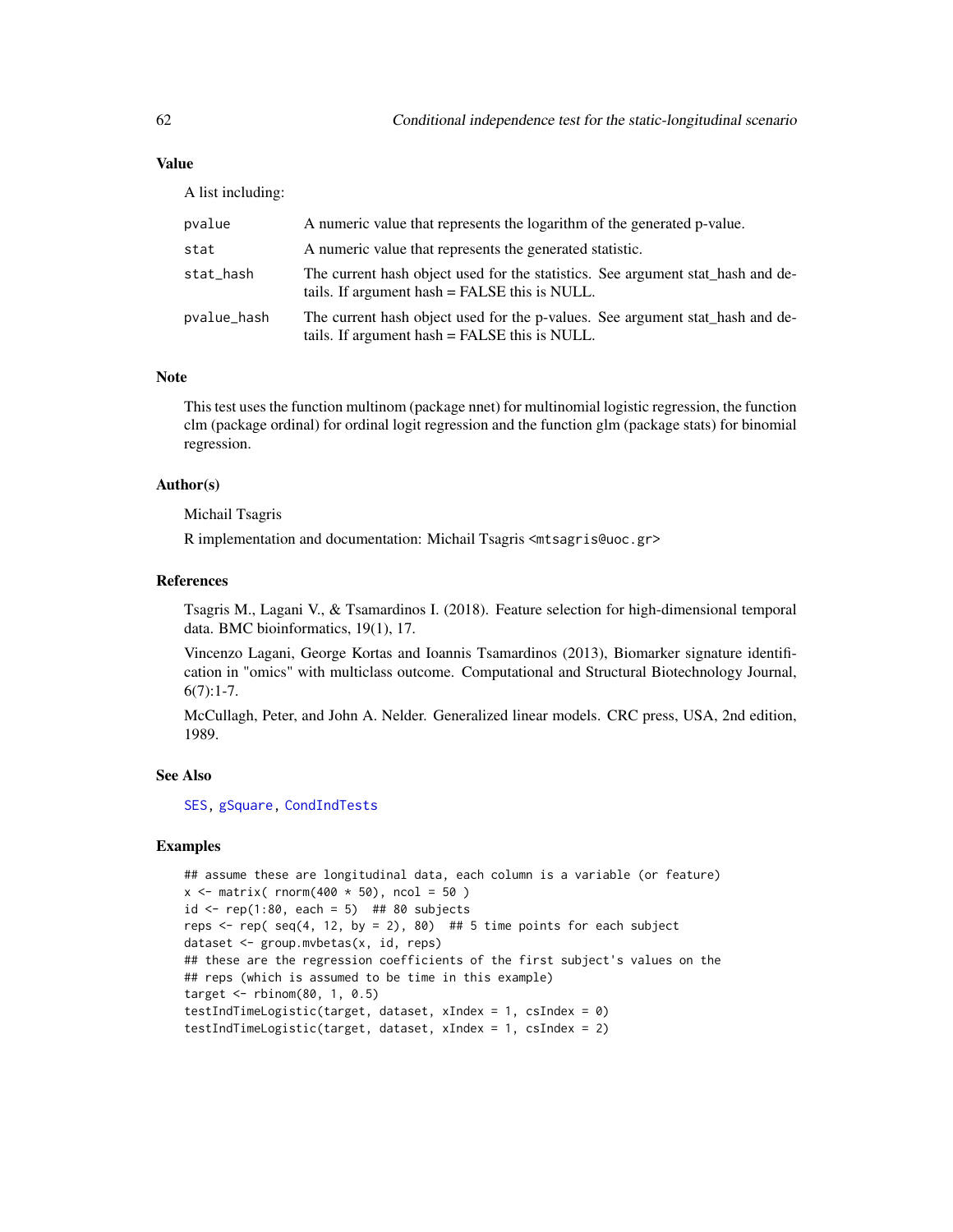Conditional independence tests counting the number of times a possible collider d-separates two nodes63

Conditional independence tests counting the number of times a possible collider d-separates two nodes *Many conditional independence tests counting the number of times a possible collider d-separates two nodes*

### Description

Many conditional independence tests counting the number of times a possible collider d-separates two nodes .

### Usage

```
condis(ind1, ind2, cs1, cs2, Var, dat, type = "pearson", rob = FALSE, max_k = 2, R = 1)
```
#### Arguments

| ind1  | The index of the one variable to be considered.                                                                                                                                                                                                                                                                  |
|-------|------------------------------------------------------------------------------------------------------------------------------------------------------------------------------------------------------------------------------------------------------------------------------------------------------------------|
| ind2  | The index of the other variable to be considered.                                                                                                                                                                                                                                                                |
| cs1   | The index or indices of the conditioning set of variable(s). These are the neigh-<br>bours of node ind1.                                                                                                                                                                                                         |
| cs2   | The index or indices of the conditioning set of variable(s). These are the neigh-<br>bours of node ind2.                                                                                                                                                                                                         |
| Var   | The index of the possible collider.                                                                                                                                                                                                                                                                              |
| dat   | A numerical matrix or a data. frame with numerical, binary, nominal and ordinal<br>variables only.                                                                                                                                                                                                               |
| type  | This is either "pearson", "spearman", "cat", "distcor", "ci.mm" or "ci.fast".                                                                                                                                                                                                                                    |
| rob   | In case you want robust estimation of the Pearson correlation prior to applying<br>the conditional independence test. This is activated only when type $=$ "pearson".                                                                                                                                            |
| max_k | The maximum number of conditioning variables to consider. It can be the case<br>that each node ind1 and ind2 has 10 neighbours. We should try all possible<br>combinations of the neighbours of ind1 and then of ind2. To reduce the compu-<br>tational cost we search the subsets with at most max_k variables. |
| R     | This is used by most tests, except for type = "ci.mm" and type = "ci.fast".                                                                                                                                                                                                                                      |
|       |                                                                                                                                                                                                                                                                                                                  |

## Details

This is to be used in the conservative version of Rule 0 of the Pc algorithm. When one wants to know whether a variable is a possible collider, Ramsey, Spirtes and Zhang (2005) propose to perform the following action. For every unshilded triple  $(X, Y, Z)$  check all subsets of X's possible parents and of Z's poissible parents. a) If Y is NOT in any such set conditional on which, X and Z are independent orient X - Y - Z as X -> Y <- Z. b) If Y is in ALL sets conditional on which, X and Z are independent, leave  $X - Y - Z$  as it is, i.e. a non-collider. c) Mark the triple  $X - Y - Z$  as "unfaitfull" otherwise. This modification leads to the so called conservative PC (CPC) algorithm.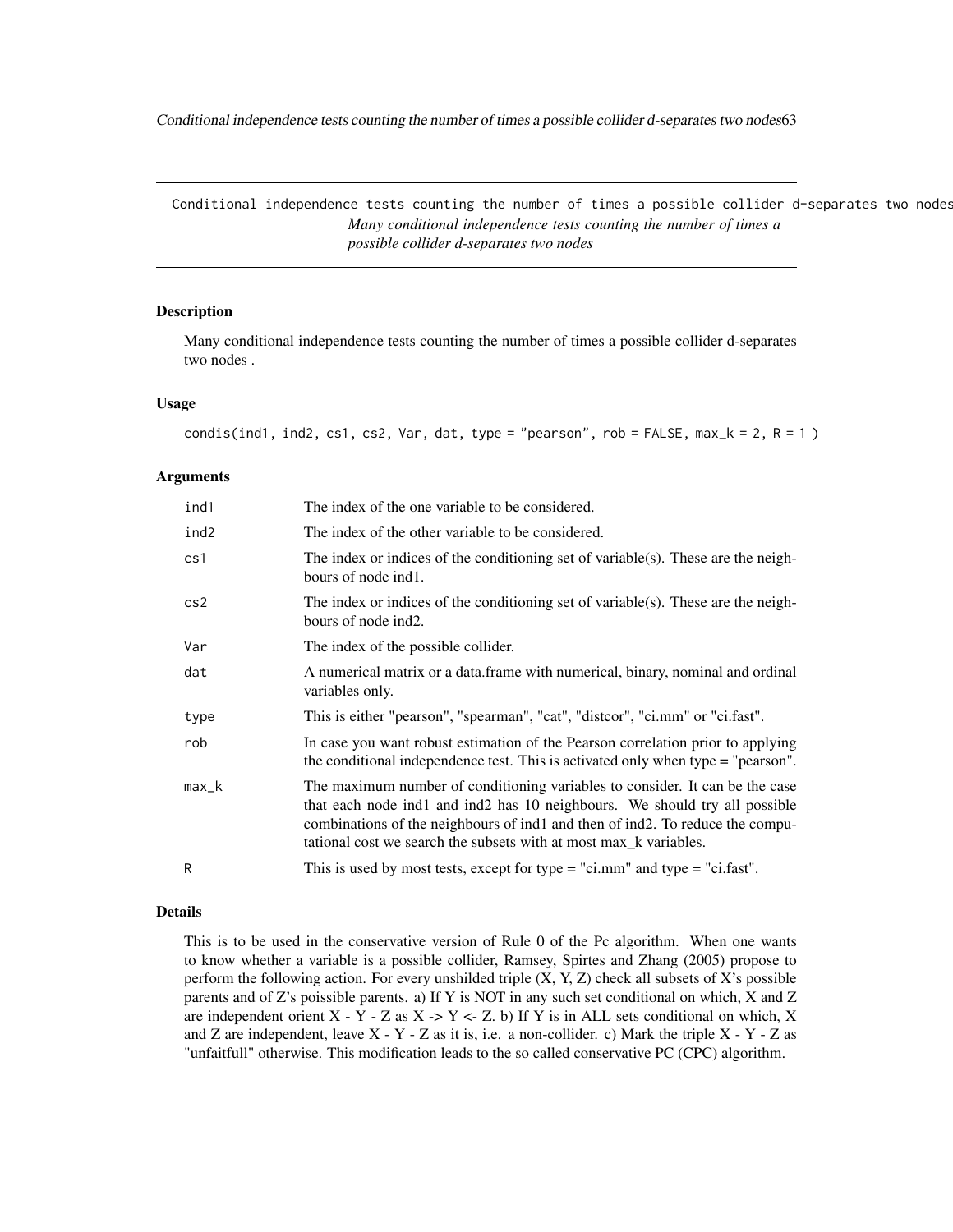64Conditional independence tests counting the number of times a possible collider d-separates two nodes

A few years later, Colombo and Maathuis (2014) suggested a modification of the previous action, called the majority rule. If Y is less than  $50\%$  of thet sets that render X and Z independent orient  $X - Y - Z$  as  $X \rightarrow Y \leftarrow Z$ . If Y is found in exactly 50% of sets that render X and Z independent, this triple is marked as "ambiuous". This modification leads the so called majority rule PC (MPC) algorithm.

This function we have implemented here, does exactly this. It applies tests to many subsets and returns a matrix with two columns. The first one contains 0 or 1 and the second is the p-value. A value of 0 indicates absenece of the possible collider from the set that produced that p-value, whereas a value of 1 indicates its presence in the set.

This way, we can measure the proportion of times the possible collider Y was in a subset that rendered X and Z independent.

# Value

A matrix with two columns. The second one is the logarithm of the p-value. The first one contains 0s and 1s. The value of 0 means that the candidate collider was not in that set which produced the relevant p-value, whereas a value of 1 indicates that it was a member of that conditioning set.

### Author(s)

Michail Tsagris

R implementation and documentation: Michail Tsagris <mtsagris@uoc.gr>

#### References

Ramsey, J., Zhang, J., Spirtes, P., 2006. Adjacency-faithfulness and conservative causal inference. Proceedings of the 22nd Annual Conference on Uncertainty in Artificial Intelligence (UAI 2006). <https://arxiv.org/ftp/arxiv/papers/1206/1206.6843.pdf>

Colombo, Diego, and Marloes H. Maathuis (2014). Order-independent constraint-based causal structure learning. The Journal of Machine Learning Research 15(1): 3741–3782.

### See Also

[SES,](#page-84-0) [MMPC,](#page-84-0) [testIndLogistic](#page-42-0)

#### Examples

```
x \le - rdag2(1000, p = 10, nei = 5)
G \leftarrow x $Gdat <-x$x
cs1 <- which(G[6, ] > 0 | G[, 6] > 0)
cs2 \leq - which(G[7, ] > 0 | G[, 7] > 0)
cs1 <- setdiff( cs1, c(7, 3) )
cs2 <- setdiff( cs2, c(6, 3) )
condis(6, 7, cs1, cs2, 3, dat, type = "pearson", rob = FALSE, max_k = 3, R = 1)
```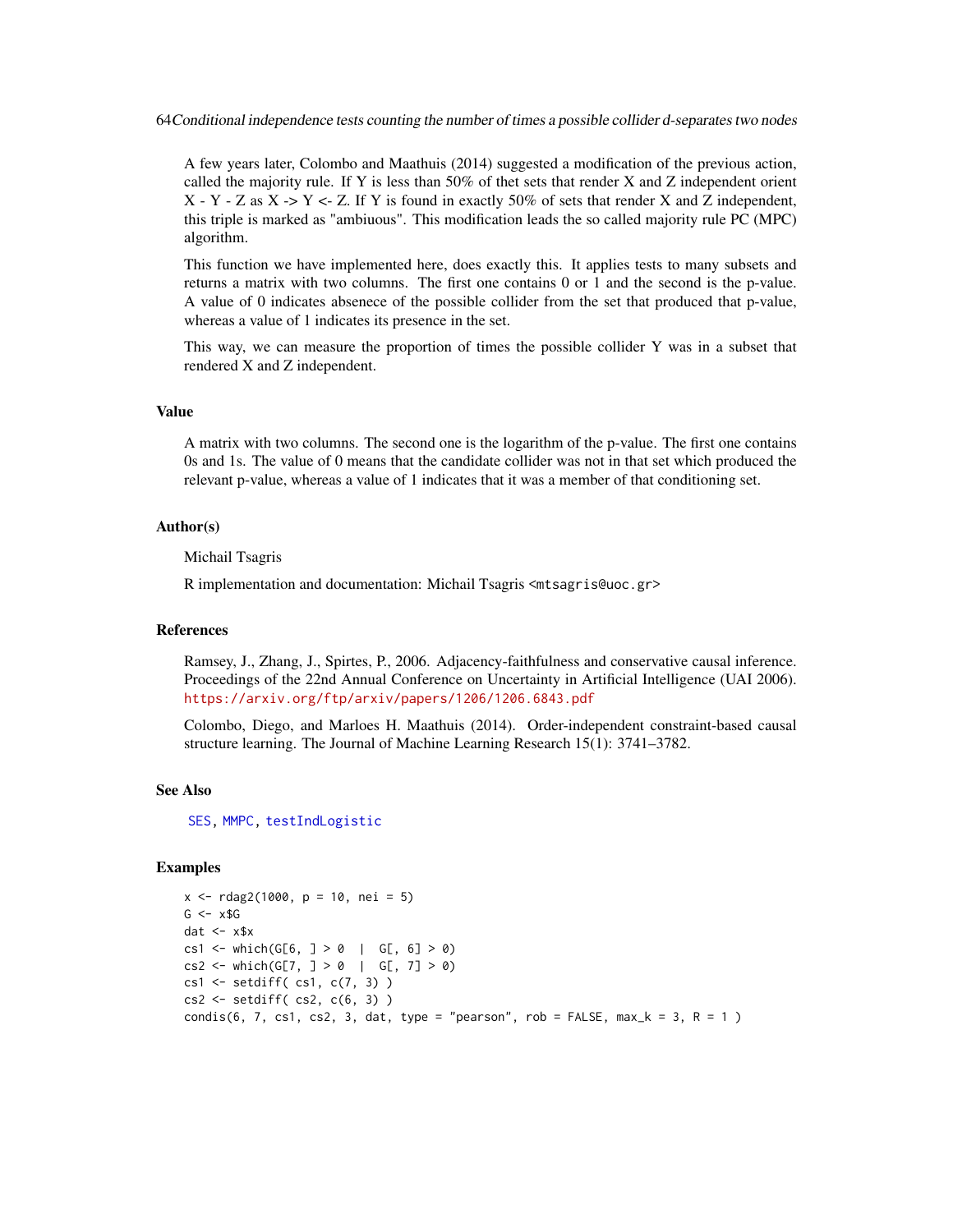Conditional independence tests for continous univariate and multivariate data *Linear (and non-linear) regression conditional independence test for continous univariate and multivariate response variables*

### <span id="page-64-0"></span>Description

The main task of this test is to provide a p-value PVALUE for the null hypothesis: feature  $X'$  is independent from 'TARGET' given a conditioning set CS. The pvalue is calculated by comparing a linear regression model based on the conditioning set CS against a model whose regressor are both X and CS. The comparison is performed through an F test the appropriate degrees of freedom on the difference between the deviances of the two models.

### Usage

```
testIndReg(target, dataset, xIndex, csIndex, wei = NULL,
univariateModels = NULL, hash = FALSE, stat_hash = NULL, pvalue_hash = NULL)
testIndRQ(target, dataset, xIndex, csIndex, wei = NULL,
univariateModels = NULL, hash = FALSE, stat_hash = NULL, pvalue_hash = NULL)
testIndMVreg(target, dataset, xIndex, csIndex, wei = NULL,
univariateModels = NULL, hash = FALSE, stat_hash = NULL, pvalue_hash = NULL)
testIndMMReg(target, dataset, xIndex, csIndex, wei = NULL,
univariateModels = NULL, hash = FALSE, stat_hash = NULL, pvalue_hash = NULL)
waldMMReg(target, dataset, xIndex, csIndex, wei = NULL,
univariateModels = NULL, hash = FALSE, stat_hash = NULL, pvalue_hash = NULL)
permReg(target, dataset, xIndex, csIndex, wei = NULL,
univariateModels = NULL, hash = FALSE, stat_hash = NULL, pvalue_hash = NULL,
threshold = 0.05, R = 999)
permMMReg(target, dataset, xIndex, csIndex, wei = NULL,
univariateModels = NULL, hash = FALSE, stat_hash = NULL, pvalue_hash = NULL,
threshold = 0.05, R = 999)
permRQ(target, dataset, xIndex, csIndex, wei = NULL,
univariateModels = NULL, hash = FALSE, stat_hash = NULL, pvalue_hash = NULL,
threshold = 0.05, R = 999)
permMVreg(target, dataset, xIndex, csIndex, wei = NULL,
univariateModels = NULL, hash = FALSE, stat_hash = NULL, pvalue_hash = NULL,
threshold = 0.05, R = 999)
```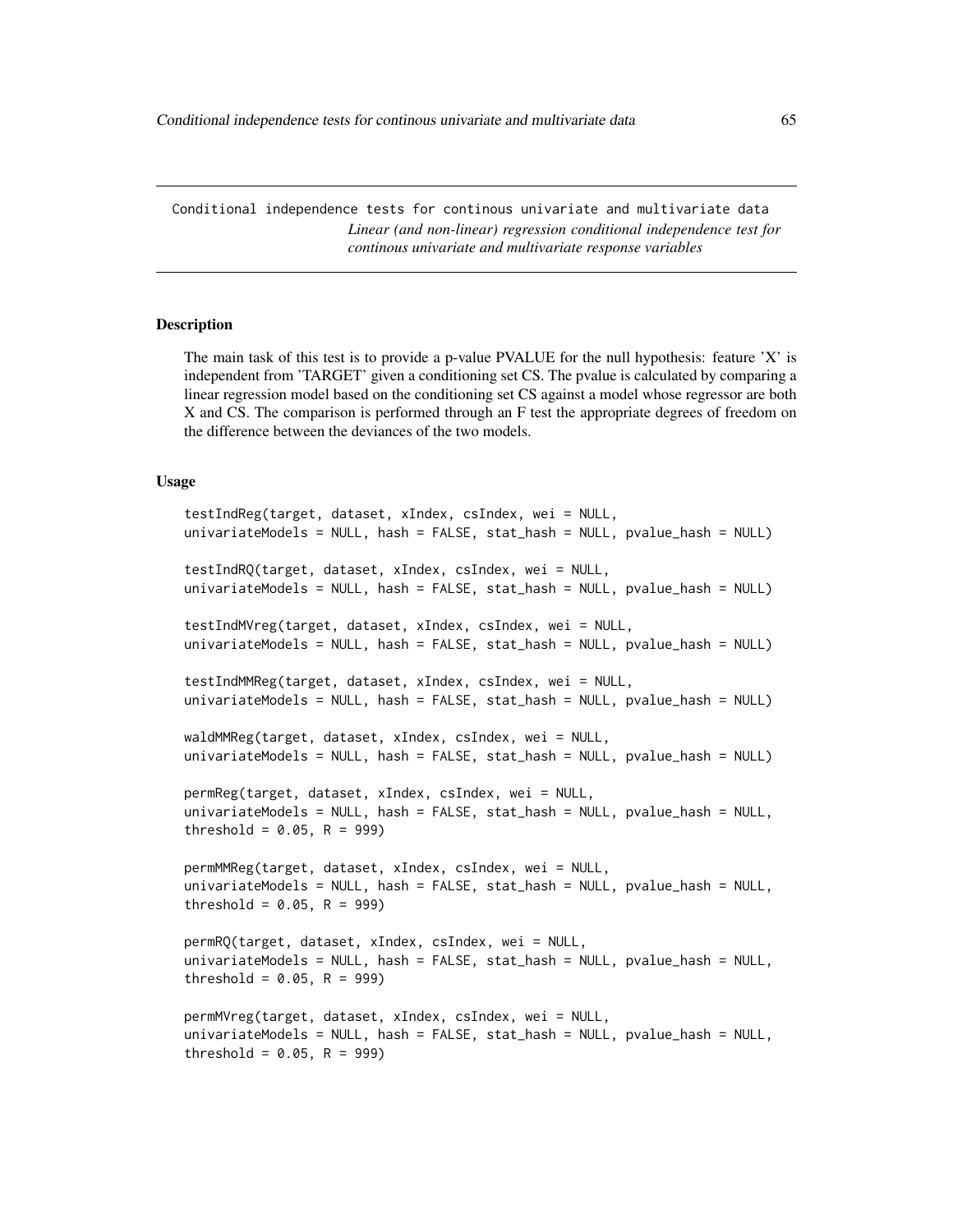### Arguments

| target           | A numeric vector containing the values of the target variable. If the values are<br>proportions or percentages, i.e. strictly within 0 and 1 they are mapped into R<br>using log(target/(1 - target)). In the case of testIndMVreg, the same takes place<br>true. See details for more information.                                                                                                                                                                                                   |
|------------------|-------------------------------------------------------------------------------------------------------------------------------------------------------------------------------------------------------------------------------------------------------------------------------------------------------------------------------------------------------------------------------------------------------------------------------------------------------------------------------------------------------|
| dataset          | A numeric matrix or data frame, in case of categorical predictors (factors), con-<br>taining the variables for performing the test. Rows as samples and columns as<br>features. In the cases of "waldIGreg" and "waldMMreg" this is strictly a matrix.                                                                                                                                                                                                                                                |
| xIndex           | The index of the variable whose association with the target we want to test.                                                                                                                                                                                                                                                                                                                                                                                                                          |
| csIndex          | The indices of the variables to condition on. If you have no variables set this<br>equal to 0.                                                                                                                                                                                                                                                                                                                                                                                                        |
| wei              | A vector of weights to be used for weighted regression. The default value is<br>NULL. An example where weights are used is surveys when stratified sampling<br>has occured. They are not take into account in the robust regression via MM<br>estimation (testIndMMReg and permMMreg).                                                                                                                                                                                                                |
| univariateModels |                                                                                                                                                                                                                                                                                                                                                                                                                                                                                                       |
|                  | Fast alternative to the hash object for univariate test. List with vectors "pvalues"<br>(p-values) and "stats" (statistics) representing the univariate association of each<br>variable with the target. Default value is NULL.                                                                                                                                                                                                                                                                       |
| hash             | A boolean variable which indicates whether (TRUE) or not (FALSE) to use tha<br>hash-based implementation of the statistics of SES. Default value is FALSE. If<br>TRUE you have to specify the stat_hash argument and the pvalue_hash argu-<br>ment.                                                                                                                                                                                                                                                   |
| stat_hash        | A hash object which contains the cached generated statistics of a SES run in the<br>current dataset, using the current test.                                                                                                                                                                                                                                                                                                                                                                          |
| pvalue_hash      | A hash object which contains the cached generated p-values of a SES run in the<br>current dataset, using the current test.                                                                                                                                                                                                                                                                                                                                                                            |
| threshold        | Threshold (suitable values in $(0, 1)$ ) for assessing p-values significance.                                                                                                                                                                                                                                                                                                                                                                                                                         |
| R                | The number of permutations, set to 999 by default. There is a trick to avoind do-<br>ing all permutations. As soon as the number of times the permuted test statistic<br>is more than the observed test statistic is more than 50 (if threshold $= 0.05$ and<br>$R = 999$ ), the p-value has exceeded the signifiance level (threshold value) and<br>hence the predictor variable is not significant. There is no need to continue do<br>the extra permutations, as a decision has already been made. |

# Details

If hash = TRUE, all three tests require the arguments 'stat\_hash' and 'pvalue\_hash' for the hashbased implementation of the statistic test. These hash Objects are produced or updated by each run of SES (if hash == TRUE) and they can be reused in order to speed up next runs of the current statistic test. If "SESoutput" is the output of a SES run, then these objects can be retrieved by SESoutput@hashObject\$stat\_hash and the SESoutput@hashObject\$pvalue\_hash.

Important: Use these arguments only with the same dataset that was used at initialization.

TestIndReg offers linear regression.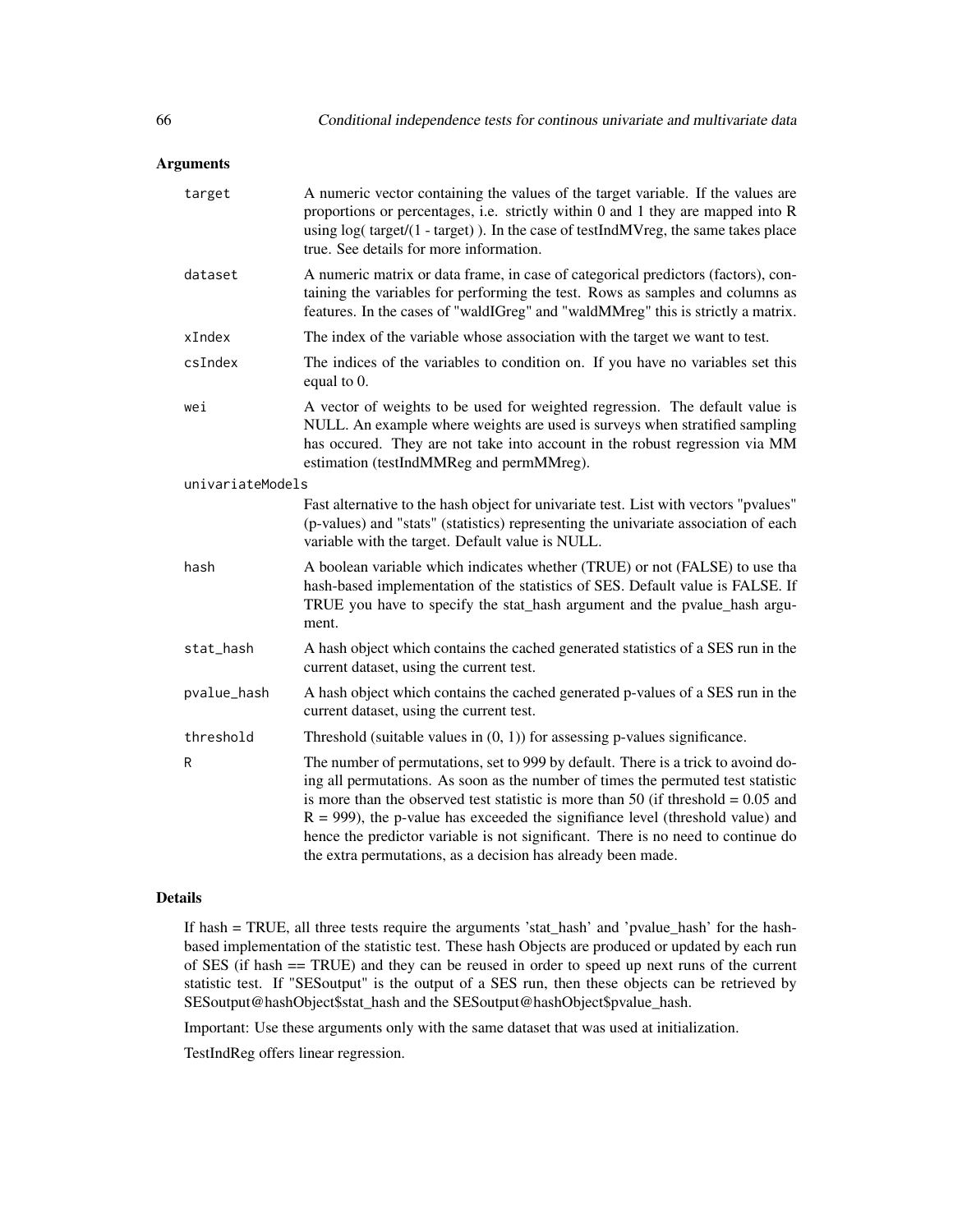testIndMMReg offers robust linear MM estimation regression.

TestIndRQ offers quantile (median) regression as a robust alternative to linear regression.

In both cases, if the dependent variable consists of proportions (values between 0 and 1) the logit transformation is applied and the tests are applied then.

testIndMVreg is for multivariate continuous response variables. Compositional data are positive multivariate data and each vector (observation) sums to the same constant, usually taken 1 for convenience. A check is performed and if such data are found, the additive log-ratio (multivariate logit) transformation (Aitchison, 1986) is applied beforehand. Zeros are not allowed.

For all the available conditional independence tests that are currently included on the package, please see "?CondIndTests".

The Wald test used in "waldMMReg" requires fitting of only one model, the full one. The significance of the variable is examined only. Only continuous (or binary) predictor variables are currently accepted in this test.

### Value

A list including:

| pvalue      | A numeric value that represents the logarithm of the generated p-value due to<br>linear regression (see reference below).        |
|-------------|----------------------------------------------------------------------------------------------------------------------------------|
| stat        | A numeric value that represents the generated statistic due to linear regression<br>(see reference below).                       |
| stat_hash   | The current hash object used for the statistics. See argument stat_hash and de-<br>tails. If argument hash = FALSE this is NULL. |
| pvalue_hash | The current hash object used for the p-values. See argument stat_hash and de-<br>tails. If argument hash = FALSE this is NULL.   |

### Author(s)

Vincenzo Lagani, Ioannis Tsamardinos, Michail Tsagris and Giorgos Athineou

R implementation and documentation: Giorgos Athineou <athineou@csd.gr>, Vincenzo Lagani <vlagani@csd.uoc.gr> and Michail Tsagris <mtsagris@uoc.gr>

### References

Draper, N.R. and Smith H. (1988). Applied regression analysis. New York, Wiley, 3rd edition.

Hampel F. R., Ronchetti E. M., Rousseeuw P. J., and Stahel W. A. (1986). Robust statistics: the approach based on influence functions. John Wiley & Sons.

Koenker R.W. (2005). Quantile regression. New York, Cambridge University Press.

Sadovski A. (1974). L1-norm fit of a straight line. Applied Statistics, 23(2):244-248.

Yohai, V. J. (1987). High breakdown-point and high efficiency robust estimates for regression. The Annals of Statistics, 15(2): 642-656.

Mardia, Kanti, John T. Kent and John M. Bibby. Multivariate analysis. Academic press, 1979.

John Aitchison. The Statistical Analysis of Compositional Data, Chapman & Hall; reprinted in 2003, with additional material, by The Blackburn Press.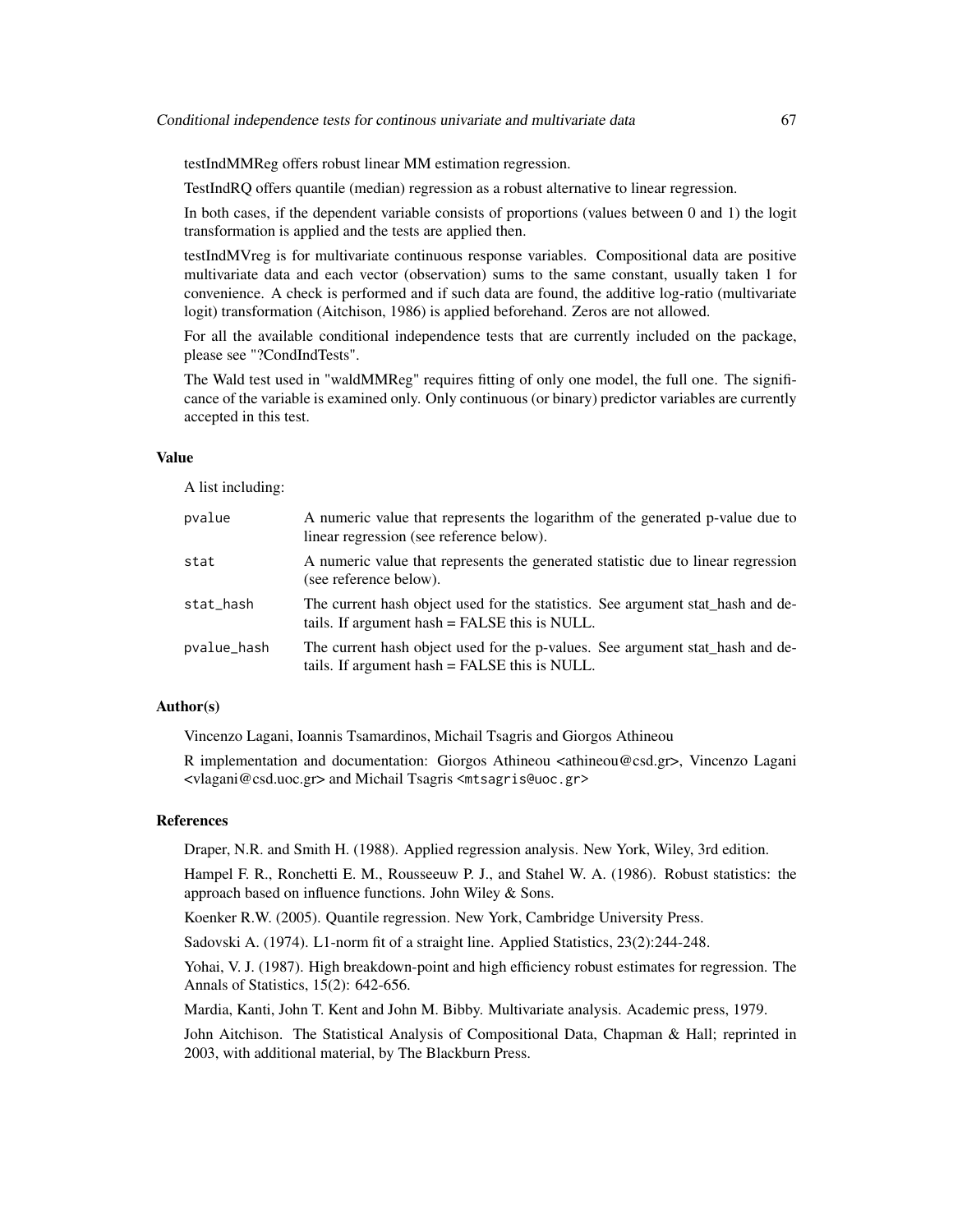### See Also

```
testIndRQ, testIndFisher, testIndSpearman, CondIndTests
```
### Examples

```
#simulate a dataset with continuous data
dataset <- matrix(runif(100 * 50, 1, 100), ncol = 50)
#the target feature is the last column of the dataset as a vector
target <- dataset[, 50]
dataset <- dataset[, -50]
testIndReg(target, dataset, xIndex = 44, csIndex = 10)
testIndMMReg(target, dataset, xIndex = 44, csIndex = 10)
testIndRQ(target, dataset, xIndex = 44, csIndex = 10)
testIndIGreg(target, dataset, xIndex = 44, csIndex = 10)
#run the MMPC algorithm using the testIndReg conditional independence test
m1 <- MMPC(target, dataset, max_k = 3, threshold = 0.05, test = "testIndReg")
m2 < - MMPC(target, dataset, max_k = 3, threshold = 0.05, test = "testIndRQ")
```
Conditional independence tests for count data *Regression conditional independence test for discrete (counts) class dependent variables*

### <span id="page-67-0"></span>Description

The main task of this test is to provide a p-value PVALUE for the null hypothesis: feature 'X' is independent from 'TARGET' given a conditioning set CS. The pvalue is calculated by comparing a Poisson regression model based on the conditioning set CS against a model whose regressor are both X and CS. The comparison is performed through a chi-square test with the appropriate degrees of freedom on the difference between the deviances of the two models. The models supported here are poisson, zero inlftaed poisson and negative binomial.

#### Usage

```
testIndPois(target, dataset, xIndex, csIndex, wei = NULL,
univariateModels = NULL, hash = FALSE, stat_hash = NULL, pvalue_hash = NULL)
testIndNB(target, dataset, xIndex, csIndex, wei = NULL,
univariateModels = NULL, hash = FALSE, stat_hash = NULL, pvalue_hash = NULL)
testIndZIP(target, dataset, xIndex, csIndex, wei = NULL,
univariateModels = NULL, hash = FALSE, stat_hash = NULL, pvalue_hash = NULL)
testIndQPois(target, dataset, xIndex, csIndex, wei = NULL,
univariateModels = NULL, hash = FALSE, stat_hash = NULL, pvalue_hash = NULL)
```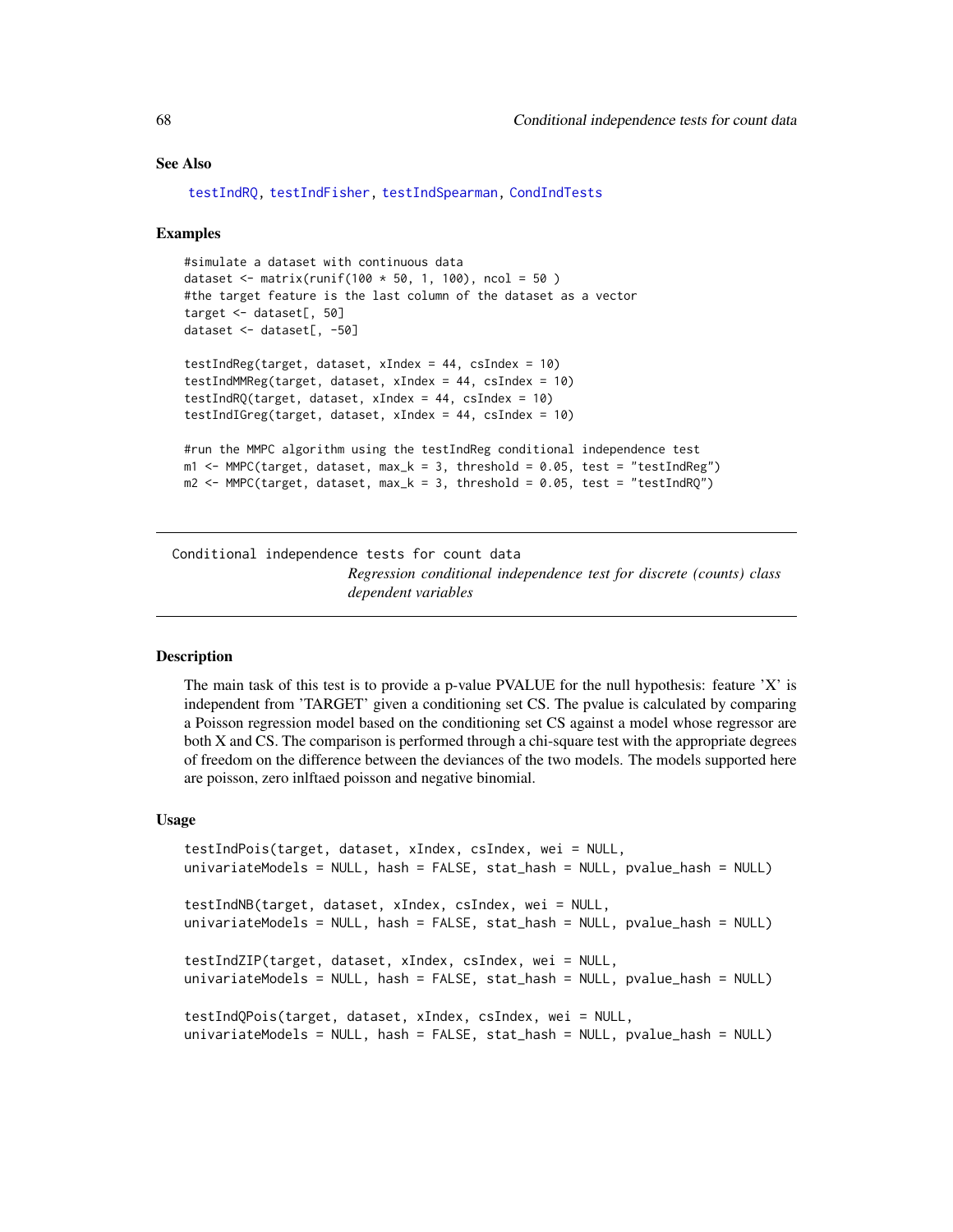```
permPois(target, dataset, xIndex, csIndex, wei = NULL,
univariateModels = NULL, hash = FALSE, stat_hash = NULL, pvalue_hash = NULL,
threshold = 0.05, R = 999)
permNB(target, dataset, xIndex, csIndex, wei = NULL,
univariateModels = NULL, hash = FALSE, stat_hash = NULL, pvalue_hash = NULL,
threshold = 0.05, R = 999)
permZIP(target, dataset, xIndex, csIndex, wei = NULL,
univariateModels = NULL, hash = FALSE, stat_hash = NULL, pvalue_hash = NULL,
threshold = 0.05, R = 999)
waldPois(target, dataset, xIndex, csIndex, wei = NULL,
univariateModels = NULL, hash = FALSE, stat_hash = NULL, pvalue_hash = NULL)
waldNB(target, dataset, xIndex, csIndex, wei = NULL,
univariateModels = NULL, hash = FALSE, stat_hash = NULL, pvalue_hash = NULL)
waldZIP(target, dataset, xIndex, csIndex, wei = NULL,
univariateModels = NULL, hash = FALSE, stat_hash = NULL, pvalue_hash = NULL)
```
#### **Arguments**

| target           | A numeric vector containing the values of the target variable.                                                                                                                                                                                                                      |
|------------------|-------------------------------------------------------------------------------------------------------------------------------------------------------------------------------------------------------------------------------------------------------------------------------------|
| dataset          | A numeric matrix or data frame, in case of categorical predictors (factors), con-<br>taining the variables for performing the test. Rows as samples and columns as<br>features. In the cases of "waldPois", "waldNB" and "waldZIP" this is strictly a<br>matrix.                    |
| xIndex           | The index of the variable whose association with the target we want to test.                                                                                                                                                                                                        |
| csIndex          | The indices of the variables to condition on. If you have no variables set this<br>equal to 0.                                                                                                                                                                                      |
| wei              | A vector of weights to be used for weighted regression. The default value is<br>NULL. An example where weights are used is surveys when stratified sampling<br>has occured.                                                                                                         |
| univariateModels |                                                                                                                                                                                                                                                                                     |
|                  | Fast alternative to the hash object for univariate test. List with vectors "pvalues"<br>(p-values), "stats" (statistics) and "flags" (flag = TRUE if the test was succesful)<br>representing the univariate association of each variable with the target. Default<br>value is NULL. |
| hash             | A boolean variable which indicates whether (TRUE) or not (FALSE) to use tha<br>hash-based implementation of the statistics of SES. Default value is FALSE. If<br>TRUE you have to specify the stat_hash argument and the pvalue_hash argu-<br>ment.                                 |
| stat_hash        | A hash object which contains the cached generated statistics of a SES run in the<br>current dataset, using the current test.                                                                                                                                                        |
| pvalue_hash      | A hash object which contains the cached generated p-values of a SES run in the<br>current dataset, using the current test.                                                                                                                                                          |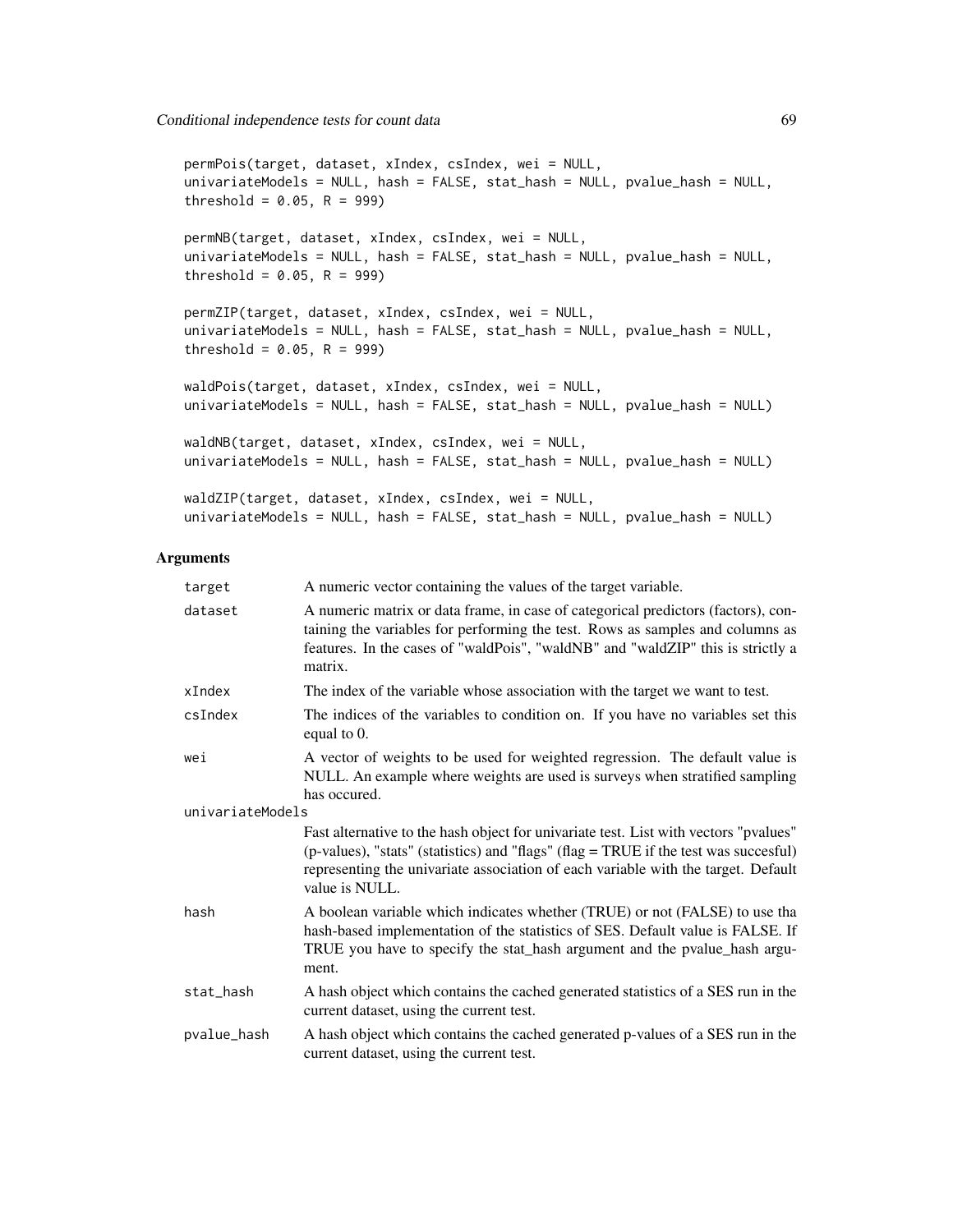threshold Threshold (suitable values in  $(0, 1)$ ) for assessing p-values significance. R The number of permutations, set to 999 by default. There is a trick to avoind doing all permutations. As soon as the number of times the permuted test statistic is more than the observed test statistic is more than 50 (if threshold  $= 0.05$  and  $R = 999$ ), the p-value has exceeded the signifiance level (threshold value) and hence the predictor variable is not significant. There is no need to continue do the extra permutations, as a decision has already been made.

### Details

If hash = TRUE, all three tests require the arguments 'stat\_hash' and 'pvalue\_hash' for the hashbased implementation of the statistic test. These hash Objects are produced or updated by each run of SES (if hash == TRUE) and they can be reused in order to speed up next runs of the current statistic test. If "SESoutput" is the output of a SES run, then these objects can be retrieved by SESoutput@hashObject\$stat\_hash and the SESoutput@hashObject\$pvalue\_hash.

Important: Use these arguments only with the same dataset that was used at initialization. For all the available conditional independence tests that are currently included on the package, please see "?CondIndTests".

If you have overdispersion, the variance is higher than the mean, a negative binomial is to be used. If you have more zeros than expected under a Poisson model, not overdispersion, then zero inlfated Poisson is to be used. Bear in mind that if you have a small number of zeros, there is no reason to use this model. If for example you have count data but no, or 1 zeros, this will not work.

The log-likelihood ratio test used in "testIndPois", "testIndNB" and "testIndZIP" requires the fitting of two models. The Wald test used in "waldPois", "waldNB" and "waldZIP" requires fitting of only one model, the full one. The significance of the variable is examined only. Only continuous (or binary) predictor variables are currently accepted in this test.

The testIndQPois does quasi Poisson regression. The benefit of this regression is that it works for over and under dispersed data. Negative Binomial works for over dispersed data, but not for under dispersed data. In addition it is fast.

### Value

A list including:

| pvalue      | A numeric value that represents the logarithm of the generated p-value due to<br>the count data regression (see references below). |
|-------------|------------------------------------------------------------------------------------------------------------------------------------|
| stat        | A numeric value that represents the generated statistic due to Poisson regres-<br>sion(see reference below).                       |
| stat_hash   | The current hash object used for the statistics. See argument stat_hash and de-<br>tails. If argument hash = FALSE this is NULL.   |
| pvalue_hash | The current hash object used for the p-values. See argument stat_hash and de-<br>tails. If argument hash = FALSE this is NULL.     |

# Author(s)

Vincenzo Lagani, Ioannis Tsamardinos, Michail Tsagris and Giorgos Athineou

R implementation and documentation: Giorgos Athineou <athineou@csd.uoc.gr>, Vincenzo Lagani <vlagani@csd.uoc.gr> and Michail Tsagris <mtsagris@uoc.gr>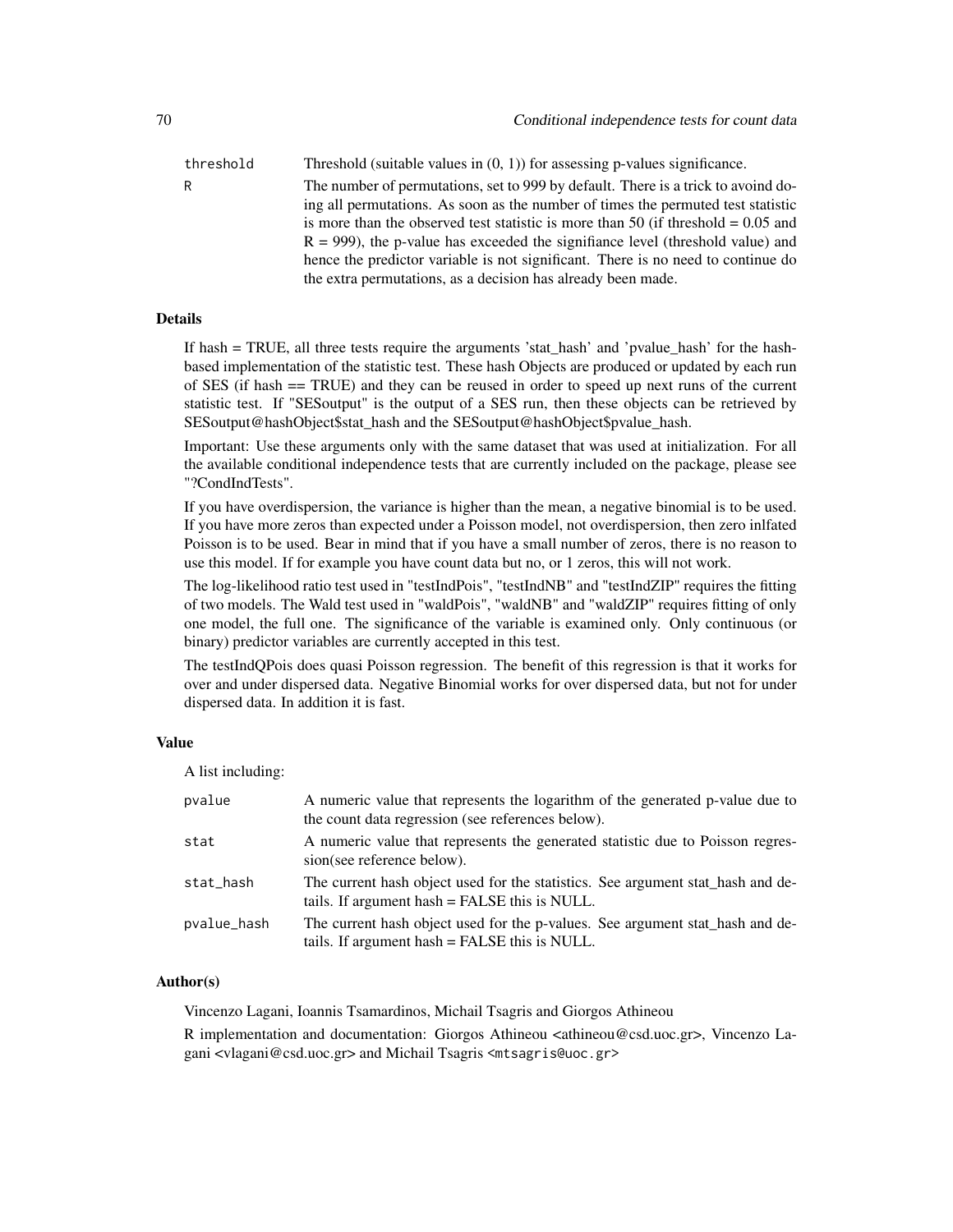#### References

McCullagh P., and Nelder J.A. (1989). Generalized linear models. CRC press, USA, 2nd edition.

Lambert D. (1992). Zero-inflated Poisson regression, with an application to defects in manufacturing. Technometrics, 34(1):1-14.

Joseph M.H. (2011). Negative Binomial Regression. Cambridge University Press, 2nd edition.

#### See Also

[testIndReg,](#page-64-0) [testIndNB,](#page-67-0) [testIndZIP,](#page-67-0) [gSquare,](#page-150-0) [CondIndTests](#page-31-0)

### Examples

```
#simulate a dataset with continuous data
dataset <- matrix(runif(100 * 20, 1, 50), ncol = 20)
#the target feature is the last column of the dataset as a vector
target \leq rpois(100, 10)
results <- testIndPois(target, dataset, xIndex = 14, csIndex = 10)
results
#run the SES algorithm using the testIndPois conditional independence test
m1 <- MMPC(target, dataset, max_k = 3, threshold = 0.05, test = "testIndPois");
m2 \leq MMPC(target, dataset, max_k = 3, threshold = 0.05, test = "testIndNB");
```
Conditional independence tests for left censored data *Conditional independence test for survival data*

#### Description

The main task of this test is to provide a p-value PVALUE for the null hypothesis: feature 'X' is independent from 'TARGET' given a conditioning set CS. This test can based on the Cox (semiparametric) regression or on the Weibull (parametric) regression.

### Usage

```
testIndTobit(target, dataset, xIndex, csIndex, wei = NULL,
univariateModels = NULL, hash = FALSE, stat_hash = NULL, pvalue_hash = NULL)
waldTobit(target, dataset, xIndex, csIndex, wei = NULL,
univariateModels = NULL, hash = FALSE, stat_hash = NULL, pvalue_hash = NULL)
permTobit(target, dataset, xIndex, csIndex, wei = NULL,
univariateModels = NULL, hash = FALSE, stat_hash = NULL, pvalue_hash = NULL,
threshold = 0.05, R = 999)
```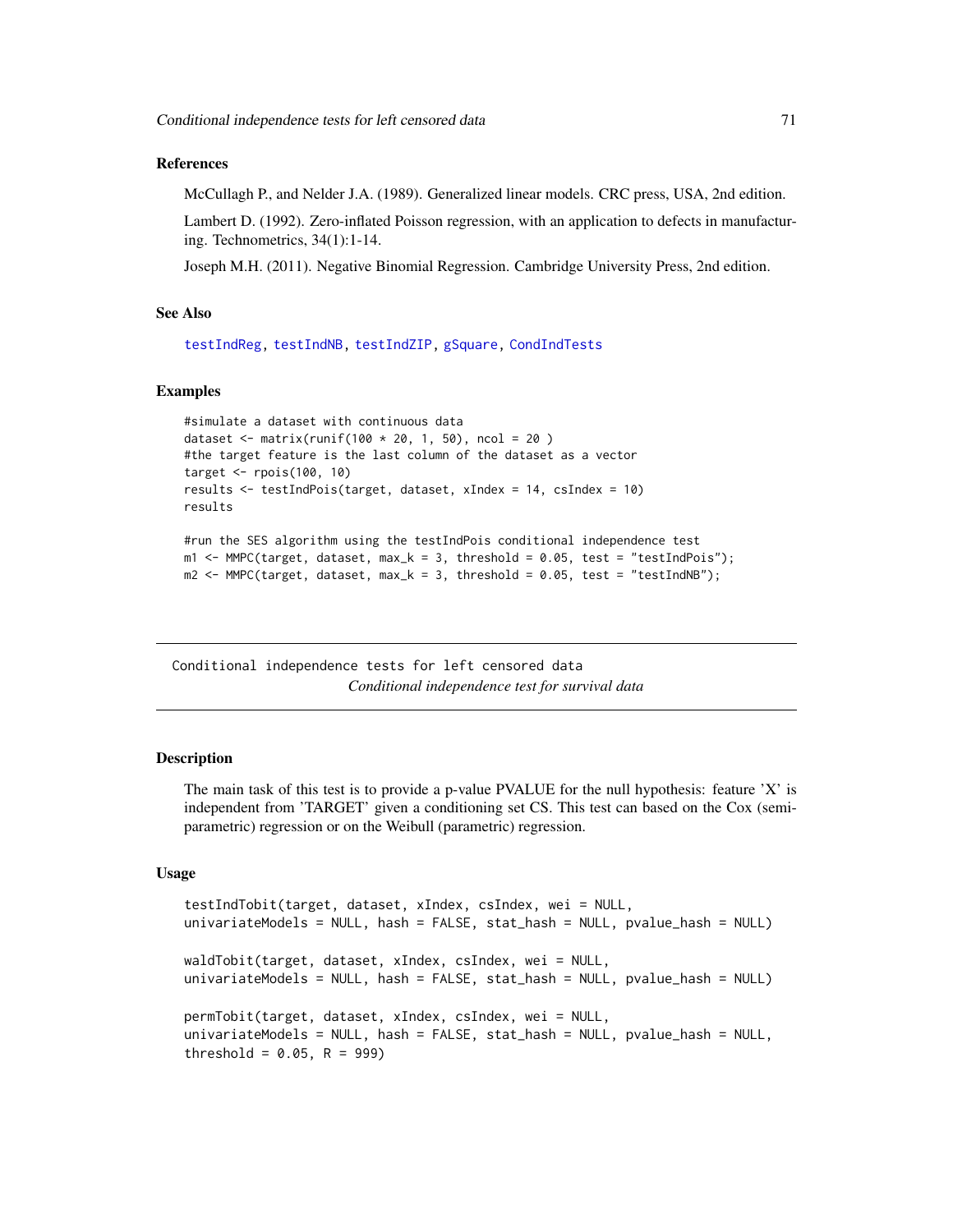## Arguments

| target           | A Survival object (class Surv from package survival) with left censored data.<br>This test works with responses that are left censored. See the examples below<br>(the command Surv or the final example in the survreg documentation of the<br>"survival" package) for more information on how to create the target variable.                                                                                                                                                        |
|------------------|---------------------------------------------------------------------------------------------------------------------------------------------------------------------------------------------------------------------------------------------------------------------------------------------------------------------------------------------------------------------------------------------------------------------------------------------------------------------------------------|
| dataset          | A numeric matrix or data frame, in case of categorical predictors (factors), con-<br>taining the variables for performing the test. Rows as samples and columns as<br>features. In the cases of "waldTobit" and "permTobit" this is strictly a matrix.                                                                                                                                                                                                                                |
| xIndex           | The index of the variable whose association with the target we want to test.                                                                                                                                                                                                                                                                                                                                                                                                          |
| csIndex          | The indices of the variables to condition on. If you have no variables set this<br>equal to 0.                                                                                                                                                                                                                                                                                                                                                                                        |
| wei              | A vector of weights to be used for weighted regression. The default value is<br>NULL. An example where weights are used is surveys when stratified sampling<br>has occured.                                                                                                                                                                                                                                                                                                           |
| univariateModels |                                                                                                                                                                                                                                                                                                                                                                                                                                                                                       |
|                  | Fast alternative to the hash object for univariate test. List with vectors "pvalues"<br>(p-values), "stats" (statistics) and "flags" (flag = TRUE if the test was succesful)<br>representing the univariate association of each variable with the target. Default<br>value is NULL.                                                                                                                                                                                                   |
| hash             | A boolean variable which indicates whether (TRUE) or not (FALSE) to use the<br>hash-based implementation of the statistics of SES. Default value is FALSE. If<br>TRUE you have to specify the stat_hash argument and the pvalue_hash argu-<br>ment.                                                                                                                                                                                                                                   |
| stat_hash        | A hash object which contains the cached generated statistics of a SES run in the<br>current dataset, using the current test.                                                                                                                                                                                                                                                                                                                                                          |
| pvalue_hash      | A hash object which contains the cached generated p-values of a SES run in the<br>current dataset, using the current test.                                                                                                                                                                                                                                                                                                                                                            |
| threshold        | Threshold (suitable values in $(0, 1)$ ) for assessing p-values significance.                                                                                                                                                                                                                                                                                                                                                                                                         |
| R                | The number of permutations, set to 999 by default. There is a trick to avoind<br>doing all permutations. As soon as the number of times the permuted test statis-<br>tic is more than the observed test statistic is more than 50 (in this example case),<br>the p-value has exceeded the signifiance level (threshold value) and hence the<br>predictor variable is not significant. There is no need to continue do the extra<br>permutations, as a decision has already been made. |

# Details

Tobit regression is performed. The implied model is Gaussian with left censored data.

If hash = TRUE, censIndCR, censIndWR and censIndER require the arguments 'stat\_hash' and 'pvalue\_hash' for the hash-based implementation of the statistic test. These hash Objects are produced or updated by each run of SES (if hash == TRUE) and they can be reused in order to speed up next runs of the current statistic test. If "SESoutput" is the output of a SES run, then these objects can be retrieved by SESoutput@hashObject\$stat\_hash and the SESoutput@hashObject\$pvalue\_hash.

Important: Use these arguments only with the same dataset that was used at initialization.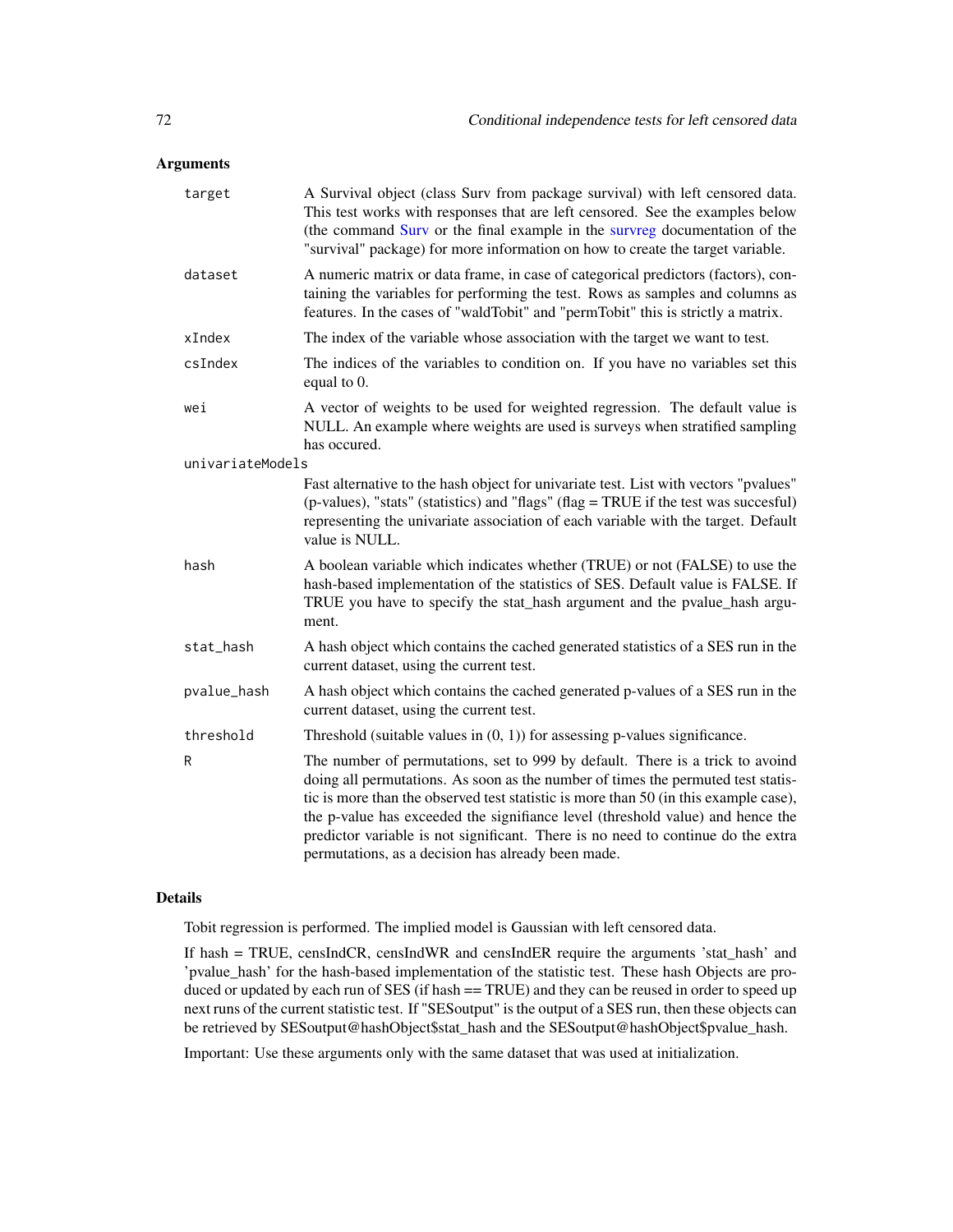For all the available conditional independence tests that are currently included on the package, please see "?CondIndTests".

The log-likelihood ratio test used in "testIndTobit" requires the fitting of two models. The Wald test used in "waldTobit", requires fitting of only one model, the full one. The significance of the variable is examined only. Only continuous (or binary) predictor variables are currently accepted in this test.

### Value

A list including:

| pvalue      | A numeric value that represents the logarithm of the generated p-value.                                                          |
|-------------|----------------------------------------------------------------------------------------------------------------------------------|
| stat        | A numeric value that represents the generated statistic.                                                                         |
| stat_hash   | The current hash object used for the statistics. See argument stat_hash and de-<br>tails. If argument hash = FALSE this is NULL. |
| pvalue_hash | The current hash object used for the p-values. See argument stat_hash and de-<br>tails. If argument hash = FALSE this is NULL.   |

## **Note**

This test uses the functions "survreg" and Surv of the package survival and the function anova (analysis of variance) of the package stats.

#### Author(s)

R implementation and documentation: Michail Tsagris <mtsagris@uoc.gr>

#### References

Tobin James (1958). Estimation of relationships for limited dependent variables. Econometrica. 26(1): 24-36.

#### See Also

[SES,](#page-84-0) [censIndWR,](#page-78-0) [testIndFisher,](#page-100-0) [gSquare,](#page-150-0) [testIndLogistic,](#page-42-0) [Surv,](#page-0-0) [anova,](#page-0-0) [CondIndTests](#page-31-0)

## Examples

```
require(survival, quietly = TRUE)
```

```
x \le matrix( rnorm(100 \star 30), ncol = 30)
y \le x[, 1] - x[, 2] + \text{rnorm}(100, 5)y[y < 0 ] < -0y \le - survival::Surv(y, y > 0, type = 'left')
```

```
#run the censIndCR conditional independence test
testIndTobit(y, x, xIndex = 12, csIndex = c(5, 7, 4))
waldTobit(y, x, xIndex = 12, csIndex = c(5, 7, 4))
permTobit(y, x, xIndex = 12, csIndex = c(5, 7, 4), R = 499)
```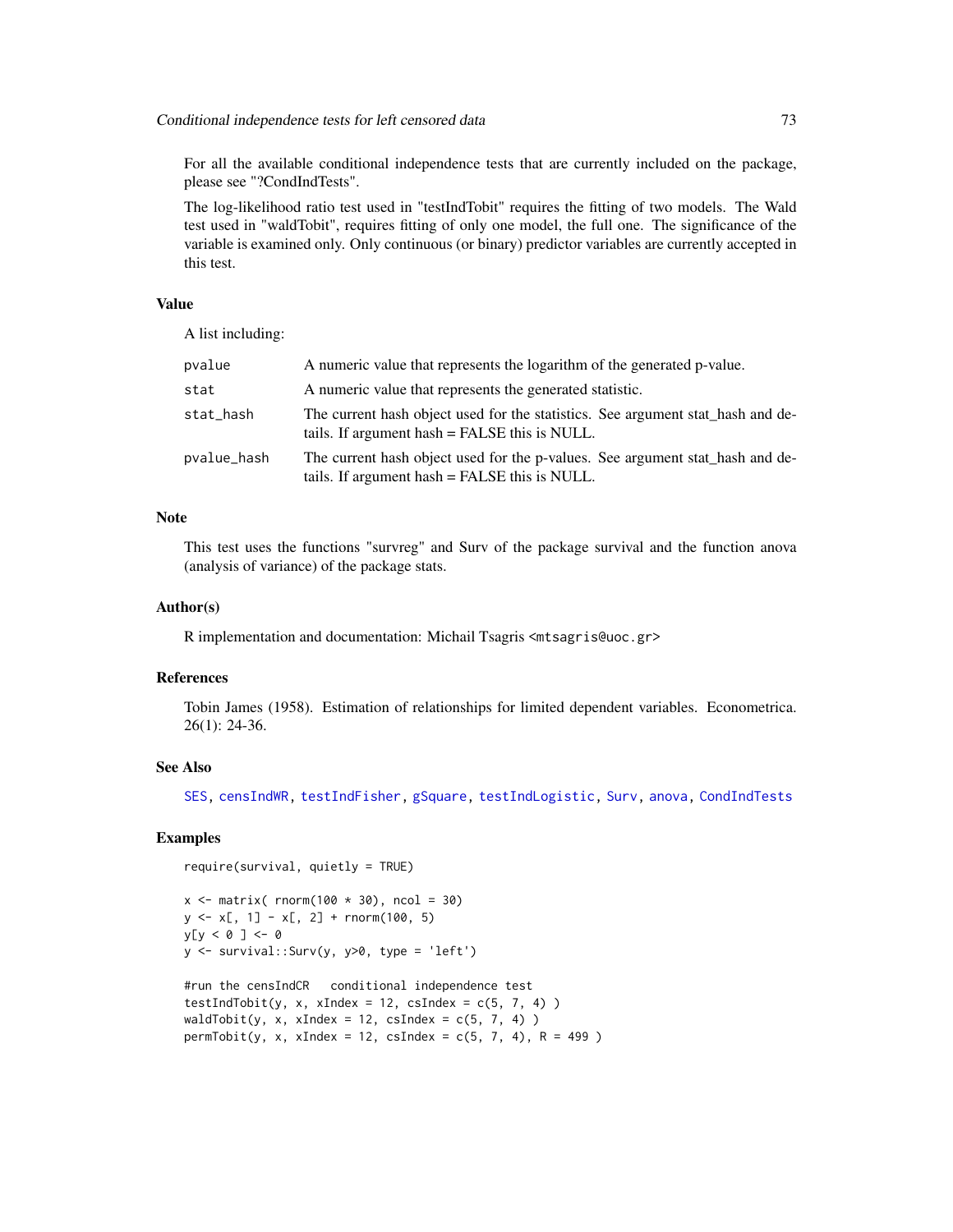```
#run the SES algorithm using the censIndCR conditional independence
#test for the survival class variable
a \leq MMPC(y, x, max_k = 2, threshold = 0.05, test = "testIndTobit")
```
Conditional independence tests for positive data *Regression conditional independence test for positive response variables.*

## Description

The main task of this test is to provide a p-value PVALUE for the null hypothesis: feature 'X' is independent from 'TARGET' given a conditioning set CS. The pvalue is calculated by comparing a Poisson regression model based on the conditioning set CS against a model whose regressor are both X and CS. The comparison is performed through a chi-square test with the appropriate degrees of freedom on the difference between the deviances of the two models. The models supported here are poisson, zero inlftaed poisson and negative binomial.

# Usage

testIndGamma(target, dataset, xIndex, csIndex, wei = NULL, univariateModels = NULL, hash = FALSE, stat\_hash = NULL, pvalue\_hash = NULL) testIndNormLog(target, dataset, xIndex, csIndex, wei = NULL, univariateModels = NULL, hash = FALSE, stat\_hash = NULL, pvalue\_hash = NULL) testIndIGreg(target, dataset, xIndex, csIndex, wei = NULL, univariateModels = NULL, hash = FALSE, stat\_hash = NULL, pvalue\_hash = NULL) permGamma(target, dataset, xIndex, csIndex, wei = NULL, univariateModels = NULL, hash = FALSE, stat\_hash = NULL, pvalue\_hash = NULL, threshold =  $0.05$ , R = 999) permNormLog(target, dataset, xIndex, csIndex, wei = NULL, univariateModels = NULL, hash = FALSE, stat\_hash = NULL, pvalue\_hash = NULL, threshold =  $0.05$ , R = 999) permIGreg(target, dataset, xIndex, csIndex, wei = NULL, univariateModels = NULL, hash = FALSE, stat\_hash = NULL, pvalue\_hash = NULL, threshold =  $0.05$ , R = 999) waldGamma(target, dataset, xIndex, csIndex, wei = NULL, univariateModels = NULL, hash = FALSE, stat\_hash = NULL, pvalue\_hash = NULL) waldNormLog(target, dataset, xIndex, csIndex, wei = NULL, univariateModels = NULL, hash = FALSE, stat\_hash = NULL, pvalue\_hash = NULL)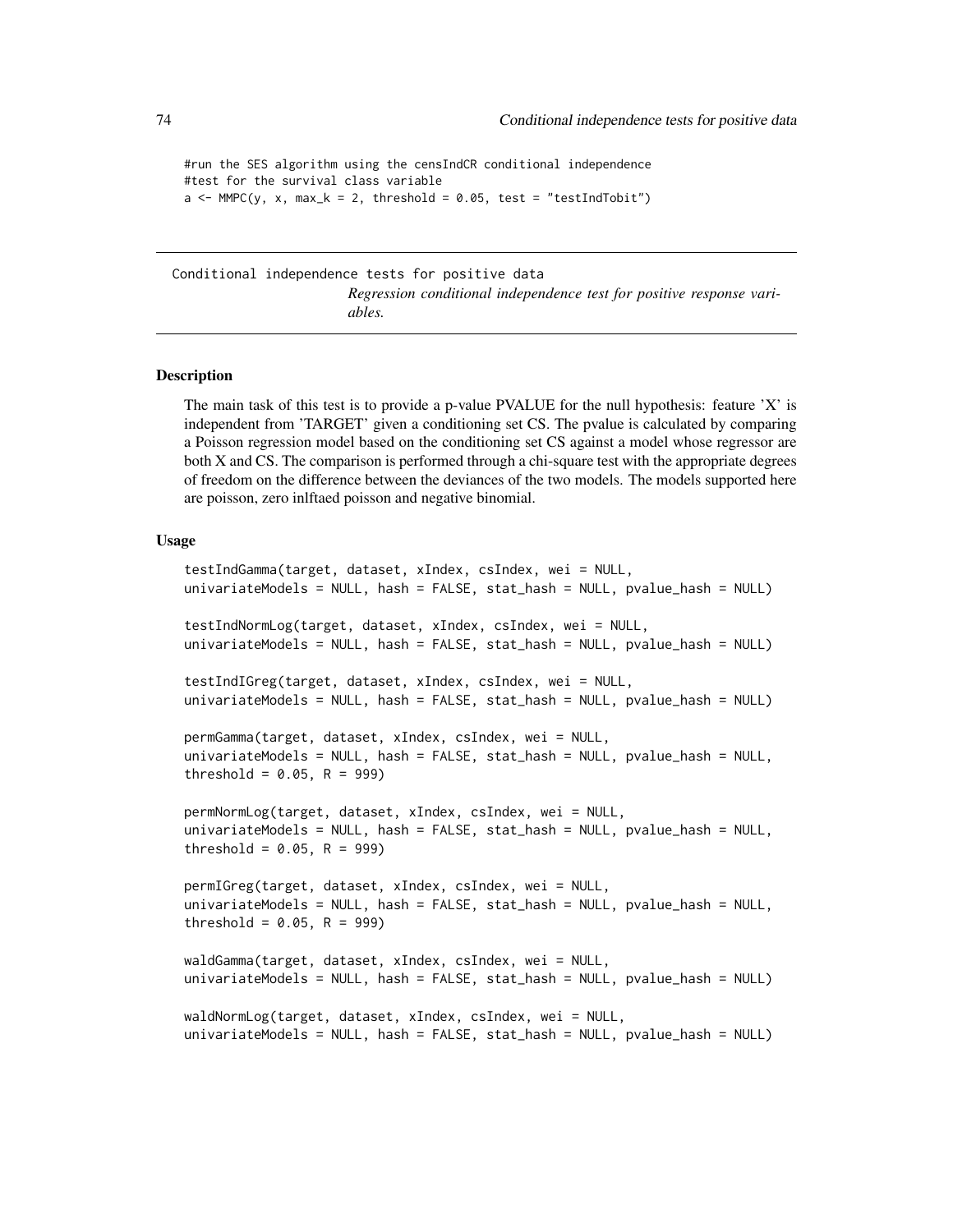waldIGreg(target, dataset, xIndex, csIndex, wei = NULL, univariateModels = NULL, hash = FALSE, stat\_hash = NULL, pvalue\_hash = NULL)

## Arguments

| target           | A numeric vector containing the values of the target variable. For the Gamma<br>based tests, the values must be strictly greater than zero. For the NormLog case,<br>zeros can be included.                                                                                                                                                                                                                                                                                                           |
|------------------|-------------------------------------------------------------------------------------------------------------------------------------------------------------------------------------------------------------------------------------------------------------------------------------------------------------------------------------------------------------------------------------------------------------------------------------------------------------------------------------------------------|
| dataset          | A numeric matrix or data frame, in case of categorical predictors (factors), con-<br>taining the variables for performing the test. Rows as samples and columns as<br>features. In the cases of "waldPois", "waldNB" and "waldZIP" this is strictly a<br>matrix.                                                                                                                                                                                                                                      |
| xIndex           | The index of the variable whose association with the target we want to test.                                                                                                                                                                                                                                                                                                                                                                                                                          |
| csIndex          | The indices of the variables to condition on. If you have no variables set this<br>equal to 0.                                                                                                                                                                                                                                                                                                                                                                                                        |
| wei              | A vector of weights to be used for weighted regression. The default value is<br>NULL. An example where weights are used is surveys when stratified sampling<br>has occured.                                                                                                                                                                                                                                                                                                                           |
| univariateModels |                                                                                                                                                                                                                                                                                                                                                                                                                                                                                                       |
|                  | Fast alternative to the hash object for univariate test. List with vectors "pvalues"<br>(p-values), "stats" (statistics) and "flags" (flag = TRUE if the test was succesful)<br>representing the univariate association of each variable with the target. Default<br>value is NULL.                                                                                                                                                                                                                   |
| hash             | A boolean variable which indicates whether (TRUE) or not (FALSE) to use tha<br>hash-based implementation of the statistics of SES. Default value is FALSE. If<br>TRUE you have to specify the stat_hash argument and the pvalue_hash argu-<br>ment.                                                                                                                                                                                                                                                   |
| stat_hash        | A hash object which contains the cached generated statistics of a SES run in the<br>current dataset, using the current test.                                                                                                                                                                                                                                                                                                                                                                          |
| pvalue_hash      | A hash object which contains the cached generated p-values of a SES run in the<br>current dataset, using the current test.                                                                                                                                                                                                                                                                                                                                                                            |
| threshold        | Threshold (suitable values in $(0, 1)$ ) for assessing p-values significance.                                                                                                                                                                                                                                                                                                                                                                                                                         |
| R                | The number of permutations, set to 999 by default. There is a trick to avoind do-<br>ing all permutations. As soon as the number of times the permuted test statistic<br>is more than the observed test statistic is more than 50 (if threshold $= 0.05$ and<br>$R = 999$ ), the p-value has exceeded the signifiance level (threshold value) and<br>hence the predictor variable is not significant. There is no need to continue do<br>the extra permutations, as a decision has already been made. |

## Details

If hash = TRUE, all three tests require the arguments 'stat\_hash' and 'pvalue\_hash' for the hashbased implementation of the statistic test. These hash Objects are produced or updated by each run of SES (if hash = TRUE) and they can be reused in order to speed up next runs of the current statistic test. If "SESoutput" is the output of a SES run, then these objects can be retrieved by SESoutput@hashObject\$stat\_hash and the SESoutput@hashObject\$pvalue\_hash.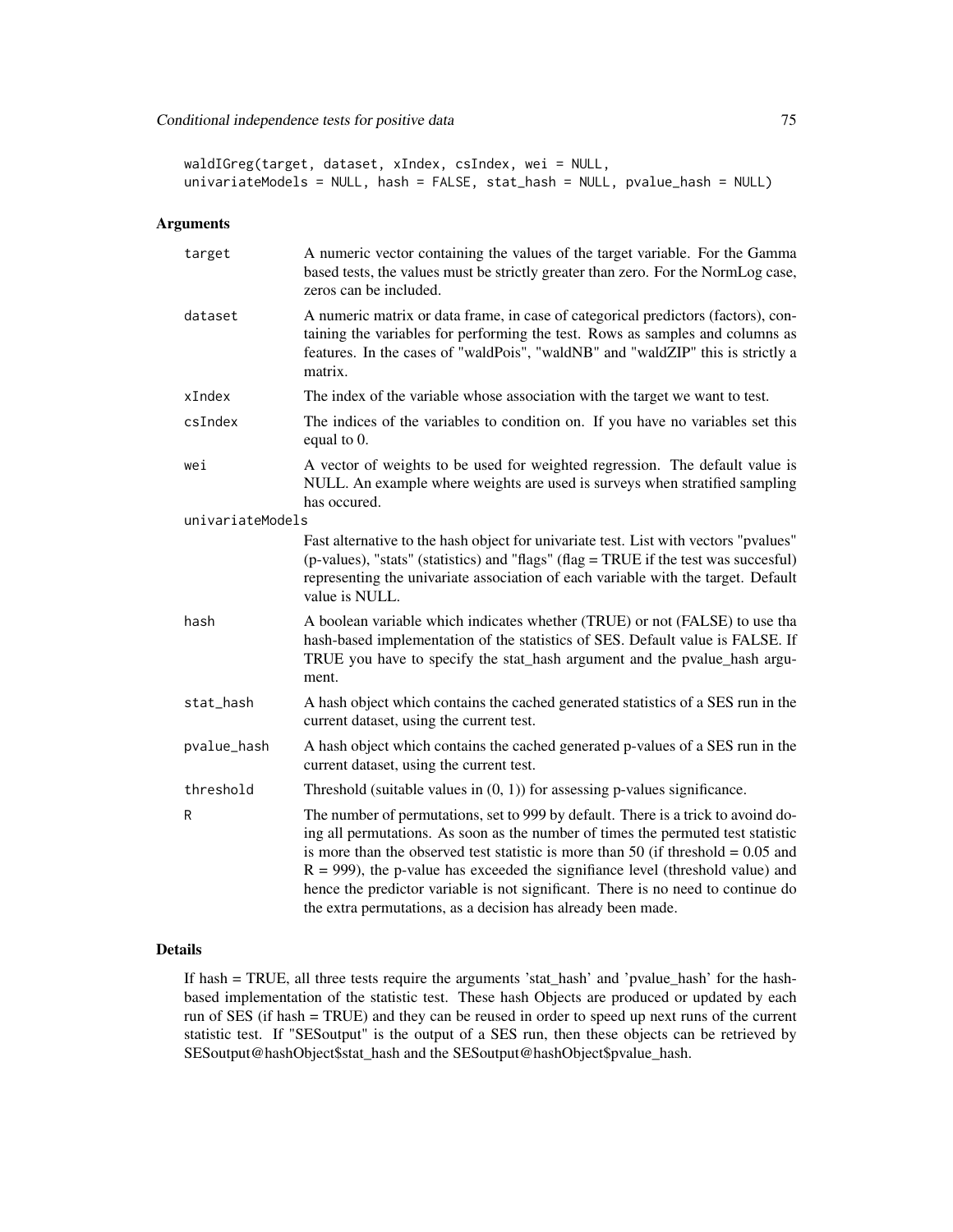Important: Use these arguments only with the same dataset that was used at initialization. For all the available conditional independence tests that are currently included on the package, please see "?CondIndTests".

For the testIndGamma and testIndNormLog the F test is used and not the log-likelihood ratio test because both of these regression models have a nuisance parameter. The testIndNormLog can be seen as a non linear Gaussian model where the conditional mean is related with the covariate(s) via an exponential function.

TestIndIGreg fits an inverse gaussian distribution with a log link. The testIndIGreg has some problems due to problems in R's implementation of the inverse gaussian regression with a log link.

#### Value

A list including:

| pvalue      | A numeric value that represents the logarithm of the generated p-value due to<br>the count data regression (see references below). |
|-------------|------------------------------------------------------------------------------------------------------------------------------------|
| stat        | A numeric value that represents the generated statistic due to Poisson regres-<br>sion(see reference below).                       |
| stat_hash   | The current hash object used for the statistics. See argument stat_hash and de-<br>tails. If argument hash = FALSE this is NULL.   |
| pvalue_hash | The current hash object used for the p-values. See argument stat_hash and de-<br>tails. If argument hash = FALSE this is NULL.     |

## Author(s)

Michail Tsagris

R implementation and documentation: Michail Tsagris <mtsagris@uoc.gr>

## References

McCullagh P., and Nelder J.A. (1989). Generalized linear models. CRC press, USA, 2nd edition.

#### See Also

[testIndReg,](#page-64-0) [testIndNB,](#page-67-0) [testIndZIP,](#page-67-0) [gSquare,](#page-150-0) [CondIndTests](#page-31-0)

## Examples

```
#simulate a dataset with continuous data
dataset <- matrix( rnorm(200 * 20, 1, 5), ncol = 20)
#the target feature is the last column of the dataset as a vector
target <- rgamma(200, 1, 3)
testIndGamma(target, dataset, xIndex = 14, csIndex = 10)
testIndNormLog(target, dataset, xIndex = 14, csIndex = 10)
#run the MMPC algorithm using the testIndPois conditional independence test
m1 <- MMPC(target, dataset, max_k = 3, threshold = 0.05, test = "testIndGamma");
m2 <- MMPC(target, dataset, max_k = 3, threshold = 0.05, test = "testIndNormLog");
```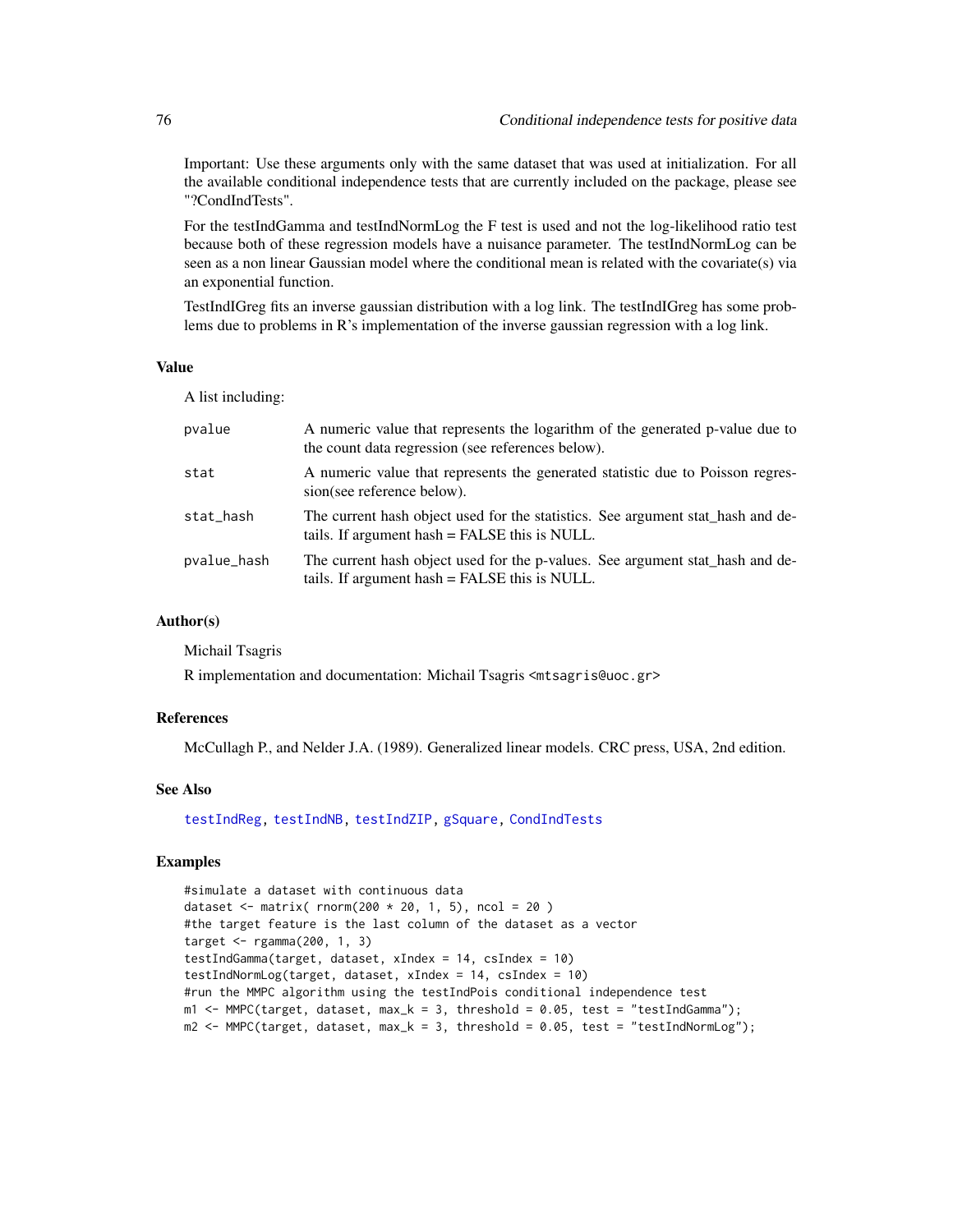#### Description

The main task of this test is to provide a p-value PVALUE for the null hypothesis: feature 'X' is independent from 'TARGET' given a conditioning set CS. The pvalue is calculated by comparing a binomial logistic regression model based on the conditioning set CS against a model whose regressor are both X and CS. The comparison is performed through a chi-square test with the appropriate degrees of freedom on the difference between the deviances of the two models.

#### Usage

```
testIndBinom(target, dataset, xIndex, csIndex, wei = NULL,
univariateModels = NULL, hash = FALSE, stat_hash = NULL, pvalue_hash = NULL)
permBinom(target, dataset, xIndex, csIndex, wei = NULL,
univariateModels = NULL, hash = FALSE, stat_hash = NULL, pvalue_hash = NULL,
threshold = 0.05, R = 999)
waldBinom(target, dataset, xIndex, csIndex, wei = NULL,
```

```
univariateModels = NULL , hash = FALSE, stat_hash = NULL, pvalue_hash = NULL)
```
#### Arguments

| target           | A matrix with two two columns, the first one is the number of successes, the<br>cases (integer) and the second one is the totals (integers).                                                                                          |
|------------------|---------------------------------------------------------------------------------------------------------------------------------------------------------------------------------------------------------------------------------------|
| dataset          | A numeric matrix or data frame, in case of categorical predictors (factors), con-<br>taining the variables for performing the test. Rows as samples and columns as<br>features. In the case of "waldBinom" this is strictly a matrix. |
| xIndex           | The index of the variable whose association with the target we want to test.                                                                                                                                                          |
| csIndex          | The indices of the variables to condition on. If you have no variables set this<br>equal to 0.                                                                                                                                        |
| wei              | A vector of weights to be used for weighted regression. The default value is<br>NULL and should stay as is, since the totals (second column of the target) is<br>used as weights.                                                     |
| univariateModels |                                                                                                                                                                                                                                       |
|                  | Fast alternative to the hash object for univariate test. List with vectors "pvalues"                                                                                                                                                  |

(p-values), "stats" (statistics) and "flags" (flag = TRUE if the test was succesful) representing the univariate association of each variable with the target. Default value is NULL.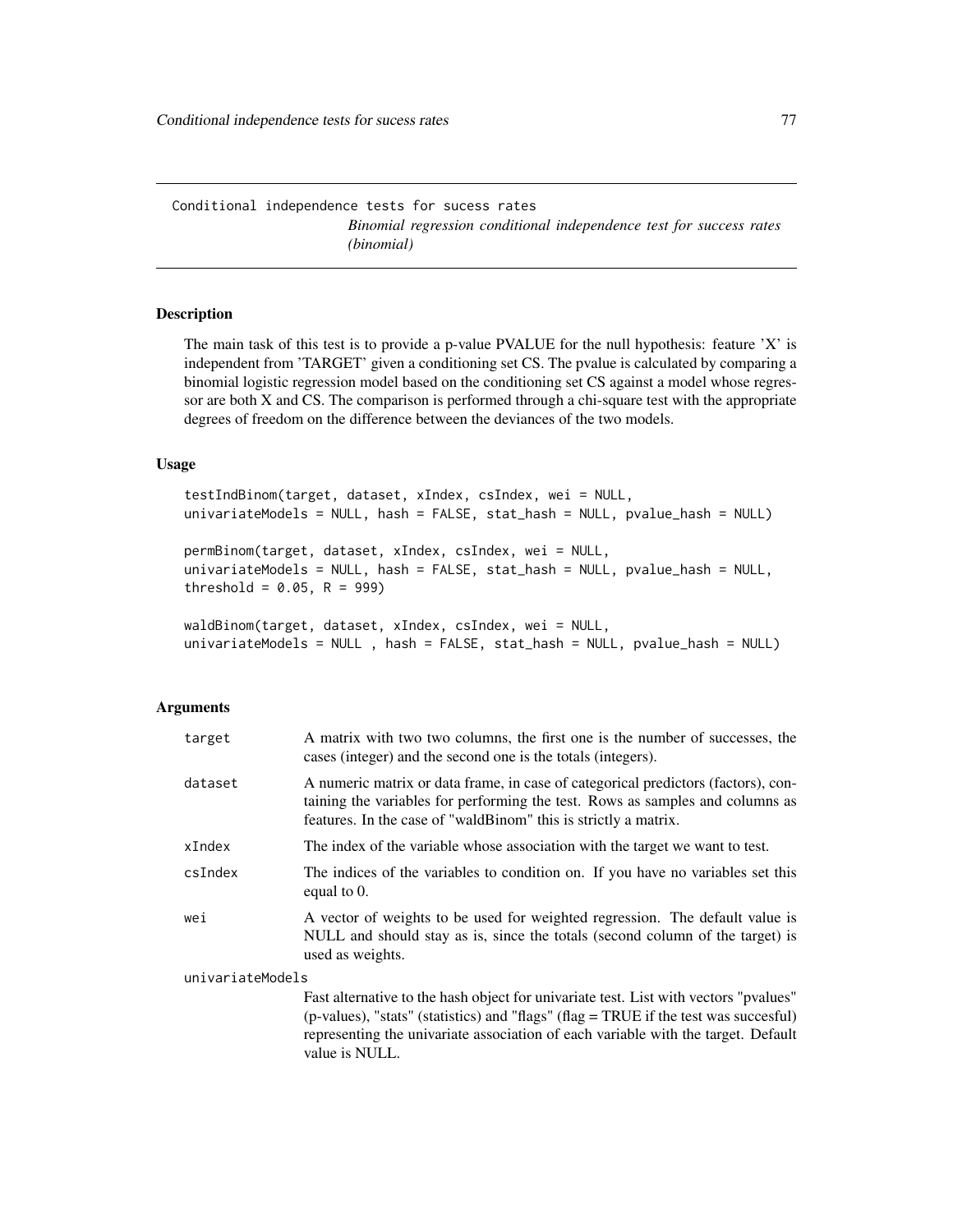| hash        | A boolean variable which indicates whether (TRUE) or not (FALSE) to use tha<br>hash-based implementation of the statistics of SES. Default value is FALSE. If<br>TRUE you have to specify the stat_hash argument and the pvalue_hash argu-<br>ment.                                                                                                                                                                                                                                                   |
|-------------|-------------------------------------------------------------------------------------------------------------------------------------------------------------------------------------------------------------------------------------------------------------------------------------------------------------------------------------------------------------------------------------------------------------------------------------------------------------------------------------------------------|
| stat_hash   | A hash object which contains the cached generated statistics of a SES run in the<br>current dataset, using the current test.                                                                                                                                                                                                                                                                                                                                                                          |
| pvalue_hash | A hash object which contains the cached generated p-values of a SES run in the<br>current dataset, using the current test.                                                                                                                                                                                                                                                                                                                                                                            |
| threshold   | Threshold (suitable values in $(0, 1)$ ) for assessing p-values significance.                                                                                                                                                                                                                                                                                                                                                                                                                         |
| R           | The number of permutations, set to 999 by default. There is a trick to avoind do-<br>ing all permutations. As soon as the number of times the permuted test statistic<br>is more than the observed test statistic is more than 50 (if threshold $= 0.05$ and<br>$R = 999$ ), the p-value has exceeded the signifiance level (threshold value) and<br>hence the predictor variable is not significant. There is no need to continue do<br>the extra permutations, as a decision has already been made. |

If hash = TRUE, all three tests require the arguments 'stat\_hash' and 'pvalue\_hash' for the hashbased implementation of the statistic test. These hash Objects are produced or updated by each run of SES (if hash == TRUE) and they can be reused in order to speed up next runs of the current statistic test. If "SESoutput" is the output of a SES run, then these objects can be retrieved by SESoutput@hashObject\$stat\_hash and the SESoutput@hashObject\$pvalue\_hash.

Important: Use these arguments only with the same dataset that was used at initialization. For all the available conditional independence tests that are currently included on the package, please see "?CondIndTests".

If you have overdispersion, the variance is higher than the mean, a negative binomial is to be used. If you have more zeros than expected under a Poisson model, not overdispersion, then zero inlfated Poisson is to be used. This is in fact a logistic reression where the target is the ratio of successes divided by the totals and the weights are the totals.

The log-likelihood ratio test used in "testIndBinom" requires the fitting of two models. The Wald test used in "waldBinom" requires fitting of only one model, the full one. The significance of the variable is examined only. Only continuous (or binary) predictor variables are currently accepted in this test.

#### Value

A list including:

| pvalue      | A numeric value that represents the logarithm of the generated p-value due to<br>the count data regression (see references below). |
|-------------|------------------------------------------------------------------------------------------------------------------------------------|
| stat        | A numeric value that represents the generated statistic due to Poisson regres-<br>sion(see reference below).                       |
| stat_hash   | The current hash object used for the statistics. See argument stat_hash and de-<br>tails. If argument hash = FALSE this is NULL.   |
| pvalue_hash | The current hash object used for the p-values. See argument stat_hash and de-<br>tails. If argument hash = FALSE this is NULL.     |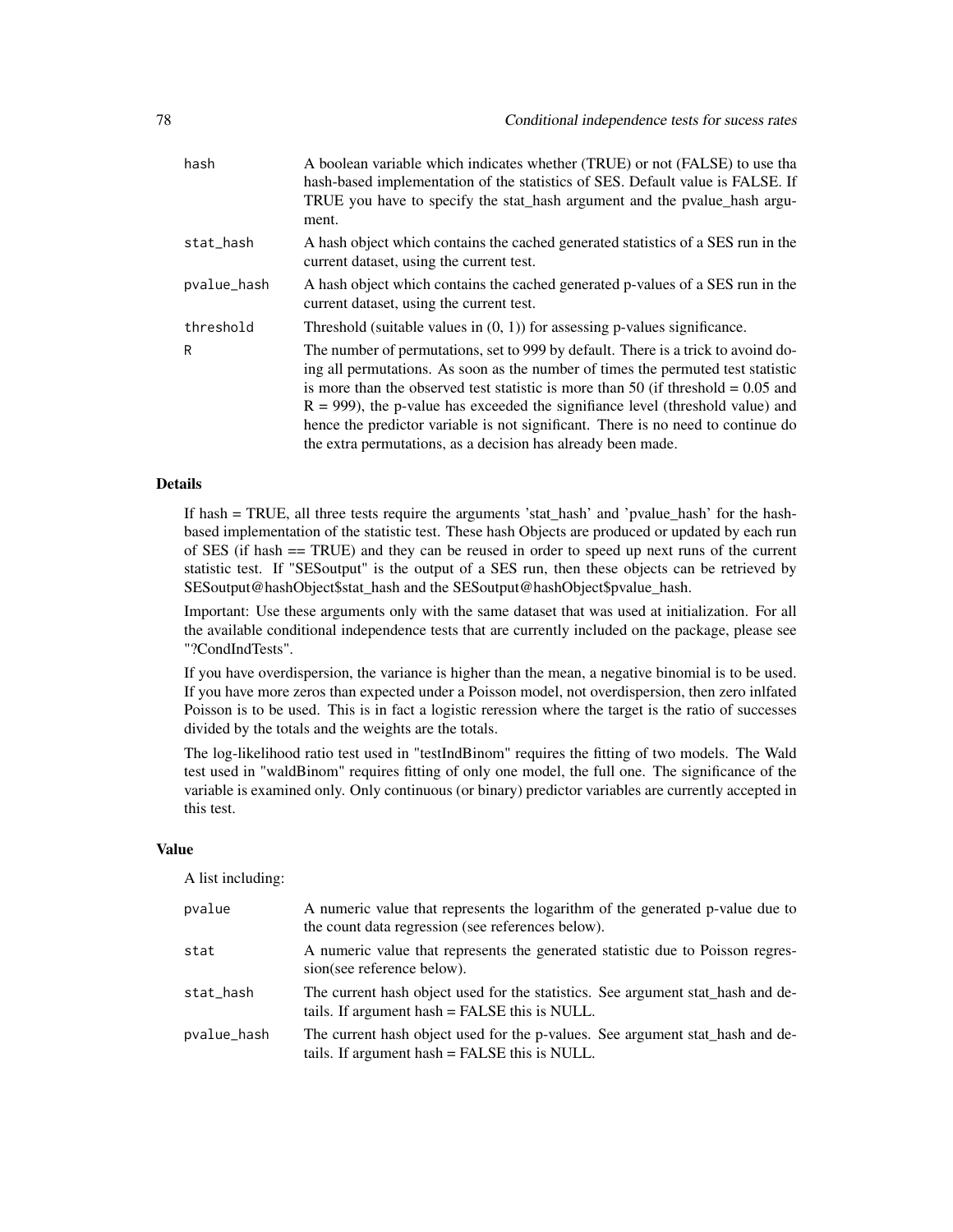## Author(s)

Vincenzo Lagani, Ioannis Tsamardinos, Giorgos Athineou and Michail Tsagris.

R implementation and documentation: Giorgos Athineou <athineou@csd.uoc.gr>, Vincenzo Lagani <vlagani@csd.uoc.gr> and Michail Tsagris <mtsagris@uoc.gr>

#### References

McCullagh P., and Nelder J.A. (1989). Generalized linear models. CRC press, USA, 2nd edition.

# See Also

[testIndLogistic,](#page-42-0) [testIndBeta,](#page-57-0) [testIndReg,](#page-64-0) [CondIndTests](#page-31-0)

#### Examples

```
#simulate a dataset with continuous data
dataset <- matrix(runif(200 * 20, 1, 50), ncol = 20 )
#the target feature is the last column of the dataset as a vector
y <- rbinom(200, 10, 0.6)
N < - sample(11:20, 200, replace = TRUE)
target \leq cbind(y, N)
testIndBinom(target, dataset, xIndex = 14, csIndex = 10)
#run the MMPC algorithm using the testIndPois conditional independence test
a \leq MMPC(target, dataset, max_k = 3, threshold = 0.05, test = "testIndBinom")
```
Conditional independence tests for survival data *Conditional independence test for survival data*

#### <span id="page-78-0"></span>**Description**

The main task of this test is to provide a p-value PVALUE for the null hypothesis: feature  $X'$  is independent from 'TARGET' given a conditioning set CS. This test can based on the Cox (semiparametric) regression or on the Weibull (parametric) regression.

## Usage

```
censIndCR(target, dataset, xIndex, csIndex, wei = NULL,
univariateModels = NULL, hash = FALSE, stat_hash = NULL, pvalue_hash = NULL)
censIndWR(target, dataset, xIndex, csIndex, wei = NULL,
univariateModels = NULL, hash = FALSE, stat_hash = NULL, pvalue_hash = NULL)
censIndER(target, dataset, xIndex, csIndex, wei = NULL,
univariateModels = NULL, hash = FALSE, stat_hash = NULL, pvalue_hash = NULL)
```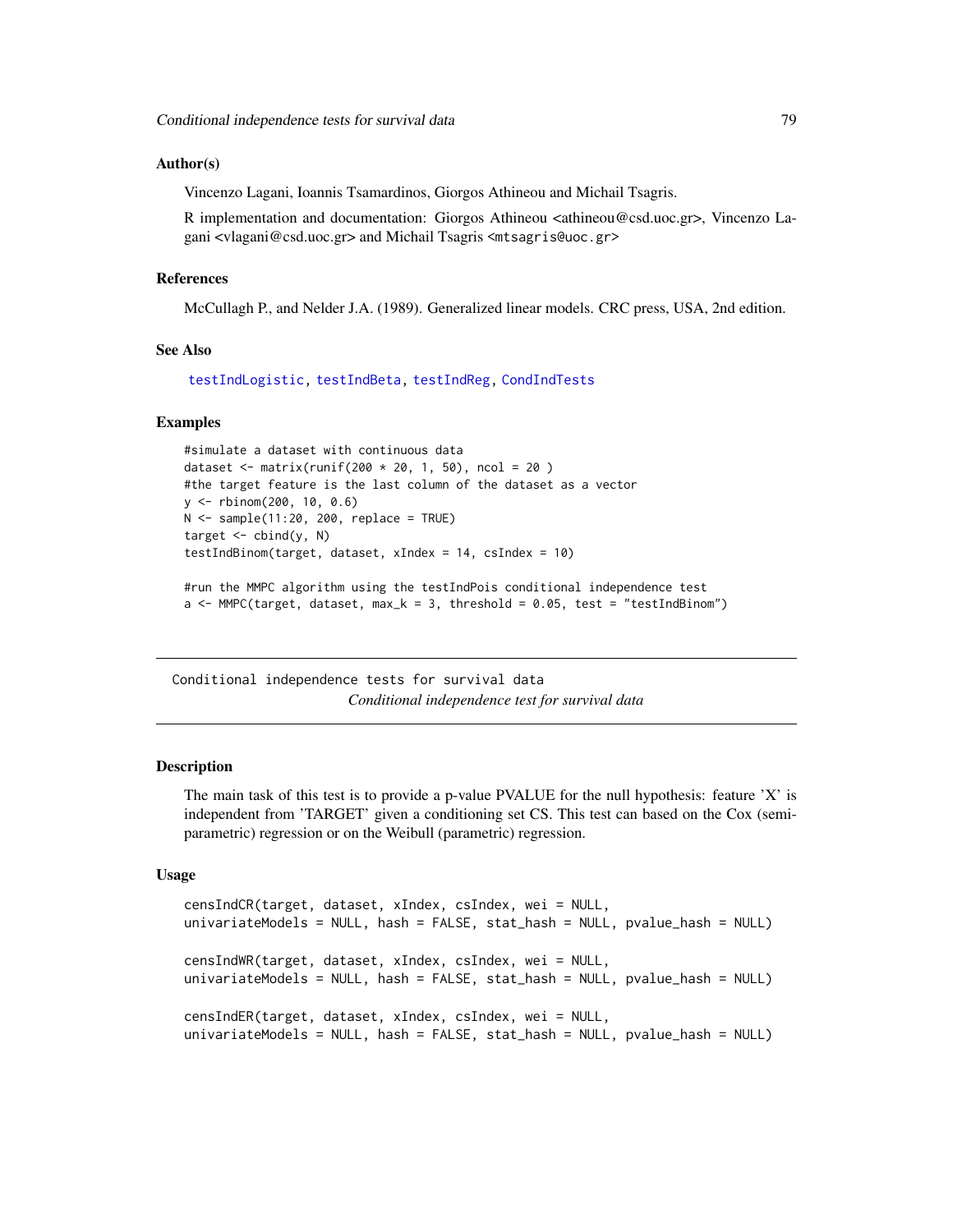censIndLLR(target, dataset, xIndex, csIndex, wei = NULL, univariateModels = NULL, hash = FALSE, stat\_hash = NULL, pvalue\_hash = NULL) permCR(target, dataset, xIndex, csIndex, wei = NULL, univariateModels = NULL, hash = FALSE, stat\_hash = NULL, pvalue\_hash = NULL, threshold =  $0.05$ , R = 999) permWR(target, dataset, xIndex, csIndex, wei = NULL, univariateModels = NULL, hash = FALSE, stat\_hash = NULL, pvalue\_hash = NULL, threshold =  $0.05$ , R = 999) permER(target, dataset, xIndex, csIndex, wei = NULL, univariateModels = NULL, hash = FALSE, stat\_hash = NULL, pvalue\_hash = NULL, threshold =  $0.05$ , R = 999) permLLR(target, dataset, xIndex, csIndex, wei = NULL, univariateModels = NULL, hash = FALSE, stat\_hash = NULL, pvalue\_hash = NULL, threshold =  $0.05$ , R = 999) waldCR(target, dataset, xIndex, csIndex, wei = NULL, univariateModels = NULL, hash = FALSE, stat\_hash = NULL, pvalue\_hash = NULL) waldWR(target, dataset, xIndex, csIndex, wei = NULL, univariateModels = NULL, hash = FALSE, stat\_hash = NULL, pvalue\_hash = NULL) waldER(target, dataset, xIndex, csIndex, wei = NULL,

univariateModels = NULL, hash = FALSE, stat\_hash = NULL, pvalue\_hash = NULL)

#### Arguments

| target           | A Survival object (class Surv from package survival) containing the time to<br>event data (time) and the status indicator vector (event). View Surv documenta-<br>tion for more information.                                                                                                           |
|------------------|--------------------------------------------------------------------------------------------------------------------------------------------------------------------------------------------------------------------------------------------------------------------------------------------------------|
| dataset          | A numeric matrix or data frame, in case of categorical predictors (factors), con-<br>taining the variables for performing the test. Rows as samples and columns as<br>features. In the cases of "waldCR", "waldWR", "waldER", "waldCR", "permWR",<br>"permER" and "permLLR" this is strictly a matrix. |
| xIndex           | The index of the variable whose association with the target we want to test.                                                                                                                                                                                                                           |
| csIndex          | The indices of the variables to condition on.                                                                                                                                                                                                                                                          |
| wei              | A vector of weights to be used for weighted regression. The default value is<br>NULL. An example where weights are used is surveys when stratified sampling<br>has occured.                                                                                                                            |
| univariateModels |                                                                                                                                                                                                                                                                                                        |
|                  | Fast alternative to the hash object for univariate test. List with vectors "pvalues"<br>(p-values), "stats" (statistics) and "flags" (flag = TRUE if the test was succesful)                                                                                                                           |
|                  |                                                                                                                                                                                                                                                                                                        |

representing the univariate association of each variable with the target. Default value is NULL.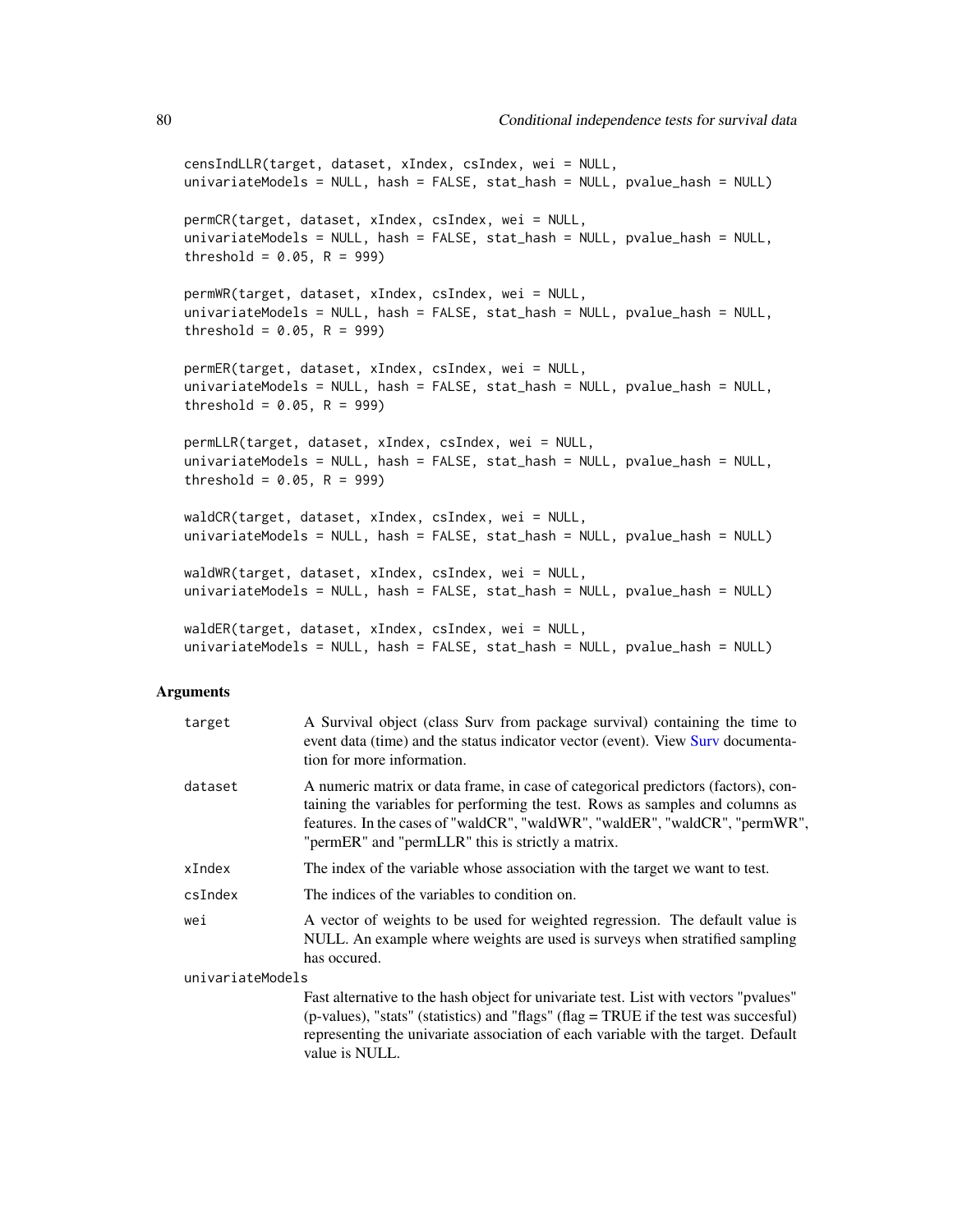| hash        | A boolean variable which indicates whether (TRUE) or not (FALSE) to use the<br>hash-based implementation of the statistics of SES. Default value is FALSE. If<br>TRUE you have to specify the stat_hash argument and the pvalue_hash argu-<br>ment.                                                                                                                                                                                                                                   |
|-------------|---------------------------------------------------------------------------------------------------------------------------------------------------------------------------------------------------------------------------------------------------------------------------------------------------------------------------------------------------------------------------------------------------------------------------------------------------------------------------------------|
| stat_hash   | A hash object which contains the cached generated statistics of a SES run in the<br>current dataset, using the current test.                                                                                                                                                                                                                                                                                                                                                          |
| pvalue_hash | A hash object which contains the cached generated p-values of a SES run in the<br>current dataset, using the current test.                                                                                                                                                                                                                                                                                                                                                            |
| threshold   | Threshold (suitable values in $(0, 1)$ ) for assessing p-values significance.                                                                                                                                                                                                                                                                                                                                                                                                         |
| R           | The number of permutations, set to 999 by default. There is a trick to avoind<br>doing all permutations. As soon as the number of times the permuted test statis-<br>tic is more than the observed test statistic is more than 50 (in this example case),<br>the p-value has exceeded the signifiance level (threshold value) and hence the<br>predictor variable is not significant. There is no need to continue do the extra<br>permutations, as a decision has already been made. |

The censIndCR implies the Cox (semiparametric) regression, the censIndWR the Weibull (parametric) regression and the censIndER the exponential (parametric) regression, which is a special case of the Weibull regression (when shape parameter is 1). Note: When there are observations with zero values (time=0) the Weibull and Exponential regressions will not work. Only Cox regression will run. The censIndLLR is the log-logistic regression. This is a pure AFT model, unlike Weibull which is either a proportional hazards model or and AFT.

If hash = TRUE, censIndCR, censIndWR, censIndER and censIndLLR require the arguments 'stat\_hash' and 'pvalue\_hash' for the hash-based implementation of the statistic test. These hash Objects are produced or updated by each run of SES (if hash == TRUE) and they can be reused in order to speed up next runs of the current statistic test. If "SESoutput" is the output of a SES run, then these objects can be retrieved by SESoutput@hashObject\$stat\_hash and the SESoutput@hashObject\$pvalue\_hash.

Important: Use these arguments only with the same dataset that was used at initialization.

For all the available conditional independence tests that are currently included on the package, please see "?CondIndTests".

The log-likelihood ratio test used in "censIndCR", "censIndWR" and "censIndER" requires the fitting of two models. The Wald tests used in "waldCR", "waldWR" and "waldER" requires fitting of only one model, the full one. The significance of the variable is examined only. Only continuous (or binary) predictor variables are currently accepted in this test.

## Value

A list including:

| pvalue    | A numeric value that represents the logarithm of the generated p-value.                                                          |
|-----------|----------------------------------------------------------------------------------------------------------------------------------|
| stat      | A numeric value that represents the generated statistic.                                                                         |
| stat_hash | The current hash object used for the statistics. See argument stat hash and de-<br>tails. If argument hash = FALSE this is NULL. |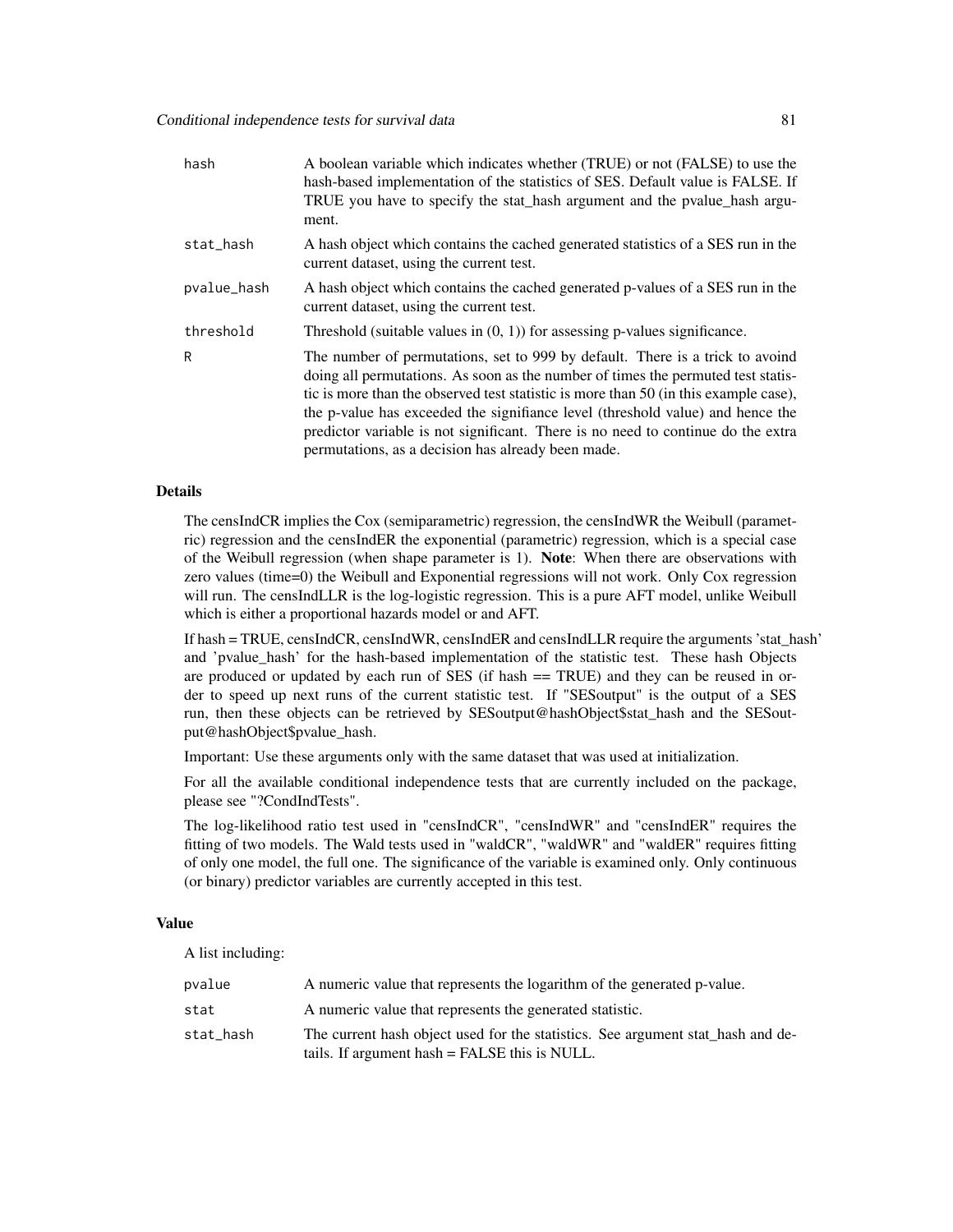pvalue\_hash The current hash object used for the p-values. See argument stat\_hash and details. If argument hash = FALSE this is NULL.

#### Note

This test uses the functions coxph and Surv of the package survival and the function anova (analysis of variance) of the package stats.

## Author(s)

R implementation and documentation: Vincenzo Lagani <vlagani@csd.uoc.gr>, Giorgos Athineou <athineou@csd.uoc.gr>

## References

V. Lagani and I. Tsamardinos (2010). Structure-based variable selection for survival data. Bioinformatics Journal 16(15): 1887-1894.

Cox,D.R. (1972) Regression models and life-tables. J. R. Stat. Soc., 34, 187-220.

Scholz, F. W. (2001). Maximum likelihood estimation for type I censored Weibull data including covariates. ISSTECH-96-022, Boeing Information & Support Services.

Smith, R. L. (1991). Weibull regression models for reliability data. Reliability Engineering & System Safety, 34(1), 55-76.

#### See Also

[SES,](#page-84-0) [censIndWR,](#page-78-0) [testIndFisher,](#page-100-0) [gSquare,](#page-150-0) [testIndLogistic,](#page-42-0) [Surv,](#page-0-0) [anova,](#page-0-0) [CondIndTests](#page-31-0)

## Examples

```
#create a survival simulated dataset
dataset <- matrix(runif(400 * 20, 1, 100), nrow = 400 , ncol = 20)
dataset <- as.data.frame(dataset);
timeToEvent <- numeric(400)
event <- numeric(400)
ca <- numeric(400)
for(i in 1:400) {
 timeToEvent[i] <- dataset[i, 1] + 0.5 \times dataset[i, 10] + 2 \times dataset[i, 15] + runif(1, 0, 3);
 event[i] \leq sample( c(0, 1), 1)
  ca[i] \leq runif(1, 0, timeToEvent[i] - 0.5)if(event[i] == 0) timeToEvent[i] = timeToEvent[i] - ca[i]
}
require(survival, quietly = TRUE)
#init the Surv object class feature
target <- Surv(time = timeToEvent, event = event)
#run the censIndCR conditional independence test
censIndCR( target, dataset, xIndex = 12, csIndex = c(5, 7, 4))
# run the SESC algorithm
## Not run:
```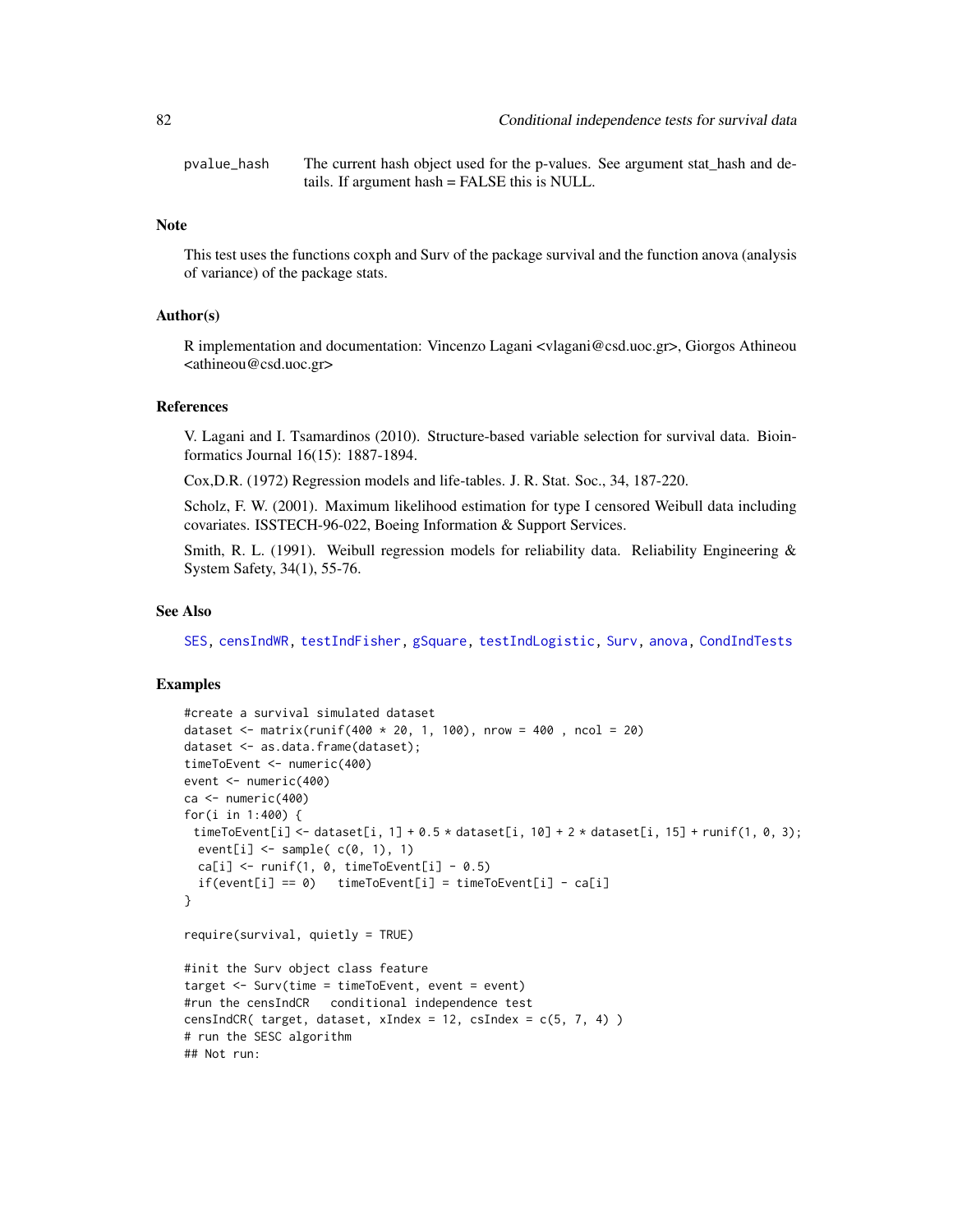Conditional independence tests with and without permutation p-value 83

```
ses1 <- SES(target, dataset, max_k = 1, threshold = 0.05, test = "censIndCR");
ses2 <- SES(target, dataset, max_k = 1, threshold = 0.05, test = "censIndWR");
## End(Not run)
```
Conditional independence tests with and without permutation p-value *Conditional independence test for continuous class variables with and without permutation based p-value*

# Description

The main task of this test is to provide a permutation based p-value PVALUE for the null hypothesis: feature 'X' is independent from 'TARGET' given a conditioning set CS.

### Usage

```
condi(ind1, ind2, cs, dat, type = "pearson", rob = FALSE, R = 1)
dist.condi(ind1, ind2, cs, dat, type = NULL, rob = FALSE, R = 499)
cat.ci(ind1, ind2, cs, dat, type, rob = FALSE, R = 1)
```
## Arguments

| ind1 | The index of the one variable to be considered.                                                                                                                                                                                                     |
|------|-----------------------------------------------------------------------------------------------------------------------------------------------------------------------------------------------------------------------------------------------------|
| ind2 | The index of the other variable to be considered.                                                                                                                                                                                                   |
| cs   | The index or indices of the conditioning set of variable(s). If you have no vari-<br>ables set this equal to 0.                                                                                                                                     |
| dat  | A matrix with the data. In the case of "cat.ci" the minimum must be 0, i.e. the<br>data must be like $0, 1, 2$ and NOT 1, 2, 3 There is a C++ code behind and the<br>minimum must be 0.                                                             |
| type | Do you want the Pearson (type = "pearson") or the Spearman (type = "spear-<br>man") correlation to be used. For "dist.condi" this is an obsolete argument but it<br>requires to exist when it is used in the PC algorithm.                          |
|      | For "cat.ci" this should be a vector with the levels, the number of distinct (dif-<br>ferent) values of each categorical variable. Its length is equal to the number of<br>variables used in the test $(2 +$ the number of conditioning variables). |
| rob  | If you choose type="pearson" then you can sapecify whether you want a robust<br>version of it. For "dist.condi" and "cat.ci" this is an obsolete argument but it<br>requires to exist when it is used in the PC algorithm.                          |
| R    | If $R = 1$ then the asymptotic p-value is calculated. If $R > 1$ a permutation based<br>p-value is returned. For the distance correlation based test, this is set to 499 by<br>default and is used in the partial correlaiton test only.            |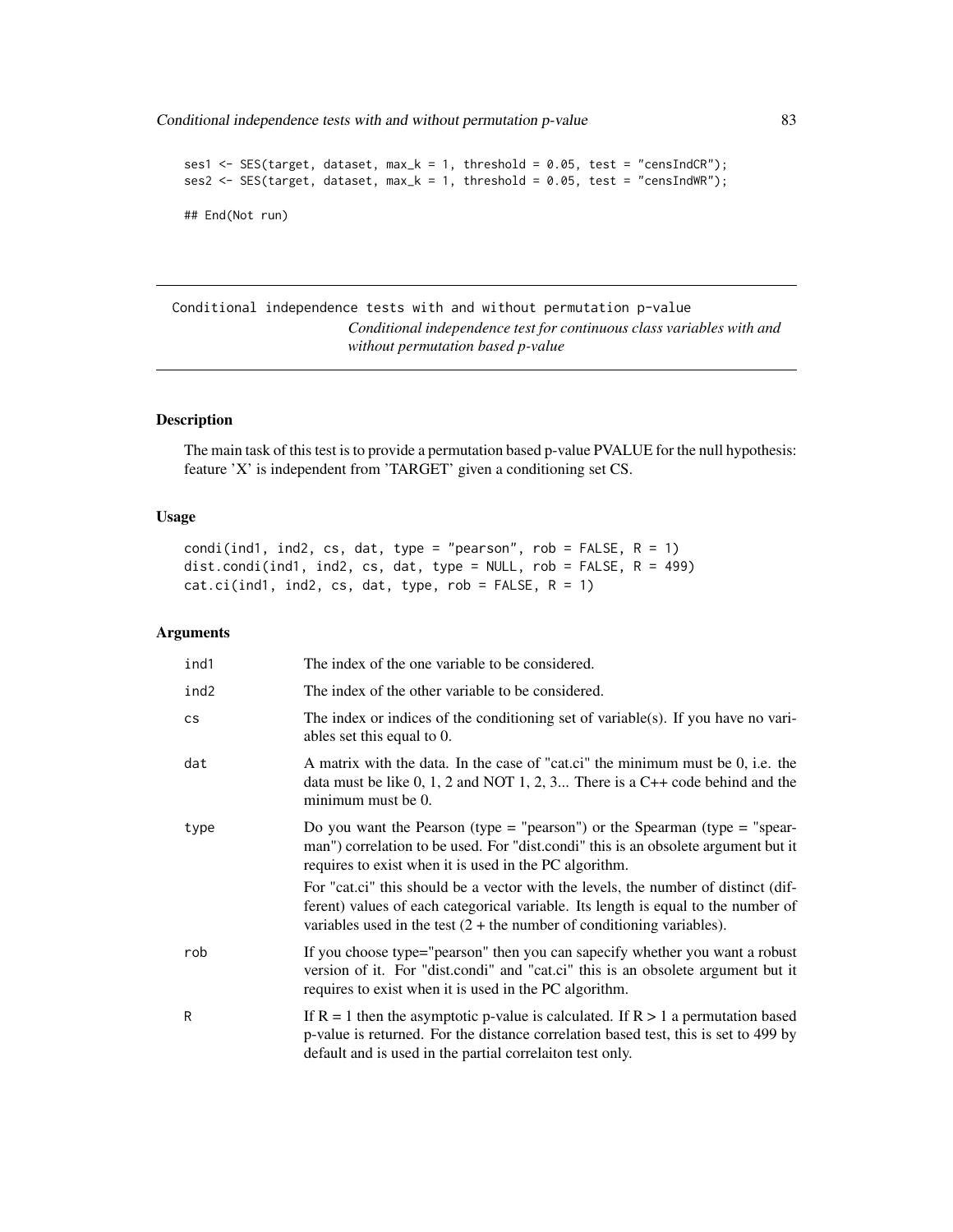This test is currently designed for usage by the PC algorithm. The Fisher conditional independence test which is based on the Pearson or Spearman correlation coefficients is much faster than the distance based (partial) correlation test.

The distance correlation can handle non linear relationships as well. The p-value for the partial distance correlation is calculated via permutations and is slow.

## Value

A vector including the test statistic, it's associated p-value and the relevant degrees of freedom. In the case of a permutation based p-value, the returned test statistic is the observed test statistic divided by the relevant degrees of freedom (Pearson and Spearman correlation coefficients only). This is for the case of ties between many permutation based p-values. The PC algorithm choose a pair of variables based on the p-values. If they are equal it will use the test statistic.

#### Author(s)

Michail Tsagris

R implementation and documentation: Giorgos Athineou <athineou@csd.uoc.gr> and Michail Tsagris <mtsagris@uoc.gr>

#### References

Hampel F. R., Ronchetti E. M., Rousseeuw P. J., and Stahel W. A. (1986). Robust statistics: the approach based on influence functions. John Wiley & Sons.

Lee Rodgers J., and Nicewander W.A. (1988). "Thirteen ways to look at the correlation coefficient". The American Statistician 42(1): 59-66.

Shevlyakov G. and Smirnov P. (2011). Robust Estimation of the Correlation Coefficient: An Attempt of Survey. Austrian Journal of Statistics, 40(1 & 2): 147-156.

Spirtes P., Glymour C. and Scheines R. Causation, Prediction, and Search. The MIT Press, Cambridge, MA, USA, second edition, January 2001.

Szekely G.J. and Rizzo, M.L. (2014). Partial distance correlation with methods for dissimilarities. The Annals of Statistics, 42(6): 2382–2412.

Szekely G.J. and Rizzo M.L. (2013). Energy statistics: A class of statistics based on distances. Journal of Statistical Planning and Inference 143(8): 1249–1272.

#### See Also

[testIndFisher,](#page-100-0) [testIndSpearman,](#page-100-0) [pc.skel,](#page-222-0) [gSquare,](#page-150-0) [CondIndTests](#page-31-0)

# Examples

```
#simulate a dataset with continuous data
dataset <- matrix(runif(500 * 5, 1, 100), ncol = 5)
testIndFisher(dataset[, 1], dataset[, -1], xIndex = 1, csIndex = 2)
condi(ind1 = 1, ind2 = 2, cs = 3, dataset, R = 1)
condi(ind1 = 1, ind2 = 2, cs = 3, dataset, R = 999)
```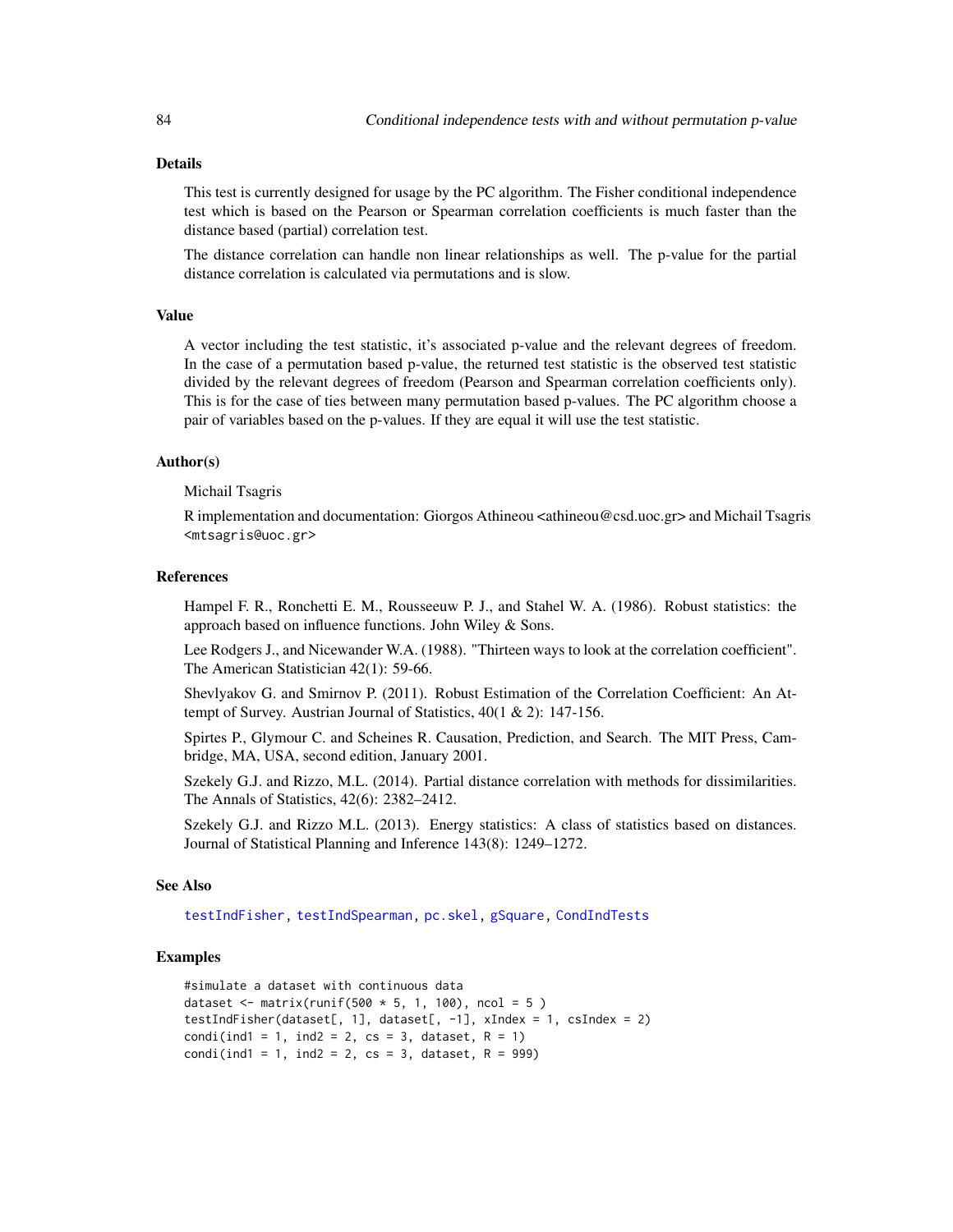Constraint based feature selection algorithms 85

```
dist.condi(ind1 = 1, ind2 = 2, 0, dataset)
dist.condi(ind1 = 1, ind2 = 2, cs = 3, dataset, R = 99)
```
Constraint based feature selection algorithms

*SES: Feature selection algorithm for identifying multiple minimal, statistically-equivalent and equally-predictive feature signatures MMPC: Feature selection algorithm for identifying minimal feature subsets*

#### <span id="page-84-0"></span>Description

SES algorithm follows a forward-backward filter approach for feature selection in order to provide minimal, highly-predictive, statistically-equivalent, multiple feature subsets of a high dimensional dataset. See also Details. MMPC algorithm follows the same approach without generating multiple feature subsets.

#### Usage

```
SES(target, dataset, max_k = 3, threshold = 0.05, test = NULL, ini = NULL,
wei = NULL, user_test = NULL, hash = FALSE, hashObject = NULL,
ncores = 1, backward = FALSE)
MMPC(target, dataset, max_k = 3, threshold = 0.05, test = NULL, ini = NULL,
wei = NULL, user_test = NULL, hash = FALSE, hashObject = NULL,
ncores = 1, backward = FALSE)
wald.ses(target, dataset, max_k = 3, threshold = 0.05, test = NULL, ini = NULL,
wei = NULL, user_test = NULL, hash = FALSE, hashObject = NULL,
ncores = 1, backward = FALSE)
wald.mmpc(target, dataset, max_k = 3, threshold = 0.05, test = NULL, ini = NULL,
wei = NULL, user_test = NULL, hash = FALSE, hashObject = NULL,
ncores = 1, backward = FALSE)
perm.ses(target, dataset, max_k = 3, threshold = 0.05, test = NULL, ini = NULL,
wei = NULL, user_test = NULL, hash=FALSE, hashObject = NULL,
R = 999, ncores = 1, backward = FALSE)
perm.mmpc(target, dataset, max_k = 3, threshold = 0.05, test = NULL, ini = NULL,
wei = NULL, user_test = NULL, hash=FALSE, hashObject = NULL,
R = 999, ncores = 1, backward = FALSE)
```
#### Arguments

target The class variable. Provide either a string, an integer, a numeric value, a vector, a factor, an ordered factor or a Surv object. See also Details.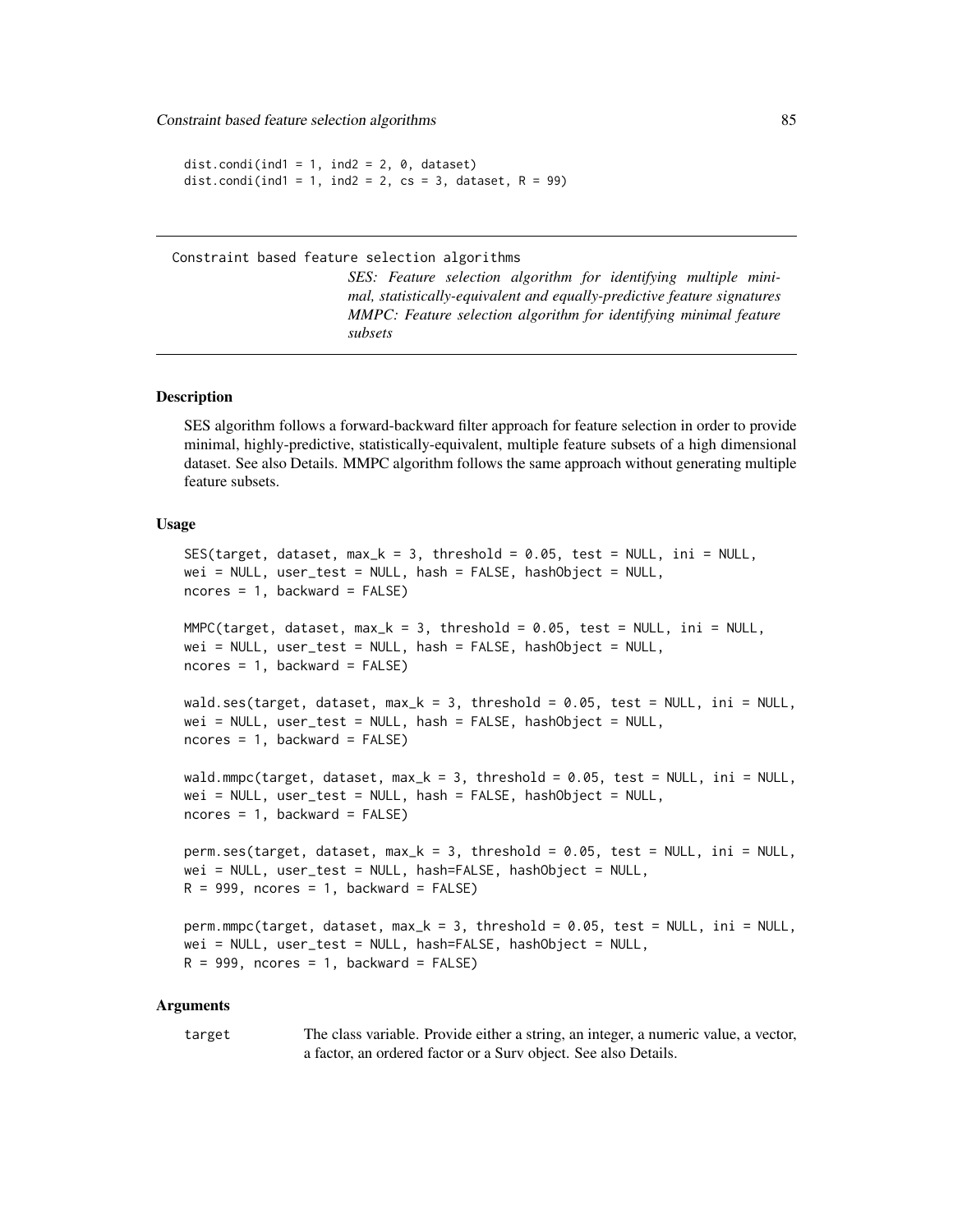| dataset    | The data-set; provide either a data frame or a matrix (columns = variables, rows<br>$=$ samples).                                                                                                                                                                                                                                                                                                                                                                                                                                                                                                                                                                |
|------------|------------------------------------------------------------------------------------------------------------------------------------------------------------------------------------------------------------------------------------------------------------------------------------------------------------------------------------------------------------------------------------------------------------------------------------------------------------------------------------------------------------------------------------------------------------------------------------------------------------------------------------------------------------------|
| max_k      | The maximum conditioning set to use in the conditional indepedence test (see<br>Details). Integer, default value is 3.                                                                                                                                                                                                                                                                                                                                                                                                                                                                                                                                           |
| threshold  | Threshold (suitable values in $(0, 1)$ ) for assessing p-values significance. Default<br>value is $0.05$ .                                                                                                                                                                                                                                                                                                                                                                                                                                                                                                                                                       |
| test       | The conditional independence test to use. Default value is NULL. See also<br>CondIndTests.                                                                                                                                                                                                                                                                                                                                                                                                                                                                                                                                                                       |
| ini        | This is a supposed to be a list. After running SES or MMPC with some hyper-<br>parameters you might want to run SES again with different hyper-parameters.<br>To avoid calculating the univariate associations (first step of SES and of MMPC)<br>again, you can extract them from the first run of SES and plug them here. This<br>can speed up the second run (and subequent runs of course) by 50%. See the<br>details and the argument "univ" in the output values.                                                                                                                                                                                          |
| wei        | A vector of weights to be used for weighted regression. The default value is<br>NULL. An example where weights are used is surveys when stratified sampling<br>has occured.                                                                                                                                                                                                                                                                                                                                                                                                                                                                                      |
| user_test  | A user-defined conditional independence test (provide a closure type object).<br>Default value is NULL. If this is defined, the "test" argument is ignored.                                                                                                                                                                                                                                                                                                                                                                                                                                                                                                      |
| hash       | A boolean variable which indicates whether (TRUE) or not (FALSE) to store the<br>statistics calculated during SES execution in a hash-type object. Default value<br>is FALSE. If TRUE a hashObject is produced.                                                                                                                                                                                                                                                                                                                                                                                                                                                  |
| hashObject | A List with the hash objects generated in a previous run of SES or MMPC. Each<br>time SES runs with "hash=TRUE" it produces a list of hashObjects that can be<br>re-used in order to speed up next runs of SES or MMPC.                                                                                                                                                                                                                                                                                                                                                                                                                                          |
|            | Important: the generated hashObjects should be used only when the same dataset<br>is re-analyzed, possibly with different values of max_k and threshold.                                                                                                                                                                                                                                                                                                                                                                                                                                                                                                         |
| R          | The number of permutations, set to 999 by default. There is a trick to avoind do-<br>ing all permutations. As soon as the number of times the permuted test statistic<br>is more than the observed test statistic is more than 50 (if threshold $= 0.05$ and<br>$R = 999$ ), the p-value has exceeded the signifiance level (threshold value) and<br>hence the predictor variable is not significant. There is no need to continue do<br>the extra permutations, as a decision has already been made.                                                                                                                                                            |
| ncores     | How many cores to use. This plays an important role if you have tens of thou-<br>sands of variables or really large sample sizes and tens of thousands of variables<br>and a regression based test which requires numerical optimisation. In other cases<br>it will not make a difference in the overall time (in fact it can be slower). The<br>parallel computation is used in the first step of the algorithm, where univariate<br>associations are examined, those take place in parallel. We have seen a reduction<br>in time of 50% with 4 cores in comparison to 1 core. Note also, that the amount<br>of reduction is not linear in the number of cores. |
| backward   | If TRUE, the backward (or symmetry correction) phase will be implemented.<br>This removes any falsely included variables in the parents and children set of<br>the target variable. It calls the link{mmpcbackphase} for this purpose.                                                                                                                                                                                                                                                                                                                                                                                                                           |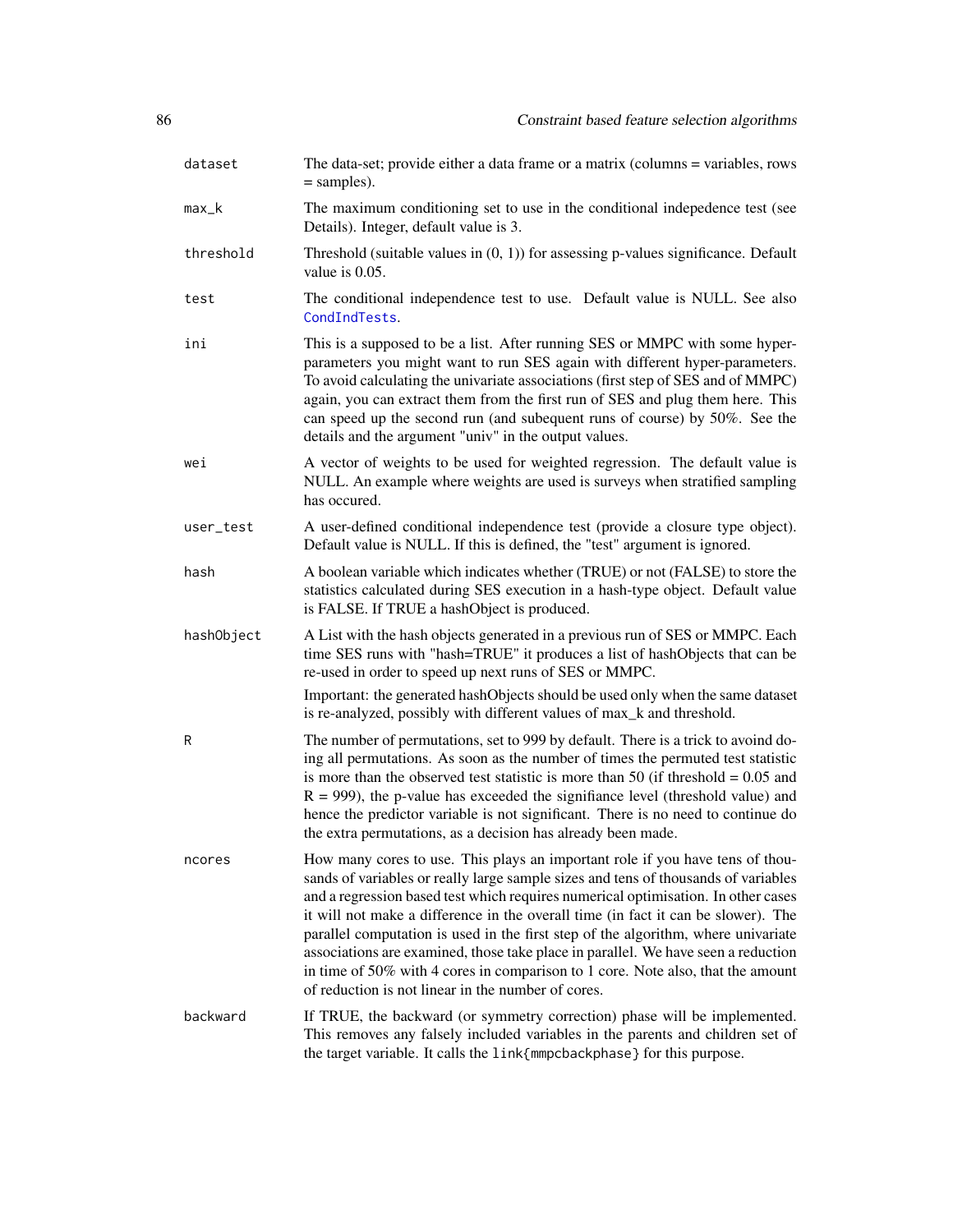The SES function implements the Statistically Equivalent Signature (SES) algorithm as presented in "Tsamardinos, Lagani and Pappas, HSCBB 2012".

The MMPC function implements the MMPC algorithm as presented in "Tsamardinos, Brown and Aliferis. The max-min hill-climbing Bayesian network structure learning algorithm".

he output value "univ" along with the output value "hashObject" can speed up the computations of subsequent runs of SES and MMPC. The first run with a specific pair of hyper-parameters (threshold and max\_k) the univariate associations tests and the conditional independence tests (test statistic and natural logarithm of their corresponding p-values) are stored and returned. In the next run(s) with different pair(s) of hyper-parameters you can use this information to save time. With a few thousands of variables you will see the difference, which can be up to 50%. For the non robust correlation based tests, the difference may not be significant though, because the unconditional correlation coefficients are calculated very efficiently.s.

The max\_k option: the maximum size of the conditioning set to use in the conditioning independence test. Larger values provide more accurate results, at the cost of higher computational times. When the sample size is small (e.g.,  $< 50$  observations) the max\_k parameter should be say 3, otherwise the conditional independence test may not be able to provide reliable results.

If the dataset (predictor variables) contains missing (NA) values, they will automatically be replaced by the current variable (column) mean value with an appropriate warning to the user after the execution.

If the target is a single integer value or a string, it has to corresponds to the column number or to the name of the target feature in the datase. In any other case the target is a variable that is not contained in the dataset.

If the current 'test' argument is defined as NULL or "auto" and the user\_test argument is NULL then the algorithm automatically selects the best test based on the type of the data. Particularly:

- if the target is a factor, the multinomial or the binary logistic regression is used. If the target has two values only, binary logistic regression will be used.
- if target is a ordered factor, ordinal regression is used in the logistic test. Hence, if you want to use multinomial or ordinal logistic regression, make sure your target is factor.
- if target is a numerical vector and the dataset is a matrix or a data.frame with continuous variables, the Fisher conditional independence test is used. If the dataset is a data.frame and there are categorical variables, linear regression is used.
- if target is discrete numerical (counts), the Poisson regression conditional independence test is used. If there are only two values, the binary logistic regression is to be used.
- if target is a Surv object, a Survival conditional independence test is used.
- if target is a matrix with at least 2 columns, the multivariate linear regression is used.
- if target is a 2 column matrix whose columns are the number of successes and the number of trials (first and second column respectively) the testIndBinom should be used.

Conditional independence test functions to be pass through the user\_test argument should have the same signature of the included test. See [testIndFisher](#page-100-0) for an example.

For all the available conditional independence tests that are currently included on the package, please see [CondIndTests](#page-31-0). If two or more p-values are below the machine epsilon (.Machine\$double.eps which is equal to 2.220446e-16), all of them are set to 0. To make the comparison or the ordering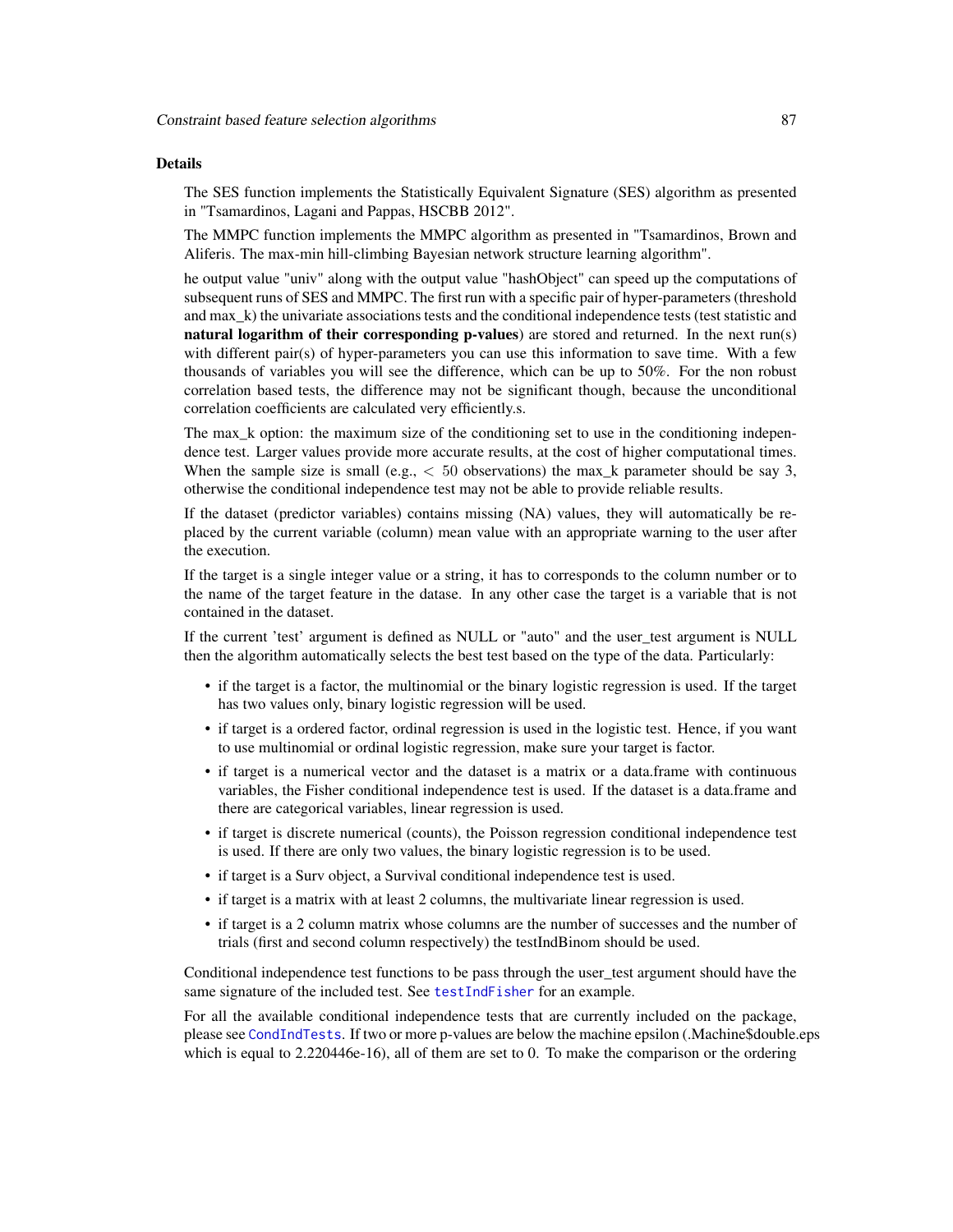feasible we use the logarithm of the p-value. The max-min heuristic though, requires comparison and an ordering of the p-values. Hence, all conditional independence tests calculate the logarithm of the p-value.

If there are missing values in the dataset (predictor variables) columnwise imputation takes place. The median is used for the continuous variables and the mode for categorical variables. It is a naive and not so clever method. For this reason the user is encouraged to make sure his data contain no missing values.

If you have percentages, in the  $(0, 1)$  interval, they are automatically mapped into R by using the logit transformation. If you set the test to [testIndBeta](#page-57-0), beta regression is used. If you have compositional data, positive multivariate data where each vector sums to 1, with NO zeros, they are also mapped into the Euclidean space using the additive log-ratio (multivariate logit) transformation (Aitchison, 1986).

If you use testIndSpearman (argument "test"), the ranks of the data calculated and those are used in the caclulations. This speeds up the whole procedure.

As a rule of thumb you can try this. If for example you have counts and want to see which model fits best, there are two ways. Calculate the mean and the variance. If they are similar, use the Poisson instead of the negative binomial as it is much faster. If you are not convinced, you can either use the negative binomial or do the following simulation study.

# x <- matrix(rnorm(n  $*$  1000), ncol = 1000) # a <- Rfast::univglms(y, x) # hist(a[, 2]) # # histogram of the p-values

If the histogram shows a uniform distribution, use the Poisson regression. If the histogram is not uniform, then repeat the simluation but with a negative binomial distribution. If the histogram is again not flat, then another model is necessary. If the data come from a Poisson or negative binomial, the histogram with a negative binomial regressino will be flat. If the data come a from a negative binomial, the histogram with a Poisson will not be uniform.

On the same page, if you have many zeros, try Rfast::zip.mle and see whether there are grounds to to facilitate the use of a zero inflated Poisson model. Otherwise, do a simulation study like before.

# Value

The output of the algorithm is an object of the class 'SESoutput' for SES or 'MMPCoutput' for MMPC including:

selectedVars The selected variables, i.e., the signature of the target variable. selectedVarsOrder

|            | The order of the selected variables according to increasing pvalues.                                                                                                                                                                                     |
|------------|----------------------------------------------------------------------------------------------------------------------------------------------------------------------------------------------------------------------------------------------------------|
| queues     | A list containing a list (queue) of equivalent features for each variable included<br>in selected Vars. An equivalent signature can be built by selecting a single feature<br>from each queue. Featured only in SES.                                     |
| signatures | A matrix reporting all equivalent signatures (one signature for each row). Fea-<br>tured only in SES.                                                                                                                                                    |
| hashObject | The hashObject caching the statistic calculated in the current run.                                                                                                                                                                                      |
| pvalues    | For each feature included in the dataset, this vector reports the strength of its<br>association with the target in the context of all other variable. Particularly, this<br>vector reports the max p-values found when the association of each variable |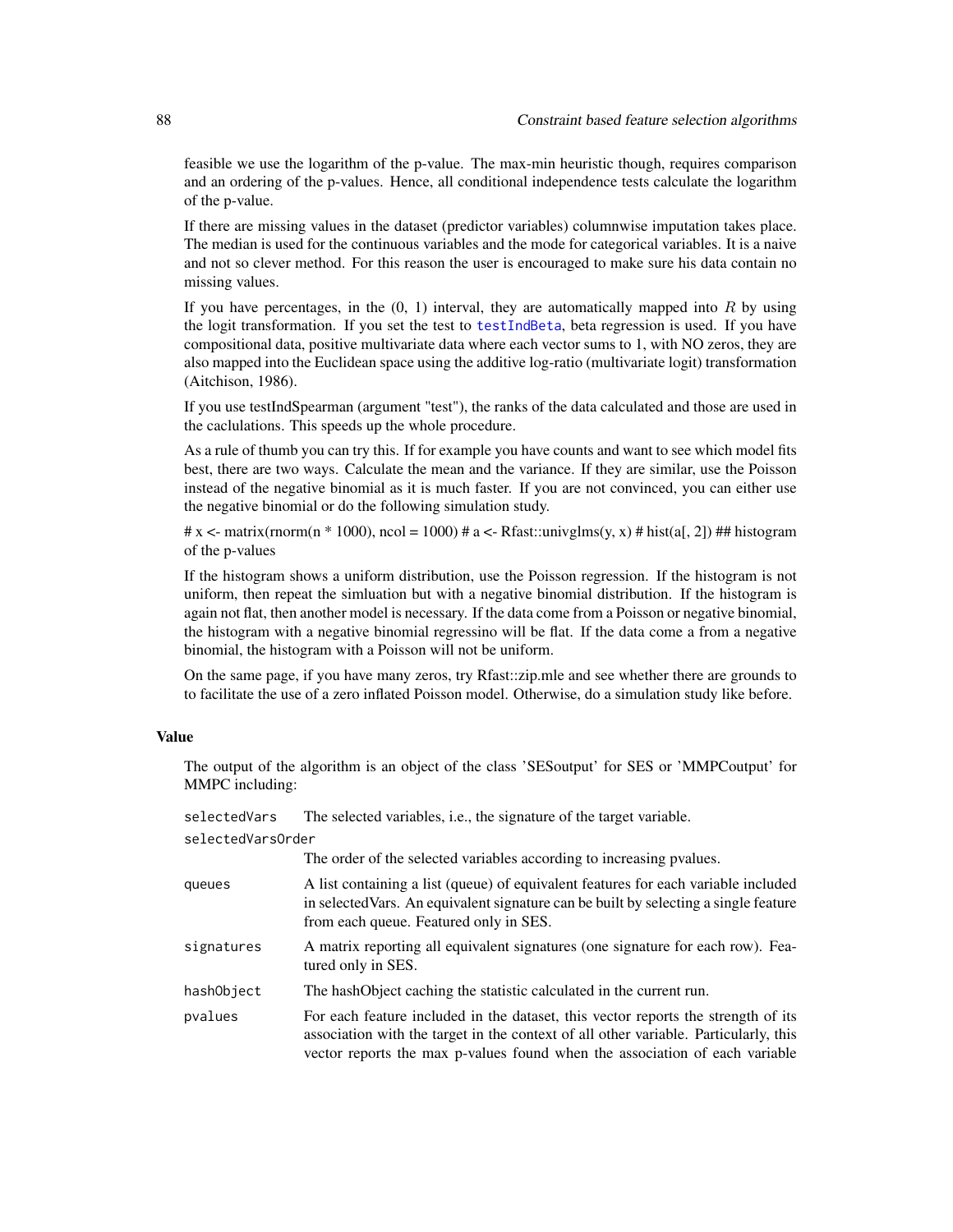with the target is tested against different conditional sets. Lower values indicate higher association. Note that these are the logged p-values, natural logarithm of the pvalues, and not the p-values.

- stats The statistics corresponding to "pvalues" (higher values indicates higher association).
- univ This is a list with the univariate associations; the test statistics and their corresponding logged p-values. This list is very important for subsequent runs of SES with different hyper-parameters. After running SES with some hyperparameters you might want to run SES again with different hyper-parameters. To avoid calculating the univariate associations (first step of SES or MMPC) again, you can take this list from the first run of SES and plug it in the argument "ini" in the next run(s) of SES or MMPC. This can speed up the second run (and subequent runs of course) by 50%. See the argument "univ" in the output values.
- max<sub>k</sub> The max k option used in the current run.

threshold The threshold option used in the current run.

- n.tests If you have set hash = TRUE, then the number of tests performed by SES or MMPC will be returned. If you have not set this to TRUE, the number of univariate associations will be returned. So be careful with this number.
- runtime The run time of the algorithm. A numeric vector. The first element is the user time, the second element is the system time and the third element is the elapsed time.
- test The character name of the statistic test used.

Generic Functions implemented for SESoutput Object:

plot(object=SESoutput, mode="all")

Plots the generated pvalues (using barplot) of the current SESoutput object in comparison to the threshold.

Argument mode can be either "all" or "partial" for the first 500 pvalues of the object.

#### Note

The packages required by the SES and MMPC algorithm operations are: quantreg: for the quantile (median) regression MASS: for negative binomial regression and simple ordinal regression

nnet : also require(stats) and require(MASS) for the testIndLogistic test

survival : for the censIndCR, censIndWR and the censIndER tests

doParallel: for parallel computations

lme4: for (generalised) linear mixed models

Rfast: for many fast functions.

## Author(s)

Ioannis Tsamardinos, Vincenzo Lagani

R implementation and documentation: Giorgos Athineou <athineou@csd.uoc.gr> Vincenzo Lagani <vlagani@csd.uoc.gr>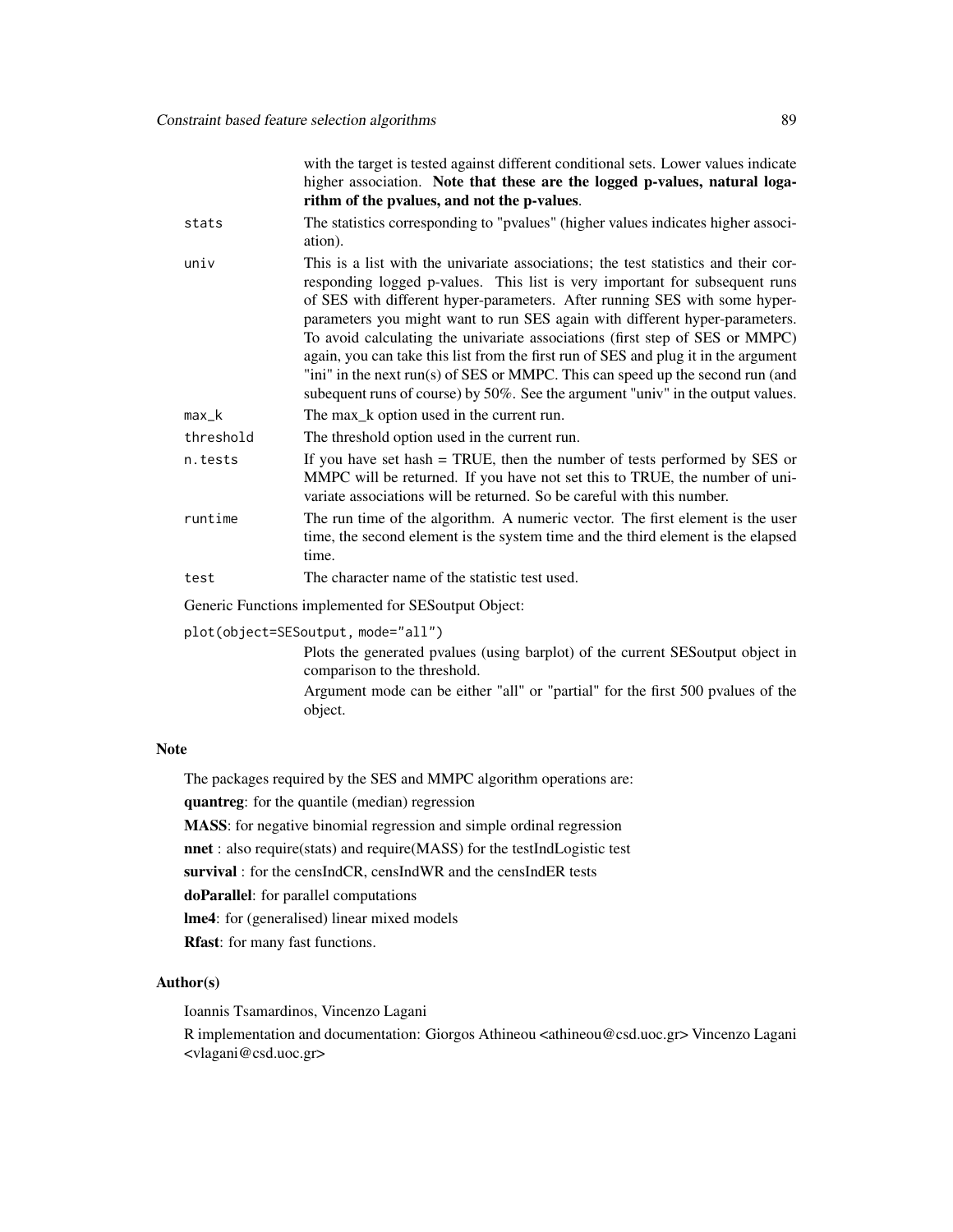## References

Feature Selection with the R Package MXM: Discovering Statistically Equivalent Feature Subsets, Lagani, V. and Athineou, G. and Farcomeni, A. and Tsagris, M. and Tsamardinos, I. (2017). Journal of Statistical Software, 80(7).

I. Tsamardinos, V. Lagani and D. Pappas (2012). Discovering multiple, equivalent biomarker signatures. In proceedings of the 7th conference of the Hellenic Society for Computational Biology  $\&$ Bioinformatics - HSCBB12.

Tsamardinos, I., Aliferis, C. F., & Statnikov, A. (2003). Time and sample efficient discovery of Markov blankets and direct causal relations. In Proceedings of the ninth ACM SIGKDD international conference on Knowledge discovery and data mining (pp. 673-678). ACM.

Brown, L. E., Tsamardinos, I., & Aliferis, C. F. (2004). A novel algorithm for scalable and accurate Bayesian network learning. Medinfo, 711-715.

Tsamardinos, Brown and Aliferis (2006). The max-min hill-climbing Bayesian network structure learning algorithm. Machine learning, 65(1), 31-78.

#### See Also

[CondIndTests,](#page-31-0) [cv.ses](#page-108-0)

set.seed(123)

### Examples

```
#simulate a dataset with continuous data
dataset <- matrix(runif(100 * 50, 1, 100), ncol = 50)
#define a simulated class variable
target <- 3 * dataset[, 10] + 2 * dataset[, 15] + 3 * dataset[, 20] + rnorm(100, 0, 5)
# define some simulated equivalences
dataset[, 16] <- dataset[, 10] + rnorm(100, 0, 2)
dataset[, 17] <- dataset[, 15] + rnorm(100, 0, 2)
# run the SES algorithm
sesObject <- SES(target, dataset, max_k = 5, threshold = 0.05, test = "testIndFisher",
hash = TRUE, hashObject = NULL);# get the queues with the equivalences for each selected variable
sesObject@queues
#get the generated signatures
sesObject@signatures;
# re-run the SES algorithm with the same or different configuration
# under the hash-based implementation of retrieving the statistics
# in the SAME dataset (!important)
hashObj <- sesObject@hashObject;
sesObject2 <- SES(target, dataset, max_k = 2, threshold = 0.01, test = "testIndFisher",
hash = TRUE, hashObject = hashObj);
```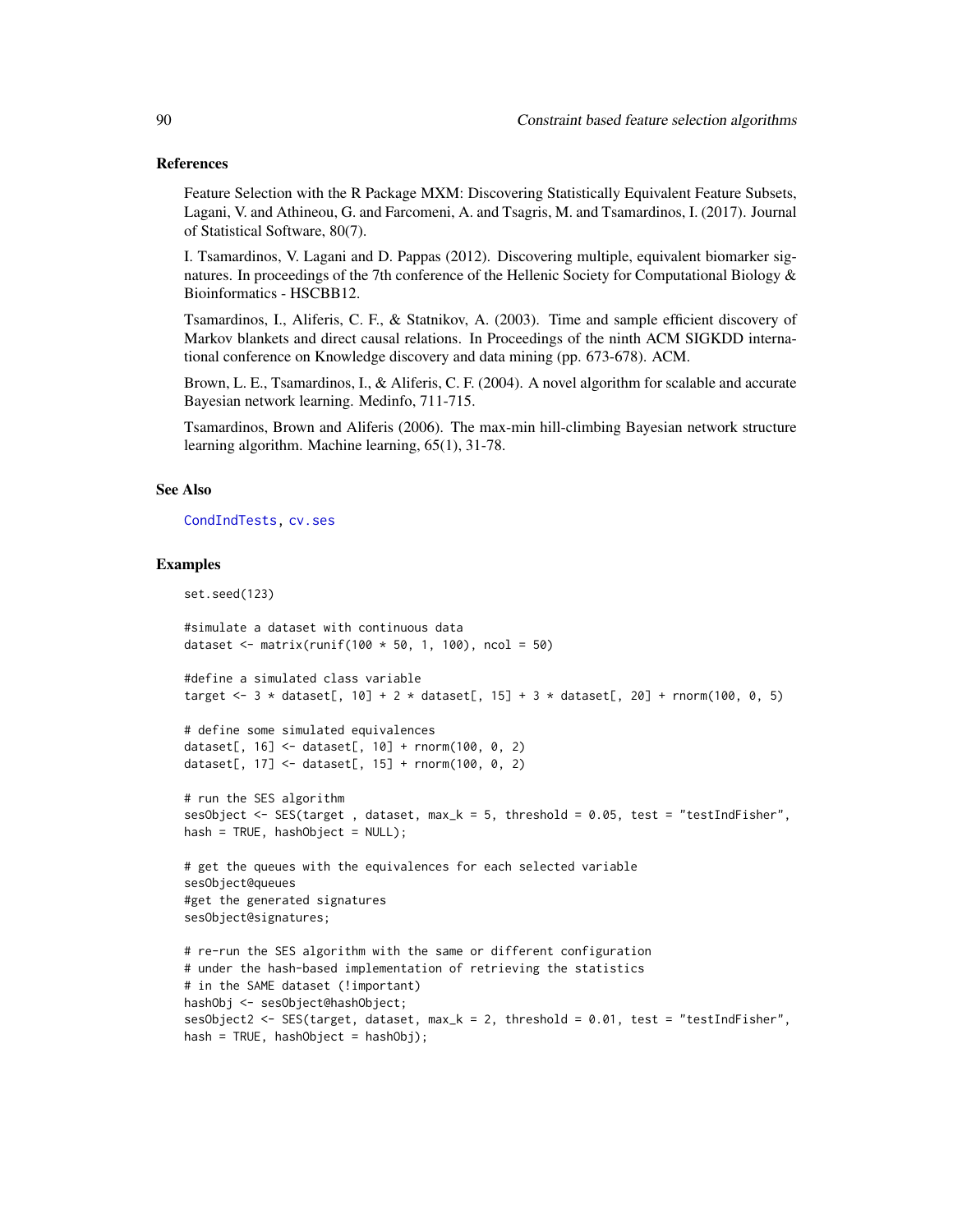Constraint based feature selection algorithms for longitudinal and clustered data 91

```
# get the run time
sesObject@runtime;
sesObject2@runtime;
# MMPC algorithm
mmpcObject <- MMPC(target, dataset, max_k = 3, threshold = 0.05, test="testIndFisher");
mmpcObject@selectedVars
mmpcObject@runtime
```
Constraint based feature selection algorithms for longitudinal and clustered data *SES.glmm/SES.gee: Feature selection algorithm for identifying multiple minimal, statistically-equivalent and equally-predictive feature signatures with correlated data*

#### Description

SES.glmm algorithm follows a forward-backward filter approach for feature selection in order to provide minimal, highly-predictive, statistically-equivalent, multiple feature subsets of a high dimensional dataset. See also Details. MMPC.glmm algorithm follows the same approach without generating multiple feature subsets. They are both adapted to longitudinal target variables.

## Usage

```
SES.glmm(target, reps = NULL, group, dataset, max_k = 3, threshold = 0.05,
test = NULL, ini = NULL, wei = NULL, user_test = NULL, hash = FALSE,
hashObject = NULL, slopes = FALSE, ncores = 1)
```
 $MMPC.g1mm(target, reps = NULL, group, dataset, max_k = 3, threshold = 0.05,$ test = NULL, ini = NULL, wei = NULL, user\_test = NULL, hash = FALSE, hashObject = NULL, slopes = FALSE, ncores = 1)

```
MMPC.gee(target, reps = NULL, group, dataset, max_k = 3, threshold = 0.05,
test = NULL, ini = NULL, wei = NULL, user_test = NULL, hash = FALSE,
hashObject = NULL, correl = "exchangeable", se = "jack", ncores = 1)
```

```
SES.gee(target, reps = NULL, group, dataset, max_k = 3, threshold = 0.05,
test = NULL, ini = NULL, wei = NULL, user_test = NULL, hash = FALSE,
hashObject = NULL, correl = "exchangeable", se = "jack", ncores = 1)
```
#### Arguments

| target | The class variable. Provide a vector with continuous (normal), binary (binomial)<br>or discrete (Poisson) data.                                                         |
|--------|-------------------------------------------------------------------------------------------------------------------------------------------------------------------------|
| reps   | A numeric vector containing the time points of the subjects. It's length is equal<br>to the length of the target variable. If you have clustered data, leave this NULL. |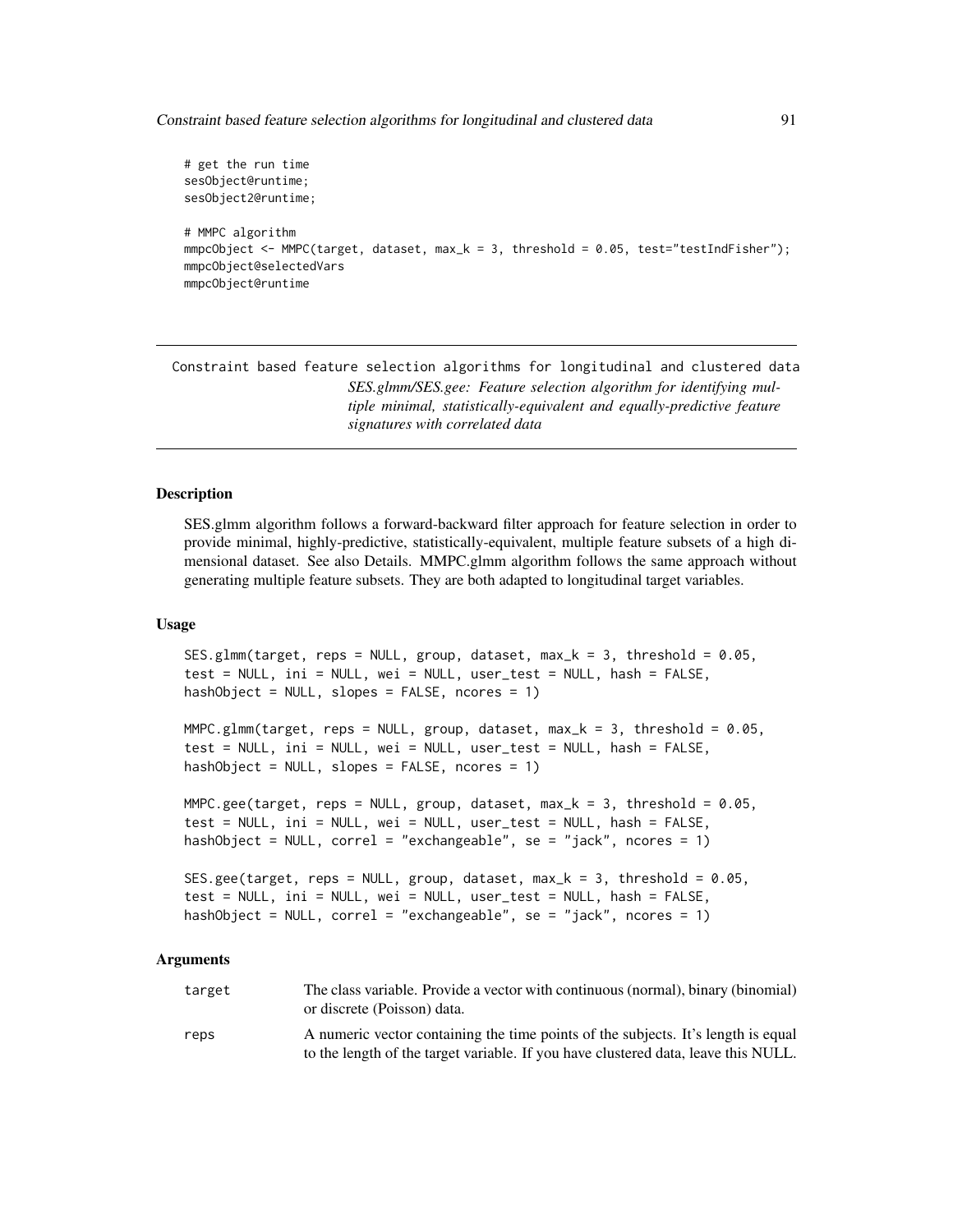| 92 |            | Constraint based feature selection algorithms for longitudinal and clustered data                                                                                                                                                                                                                                                                                                                                                                                                                      |
|----|------------|--------------------------------------------------------------------------------------------------------------------------------------------------------------------------------------------------------------------------------------------------------------------------------------------------------------------------------------------------------------------------------------------------------------------------------------------------------------------------------------------------------|
|    | group      | A numeric vector containing the subjects or groups. It must be of the same<br>legnth as target.                                                                                                                                                                                                                                                                                                                                                                                                        |
|    | dataset    | The dataset; provide either a data frame or a matrix (columns = variables, rows<br>= samples). Currently, only continuous datasets are supported.                                                                                                                                                                                                                                                                                                                                                      |
|    | max_k      | The maximum conditioning set to use in the conditional indepedence test (see<br>Details). Integer, default value is 3.                                                                                                                                                                                                                                                                                                                                                                                 |
|    | threshold  | Threshold (suitable values in $(0, 1)$ ) for assessing p-values significance. Default<br>value is $0.05$ .                                                                                                                                                                                                                                                                                                                                                                                             |
|    | test       | The conditional independence test to use. Default value is NULL. Currently,<br>the only available conditional independence tests are the "testIndGLMMLogis-<br>tic", "testIndGLMMPois", "testIndGLMMGamma", "testIndGLMMNormLog",<br>"testIndGLMMOrdinal", "testIndGLMMReg", "testIndLMM" and "testIndGLMMCR"<br>for generalised linear mixed models. For the GEE, the available tests are "testIndGEEReg",<br>"testIndGEEPois", "testIndGEELogistic", "testIndGEEGamma" and "testIndGEENorm-<br>Log". |
|    | ini        | This is a supposed to be a list. After running SES or MMPC with some hyper-<br>parameters you might want to run SES again with different hyper-parameters.<br>To avoid calculating the univariate associations (first step of SES and of MPPC)<br>again, you can extract them from the first run of SES and plug them here. This<br>can speed up the second run (and subequent runs of course) by 50%. See the<br>details and the argument "univ" in the output values.                                |
|    | wei        | A vector of weights to be used for weighted regression. The default value is<br>NULL.                                                                                                                                                                                                                                                                                                                                                                                                                  |
|    | user_test  | A user-defined conditional independence test (provide a closure type object).<br>Default value is NULL. If this is defined, the "test" argument is ignored.                                                                                                                                                                                                                                                                                                                                            |
|    | hash       | A boolean variable which indicates whether (TRUE) or not (FALSE) to store the<br>statistics calculated during SES execution in a hash-type object. Default value<br>is FALSE. If TRUE a hashObject is produced.                                                                                                                                                                                                                                                                                        |
|    | hashObject | A List with the hash objects generated in a previous run of SES.glmm. Each<br>time SES runs with "hash=TRUE" it produces a list of hashObjects that can be<br>re-used in order to speed up next runs of SES.                                                                                                                                                                                                                                                                                           |
|    |            | Important: the generated hashObjects should be used only when the same dataset<br>is re-analyzed, possibly with different values of max_k and threshold.                                                                                                                                                                                                                                                                                                                                               |
|    | slopes     | Should random slopes for the ime effect be fitted as well? Default value is<br>FALSE.                                                                                                                                                                                                                                                                                                                                                                                                                  |
|    | correl     | The correlation structure. For the Gaussian, Logistic, Poisson and Gamma re-<br>gression this can be either "exchangeable" (compound symmetry, suitable for<br>clustered data) or "ar1" (AR(1) model, suitable for longitudinal data). For the<br>ordinal logistic regression its only the "exchangeable" correlation sturcture.                                                                                                                                                                       |
|    | se         | The method for estimating standard errors. This is very important and crucial.<br>The available options for Gaussian, Logistic, Poisson and Gamma regression<br>are: a) 'san.se': the usual robust estimate. b) 'jack': approximate jackknife vari-<br>ance estimate. c) 'j1s': if 1-step jackknife variance estimate and d) 'fij': fully<br>iterated jackknife variance estimate. If you have many clusters (sets of repeated                                                                         |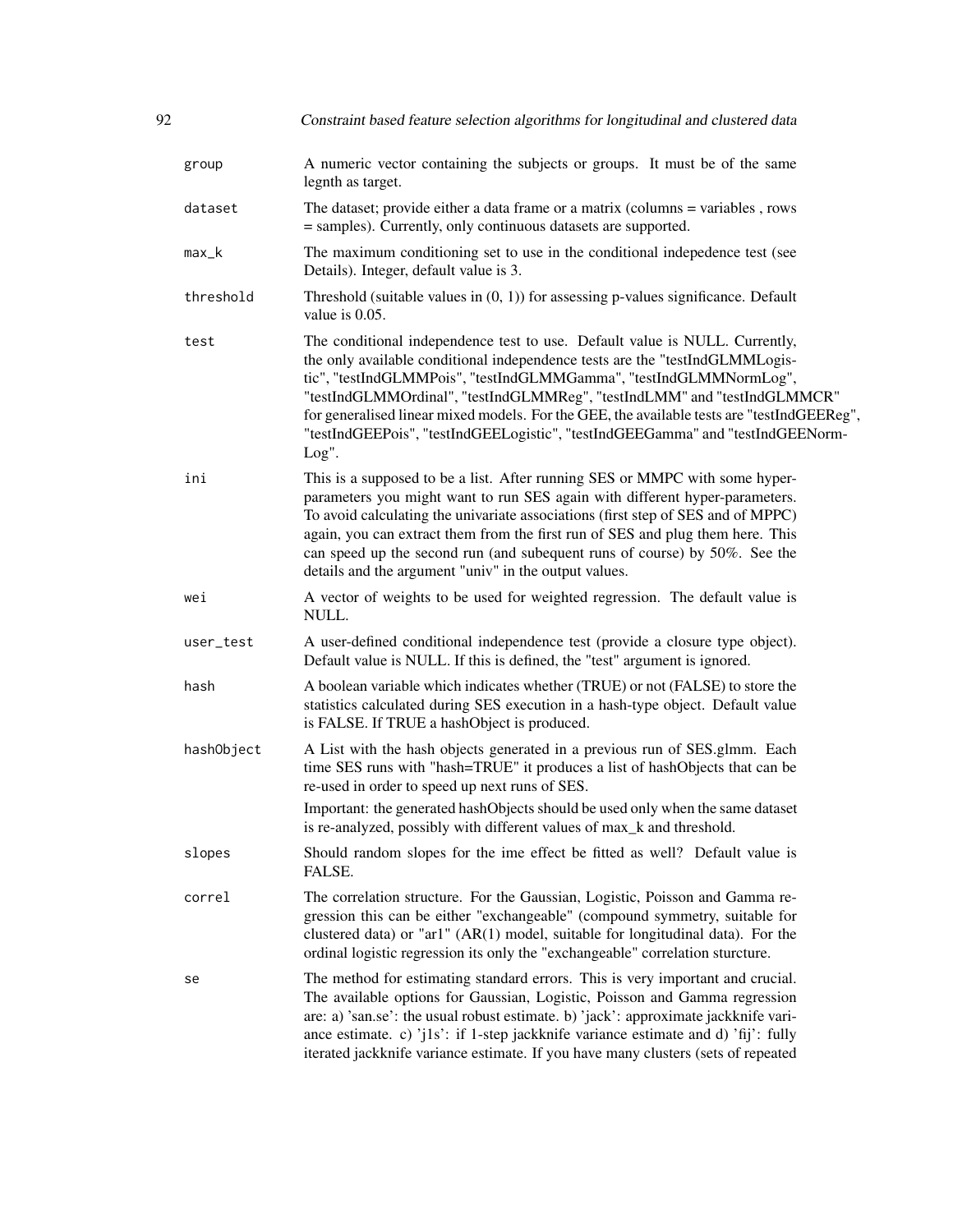measurements) "san.se" is fine as it is asympotically correct, plus jacknife estimates will take longer. If you have a few clusters, then maybe it's better to use jacknife estimates.

The jackknife variance estimator was suggested by Paik (1988), which is quite suitable for cases when the number of subjects is small  $(K < 30)$ , as in many biological studies. The simulation studies conducted by Ziegler et al. (2000) and Yan and Fine (2004) showed that the approximate jackknife estimates are in many cases in good agreement with the fully iterated ones.

ncores How many cores to use. This plays an important role if you have tens of thousands of variables or really large sample sizes and tens of thousands of variables and a regression based test which requires numerical optimisation. In other cases it will not make a difference in the overall time (in fact it can be slower). The parallel computation is used in the first step of the algorithm, where univariate associations are examined, those take place in parallel. We have seen a reduction in time of 50% with 4 cores in comparison to 1 core. Note also, that the amount of reduction is definetely not linear in the number of cores.

#### Details

The SES.glmm function implements the Statistically Equivalent Signature (SES) algorithm as presented in "Tsamardinos, Lagani and Pappas, HSCBB 2012" adapted to longitudinal data. The citation for this is "Tsagris, Lagani and tsamardinos, (2018)". These functions presented here are for the temporal-lonitudinal scenario.

The MMPC function mplements the MMPC algorithm as presented in "Tsamardinos, Brown and Aliferis. The max-min hill-climbing Bayesian network structure learning algorithm" adapted to longitudinal data.

The output value "univ" along with the output value "hashObject" can speed up the computations of subesequent runs of SES and MMPC. The first run with a specific pair of hyper-parameters (threshold and max\_k) the univariate associations tests and the conditional independence tests (test statistic and logarithm of their corresponding p-values) are stored and returned. In the next run(s) with different pair(s) of hyper-parameters you can use this information to save time. With a few thousands of variables you will see the difference, which can be up to 50%.

The max\_k option: the maximum size of the conditioning set to use in the conditioning independence test. Larger values provide more accurate results, at the cost of higher computational times. When the sample size is small (e.g.,  $\lt$  50 observations) the max\_k parameter should be  $\leq$  5, otherwise the conditional independence test may not be able to provide reliable results.

If the dataset contains missing (NA) values, they will automatically be replaced by the current variable (column) mean value with an appropriate warning to the user after the execution.

If the target is a single integer value or a string, it has to corresponds to the column number or to the name of the target feature in the dataset. In any other case the target is a variable that is not contained in the dataset.

If the current 'test' argument is defined as NULL or "auto" and the user\_test argument is NULL then the algorithm automatically selects only available, which is [testIndGLMMReg](#page-54-0).

Conditional independence test functions to be pass through the user\_test argument should have the same signature of the included test. See "?testIndFisher" for an example.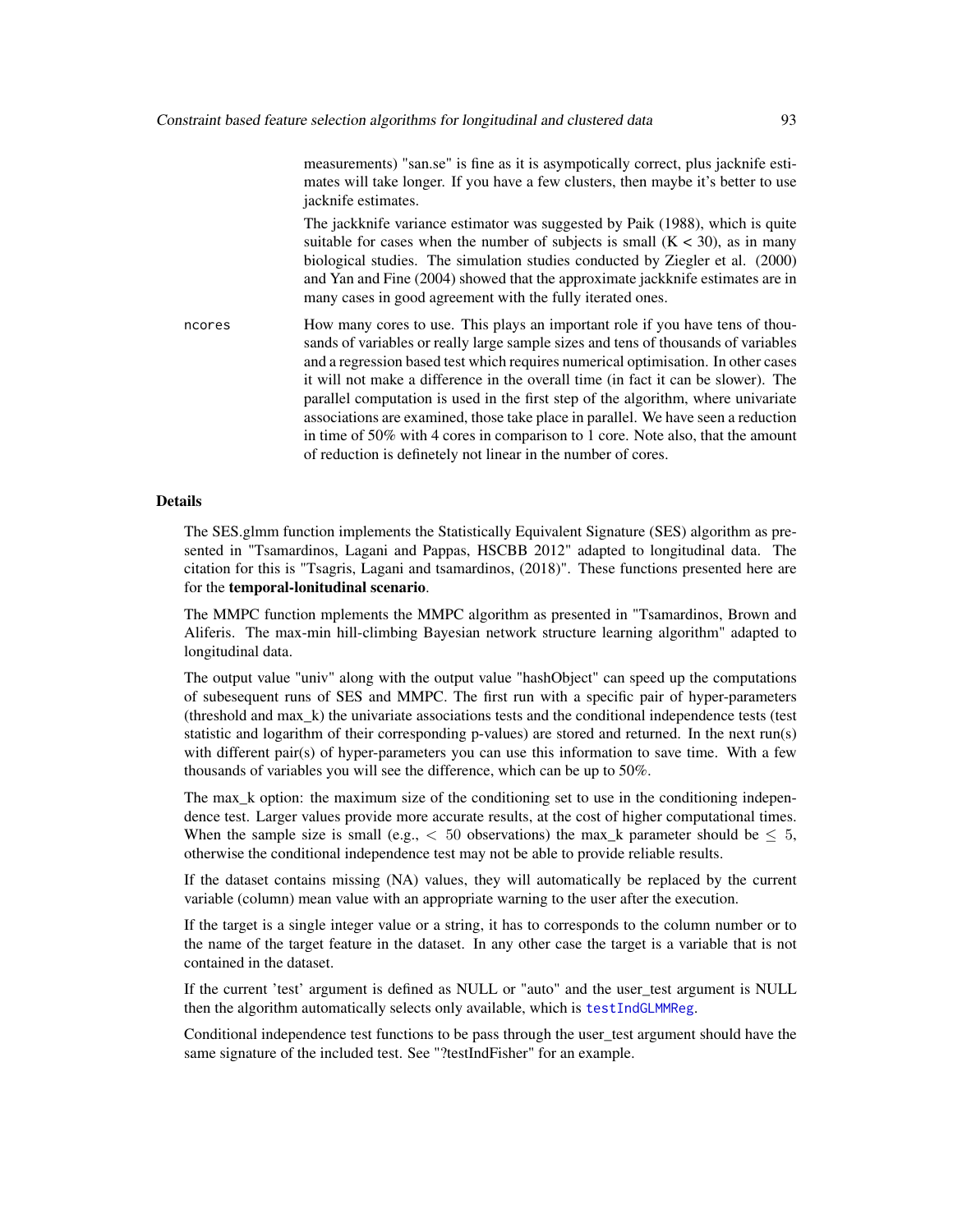For all the available conditional independence tests that are currently included on the package, please see "?CondIndTests".

If two or more p-values are below the machine epsilon (.Machine\$double.eps which is equal to 2.220446e-16), all of them are set to 0. To make the comparison or the ordering feasible we use the logarithm of the p-value. The max-min heuristic though, requires comparison and an ordering of the p-values. Hence, all conditional independence tests calculate the logarithm of the p-value.

If there are missing values in the dataset (predictor variables) columnwise imputation takes place. The median is used for the continuous variables and the mode for categorical variables. It is a naive and not so clever method. For this reason the user is encouraged to make sure his data contain no missing values.

If you have percentages, in the  $(0, 1)$  interval, they are automatically mapped into R by using the logit transformation and a linear mixed model is fitted. If you have binary data, logistic mixed regression is applied and if you have discrete data (counts), Poisson mixed regression is applied.

If you want to use the GEE methodology, make sure you load the library geepack first.

## Value

The output of the algorithm is an object of the class 'SES.glmm.output' for SES.glmm or 'MMPC.glmm.output' for MMPC.glmm including:

| selectedVars      | The selected variables, i.e., the signature of the target variable.                                                                                                                                                                                                                                                                                                                                                                                                                                                                                                                                                                                                         |
|-------------------|-----------------------------------------------------------------------------------------------------------------------------------------------------------------------------------------------------------------------------------------------------------------------------------------------------------------------------------------------------------------------------------------------------------------------------------------------------------------------------------------------------------------------------------------------------------------------------------------------------------------------------------------------------------------------------|
| selectedVarsOrder |                                                                                                                                                                                                                                                                                                                                                                                                                                                                                                                                                                                                                                                                             |
|                   | The order of the selected variables according to increasing pvalues.                                                                                                                                                                                                                                                                                                                                                                                                                                                                                                                                                                                                        |
| queues            | A list containing a list (queue) of equivalent features for each variable included<br>in selected Vars. An equivalent signature can be built by selecting a single feature<br>from each queue. Featured only in SES.                                                                                                                                                                                                                                                                                                                                                                                                                                                        |
| signatures        | A matrix reporting all equivalent signatures (one signature for each row). Fea-<br>tured only in SES.                                                                                                                                                                                                                                                                                                                                                                                                                                                                                                                                                                       |
| hashObject        | The hashObject caching the statistic calculted in the current run.                                                                                                                                                                                                                                                                                                                                                                                                                                                                                                                                                                                                          |
| pvalues           | For each feature included in the dataset, this vector reports the strength of its<br>association with the target in the context of all other variables. Particularly, this<br>vector reports the max p-values found when the association of each variable<br>with the target is tested against different conditional sets. Lower values indicate<br>higher association. Note that these are the logarithm of the p-values.                                                                                                                                                                                                                                                  |
| stats             | The statistics corresponding to "pvalues" (higher values indicates higher associ-<br>ation).                                                                                                                                                                                                                                                                                                                                                                                                                                                                                                                                                                                |
| univ              | This is a list with the univariate associations. The test statistics and their cor-<br>responding logged p-values. This list is very important for subsequent runs<br>of SES with different hyper-parameters. After running SES with some hyper-<br>parameters you might want to run SES again with different hyper-parameters.<br>To avoid calculating the univariate associations (first step of SES or MMPC)<br>again, you can take this list from the first run of SES and plug it in the argument<br>"ini" in the next run(s) of SES or MMPC. This can speed up the second run (and<br>subequent runs of course) by 50%. See the argument "univ" in the output values. |
| $max_k$           | The max_k option used in the current run.                                                                                                                                                                                                                                                                                                                                                                                                                                                                                                                                                                                                                                   |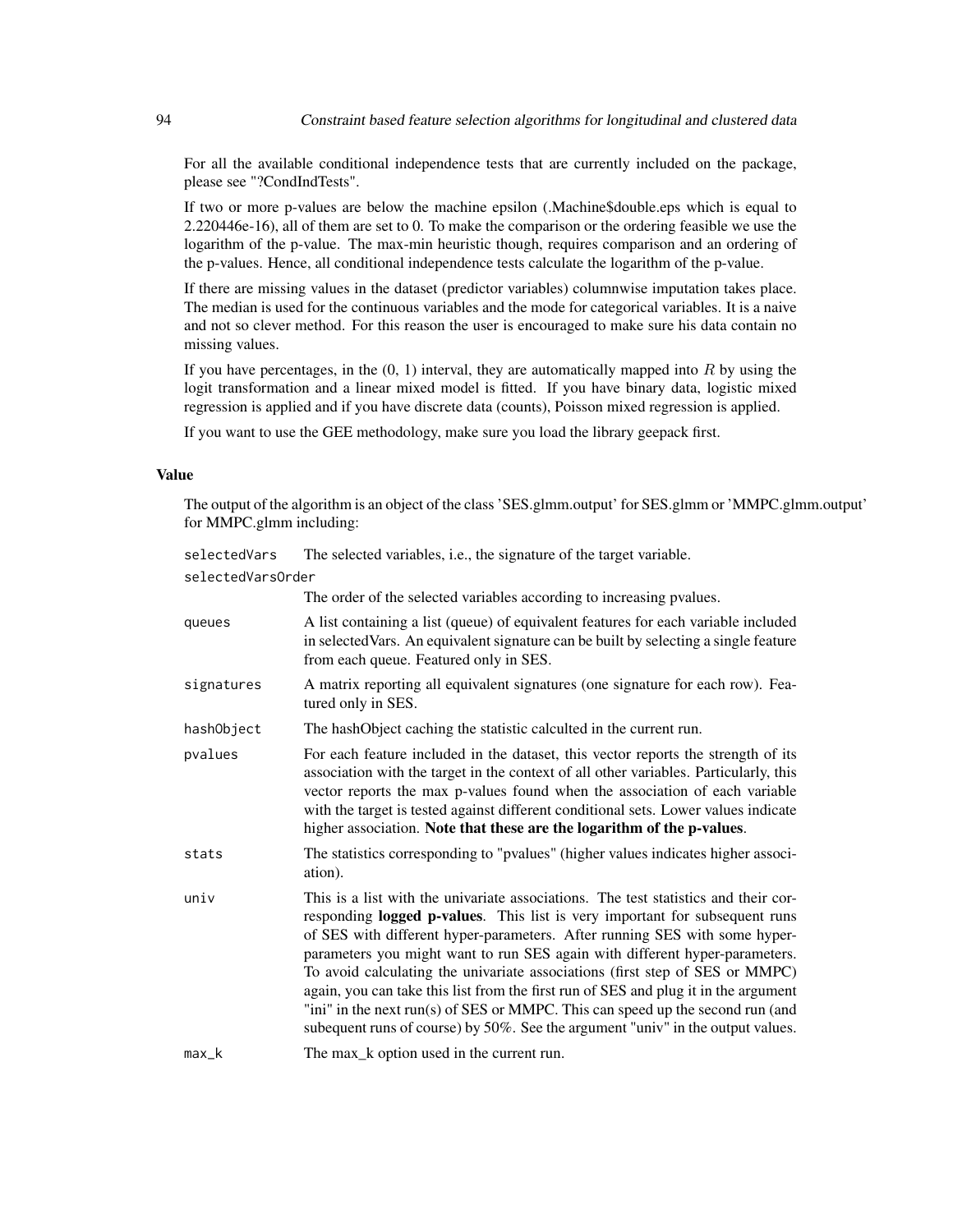| threshold | The threshold option used in the current run.                                                                                                                                                                                                          |
|-----------|--------------------------------------------------------------------------------------------------------------------------------------------------------------------------------------------------------------------------------------------------------|
| n.tests   | If you have set hash $=$ TRUE, then the number of tests performed by SES or<br>MMPC will be returned. If you have not set this to TRUE, the number of uni-<br>variate associations will be returned. So be careful with this number.                   |
| runtime   | The run time of the algorithm. A numeric vector. The first element is the user<br>time, the second element is the system time and the third element is the elapsed<br>time.                                                                            |
| slope     | Whether random slopes for the time effects were used or not, TRUE or FALSE.                                                                                                                                                                            |
|           | Generic Functions implemented for SESoutput Object:                                                                                                                                                                                                    |
|           | plot(object=SES.glmm.output, mode="all")<br>Plots the generated pvalues (using barplot) of the current SES output object in<br>comparison to the threshold. Argument mode can be either "all" or "partial" for<br>the first 500 pyalues of the object. |

#### Author(s)

Ioannis Tsamardinos, Vincenzo Lagani

R implementation and documentation: Giorgos Athineou <athineou@csd.uoc.gr> Vincenzo Lagani <vlagani@csd.uoc.gr>

#### References

Tsagris, M., Lagani, V., & Tsamardinos, I. (2018). Feature selection for high-dimensional glmm data. BMC bioinformatics, 19(1), 17.

I. Tsamardinos, M. Tsagris and V. Lagani (2015). Feature selection for longitudinal data. Proceedings of the 10th conference of the Hellenic Society for Computational Biology & Bioinformatics (HSCBB15).

I. Tsamardinos, V. Lagani and D. Pappas (2012). Discovering multiple, equivalent biomarker signatures. In proceedings of the 7th conference of the Hellenic Society for Computational Biology & Bioinformatics - HSCBB12.

Tsamardinos, Brown and Aliferis (2006). The max-min hill-climbing Bayesian network structure learning algorithm. Machine learning, 65(1), 31-78.

Eugene Demidenko (2013). Mixed Models: Theory and Applications with R, 2nd Edition. New Jersey: Wiley \& Sons.

J. Pinheiro and D. Bates. Mixed-effects models in S and S-PLUS. Springer Science \& Business Media, 2006.

Liang K.Y. and Zeger S.L. (1986). Longitudinal data analysis using generalized linear models. Biometrika, 73(1): 13-22.

Prentice R.L. and Zhao L.P. (1991). Estimating equations for parameters in means and covariances of multivariate discrete and continuous responses. Biometrics, 47(3): 825-839.

Heagerty P.J. and Zeger S.L. (1996) Marginal regression models for clustered ordinal measurements. Journal of the American Statistical Association, 91(435): 1024-1036.

Paik M.C. (1988). Repeated measurement analysis for nonnormal data in small samples. Communications in Statistics-Simulation and Computation, 17(4): 1155-1171.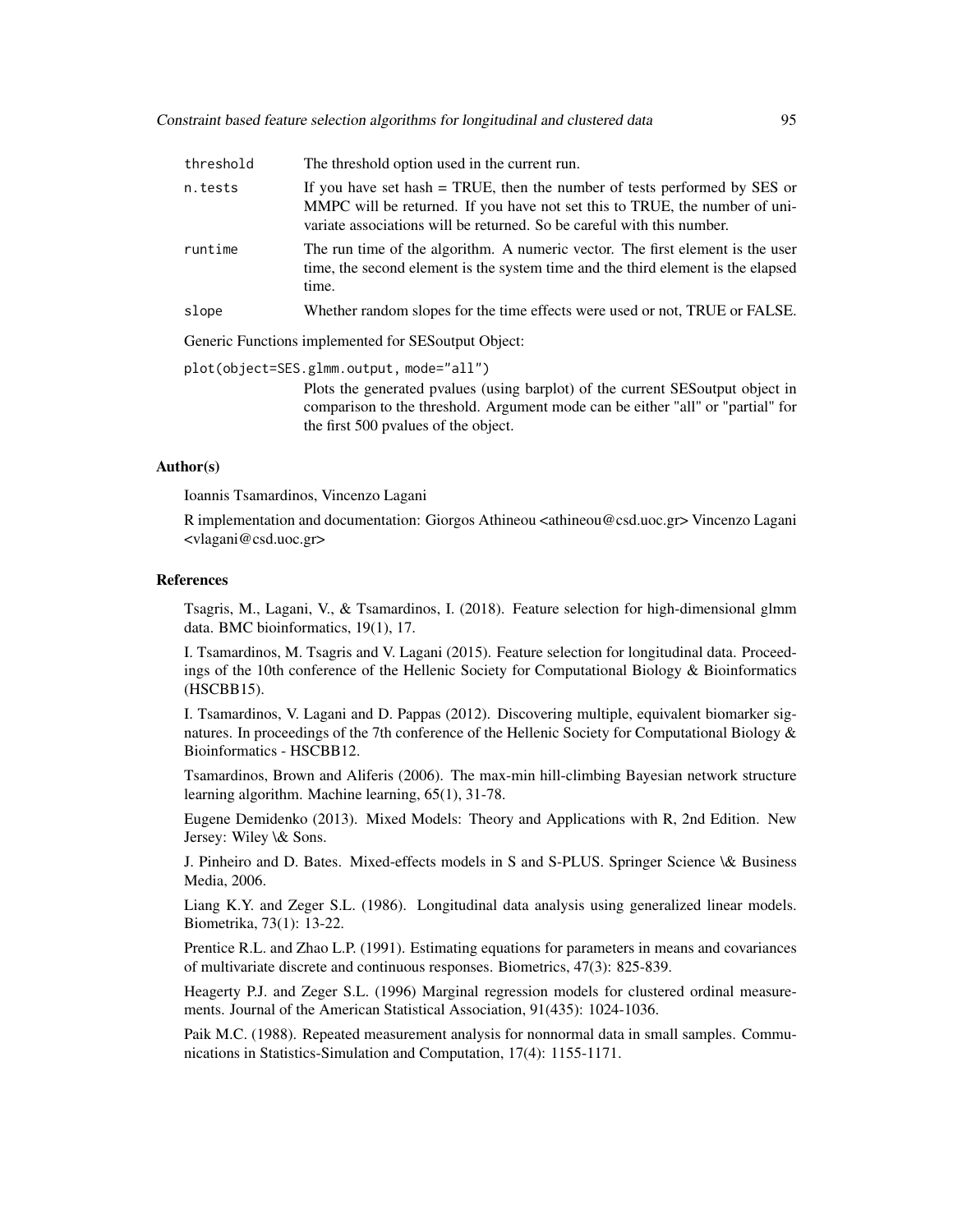Ziegler A., Kastner C., Brunner D. and Blettner M. (2000). Familial associations of lipid profiles: A generalised estimating equations approach. Statistics in medicine, 19(24): 3345-3357

Yan J. and Fine J. (2004). Estimating equations for association structures. Statistics in medicine, 23(6): 859-874.

# See Also

[CondIndTests,](#page-31-0) [testIndGLMMReg](#page-54-0)

#### Examples

```
## Not run:
require(lme4)
data(sleepstudy)
reaction <- sleepstudy$Reaction
days <- sleepstudy$Days
subject <- sleepstudy$Subject
x \le matrix(rnorm(180 * 200), ncol = 200) ## unrelated predictor variables
m1 \leq SES.glmm(target = reaction, reps = days, group = subject, dataset = x)
m2 < - MMPC.glmm(target = reaction, reps = days, group = subject, dataset = x)
```
## End(Not run)

Constraint based feature selection algorithms for multiple datasets *ma.ses: Feature selection algorithm for identifying multiple minimal, statistically-equivalent and equally-predictive feature signatures with multiple datasets ma.mmpc: Feature selection algorithm for identifying minimal feature subsets with multiple datasets*

#### Description

SES algorithm follows a forward-backward filter approach for feature selection in order to provide minimal, highly-predictive, statistically-equivalent, multiple feature subsets of two or more high dimensional datasets. See also Details. MMPC algorithm follows the same approach without generating multiple feature subsets.

#### Usage

```
ma.ses(target, dataset, ina, statistic = FALSE, max_k = 3, threshold = 0.05,
test = NULL, ini = NULL, user_test = NULL, hash = FALSE, hashObject = NULL,
ncores = 1ma.mmpc(target, dataset, ina, statistic = FALSE, max_k = 3, threshold = 0.05,
test = NULL, ini = NULL, user_test = NULL, hash = FALSE, hashObject = NULL,
ncores = 1, backward = FALSE)
```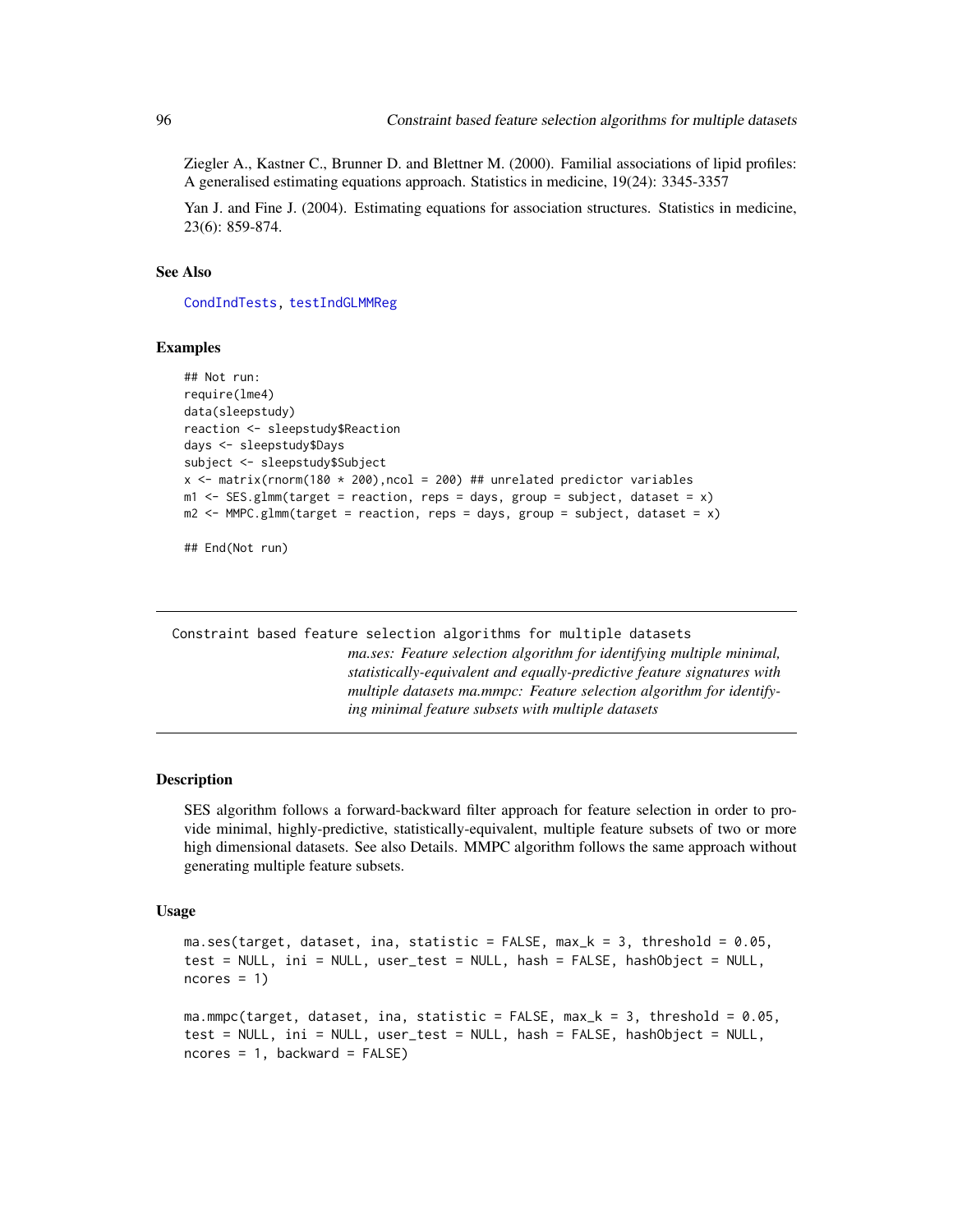# Arguments

| target     | The class variable. Provide either a string, an integer, a numeric value, a vector,<br>a factor, an ordered factor or a Surv object. See also Details.                                                                                                                                                                                                                                                                                                                                                                                                                                                                                                           |
|------------|------------------------------------------------------------------------------------------------------------------------------------------------------------------------------------------------------------------------------------------------------------------------------------------------------------------------------------------------------------------------------------------------------------------------------------------------------------------------------------------------------------------------------------------------------------------------------------------------------------------------------------------------------------------|
| dataset    | The data-set; provide either a data frame or a matrix (columns = variables, rows<br>= samples). Alternatively, provide an ExpressionSet (in which case rows are<br>samples and columns are features, see bioconductor for details).                                                                                                                                                                                                                                                                                                                                                                                                                              |
| ina        | A numerical vector indicating the dataset. The numbers must be $1, 2, 3, \ldots$                                                                                                                                                                                                                                                                                                                                                                                                                                                                                                                                                                                 |
| statistic  | A boolean variable indicating whether the test statistics (TRUE) or the p-values<br>should be combined (FALSE). See the details about this.                                                                                                                                                                                                                                                                                                                                                                                                                                                                                                                      |
| max_k      | The maximum conditioning set to use in the conditional indepedence test (see<br>Details). Integer, default value is 3.                                                                                                                                                                                                                                                                                                                                                                                                                                                                                                                                           |
| threshold  | Threshold (suitable values in $(0, 1)$ ) for assessing p-values significance. Default<br>value is 0.05.                                                                                                                                                                                                                                                                                                                                                                                                                                                                                                                                                          |
| test       | The conditional independence test to use. Default value is NULL. See also<br>CondIndTests.                                                                                                                                                                                                                                                                                                                                                                                                                                                                                                                                                                       |
| ini        | This is a supposed to be a list. After running SES or MMPC with some hyper-<br>parameters you might want to run SES again with different hyper-parameters.<br>To avoid calculating the univariate associations (first step of SES and of MPPC)<br>again, you can extract them from the first run of SES and plug them here. This<br>can speed up the second run (and subequent runs of course) by 50%. See the<br>details and the argument "univ" in the output values.                                                                                                                                                                                          |
| user_test  | A user-defined conditional independence test (provide a closure type object).<br>Default value is NULL. If this is defined, the "test" argument is ignored.                                                                                                                                                                                                                                                                                                                                                                                                                                                                                                      |
| hash       | A boolean variable which indicates whether (TRUE) or not (FALSE) to store the<br>statistics calculated during SES execution in a hash-type object. Default value<br>is FALSE. If TRUE a hashObject is produced.                                                                                                                                                                                                                                                                                                                                                                                                                                                  |
| hashObject | A List with the hash objects generated in a previous run of SES or MMPC. Each<br>time SES runs with "hash=TRUE" it produces a list of hashObjects that can be<br>re-used in order to speed up next runs of SES or MMPC.<br>Important: the generated hashObjects should be used only when the same dataset<br>is re-analyzed, possibly with different values of max_k and threshold.                                                                                                                                                                                                                                                                              |
| ncores     | How many cores to use. This plays an important role if you have tens of thou-<br>sands of variables or really large sample sizes and tens of thousands of variables<br>and a regression based test which requires numerical optimisation. In other cases<br>it will not make a difference in the overall time (in fact it can be slower). The<br>parallel computation is used in the first step of the algorithm, where univariate<br>associations are examined, those take place in parallel. We have seen a reduction<br>in time of 50% with 4 cores in comparison to 1 core. Note also, that the amount<br>of reduction is not linear in the number of cores. |
| backward   | If TRUE, the backward (or symmetry correction) phase will be implemented.<br>This removes any falsely included variables in the parents and children set of<br>the target variable. This is an experimental stage, so do not trust too much or<br>ven better do not use.                                                                                                                                                                                                                                                                                                                                                                                         |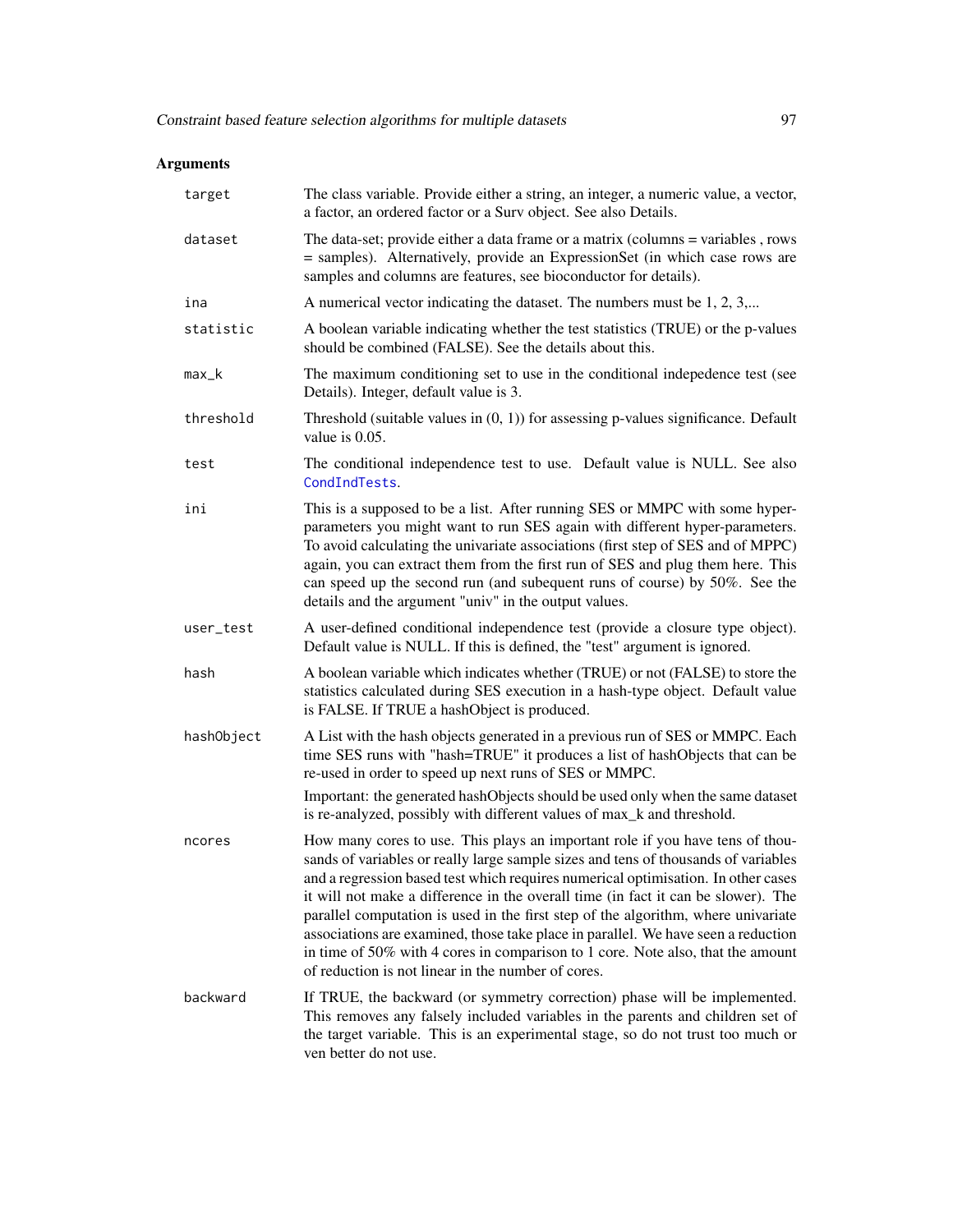This is more at an experimental stage at the present.

The SES function implements the Statistically Equivalent Signature (SES) algorithm as presented in "Tsamardinos, Lagani and Pappas, HSCBB 2012".

The MMPC function mplements the MMPC algorithm as presented in "Tsamardinos, Brown and Aliferis. The max-min hill-climbing Bayesian network structure learning algorithm".

The output value "univ" along with the output value "hashObject" can speed up the computations of subesequent runs of SES and MMPC. The first run with a specific pair of hyper-parameters (threshold and max\_k) the univariate associations tests and the conditional independence tests (test statistic and logarithm of their corresponding p-values) are stored and returned. In the next run(s) with different pair(s) of hyper-parameters you can use this information to save time. With a few thousands of variables you will see the difference, which can be up to 50%. For the non robust correlation based tests, the difference may not be significant though, because the unconditional correlation coefficients are calcualted very efficiently.

The max<sub>k</sub> option: the maximum size of the conditioning set to use in the conditioning independence test. Larger values provide more accurate results, at the cost of higher computational times. When the sample size is small (e.g.,  $\lt$  50 observations) the max\_k parameter should be  $\leq$  5, otherwise the conditional independence test may not be able to provide reliable results.

If the dataset (predictor variables) contains missing (NA) values, they will automatically be replaced by the current variable (column) mean value with an appropriate warning to the user after the execution.

Conditional independence test functions to be pass through the user\_test argument should have the same signature of the included test. See [testIndFisher](#page-100-0) for an example.

For all the available conditional independence tests that are currently included on the package, please see [CondIndTests](#page-31-0) .

If two or more p-values are below the machine epsilon (.Machine\$double.eps which is equal to 2.220446e-16), all of them are set to 0. To make the comparison or the ordering feasible we use the logarithm of the p-value. The max-min heuristic though, requires comparison and an ordering of the p-values. Hence, all conditional independence tests calculate the logarithm of the p-value.

If there are missing values in the dataset (predictor variables) columnwise imputation takes place. The median is used for the continuous variables and the mode for categorical variables. It is a naive and not so clever method. For this reason the user is encouraged to make sure his data contain no missing values.

If you have percentages, in the  $(0, 1)$  interval, they are automatically mapped into R by using the logit transformation.

If you use testIndSpearman (argument "test"), the ranks of the data calculated and those are used in the caclulations. This speeds up the whole procedure.

Currently only the testIndFisher and testIndSpearman tests are supported for use in the algorithm.

If the argument statistic is set to FALSE, the p-values from the hypothesis test of each dataset are combined via Fisher's meta-analytic approach, that is  $T = -2\sum_{i=1}^{k} \log p_i$  and  $T \chi^2_{2k}$ . If statistic is TRUE, the test statistics are combined as  $T = \frac{\sum_{i=1}^{k} t_i / se(t_i)}{\sum_{i=1}^{k} t_i / se(t_i)}$  $\frac{\sum_{i=1}^{k} v_i / s c(v_i)}{\sum_{i=1}^{k} 1 / s e(t_i)}$  and  $T N(0, 1)$ .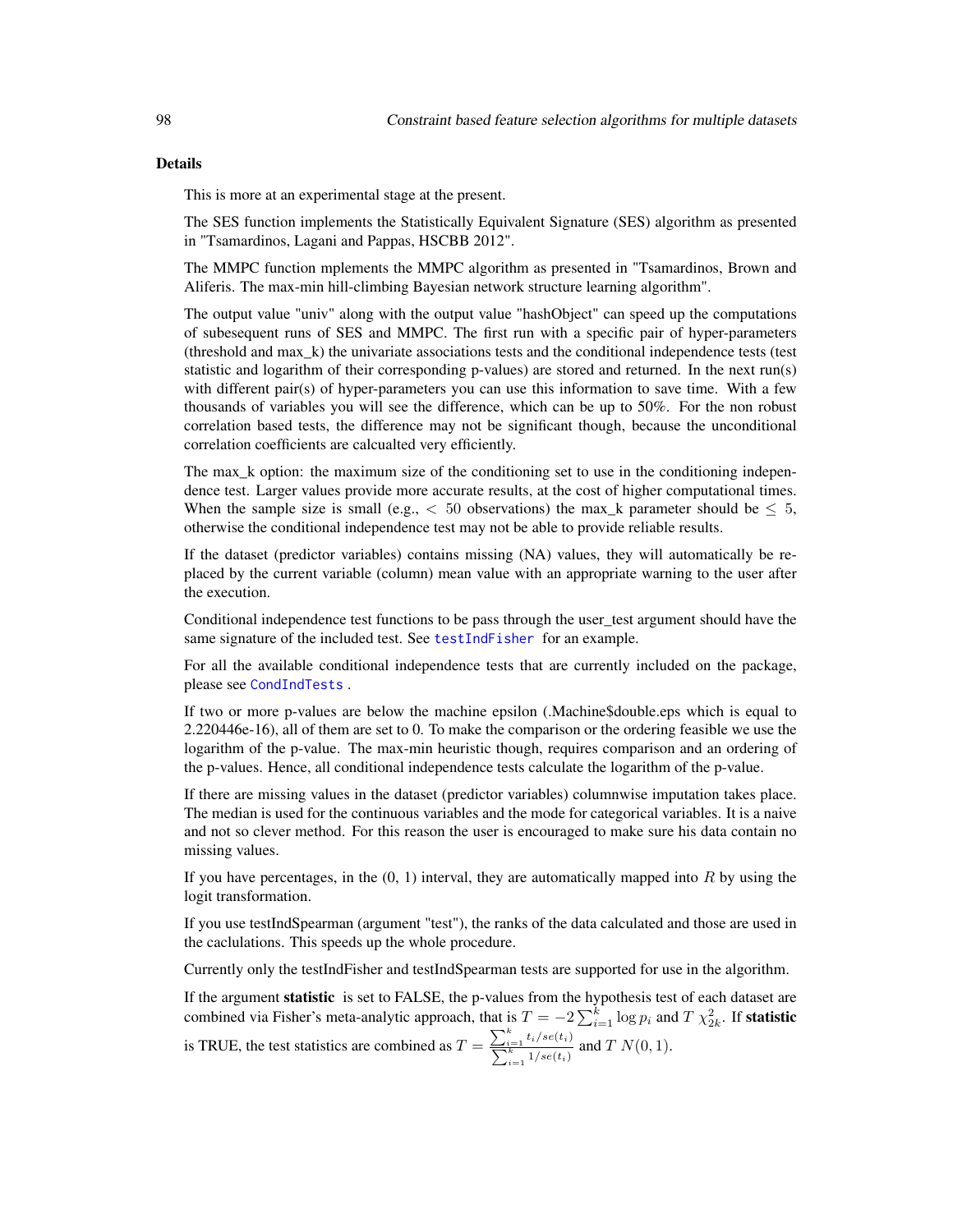# Value

The output of the algorithm is an object of the class 'SESoutput' for SES or 'MMPCoutput' for MMPC including:

| selectedVars                                       | The selected variables, i.e., the signature of the target variable.                                                                                                                                                                                                                                                                                                                                                                                                                                                                                                                                                                                                                                                                                  |  |
|----------------------------------------------------|------------------------------------------------------------------------------------------------------------------------------------------------------------------------------------------------------------------------------------------------------------------------------------------------------------------------------------------------------------------------------------------------------------------------------------------------------------------------------------------------------------------------------------------------------------------------------------------------------------------------------------------------------------------------------------------------------------------------------------------------------|--|
| selectedVarsOrder                                  |                                                                                                                                                                                                                                                                                                                                                                                                                                                                                                                                                                                                                                                                                                                                                      |  |
|                                                    | The order of the selected variables according to increasing pvalues.                                                                                                                                                                                                                                                                                                                                                                                                                                                                                                                                                                                                                                                                                 |  |
| queues                                             | A list containing a list (queue) of equivalent features for each variable included<br>in selected Vars. An equivalent signature can be built by selecting a single feature<br>from each queue. Featured only in SES.                                                                                                                                                                                                                                                                                                                                                                                                                                                                                                                                 |  |
| signatures                                         | A matrix reporting all equivalent signatures (one signature for each row). Fea-<br>tured only in SES.                                                                                                                                                                                                                                                                                                                                                                                                                                                                                                                                                                                                                                                |  |
| hashObject                                         | The hashObject caching the statistic calculated in the current run.                                                                                                                                                                                                                                                                                                                                                                                                                                                                                                                                                                                                                                                                                  |  |
| pvalues                                            | For each feature included in the dataset, this vector reports the strength of its<br>association with the target in the context of all other variables. Particularly,<br>this vector reports the max p-values (on a logarithmic scale) found when the<br>association of each variable with the target is tested against different conditional<br>sets. Lower values indicate higher association.                                                                                                                                                                                                                                                                                                                                                     |  |
| stats                                              | The statistics corresponding to "pvalues" (higher values indicates higher associ-<br>ation).                                                                                                                                                                                                                                                                                                                                                                                                                                                                                                                                                                                                                                                         |  |
| univ                                               | This is a list with the univariate associations. The test statistics and their cor-<br>responding logged p-values, along with their flag (1 if the test was perfromed<br>and 0 otherwise). This list is very important for subsequent runs of SES with<br>different hyper-parameters. After running SES with some hyper-parameters you<br>might want to run SES again with different hyper-parameters. To avoid calculat-<br>ing the univariate associations (first step of SES or MMPC) again, you can take<br>this list from the first run of SES and plug it in the argument "ini" in the next<br>run(s) of SES or MMPC. This can speed up the second run (and subequent runs<br>of course) by 50%. See the argument "univ" in the output values. |  |
| $max_k$                                            | The max_k option used in the current run.                                                                                                                                                                                                                                                                                                                                                                                                                                                                                                                                                                                                                                                                                                            |  |
| threshold                                          | The threshold option used in the current run.                                                                                                                                                                                                                                                                                                                                                                                                                                                                                                                                                                                                                                                                                                        |  |
| runtime                                            | The run time of the algorithm. A numeric vector. The first element is the user<br>time, the second element is the system time and the third element is the elapsed<br>time.                                                                                                                                                                                                                                                                                                                                                                                                                                                                                                                                                                          |  |
| test                                               | The character name of the statistic test used.                                                                                                                                                                                                                                                                                                                                                                                                                                                                                                                                                                                                                                                                                                       |  |
| Generic Function implemented for SESoutput Object: |                                                                                                                                                                                                                                                                                                                                                                                                                                                                                                                                                                                                                                                                                                                                                      |  |
| plot(object=SESoutput, mode="all")                 |                                                                                                                                                                                                                                                                                                                                                                                                                                                                                                                                                                                                                                                                                                                                                      |  |

Plots the generated pvalues (using barplot) of the current SESoutput object in comparison to the threshold.

Argument mode can be either "all" or "partial" for the first 500 pvalues of the object.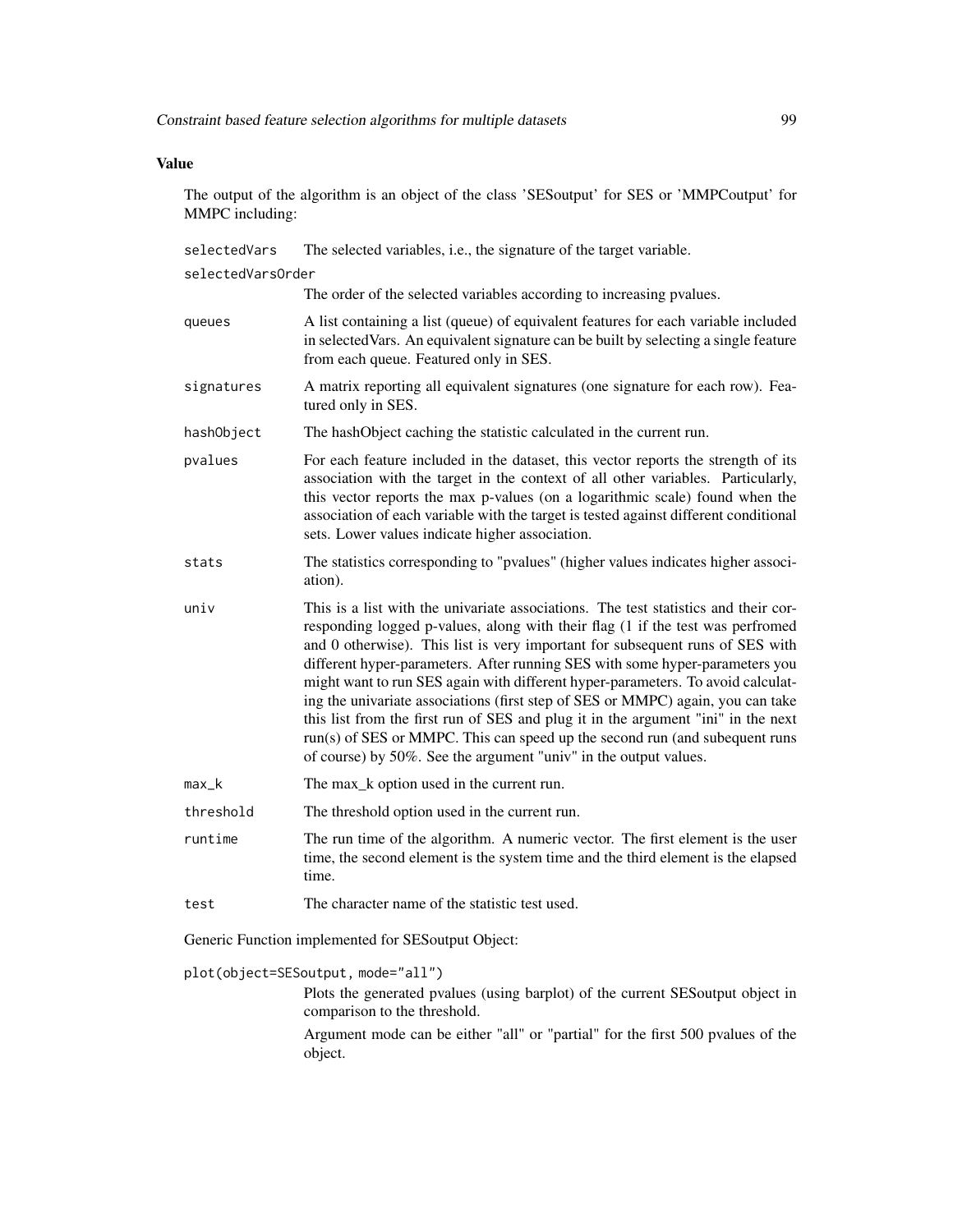#### Author(s)

Ioannis Tsamardinos, Vincenzo Lagani

R implementation and documentation: Giorgos Athineou <athineou@csd.uoc.gr>, Vincenzo Lagani <vlagani@csd.uoc.gr> and Michail Tsagris <mtsagris@uoc.gr>

#### References

V. Lagani, A.D. Karozou, D. Gomez-Cabrero, G. Silberberg and I. Tsamardinos (2016). A comparative evaluation of data-merging and meta-analysis methods for reconstructing gene-gene interactions, BMC Bioinformatics 17(Supplementary 5): 287-305.

I. Tsamardinos, V. Lagani and D. Pappas (2012). Discovering multiple, equivalent biomarker signatures. In proceedings of the 7th conference of the Hellenic Society for Computational Biology  $\&$ Bioinformatics - HSCBB12.

Tsamardinos, Brown and Aliferis (2006). The max-min hill-climbing Bayesian network structure learning algorithm. Machine learning, 65(1), 31-78.

#### See Also

[SES,](#page-84-0) [CondIndTests,](#page-31-0) [cv.ses](#page-108-0)

#### Examples

set.seed(123)

```
#simulate a dataset with continuous data
dataset <- matrix(runif(400 * 100, 1, 100), ncol = 100)
#define a simulated class variable
target \leq - 3 * dataset[, 10] + 2 * dataset[, 20] + 3 * dataset[, 30] + rnorm(400, 0, 5)
#define some simulated equivalences
dataset[, 15] <- dataset[, 10] + rnorm(400, 0, 2)
dataset[, 10] <- dataset[ , 10] + rnorm(400, 0, 2)
dataset[, 25] <- dataset[, 20] + rnorm(400, 0, 2)
dataset[, 23] <- dataset[, 20] + rnorm(400, 0, 2)#run the SES algorithm
a1 <- SES(target, dataset, max_k = 5, threshold = 0.05, test = "testIndFisher",
hash = TRUE, hashObject = NULL)ina <- rbinom(400, 2, 0.5) + 1
a2 <- ma.ses(target , dataset, ina = ina, max_k = 5, threshold = 0.05, test = "testIndFisher",
hash = TRUE, hashObject = NULL)a3 <- ma.mmpc(target , dataset, ina = ina, max_k = 5, threshold = 0.05, test = "testIndFisher",
hash = TRUE, hashObject = NULL)#get the generated signatures
a1@signatures
a2@signatures
a3@selectedVars
```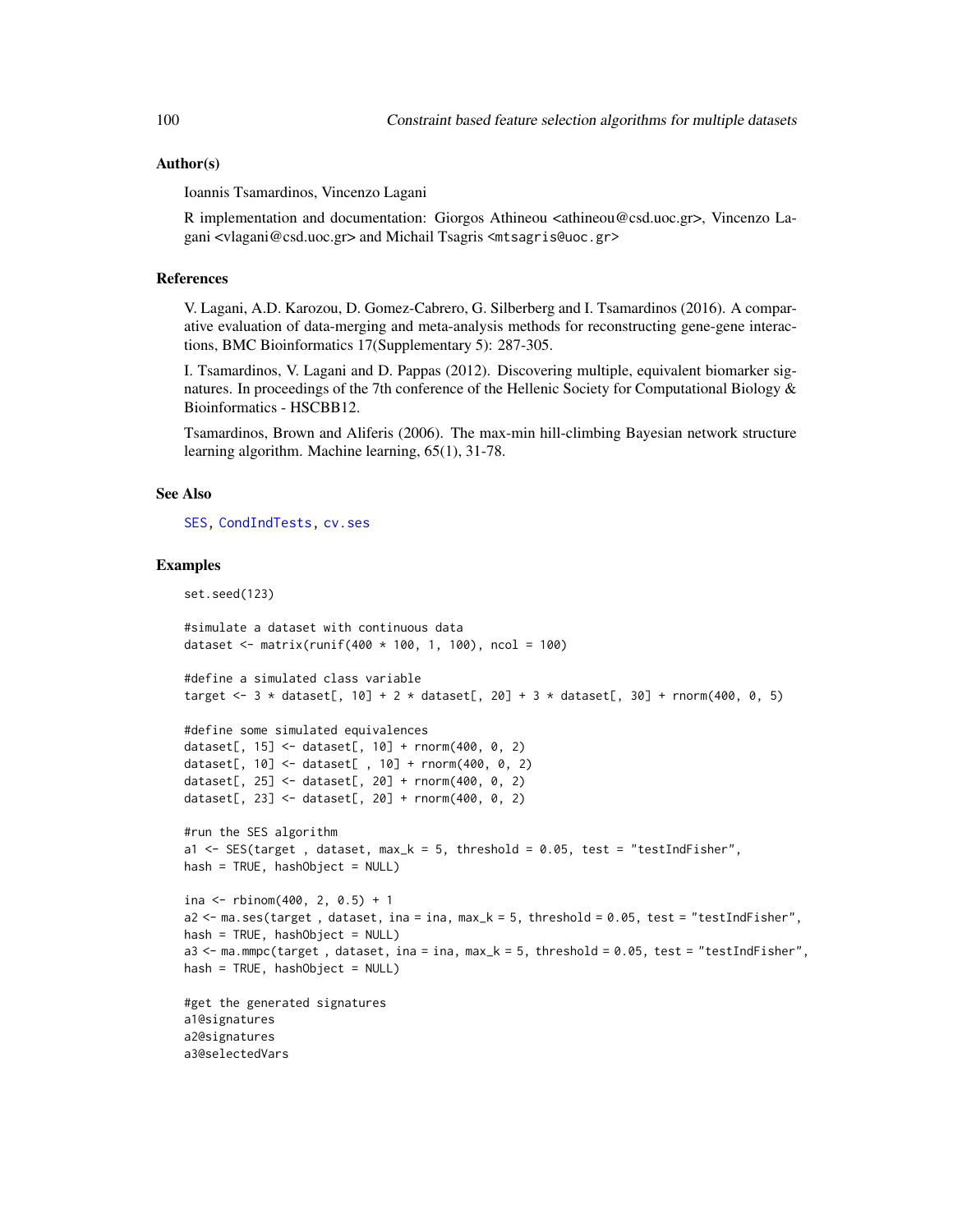Correlation based conditonal independence tests *Fisher and Spearman conditional independence test for continuous class variables*

# <span id="page-100-0"></span>Description

The main task of this test is to provide a p-value PVALUE for the null hypothesis: feature 'X' is independent from 'TARGET' given a conditioning set CS.

#### Usage

testIndFisher(target, dataset, xIndex, csIndex, wei = NULL, statistic = FALSE, univariateModels = NULL, hash = FALSE, stat\_hash = NULL, pvalue\_hash = NULL)

testIndMMFisher(target, dataset, xIndex, csIndex, wei = NULL, statistic = FALSE, univariateModels = NULL, hash = FALSE, stat\_hash = NULL, pvalue\_hash = NULL)

testIndSpearman(target, dataset, xIndex, csIndex, wei = NULL, statistic = FALSE, univariateModels = NULL, hash = FALSE, stat\_hash = NULL, pvalue\_hash = NULL)

permFisher(target, dataset, xIndex, csIndex, wei = NULL, statistic = FALSE, univariateModels = NULL, hash = FALSE, stat\_hash = NULL, pvalue\_hash = NULL, threshold =  $0.05$ , R = 999)

```
permMMFisher(target, dataset, xIndex, csIndex, wei = NULL, statistic = FALSE,
univariateModels = NULL, hash = FALSE, stat_hash = NULL,
pvalue_hash = NULL, threshold = 0.05, R = 999)
```

```
permDcor(target, dataset, xIndex, csIndex, wei = NULL, statistic = FALSE,
univariateModels = NULL, hash = FALSE, stat_hash = NULL,
pvalue_hash = NULL, threshold = 0.05, R = 499)
```
#### Arguments

| target  | A numeric vector containing the values of the target variable. If the values are<br>proportions or percentages, i.e. strictly within 0 and 1 they are mapped into R<br>using $log(t \text{ target}/(1 - \text{target}))$ . This can also be a list of vectors as well. In this<br>case, the metanalytic approach is used. |
|---------|---------------------------------------------------------------------------------------------------------------------------------------------------------------------------------------------------------------------------------------------------------------------------------------------------------------------------|
| dataset | A numeric matrix containing the variables for performing the test. Rows as<br>samples and columns as features.                                                                                                                                                                                                            |
| xIndex  | The index of the variable whose association with the target we want to test.                                                                                                                                                                                                                                              |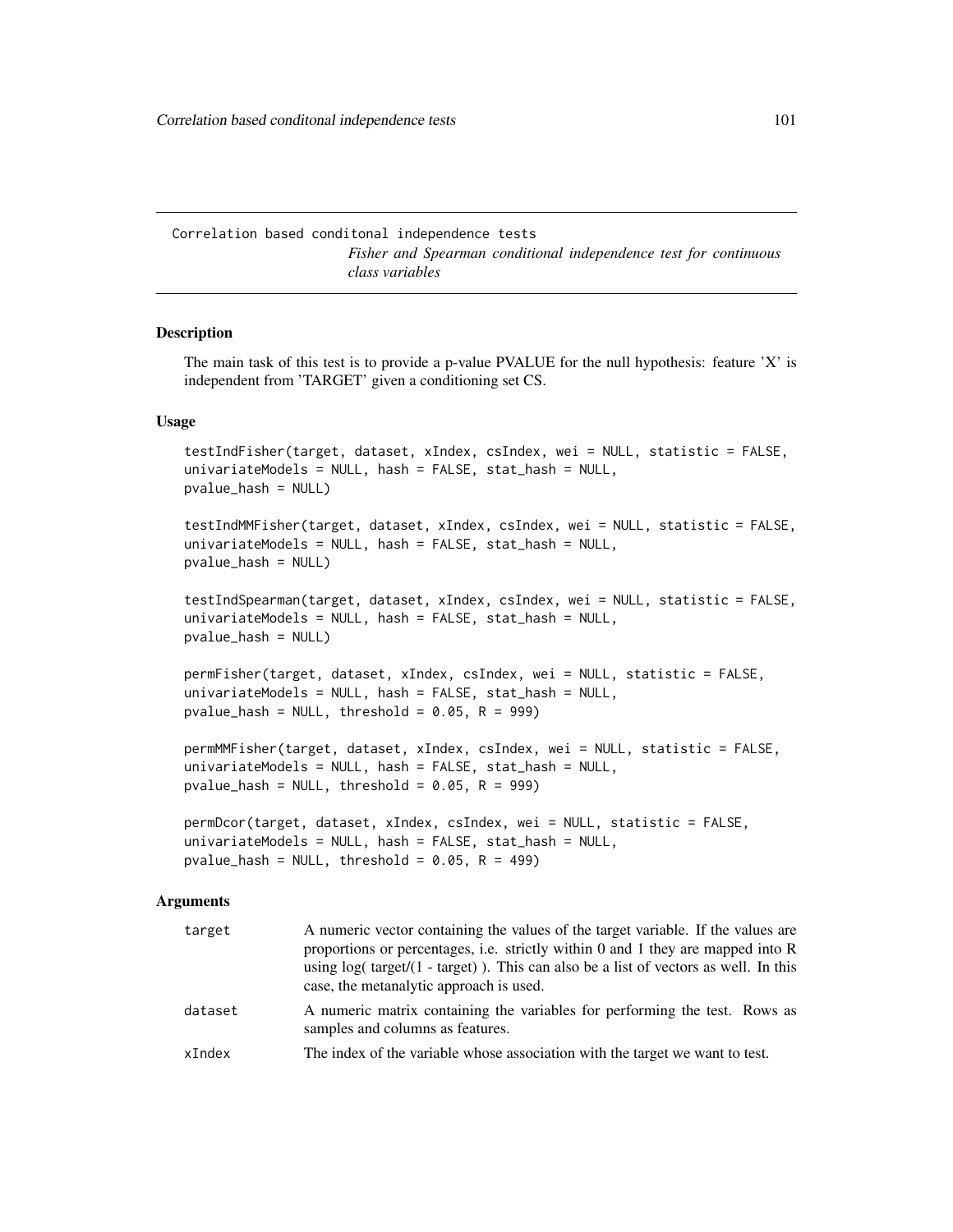| csIndex          | The indices of the variables to condition on. If you have no variables set this<br>equal to 0.                                                                                                                                                                                      |
|------------------|-------------------------------------------------------------------------------------------------------------------------------------------------------------------------------------------------------------------------------------------------------------------------------------|
| wei              | A vector of weights to be used for weighted regression. The default value is<br>NULL. This is not used with "permDcor".                                                                                                                                                             |
| statistic        | A boolean variable indicating whether the test statistics (TRUE) or the p-values<br>should be combined (FALSE). See the details about this. For the permFisher<br>test this is not taken into account.                                                                              |
| univariateModels |                                                                                                                                                                                                                                                                                     |
|                  | Fast alternative to the hash object for univariate test. List with vectors "pvalues"<br>(p-values), "stats" (statistics) and "flags" (flag = TRUE if the test was succesful)<br>representing the univariate association of each variable with the target. Default<br>value is NULL. |
| hash             | A boolean variable which indicates whether (TRUE) or not (FALSE) to use the<br>hash-based implementation of the statistics of SES. Default value is FALSE. If<br>TRUE you have to specify the stat_hash argument and the pvalue_hash argu-<br>ment.                                 |
| stat_hash        | A hash object which contains the cached generated statistics of a SES run in the<br>current dataset, using the current test.                                                                                                                                                        |
| pvalue_hash      | A hash object which contains the cached generated p-values of a SES run in the<br>current dataset, using the current test.                                                                                                                                                          |
| threshold        | Threshold (suitable values in $(0, 1)$ ) for assessing p-values significance. Default<br>value is 0.05. This is actually obsolete here, but has to be in order tyo have a<br>concise list of input arguments across the same family of functions.                                   |
| R                | The number of permutations to use. The default value is 999. For the "permD-<br>cor" this is set to 499.                                                                                                                                                                            |

If hash = TRUE, testIndFisher requires the arguments 'stat\_hash' and 'pvalue\_hash' for the hashbased implementation of the statistic test. These hash Objects are produced or updated by each run of SES (if hash == TRUE) and they can be reused in order to speed up next runs of the current statistic test. If "SESoutput" is the output of a SES run, then these objects can be retrieved by SESoutput@hashObject\$stat\_hash and the SESoutput@hashObject\$pvalue\_hash.

Important: Use these arguments only with the same dataset that was used at initialization.

For all the available conditional independence tests that are currently included on the package, please see "?CondIndTests".

Note that if the [testIndReg](#page-64-0) is used instead the results will not be be the same, unless the sample size is very large. This is because the Fisher test uses the t distribution stemming from the Fisher's z transform and not the t distribution of the correlation coefficient.

BE CAREFUL with testIndSpearman. The Pearson's correlation coefficient is actually calculated. So, you must have transformed the data into their ranks before plugging them here. The reason for this is to speed up the computation time, as this test can be used in SES, MMPC and mmhc.skel. The variance of the Fisher transformed Spearman's correlation is  $\frac{1.06}{n-3}$  and the variance of the Fisher transformed Pearson's correlation coefficient is  $\frac{1}{n-3}$ .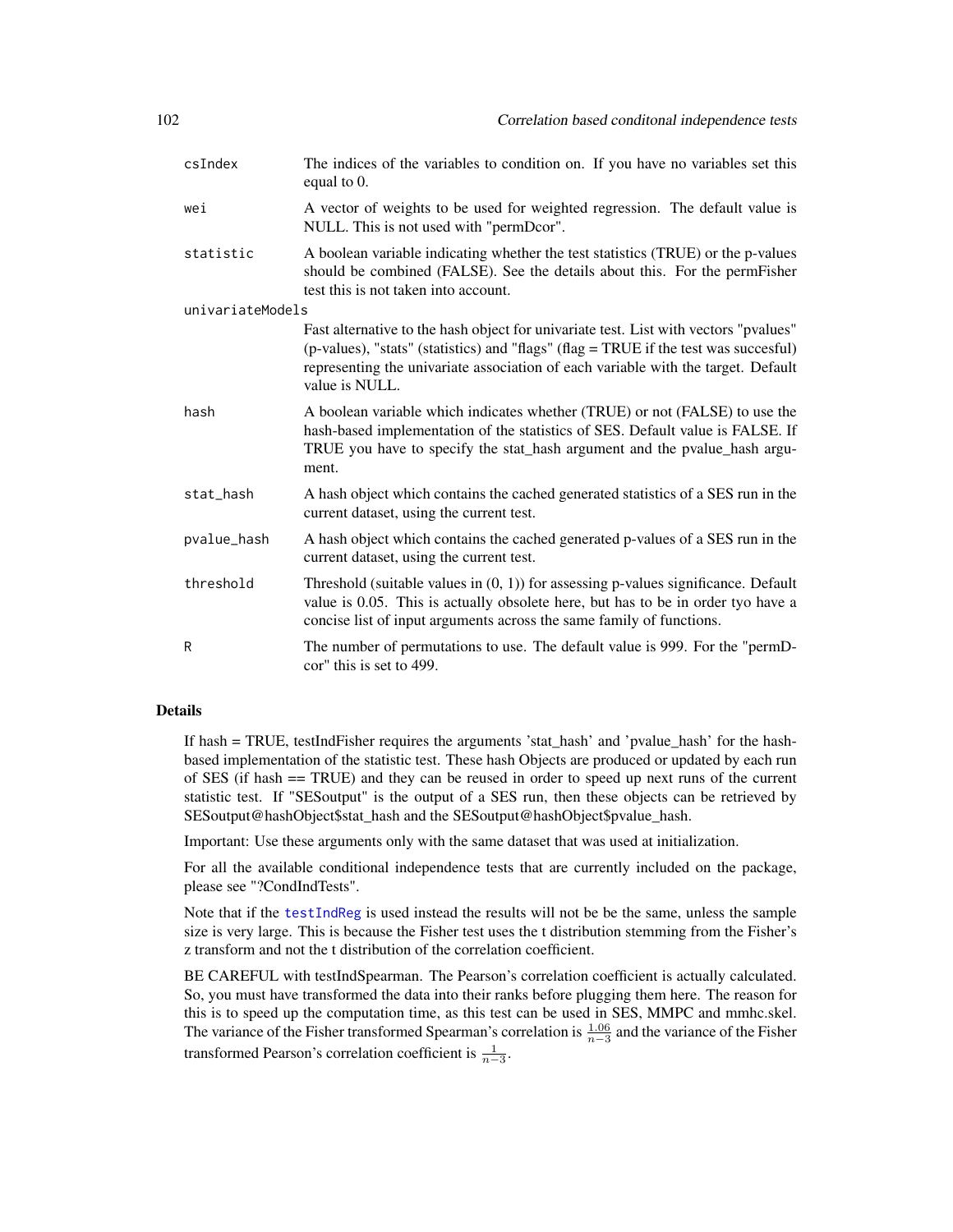When performing the above tests with multiple datasets, the test statistic and the p-values are combined in a meta-analytic way. Is up to the user to decide whether to use the fixed effects model approach and combine the test statistics (statistic  $= TRUE$ ), or combine the p-values as Fisher suggested (statistic = FALSE).

The argument R is useful only for the permFisher and permDcor tests. The permDcor test uses the distance correlation instead of the usual Pearson or Spearman correlations.

TestIndMMFisher does a robust estimation of the correlation via MM regression.

## Value

A list including:

| pvalue      | A numeric value that represents the logarithm of the generated p-value due to<br>Fisher's method (see reference below).          |
|-------------|----------------------------------------------------------------------------------------------------------------------------------|
| stat        | A numeric value that represents the generated statistic due to Fisher's method<br>(see reference below).                         |
| stat_hash   | The current hash object used for the statistics. See argument stat_hash and de-<br>tails. If argument hash = FALSE this is NULL. |
| pvalue_hash | The current hash object used for the p-values. See argument stat_hash and de-<br>tails. If argument hash = FALSE this is NULL.   |

### Author(s)

Vincenzo Lagani and Ioannis Tsamardinos

R implementation and documentation: Giorgos Athineou <athineou@csd.uoc.gr> Vincenzo Lagani <vlagani@csd.uoc.gr>.

#### References

Fisher R. A. (1925). Statistical methods for research workers. Genesis Publishing Pvt Ltd.

Fisher R. A. (1948). Combining independent tests of significance. American Statistician, 2(5), 30–31

Fisher R. A. (1915). Frequency distribution of the values of the correlation coefficient in samples from an indefinitely large population. Biometrika, 10(4): 507–521.

Fieller E. C., Hartley H. O. and Pearson E. S. (1957). Tests for rank correlation coefficients. I. Biometrika, 44(3/4): 470–481.

Fieller E. C. and Pearson E. S. (1961). Tests for rank correlation coefficients. II. Biometrika, 48(1/2): 29–40.

Hampel F. R., Ronchetti E. M., Rousseeuw P. J., and Stahel W. A. (1986). Robust statistics: the approach based on influence functions. John Wiley & Sons.

Pearson, K. (1895). Note on regression and inheritance in the case of two parents. Proceedings of the Royal Society of London, 58, 240–242.

Peter Spirtes, Clark Glymour, and Richard Scheines. Causation, Prediction, and Search. The MIT Press, Cambridge, MA, USA, second edition, January 2001.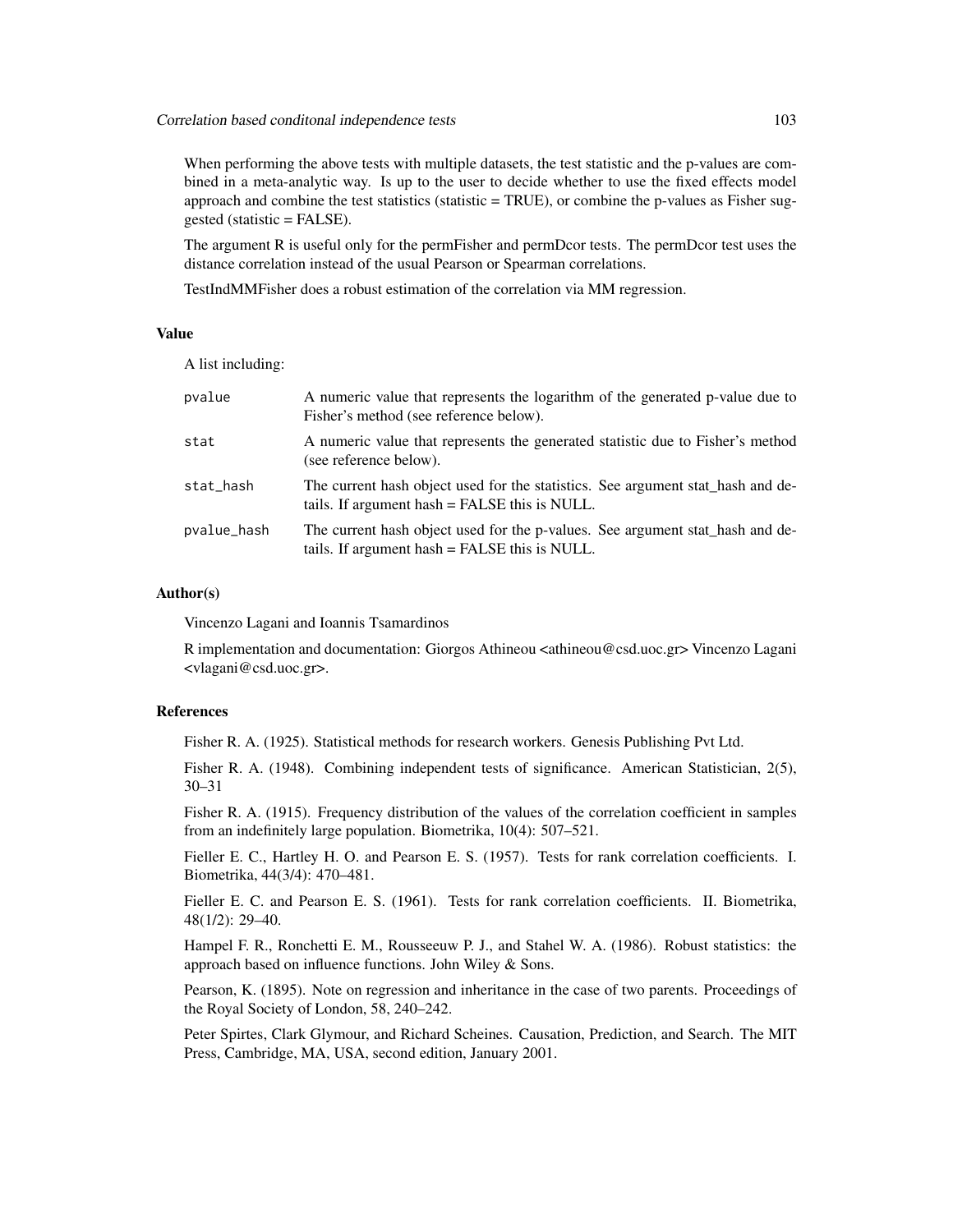Lee Rodgers J., and Nicewander W.A. (1988). "Thirteen ways to look at the correlation coefficient." The American Statistician 42(1): 59–66.

Shevlyakov G. and Smirnov P. (2011). Robust Estimation of the Correlation Coefficient: An Attempt of Survey. Austrian Journal of Statistics, 40(1 & 2): 147–156.

Szekely G.J. and Rizzo, M.L. (2014). Partial distance correlation with methods for dissimilarities. The Annals of Statistics, 42(6): 2382–2412.

Szekely G.J. and Rizzo M.L. (2013). Energy statistics: A class of statistics based on distances. Journal of Statistical Planning and Inference 143(8): 1249–1272.

#### See Also

[testIndSpearman,](#page-100-0) [testIndReg,](#page-64-0) [SES,](#page-84-0) [testIndLogistic,](#page-42-0) [gSquare,](#page-150-0) [CondIndTests](#page-31-0)

#### Examples

```
#simulate a dataset with continuous data
dataset <- matrix(runif(300 * 50, 1, 1000), nrow = 50)
#the target feature is the last column of the dataset as a vector
target <- dataset[, 50]
res1 <- testIndFisher(target, dataset, xIndex = 44, csIndex = 10)
res2 <- testIndSpearman(target, dataset, xIndex = 44, csIndex = 10)
res3 <- permFisher(target, dataset, xIndex = 44, csIndex = 10, R = 999)
res4 <- permDcor(target, dataset, xIndex = 44, csIndex = 10, R = 99)
#define class variable (here tha last column of the dataset)
dataset <- dataset[, -50]
#run the MMPC algorithm using the testIndFisher conditional independence test
mmpcObject <- MMPC(target, dataset, max_k = 3, threshold = 0.05, test = "testIndFisher")
```
Cross-Validation for gOMP *Cross-Validation for gOMP*

## Description

The function performs a k-fold cross-validation for identifying the best tolerance values for gOMP.

#### Usage

```
cv.gomp(target, dataset, kfolds = 10, folds = NULL, tol = seq(4, 9, by = 1),
task = "C", metric = NULL, metricbbc = NULL, modeler = NULL, test = NULL,
method = "ar2", B = 1)
```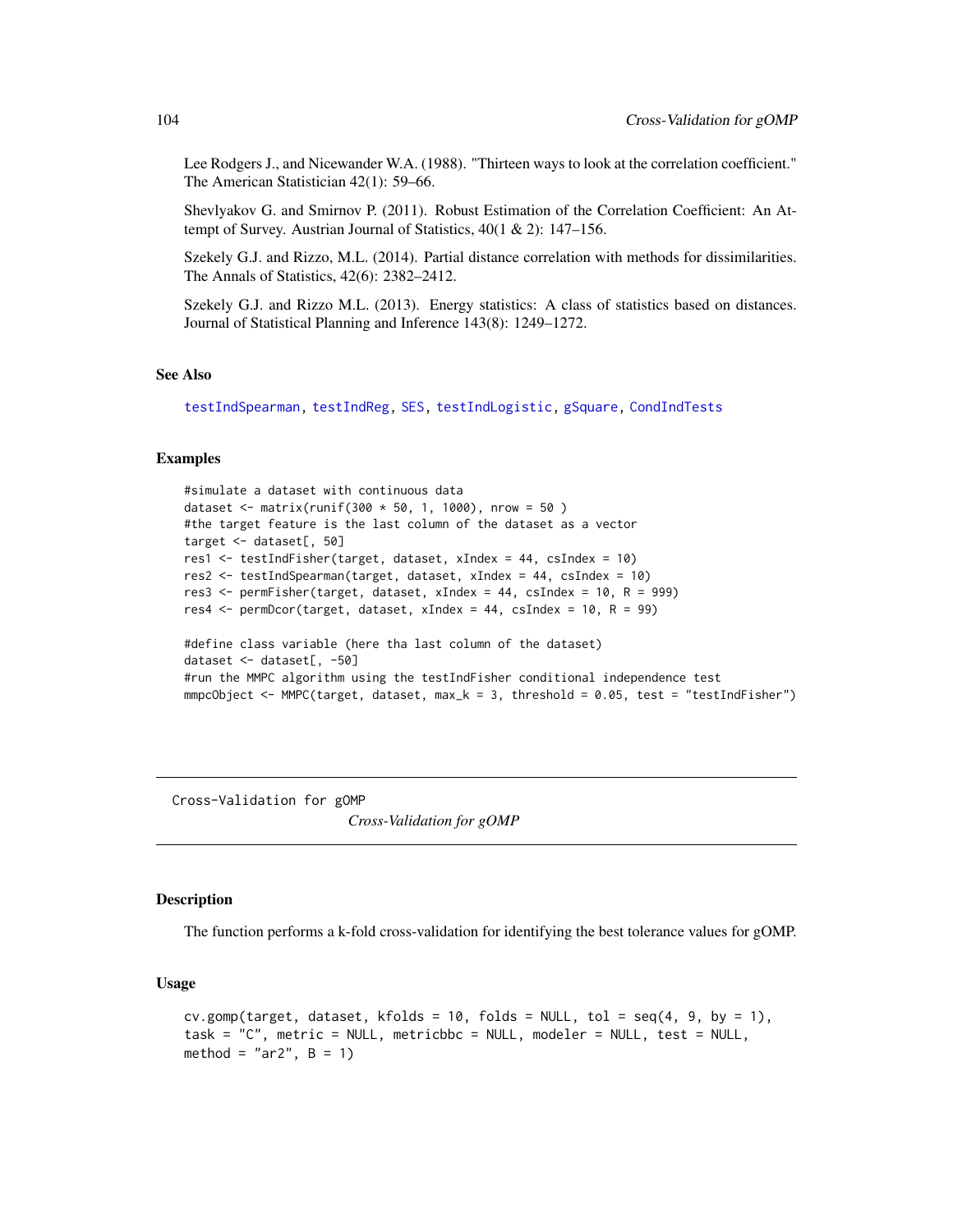# Arguments

| target    | The target or class variable as in SES and MMPC. The difference is that it cannot<br>accept a single numeric value, an integer indicating the column in the dataset.                                                                                                                                                                                                                                                                                                                                                                          |
|-----------|-----------------------------------------------------------------------------------------------------------------------------------------------------------------------------------------------------------------------------------------------------------------------------------------------------------------------------------------------------------------------------------------------------------------------------------------------------------------------------------------------------------------------------------------------|
| dataset   | The dataset object as in SES and MMPC.                                                                                                                                                                                                                                                                                                                                                                                                                                                                                                        |
| kfolds    | The number of the folds in the k-fold Cross Validation (integer).                                                                                                                                                                                                                                                                                                                                                                                                                                                                             |
| folds     | The folds of the data to use (a list generated by the function generateCVRuns<br>TunePareto). If NULL the folds are created internally with the same function.                                                                                                                                                                                                                                                                                                                                                                                |
| tol       | A vector of tolerance values.                                                                                                                                                                                                                                                                                                                                                                                                                                                                                                                 |
| task      | A character ("C", "R" or "S"). It can be "C" for classification (logistic, multi-<br>nomial or ordinal regression), "R" for regression (robust and non robust linear<br>regression, median regression, (zero inflated) poisson and negative binomial re-<br>gression, beta regression), "S" for survival regresion (Cox, Weibull or exponen-<br>tial regression).                                                                                                                                                                             |
| metric    | A metric function provided by the user. If NULL the following functions will<br>be used: auc.mxm, mse.mxm, ci.mxm for classification, regression and survival<br>analysis tasks, respectively. See details for more. If you know what you have<br>put it here to avoid the function choosing somehting else. Note that you put<br>these words as they are, without "".                                                                                                                                                                        |
| metricbbc | This is the same argument as "metric" with the difference that " " must be placed.<br>If for example, metric = $auc.mxm$ , here metricbbc = " $auc.mxm$ ". The same<br>value must be given here. This argument is to be used with the function bbc<br>which does bootstrap bias correction of the estimated performance (Tsamardi-<br>nos, Greasidou and Borboudakis, 2018). This argument is valid if the last argu-<br>ment $(B)$ is more than 1.                                                                                           |
| modeler   | A modeling function provided by the user. If NULL the following functions<br>will be used: glm.mxm, lm.mxm, coxph.mxm for classification, regression and<br>survival analysis tasks, respectively. See details for more. If you know what you<br>have put it here to avoid the function choosing somehting else. Note that you<br>put these words as they are, without "".                                                                                                                                                                    |
| test      | A function object that defines the conditional independence test used in the SES<br>function (see also SES help page). If NULL, "testIndFisher", "testIndLogistic"<br>and "censIndCR" are used for classification, regression and survival analysis<br>tasks, respectively. If you know what you have put it here to avoid the function<br>choosing somehting else. Not all tests can be included here. "testIndClogit",<br>"testIndMVreg", "testIndIG", "testIndGamma", "testIndZIP" and "testIndTobit"<br>are anot available at the moment. |
| method    | This is only for the "testIndFisher". You can either specify, "ar2" for the adjusted<br>R-square or "sse" for the sum of squares of errors. The tolerance value in both<br>cases must a number between 0 and 1. That will denote a percentage. If the<br>percentage increase or decrease is less than the nubmer the algorithm stops.<br>An alternative is "BIC" for BIC and the tolerance values are like in all other<br>regression models.                                                                                                 |
| B         | How many bootstrap re-samples to draw. This argument is to be used with the<br>function bbc which does bootstrap bias correction of the estimated performance<br>(Tsamardinos, Greasidou and Borboudakis, 2018). If you have thousands of                                                                                                                                                                                                                                                                                                     |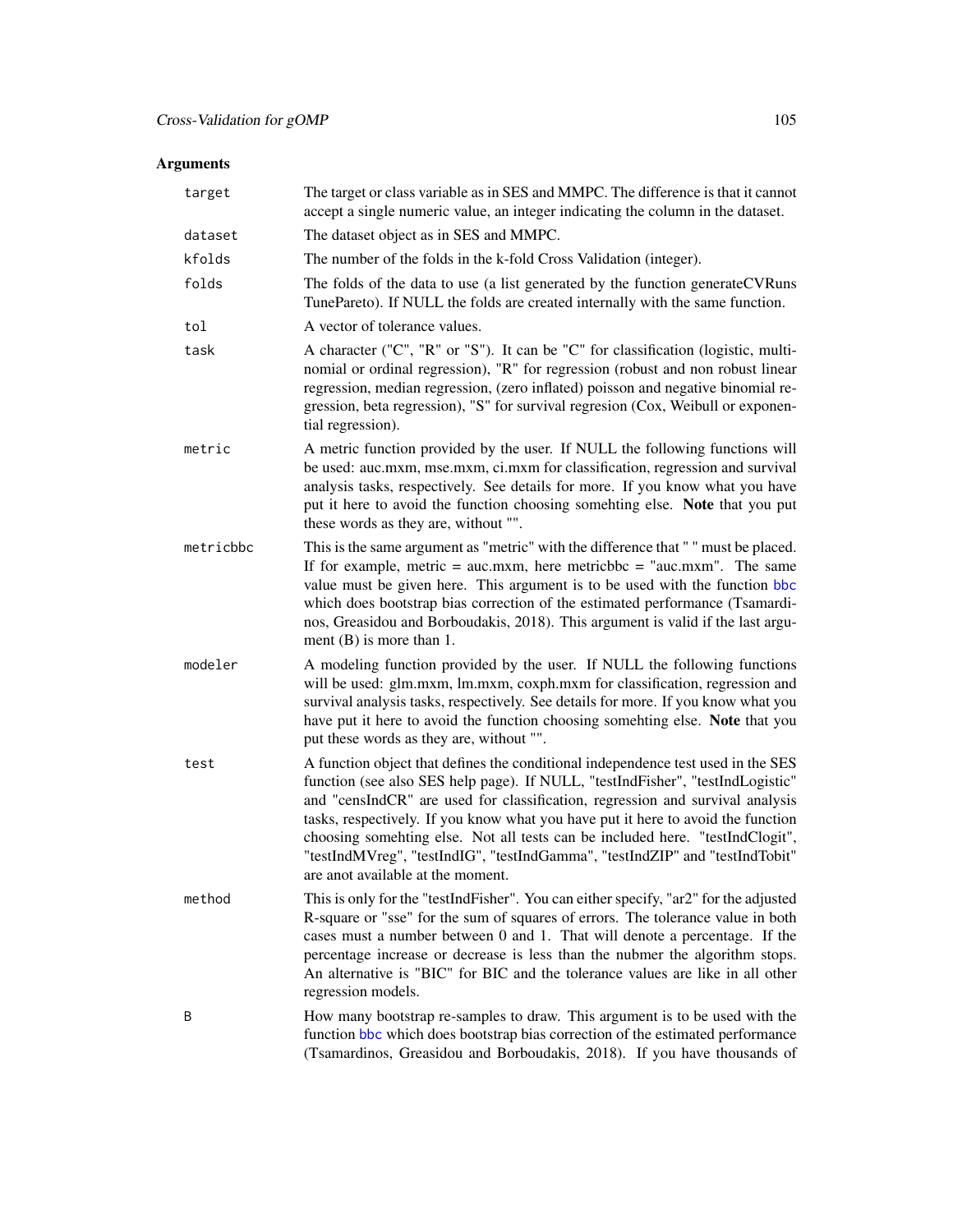samples (observations) then this might not be necessary, as there is no optimistic bias to be corrected. What is the lower limit cannot be told beforehand however. SES and MMPC however were designed for the low sample cases, hence, bootstrap bias correction is perhaps a must thing to do.

## Details

For more details see also  $cy$ . ses.

# Value

A list including:

|                  | cy results all A list with predictions, performances and selected variables for each fold and |
|------------------|-----------------------------------------------------------------------------------------------|
|                  | each tolerance value. The elements are called "preds", "performances" and "se-                |
|                  | lectedVars".                                                                                  |
| best_performance |                                                                                               |
|                  |                                                                                               |

A numeric value that represents the best average performance.

| best_configuration   |                                                                                                 |
|----------------------|-------------------------------------------------------------------------------------------------|
|                      | A numeric value that represents the best tolerance value.                                       |
| bbc_best_performance |                                                                                                 |
|                      | The bootstrap bias corrected best performance if B was more than 1, othwerwise<br>this is NULL. |
| runtime              | The runtime of the cross-validation procedure.                                                  |
|                      |                                                                                                 |

Bear in mind that the values can be extracted with the \$ symbol, i.e. this is an S3 class output.

## Author(s)

R implementation and documentation: Michail Tsagris <mtsagris@uoc.gr>.

# References

Tsamardinos I., Greasidou E. and Borboudakis G. (2018). Bootstrapping the out-of-sample predictions for efficient and accurate cross-validation. Machine Learning 107(12): 1895-1922. [https:](https://link.springer.com/article/10.1007/s10994-018-5714-4) [//link.springer.com/article/10.1007/s10994-018-5714-4](https://link.springer.com/article/10.1007/s10994-018-5714-4)

Tsagris M., Papadovasilakis Z., Lakiotaki K. and Tsamardinos I. (2020). The  $\gamma$ -OMP algorithm for feature selection with application to gene expression data. IEEE/ACM Transactions on Computational Biology and Bioinformatics, 19(2), 1214-1224. https://ieeexplore.ieee.org/stamp/stamp.jsp?tp=&arnumber=9219177

# See Also

[cv.mmpc,](#page-108-0) [gomp.path,](#page-157-0) [bbc](#page-25-0)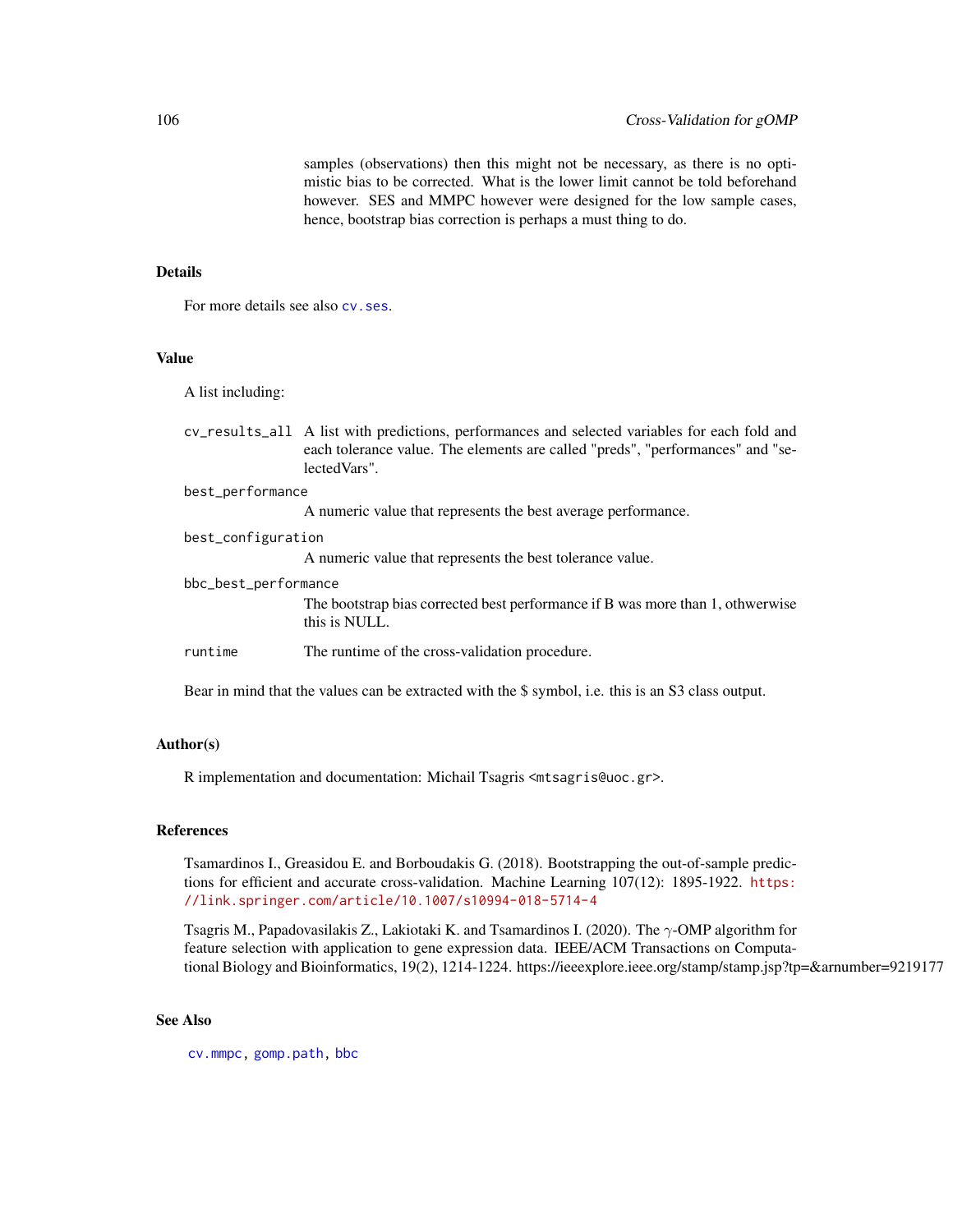# Cross-validation for ridge regression 107

# Examples

```
## Not run:
set.seed(1234)
# simulate a dataset with continuous data
dataset \le matrix( rnorm(200 \star 50), ncol = 50)
# the target feature is the last column of the dataset as a vector
target <- dataset[, 50]
dataset <- dataset[, -50]
# run a 10 fold CV for the regression task
best_model <- cv.gomp(target, dataset, kfolds = 5, task = "R",
tol = seq(0.001, 0.01,by=0.001), method = "ar2" )
```
## End(Not run)

Cross-validation for ridge regression *Cross validation for the ridge regression*

# Description

Cross validation for the ridge regression is performed using the TT estimate of bias (Tibshirani and Tibshirani, 2009). There is an option for the GCV criterion which is automatic.

#### Usage

```
ridgereg.cv( target, dataset, K = 10, lambda = seq(0, 2, by = 0.1), auto = FALSE,
seed = FALSE, roores = 1, mat = NULL)
```
# Arguments

| target  | A numeric vector containing the values of the target variable. If the values are<br>proportions or percentages, i.e. strictly within 0 and 1 they are mapped into $R$<br>using $log(t \text{arget}/(1 - \text{target}))$ .                                                                                      |
|---------|-----------------------------------------------------------------------------------------------------------------------------------------------------------------------------------------------------------------------------------------------------------------------------------------------------------------|
| dataset | A numeric matrix containing the variables. Rows are samples and columns are<br>features.                                                                                                                                                                                                                        |
| K       | The number of folds. Set to 10 by default.                                                                                                                                                                                                                                                                      |
| lambda  | A vector with the a grid of values of $\lambda$ to be used.                                                                                                                                                                                                                                                     |
| auto    | A boolean variable. If it is TRUE the GCV criterion will provide an automatic<br>answer for the best \$lambda\$. Otherwise k-fold cross validation is performed.                                                                                                                                                |
| seed    | A boolean variable. If it is TRUE the results will always be the same.                                                                                                                                                                                                                                          |
| ncores  | The number of cores to use. If it is more than 1 parallel computing is performed.                                                                                                                                                                                                                               |
| mat     | If the user has its own matrix with the folds, he can put it here. It must be a<br>matrix with K columns, each column is a fold and it contains the positions of the<br>data, i.e. numbers, not the data. For example the first column is $c(1,10,4,25,30)$ ,<br>the second is $c(21, 23, 2, 19, 9)$ and so on. |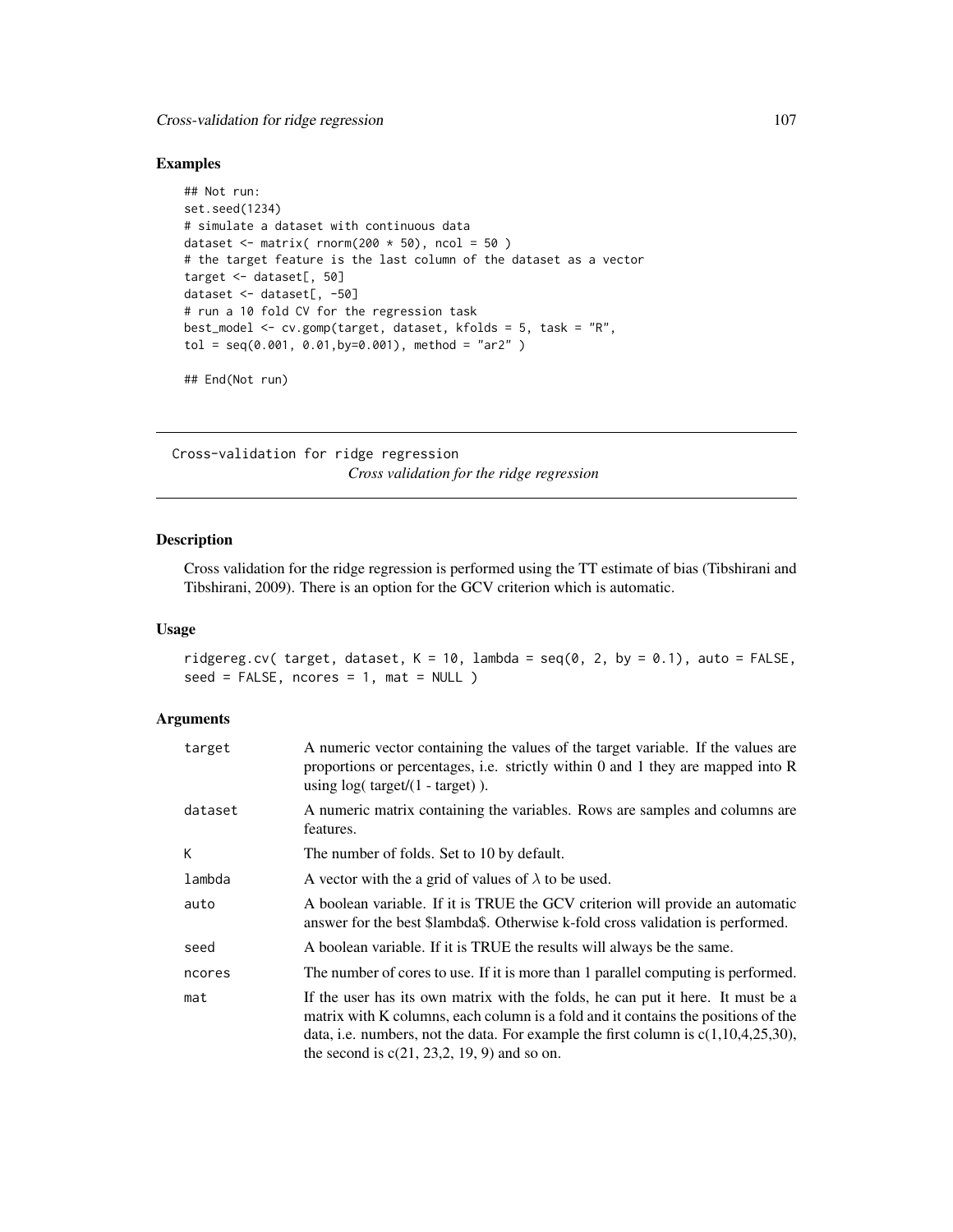The lm.ridge command in MASS library is a wrapper for this function. If you want a fast choice of  $\lambda$ , then specify auto = TRUE and the  $\lambda$  which minimizes the generalised cross-validation criterion will be returned. Otherise a k-fold cross validation is performed and the estimated performance is bias corrected as suggested by Tibshirani and Tibshirani (2009).

#### Value

A list including:

| mspe        | If auto is FALSE the values of the mean prediction error for each value of $\lambda$ .                                                                                      |
|-------------|-----------------------------------------------------------------------------------------------------------------------------------------------------------------------------|
| lambda      | If auto is FALSE the $\lambda$ which minimizes the MSPE.                                                                                                                    |
| performance | If auto is FALSE the minimum bias corrected MSPE along with the estimate of<br>bias.                                                                                        |
| runtime     | The run time of the algorithm. A numeric vector. The first element is the user<br>time, the second element is the system time and the third element is the elapsed<br>time. |

#### **Note**

The values can be extracted with the \$ symbol, i.e. this is an S3 class output.

#### Author(s)

Michail Tsagris

R implementation and documentation: Michail Tsagris <mtsagris@uoc.gr>

#### References

Hoerl A.E. and R.W. Kennard (1970). Ridge regression: Biased estimation for nonorthogonal problems. Technometrics, 12(1):55-67.

Brown P. J. (1994). Measurement, Regression and Calibration. Oxford Science Publications.

Tibshirani R.J., and Tibshirani R. (2009). A bias correction for the minimum error rate in crossvalidation. The Annals of Applied Statistics 3(2): 822-829.

## See Also

[ridge.reg](#page-209-0)

## Examples

```
#simulate a dataset with continuous data
dataset <- matrix(runif(200 * 40, 1, 100), nrow = 200)
#the target feature is the last column of the dataset as a vector
target <- dataset[, 40]
a1 <- ridgereg.cv(target, dataset, auto = TRUE)
a2 <- ridgereg.cv( target, dataset, K = 10, lambda = seq(0, 1, by = 0.1))
```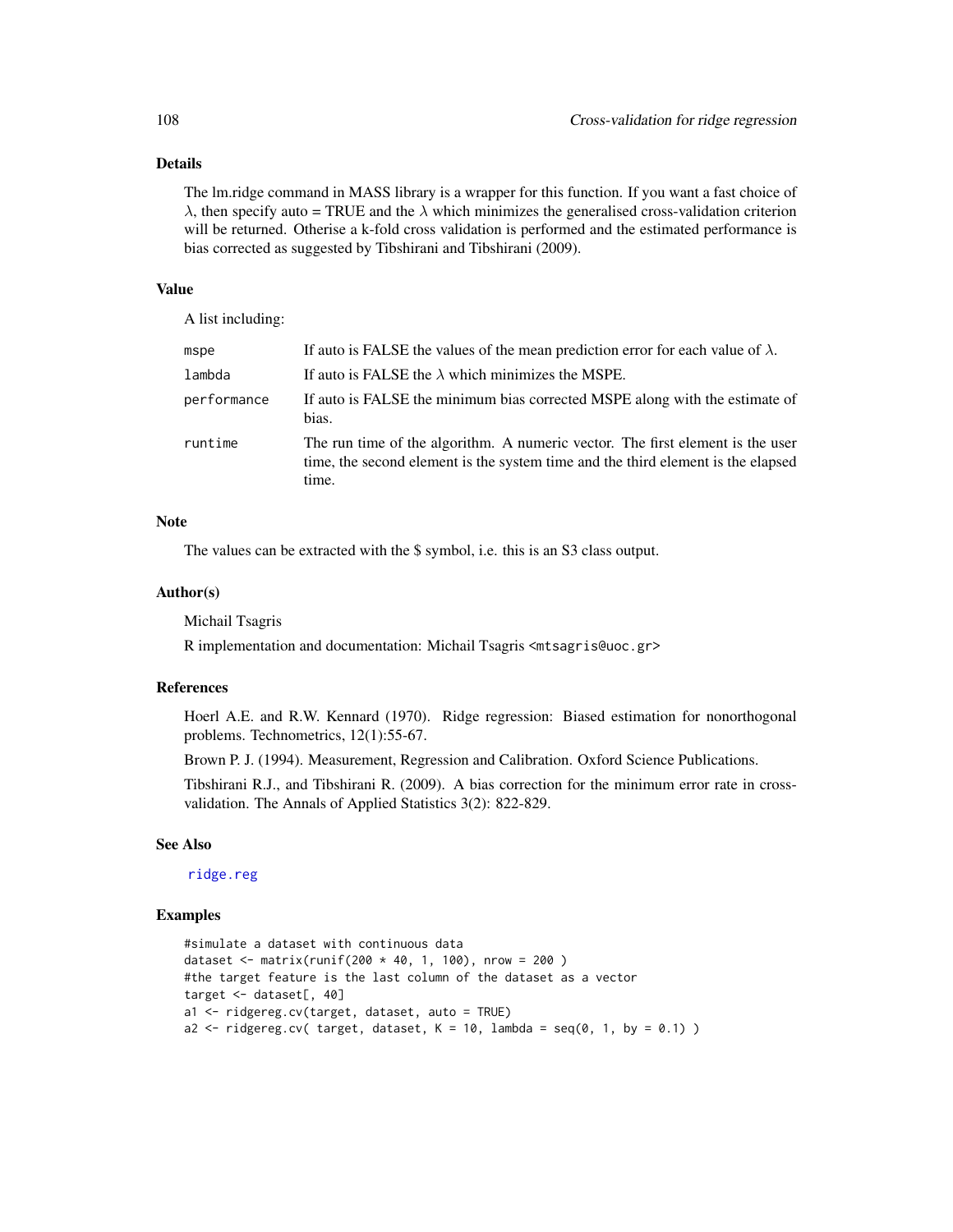Cross-Validation for SES and MMPC *Cross-Validation for SES and MMPC*

### **Description**

The function performs a k-fold cross-validation for identifying the best values for the SES and MMPC 'max\_k' and 'threshold' hyper-parameters.

#### Usage

```
cv.ses(target, dataset, wei = NULL, kfolds = 10, folds = NULL,
alpha = c(0.1, 0.05, 0.01), max_{s} = c(3, 2), task = NULL,metric = NULL, metricbbc = NULL, modeler = NULL, ses_test = NULL,
ncores = 1, B = 1)cv.mmpc(target, dataset, wei = NULL, kfolds = 10, folds = NULL,
alpha = c(0.1, 0.05, 0.01), max_{ks} = c(3, 2), task = NULL,metric = NULL, metricbbc = NULL, modeler = NULL, mmpc_test = NULL,
ncores = 1, B = 1)
cv.waldses(target, dataset, wei = NULL, kfolds = 10, folds = NULL,
alpha = c(0.1, 0.05, 0.01), max_{s} = c(3, 2), task = NULL,metric = NULL, metricbbc = NULL, modeler = NULL, ses_test = NULL,
ncores = 1, B = 1)cv.waldmmpc(target, dataset, wei = NULL, kfolds = 10, folds = NULL,
alpha = c(0.1, 0.05, 0.01), max_{ks} = c(3, 2), task = NULL,metric = NULL, metricbbc = NULL, modeler = NULL, mmpc_test = NULL,
ncores = 1, B = 1)cv.permses(target, dataset, wei = NULL, kfolds = 10, folds = NULL,
alpha = c(0.1, 0.05, 0.01), max_{ks} = c(3, 2), task = NULL,metric = NULL, metricbbc = NULL, modeler = NULL, ses_test = NULL, R = 999,
ncores = 1, B = 1)
cv.permmmpc(target, dataset, wei = NULL, kfolds = 10, folds = NULL,
alpha = c(0.1, 0.05, 0.01), max_{ks} = c(3, 2), task = NULL,metric = NULL, metricbbc = NULL, modeler = NULL, mmpc_test = NULL, R = 999,
```

```
Arguments
```
 $ncores = 1$ ,  $B = 1$ )

target The target or class variable as in SES and MMPC. The difference is that it cannot accept a single numeric value, an integer indicating the column in the dataset. dataset The dataset object as in SES and MMPC.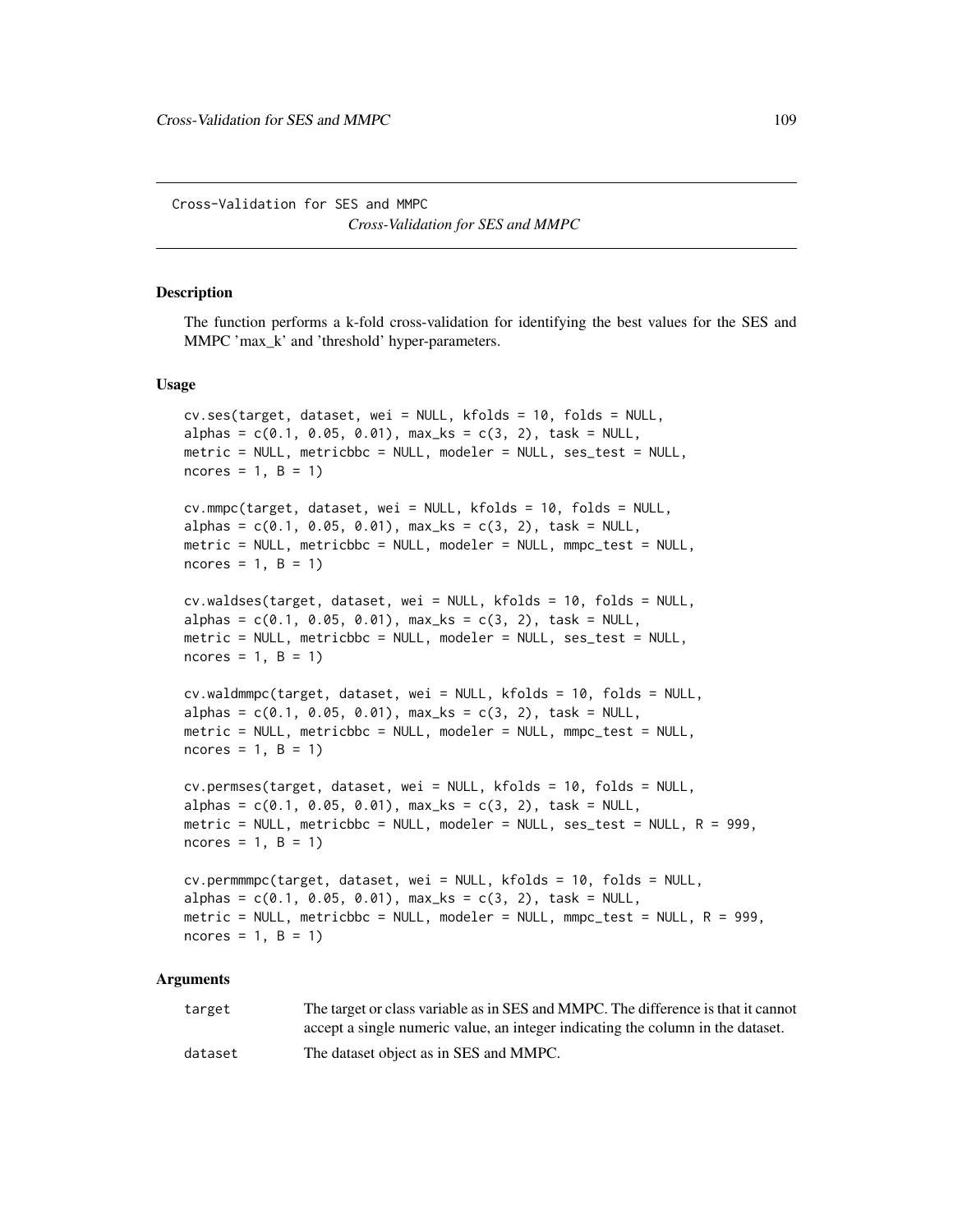| wei                 | A vector of weights to be used for weighted regression. The default value is<br>NULL.                                                                                                                                                                                                                                                                                                                                                                                                                                                         |
|---------------------|-----------------------------------------------------------------------------------------------------------------------------------------------------------------------------------------------------------------------------------------------------------------------------------------------------------------------------------------------------------------------------------------------------------------------------------------------------------------------------------------------------------------------------------------------|
| kfolds              | The number of the folds in the k-fold Cross Validation (integer).                                                                                                                                                                                                                                                                                                                                                                                                                                                                             |
| folds               | The folds of the data to use (a list generated by the function generateCVRuns<br>TunePareto). If NULL the folds are created internally with the same function.                                                                                                                                                                                                                                                                                                                                                                                |
| alphas              | A vector of SES or MMPC thresholds hyper parameters used in CV.                                                                                                                                                                                                                                                                                                                                                                                                                                                                               |
| $max$ <sub>ks</sub> | A vector of SES or MMPC max_ks parameters used in CV.                                                                                                                                                                                                                                                                                                                                                                                                                                                                                         |
| task                | A character ("C", "R" or "S"). It can be "C" for classification (logistic, multi-<br>nomial or ordinal regression), "R" for regression (robust and non robust linear<br>regression, median regression, (zero inflated) poisson and negative binomial re-<br>gression, beta regression), "S" for survival regresion (Cox, Weibull or exponen-<br>tial regression).                                                                                                                                                                             |
| metric              | A metric function provided by the user. If NULL the following functions will<br>be used: auc.mxm, mse.mxm, ci.mxm for classification, regression and survival<br>analysis tasks, respectively. See details for more. If you know what you have<br>put it here to avoid the function choosing somehting else. Note that you put<br>these words as they are, without "".                                                                                                                                                                        |
| metricbbc           | This is the same argument as "metric" with the difference that " " must be placed.<br>If for example, metric = $auc.mxm$ , here metricbbc = " $auc.mxm$ ". The same<br>value must be given here. This argument is to be used with the function bbc<br>which does bootstrap bias correction of the estimated performance (Tsamardi-<br>nos, Greasidou and Borboudakis, 2018). This argument is valid if the last argu-<br>ment $(B)$ is more than 1.                                                                                           |
| modeler             | A modeling function provided by the user. If NULL the following functions<br>will be used: glm.mxm, lm.mxm, coxph.mxm for classification, regression and<br>survival analysis tasks, respectively. See details for more. If you know what you<br>have put it here to avoid the function choosing somehting else. Note that you<br>put these words as they are, without "".                                                                                                                                                                    |
| ses_test            | A function object that defines the conditional independence test used in the SES<br>function (see also SES help page). If NULL, "testIndFisher", "testIndLogistic"<br>and "censIndCR" are used for classification, regression and survival analysis<br>tasks, respectively. If you know what you have put it here to avoid the function<br>choosing somehting else. Not all tests can be included here. "testIndClogit",<br>"testIndMVreg", "testIndIG", "testIndGamma", "testIndZIP" and "testIndTobit"<br>are anot available at the moment. |
| mmpc_test           | A function object that defines the conditional independence test used in the<br>MMPC function (see also SES help page). If NULL, "testIndFisher", "testInd-<br>Logistic" and "censIndCR" are used for classification, regression and survival<br>analysis tasks, respectively.                                                                                                                                                                                                                                                                |
| R                   | The number of permutations, set to 999 by default. There is a trick to avoind do-<br>ing all permutations. As soon as the number of times the permuted test statistic<br>is more than the observed test statistic is more than 50 (if threshold $= 0.05$ and<br>$R = 999$ ), the p-value has exceeded the signifiance level (threshold value) and<br>hence the predictor variable is not significant. There is no need to continue do<br>the extra permutations, as a decision has already been made.                                         |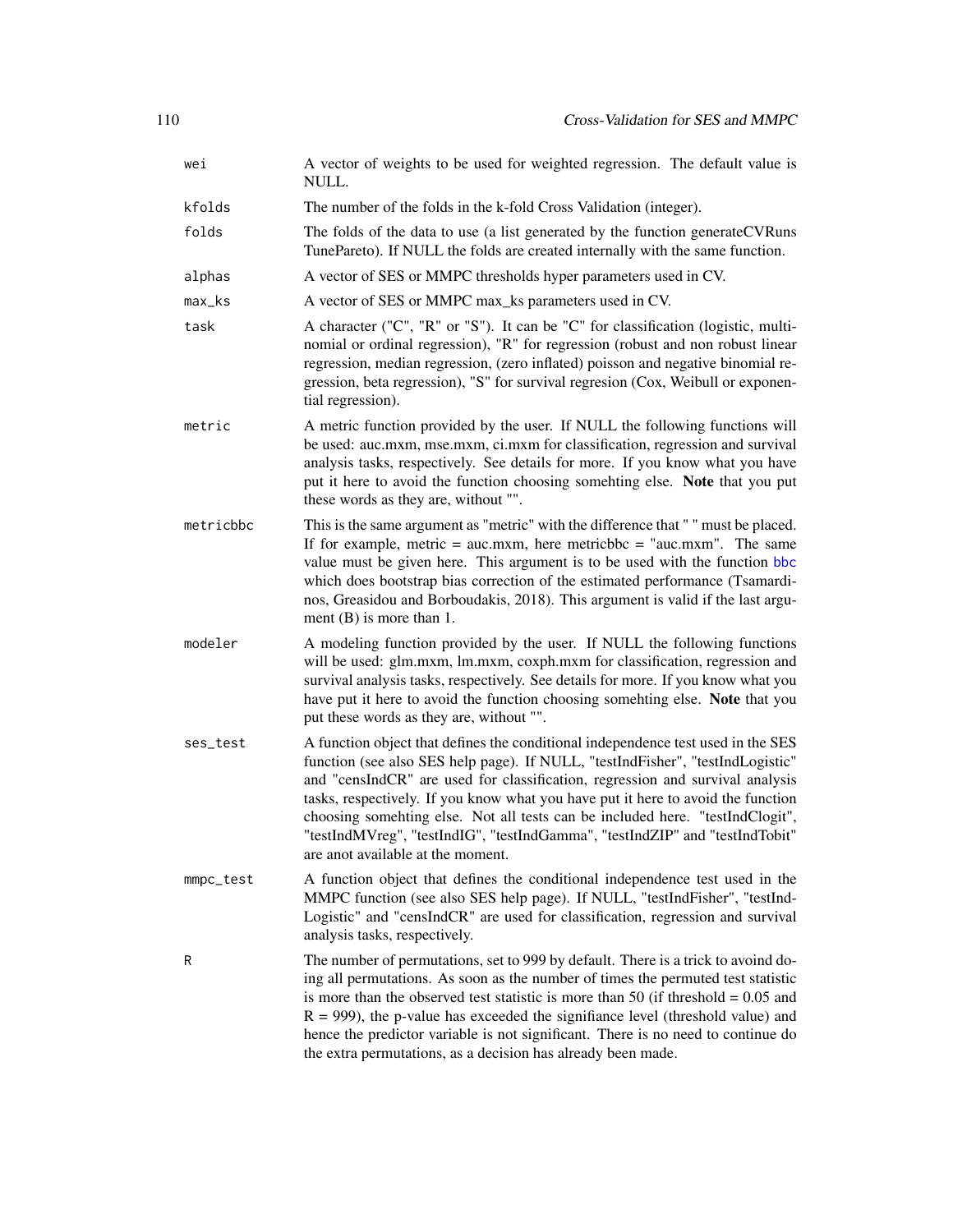ncores This argument is valid only if you have a multi-threaded machine.

B How many bootstrap re-samples to draw. This argument is to be used with the function [bbc](#page-25-0) which does bootstrap bias correction of the estimated performance (Tsamardinos, Greasidou and Borboudakis, 2018). If you have thousands of samples (observations) then this might not be necessary, as there is no optimistic bias to be corrected. What is the lower limit cannot be told beforehand however. SES and MMPC however were designed for the low sample cases, hence, bootstrap bias correction is perhaps a must thing to do.

## **Details**

Input for metric functions: predictions: A vector of predictions to be tested. test\_target: target variable actual values to be compared with the predictions.

The output of a metric function is a single numeric value. Higher values indicate better performance. Metric based on error measures should be modified accordingly (e.g., multiplying the error for  $-1$ )

The metric functions that are currently supported are:

- auc.mxm: "area under the receiver operator characteristic curve" metric for binary logistic regression.
- acc.mxm: accuracy for binary logistic regression.
- fscore.mxm: F score for binary logistic regression.
- prec.mxm: precision for binary logistic regression.
- euclid\_sens.spec.mxm: Euclidean norm of 1 sensititivy and 1 specificity for binary logistic regression.
- spec.mxm: specificity for logistic regression.
- sens.mxm: sensitivity for logistic regression.
- acc\_multinom.mxm: accuracy for multinomial logistic regression.
- mse.mxm: mean squared error, for robust and non robust linear regression and median (quantile) regression (multiplied by -1).
- pve.mxm: 1 (mean squared error)/( $(n 1)$  \* var(y\_out)), for non robust linear regression. It is basically the proportion of variance explained in the test set.
- ci.mxm: 1 concordance index as provided in the rcorr.cens function from the suvriva package. This is to be used with the Cox proportional hazards model only.
- ciwr.mxm concordance index as provided in the rcorr.cens function from the survival package. This is to be used with the Weibull regression model only.
- poisdev.mxm: Poisson regression deviance (multiplied by -1).
- nbdev.mxm: Negative binomial regression deviance (multiplied by -1).
- binomdev.mxm: Negative binomial regression deviance (multiplied by -1).
- ord\_mae.mxm: Ordinal regression mean absolute error (multiplied by -1).
- mae.mxm: Mean absolute error (multiplied by -1).
- mci.mxm: Matched concordance index (for conditonal logistic regression).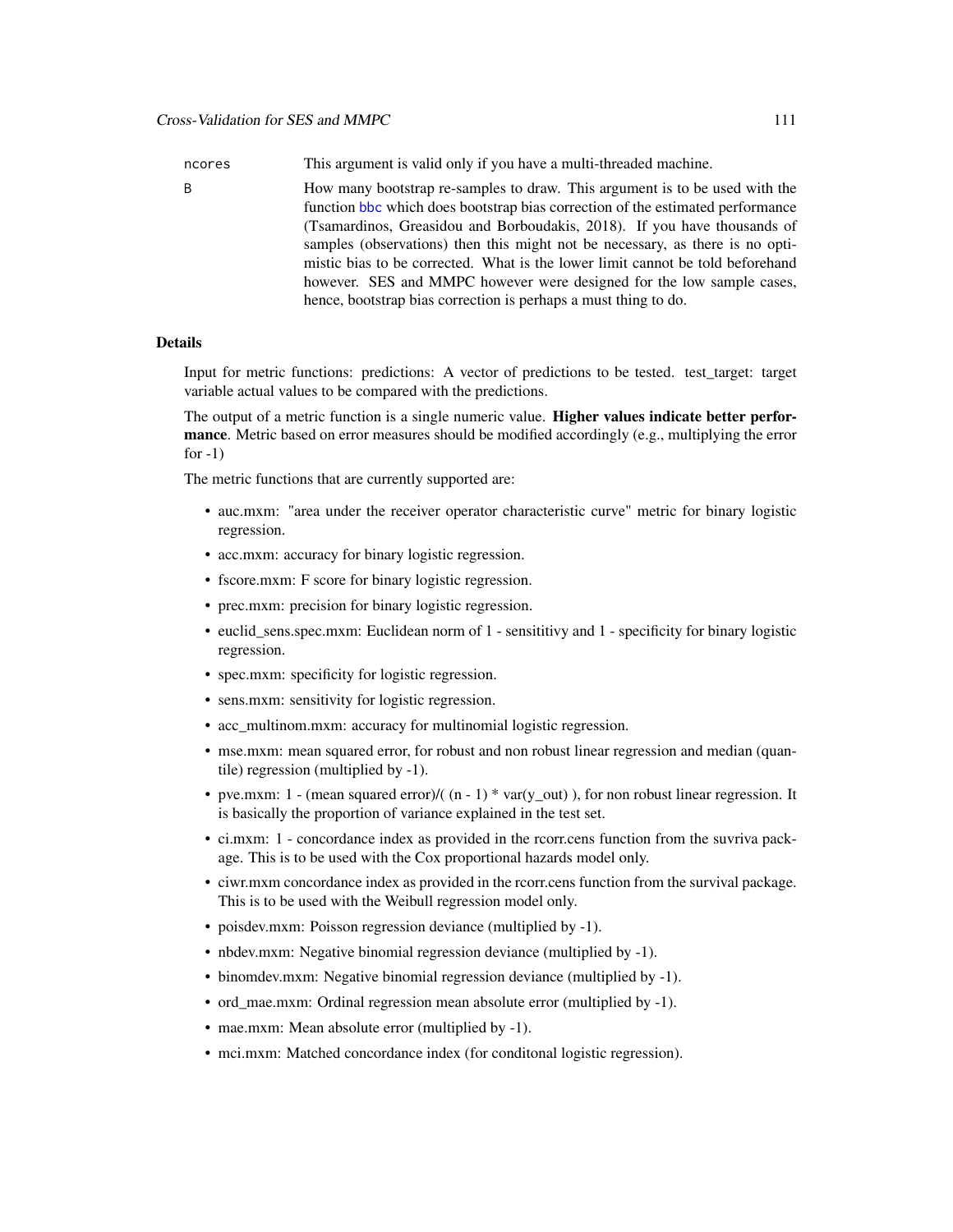Usage: metric(predictions, test\_target)

Input of modelling functions: train\_target: target variable used in the training procedure. sign\_data: training set. sign\_test: test set.

Modelling functions provide a single vector of predictions obtained by applying the model fit on sign\_data and train\_target on the sign\_test

The modelling functions that are currently supported are:

- glm.mxm: fits a glm for a binomial family (classification task).
- multinom.mxm: fits a multinomial regression model (classification task).
- lm.mxm: fits a linear model (regression task).
- coxph.mxm: fits a cox proportional hazards regression model (survival task).
- weibreg.mxm: fits a Weibull regression model (survival task).
- rq.mxm: fits a quantile (median) regression model (regression task).
- lmrob.mxm: fits a robust linear model (regression task).
- pois.mxm: fits a poisson regression model (regression task).
- nb.mxm: fits a negative binomial regression model (regression task).
- ordinal.mxm: fits an ordinal regression model (regression task).
- beta.mxm: fits a beta regression model (regression task). The predicted values are transformed into  $R$  using the logit transformation. This is so that the "mse.mxm" metric function can be used. In addition, this way the performance can be compared with the regression scenario, where the logit is applied and then a regression model is employed.
- clogit: fits a conditonalo logistic regression model.

Usage: modeler(train\_target, sign\_data, sign\_test)

The procedure will be more automated in the future and more functions will be added. The multithreaded functions have been tested and no error has been detected. However, if you spot any suspicious results please let us know.

### Value

A list including:

cv\_results\_all A list with predictions, performances and signatures for each fold and each SES or MMPC configuration (e.g cv\_results\_all[[3]]\$performances[1] indicates the performance of the 1st fold with the 3d configuration of SES or MMPC). In the case of the multi-threaded functions (cvses.par and cvmmpc.par) this is a list with a matrix. The rows correspond to the folds and the columns to the configurations (pairs of threshold and max\_k).

#### best\_performance

A numeric value that represents the best average performance.

#### best\_configuration

A list that corresponds to the best configuration of SES or MMPC including id, threshold (named 'a') and max\_k.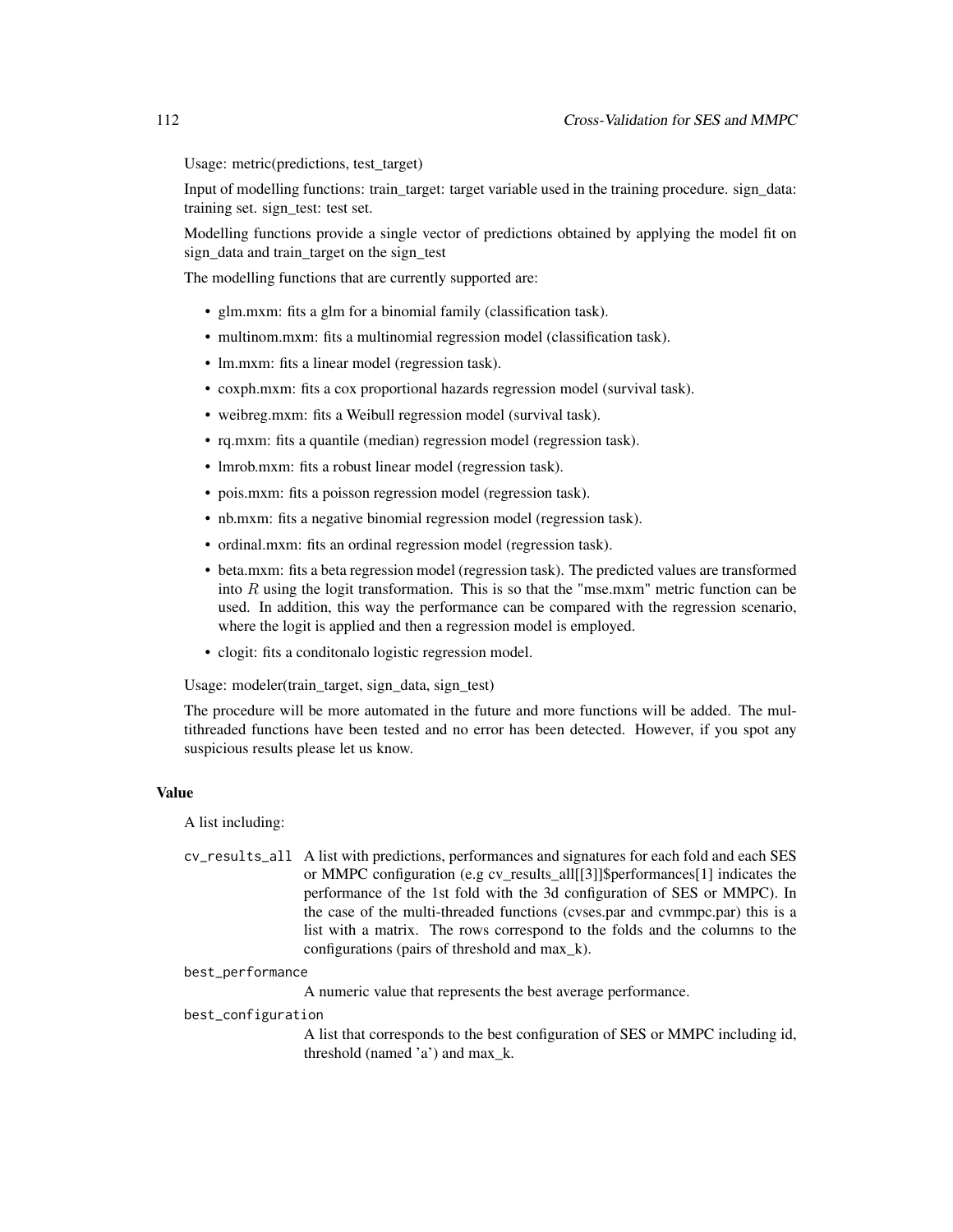## Cross-Validation for SES and MMPC 113

The bootstrap bias corrected best performance if B was more than 1, othwerwise this is NULL.

runtime The runtime of the cross-validation procedure.

Bear in mind that the values can be extracted with the \$ symbol, i.e. this is an S3 class output.

#### Author(s)

R implementation and documentation: Giorgos Athineou <athineou@csd.uoc.gr> and Vincenzo Lagani <vlagani@csd.uoc.gr>

## References

Ioannis Tsamardinos, Elissavet Greasidou and Giorgos Borboudakis (2018). Bootstrapping the outof-sample predictions for efficient and accurate cross-validation. Machine Learning (To appear). https://link.springer.com/article/10.1007/s10994-018-5714-4

Harrell F. E., Lee K. L. and Mark D. B. (1996). Multivariable prognostic models: issues in developing models, evaluating assumptions and adequacy, and measuring and reducing errors. Statistics in medicine, 15(4), 361-387.

Hanley J. A. and McNeil B. J. (1982). The meaning and use of the area under a receiver operating characteristic (ROC) curve. Radiology, 143(1), 29-36.

Brentnall A. R., Cuzick J., Field J. and Duffy S. W. (2015). A concordance index for matched case-control studies with applications in cancer risk. Statistics in medicine, 34(3), 396-405.

Pedregosa F., Bach F. \& Gramfort A. (2017). On the consistency of ordinal regression methods. The Journal of Machine Learning Research, 18(1), 1769-1803.

#### See Also

[SES,](#page-84-0) [CondIndTests,](#page-31-0) [cv.gomp,](#page-103-0) [bbc,](#page-25-0) [testIndFisher,](#page-100-0) [testIndLogistic,](#page-42-0) [gSquare,](#page-150-0) [censIndCR](#page-78-0)

## Examples

```
set.seed(1234)
```

```
# simulate a dataset with continuous data
dataset \le- matrix( rnorm(100 \star 50), ncol = 50)
# the target feature is the last column of the dataset as a vector
target <- dataset[, 50]
dataset <- dataset[, -50]
```

```
# get 50 percent of the dataset as a train set
train_set <- dataset[1:100, ]
train_target <- target[1:100]
```

```
# run a 10 fold CV for the regression task
best_model <- cv.ses(target = train_target, dataset = train_set, kfolds = 5, task = "R")
```
# get the results best\_model\$best\_configuration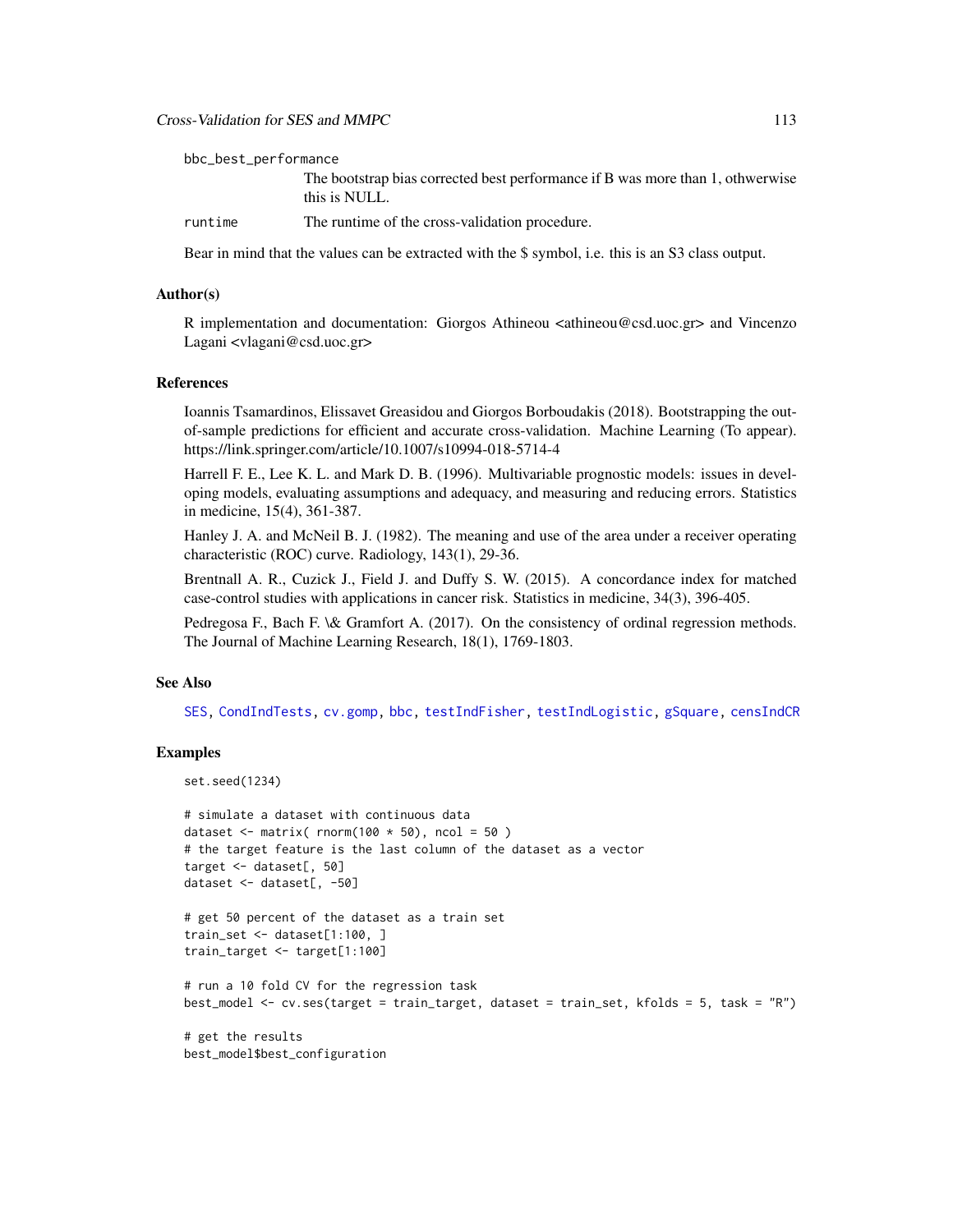#### best\_model\$best\_performance

```
# summary elements of the process. Press tab after each $ to view all the elements and
# choose the one you are intresting in.
# best_model$cv_results_all[[...]]$...
#i.e.
# mse value for the 1st configuration of SES of the 5 fold
abs( best_model$cv_results_all[[ 1 ]]$performances[5] )
best_a <- best_model$best_configuration$a
best_max_k <- best_model$best_configuration$max_k
```
Cross-validation of the FBED with LMM *Cross-validation of the FBED with LMM*

## Description

Cross-validation of the FBED with LMM.

#### Usage

```
cv.fbed.lmm.reg(target, dataset, id, prior = NULL, kfolds = 10,
                folds = NULL, alphas = c(0.01, 0.05), ks = 0:2)
```
## Arguments

| target  | The class variable. This must be a numerical vector with continuous data.                                                                                                                                                                                            |
|---------|----------------------------------------------------------------------------------------------------------------------------------------------------------------------------------------------------------------------------------------------------------------------|
| dataset | The dataset; provide a numerical a matrix (columns $=$ variables, rows $=$ obser-<br>vations).                                                                                                                                                                       |
| id      | This is a numerical vector of the same size as target denoting the groups or the<br>subjects.                                                                                                                                                                        |
| prior   | If you have prior knowledge of some variables that must be in the variable se-<br>lection phase add them here. This an be a vector (if you have one variable) or a<br>matrix (if you more variables). This does not work during the backward phase<br>at the moment. |
| kfolds  | The number of the folds in the k-fold Cross Validation (integer).                                                                                                                                                                                                    |
| folds   | The folds of the data to use (a list generated by the function generate CVRuns<br>TunePareto). If NULL the folds are created internally with the same function.                                                                                                      |
| alphas  | A vector of significance levels to be tested.                                                                                                                                                                                                                        |
| ks      | A vector of K values to be tested.                                                                                                                                                                                                                                   |

## Details

The function performs cross-validation for the FBED agortihm with clustered data using the linear mixed model. The k-folds cross-validation is on clusters. Instead of leaving observations, clusters are left aside each time.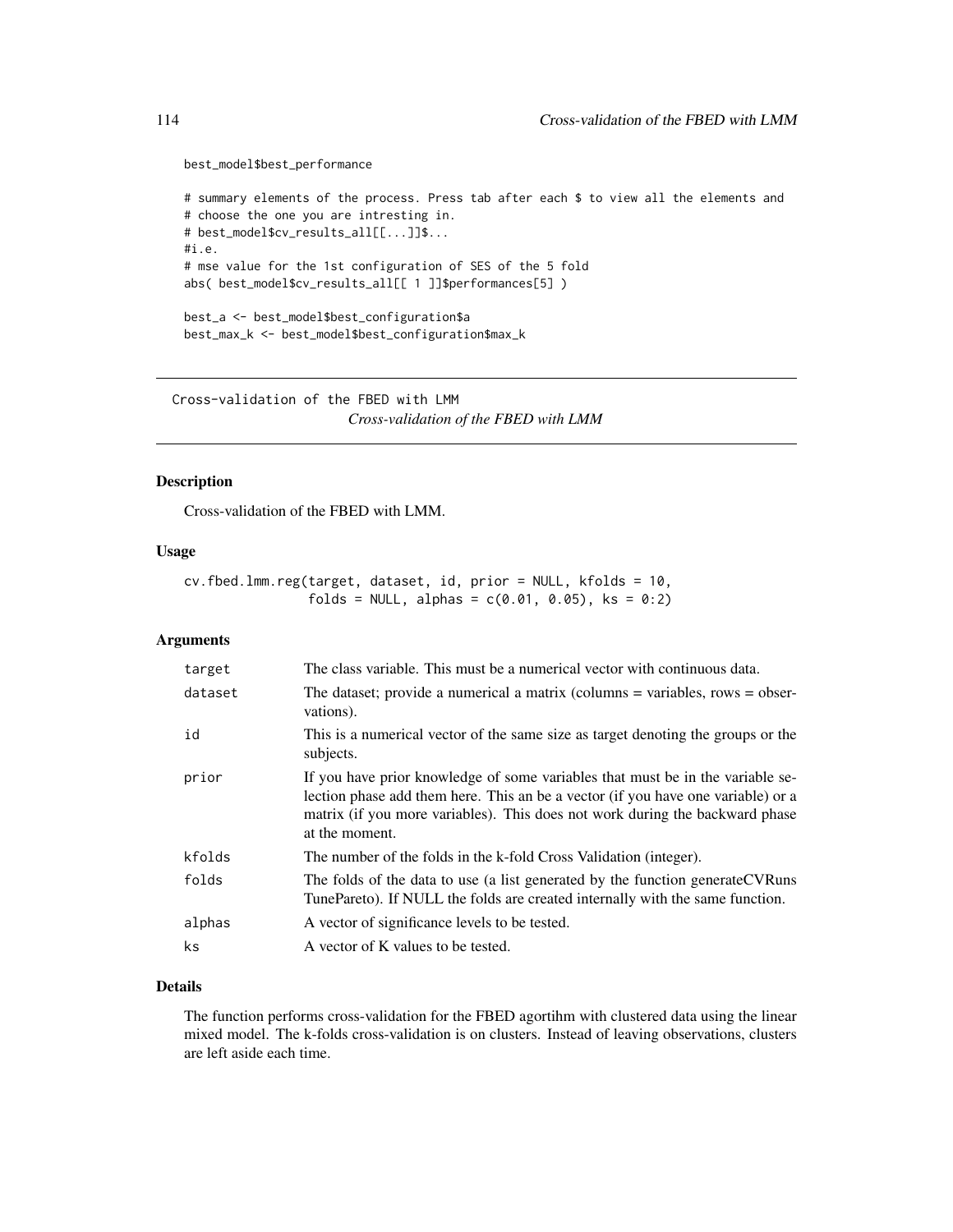## Value

A list including:

|           | $list(vars = vars, cv = cv, perf = perf, best = best, runtime = runtime)$                                      |
|-----------|----------------------------------------------------------------------------------------------------------------|
| vars      | An array with the number of selected variables for each combination of signifi-<br>cance level and value of K. |
| <b>CV</b> | An array with the number of selected variables for each combination of signifi-<br>cance level and value of K. |
| perf      | A matrix with the average performance each combination of significance level<br>and value of K.                |
| best      | The best significance level and value of K.                                                                    |
| runtime   | The runtime required.                                                                                          |

# Author(s)

Michail Tsagris

R implementation and documentation: Michail Tsagris <mtsagris@uoc.gr>

## References

Fang Y. (2011). Asymptotic equivalence between cross-validations and Akaike information criteria in mixed-effects models. Journal of data science, 9(1), 15-21.

Eugene Demidenko (2013). Mixed Models: Theory and Applications with R, 2nd Edition. New Jersey: Wiley \& Sons.

Borboudakis G. and Tsamardinos I. (2019). Forward-backward selection with early dropping. Journal of Machine Learning Research, 20(8): 1-39.

## See Also

[fbed.glmm.reg,](#page-141-0) [fbed.gee.reg,](#page-138-0) [MMPC.glmm](#page-90-0)

# Examples

```
## Not run:
require(lme4)
data(sleepstudy)
reaction <- sleepstudy$Reaction
subject <- sleepstudy$Subject
x1 <- sleepstudy$Days
x \le matrix(rnorm(180 \star 200), ncol = 200) ## unrelated predictor variables
x \leftarrow \text{cbind}(x1, x)m <- cv.fbed.lmm.reg(reaction, x, subject)
```
## End(Not run)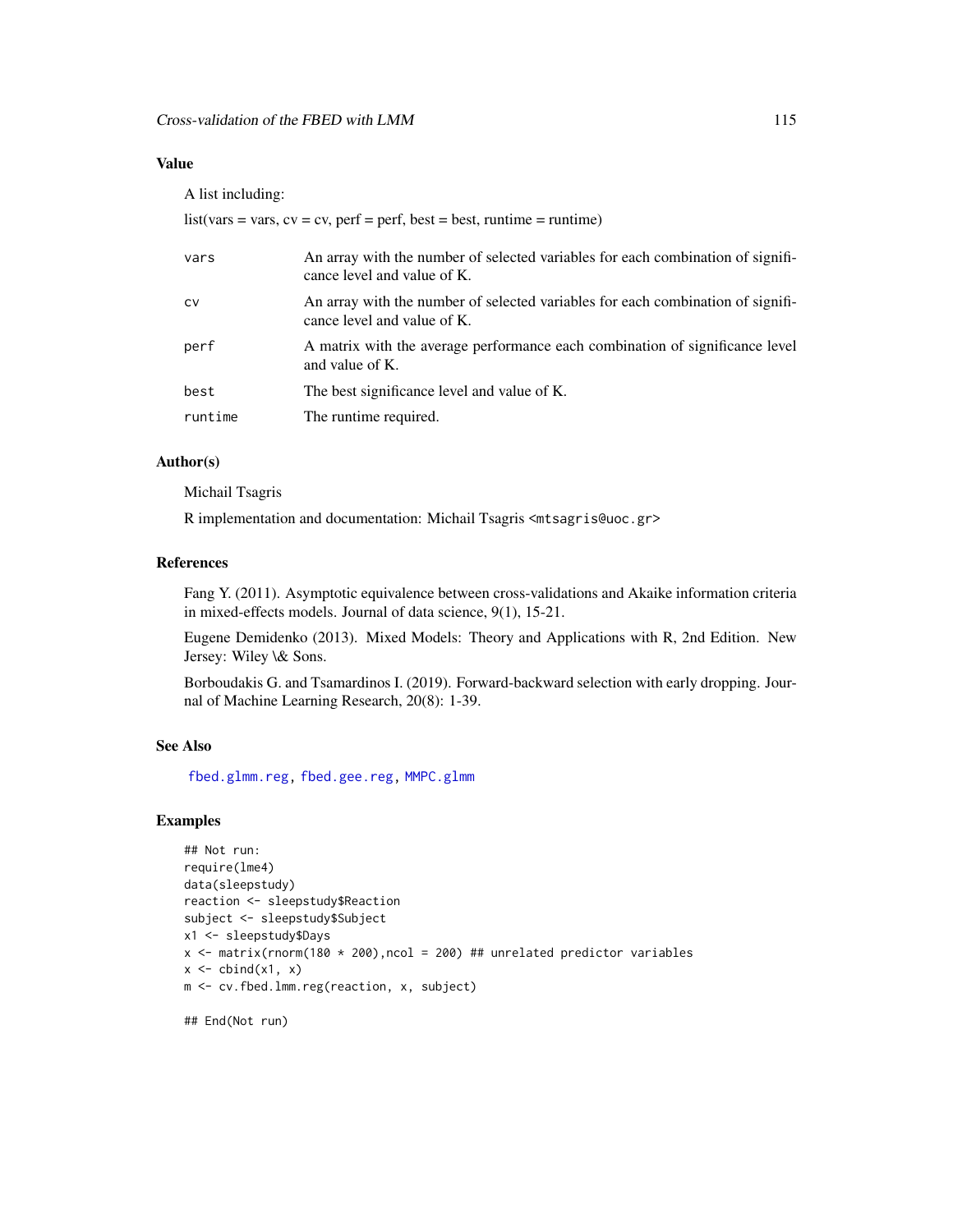Data simulation from a DAG

*Data simulation from a DAG.*

#### Description

Data simulation from a DAG.

#### Usage

rdag(n, p, s,  $a = 0$ , m,  $A = NULL$ , seed = FALSE) rdag2(n,  $A = NULL$ ,  $p$ ,  $nei$ ,  $low = 0.1$ ,  $up = 1$ ) rmdag(n,  $A = NULL$ , p, nei,  $low = 0.1$ , up = 1)

#### Arguments

| n    | A number indicating the sample size.                                                                                                                                                                                                                                             |
|------|----------------------------------------------------------------------------------------------------------------------------------------------------------------------------------------------------------------------------------------------------------------------------------|
| p    | A number indicating the number of nodes (or vectices, or variables).                                                                                                                                                                                                             |
| nei  | The average number of neighbours.                                                                                                                                                                                                                                                |
| S    | A number in $(0, 1)$ . This defines somehow the sparseness of the model. It is the<br>probability that a node has an edge.                                                                                                                                                       |
| a    | A number in $(0, 1)$ . The defines the percentage of outliers to be included in the<br>simulated data. If $a = 0$ , no outliers are generated.                                                                                                                                   |
| m    | A vector equal to the number of nodes. This is the mean vector of the normal<br>distribution from which the data are to be generated. This is used only when<br>$a > 0$ so as to define the mena vector of the multivariate normal from which the<br>outliers will be generated. |
| A    | If you already have an an adjacency matrix in mind, plug it in here, otherwise,<br>leave it NULL.                                                                                                                                                                                |
| seed | If seed is TRUE, the simulated data will always be the same.                                                                                                                                                                                                                     |
| low  | Every child will be a function of some parents. The beta coefficients of the<br>parents will be drawn uniformly from two numbers, low and up. See details for<br>more information on this.                                                                                       |
| up   | Every child will be a function of some parents. The beta coefficients of the<br>parents will be drawn uniformly from two numbers, low and up. See details for<br>more information on this.                                                                                       |

## Details

In the case where no adjacency matrix is given, an  $p \times p$  matrix with zeros everywhere is created. Every element below the diagonal is is replaced by random values from a Bernoulli distribution with probability of success equal to s. This is the matrix B. Every value of 1 is replaced by a uniform value in 0.1, 1. This final matrix is called A. The data are generated from a multivariate normal distribution with a zero mean vector and covariance matrix equal to  $(I_p - A)^{-1} (I_p - A)$ , where  $I_p$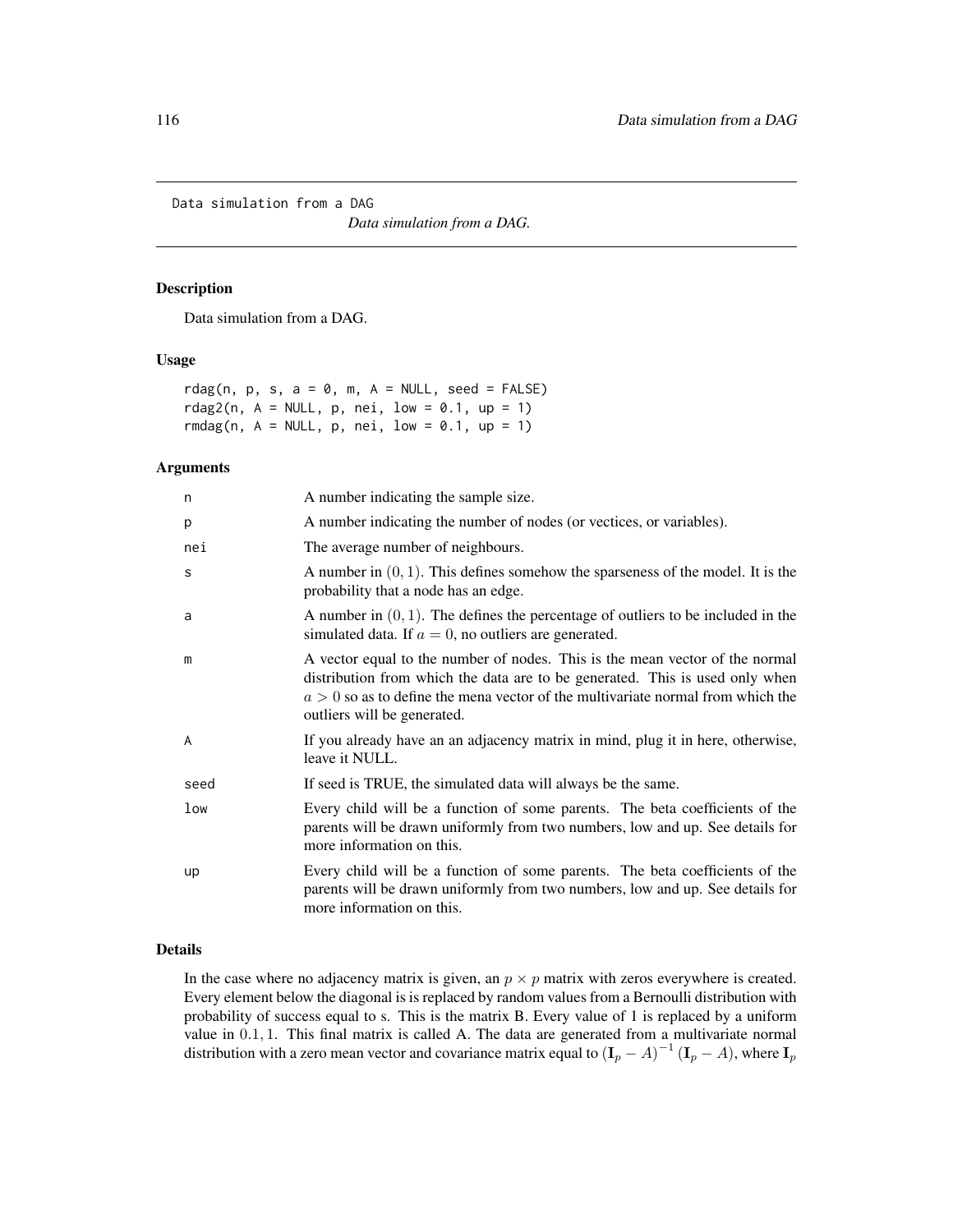is the  $p \times p$  identiy matrix. If a is greater than zero, the outliers are generated from a multivariate normal with the same covariance matrix and mean vector the one specified by the user, the argument "m". The flexibility of the outliers is that you cna specifiy outliers in some variables only or in all of them. For example,  $m = c(0,0,5)$  introduces outliers in the third variable only, whereas  $m = c(5,5,5)$ introduces outliers in all variables. The user is free to decide on the type of outliers to include in the data.

For the "rdag2", this is a different way of simulating data from DAGs. The first variable is normally generated. Every other variable can be a function of some previous ones. Suppose now that the i-th variable is a child of 4 previous variables. We need for coefficients  $b_i$  to multiply the 4 variables and then generate the i-th variable from a normal with mean  $\sum_{j=1} b_j X_j$  and variance 1. The  $b_j$  will be either positive or negative values with equal probability. Their absolute values ranges between "low" and "up". The code is accessible and you can see in detail what is going on. In addition, every generated data, are standardised to avoid numerical overflow.

The "rmdag" generates data from a BN with continous, ordinal and binary data in proportions 50%, 25% and 25% resepctively on average. This was used in the experiments run by Tsagris et al. (2017). If you want to generate data and then use them in the "pcalg" package with the function "ci.fast2" or "ci.mm2" you should transform the resulting data into a matrix. The factor variables must becomw numeric starting from 0. See the examples for more on this.

## Value

A list including:

| nout                      | The number of outliers.                                                                                                                                                                                                                                                                                 |
|---------------------------|---------------------------------------------------------------------------------------------------------------------------------------------------------------------------------------------------------------------------------------------------------------------------------------------------------|
| G                         | The adcacency matrix used. For the "rdag" if G[i, j] = 2, then G[j, i] = 3 and this<br>means that there is an arrow from <i>j</i> to <i>i</i> . For the "rdag2" and "rmdag" the entries<br>are either G[i, j] = G[j, i] = 0 (no edge) or G[i, j] = 1 and G[j, i] = 0 (indicating i<br>$\Rightarrow$ i). |
| $\overline{A}$            | The matrix with the with the uniform values in the interval $0.1, 1$ . This is re-<br>turned only by "rdag".                                                                                                                                                                                            |
| $\boldsymbol{\mathsf{x}}$ | The simulated data.                                                                                                                                                                                                                                                                                     |

## Author(s)

R implementation and documentation: Michail Tsagris <mtsagris@uoc.gr>

## References

Tsagris M. (2019). Bayesian network learning with the PC algorithm: an improved and correct variation. Applied Artificial Intelligence, 33(2): 101-123.

Tsagris M., Borboudakis G., Lagani V. and Tsamardinos I. (2018). Constraint-based Causal Discovery with Mixed Data. International Journal of Data Science and Analytics.

Spirtes P., Glymour C. and Scheines R. (2001). Causation, Prediction, and Search. The MIT Press, Cambridge, MA, USA, 3nd edition.

Colombo, Diego, and Marloes H. Maathuis (2014). Order-independent constraint-based causal structure learning. The Journal of Machine Learning Research 15(1): 3741–3782.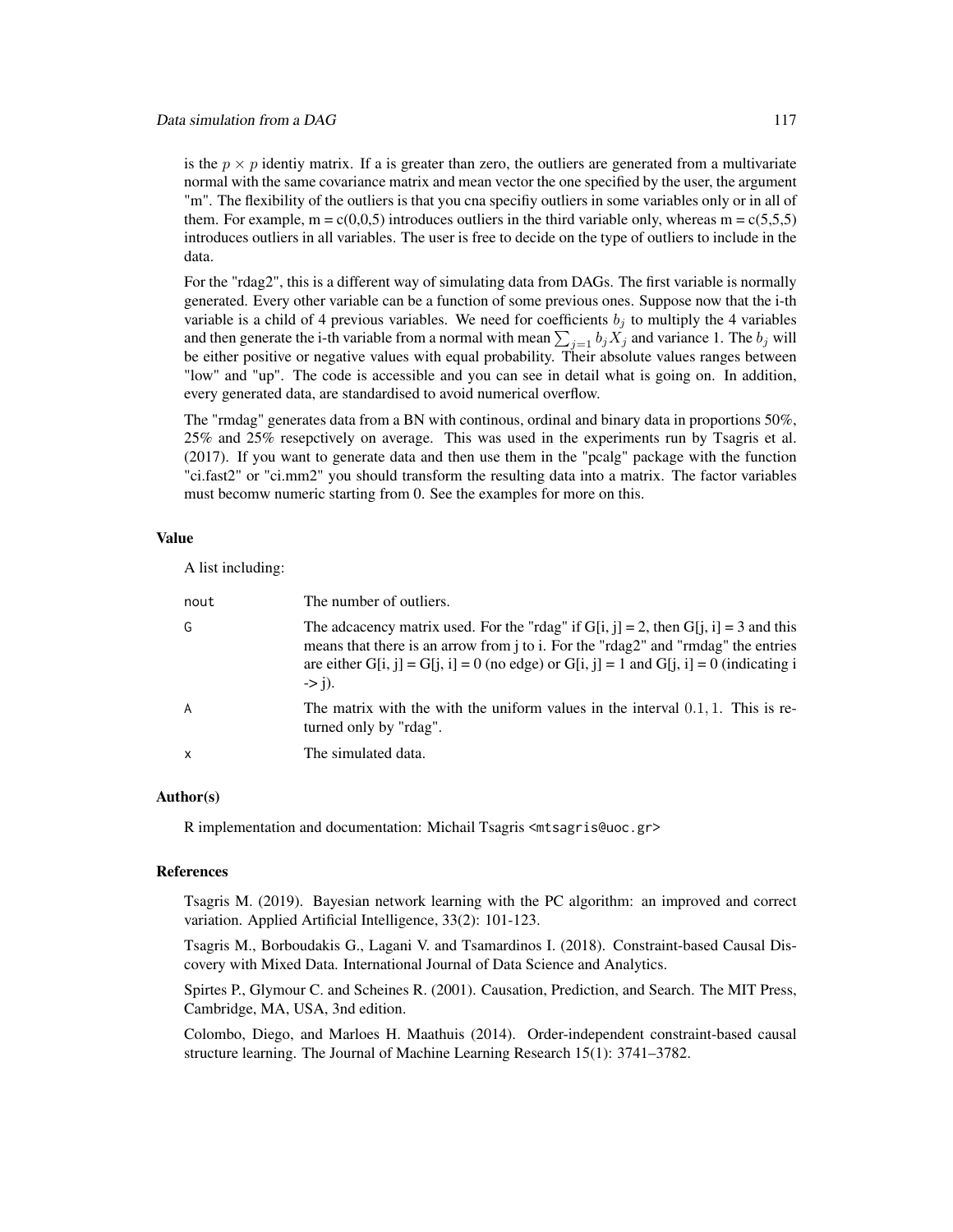# See Also

[pc.skel,](#page-222-0) [pc.or,](#page-195-0) [ci.mm,](#page-231-0) [mmhc.skel](#page-219-0)

## Examples

```
y <- rdag(100, 20, 0.2)
x \le -y$x
tru < -y$G
mod \leftarrow pc.com(x)b \leftarrow pc.or(mod)
plotnetwork(tru)
dev.new()
plotnetwork(b$G)
```
Drop all possible single terms from a model using the partial correlation *Drop all possible single terms from a model using the partial correlation*

## Description

Drop all possible single terms from a model using the partial correlation.

#### Usage

cor.drop1(y, x, logged = FALSE)

#### Arguments

| y            | A numerical vector with the response variable.                                                                                                                                                                                                                                                                                                         |
|--------------|--------------------------------------------------------------------------------------------------------------------------------------------------------------------------------------------------------------------------------------------------------------------------------------------------------------------------------------------------------|
| $\mathsf{x}$ | A numerical matrix or a data frame with the predictor variables. If is a matrix<br>it is internally transformed into a data.frame form, hence the user is advised<br>to supply a data.frame in order to save some time. If the number of columns<br>(variables) is higher than the number of rows (observations) the function will<br>simply not work. |
| logged       | If you want the p-values be returned leave this FALSE. If it is TRUE their loga-<br>rithm is returned.                                                                                                                                                                                                                                                 |

# Details

This uses R's command [drop1](#page-0-0) and modifies it so as to calculate the p-value using Fisher's conditional independence test.

## Value

A matrix with two columns, the test statistic values and its associated p-value.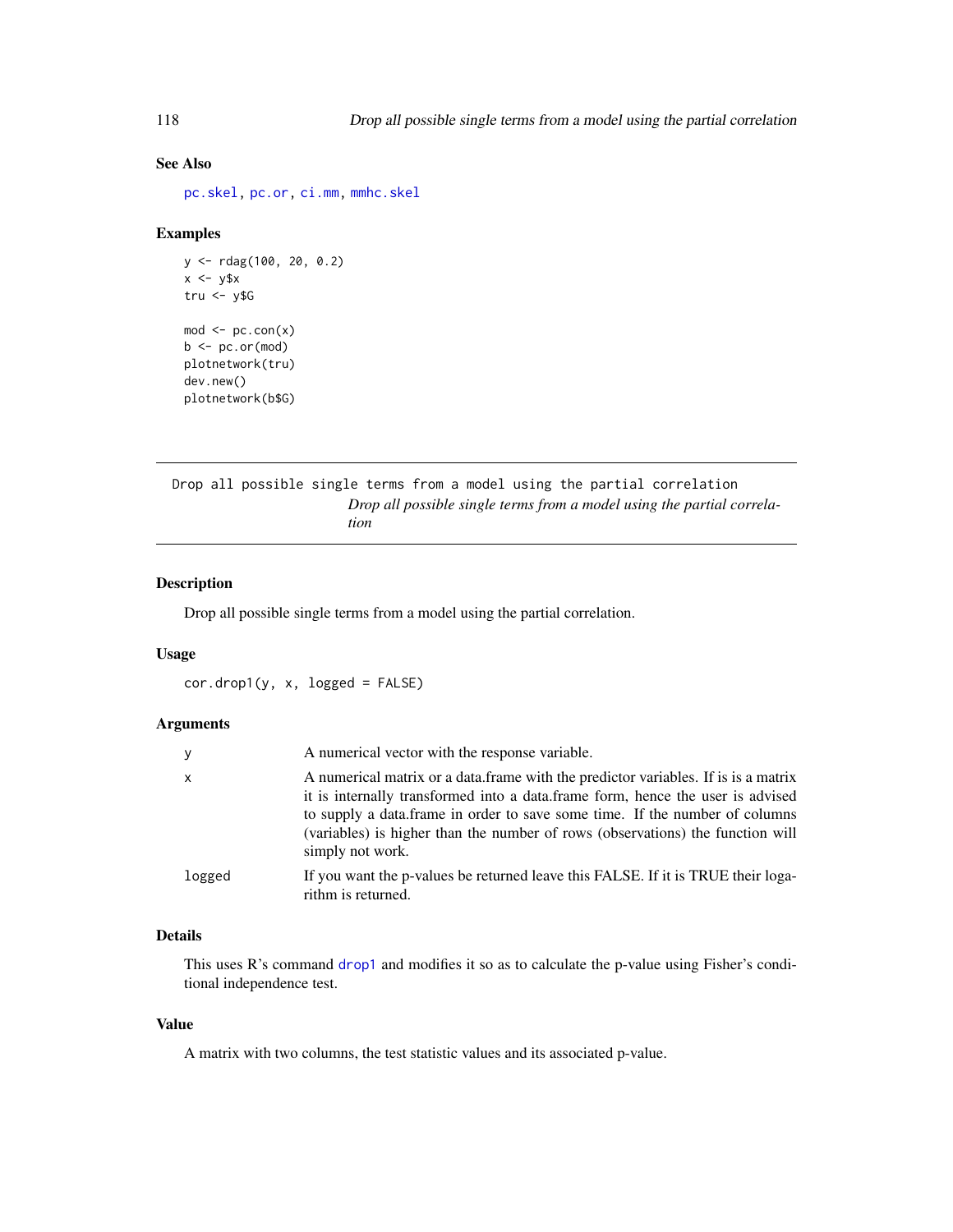# Author(s)

Michail Tsagris

R implementation and documentation: Michail Tsagris <mtsagris@uoc.gr>

## See Also

[glm.bsreg,](#page-16-0) [fbed.reg,](#page-133-0) [mmpcbackphase](#page-8-0)

# Examples

```
y <- rnorm(200)
x \le matrix( rnorm(200 \star 10), ncol = 10)
cor.drop1(y, x)
```
eBIC for many regression models *eBIC for many regression models*

## Description

eBIC for many regression models.

# Usage

```
ebic.regs(target, dataset, xIndex, csIndex, gam = NULL, test = NULL, wei = NULL,
ncores = 1)
```
# Arguments

| target  | The target (dependent) variable. It must be a numerical vector, a factor or a Surv<br>object.                                                                                                                                                                                                       |
|---------|-----------------------------------------------------------------------------------------------------------------------------------------------------------------------------------------------------------------------------------------------------------------------------------------------------|
| dataset | The indendent variable(s). This can be a matrix or a dataframe with continuous<br>only variables, a data frame with mixed or only categorical variables.                                                                                                                                            |
| xIndex  | The indices of the variables whose association with the target you want to test.                                                                                                                                                                                                                    |
| csIndex | The index or indices of the variable(s) to condition on. If this is $\theta$ , the the<br>function <i>univregs</i> will be called.                                                                                                                                                                  |
| gam     | In case the method is chosen to be "eBIC" one can also specify the <i>gamma</i><br>parameter. The default value is "NULL", so that the value is automatically cal-<br>culated.                                                                                                                      |
| test    | One of the following: testIndBeta, testIndReg, testIndLogistic, testIndOrdi-<br>nal, testIndPois, testIndZIP, testIndNB, testIndClogit, testIndBinom, testIndI-<br>Greg, censIndCR, censIndWR, censIndER, censIndLLR testIndMultinom,<br>testIndTobit, testIndSPML, testIndGamma or testIndNormLog. |
|         | Note that in all cases you must give the name of the test without $\mathbb{R}^n$ .                                                                                                                                                                                                                  |

Note that in all cases you must give the name of the test, without " ".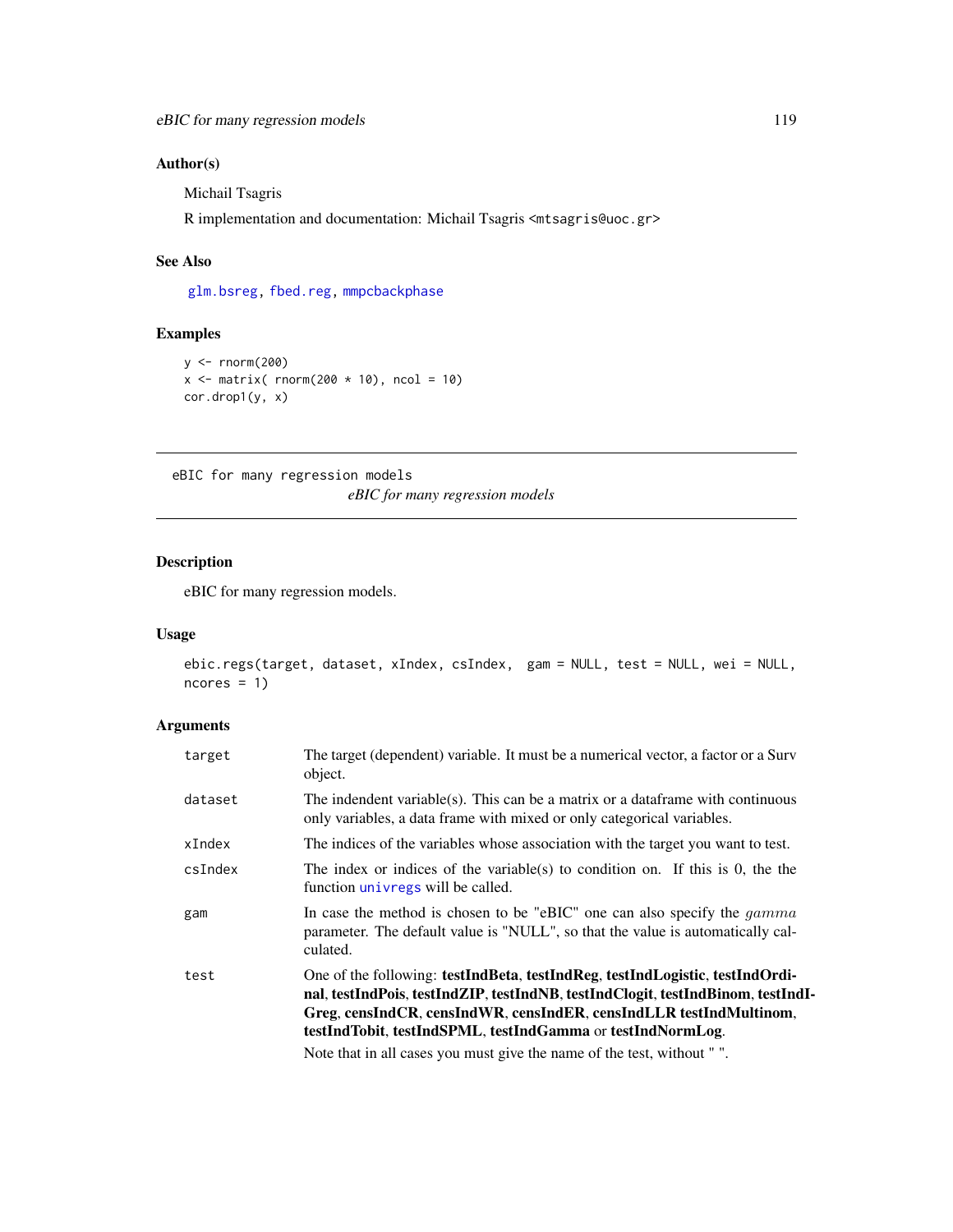| wei    | A vector of weights to be used for weighted regression. The default value is<br>NULL. An example where weights are used is surveys when stratified sampling<br>has occured.                                                                                                                                                                                                                                                                                                                                                                                                                                                                                      |
|--------|------------------------------------------------------------------------------------------------------------------------------------------------------------------------------------------------------------------------------------------------------------------------------------------------------------------------------------------------------------------------------------------------------------------------------------------------------------------------------------------------------------------------------------------------------------------------------------------------------------------------------------------------------------------|
| ncores | How many cores to use. This plays an important role if you have tens of thou-<br>sands of variables or really large sample sizes and tens of thousands of variables<br>and a regression based test which requires numerical optimisation. In other cases<br>it will not make a difference in the overall time (in fact it can be slower). The<br>parallel computation is used in the first step of the algorithm, where univariate<br>associations are examined, those take place in parallel. We have seen a reduction<br>in time of 50% with 4 cores in comparison to 1 core. Note also, that the amount<br>of reduction is not linear in the number of cores. |

### Details

This function is more as a help function for MMPC, but it can also be called directly by the user. In some, one should specify the regression model to use and the function will perform all simple regressions, i.e. all regression models between the target and each of the variables in the dataset. The function does not check for zero variance columns, only the "univregs" and related functions do.

## Value

A list including:

| stat   | The value of the test statistic.          |
|--------|-------------------------------------------|
| pvalue | The logarithm of the p-value of the test. |

### Author(s)

Michail Tsagris

R implementation and documentation: Michail Tsagris <mtsagris@uoc.gr>

#### References

Chen J. and Chen Z. (2008). Extended Bayesian information criteria for model selection with large model spaces. Biometrika, 95(3): 759-771.

Eugene Demidenko (2013). Mixed Models: Theory and Applications with R, 2nd Edition. New Jersey: Wiley \& Sons.

McCullagh, Peter, and John A. Nelder. Generalized linear models. CRC press, USA, 2nd edition, 1989.

# See Also

[univregs,](#page-240-0) [SES,](#page-84-0) [MMPC,](#page-84-0) [CondIndTests,](#page-31-0) [reg.fit,](#page-207-0) [ridge.reg](#page-209-0)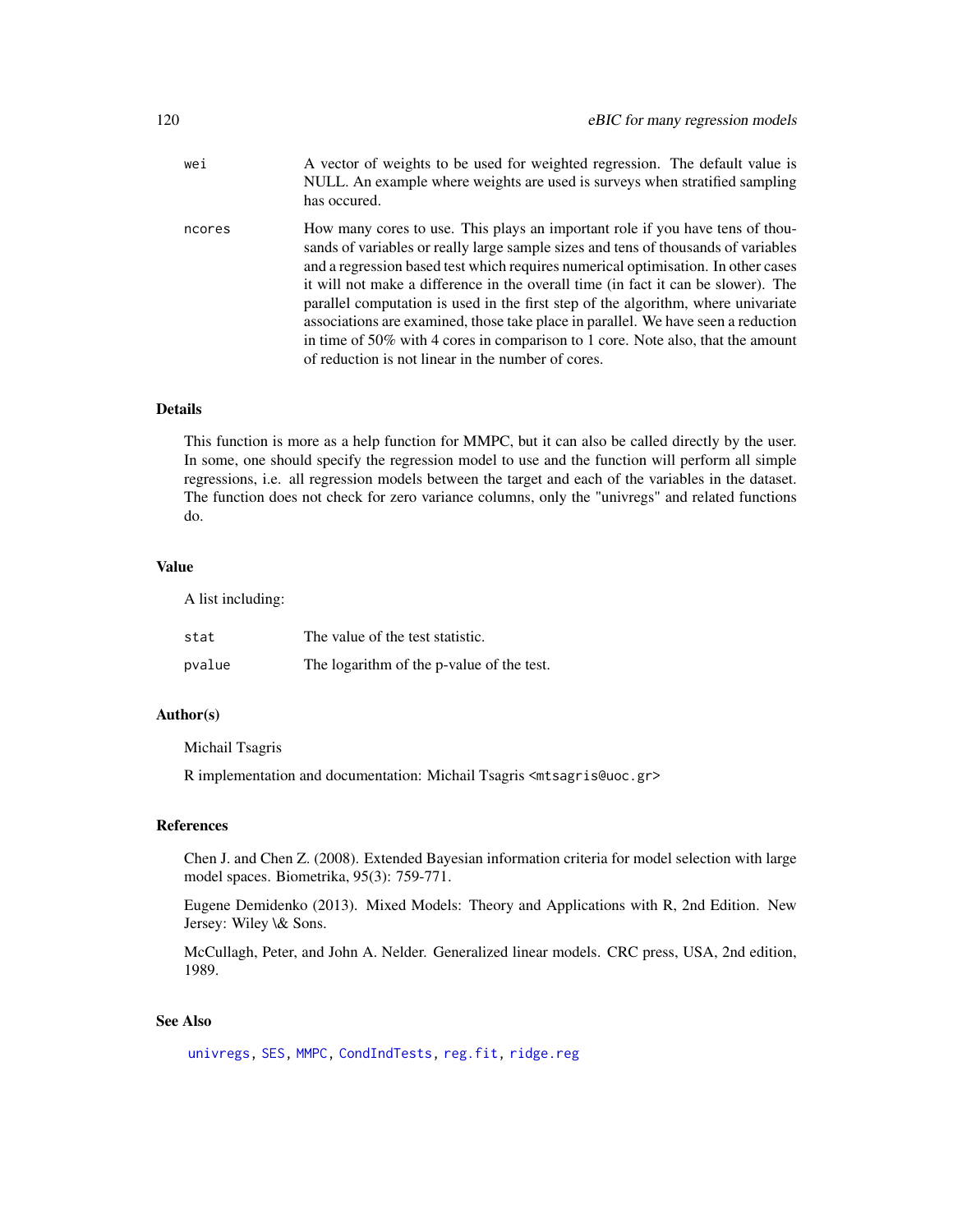## Examples

```
y <- rpois(100, 15)
x \le matrix( rnorm(100 \star 10), ncol = 10)
a1 \le univregs(y, x, test = testIndPois)
a2 <- perm.univregs(y, x, test = permPois)
a3 <- wald.univregs(y, x, test = waldPois)
a4 \le cond.regs(y, as.data.frame(x), xIndex = 1:4, csIndex = 5, test = testIndPois)
```

```
Effective sample size for G^2 test in BNs with case control data
                         Effective sample size for G^2 test in BNs with case control data
```
#### **Description**

Effective sample size for G^2 test in BNs with case control data.

#### Usage

Ness(propNt, N, K = 10000)

## Arguments

| propNt | A numerical vector with the proportions (distribution) of the (single) selection<br>variable. |
|--------|-----------------------------------------------------------------------------------------------|
| N      | The sample size of the data.                                                                  |
| К      | The number of repetitions to be used for estimating the effective sample size.                |

## Details

When dealing with case control data, spurious correlations or relationships arise. To deal with this one way is to adjust the sample size used in the  $G^{\wedge}2$  test statistic. This function does exactly this, estimates the effective sample size as per the Borboudakis and Tsamardinos (2012) suggestion. The idea is that after learning the skeleton with the usual  $G^2$  test, one should go to the edges and perform a conditional G^2

#### Value

The estimated effective sample size.

## Author(s)

Michail Tsagris

R implementation and documentation: Michail Tsagris <mtsagris@uoc.gr>

#### References

Borboudakis G. and Tsamardinos I. (2015). Bayesian Network Learning with Discrete Case-Control Data. 31st Conference on Uncertainty in Artificial Intelligence (UAI), 151-160.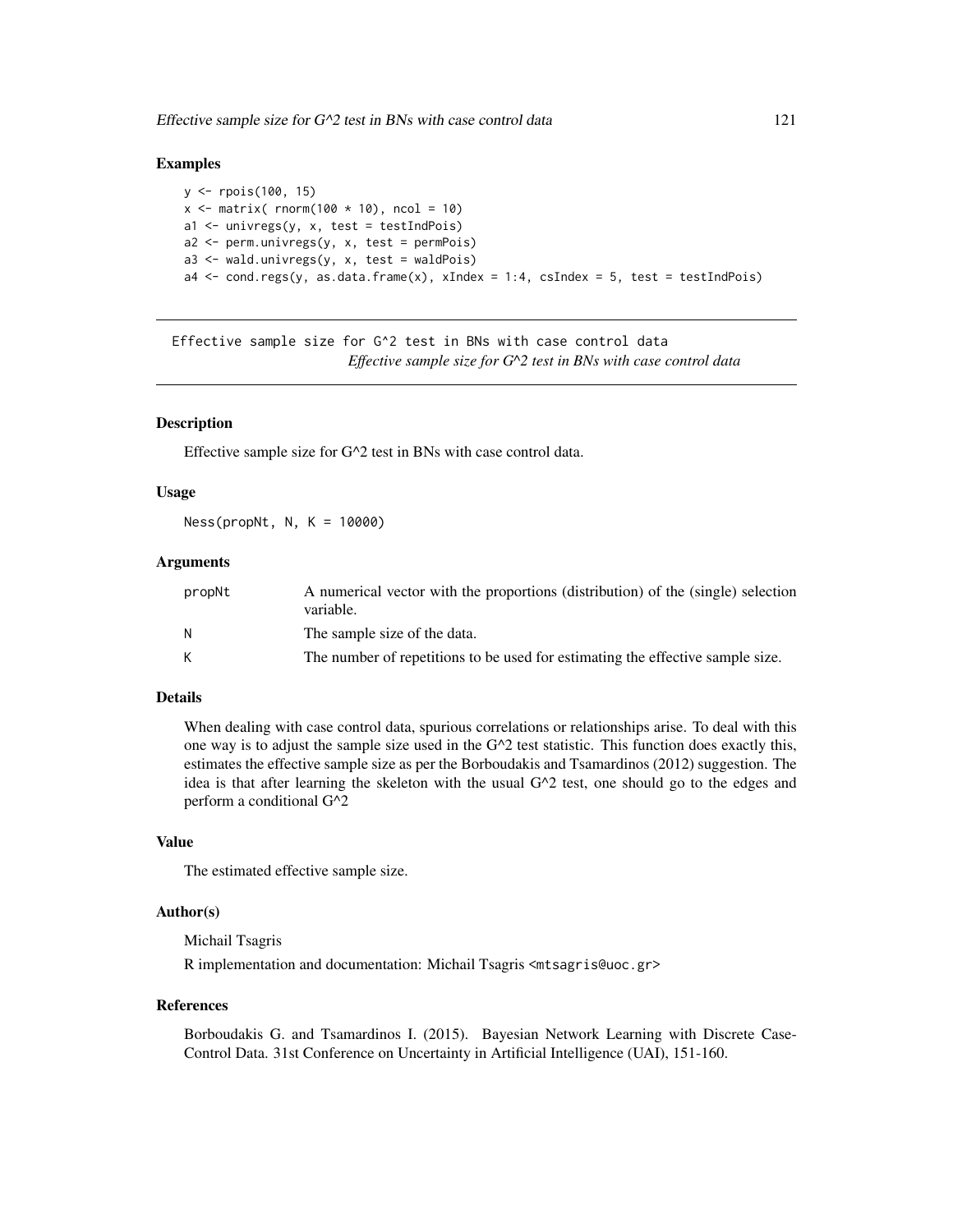## See Also

[SES,](#page-84-0) [MMPC,](#page-84-0) [testIndLogistic](#page-42-0)

## Examples

 $Ness(c(0.3, 0.7), N = 1000, K = 10000)$ 

Estimation of the percentage of Null p-values *Estimation of the percentage of Null p-values*

#### Description

Estimation of the percentage of Null p-values.

## Usage

 $pi0est(p, lambda = seq(0.05, 0.95, by = 0.01), dof = 3)$ 

#### Arguments

| p      | A vector of p-values.                                                               |
|--------|-------------------------------------------------------------------------------------|
| lambda | A vector of values of the tuning parameter lambda.                                  |
| dof    | Number of degrees of freedom to use when estimating pi_0 with smoothing<br>splines. |

## Details

The estimated proporiton of null p-values is estimated the algorithm by Storey and Tibshirani (2003).

## Value

The estimated proportion of non significant (null) p-values. In the paper Storey and Tibshirani mention that the estimate of pi0 is with lambda=1, but in their R code they use the highest value of lambda and thus we do the same here.

## Author(s)

Michail Tsagris

R implementation and documentation: Michail Tsagris <mtsagris@uoc.gr>

#### References

Storey J.D. and Tibshirani R. (2003). Statistical significance for genome-wide experiments. Proceedings of the National Academy of Sciences, 100: 9440-9445.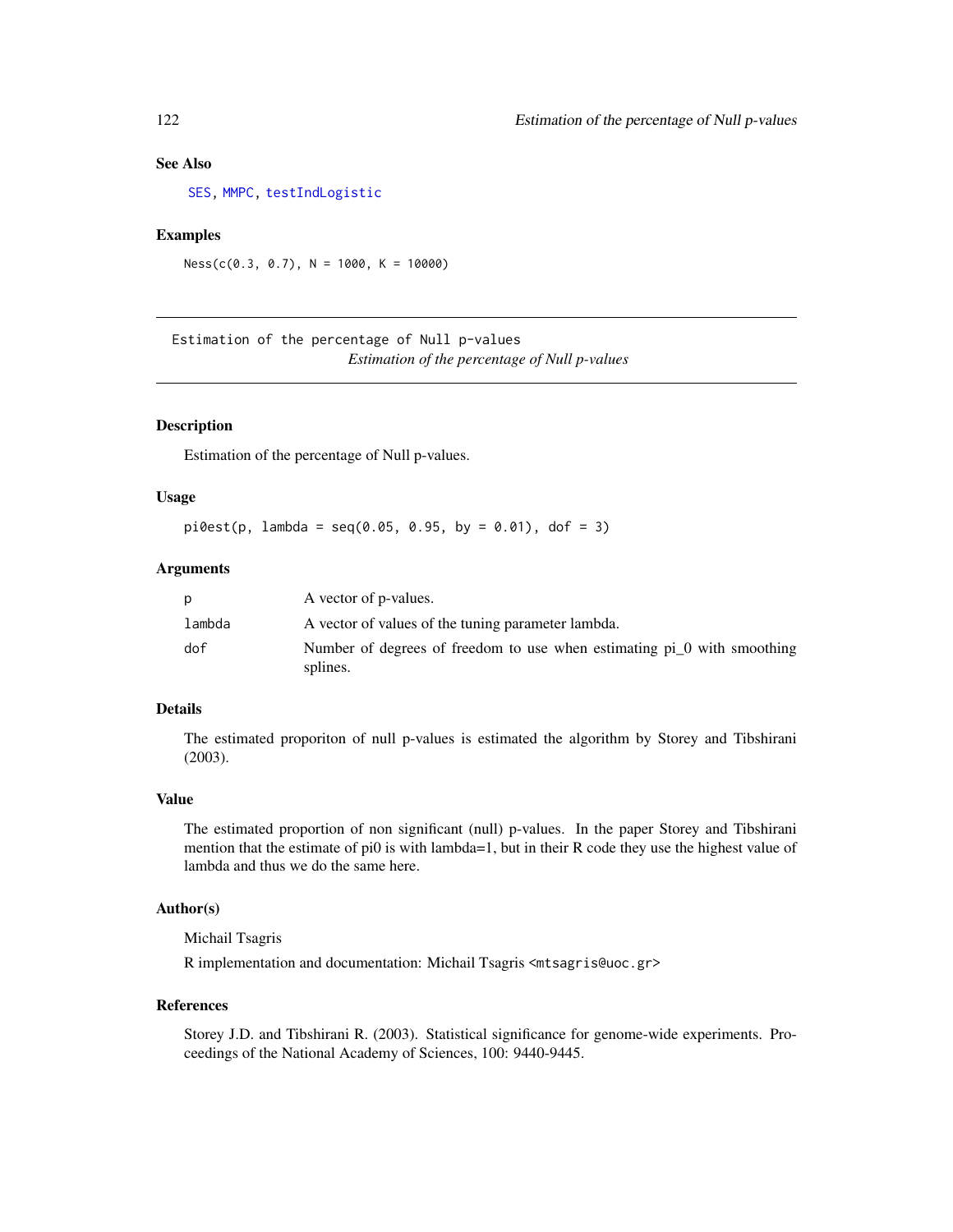#### Fast MMPC 123

# See Also

[conf.edge.lower,](#page-169-0) [bn.skel.utils,](#page-244-0) [mmhc.skel,](#page-219-0) [pc.skel,](#page-222-0) [corfs.network,](#page-193-0) [local.mmhc.skel](#page-217-0)

#### Examples

```
## simulate a dataset with continuous data
y <- rdag2(1000, p = 20, nei = 3)
ind \le sample(1:20, 20)x \leq -y$x[, ind]
mod <- pc.skel( x, method = "comb.fast", alpha = 0.01 )
pval <- exp(mod$pvalue)
pval <- lower.tri(pval)
pi0est(pval)
```
Fast MMPC *A fast version of MMPC*

## <span id="page-122-0"></span>Description

A fast version of MMPC

## Usage

```
mmpc2(target, dataset, prior = NULL, max_k = 3, threshold = 0.05,test = "testIndLogistic", ini = NULL, wei = NULL, ncores = 1, backward = FALSE)
```

| target    | The class variable. Provide either a string, an integer, a numeric value, a vector,<br>a factor, an ordered factor or a Surv object. See also Details.                                                                                                                                                                                                                                                                                                |
|-----------|-------------------------------------------------------------------------------------------------------------------------------------------------------------------------------------------------------------------------------------------------------------------------------------------------------------------------------------------------------------------------------------------------------------------------------------------------------|
| dataset   | The data-set; provide either a data frame or a matrix (columns = variables, rows<br>$=$ samples).                                                                                                                                                                                                                                                                                                                                                     |
| prior     | If you have prior knowledge of some variables that must be in the variable se-<br>lection phase add them here. This an be a vector (if you have one variable) or a<br>matrix (if you more variables). This does not work during the backward phase<br>at the moment.                                                                                                                                                                                  |
| $max_k$   | The maximum conditioning set to use in the conditional indepedence test (see<br>Details). Integer, default value is 3.                                                                                                                                                                                                                                                                                                                                |
| threshold | Threshold (suitable values in $(0, 1)$ ) for assessing p-values significance. Default<br>value is $0.05$ .                                                                                                                                                                                                                                                                                                                                            |
| test      | One of the following: "testIndBeta", "testIndReg", "testIndRQ", "testIndLogis-<br>tic", "testIndMultinom", "testIndOrdinal", "testIndPois", "testIndQPois", "testIndZIP",<br>"testIndNB", "testIndClogit", "testIndBinom", "testIndQBinom", "testIndIGreg",<br>"censIndCR", "censIndWR", "censIndER", "testIndMMReg", "testIndMVreg",<br>"testIndMultinom", "testIndOrdinal", "testIndTobit", "testIndGamma", "testInd-<br>NormLog" or "testIndSPML". |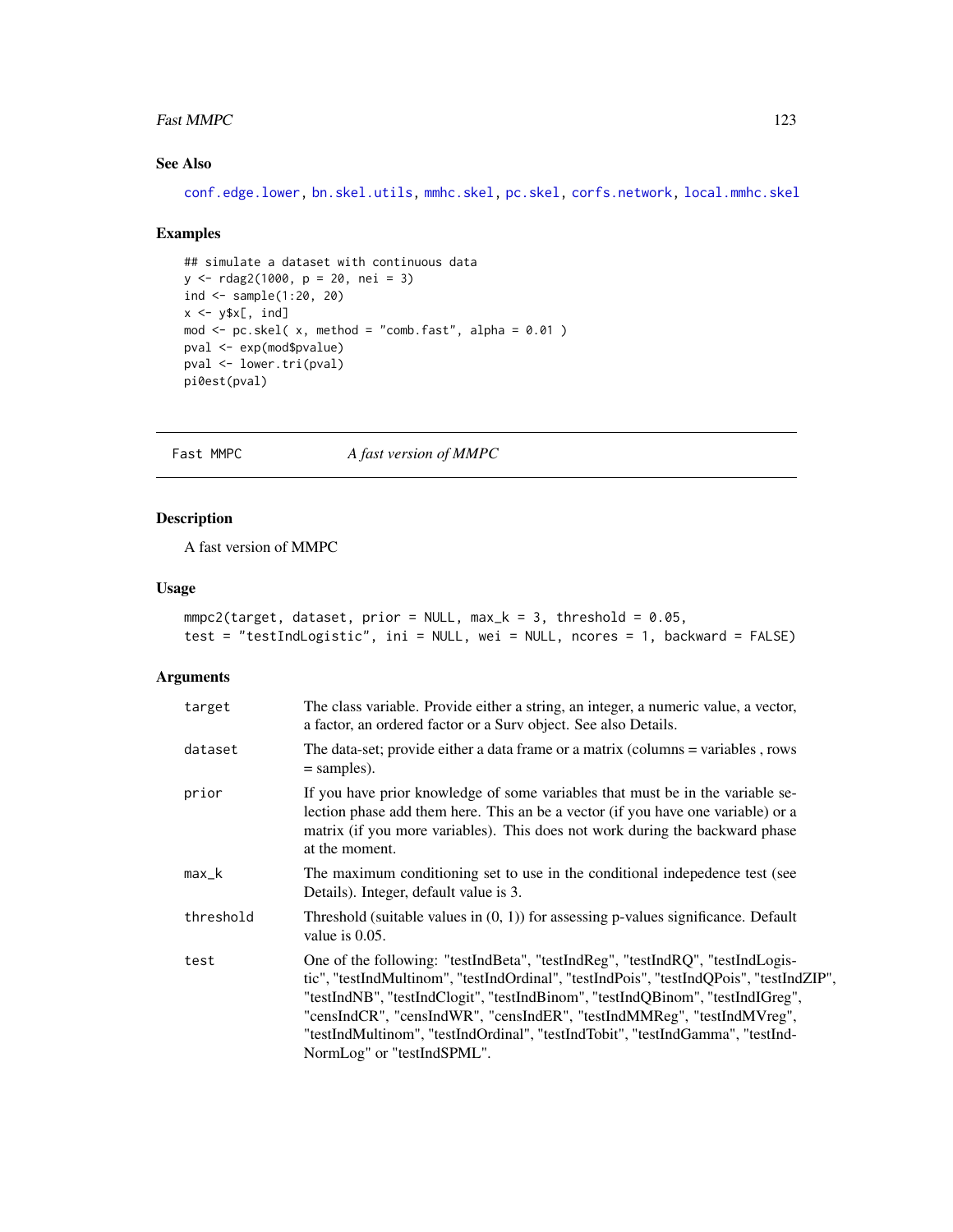| ini      | This is a supposed to be a list. To avoid calculating the univariate associations<br>(first step of SES, MMPC and of FBED) again, you can extract them from the<br>first run of omne of these algorithms and plug them here. This can speed up<br>the second run (and subequent runs of course) by 50%. See the details and the<br>argument "univ" in the output values.                                                                                                                                                                                                                                                                                         |
|----------|------------------------------------------------------------------------------------------------------------------------------------------------------------------------------------------------------------------------------------------------------------------------------------------------------------------------------------------------------------------------------------------------------------------------------------------------------------------------------------------------------------------------------------------------------------------------------------------------------------------------------------------------------------------|
| wei      | A vector of weights to be used for weighted regression. The default value is<br>NULL. An example where weights are used is surveys when stratified sampling<br>has occured.                                                                                                                                                                                                                                                                                                                                                                                                                                                                                      |
| ncores   | How many cores to use. This plays an important role if you have tens of thou-<br>sands of variables or really large sample sizes and tens of thousands of variables<br>and a regression based test which requires numerical optimisation. In other cases<br>it will not make a difference in the overall time (in fact it can be slower). The<br>parallel computation is used in the first step of the algorithm, where univariate<br>associations are examined, those take place in parallel. We have seen a reduction<br>in time of 50% with 4 cores in comparison to 1 core. Note also, that the amount<br>of reduction is not linear in the number of cores. |
| backward | If TRUE, the backward (or symmetry correction) phase will be implemented.<br>This removes any falsely included variables in the parents and children set of<br>the target variable. It calls the link{mmpcbackphase} for this purpose.                                                                                                                                                                                                                                                                                                                                                                                                                           |

## Details

MMPC tests each feature for inclusion (selection). For each featurer it performsa conditional independence tets. Each test requires fitting two regression models, one without the feature and one with the feature included. In this version, we have changed the order of the tests. We find all possible subsets of the already selected features and for each of them we test each feature. This way, only half of the regression models the usual MMPC fits, are fitted. Also, less tests will be performed. It is the same algorithm, with a change in the sequence.

We have seen a 50% in the computational time, but the drawback is that if you want to run MMPC with different value of "max\$\_\$k" and "alpha", this is not possible from here. This function is for oa signle pair of "max\$\_\$k" and "alpha" values. It saves no test statistics, only p-values, no hashing and hence is memory efficient, but contains less information than [MMPC](#page-84-0).

#### Value

The output of the algorithm is an S3 object including:

| selectedVars | The selected variables, i.e., the signature of the target variable.                                                                                                                                                                                                                                                                                                                                                      |
|--------------|--------------------------------------------------------------------------------------------------------------------------------------------------------------------------------------------------------------------------------------------------------------------------------------------------------------------------------------------------------------------------------------------------------------------------|
| pvalues      | For each feature included in the dataset, this vector reports the strength of its<br>association with the target in the context of all other variable. Particularly, this<br>vector reports the max p-values found when the association of each variable<br>with the target is tested against different conditional sets. Lower values indicate<br>higher association. Note that these are the logarithm of the p-values |
| univ         | A vector with the <b>logged p-values</b> of the univariate associations. This vector is<br>very important for subsequent runs of MMPC with different hyper-parameters.<br>After running SES with some hyper-parameters you might want to run MM-<br>PCagain with different hyper-parameters. To avoid calculating the univariate                                                                                         |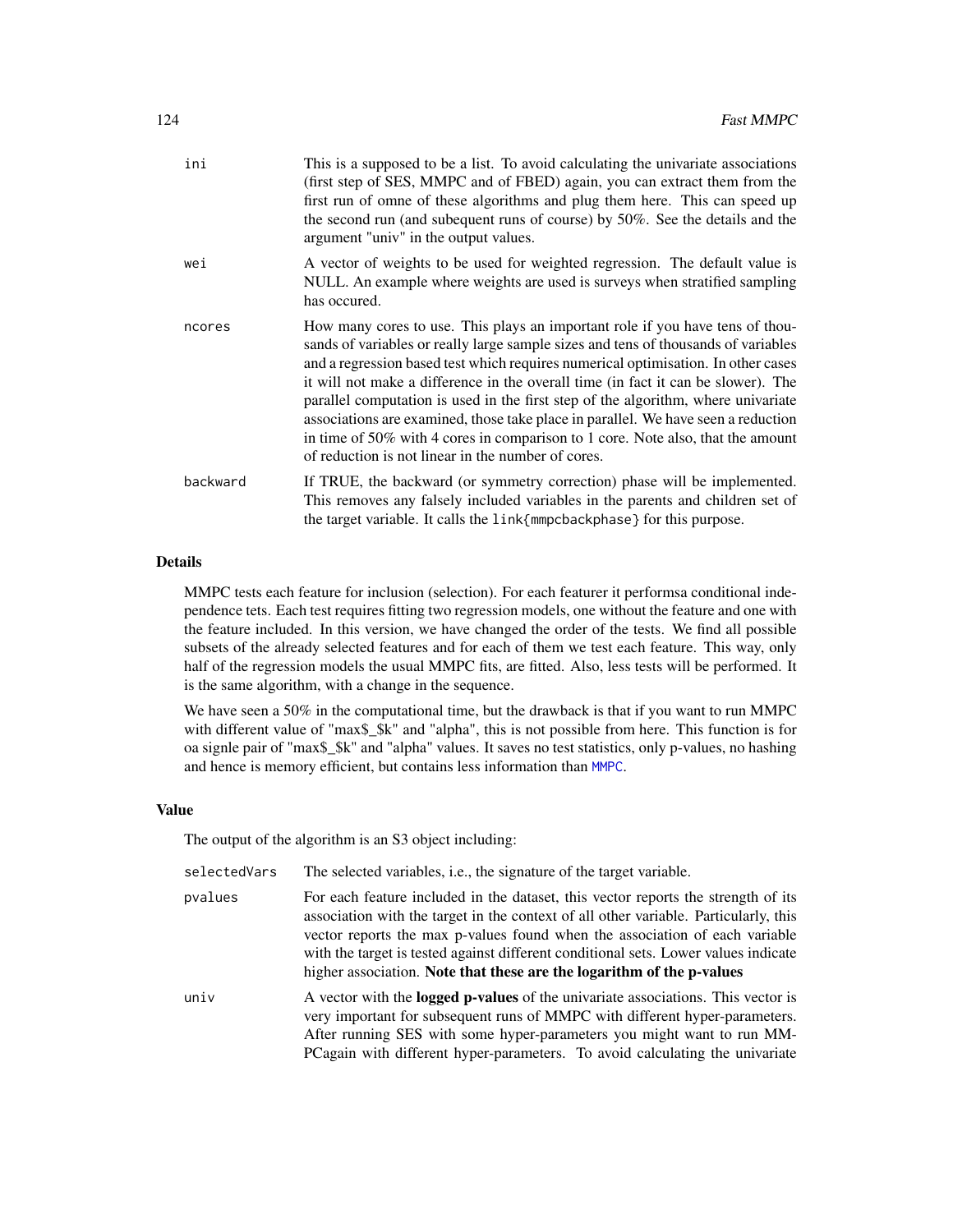|           | associations (first step) again, you can take this list from the first run of SES and<br>plug it in the argument "ini" in the next run(s) of MMPC. This can speed up the<br>second run (and subequent runs of course) by 50%. See the argument "univ" in<br>the output values.                             |
|-----------|------------------------------------------------------------------------------------------------------------------------------------------------------------------------------------------------------------------------------------------------------------------------------------------------------------|
| kapa_pval | A list with the same number of elements as the max\$_k\$. Every element in<br>the list is a matrix. The first row is the <b>logged p-values</b> , the second row is the<br>variable whose conditional association with the target variable was tests and the<br>other rows are the conditioning variables. |
| $max_k$   | The max_k option used in the current run.                                                                                                                                                                                                                                                                  |
| threshold | The threshold option used in the current run.                                                                                                                                                                                                                                                              |
| n.tests   | The number of tests performed by MMPC will be returned.                                                                                                                                                                                                                                                    |
| runtime   | The run time of the algorithm. A numeric vector. The first element is the user<br>time, the second element is the system time and the third element is the elapsed<br>time.                                                                                                                                |
| test      | The character name of the statistic test used.                                                                                                                                                                                                                                                             |

#### Author(s)

Ioannis Tsamardinos, Michail Tsagris

R implementation and documentation: Michail Tsagris <mtsagris@uoc.gr>.

#### References

Feature Selection with the R Package MXM: Discovering Statistically Equivalent Feature Subsets, Lagani, V. and Athineou, G. and Farcomeni, A. and Tsagris, M. and Tsamardinos, I. (2017). Journal of Statistical Software, 80(7).

Tsamardinos, I., Aliferis, C. F., & Statnikov, A. (2003). Time and sample efficient discovery of Markov blankets and direct causal relations. In Proceedings of the ninth ACM SIGKDD international conference on Knowledge discovery and data mining (pp. 673-678). ACM.

Brown, L. E., Tsamardinos, I., & Aliferis, C. F. (2004). A novel algorithm for scalable and accurate Bayesian network learning. Medinfo, 711-715.

Tsamardinos, Brown and Aliferis (2006). The max-min hill-climbing Bayesian network structure learning algorithm. Machine learning, 65(1), 31-78.

#### See Also

[MMPC,](#page-84-0) [certificate.of.exclusion2](#page-28-0)

## Examples

```
set.seed(123)
```
#simulate a dataset with continuous data dataset <- matrix(runif(100  $*$  40, 1, 100), ncol = 40)

#define a simulated class variable target <- 3 \* dataset[, 10] + 2 \* dataset[, 15] + 3 \* dataset[, 20] + rnorm(100, 0, 5)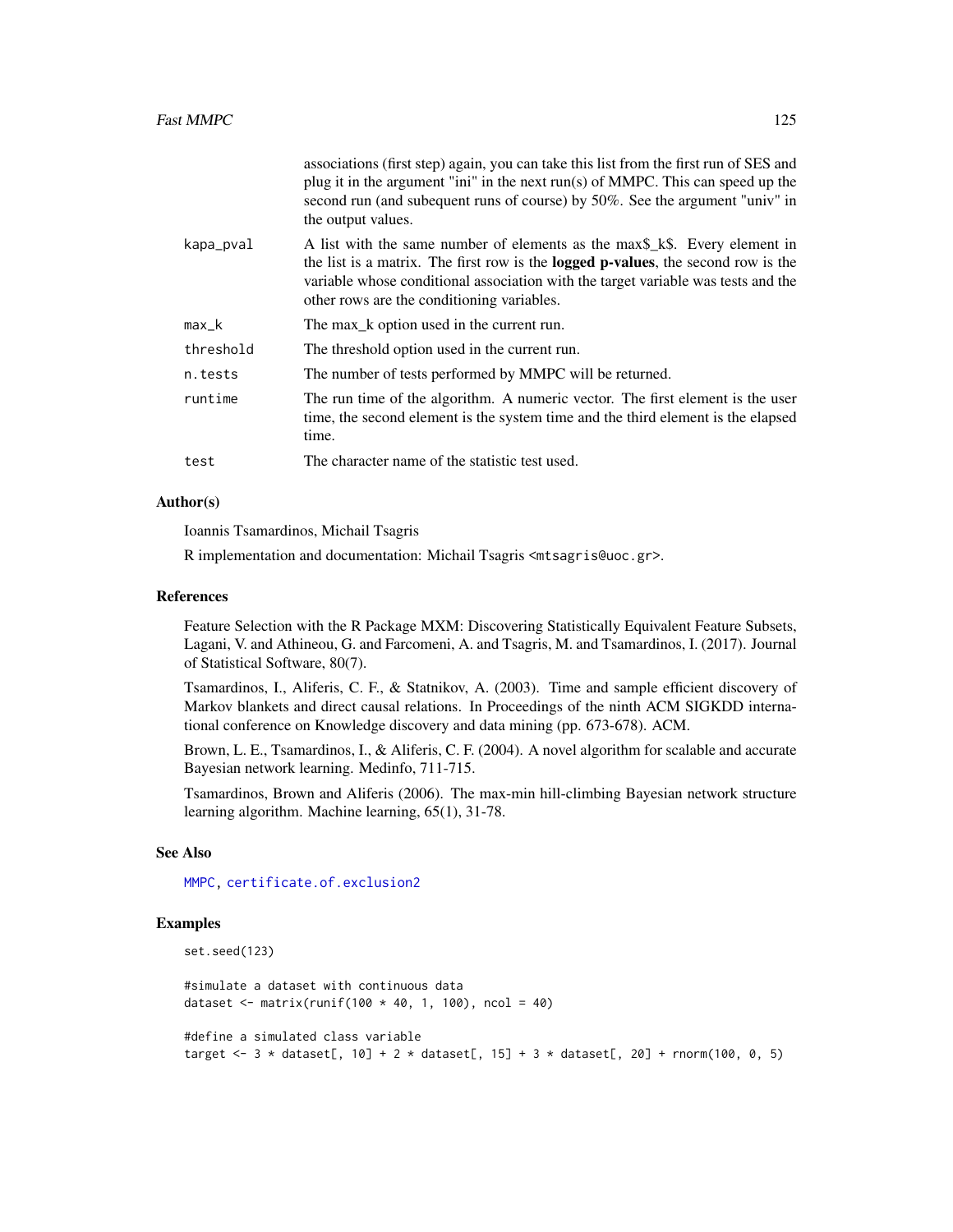```
m <- median(target)
target[target < m] <- 0
target[abs(target) > 0 ] < -1m1 < - mmpc2(target, dataset, max_k = 3, threshold = 0.05, test="testIndLogistic")
m1$selectedVars ## S3 class, $, not @
m1$runtime
m2 < - MMPC(target, dataset, max_k = 3, threshold = 0.05, test="testIndLogistic")
m2@selectedVars ## S3 class, @, not $
m2@runtime
```
Fast MMPC for longitudinal and clustered data *mmpc.glmm2/mmpc.gee2: Fast Feature selection algorithm for identifying minimal feature subsets with correlated data*

## Description

SES.glmm algorithm follows a forward-backward filter approach for feature selection in order to provide minimal, highly-predictive, statistically-equivalent, multiple feature subsets of a high dimensional dataset. See also Details. MMPC.glmm algorithm follows the same approach without generating multiple feature subsets. They are both adapted to longitudinal target variables.

# Usage

```
mmpc.glmm2(target, reps = NULL, group, dataset, prior = NULL, max_k = 3,
threshold = 0.05, test = NULL, ini = NULL, wei = NULL, slopes = FALSE, ncores = 1)
```

```
mmc.get(target, reps = NULL, group, dataset, prior = NULL, max_k = 3,threshold = 0.05, test = NULL, ini = NULL, wei = NULL, correl = "exchangeable",
se = "iack", ncores = 1)
```

| target | The class variable. Provide a vector with continuous (normal), binary (bino-<br>mial) or discrete (Poisson) data. For the GEE the data must be sorted so that<br>observations on a cluster are contiguous rows for all entities in the formula.                                                            |
|--------|------------------------------------------------------------------------------------------------------------------------------------------------------------------------------------------------------------------------------------------------------------------------------------------------------------|
| reps   | A numeric vector containing the time points of the subjects. It's length is equal<br>to the length of the target variable. If you have clustered data, leave this NULL.<br>For the GEE the data must be sorted so that observations on a cluster are con-<br>tiguous rows for all entities in the formula. |
| group  | A numeric vector containing the subjects or groups. It must be of the same<br>length as target. For the GEE the data must be sorted so that observations on a<br>cluster are contiguous rows for all entities in the formula.                                                                              |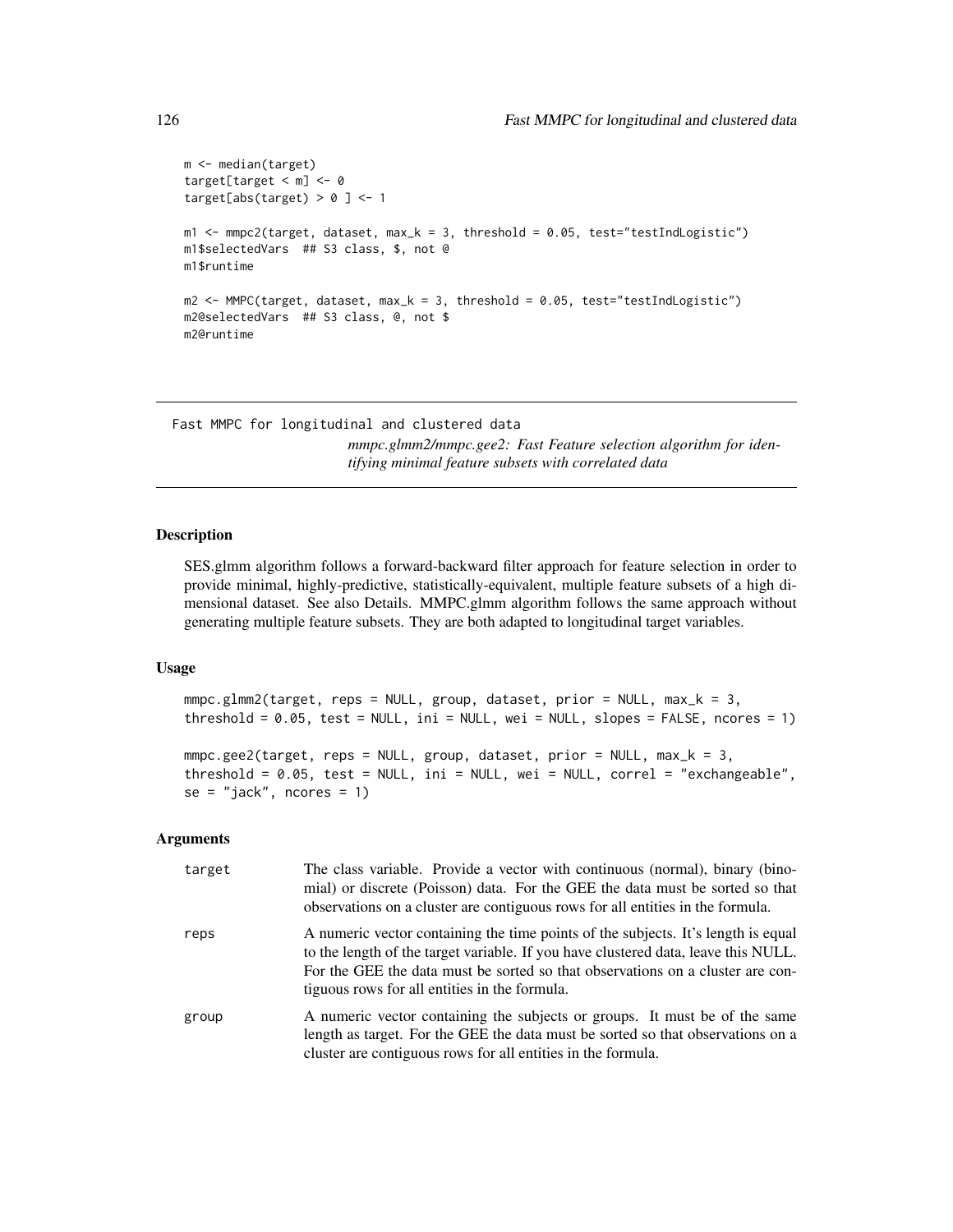| dataset   | The dataset; provide either a data frame or a matrix (columns = variables, rows<br>= samples). Currently, only continuous datasets are supported. For the GEE the<br>data must be sorted so that observations on a cluster are contiguous rows for all<br>entities in the formula.                                                                                                                                                                                                                                                                                                                                                                                                                                |
|-----------|-------------------------------------------------------------------------------------------------------------------------------------------------------------------------------------------------------------------------------------------------------------------------------------------------------------------------------------------------------------------------------------------------------------------------------------------------------------------------------------------------------------------------------------------------------------------------------------------------------------------------------------------------------------------------------------------------------------------|
| prior     | If you have prior knowledge of some variables that must be in the variable se-<br>lection phase add them here. This an be a vector (if you have one variable) or a<br>matrix (if you more variables).                                                                                                                                                                                                                                                                                                                                                                                                                                                                                                             |
| $max_k$   | The maximum conditioning set to use in the conditional indepedence test (see<br>Details). Integer, default value is 3.                                                                                                                                                                                                                                                                                                                                                                                                                                                                                                                                                                                            |
| threshold | Threshold (suitable values in $(0, 1)$ ) for assessing p-values significance. Default<br>value is 0.05.                                                                                                                                                                                                                                                                                                                                                                                                                                                                                                                                                                                                           |
| test      | The conditional independence test to use. Default value is NULL. Currently,<br>the only available conditional independence test are the testIndGLMMLogistic,<br>testIndGLMMPois, testIndGLMMGamma, testIndGLMMNormLog and testIndGLMMReg<br>which fit linear mixed models. For the GEE the options are testIndGEELogistic,<br>testIndGEEPois, testIndGEEGamma, testIndGEENormLog and testIndGEENormLog.                                                                                                                                                                                                                                                                                                           |
| ini       | This is a supposed to be a list. After running SES or MMPC with some hyper-<br>parameters you might want to run SES again with different hyper-parameters.<br>To avoid calculating the univariate associations (first step of SES and of MPPC)<br>again, you can extract them from the first run of SES and plug them here. This<br>can speed up the second run (and subequent runs of course) by 50%. See the<br>details and the argument "univ" in the output values.                                                                                                                                                                                                                                           |
| wei       | A vector of weights to be used for weighted regression. The default value is<br>NULL.                                                                                                                                                                                                                                                                                                                                                                                                                                                                                                                                                                                                                             |
| slopes    | Should random slopes for the ime effect be fitted as well? Default value is<br>FALSE.                                                                                                                                                                                                                                                                                                                                                                                                                                                                                                                                                                                                                             |
| correl    | The correlation structure of the GEE. For the Gaussian, Logistic, Poisson and<br>Gamma regression this can be either "exchangeable" (compound symmetry,<br>suitable for clustered data) or "ar1" (AR(1) model, suitable for longitudinal<br>data). All observations must be ordered according to time within each subject.<br>See the vignette of <b>geepack</b> to understand how.                                                                                                                                                                                                                                                                                                                               |
| se        | The method for estimating standard errors. This is very important and crucial.<br>The available options for Gaussian, Logistic, Poisson and Gamma regression<br>are: a) 'san.se': the usual robust estimate. b) 'jack': approximate jackknife vari-<br>ance estimate. c) 'j1s': if 1-step jackknife variance estimate and d) 'fij': fully<br>iterated jackknife variance estimate. If you have many clusters (sets of repeated<br>measurements) "san.se" is fine as it is asympotically correct, plus jacknife esti-<br>mates will take longer. If you have a few clusters, then maybe it's better to use<br>jacknife estimates.<br>The jackknife variance estimator was suggested by Paik (1988), which is quite |
|           | suitable for cases when the number of subjects is small $(K < 30)$ , as in many<br>biological studies. The simulation studies conducted by Ziegler et al. (2000)<br>and Yan and Fine (2004) showed that the approximate jackknife estimates are in<br>many cases in good agreement with the fully iterated ones.                                                                                                                                                                                                                                                                                                                                                                                                  |
| ncores    | How many cores to use. This plays an important role if you have tens of thou-<br>sands of variables or really large sample sizes and tens of thousands of variables                                                                                                                                                                                                                                                                                                                                                                                                                                                                                                                                               |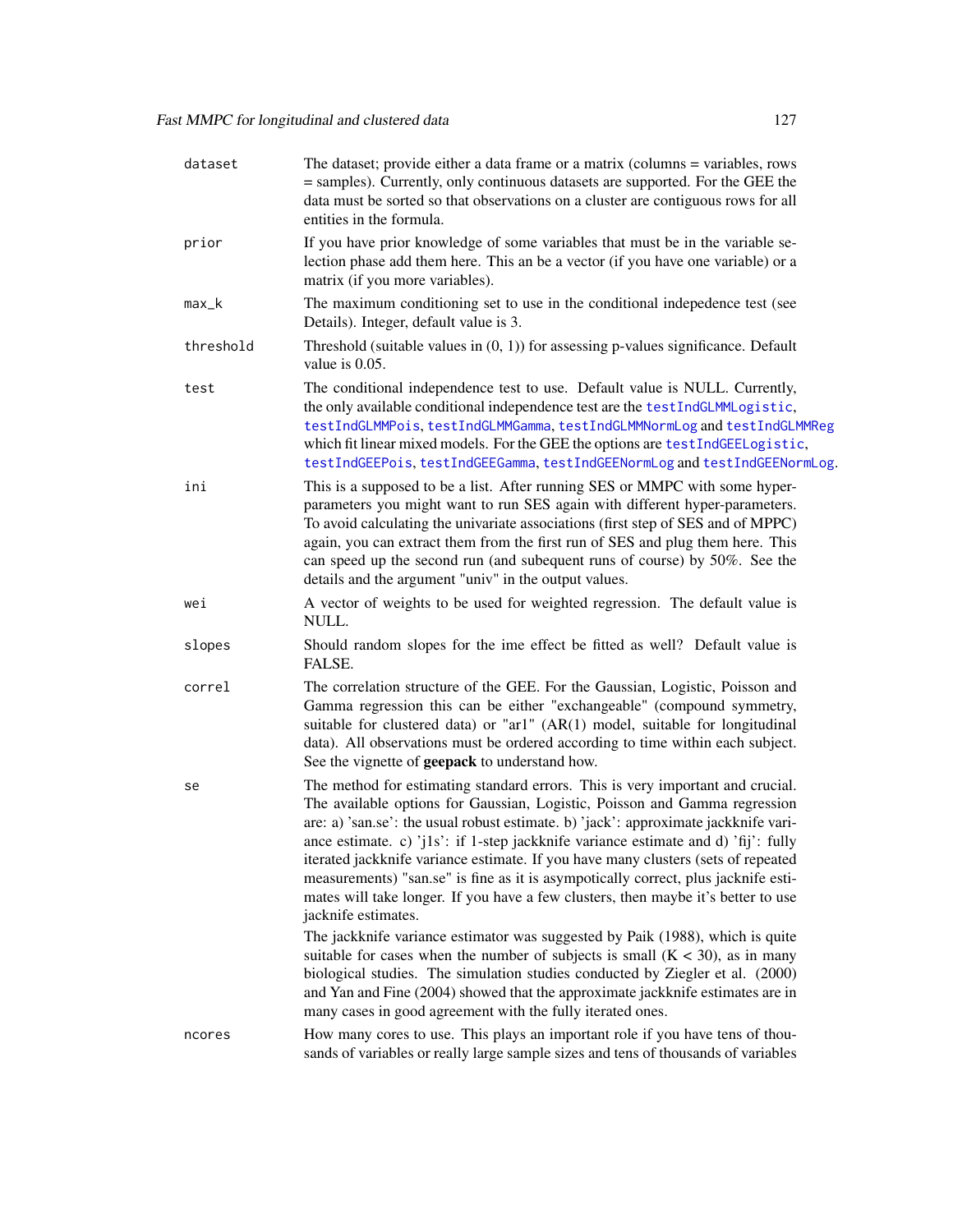and a regression based test which requires numerical optimisation. In other cases it will not make a difference in the overall time (in fact it can be slower). The parallel computation is used in the first step of the algorithm, where univariate associations are examined, those take place in parallel. We have seen a reduction in time of 50% with 4 cores in comparison to 1 core. Note also, that the amount of reduction is definetely not linear in the number of cores.

# Details

These are faster versions of MMPC using GLMM or GEE methodologies. See also [mmpc2](#page-122-0) for more details on the algorithm.

If you want to use the GEE methodology, make sure you load the library geepack first.

## Value

The output of the algorithm is an object of the class 'SES.glmm.output' for SES.glmm or 'MMPC.glmm.output' for MMPC.glmm including:

| selectedVars | The selected variables, i.e., the signature of the target variable.                                                                                                                                                                                                                                                                                                                                                                                                                                                                                                                                           |
|--------------|---------------------------------------------------------------------------------------------------------------------------------------------------------------------------------------------------------------------------------------------------------------------------------------------------------------------------------------------------------------------------------------------------------------------------------------------------------------------------------------------------------------------------------------------------------------------------------------------------------------|
| pvalues      | For each feature included in the dataset, this vector reports the strength of its<br>association with the target in the context of all other variables. Particularly, this<br>vector reports the max p-values foudn when the association of each variable<br>with the target is tested against different conditional sets. Lower values indicate<br>higher association. Note that these are the logarithm of the p-values.                                                                                                                                                                                    |
| univ         | A vector with the logged p-values of the univariate associations. This vector is<br>very important for subsequent runs of MMPC with different hyper-parameters.<br>After running SES with some hyper-parameters you might want to run MM-<br>PCagain with different hyper-parameters. To avoid calculating the univariate<br>associations (first step) again, you can take this list from the first run of SES and<br>plug it in the argument "ini" in the next $run(s)$ of MMPC. This can speed up the<br>second run (and subequent runs of course) by 50%. See the argument "univ" in<br>the output values. |
| kapa_pval    | A list with the same number of elements as the max\$_k\$. Every element in<br>the list is a matrix. The first row is the logged p-values, the second row is the<br>variable whose conditional association with the target variable was tests and the<br>other rows are the conditioning variables.                                                                                                                                                                                                                                                                                                            |
| max k        | The max_k option used in the current run.                                                                                                                                                                                                                                                                                                                                                                                                                                                                                                                                                                     |
| threshold    | The threshold option used in the current run.                                                                                                                                                                                                                                                                                                                                                                                                                                                                                                                                                                 |
| n.tests      | If you have set hash $=$ TRUE, then the number of tests performed by SES or<br>MMPC will be returned. If you have not set this to TRUE, the number of uni-<br>variate associations will be returned. So be careful with this number.                                                                                                                                                                                                                                                                                                                                                                          |
| runtime      | The run time of the algorithm. A numeric vector. The first element is the user<br>time, the second element is the system time and the third element is the elapsed<br>time.                                                                                                                                                                                                                                                                                                                                                                                                                                   |
| test         | The character name of the statistic test used.                                                                                                                                                                                                                                                                                                                                                                                                                                                                                                                                                                |
| slope        | Whether random slopes for the time effects were used or not, TRUE or FALSE.                                                                                                                                                                                                                                                                                                                                                                                                                                                                                                                                   |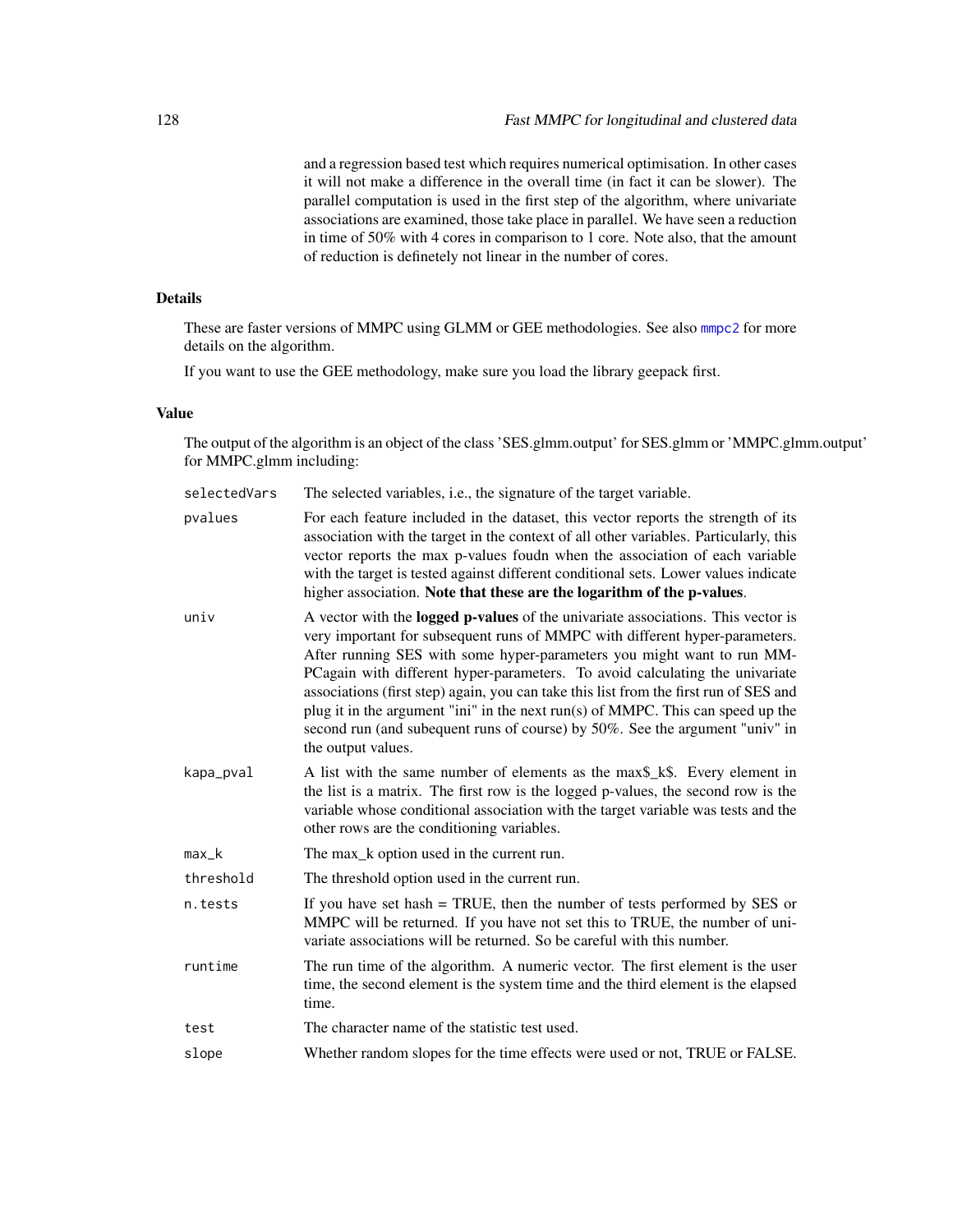## Author(s)

Ioannis Tsamardinos, Vincenzo Lagani

R implementation and documentation: Giorgos Athineou <athineou@csd.uoc.gr> Vincenzo Lagani <vlagani@csd.uoc.gr>

#### References

Tsagris, M., Lagani, V., & Tsamardinos, I. (2018). Feature selection for high-dimensional glmm data. BMC bioinformatics, 19(1), 17.

I. Tsamardinos, M. Tsagris and V. Lagani (2015). Feature selection for longitudinal data. Proceedings of the 10th conference of the Hellenic Society for Computational Biology & Bioinformatics (HSCBB15).

I. Tsamardinos, V. Lagani and D. Pappas (2012). Discovering multiple, equivalent biomarker signatures. In proceedings of the 7th conference of the Hellenic Society for Computational Biology  $\&$ Bioinformatics - HSCBB12.

Tsamardinos, Brown and Aliferis (2006). The max-min hill-climbing Bayesian network structure learning algorithm. Machine learning, 65(1), 31-78.

Eugene Demidenko (2013). Mixed Models: Theory and Applications with R, 2nd Edition. New Jersey: Wiley \& Sons.

J. Pinheiro and D. Bates. Mixed-effects models in S and S-PLUS. Springer Science \& Business Media, 2006.

Liang K.Y. and Zeger S.L. (1986). Longitudinal data analysis using generalized linear models. Biometrika, 73(1): 13-22.

Prentice R.L. and Zhao L.P. (1991). Estimating equations for parameters in means and covariances of multivariate discrete and continuous responses. Biometrics, 47(3): 825-839.

Heagerty P.J. and Zeger S.L. (1996) Marginal regression models for clustered ordinal measurements. Journal of the American Statistical Association, 91(435): 1024-1036.

Paik M.C. (1988). Repeated measurement analysis for nonnormal data in small samples. Communications in Statistics-Simulation and Computation, 17(4): 1155-1171.

Ziegler A., Kastner C., Brunner D. and Blettner M. (2000). Familial associations of lipid profiles: A generalised estimating equations approach. Statistics in medicine, 19(24): 3345-3357

Yan J. and Fine J. (2004). Estimating equations for association structures. Statistics in medicine, 23(6): 859-874.

#### See Also

[CondIndTests,](#page-31-0) [testIndGLMMReg](#page-54-0)

## Examples

```
## Not run:
require(lme4)
data(sleepstudy)
reaction <- sleepstudy$Reaction
days <- sleepstudy$Days
```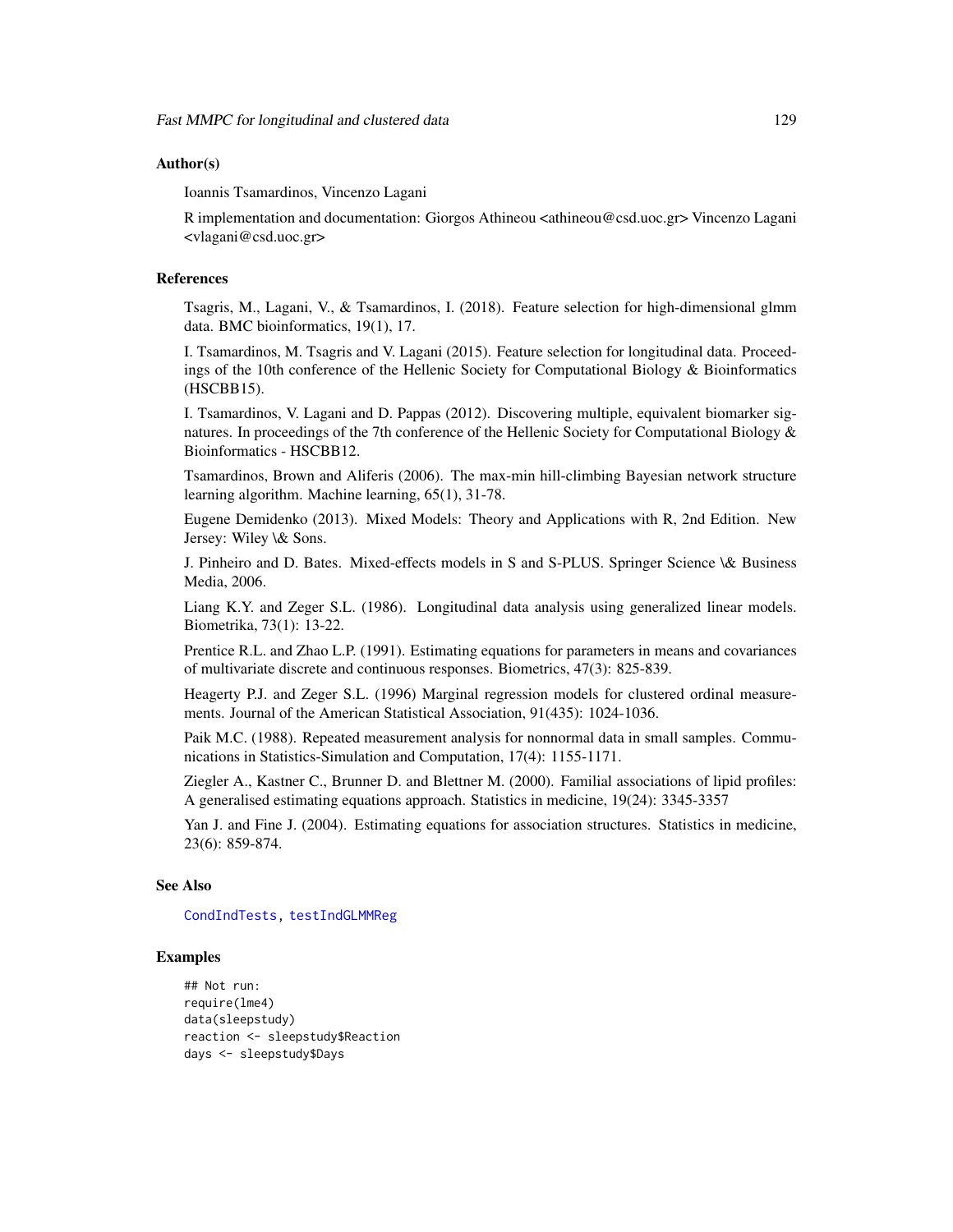```
subject <- sleepstudy$Subject
x <- matrix(rnorm(180 * 100), ncol = 100) ## unrelated predictor variables
m1 <- mmc.g1mm2(target = reaction, reps = days, group = subject, dataset = x)m2 \leq MMPC.glmm(target = reaction, reps = days, group = subject, dataset = x)
## End(Not run)
```
Feature selection using SES and MMPC for classifiication with longitudinal data *Feature selection using SES and MMPC for classifiication with longitudinal data*

## Description

SES algorithm follows a forward-backward filter approach for feature selection in order to provide minimal, highly-predictive, statistically-equivalent, multiple feature subsets of a high dimensional dataset. See also Details. MMPC algorithm follows the same approach without generating multiple feature subsets.

# Usage

```
SES.timeclass(target, reps, id, dataset, max_k = 3, threshold = 0.05,
ini = NULL, wei = NULL, hash = FALSE, hashObject = NULL, ncores = 1)
```

```
MMPC.timeclass(target, reps, id, dataset, max_k = 3, threshold = 0.05,
ini = NULL, wei = NULL, hash = FALSE, hashObject = NULL, ncores = 1)
```

| target    | The class variable. Provide a vector or a factor with discrete numbers indicating<br>the class. Its length is equal to the number of rows of the dataset.                                                                                                                                                                        |
|-----------|----------------------------------------------------------------------------------------------------------------------------------------------------------------------------------------------------------------------------------------------------------------------------------------------------------------------------------|
| reps      | A numeric vector containing the time points of the subjects. Its length is equal<br>to the number of rows of the dataset.                                                                                                                                                                                                        |
| id        | A numeric vector containing the subjects or groups. Its length is equal to the<br>number of rows of the dataset.                                                                                                                                                                                                                 |
| dataset   | The dataset; provide a matrix. Currently, only continuous datasets are supported.<br>The dataset contains longitudinal data, where each column is a variable. The<br>repeated measurements are the samples.                                                                                                                      |
| max_k     | The maximum conditioning set to use in the conditional indepedence test (see<br>Details). Integer, default value is 3.                                                                                                                                                                                                           |
| threshold | Threshold (suitable values in $(0, 1)$ ) for assessing p-values significance. Default<br>value is $0.05$ .                                                                                                                                                                                                                       |
| ini       | This is a supposed to be a list. After running SES or MMPC with some hyper-<br>parameters you might want to run SES again with different hyper-parameters.<br>To avoid calculating the univariate associations (first step of SES and of MPPC)<br>again, you can extract them from the first run of SES and plug them here. This |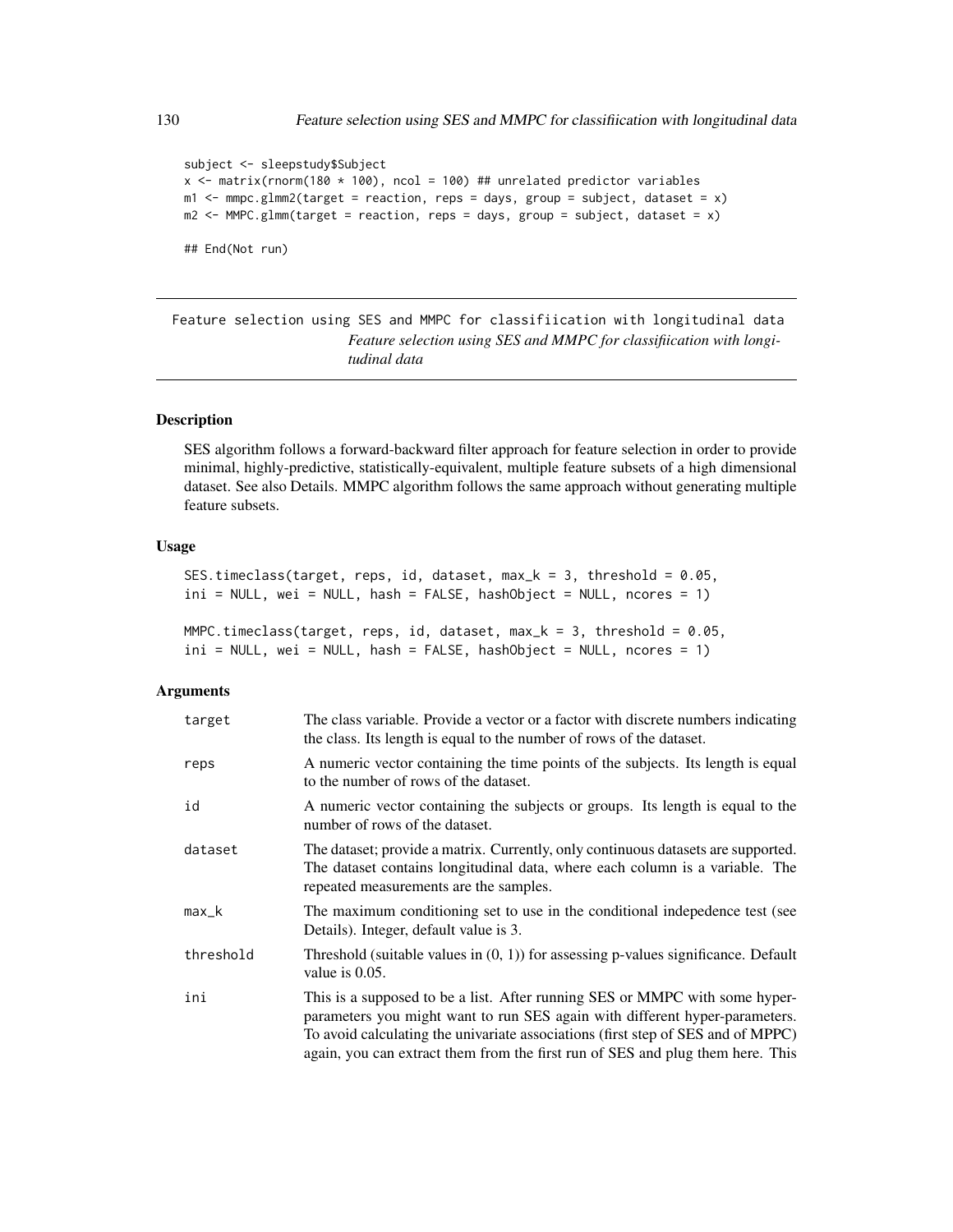can speed up the second run (and subequent runs of course) by 50%. See the details and the argument "univ" in the output values. wei A vector of weights to be used for weighted regression. The default value is NULL. hash A boolean variable which indicates whether (TRUE) or not (FALSE) to store the statistics calculated during SES execution in a hash-type object. Default value is FALSE. If TRUE a hashObject is produced. hashObject A List with the hash objects generated in a previous run of SES.glmm. Each time SES runs with "hash=TRUE" it produces a list of hashObjects that can be re-used in order to speed up next runs of SES. Important: the generated hashObjects should be used only when the same dataset is re-analyzed, possibly with different values of max\_k and threshold. ncores How many cores to use. This plays an important role if you have tens of thousands of variables or really large sample sizes and tens of thousands of variables and a regression based test which requires numerical optimisation. In other cases it will not make a difference in the overall time (in fact it can be slower). The parallel computation is used in the first step of the algorithm, where univariate associations are examined, those take place in parallel. We have seen a reduction in time of 50% with 4 cores in comparison to 1 core. Note also, that the amount of reduction is definetely not linear in the number of cores.

### Details

This is SES and MMPC used in the static-longitudinal scenario of Tsagris, Lagani and Tsamardinos (2018). The idea is that you have many features of longitudinal data for many subjects. For each subject you have calculated the coefficients of a simple linear regression over time and this is repeated for each feature. In the end, assuming p features, you have p constants and p slopes for each subject, each constant and slope refers to a feature for a subject. Hence, each new feature consists of two vectors, the constants and the slopes and the feature selection takes place there.

#### Value

The output of the algorithm is an object of the class 'SESoutput' for SES or 'MMPCoutput' for MMPC including:

| selectedVars      | The selected variables, <i>i.e.</i> , the signature of the target variable.                                                                                                                                          |  |
|-------------------|----------------------------------------------------------------------------------------------------------------------------------------------------------------------------------------------------------------------|--|
| selectedVarsOrder |                                                                                                                                                                                                                      |  |
|                   | The order of the selected variables according to increasing pvalues.                                                                                                                                                 |  |
| queues            | A list containing a list (queue) of equivalent features for each variable included<br>in selected Vars. An equivalent signature can be built by selecting a single feature<br>from each queue. Featured only in SES. |  |
| signatures        | A matrix reporting all equivalent signatures (one signature for each row). Fea-<br>tured only in SES.                                                                                                                |  |
| hashObject        | The hashObject caching the statistic calculated in the current run.                                                                                                                                                  |  |
| pvalues           | For each feature included in the dataset, this vector reports the strength of its<br>association with the target in the context of all other variables. Particularly,                                                |  |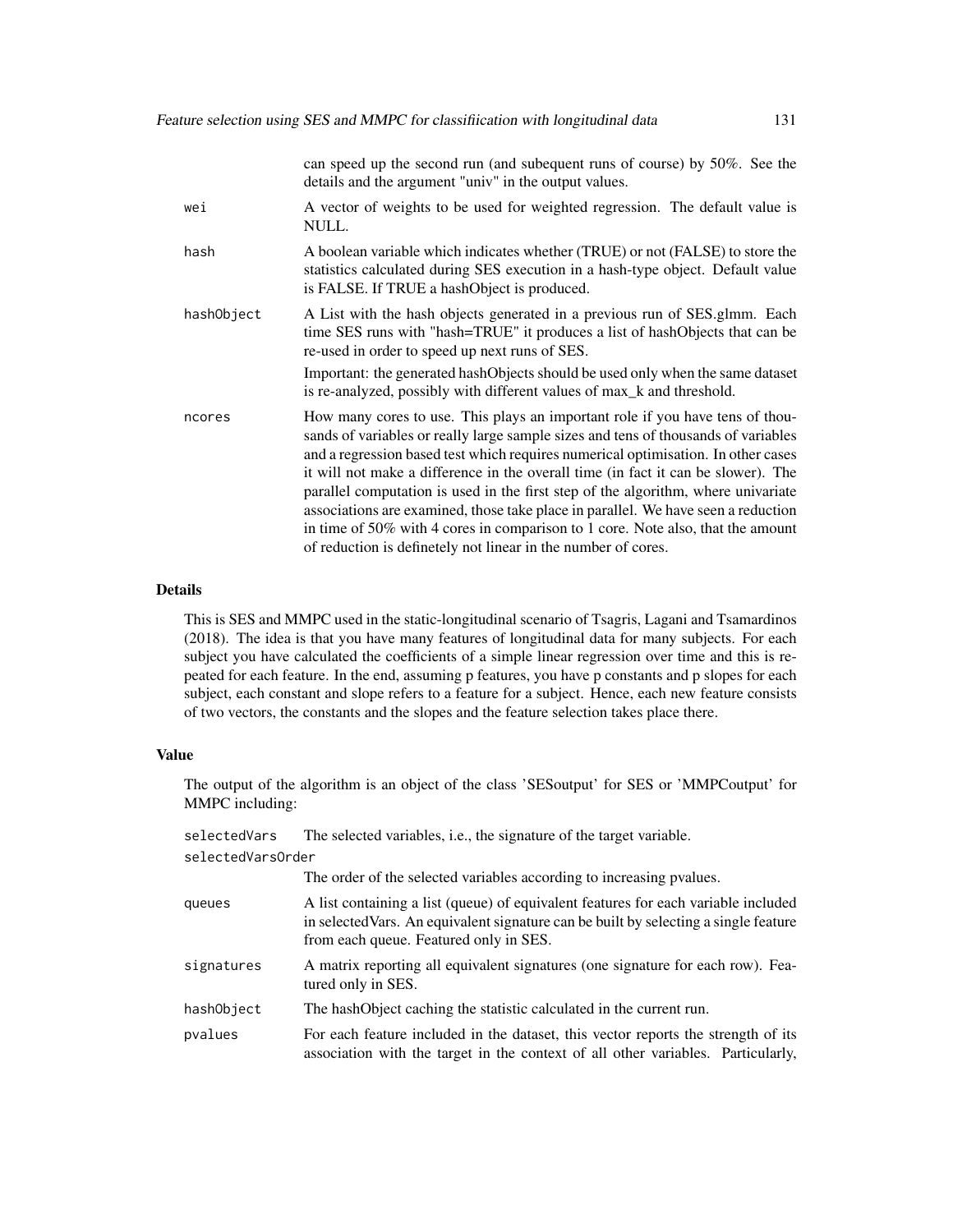| 132 |           | Feature selection using SES and MMPC for classification with longitudinal data                                                                                                                                                                                                                                                                                                                                                                                                                                                                                                                                                                                                                                                                       |
|-----|-----------|------------------------------------------------------------------------------------------------------------------------------------------------------------------------------------------------------------------------------------------------------------------------------------------------------------------------------------------------------------------------------------------------------------------------------------------------------------------------------------------------------------------------------------------------------------------------------------------------------------------------------------------------------------------------------------------------------------------------------------------------------|
|     | stats     | this vector reports the max p-values found when the association of each vari-<br>able with the target is tested against different conditional sets. Lower values<br>indicate higher association. Note that these are the logged p-values, natural<br>logarithm of the pvalues, and not the p-values.<br>The statistics corresponding to "pvalues" (higher values indicates higher associ-                                                                                                                                                                                                                                                                                                                                                            |
|     |           | ation).                                                                                                                                                                                                                                                                                                                                                                                                                                                                                                                                                                                                                                                                                                                                              |
|     | univ      | This is a list with the univariate associations. The test statistics and their cor-<br>responding logged p-values, along with their flag (1 if the test was perfromed<br>and 0 otherwise). This list is very important for subsequent runs of SES with<br>different hyper-parameters. After running SES with some hyper-parameters you<br>might want to run SES again with different hyper-parameters. To avoid calculat-<br>ing the univariate associations (first step of SES or MMPC) again, you can take<br>this list from the first run of SES and plug it in the argument "ini" in the next<br>run(s) of SES or MMPC. This can speed up the second run (and subequent runs<br>of course) by 50%. See the argument "univ" in the output values. |
|     | $max_k$   | The max_k option used in the current run.                                                                                                                                                                                                                                                                                                                                                                                                                                                                                                                                                                                                                                                                                                            |
|     | threshold | The threshold option used in the current run.                                                                                                                                                                                                                                                                                                                                                                                                                                                                                                                                                                                                                                                                                                        |
|     | n.tests   | If you have set hash $=$ TRUE, then the number of tests performed by SES or<br>MMPC will be returned. If you have not set this to TRUE, the number of uni-<br>variate associations will be returned. So be careful with this number.                                                                                                                                                                                                                                                                                                                                                                                                                                                                                                                 |
|     | runtime   | The run time of the algorithm. A numeric vector. The first element is the user<br>time, the second element is the system time and the third element is the elapsed<br>time.                                                                                                                                                                                                                                                                                                                                                                                                                                                                                                                                                                          |
|     | test      | The character name of the statistic test used.                                                                                                                                                                                                                                                                                                                                                                                                                                                                                                                                                                                                                                                                                                       |
|     |           | Generic Functions implemented for SES output Object:                                                                                                                                                                                                                                                                                                                                                                                                                                                                                                                                                                                                                                                                                                 |
|     |           | plot(object=SESoutput, mode="all")                                                                                                                                                                                                                                                                                                                                                                                                                                                                                                                                                                                                                                                                                                                   |
|     |           | Dota the concepted avalues (vaing hemilat) of the sympatr $CFC$ sympatrician in                                                                                                                                                                                                                                                                                                                                                                                                                                                                                                                                                                                                                                                                      |

Plots the generated pvalues (using barplot) of the current SESoutput object in comparison to the threshold.

Argument mode can be either "all" or "partial" for the first 500 pvalues of the object.

# Author(s)

Ioannis Tsamardinos, Vincenzo Lagani

R implementation and documentation: Giorgos Athineou <athineou@csd.uoc.gr> Vincenzo Lagani <vlagani@csd.uoc.gr>

## References

Tsagris M., Lagani V., & Tsamardinos I. (2018). Feature selection for high-dimensional glmm data. BMC bioinformatics, 19(1), 17.

Vincenzo Lagani, George Kortas and Ioannis Tsamardinos (2013), Biomarker signature identification in "omics" with multiclass outcome. Computational and Structural Biotechnology Journal,  $6(7):1-7.$ 

McCullagh, Peter, and John A. Nelder. Generalized linear models. CRC press, USA, 2nd edition, 1989.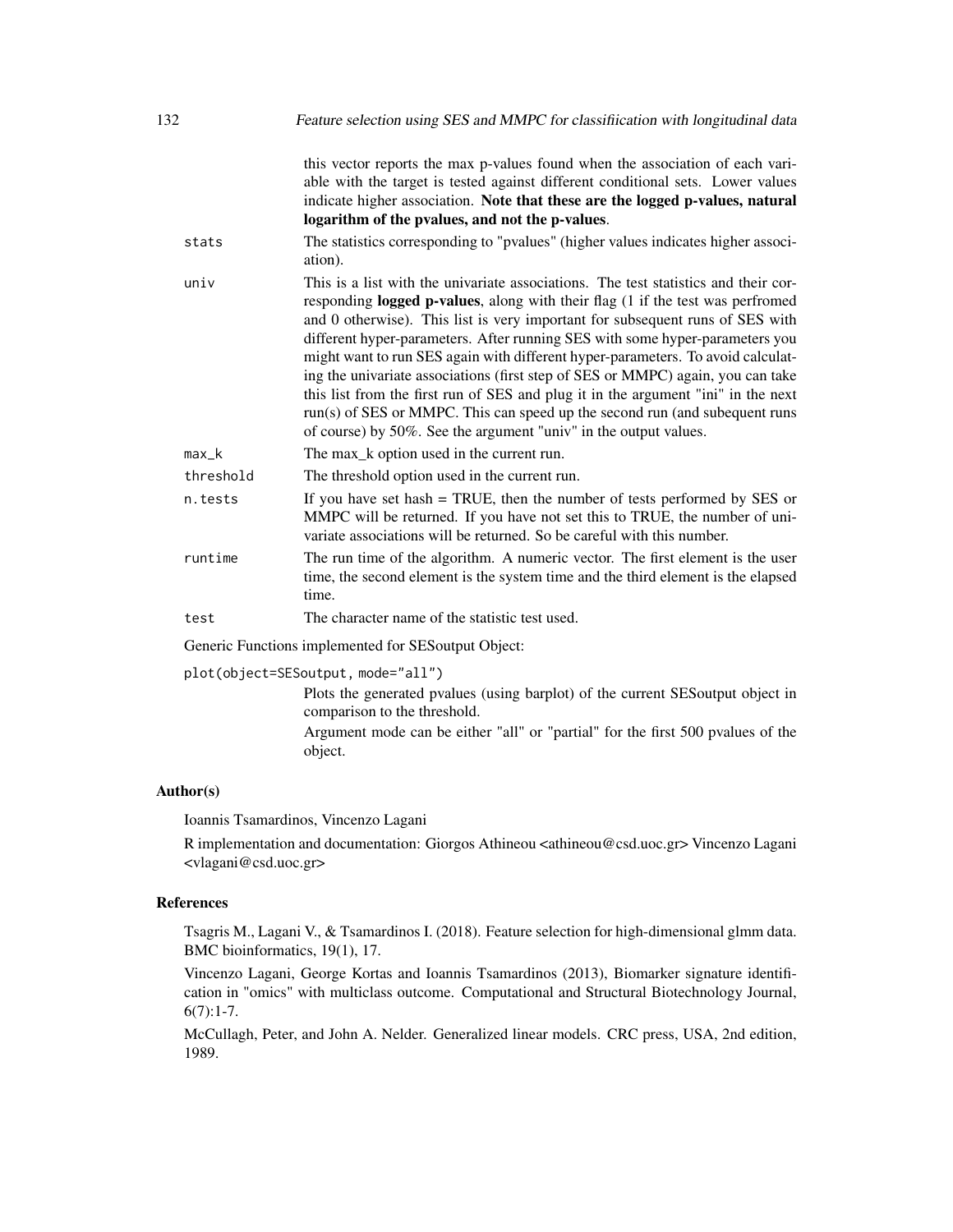Fit a mixture of beta distributions in p-values 133

#### See Also

[mmpc.timeclass.model](#page-206-0)

# Examples

```
## assume these are longitudinal data, each column is a variable (or feature)
dataset \leq matrix( rnorm(400 \star 30), ncol = 30)
id \le rep(1:80, each = 5) ## 80 subjects
reps \le- rep( seq(4, 12, by = 2), 80) ## 5 time points for each subject
## dataset contains are the regression coefficients of each subject's values on the
## reps (which is assumed to be time in this example)
target \leq rep(0:1, each = 200)
a <- MMPC.timeclass(target, reps, id, dataset)
```
Fit a mixture of beta distributions in p-values *Fit a mixture of beta distributions in p-values*

## Description

Fit a mixture of beta distributions in p-values.

#### Usage

pval.mixbeta(p)

### Arguments

p A vector of p-values.

#### Details

The p-values are assumed to follow a mixture of two beta distributions. The null p-values follow  $Be(1, 1)$  and the non-null p-values follow  $Be(\xi, 1)$ . In the first step, the proportion of true null values using Storey and Tibshirani (2003) is calculated and then MLE is adopted to obtain  $\xi$ . For more information on this see Triantafillou (2014).

## Value

A vector with the estimated  $\pi_0$  and  $\xi$  values.

#### Author(s)

Michail Tsagris

R implementation and documentation: Michail Tsagris <mtsagris@uoc.gr>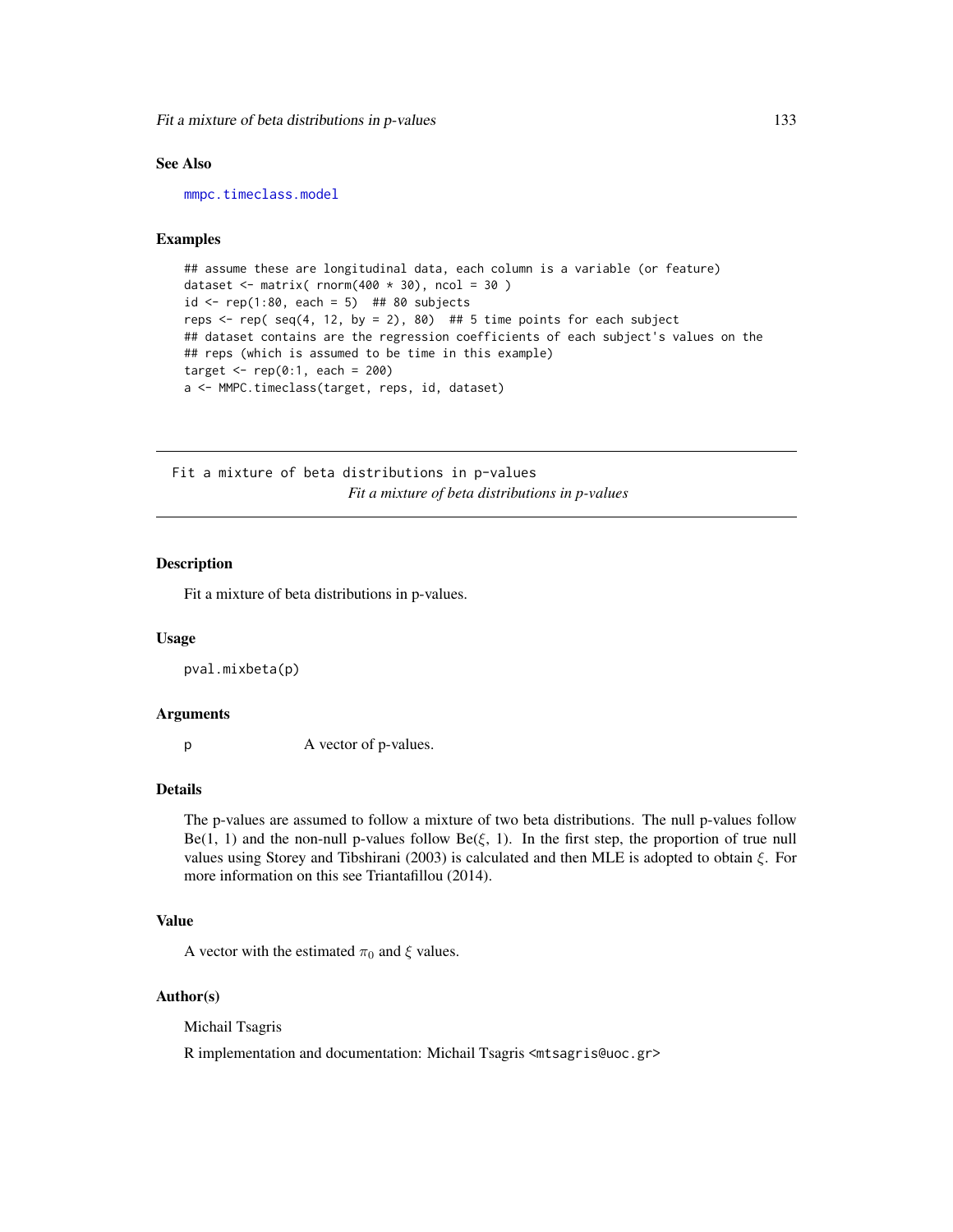## References

Triantafillou S., Tsamardinos I. and Roumpelaki A. (2014). Learning neighborhoods of high confidence in constraint-based causal discovery. In European Workshop on Probabilistic Graphical Models, pp. 487-502.

Storey J.D. and Tibshirani R. (2003). Statistical significance for genome-wide experiments. Proceedings of the National Academy of Sciences, 100: 9440-9445.

## See Also

```
pc.skel, mmhc.skel, corfs.network, local.mmhc.skel, conf.edge.lower
```
#### Examples

```
## simulate a dataset with continuous data
y <- rdag2(400, p = 25, nei = 3)
ind <- sample(1:25, 25)
x \leftarrow y \x[, ind]
mod \le pc.skel( x, method = "comb.fast", alpha = 0.01)
pval <- as.vector( mod$pvalue[lower.tri(mod$pvalue)] )
pval.mixbeta(pval)
```
Forward Backward Early Dropping selection regression *Forward Backward Early Dropping selection regression*

## <span id="page-133-0"></span>Description

Forward Backward Early Dropping selection regression.

#### Usage

```
fbed.reg(target, dataset, prior = NULL, ini = NULL, test = NULL, threshold = 0.05,
wei = NULL, K = 0, method = "LR", gam = NULL, backward = TRUE)
```

| target  | The class variable. Provide either a string, an integer, a numeric value, a vector,<br>a factor, an ordered factor or a Surv object.                                                                                                                                 |
|---------|----------------------------------------------------------------------------------------------------------------------------------------------------------------------------------------------------------------------------------------------------------------------|
| dataset | The dataset; provide either a data frame or a matrix (columns = variables, rows<br>$=$ samples).                                                                                                                                                                     |
| prior   | If you have prior knowledge of some variables that must be in the variable se-<br>lection phase add them here. This an be a vector (if you have one variable) or a<br>matrix (if you more variables). This does not work during the backward phase<br>at the moment. |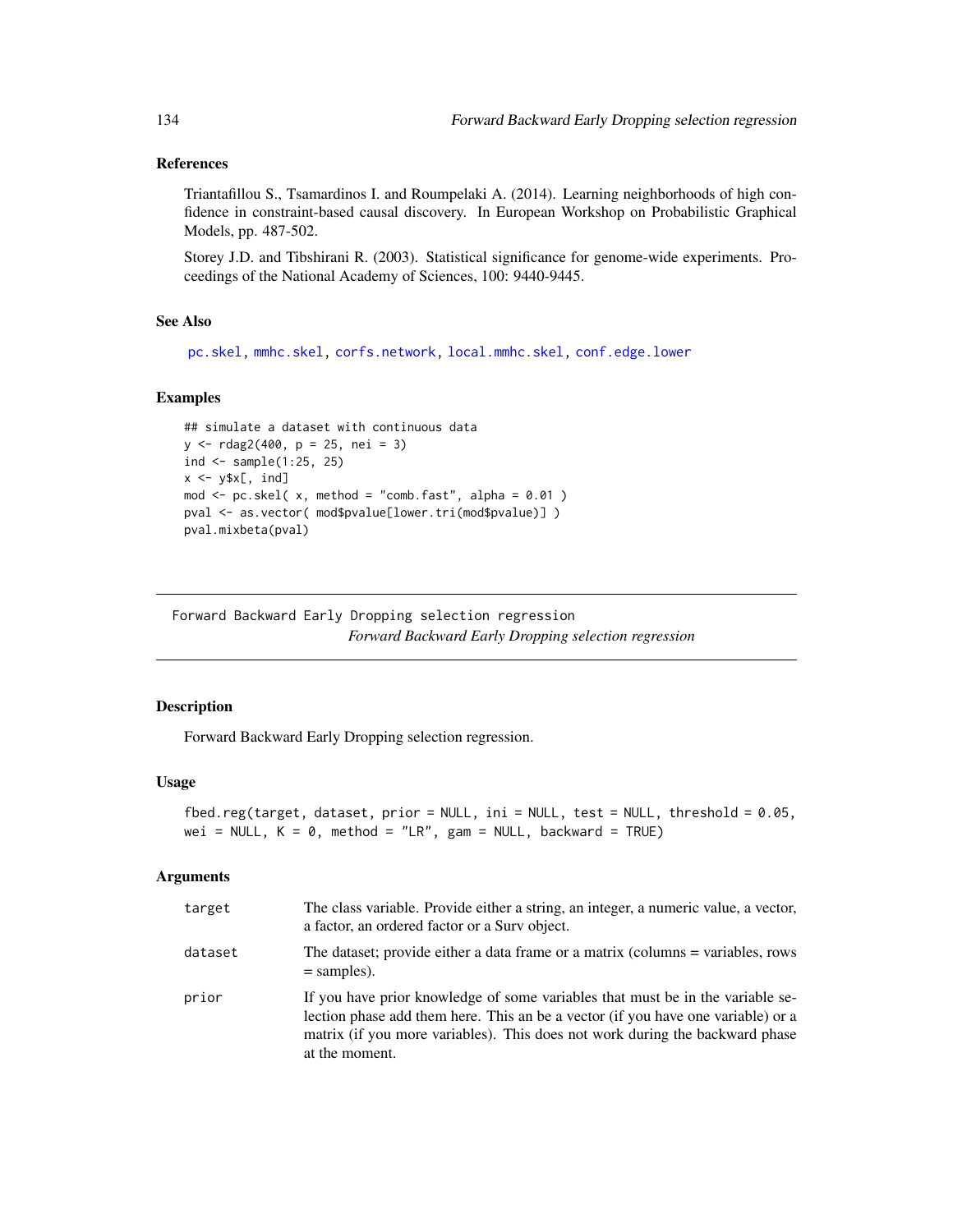| ini       | If you already have the test statistics and the p-values of the univariate associ-<br>ations (the first step of FBED) supply them as a list with the names "stat" and<br>"pvalue" respectively. If you have used the EBIc this list contains the eBIC of<br>the univariate associations. Note, that the "gam" argument must be the same<br>though.                                                                                                                                                                                                                                 |
|-----------|------------------------------------------------------------------------------------------------------------------------------------------------------------------------------------------------------------------------------------------------------------------------------------------------------------------------------------------------------------------------------------------------------------------------------------------------------------------------------------------------------------------------------------------------------------------------------------|
| test      | The available tests: "testIndReg", "testIndPois", "testIndNB", "testIndLogistic",<br>"testIndMMReg", "testIndBinom", "censIndCR", "censIndWR", "testIndBeta",<br>"testIndZIP", "testIndGamma, "testIndNormLog", "testIndTobit", "testIndQPois",<br>"testIndQBinom", "testIndFisher" "testIndMultinom", "testIndOrdinal", "testInd-<br>Clogit" and "testIndSPML". Note that not all of them work with eBIC. The only<br>test that does not have "eBIC" and no weights (input argument "wei") is the test<br>"gSquare". The tests "testIndFisher" and "testIndSPML" have no weights. |
| threshold | Threshold (suitable values in $(0, 1)$ ) for assessing p-values significance. Default<br>value is $0.05$ .                                                                                                                                                                                                                                                                                                                                                                                                                                                                         |
| wei       | A vector of weights to be used for weighted regression. The default value is<br>NULL. It is not suggested when robust is set to TRUE. If you want to use the<br>"testIndBinom", then supply the successes in the y and the trials here. An ex-<br>ample where weights are used is surveys when stratified sampling has occured.                                                                                                                                                                                                                                                    |
| K         | How many times should the process be repeated? The default value is 0. You<br>can also specify a range of values of K, say 0:4 for example.                                                                                                                                                                                                                                                                                                                                                                                                                                        |
| method    | Do you want the likelihood ratio test to be performed ("LR" is the default value)<br>or perform the selection using the "eBIC" criterion (BIC is a special case).                                                                                                                                                                                                                                                                                                                                                                                                                  |
| gam       | In case the method is chosen to be "eBIC" one can also specify the <i>gamma</i><br>parameter. The default value is "NULL", so that the value is automatically cal-<br>culated.                                                                                                                                                                                                                                                                                                                                                                                                     |
| backward  | After the Forward Early Dropping phase, the algorithm proceeds witha the usual<br>Backward Selection phase. The default value is set to TRUE. It is advised to<br>perform this step as maybe some variables are false positives, they were wrongly<br>selected.                                                                                                                                                                                                                                                                                                                    |
|           | The backward phase using likelihood ratio test and eBIc are two different func-<br>tions and can be called directly by the user. SO, if you want for example to<br>perform a backard regression with a different threshold value, just use these two<br>functions separately.                                                                                                                                                                                                                                                                                                      |
|           |                                                                                                                                                                                                                                                                                                                                                                                                                                                                                                                                                                                    |

## Details

The algorithm is a variation of the usual forward selection. At every step, the most significant variable enters the selected variables set. In addition, only the significant variables stay and are further examined. The non signifcant ones are dropped. This goes until no variable can enter the set. The user has the option to re-do this step 1 or more times (the argument K). In the end, a backward selection is performed to remove falsely selected variables. Note that you may have specified, for example, K=10, but the maximum value FBED used can be 4 for example.

The "testIndQPois" and "testIndQBinom" do not work for method = "eBIC" as there is no BIC associated with quasi Poisson and quasi binomial regression models.

If you specify a range of values of K it returns the results of fbed.reg for this range of values of K. For example, instead of runnning fbed.reg with K=0, K=1, K=2 and so on, you can run fbed.reg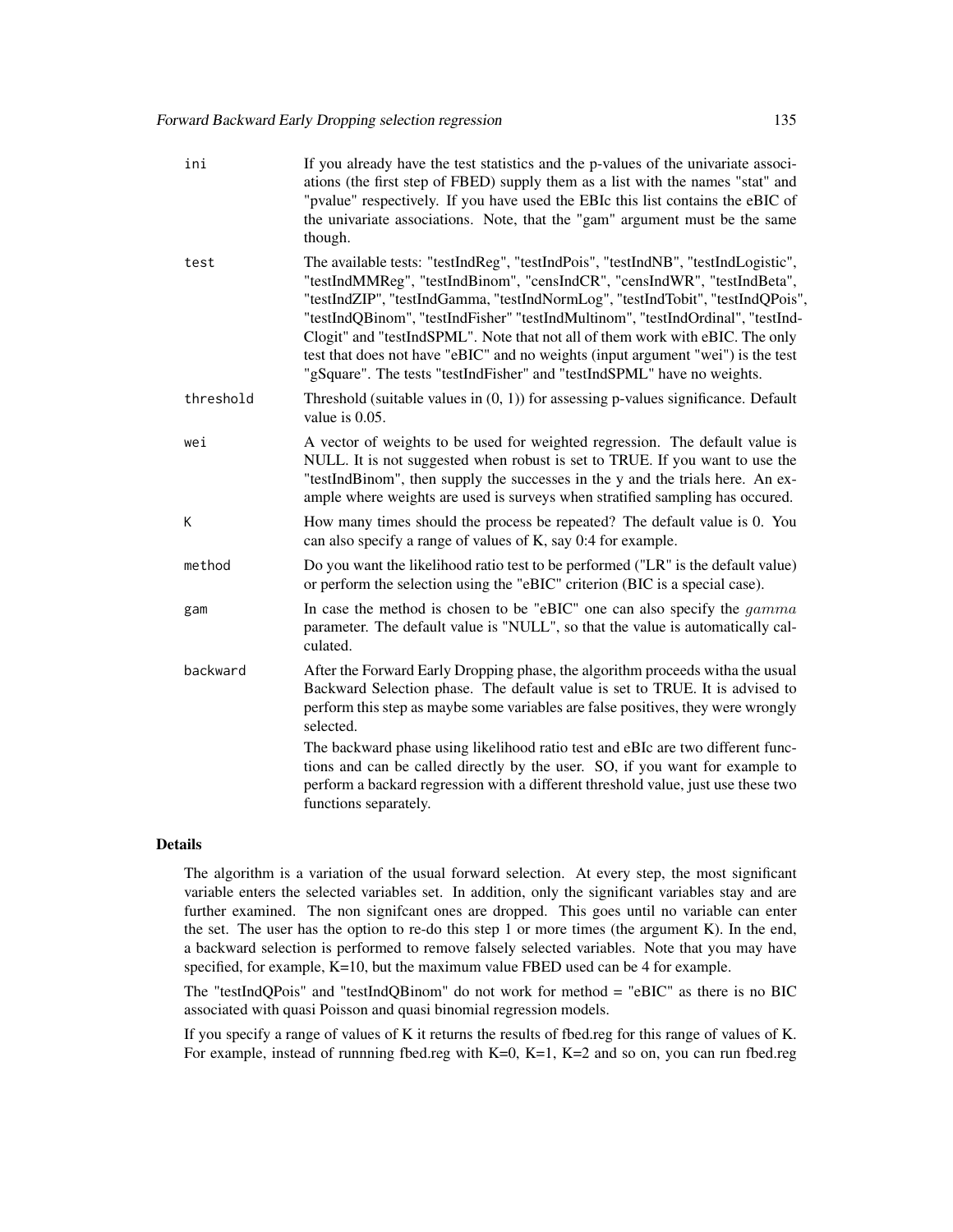with K=0:2 and the selected variables found at K=2, K=1 and K=0 are returned. Note also, that you may specify maximum value of K to be 10, but the maximum value FBED used was 4 (for example).

## Value

If K is a single number a list including:

| univ         | If you have used the log-likelihood ratio test this list contains the test statistics<br>and the associated logged p-values of the univariate associations tests. If you<br>have used the EBIc this list contains the eBIC of the univariate associations.<br>Note, that the "gam" argument must be the same though. |
|--------------|----------------------------------------------------------------------------------------------------------------------------------------------------------------------------------------------------------------------------------------------------------------------------------------------------------------------|
| res          | A matrix with the selected variables, their test statistic and the associated logged<br>p-value.                                                                                                                                                                                                                     |
| info         | A matrix with the number of variables and the number of tests performed (or<br>models fitted) at each round (value of K). This refers to the forward phase only.                                                                                                                                                     |
| runtime      | The runtime required.                                                                                                                                                                                                                                                                                                |
| back.rem     | The variables removed in the backward phase.                                                                                                                                                                                                                                                                         |
| back.n.tests | The number of models fitted in the backward phase.                                                                                                                                                                                                                                                                   |
|              | If K is a sequence of numbers a list tincluding:                                                                                                                                                                                                                                                                     |
| univ         | If you have used the log-likelihood ratio test this list contains the test statistics<br>and the associated p-values of the univariate associations tests. If you have used<br>the EBIc this list contains the eBIC of the univariate associations.                                                                  |
| res          | The results of fbed.reg with the maximum value of K.                                                                                                                                                                                                                                                                 |
| mod          | A list where each element refers to a K value. If you run FBEd with method<br>$=$ "LR" the selected variables, their test statistic and their p-value is returned.<br>If you run it with method $=$ "eBIC", the selected variables and the eBIC of the<br>model with those variables are returned.                   |

## Author(s)

Michail Tsagris

R implementation and documentation: Michail Tsagris <mtsagris@uoc.gr>

### References

Borboudakis G. and Tsamardinos I. (2019). Forward-backward selection with early dropping. Journal of Machine Learning Research, 20(8): 1-39.

Tsagris, M. and Tsamardinos, I. (2019). Feature selection with the R package MXM. F1000Research 7: 1505

## See Also

[fs.reg,](#page-144-0) [ebic.bsreg,](#page-14-0) [bic.fsreg,](#page-21-0) [MMPC](#page-84-0)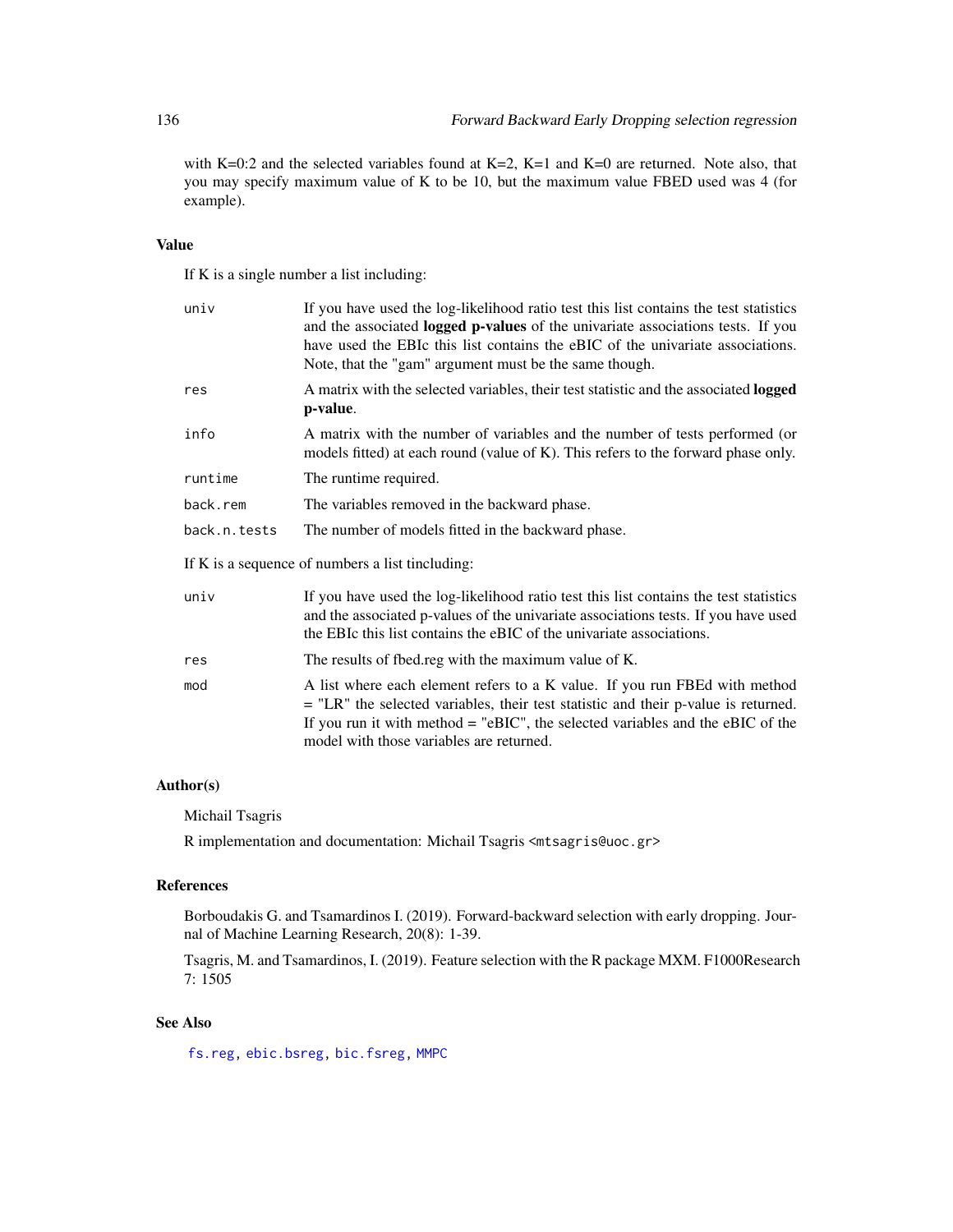# Examples

```
#simulate a dataset with continuous data
dataset <- matrix( runif(100 * 20, 1, 100), ncol = 20 )
#define a simulated class variable
target <- rt(100, 10)
a1 <- fbed.reg(target, dataset, test = "testIndReg")
y <- rpois(100, 10)
a2 \leq fbed.reg(y, dataset, test = "testIndPois")
a3 <- MMPC(y, dataset)
```
Forward Backward Early Dropping selection regression for big data *Forward Backward Early Dropping selection regression for big data*

## Description

Forward Backward Early Dropping selection regression for big data.

## Usage

```
big.fbed.reg(target = NULL, dataset, threshold = 0.01, ini = NULL,
test = "testIndLogistic", K = 0, backward = FALSE)
```

| target    | The class variable. Provide either a string, an integer, a numeric value, a vector,<br>a factor, an ordered factor or a Surv object. This can also be NULL and will<br>be extracted from the big.matrix object "dataset". If you want to use the test<br>"censIndWR", for survival data for example, the target must not contain any<br>censored values. |
|-----------|----------------------------------------------------------------------------------------------------------------------------------------------------------------------------------------------------------------------------------------------------------------------------------------------------------------------------------------------------------|
| dataset   | The dataset; this is abig.matrix object, where rows denote the samples and<br>columns the features. If "target" is NULL, the first column must be the tar-<br>get. Only continuous variables are allowed. <b>Note:</b> In the case of thest being<br>"gSquare", the dataset should contain the target variable in the last line.                         |
| threshold | Threshold (suitable values in $(0, 1)$ ) for assessing p-values significance. Default<br>value is $0.05$ .                                                                                                                                                                                                                                               |
| ini       | If you already have the test statistics and the p-values of the univariate associ-<br>ations (the first step of FBED) supply them as a list with the names "stat" and<br>"pvalue" respectively.                                                                                                                                                          |
| test      | The available tests: "testIndFisher", "testIndPois", "testIndLogistic", "censIndWR",<br>"testIndQPois", "testIndMultinom", "gSquare".                                                                                                                                                                                                                    |
| К         | How many times should the process be repeated? The default value is 0. You<br>can also specify a range of values of K, say 0:4 for example.                                                                                                                                                                                                              |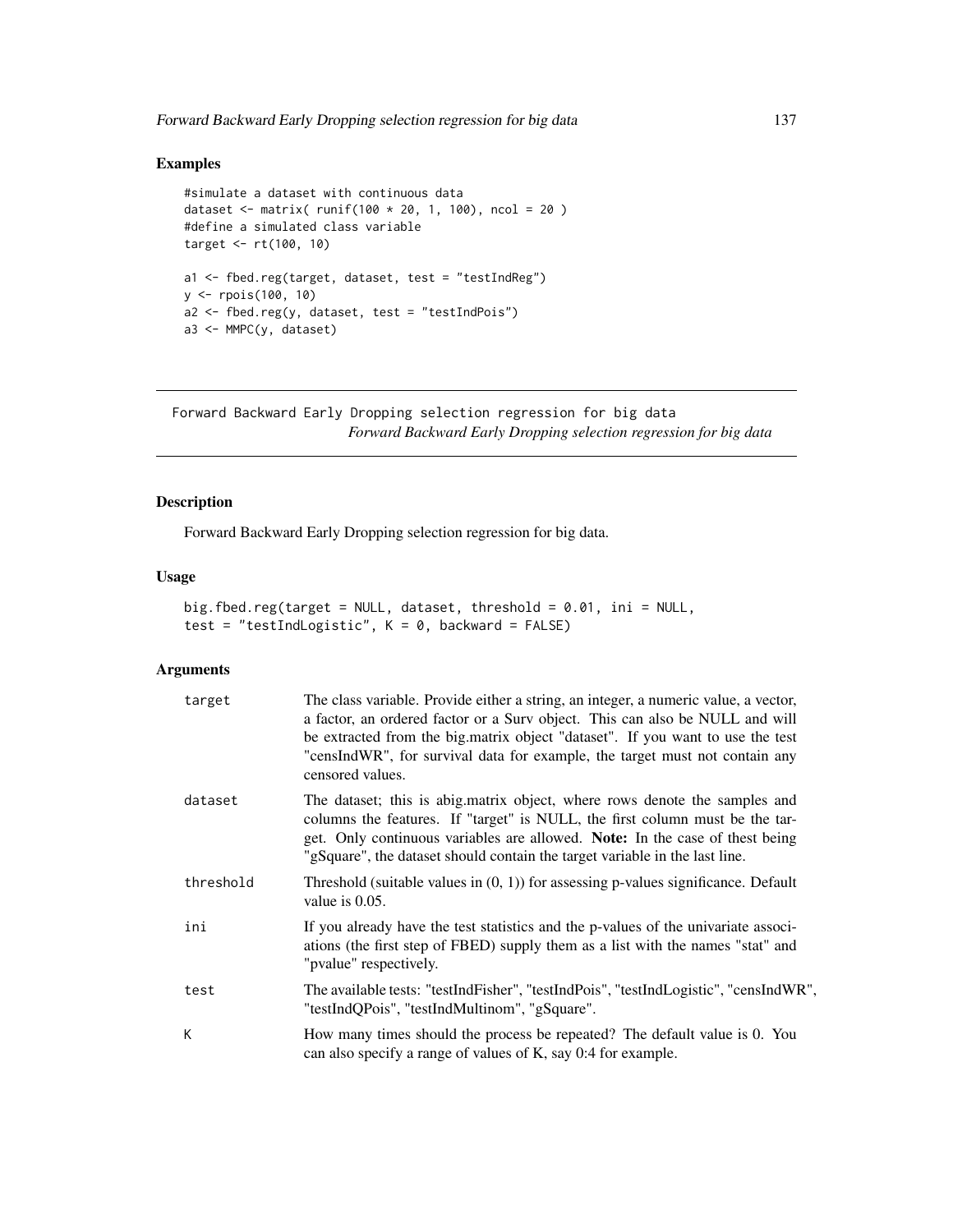backward After the Forward Early Dropping phase, the algorithm proceeds witha the usual Backward Selection phase. The default value is set to TRUE. It is advised to perform this step as maybe some variables are false positives, they were wrongly selected. Pay attention to this, as it will convert the big.matrix object with the selected features into a matrix object in R. The backward phase using likelihood ratio test is a different functions and can be called directly by the user. So, if you want for example to perform a backard regression with a different threshold value, just use that functions separately.

#### Details

The algorithm is a variation of the usual forward selection. At every step, the most significant variable enters the selected variables set. In addition, only the significant variables stay and are further examined. The non signifcant ones are dropped. This goes until no variable can enter the set. The user has the option to re-do this step 1 or more times (the argument K). In the end, a backward selection is performed to remove falsely selected variables. Note that you may have specified, for example, K=10, but the maximum value FBED used can be 4 for example.

Notes: The backward phase needs caution, because the big.matrix object with the selected features is turned into a matrix and then the backward selection takes place. In general, this algorithm is to be used with a few tens ,or hundreds of features and millions of rows. It is designed for thin matrices only. The [big.gomp](#page-160-0) on the other hand is designed for thin, fat and matrices with many rows and many columns.

#### Value

If K is a single number a list including:

| univ         | If you have used the log-likelihood ratio test this list contains the test statistics<br>and the associated p-values of the univariate associations tests. If you have used<br>the EBIc this list contains the eBIC of the univariate associations. Note, that the<br>"gam" argument must be the same though. |
|--------------|---------------------------------------------------------------------------------------------------------------------------------------------------------------------------------------------------------------------------------------------------------------------------------------------------------------|
| res          | A matrix with the selected variables, their test statistic and the associated <b>logged</b><br>p-value.                                                                                                                                                                                                       |
| info         | A matrix with the number of variables and the number of tests performed (or<br>models fitted) at each round (value of K). This refers to the forward phase only.                                                                                                                                              |
| runtime      | The runtime required.                                                                                                                                                                                                                                                                                         |
| back.rem     | The variables removed in the backward phase.                                                                                                                                                                                                                                                                  |
| back.n.tests | The number of models fitted in the backward phase.                                                                                                                                                                                                                                                            |

#### Author(s)

Michail Tsagris

R implementation and documentation: Michail Tsagris <mtsagris@uoc.gr>

#### References

Borboudakis G. and Tsamardinos I. (2019). Forward-backward selection with early dropping. Journal of Machine Learning Research, 20(8): 1-39.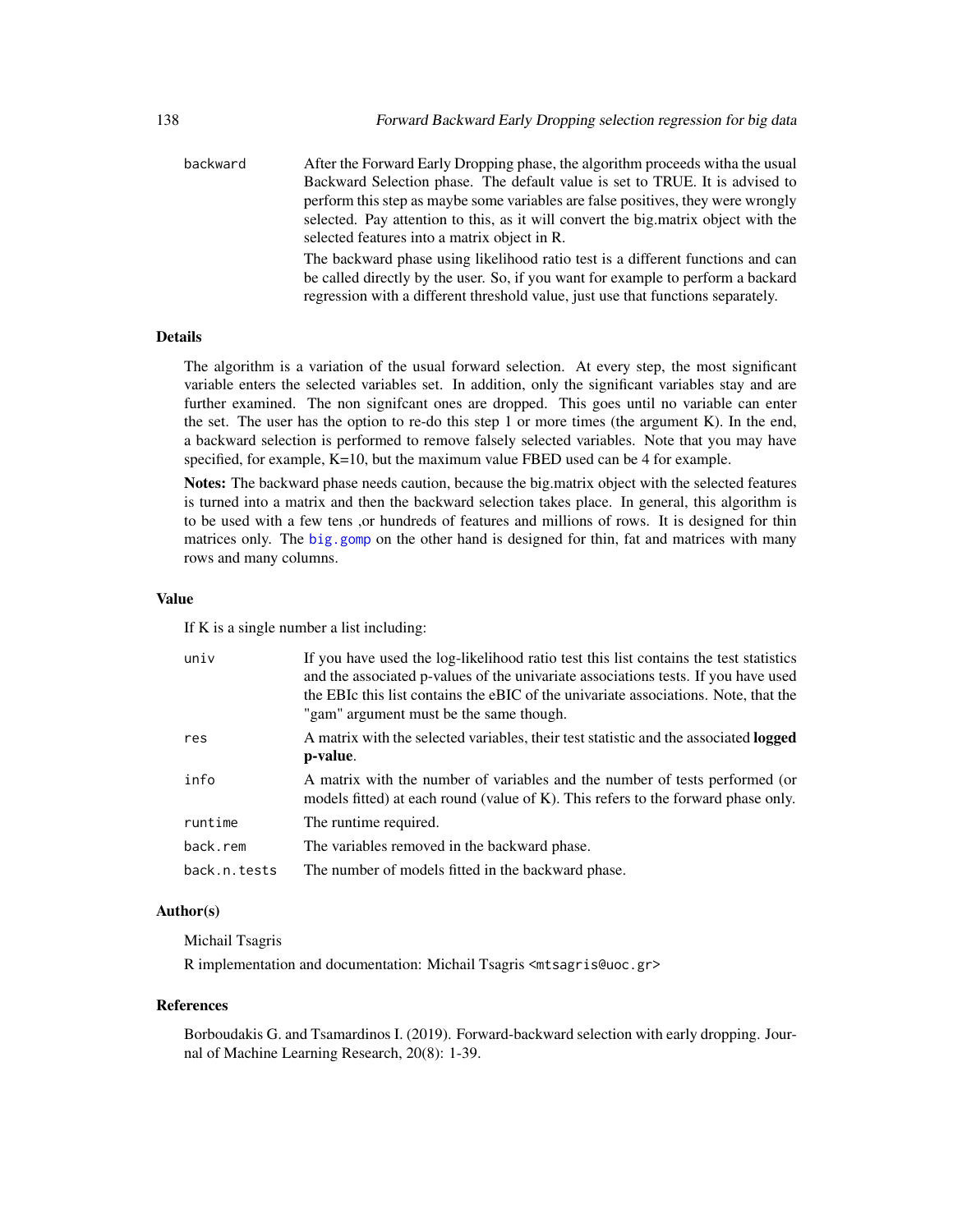## See Also

[fs.reg,](#page-144-0) [ebic.bsreg,](#page-14-0) [bic.fsreg,](#page-21-0) [MMPC](#page-84-0)

#### Examples

```
## Not run:
#simulate a dataset with continuous data
x \le matrix( runif(10^6 * 50, 1, 100), ncol = 50 )
require(bigmemory)
dataset <- bigmemory::as.big.matrix(x)
#define a simulated class variable
target \le rt(10^6, 10)
a1 <- big.fbed.reg(target, dataset, test = "testIndFisher")
y <- rpois(10^6, 10)
a2 \leq big.fbed_reg(y, dataset, test = "testIndPois")## End(Not run)
```
Forward Backward Early Dropping selection regression with GEE *Forward Backward Early Dropping selection regression with GEE*

## <span id="page-138-0"></span>Description

Forward Backward Early Dropping selection regression with GEE.

#### Usage

```
fbed.gee.reg(target, dataset, id, prior = NULL, reps = NULL, ini = NULL,
threshold = 0.05, wei = NULL, K = 0, test = "testIndGEEReg",
correl = "exchangeable", se = "jack")
```

| target  | The class variable. This can be a numerical vector with continuous data, binary,<br>discrete or an ordered factor variable. It can also be a factor variable with two<br>levels only. Pay attention to this. If you have ordinal data, then supply an ordered<br>factor variable. The data must be sorted so that observations on a cluster are<br>contiguous rows for all entities in the formula.            |
|---------|----------------------------------------------------------------------------------------------------------------------------------------------------------------------------------------------------------------------------------------------------------------------------------------------------------------------------------------------------------------------------------------------------------------|
| dataset | The set of candidate predictor variables provide a numerical matrix or a data.frame<br>in case of categorical variables (columns $=$ variables, rows $=$ samples). In the<br>case of ordinal regression, this can only be a numerical matrix, i.e. only con-<br>tinuous predictor variables. The data must be sorted so that observations on a<br>cluster are contiguous rows for all entities in the formula. |
| id      | This is a numerical vector of the same size as target denoting the groups or the<br>subjects. The data must be sorted so that observations on a cluster are contiguous<br>rows for all entities in the formula.                                                                                                                                                                                                |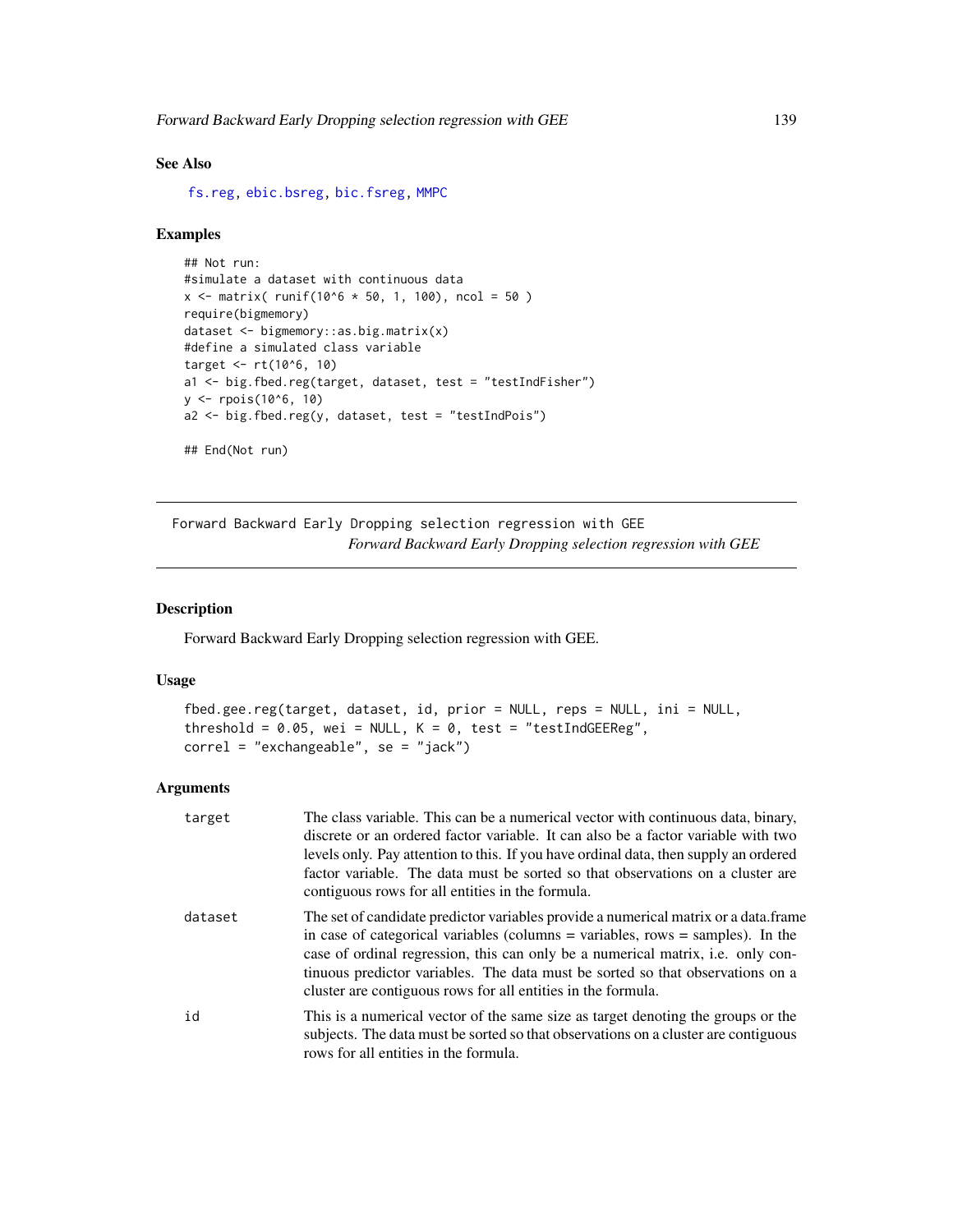| 140       | Forward Backward Early Dropping selection regression with GEE                                                                                                                                                                                                                                                                                                                                                                                                                                                                                                                                                                                                                                                           |
|-----------|-------------------------------------------------------------------------------------------------------------------------------------------------------------------------------------------------------------------------------------------------------------------------------------------------------------------------------------------------------------------------------------------------------------------------------------------------------------------------------------------------------------------------------------------------------------------------------------------------------------------------------------------------------------------------------------------------------------------------|
| prior     | If you have prior knowledge of some variables that must be in the variable se-<br>lection phase add them here. This an be a vector (if you have one variable) or a<br>matrix (if you more variables).                                                                                                                                                                                                                                                                                                                                                                                                                                                                                                                   |
| reps      | This is a numerical vector of the same size as target denoting the groups or<br>the subjects. If you have longitudinal data and you know the time points, then<br>supply them here. The data must be sorted so that observations on a cluster are<br>contiguous rows for all entities in the formula.                                                                                                                                                                                                                                                                                                                                                                                                                   |
| ini       | If you already have the test statistics and the logged p-values of the univariate<br>associations (the first step of FBED) supply them as a list with the names "stat"<br>and "pvalue" respectively.                                                                                                                                                                                                                                                                                                                                                                                                                                                                                                                    |
| threshold | Threshold (suitable values in $(0, 1)$ ) for asmmmbsing p-values significance. De-<br>fault value is 0.05.                                                                                                                                                                                                                                                                                                                                                                                                                                                                                                                                                                                                              |
| wei       | A vector of weights to be used for weighted regression. The default value is<br>NULL. It is mentioned in the "geepack" that weights is not (yet) the weight as<br>in sas proc genmod, and hence is not recommended to use.                                                                                                                                                                                                                                                                                                                                                                                                                                                                                              |
| К         | How many times should the process be repated? The default value is 0.                                                                                                                                                                                                                                                                                                                                                                                                                                                                                                                                                                                                                                                   |
| test      | This is for the type of regression to be used, "testIndGEEReg", for Gaussian re-<br>gression, "testIndGEEGamma" for Gamma regression, "testIndGEELogistic for<br>logistic regression, "testIndGEENormLog" for linear regression witha log link,<br>"testIndGEEPois" for Poisson regression or "testIndGEEOrdinal" for ordinal re-<br>gression.                                                                                                                                                                                                                                                                                                                                                                          |
| correl    | The correlation structure. For the Gaussian, Logistic, Poisson and Gamma re-<br>gression this can be either "exchangeable" (compound symmetry, suitable for<br>clustered data) or "ar1" (AR(1) model, suitable for longitudinal data). If you<br>want to use the $AR(1)$ correlation structure you must be careful with the input<br>dat you give. All data (target and dataset) must be sorted according to the id<br>and time points. All observations must be ordered according to time within each<br>subject. See the vignette of geepack to understand how. For the ordinal logistic<br>regression its only the "exchangeable" correlation sturcture.                                                             |
| se        | The method for estimating standard errors. This is very important and crucial.<br>The available options for Gaussian, Logistic, Poisson and Gamma regression<br>are: a) 'san.se', the usual robust estimate. b) 'jack': if approximate jackknife<br>variance estimate should be computed. c) 'j1s': if 1-step jackknife variance es-<br>timate should be computed and d) 'fij': logical indicating if fully iterated jack-<br>knife variance estimate should be computed. If you have many clusters (sets of<br>repeated measurements) "san.se" is fine as it is astmpotically correct, plus jack-<br>nife estimates will take longer. If you have a few clusters, then maybe it's better<br>to use jacknife estimates. |
|           | The jackknife variance estimator was suggested by Paik (1988), which is quite<br>suitable for cases when the number of subjects is small $(K < 30)$ , as in many<br>biological studies. The simulation studies conducted by Ziegler et al. (2000)<br>and Yan and Fine (2004) showed that the approximate jackknife estimates are in<br>many cases in good agreement with the fully iterated ones.                                                                                                                                                                                                                                                                                                                       |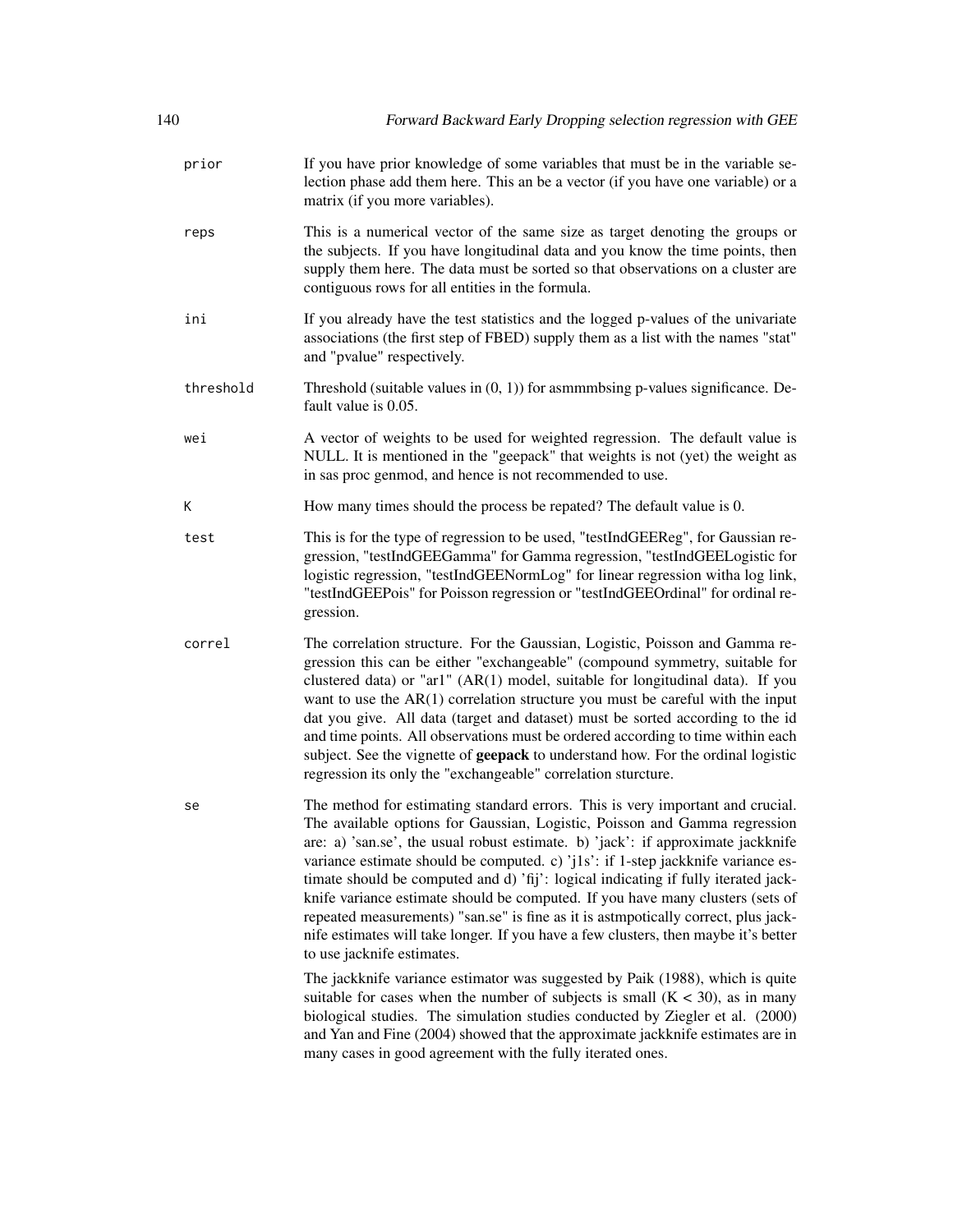## Details

The algorithm is a variation of the usual forward selection. At every step, the most significant variable enters the selected variables set. In addition, only the significant variables stay and are further examined. The non signifcant ones are dropped. This goes until no variable can enter the set. The user has the option to redo this step 1 or more times (the argument K). In the end, a backward selection is performed to remove falsely selected variables.

Since GEE are likelihood free, all significance tests take place using the Wald test, hence we decided not to have a backward phase. This algorithm is suitable for both clustered and longitudinal (glmm) data.

If you specify a range of values of K it returns the results of fbed.reg for this range of values of K. For example, instead of runnning fbed.reg with K=0, K=1, K=2 and so on, you can run fbed.reg with K=0:2 and the selected variables found at K=2, K=1 and K=0 are returned. Note also, that you may specify maximum value of K to be 10, but the maximum value FBED used was 4 (for example).

## For GEE make sure you load the library geepack first.

#### Value

If K is a single number a list including:

| res                                              | A matrix with the selected variables, their test statistic and the associated <b>logged</b><br>p-value.                                                                                                                                                                                            |
|--------------------------------------------------|----------------------------------------------------------------------------------------------------------------------------------------------------------------------------------------------------------------------------------------------------------------------------------------------------|
| info                                             | A matrix with the number of variables and the number of tests performed (or<br>models fitted) at each round (value of K).                                                                                                                                                                          |
| runtime                                          | The runtime required.                                                                                                                                                                                                                                                                              |
| If K is a sequence of numbers a list tincluding: |                                                                                                                                                                                                                                                                                                    |
| univ                                             | If you have used the log-likelihood ratio test this list contains the test statistics<br>and the associated logged p-values of the univariate associations tests. If you<br>have used the EBIc this list contains the eBIC of the univariate associations.                                         |
| res                                              | The results of fbed.gee.reg with the maximum value of K.                                                                                                                                                                                                                                           |
| mod                                              | A list where each element refers to a K value. If you run FBEd with method<br>$=$ "LR" the selected variables, their test statistic and their p-value is returned.<br>If you run it with method $=$ "eBIC", the selected variables and the eBIC of the<br>model with those variables are returned. |

## Author(s)

Michail Tsagris

R implementation and documentation: Michail Tsagris <mtsagris@uoc.gr>

#### References

Borboudakis G. and Tsamardinos I. (2019). Forward-backward selection with early dropping. Journal of Machine Learning Research, 20(8): 1-39.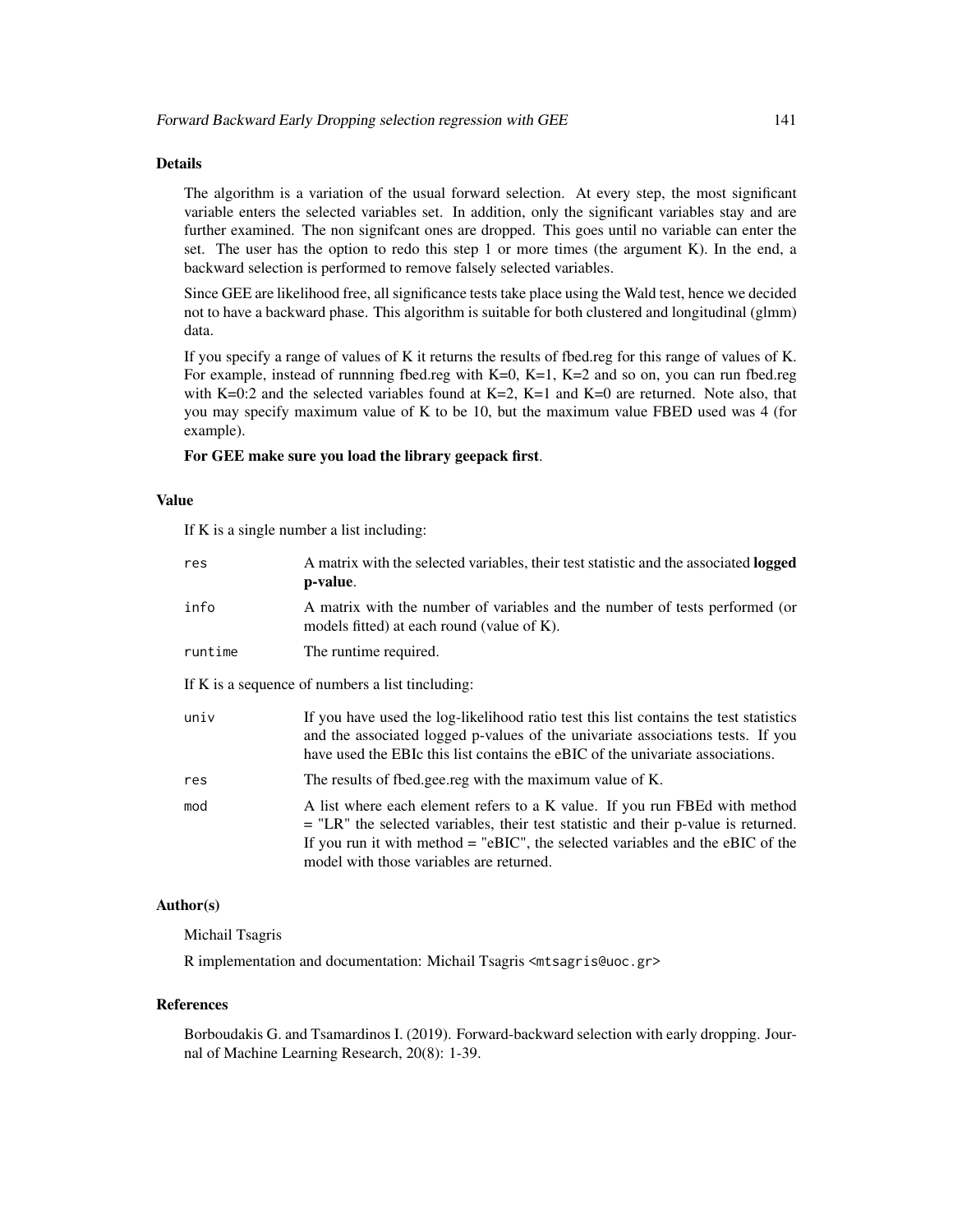Liang K.Y. and Zeger S.L. (1986). Longitudinal data analysis using generalized linear models. Biometrika, 73(1): 13-22.

Prentice R.L. and Zhao L.P. (1991). Estimating equations for parameters in means and covariances of multivariate discrete and continuous responses. Biometrics, 47(3): 825-839.

Paik M.C. (1988). Repeated measurement analysis for nonnormal data in small samples. Communications in Statistics-Simulation and Computation, 17(4): 1155-1171.

Ziegler A., Kastner C., Brunner D. and Blettner M. (2000). Familial associations of lipid pro

les: A generalised estimating equations approach. Statistics in medicine, 19(24): 3345-3357

Yan J. and Fine J. (2004). Estimating equations for association structures. Statistics in medicine, 23(6): 859-874

Eugene Demidenko (2013). Mixed Models: Theory and Applications with R, 2nd Edition. New Jersey: Wiley \& Sons.

The R package geepack vignette.

## See Also

[fbed.glmm.reg,](#page-141-0) [glmm.bsreg,](#page-11-0) [MMPC.glmm,](#page-90-0) [fbed.reg](#page-133-0)

## Examples

```
## Not run:
require(lme4)
data(sleepstudy)
reaction <- sleepstudy$Reaction
days <- sleepstudy$Days
subject <- sleepstudy$Subject
x <- matrix(rnorm(180 * 200), ncol = 200) ## unrelated predictor variables
m1 <- fbed.gee.reg(reaction, x, subject)
m2 \le fbed.glmm.reg(reaction, x, subject, backward = FALSE)
## End(Not run)
```
Forward Backward Early Dropping selection regression with GLMM

*Forward Backward Early Dropping selection regression with GLMM*

## <span id="page-141-0"></span>Description

Forward Backward Early Dropping selection regression with GLMM.

#### Usage

```
fbed.glmm.reg(target, dataset, id, prior = NULL, reps = NULL, ini = NULL,
threshold = 0.05, wei = NULL, K = 0, method = "LR", gam = NULL,
backward = TRUE, test = "testIndGLMMReg")
```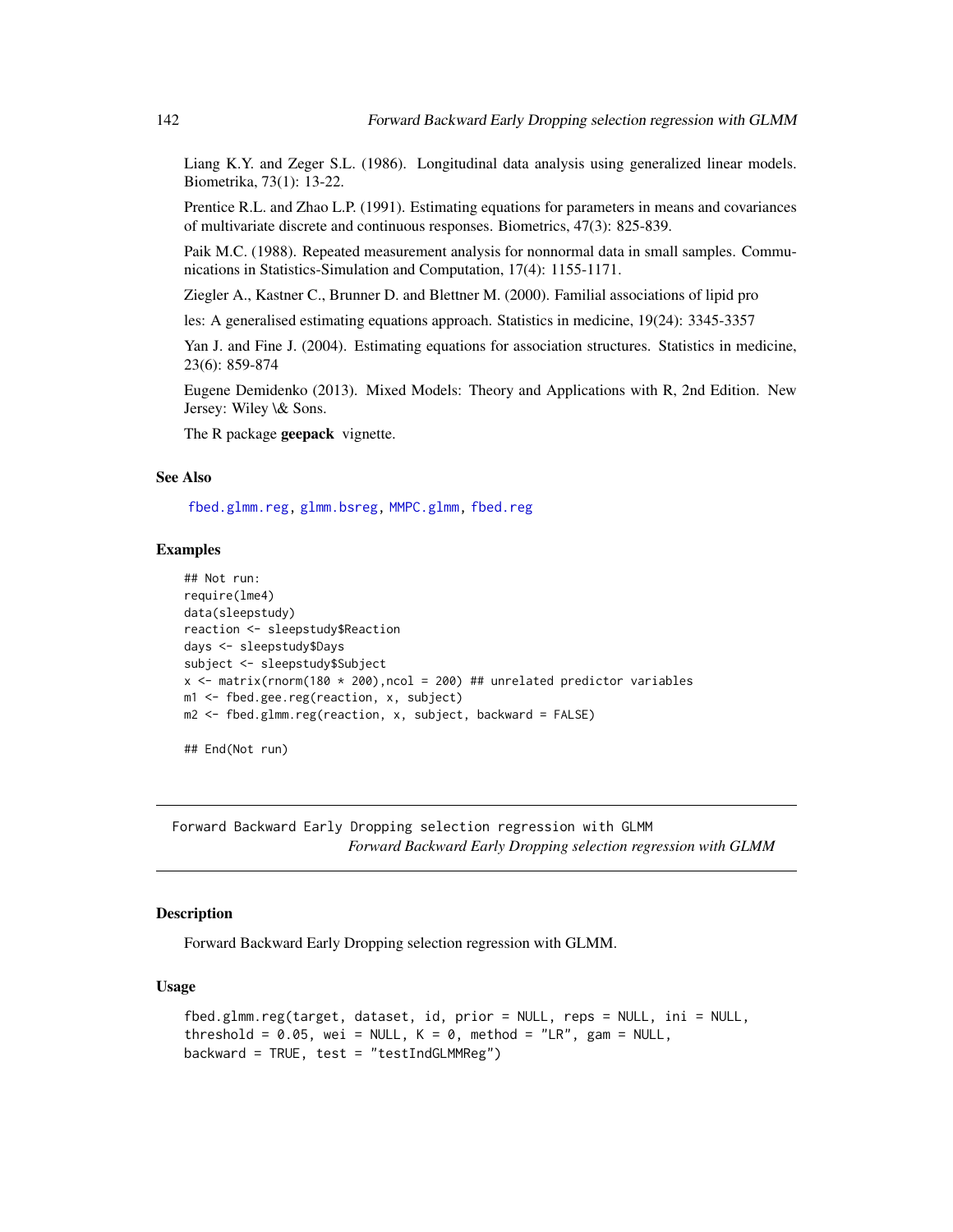| target    | The class variable. This can be a numerical vector with continuous data, binary<br>or discrete valued data. It can also be a factor variable with two levels only.                                                                                                                                                                                          |
|-----------|-------------------------------------------------------------------------------------------------------------------------------------------------------------------------------------------------------------------------------------------------------------------------------------------------------------------------------------------------------------|
| dataset   | The dataset; provide a numerical a matrix (columns $=$ variables, rows $=$ obser-<br>vations).                                                                                                                                                                                                                                                              |
| id        | This is a numerical vector of the same size as target denoting the groups or the<br>subjects.                                                                                                                                                                                                                                                               |
| prior     | If you have prior knowledge of some variables that must be in the variable se-<br>lection phase add them here. This an be a vector (if you have one variable) or a<br>matrix (if you more variables). This does not work during the backward phase<br>at the moment.                                                                                        |
| reps      | This is a numerical vector of the same size as target denoting the groups or<br>the subjects. If you have longitudinal data and you know the time points, then<br>supply them here.                                                                                                                                                                         |
| ini       | If you already have the test statistics and the p-values of the univariate associ-<br>ations (the first step of FBED) supply them as a list with the names "stat" and<br>"pvalue" respectively in the case of method = "LR". In the case of method =<br>"eBIC" this is a list with an element called "bic".                                                 |
| threshold | Threshold (suitable values in $(0, 1)$ ) for asmmmbsing p-values significance. De-<br>fault value is 0.05.                                                                                                                                                                                                                                                  |
| wei       | A vector of weights to be used for weighted regression. The default value is<br>NULL.                                                                                                                                                                                                                                                                       |
| Κ         | How many times should the process be repated? The default value is 0.                                                                                                                                                                                                                                                                                       |
| method    | Do you want the likelihood ratio test to be performed ("LR" is the default value)<br>or perform the selection using the "eBIC" criterion (BIC is a special case).                                                                                                                                                                                           |
| gam       | In case the method is chosen to be "eBIC" one can also specify the <i>gamma</i><br>parameter. The default value is "NULL", so that the value is automatically cal-<br>culated.                                                                                                                                                                              |
| backward  | After the Forward Early Dropping phase, the algorithm proceeds witha the usual<br>Backward Selection phase. The default value is set to TRUE. It is advised to<br>perform this step as maybe some variables are false positives, they were wrongly<br>selected.                                                                                             |
|           | The backward phase using likelihood ratio test and eBIc are two different func-<br>tions and can be called directly by the user. SO, if you want for example to<br>perform a backard regression with a different threshold value, just use these two<br>functions separately.                                                                               |
| test      | This is for the type of regression to be used, "testIndGLMMReg", for Gaussian<br>regression, "testIndGLMMLogistic for logistic regression or "testIndGLMM-<br>Pois" for Poisson regression, "testIndGLMMGamma" for Gamma regression<br>and "testIndGLMMNormLog" for Gaussian regression with log link and "testIndGLM-<br>MOrdinal" for ordinal regression. |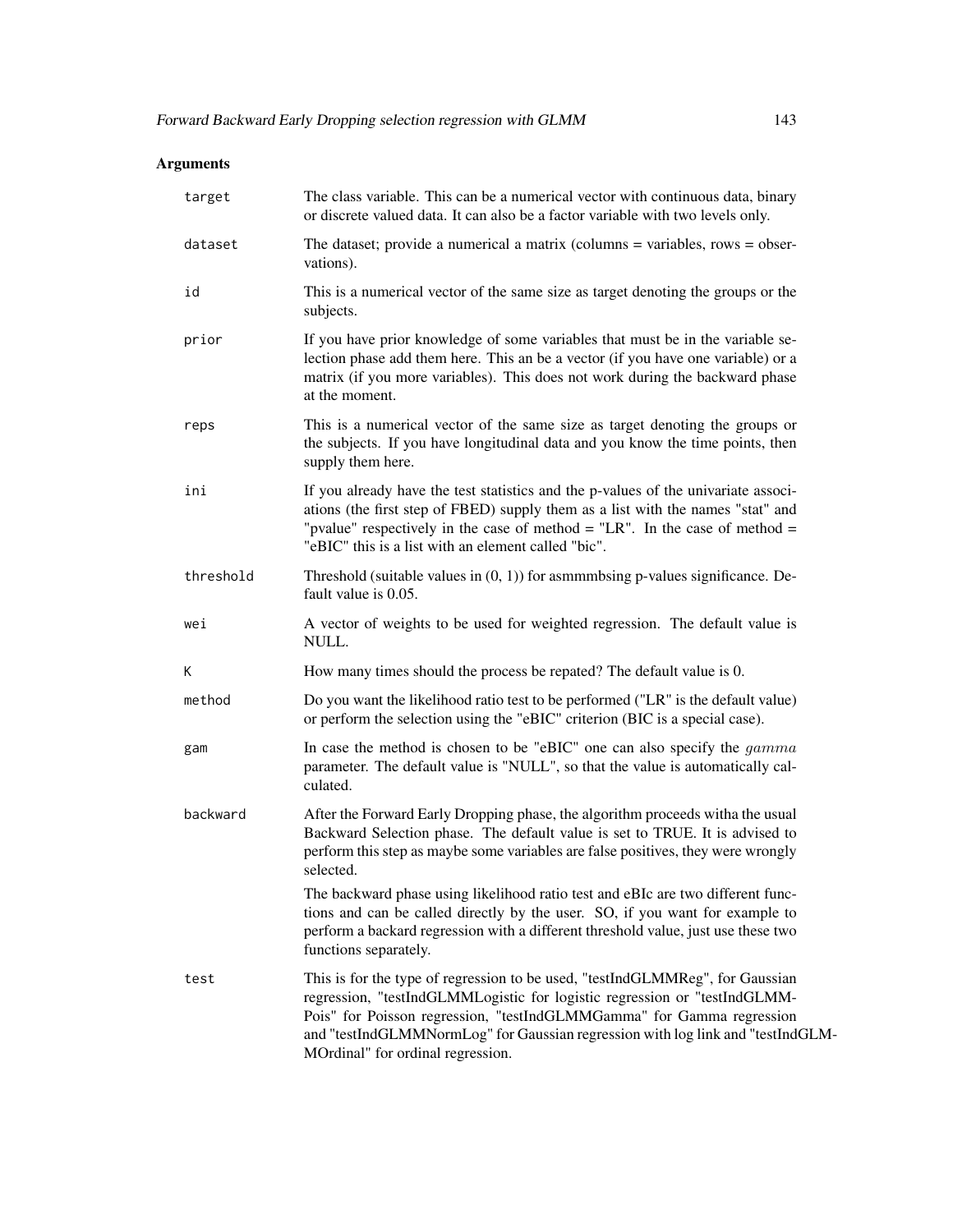# Details

The algorithm is a variation of the usual forward selection. At every step, the most significant variable enters the selected variables set. In addition, only the significant variables stay and are further examined. The non signifcant ones are dropped. This goes until no variable can enter the set. The user has the option to redo this step 1 or more times (the argument K). In the end, a backward selection is performed to remove falsely selected variables.

Bear in mind that for the "gaussian" case, the forward phase takes place using the F test (Wald statistic calibrated against an F distribution). The backward phase though takes place using the log-likelihood ratio test.

If you specify a range of values of K it returns the results of fbed.reg for this range of values of K. For example, instead of runnning fbed.reg with  $K=0$ ,  $K=1$ ,  $K=2$  and so on, you can run fbed.reg with K=0:2 and the selected variables found at K=2, K=1 and K=0 are returned. Note also, that you may specify maximum value of K to be 10, but the maximum value FBED used was 4 (for example).

## Value

If K is a single number a list including:

| res          | A matrix with the selected variables, their test statistic and the associated <b>logged</b><br>p-value.                                                                                                                                                                                          |
|--------------|--------------------------------------------------------------------------------------------------------------------------------------------------------------------------------------------------------------------------------------------------------------------------------------------------|
| info         | A matrix with the number of variables and the number of tests performed (or<br>models fitted) at each round (value of K). This refers to the forward phase only.                                                                                                                                 |
| runtime      | The runtime required.                                                                                                                                                                                                                                                                            |
| back.rem     | The variables removed in the backward phase.                                                                                                                                                                                                                                                     |
| back.n.tests | The number of models fitted in the backward phase.                                                                                                                                                                                                                                               |
|              | If K is a sequence of numbers a list tincluding:                                                                                                                                                                                                                                                 |
| univ         | If you have used the log-likelihood ratio test this list contains the test statistics<br>and the associated p-values of the univariate associations tests. If you have used<br>the EBIc this list contains the eBIC of the univariate associations.                                              |
| res          | The results of fbed.glmm.reg with the maximum value of K.                                                                                                                                                                                                                                        |
| mod          | A list where each element refers to a K value. If you run FBED with method<br>$=$ "LR" the selected variables, their test statistic and their p-value is returned.<br>If you run it with method = "eBIC", the selected variables and the eBIC of the<br>model with those variables are returned. |

## Author(s)

Michail Tsagris

R implementation and documentation: Michail Tsagris <mtsagris@uoc.gr>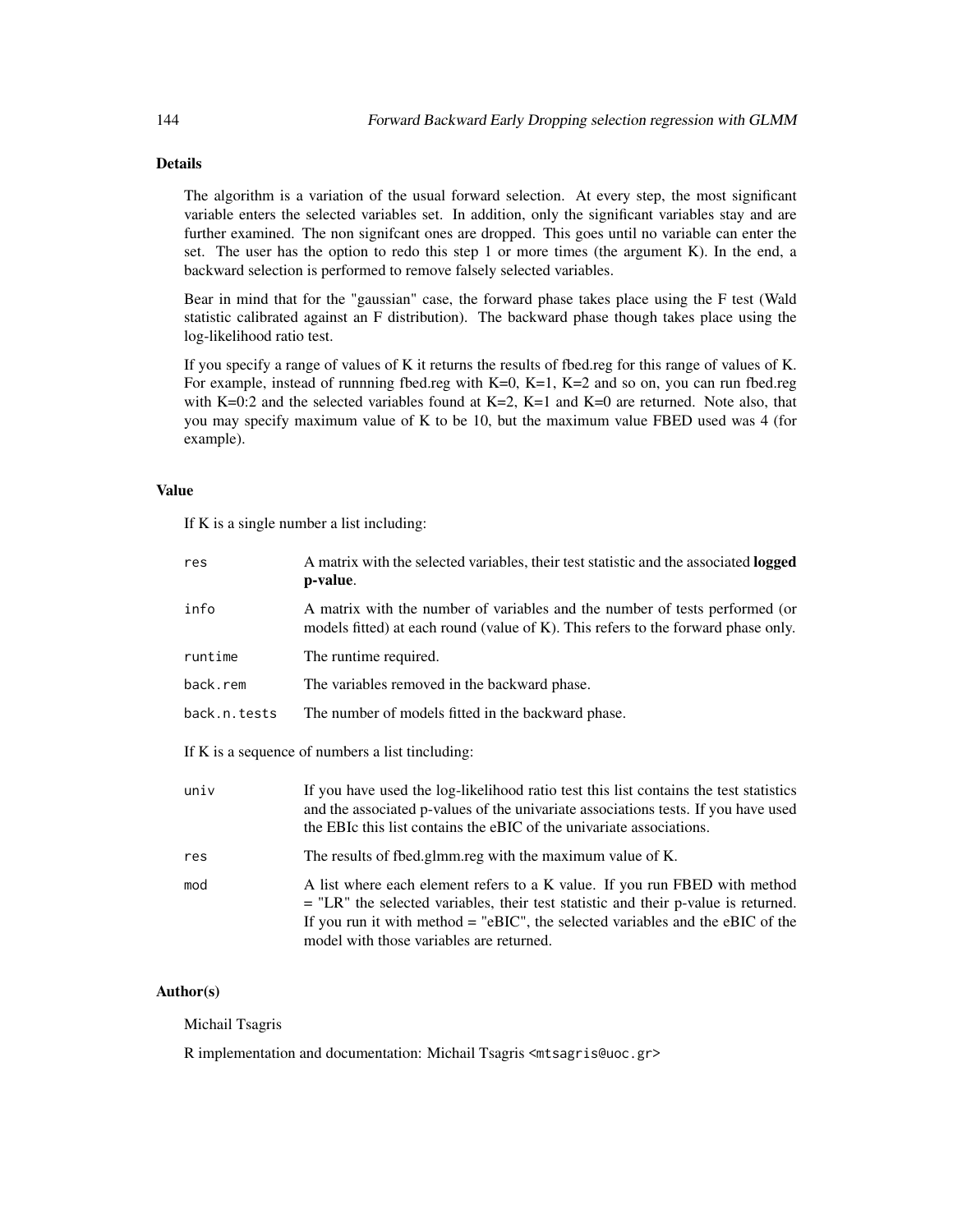#### References

Borboudakis G. and Tsamardinos I. (2019). Forward-backward selection with early dropping. Journal of Machine Learning Research, 20(8): 1-39.

Eugene Demidenko (2013). Mixed Models: Theory and Applications with R, 2nd Edition. New Jersey: Wiley \& Sons.

## See Also

[fbed.gee.reg,](#page-138-0) [glmm.bsreg,](#page-11-0) [MMPC.glmm,](#page-90-0) [cv.fbed.lmm.reg](#page-113-0)

## Examples

```
## Not run:
require(lme4)
data(sleepstudy)
reaction <- sleepstudy$Reaction
subject <- sleepstudy$Subject
x <- matrix(rnorm(180 * 200), ncol = 200) ## unrelated predictor variables
m1 <- fbed.glmm.reg(reaction, cbind(x1, x), subject)
m2 \leq MMPC.glmm(target = reaction, group = subject, dataset = x)
```
## End(Not run)

Forward selection regression

*Variable selection in regression models with forward selection*

#### <span id="page-144-0"></span>Description

Variable selection in regression models with forward selection

## Usage

```
fs.reg(target, dataset, ini = NULL, threshold = 0.05, wei = NULL, test = NULL,
user_test = NULL, stopping = "BIC", tol = 2, ncores = 1)
```

| target    | The class variable. Provide either a string, an integer, a numeric value, a vector,<br>a factor, an ordered factor or a Surv object. See also Details.                                            |
|-----------|---------------------------------------------------------------------------------------------------------------------------------------------------------------------------------------------------|
| dataset   | The dataset; provide either a data frame or a matrix (columns = variables, rows<br>= samples). In either case, only two cases are avaialble, either all data are con-<br>tinuous, or categorical. |
| ini       | If you have a set of variables already start with this one. Otherwise leave it<br>NULL.                                                                                                           |
| threshold | Threshold (suitable values in $(0, 1)$ ) for asmmmbsing p-values significance. De-<br>fault value is 0.05.                                                                                        |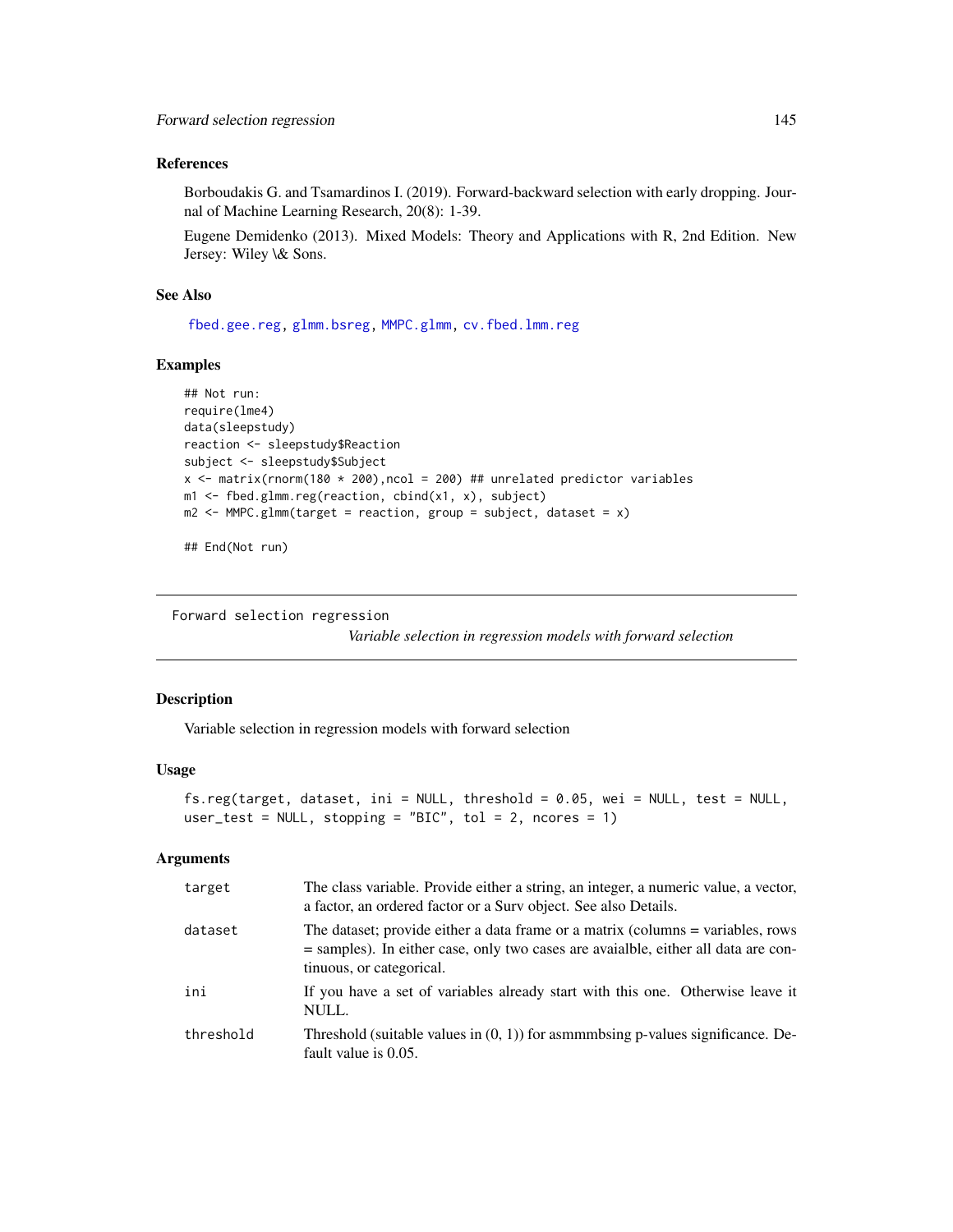| A vector of weights to be used for weighted regression. The default value is<br>NULL. An example where weights are used is surveys when stratified sampling<br>has occured.                                                                                                                                                                                                                                                                                                                                                                                                                                                                                      |
|------------------------------------------------------------------------------------------------------------------------------------------------------------------------------------------------------------------------------------------------------------------------------------------------------------------------------------------------------------------------------------------------------------------------------------------------------------------------------------------------------------------------------------------------------------------------------------------------------------------------------------------------------------------|
| The regression model to use. Available options are most of the tests for SES and<br>MMPC. The ones NOT available are "gSquare", "censIndER", "testIndMVreg",<br>"testIndClogit" and "testIndSpearman". If you have continuous predictor vari-<br>ables in matrix form, you can put "testIndFisher" and this is pretty fast. Instead<br>of calcualting partial F-tests, which requires liear regression models to be fit, it<br>calcualtes partial correlation coefficients and this is much more efficient.                                                                                                                                                      |
| A user-defined conditional independence test (provide a closure type object).<br>Default value is NULL. If this is defined, the "test" argument is ignored.                                                                                                                                                                                                                                                                                                                                                                                                                                                                                                      |
| The stopping rule. The BIC is always used for all methods. If you have linear<br>regression though you can change this to "adjrsq" and in this case the adjusted<br>R qaured is used.                                                                                                                                                                                                                                                                                                                                                                                                                                                                            |
| The difference bewtween two successive values of the stopping rule. By default<br>this is is set to 2. If for example, the BIC difference between two succesive mod-<br>els is less than 2, the process stops and the last variable, even though significant<br>does not enter the model.                                                                                                                                                                                                                                                                                                                                                                        |
| How many cores to use. This plays an important role if you have tens of thou-<br>sands of variables or really large sample sizes and tens of thousands of variables<br>and a regression based test which requires numerical optimisation. In other cases<br>it will not make a difference in the overall time (in fact it can be slower). The<br>parallel computation is used in the first step of the algorithm, where univariate<br>associations are examined, those take place in parallel. We have seen a reduction<br>in time of 50% with 4 cores in comparison to 1 core. Note also, that the amount<br>of reduction is not linear in the number of cores. |
|                                                                                                                                                                                                                                                                                                                                                                                                                                                                                                                                                                                                                                                                  |

# Details

If the current 'test' argument is defined as NULL or "auto" and the user\_test argument is NULL then the algorithm automatically selects the best test based on the type of the data. Particularly:

- if target is a factor, the multinomial or the binary logistic regression is used. If the target has two values only, binary logistic regression will be used.
- if target is a ordered factor, the ordered logit regression is used. Hence, if you want to use multinomial or ordinal logistic regression, make sure your target is factor.
- if target is a numerical vector and the dataset is not a matrix, but a data.frame linear regression is used. If however, the dataset is a matrix, the correlation based forward selection is used. That is, instead of partial F-tests, we do partial correlation tests.
- if target is discrete numerical (counts), the poisson regression conditional independence test is used. If there are only two values, the binary logistic regression is to be used.
- if target is a Surv object, the Survival conditional independence test is used.

# Value

In the case of test="testIndMMReg" and class(dataset) = matrix, just one matrix is returned with the index of the selected variable(s), the p-value, the test statistic and the BIC value of each model. For all other cases, the output of the algorithm is S3 object including: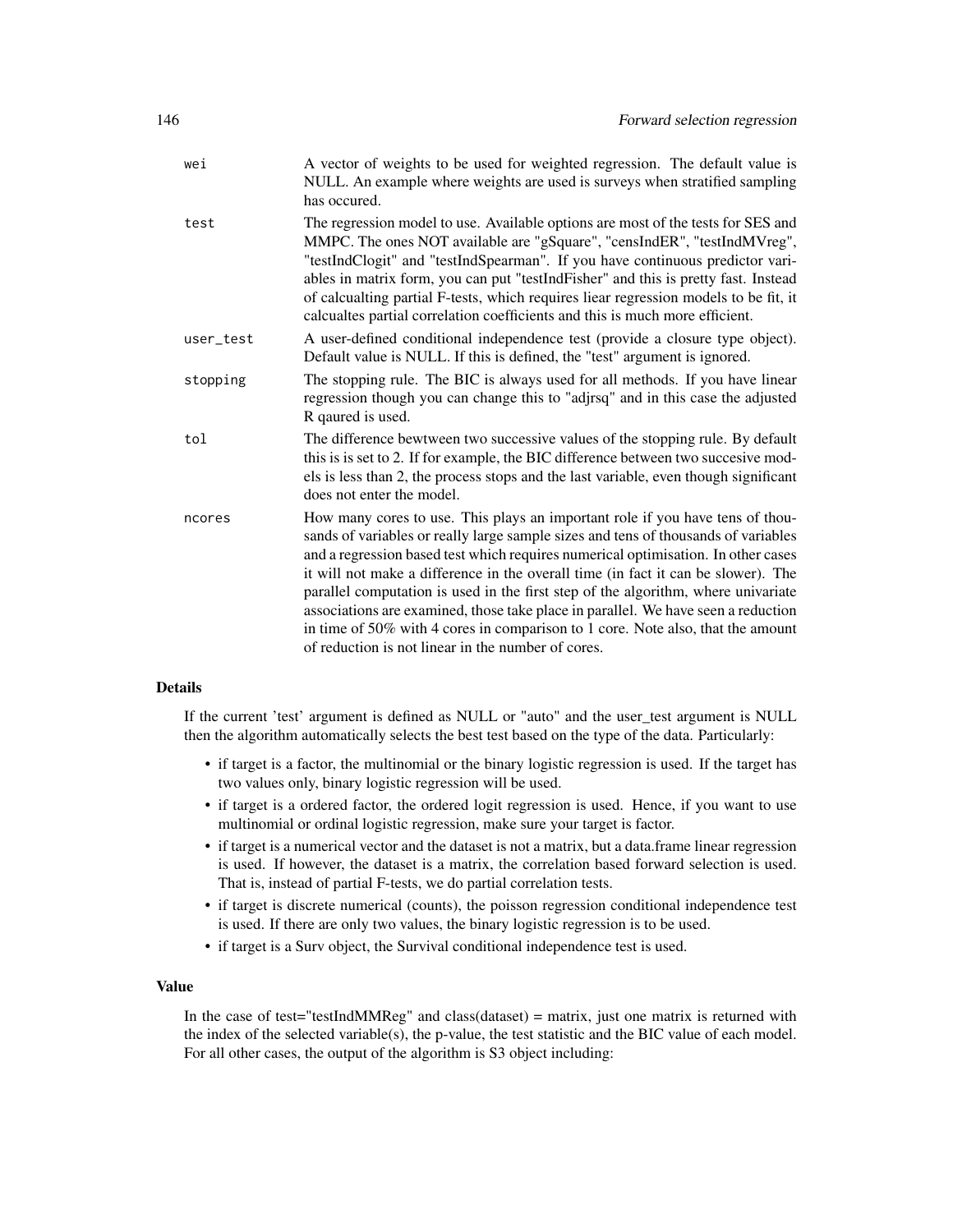| runtime | The run time of the algorithm. A numeric vector. The first element is the user<br>time, the second element is the system time and the third element is the elapsed<br>time.                                                      |
|---------|----------------------------------------------------------------------------------------------------------------------------------------------------------------------------------------------------------------------------------|
| mat     | A matrix with the variables and their latest test statistics and <b>logged p-values</b> .                                                                                                                                        |
| info    | A matrix with the selected variables, their <b>logged p-values</b> and test statistics.<br>Each row corresponds to a model which contains the variables up to that line.<br>The BIC in the last column is the BIC of that model. |
| ci_test | The conditional independence test used.                                                                                                                                                                                          |
| final   | The final regression model.                                                                                                                                                                                                      |

# Author(s)

Michail Tsagris

R implementation and documentation: Michail Tsagris <mtsagris@uoc.gr>

# See Also

[glm.fsreg,](#page-147-0) [lm.fsreg,](#page-148-0) [bic.fsreg,](#page-21-0) [bic.glm.fsreg,](#page-23-0) [CondIndTests,](#page-31-0) [MMPC,](#page-84-0) [SES](#page-84-0)

## Examples

```
set.seed(123)
#simulate a dataset with continuous data
dataset <- matrix( runif(500 * 20, 1, 100), ncol = 20 )
#define a simulated class variable
target <- rt(500, 10)
a0 \leq fs.reg(target, dataset, threshold = 0.05, stopping = "BIC", tol = 2)
a1 <- fs.reg(target, dataset, threshold = 0.05, test = "testIndRQ", stopping = "BIC",
tol = 2)require(survival, quietly = TRUE)
y <- survival::Surv(rexp(500), rep(1, 500) )
a2 \le - fs.reg(y, dataset, threshold = 0.05, test = "censIndWR", stopping = "BIC", tol = 2)
a3 <- MMPC(target, dataset)
target <- factor( rbinom(500, 1, 0.6) )
b2 <- fs.reg(target, dataset, threshold = 0.05, test = NULL, stopping = "BIC", tol = 2)
```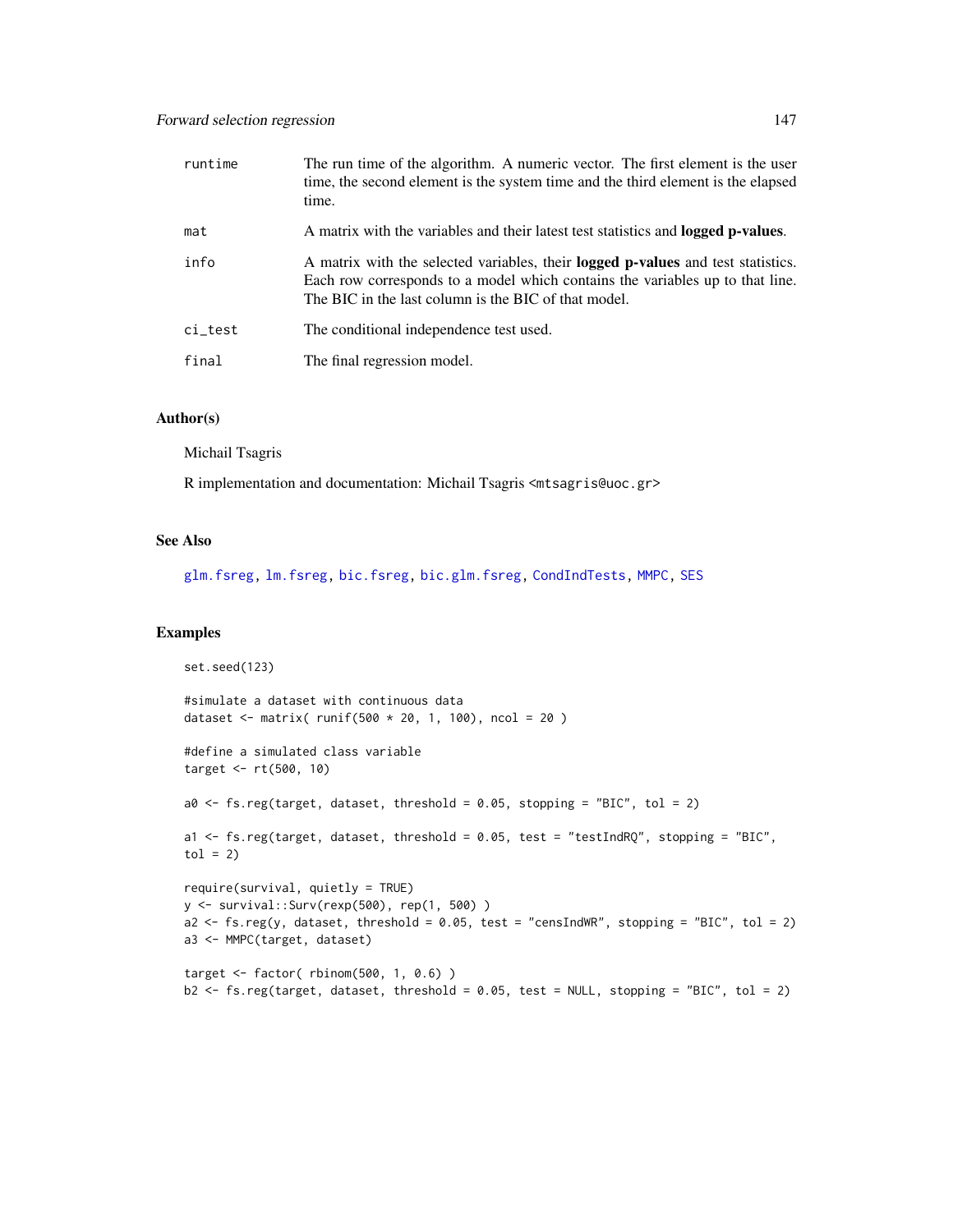Forward selection with generalised linear regression models *Variable selection in generalised linear regression models with forward selection*

# <span id="page-147-0"></span>Description

Variable selection in generalised linear regression models with forward selection

# Usage

```
glm.fsreg(target, dataset, ini = NULL, threshold = 0.05, wei = NULL, tol = 2,
ncores = 1)
```
gammafsreg(target, dataset, ini = NULL, threshold = 0.05, wei = NULL, tol = 2,  $ncores = 1)$ 

```
normlog.fsreg(target, dataset, ini = NULL, threshold = 0.05, wei = NULL, tol = 2,
ncores = 1
```

| target    | A numerical vector or a factor variable with two levels. The Gamma regres-<br>sion reugires strictly positive numbers, wehreas the normlog requires positive<br>numbes, zero included.                                                                                                                                                                                                                                                                                                                                                                                                                                                                                |
|-----------|-----------------------------------------------------------------------------------------------------------------------------------------------------------------------------------------------------------------------------------------------------------------------------------------------------------------------------------------------------------------------------------------------------------------------------------------------------------------------------------------------------------------------------------------------------------------------------------------------------------------------------------------------------------------------|
| dataset   | The dataset; provide either a data frame or a matrix (columns = variables, rows<br>= samples). In either case, only two cases are available, either all data are con-<br>tinuous, or categorical.                                                                                                                                                                                                                                                                                                                                                                                                                                                                     |
| ini       | If you have a set of variables already start with this one. Otherwise leave it<br>NULL.                                                                                                                                                                                                                                                                                                                                                                                                                                                                                                                                                                               |
| threshold | Threshold (suitable values in $(0, 1)$ ) for assessing the p-values significance. De-<br>fault value is 0.05.                                                                                                                                                                                                                                                                                                                                                                                                                                                                                                                                                         |
| wei       | A vector of weights to be used for weighted regression. An example where<br>weights are used is surveys when stratified sampling has occured.                                                                                                                                                                                                                                                                                                                                                                                                                                                                                                                         |
| tol       | The difference bewtween two successive values of the stopping rule. By default<br>this is is set to 2. If for example, the BIC difference between two succesive mod-<br>els is less than 2, the process stops and the last variable, even though significant<br>does not enter the model.                                                                                                                                                                                                                                                                                                                                                                             |
| ncores    | How many cores to use. This plays an important role if you have tens of thou-<br>sands of variables or really large sample sizes and tens of thousands of variables<br>and a regression based test which requires numerical optimisation. In other cam-<br>mmb it will not make a difference in the overall time (in fact it can be slower).<br>The parallel computation is used in the first step of the algorithm, where uni-<br>variate associations are examined, those take place in parallel. We have seen a<br>reduction in time of 50% with 4 cores in comparison to 1 core. Note also, that<br>the amount of reduction is not linear in the number of cores. |
|           |                                                                                                                                                                                                                                                                                                                                                                                                                                                                                                                                                                                                                                                                       |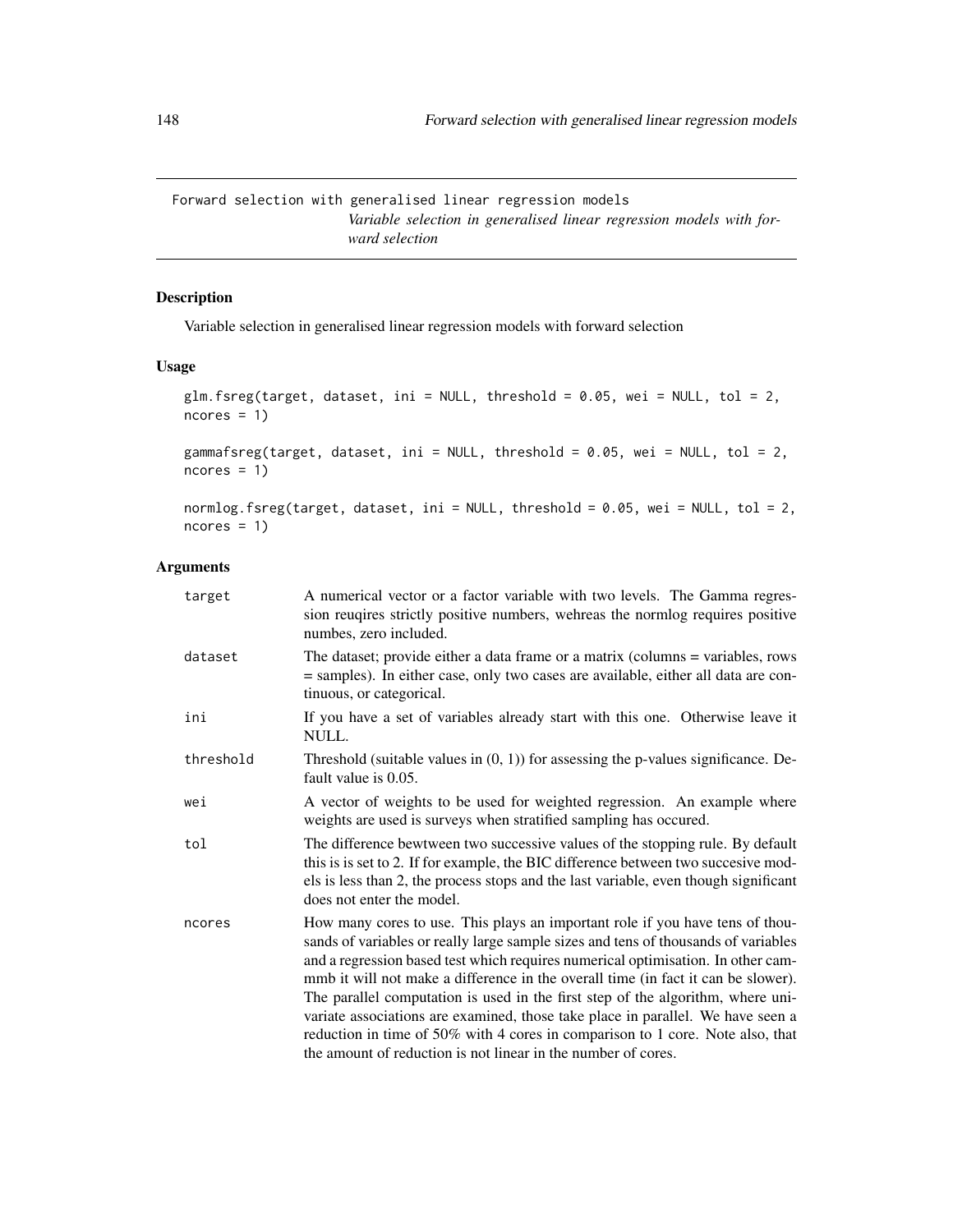# Value

The output of the algorithm is S3 object including:

| runtime | The run time of the algorithm. A numeric vector. The first element is the user<br>time, the second element is the system time and the third element is the elapsed<br>time.                                                                                                                         |
|---------|-----------------------------------------------------------------------------------------------------------------------------------------------------------------------------------------------------------------------------------------------------------------------------------------------------|
| mat     | A matrix with the variables and their latest test statistics and <b>logged p-values</b> .<br>If you have logistic or Poisson regression with continuous predictor variables in<br>a matrix form and no weights, this will not appear. In this case, a C++ code is<br>called and the output is less. |
| info    | A matrix with the selected variables, their <b>logged p-values</b> and test statistics.<br>Each row corresponds to a model which contains the variables up to that line.<br>The BIC in the last column is the BIC of that model.                                                                    |
| ci_test | The conditional independence test used.                                                                                                                                                                                                                                                             |
| final   | The final regression model.                                                                                                                                                                                                                                                                         |

## Author(s)

Michail Tsagris

R implementation and documentation: Michail Tsagris <mtsagris@uoc.gr>

## See Also

[fs.reg,](#page-144-0) [lm.fsreg,](#page-148-0) [bic.fsreg,](#page-21-0) [bic.glm.fsreg,](#page-23-0) [CondIndTests,](#page-31-0) [MMPC,](#page-84-0) [SES](#page-84-0)

## Examples

```
set.seed(123)
#simulate a dataset with continuous data
dataset <- matrix( runif(200 * 30, 1, 100), ncol = 30)
#define a simulated class variable
target <- rpois(200, 10)
a \leq glm.fsreg(target, dataset, threshold = 0.05, tol = 2, nocres = 1)b \leq MMPC(target, dataset, max_k = 3, threshold = 0.05, test = "testIndPois")
```
Forward selection with linear regression models *Variable selection in linear regression models with forward selection*

# <span id="page-148-0"></span>Description

Variable selection in linear regression models with forward selection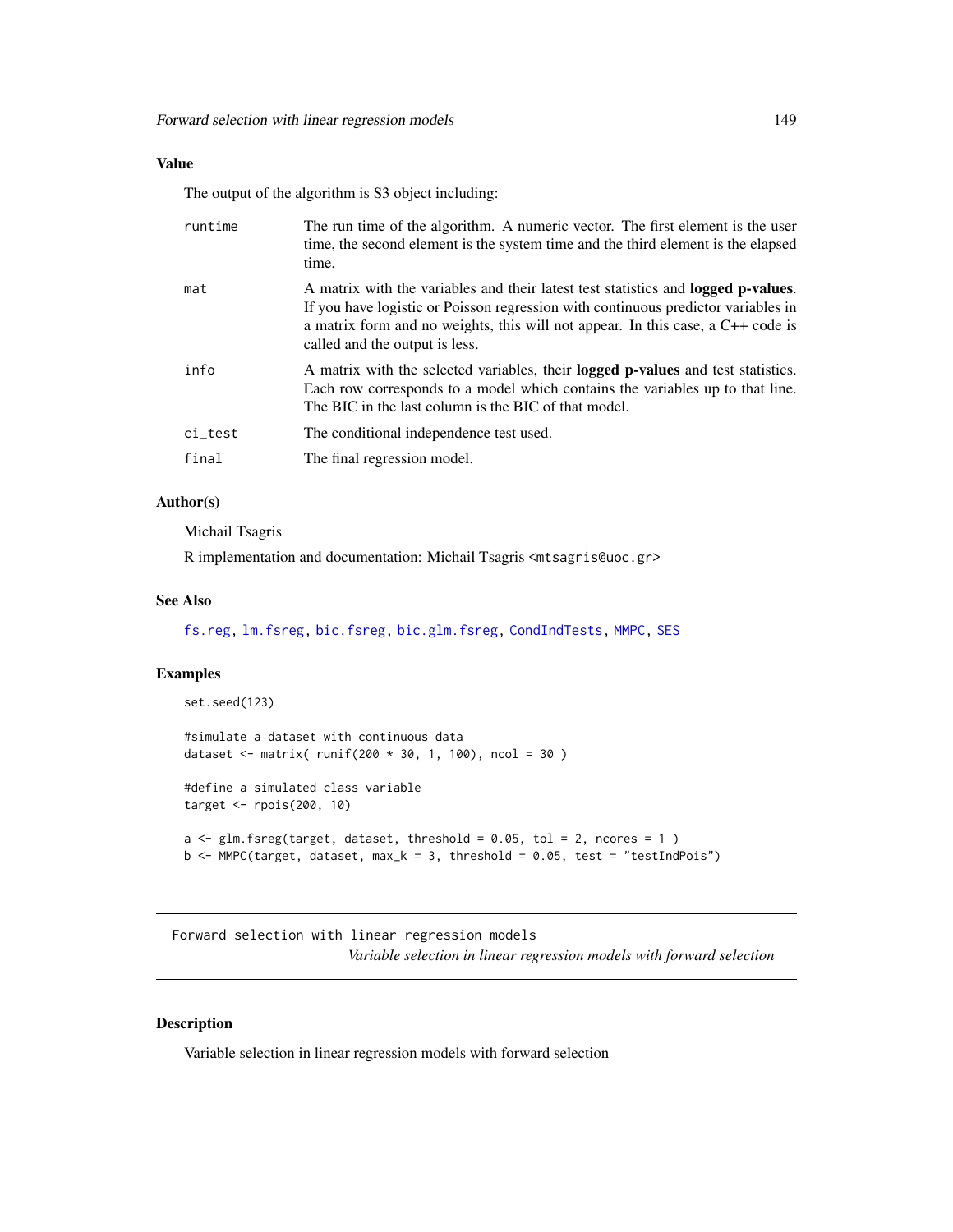# Usage

lm.fsreg(target, dataset, ini = NULL, threshold = 0.05, wei = NULL, stopping = "BIC",  $tol = 2$ , ncores = 1)

#### Arguments

| target    | The class variable. Provide either a string, an integer, a numeric value, a vector,<br>a factor, an ordered factor or a Surv object. See also Details.                                                                                                                                                                                                                                                                                                                                                                                                                                                                                                                |
|-----------|-----------------------------------------------------------------------------------------------------------------------------------------------------------------------------------------------------------------------------------------------------------------------------------------------------------------------------------------------------------------------------------------------------------------------------------------------------------------------------------------------------------------------------------------------------------------------------------------------------------------------------------------------------------------------|
| dataset   | The dataset; provide either a data frame or a matrix (columns = variables, rows<br>= samples). In either case, only two cases are avaialble, either all data are con-<br>tinuous, or categorical.                                                                                                                                                                                                                                                                                                                                                                                                                                                                     |
| ini       | If you have a set of variables already start with this one. Currently this can<br>only be a matrix with continuous variables. In such cases, the dataset must also<br>contain continuous variables only. Otherwise leave it NULL.                                                                                                                                                                                                                                                                                                                                                                                                                                     |
| threshold | Threshold (suitable values in $(0, 1)$ ) for assessing the p-values significance. De-<br>fault value is 0.05.                                                                                                                                                                                                                                                                                                                                                                                                                                                                                                                                                         |
| wei       | A vector of weights to be used for weighted regression. The default value is<br>NULL. An example where weights are used is surveys when stratified sampling<br>has occured.                                                                                                                                                                                                                                                                                                                                                                                                                                                                                           |
| stopping  | The stopping rule. The BIC ("BIC") or the adjusted $R^2$ ("adjrsq") can be used.                                                                                                                                                                                                                                                                                                                                                                                                                                                                                                                                                                                      |
| tol       | The difference bewtween two successive values of the stopping rule. By default<br>this is is set to 2. If for example, the BIC difference between two succesive mod-<br>els is less than 2, the process stops and the last variable, even though significant<br>does not enter the model. If the adjusted $R^2$ is used, the tol should be something<br>like $0.01$ or $0.02$ .                                                                                                                                                                                                                                                                                       |
| ncores    | How many cores to use. This plays an important role if you have tens of thou-<br>sands of variables or really large sample sizes and tens of thousands of variables<br>and a regression based test which requires numerical optimisation. In other cam-<br>mmb it will not make a difference in the overall time (in fact it can be slower).<br>The parallel computation is used in the first step of the algorithm, where uni-<br>variate associations are examined, those take place in parallel. We have seen a<br>reduction in time of 50% with 4 cores in comparison to 1 core. Note also, that<br>the amount of reduction is not linear in the number of cores. |

# Details

Only linear regression (robust and non robust) is supported from this function.

# Value

The output of the algorithm is S3 object including:

- runtime The run time of the algorithm. A numeric vector. The first element is the user time, the second element is the system time and the third element is the elapsed time.
- mat A matrix with the variables and their latest test statistics and **logged p-values**.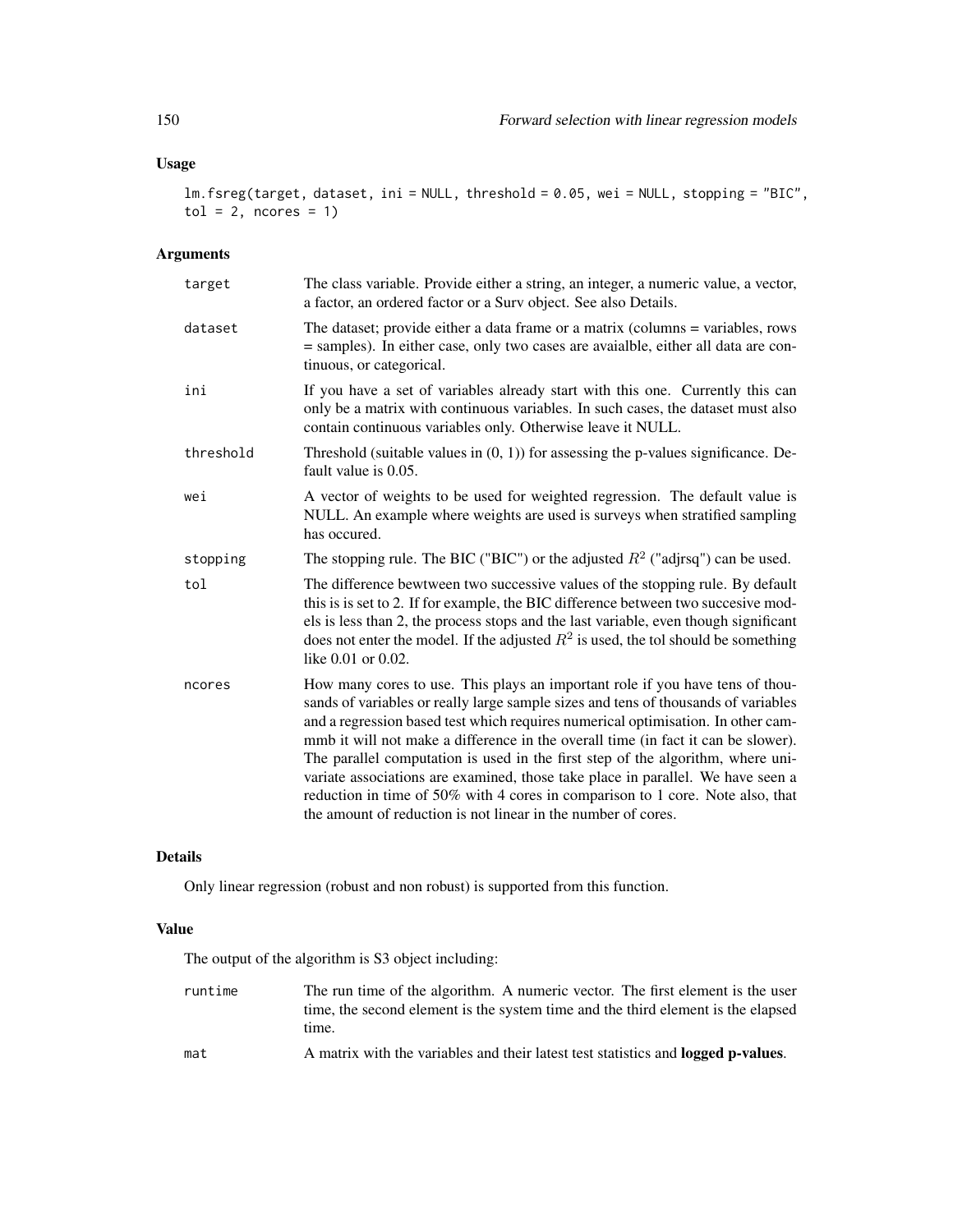G-square conditional independence test for discrete data 151

| info    | A matrix with the selected variables, their <b>logged p-values</b> and test statistics.<br>Each row corresponds to a model which contains the variables up to that line. |
|---------|--------------------------------------------------------------------------------------------------------------------------------------------------------------------------|
|         | The BIC in the last column is the BIC of that model.                                                                                                                     |
| models  | The regression models, one at each step.                                                                                                                                 |
| ci_test | The conditional independence test used, "testIndReg".                                                                                                                    |
| final   | The final regression model.                                                                                                                                              |

#### Author(s)

Michail Tsagris

R implementation and documentation: Michail Tsagris <mtsagris@uoc.gr>

#### See Also

[fs.reg,](#page-144-0) [lm.fsreg,](#page-148-0) [bic.fsreg,](#page-21-0) [bic.glm.fsreg.](#page-23-0) [CondIndTests,](#page-31-0) [MMPC,](#page-84-0) [SES](#page-84-0)

#### Examples

set.seed(123)

```
#simulate a dataset with continuous data
dataset <- matrix( runif(200 * 20, 1, 100), ncol = 20)
```

```
#define a simulated class variable
target <- 3 * dataset[, 10] + 2 * dataset[, 20] + rnorm(200, 0, 5)a1 <- lm.fsreg(target, dataset, threshold = 0.05, stopping = "BIC", tol = 2)
```
G-square conditional independence test for discrete data *G-square conditional independence test for discrete data*

#### Description

The main task of this test is to provide a p-value PVALUE for the null hypothesis: feature 'X' is independent from 'TARGET' given a conditioning set CS. This test is based on the log likelihood ratio test.

#### Usage

```
gSquare(target, dataset, xIndex, csIndex, wei = NULL,
univariateModels = NULL, hash = FALSE, stat_hash = NULL,
pvalue_hash = NULL)
permgSquare(target, dataset, xIndex, csIndex, wei = NULL,
univariateModels = NULL, hash = FALSE, stat_hash = NULL,
pvalue_hash = NULL, threshold = 0.05, R = 999)
```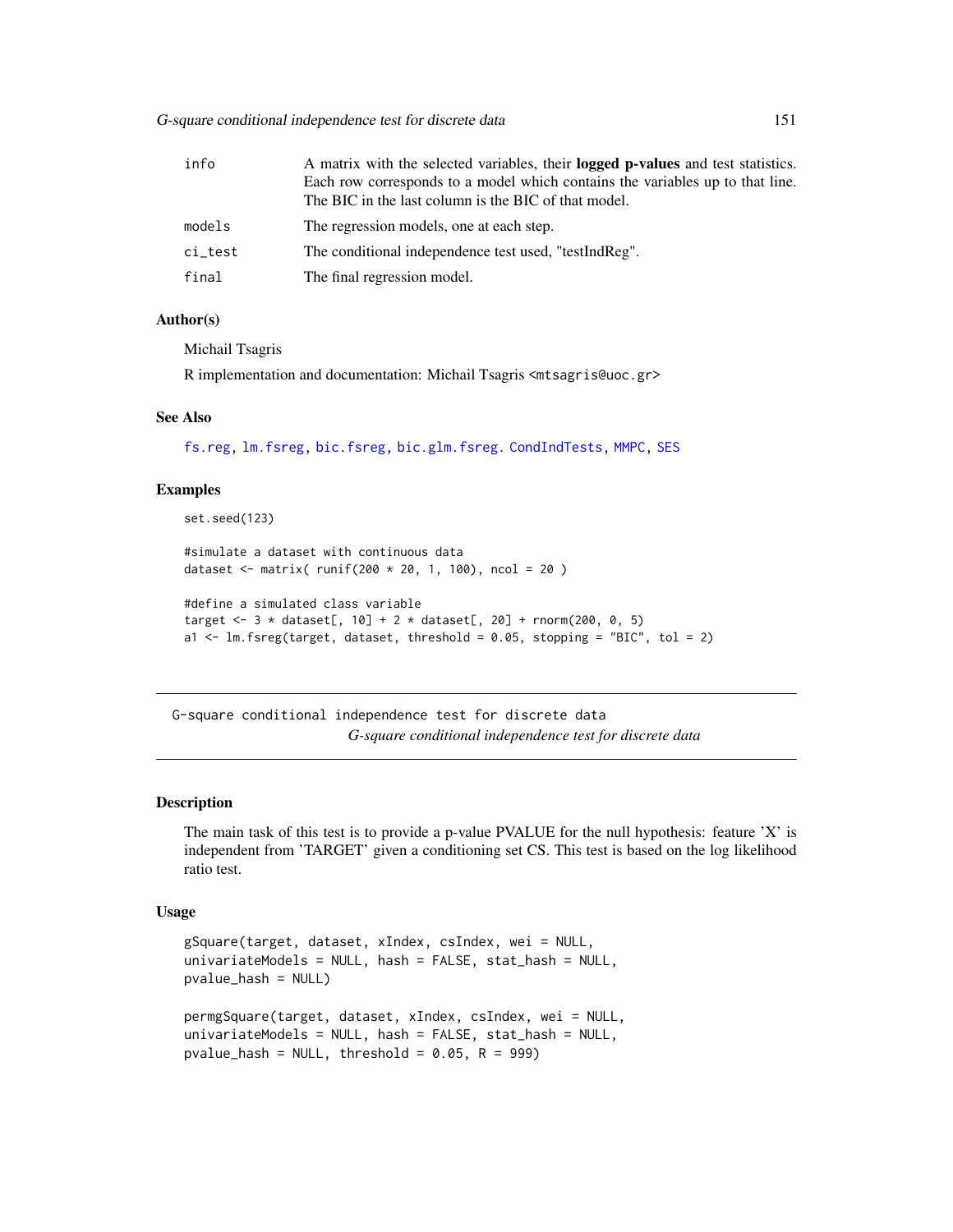## **Arguments**

| target           | A numeric vector containing the values of the target variable. The minimum<br>value must be 0.                                                                                                                                                                                       |
|------------------|--------------------------------------------------------------------------------------------------------------------------------------------------------------------------------------------------------------------------------------------------------------------------------------|
| dataset          | A numeric matrix containing the variables for performing the test. Rows as<br>samples and columns as features. The minimum value must be 0.                                                                                                                                          |
| xIndex           | The index of the variable whose association with the target we want to test.                                                                                                                                                                                                         |
| csIndex          | The indices of the variables to condition on.                                                                                                                                                                                                                                        |
| wei              | This argument is not used in this test.                                                                                                                                                                                                                                              |
| univariateModels |                                                                                                                                                                                                                                                                                      |
|                  | Fast alternative to the hash object for univariate tests. List with vectors "pvalues"<br>(p-values), "stats" (statistics) and "flags" (flag = TRUE if the test was succesful)<br>representing the univariate association of each variable with the target. Default<br>value is NULL. |
| hash             | A boolean variable which indicates whether (TRUE) or not (FALSE) to use the<br>hash-based implementation of the statistics of SES. Default value is FALSE. If<br>TRUE you have to specify the stat_hash argument and the pvalue_hash argu-<br>ment.                                  |
| stat_hash        | A hash object which contains the cached generated statistics of a SES run in the<br>current dataset, using the current test.                                                                                                                                                         |
| pvalue_hash      | A hash object which contains the cached generated p-values of a SES run in the<br>current dataset, using the current test.                                                                                                                                                           |
| threshold        | Threshold (suitable values in $(0, 1)$ ) for assessing p-values significance. Default<br>value is 0.05. This is actually obsolete here, but has to be in order to have a<br>concise list of input arguments across the same family of functions.                                     |
| R                | The number of permutations to use. The default value is 999.                                                                                                                                                                                                                         |

# Details

If the number of samples is at least 5 times the number of the parameters to be estimated, the test is performed, otherwise, independence is not rejected (see Tsmardinos et al., 2006, pg. 43)

If hash = TRUE, testIndLogistic requires the arguments 'stat\_hash' and 'pvalue\_hash' for the hashbased implementation of the statistical test. These hash Objects are produced or updated by each run of SES (if hash == TRUE) and they can be reused in order to speed up next runs of the current statistic test. If "SESoutput" is the output of a SES run, then these objects can be retrieved by SESoutput@hashObject\$stat\_hash and the SESoutput@hashObject\$pvalue\_hash.

Important: Use these arguments only with the same dataset that was used at initialization.

For all the available conditional independence tests that are currently included on the package, please see "?CondIndTests".

## Value

A list including:

pvalue A numeric value that represents the logarithm of the generated p-value of the  $G<sup>2</sup>$  test (see reference below).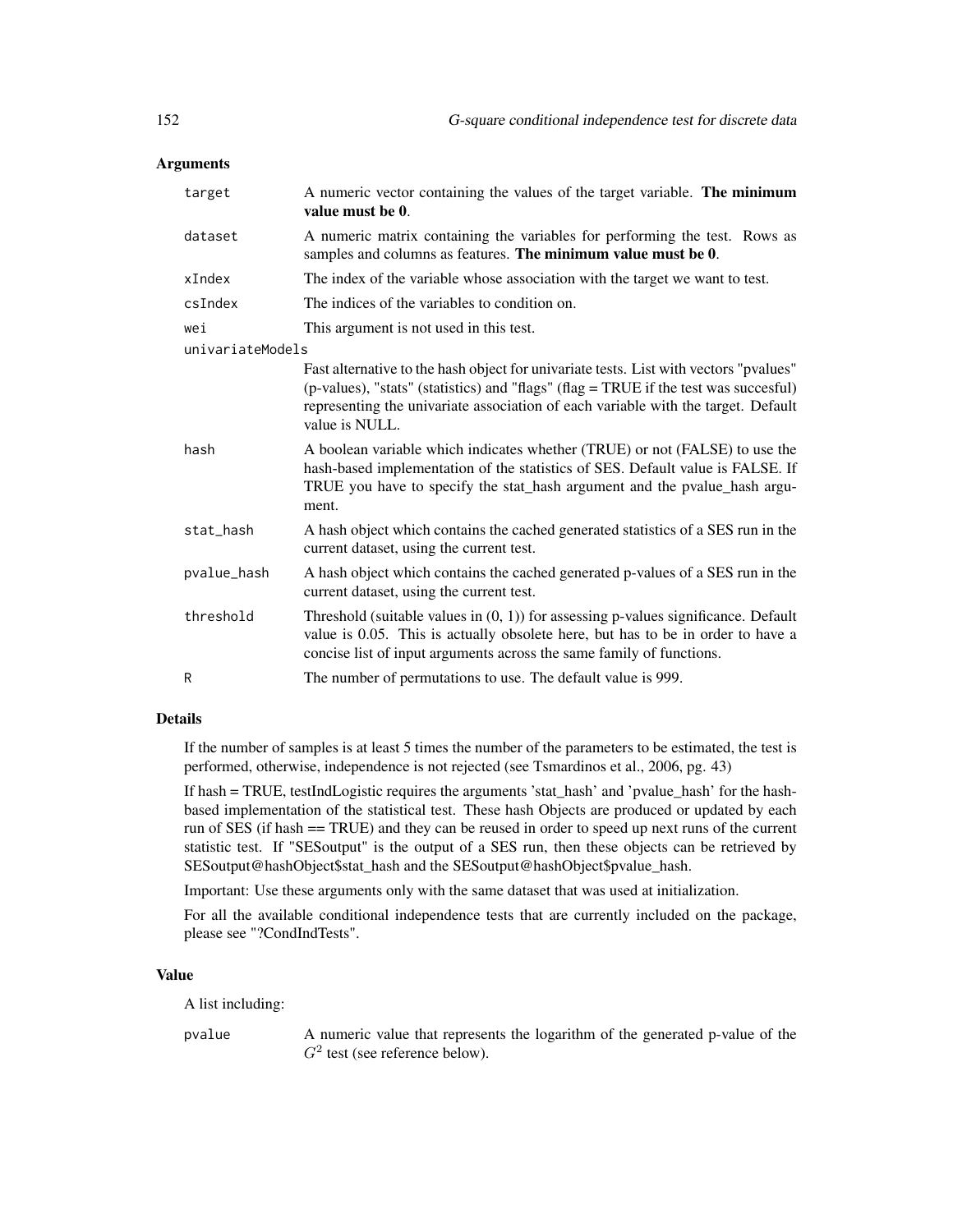| stat        | A numeric value that represents the generated statistic of the $G2$ test (see refer-<br>ence below).                             |
|-------------|----------------------------------------------------------------------------------------------------------------------------------|
| stat_hash   | The current hash object used for the statistics. See argument stat hash and de-<br>tails. If argument hash = FALSE this is NULL. |
| pvalue_hash | The current hash object used for the p-values. See argument stat_hash and de-<br>tails. If argument hash = FALSE this is NULL.   |

# Author(s)

R implementation and documentation: Giorgos Athineou <athineou@csd.uoc.gr>

#### References

Tsamardinos, Ioannis, Laura E. Brown, and Constantin F. Aliferis. The max-min hill-climbing Bayesian network structure learning algorithm. Machine learning, 2006 65(1): 31–78.

#### See Also

[SES,](#page-84-0) [testIndFisher,](#page-100-0) [testIndLogistic,](#page-42-0) [censIndCR,](#page-78-0) [CondIndTests](#page-31-0)

## Examples

```
#simulate a dataset with binary data
dataset <- matrix(rbinom(500 * 51, 1, 0.6), ncol = 51)
#initialize binary target
target <- dataset[, 51]
#remove target from the dataset
dataset <- dataset[, -51]
```

```
#run the gSquare conditional independence test for the binary class variable
results <- gSquare(target, dataset, xIndex = 44, csIndex = c(10,20) )
results
```

```
#run SES algorithm using the gSquare conditional independence test for the binary class variable
sesObject <- SES(target, dataset, max_k = 3, threshold = 0.05, test = "gSquare");
target <- as.factor(target)
sesObject2 <- SES(target, dataset, max_k = 3, threshold = 0.05, test = "testIndLogistic");
```
Generalised linear mixed models based on glmm SES and MMPC outputs *Generalised linear mixed model(s) based obtained from glmm SES or MMPC*

#### Description

One or more regression models obtained from SES or MMPC, are returned.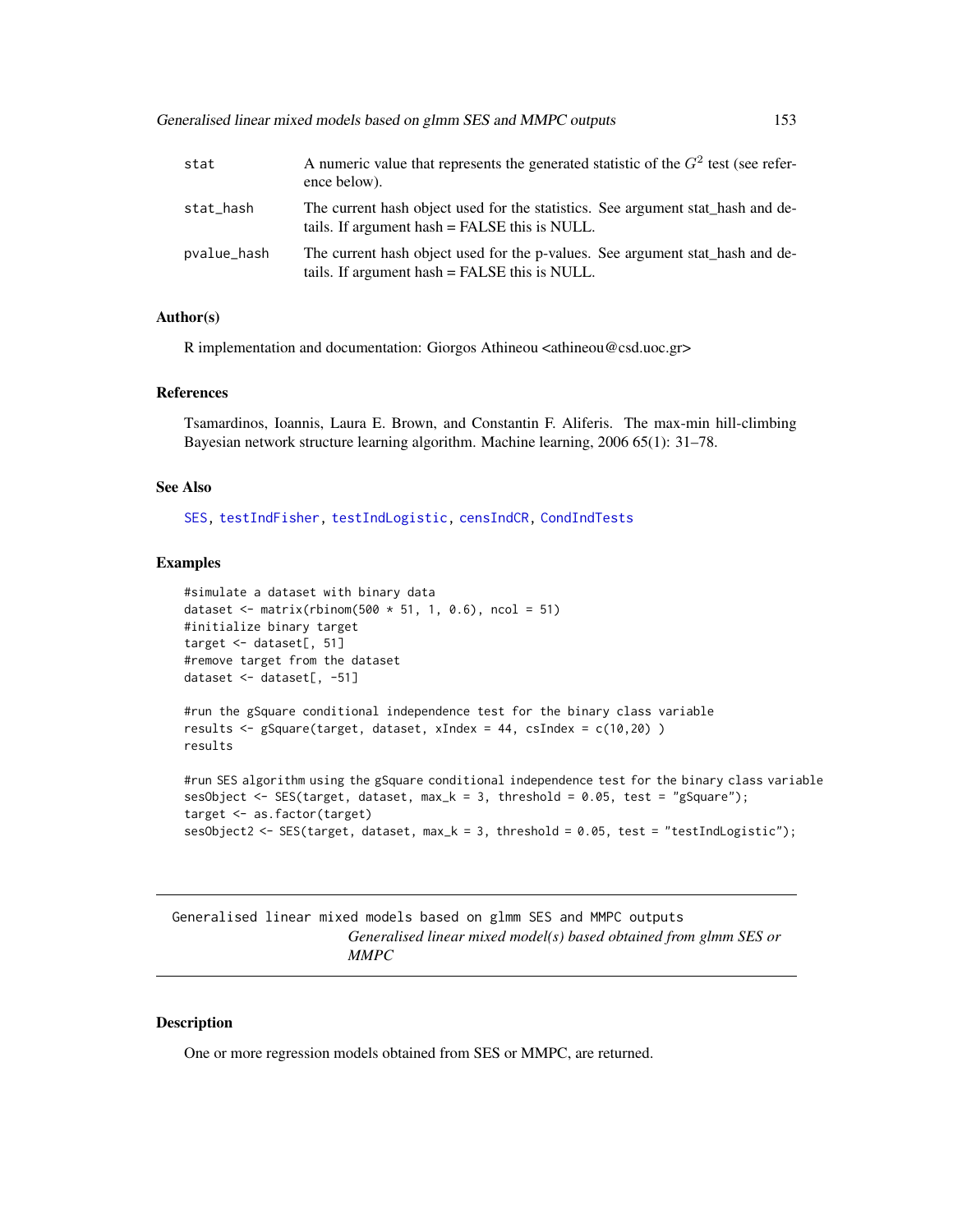## Usage

mmpc.glmm.model(target, dataset, reps = NULL, group, slopes = FALSE, wei = NULL, mmpcglmm.Object, test = NULL)

ses.glmm.model(target, dataset, reps = NULL, group, slopes = FALSE, wei = NULL, sesglmm.Object, nsignat = 1, test = NULL)

```
mmpc.gee.model(target, dataset, reps = NULL, group, correl = "exchangeable",
se = "jack", wei = NULL, mmpcgee.Object, test = NULL)
```
ses.gee.model(target, dataset, reps = NULL, group, correl = "exchangeable",  $se = "jack", wei = NULL, sesgee.Object, nsignat = 1, test = NULL)$ 

| target  | The class variable. Provide a vector with continuous (normal), binary (binomial)<br>or discrete (Poisson) data.                                                                                                                                                                                                                                                                                                                                                                                                                                                                                                                                                                                                         |
|---------|-------------------------------------------------------------------------------------------------------------------------------------------------------------------------------------------------------------------------------------------------------------------------------------------------------------------------------------------------------------------------------------------------------------------------------------------------------------------------------------------------------------------------------------------------------------------------------------------------------------------------------------------------------------------------------------------------------------------------|
| dataset | The dataset; provide either a data frame or a matrix (columns = variables, rows<br>= observations). Currently, only continuous datasets are supported.                                                                                                                                                                                                                                                                                                                                                                                                                                                                                                                                                                  |
| reps    | A numeric vector containing the time points of the subjects. Its length is equal<br>to the length of the target variable. If you have clustered data, leave this NULL.                                                                                                                                                                                                                                                                                                                                                                                                                                                                                                                                                  |
| group   | A numeric vector containing the subjects or groups. It must be of the same<br>legnth as target.                                                                                                                                                                                                                                                                                                                                                                                                                                                                                                                                                                                                                         |
| slopes  | Should random slopes for the ime effect be fitted as well? Default value is<br>FALSE.                                                                                                                                                                                                                                                                                                                                                                                                                                                                                                                                                                                                                                   |
| correl  | The correlation structure. For the Gaussian, Logistic, Poisson and Gamma re-<br>gression this can be either "exchangeable" (compound symmetry, suitable for<br>clustered data) or "ar1" (AR(1) model, suitable for longitudinal data). For the<br>ordinal logistic regression its only the "exchangeable" correlation sturcture.                                                                                                                                                                                                                                                                                                                                                                                        |
| se      | The method for estimating standard errors. This is very important and crucial.<br>The available options for Gaussian, Logistic, Poisson and Gamma regression<br>are: a) 'san.se', the usual robust estimate. b) 'jack': if approximate jackknife<br>variance estimate should be computed. c) 'j1s': if 1-step jackknife variance es-<br>timate should be computed and d) 'fij': logical indicating if fully iterated jack-<br>knife variance estimate should be computed. If you have many clusters (sets of<br>repeated measurements) "san.se" is fine as it is astmpotically correct, plus jack-<br>nife estimates will take longer. If you have a few clusters, then maybe it's better<br>to use jacknife estimates. |
|         | The jackknife variance estimator was suggested by Paik (1988), which is quite<br>suitable for cases when the number of subjects is small $(K < 30)$ , as in many<br>biological studies. The simulation studies conducted by Ziegler et al. (2000)<br>and Yan and Fine (2004) showed that the approximate jackknife estimates are in<br>many cases in good agreement with the fully iterated ones.                                                                                                                                                                                                                                                                                                                       |
| wei     | A vector of weights to be used for weighted regression. The default value is<br>NULL.                                                                                                                                                                                                                                                                                                                                                                                                                                                                                                                                                                                                                                   |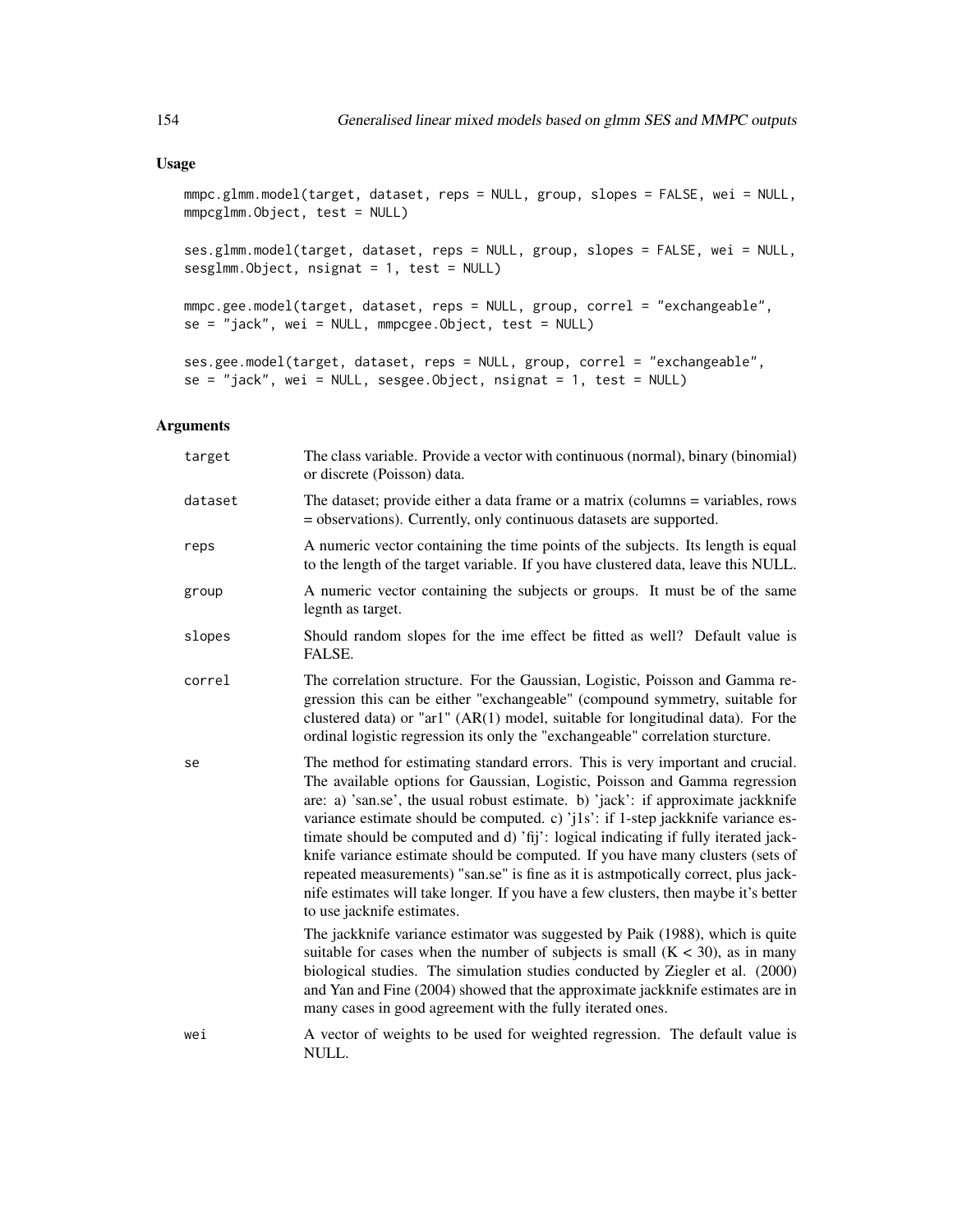| mmpcglmm.Object |                                                                                                                                                                                                                                                                                                                                                                    |  |
|-----------------|--------------------------------------------------------------------------------------------------------------------------------------------------------------------------------------------------------------------------------------------------------------------------------------------------------------------------------------------------------------------|--|
|                 | An object with the results of an MMPC.glmm run.                                                                                                                                                                                                                                                                                                                    |  |
|                 | sesglmm. Object An object with the results of a SES.glmm run.                                                                                                                                                                                                                                                                                                      |  |
|                 | mmpcgee. Object An object with the results of an MMPC.gee run.                                                                                                                                                                                                                                                                                                     |  |
| sesgee.Object   | An object with the results of an SES gee run.                                                                                                                                                                                                                                                                                                                      |  |
| nsignat         | How many signatures to use. If nsignat $= 1$ (default value) the first set of vari-<br>ables will be used for the model. If you want more, then specify the nubmer<br>of signatures you want. If you want the models based on all signatures, specify<br>"all". If you put a number which is higher than the number of signatures, all<br>models will be returned. |  |
| test            | The conditional independence test to use. Default value is NULL. Currently, the<br>only available conditional independence test are the testIndGLMMReg, testIndGLMMLogistic,<br>testIndGLMMPois and testIndLMM which fit linear mixed models.                                                                                                                      |  |

## Details

This command is useful if you want to see all models and check for example their fitting ability, MSE in linear models for exmaple.

# Value

A list including:

| mod       | Depending on the number of signatures requested, one or models will be re-<br>turned.                                                                  |
|-----------|--------------------------------------------------------------------------------------------------------------------------------------------------------|
| signature | A matrix (or just one vector if one signature only) with the variables of each<br>signature, along with the BIC of the corresponding regression model. |

# Author(s)

Michail Tsagris

R implementation and documentation: Michail Tsagris <mtsagris@uoc.gr>

## References

Tsagris, M., Lagani, V., & Tsamardinos, I. (2018). Feature selection for high-dimensional glmm data. BMC bioinformatics, 19(1), 17.

I. Tsamardinos, M. Tsagris and V. Lagani (2015). Feature selection for longitudinal data. Proceedings of the 10th conference of the Hellenic Society for Computational Biology & Bioinformatics (HSCBB15)

Eugene Demidenko (2013). Mixed Models: Theory and Applications with R, 2nd Edition. New Jersey: Wiley \& Sons.

Pinheiro J. and D. Bates. Mixed-effects models in S and S-PLUS. Springer Science \& Business Media, 2006.

## See Also

[SES,](#page-84-0) [MMPC,](#page-84-0) [cv.ses,](#page-108-0) [cv.mmpc](#page-108-0)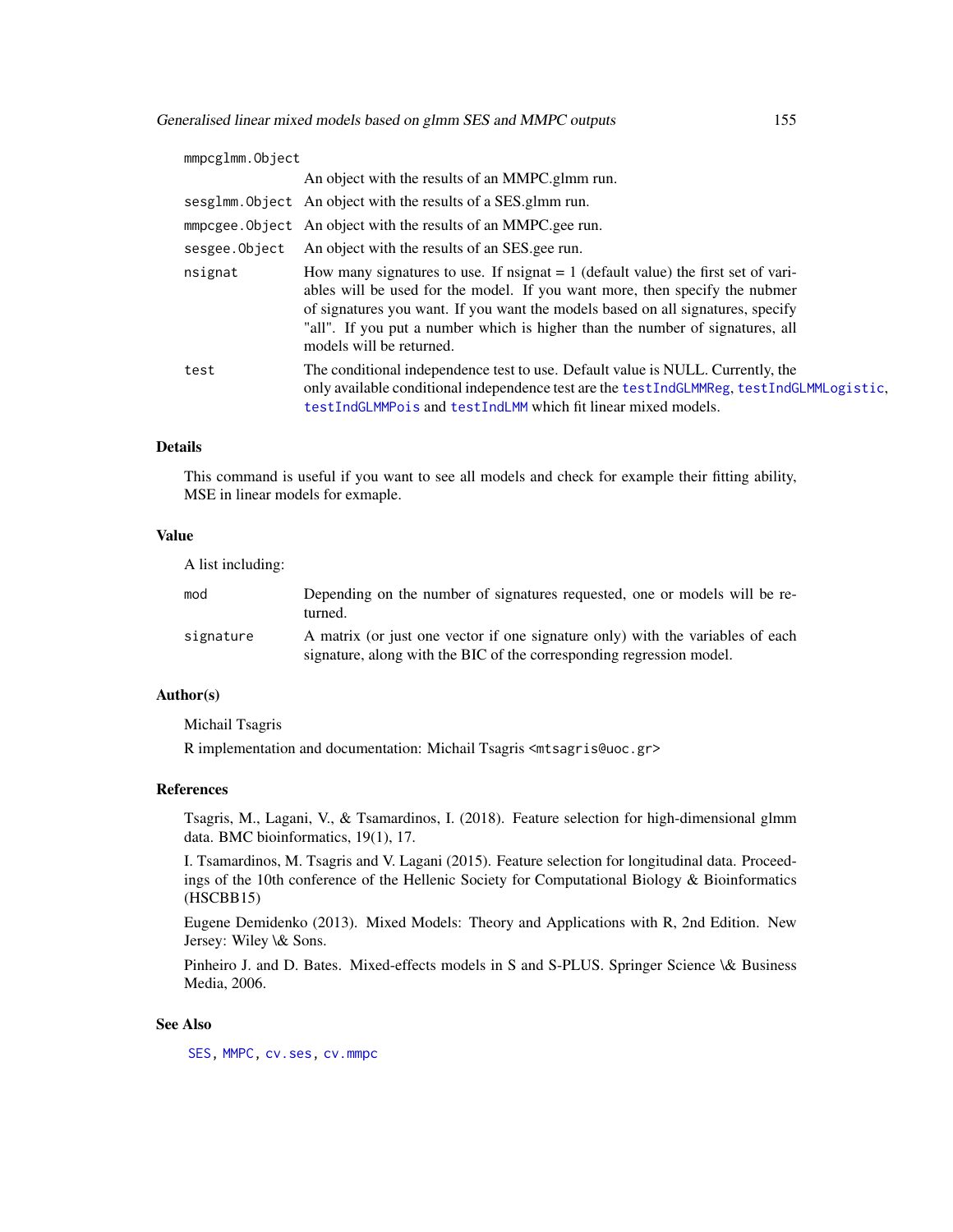## Examples

```
## Not run:
require(lme4)
data(sleepstudy)
reaction <- sleepstudy$Reaction
days <- sleepstudy$Days
subject <- sleepstudy$Subject
x \le - matrix(rnorm(180 * 50), ncol = 50) ## unrelated predictor variables
m1 <- SES.glmm(reaction, days, subject, x)
m2 <- MMPC.glmm(reaction, days, subject, x)
mod <- mmpc.glmm.model(reaction, dataset = x, reps = days, group = subject, slopes = FALSE,
mmpcglmm.Object = m2)
```
## End(Not run)

Generalised ordinal regression *Generalised ordinal regression*

## Description

Generalised ordinal regression.

#### Usage

```
ordinal.reg(formula, data)
```
#### Arguments

| formula | An object of class "formula" (or one that can be coerced to that class): a sym-<br>bolic description of the model to be fitted. This is the usual formula use by many<br>regression models in R and other packages. Type "glm" or "formula" in R for |
|---------|------------------------------------------------------------------------------------------------------------------------------------------------------------------------------------------------------------------------------------------------------|
|         | more information.                                                                                                                                                                                                                                    |
| data    | A data.frame object carrying the relevant data.                                                                                                                                                                                                      |

#### Details

Generalised ordinal regression is fitted. This means the instead of having the same coefficient for each predictor variable, they are allowed to vary. The usual, proportional odds, ordinal regression specifies that the lines do not cross. This one does not need the proportional odds assumption. The proportional odds assumption does not always hold in practice and is a rather restrictive model. Be careful though, you may end up qith negative probabilities. We do a tick to fix them, but in that case, you may have not found the optimal model. This is a problematic case unfortunately. Williams (2006) explains in a very nice way how one can fit this model by using many logistic regressions in an incremental way. The number of logistic regression models to be fit is the number of categories of the response variables - 1.

It may be the case that the message says "problematic region". In this case the optimization was not succesful and perhaps the deviance is not at the global minimum. For example, with the addition of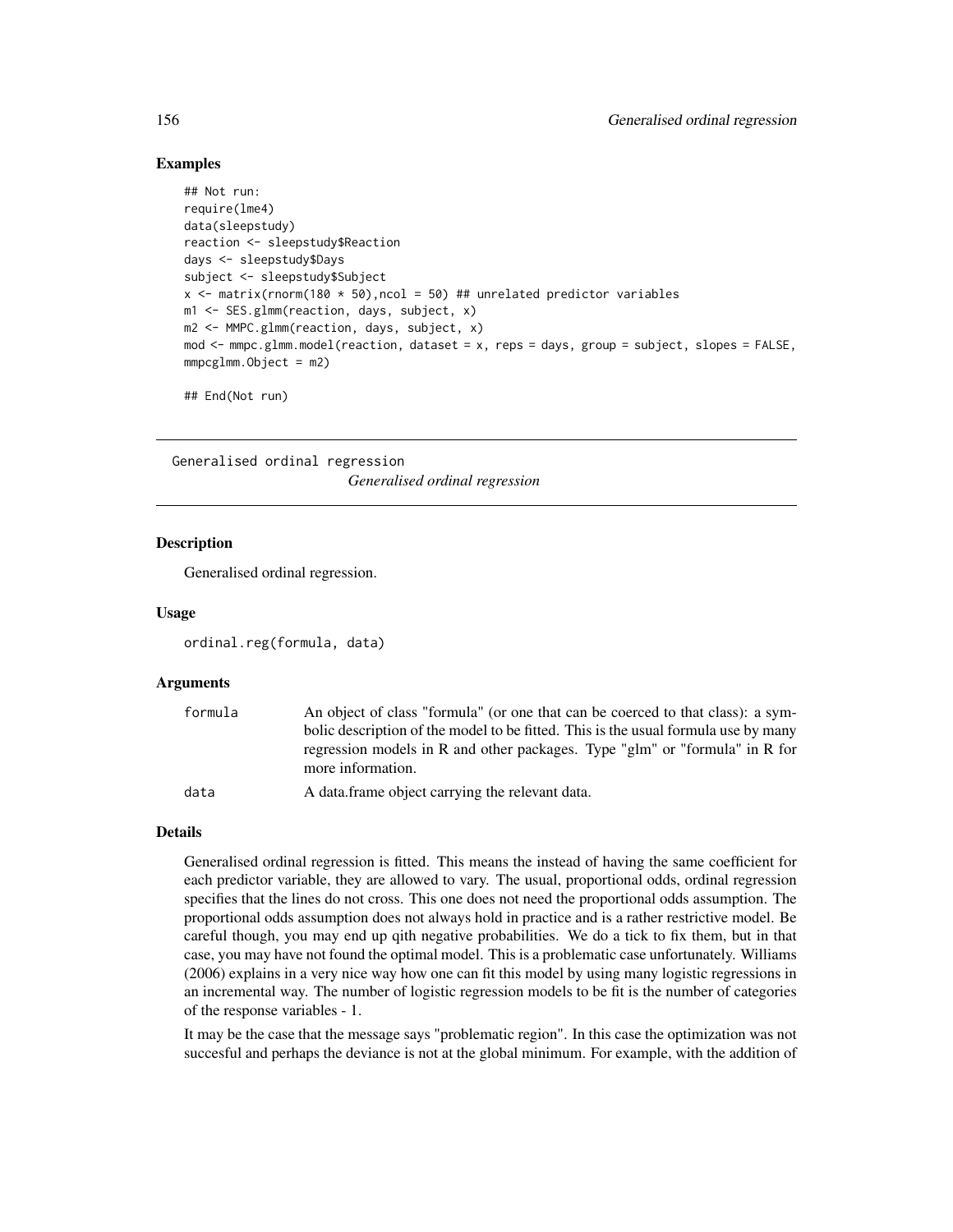one extra variable the deviance might increase. I know, this type of ordinal regression is hard. In these difficult situations other packages return "error". Another difficult I have seen is when "NA" appear in the coefficients. In this case I do not consider these coefficients, not their corresponding variables in the calculation of the deviance.

# Value

A list including:

| message | If you hit negative probabilities, the message "problematic region" will be printed.<br>Otherwise, this is NULL. |
|---------|------------------------------------------------------------------------------------------------------------------|
| be      | The regression coefficients.                                                                                     |
| devi    | The deviance of the model.                                                                                       |

## Author(s)

Michail Tsagris

R implementation and documentation: Michail Tsagris <mtsagris@uoc.gr>

# References

Williams, R. (2006). Generalized ordered logit/partial proportional odds models for ordinal dependent variables. Stata Journal, 6(1), 58-82

#### See Also

[pc.skel,](#page-222-0) [ridge.reg](#page-209-0)

# Examples

```
y <- factor( rbinom(100, 3, 0.5) )
x \le - matrix( rnorm(100 * 3), ncol = 3)
ordinal.reg(y \sim x, data = data.frame(x))
ordinal.reg(y \sim 1, data = data.frame(x))
```
Generate random folds for cross-validation *Generate random folds for cross-validation*

# Description

Random folds for use in a cross validation are generated. There is the option for stratified splitting as well.

## Usage

```
generatefolds(target, nfolds = 10, stratified = TRUE, seed = FALSE)
```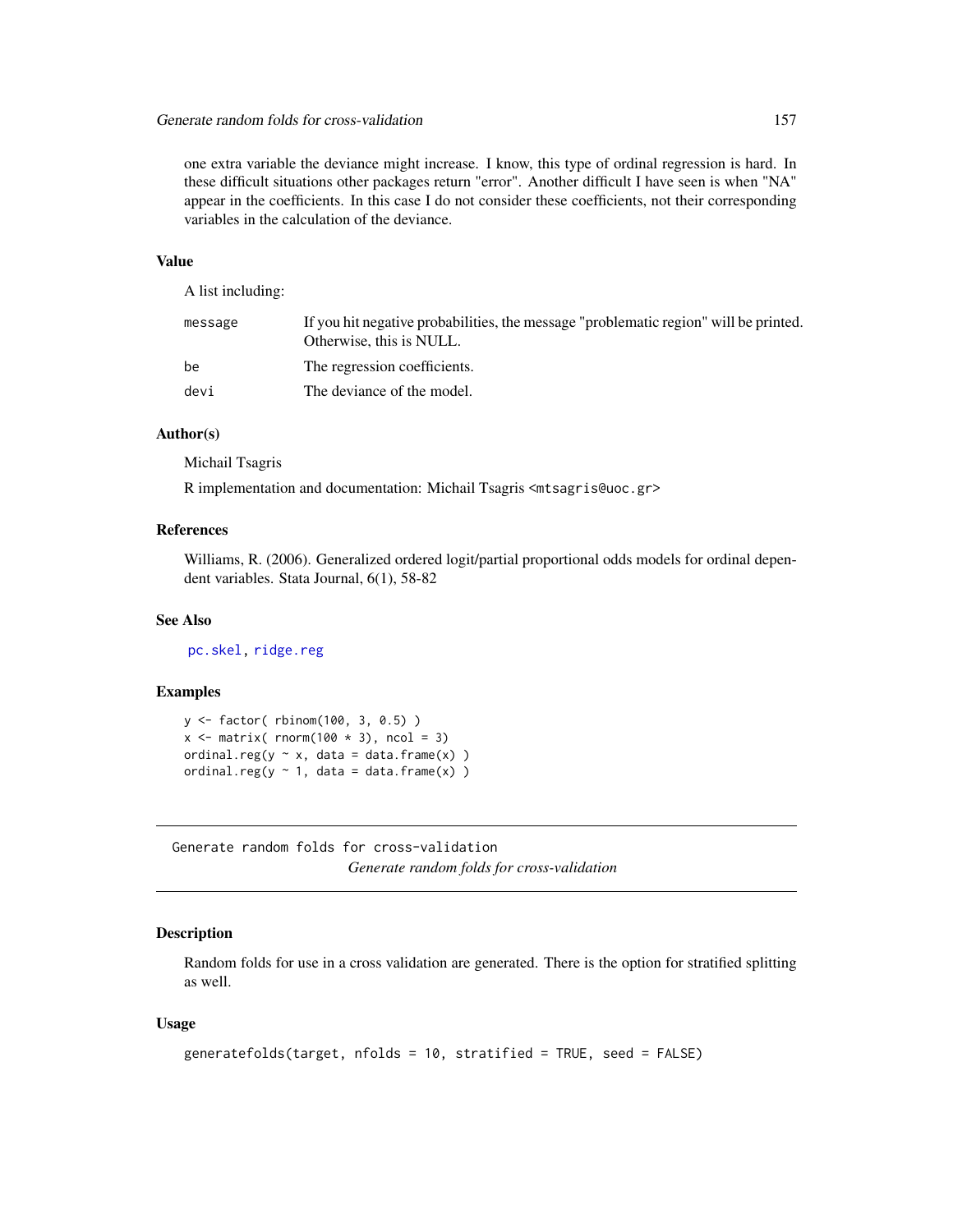## Arguments

| target     | A vector with some data, either continuous or categorical.                                                                                    |
|------------|-----------------------------------------------------------------------------------------------------------------------------------------------|
| nfolds     | The number of folds to produce.                                                                                                               |
| stratified | A boolean variable specifying whether stratified random (TRUE) or simple ran-<br>dom (FALSE) sampling is to be used when producing the folds. |
| seed       | A boolean variable. If set to TRUE, the folds will always be the same.                                                                        |
|            |                                                                                                                                               |

## Details

I was inspired by the sam command in the package TunePareto in order to do the stratified version.

#### Value

A list with nfolds elements where each elements is a fold containing the indices of the data.

#### Author(s)

Michail Tsagris

R implementation and documentation: Michail Tsagris <mtsagris@uoc.gr>

#### See Also

[cv.ses](#page-108-0)

## Examples

```
a <- generatefolds(iris[, 5], nfolds = 5, stratified = TRUE)
table(iris[a[[1]], 5]) ## 10 values from each group
```
Generic orthogonal matching pursuit (gOMP) *Generic orthogonal matching pursuit (gOMP)*

#### <span id="page-157-0"></span>Description

Generic orthogonal matching pursuit.

## Usage

```
gomp(target, dataset, xstand = TRUE, tol = qchisq(0.95, 1),
test = "testIndLogistic", method = "ar2" )
gomp.path(target, dataset, xstand = TRUE, tol = c(4, 5, 6),
test = "testIndLogistic", method = "ar2" )
boot.gomp(target, dataset, tol = qchi(0.95, 1),
test = "testIndLogistic", method = "ar2", B = 500, ncores = 1)
```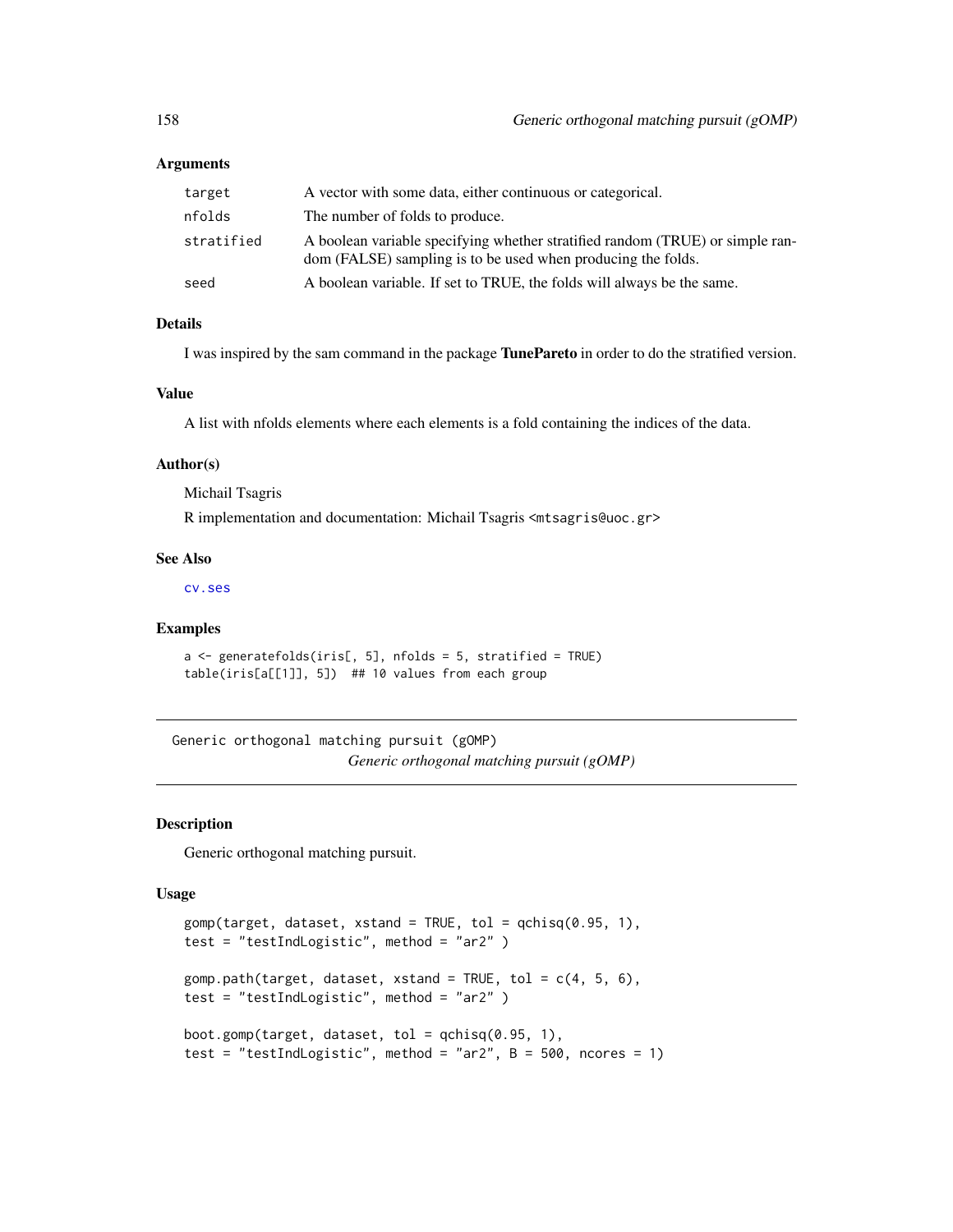# Arguments

| target  | The response variable, a numeric vector, a matrix or a Surv object.                                                                                                                                                                                                                                                                                                                                                                                                                           |  |  |  |  |
|---------|-----------------------------------------------------------------------------------------------------------------------------------------------------------------------------------------------------------------------------------------------------------------------------------------------------------------------------------------------------------------------------------------------------------------------------------------------------------------------------------------------|--|--|--|--|
| dataset | A matrix with continuous data, where the rows denote the samples and the<br>columns are the variables.                                                                                                                                                                                                                                                                                                                                                                                        |  |  |  |  |
| xstand  | If this is TRUE the independent variables are standardised.                                                                                                                                                                                                                                                                                                                                                                                                                                   |  |  |  |  |
| tol     | The tolerance value to terminate the algorithm. This is the change in the criterion<br>value between two successive steps. The default value is the 95% quantile of the<br>$\chi^2$ distribution with 1 degree of freedom. For test = "testIndFisher" the BIC is<br>already calculated.                                                                                                                                                                                                       |  |  |  |  |
|         | In the case of "gomp.path" this is a vector of values. For each tolerance value<br>the result of the gOMP is returned. It returns the whole path of solutions.                                                                                                                                                                                                                                                                                                                                |  |  |  |  |
| test    | This denotes the parametric model to be used each time. It depends upon the<br>nature of the target variable. The possible values are "testIndFisher" (or "testIn-<br>dReg" for the same purpose), "testIndLogistic", "testIndPois", "testIndQPois",<br>"testIndQbinom", "testIndNormLog", "testIndMVreg", "testIndNB", "testInd-<br>Beta", "testIndGamma", "testIndMMReg", "testIndRQ", "testIndOrdinal", "testInd-<br>Tobit", "censIndCR", "censIndWR", "censIndLLR" and "testIndMultinom". |  |  |  |  |
| method  | This is only for the "testIndFisher". You can either specify, "ar2" for the adjusted<br>R-square or "sse" for the sum of squares of errors. The tolerance value in both<br>cases must a number between 0 and 1. That will denote a percentage. If the<br>percentage increase or decrease is less than the nubmer the algorithm stops.<br>An alternative is "BIC" for BIC and the tolerance values are like in all other<br>regression models.                                                 |  |  |  |  |
| B       | How many bootstrap samples to generate. The gOMP will be performed for<br>each of these samples.                                                                                                                                                                                                                                                                                                                                                                                              |  |  |  |  |
| ncores  | How many cores to use. This argument is valid only if you have a multi-threaded<br>machine.                                                                                                                                                                                                                                                                                                                                                                                                   |  |  |  |  |

# Value

A list including:

| runtime | The runtime of the algorithm                                                                                                                                                                                                                                                                                                                                                                                                                                                                                                                            |
|---------|---------------------------------------------------------------------------------------------------------------------------------------------------------------------------------------------------------------------------------------------------------------------------------------------------------------------------------------------------------------------------------------------------------------------------------------------------------------------------------------------------------------------------------------------------------|
| phi     | The <i>phi</i> coefficient, returned in the quasi binomial (testIndQBinom), quasi Pois-<br>son (testIndQPois), Gamma (testIndGamma) and Gaussian with log link (testInd-<br>NormLog). In all other cases this is NULL.                                                                                                                                                                                                                                                                                                                                  |
| res     | For the case of "gomp" a matrix with two columns. The selected variable(s)<br>and the criterion value at every step. For the case of "gomp.path" a matrix with<br>many columns. Every column contains the selected variables for each tolerance<br>calue, starting from the smallest value (which selected most variables). The final<br>column is the deviance of the model at each step. For the "boot.gomp" this is a<br>matrix with two columns. The first one is the selected variables and the second<br>column is their proportion of selection. |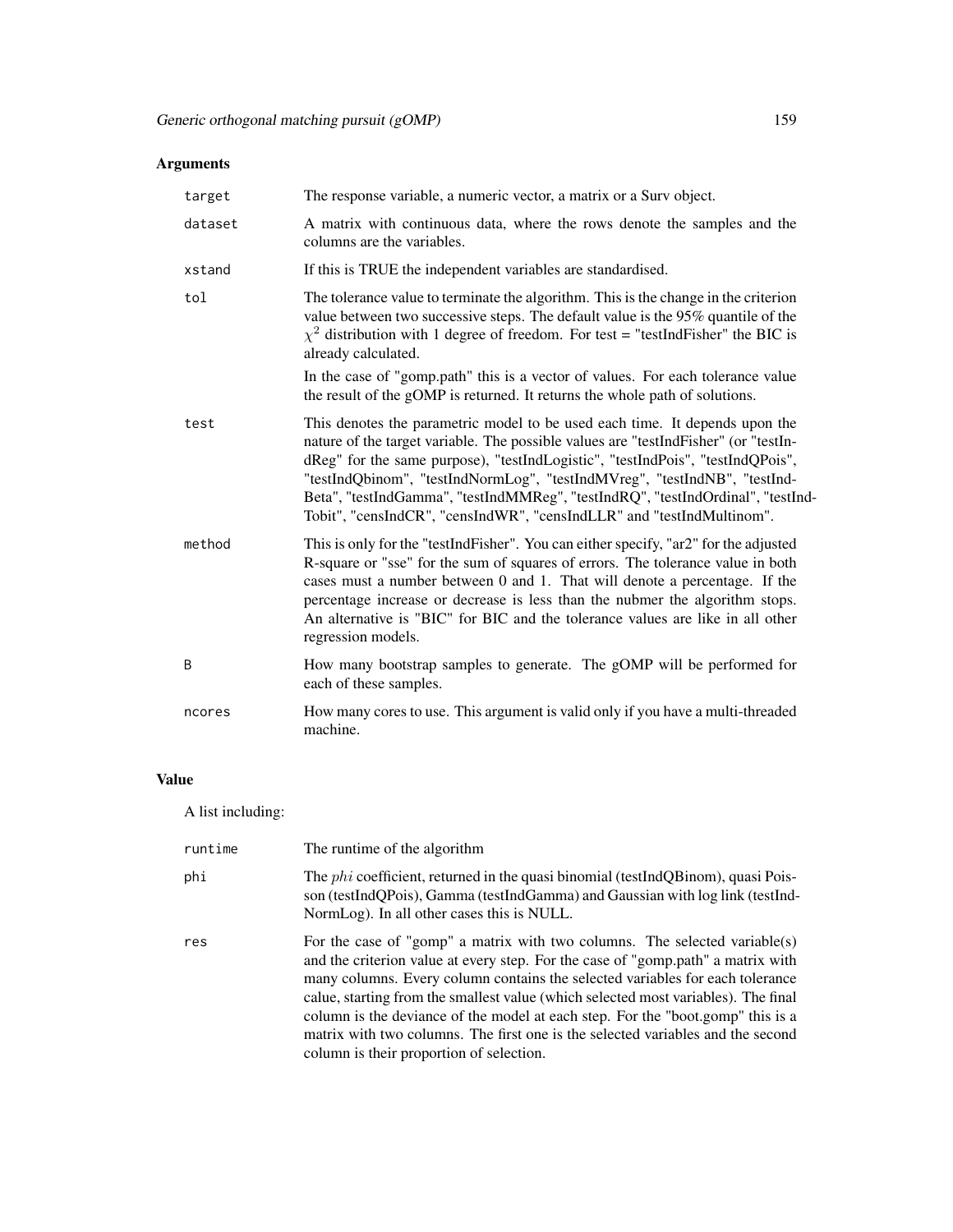## Author(s)

Michail Tsagris

R implementation and documentation: Michail Tsagris <mtsagris@uoc.gr>.

#### References

Pati Y. C., Rezaiifar R. & Krishnaprasad P. S. (1993). Orthogonal matching pursuit: Recursive function approximation with applications to wavelet decomposition. In Signals, Systems and Computers. 1993 Conference Record of The Twenty-Seventh Asilomar Conference on. IEEE.

Davis G. (1994). Adaptive Nonlinear Approximations. PhD thesis. http://www.geoffdavis.net/papers/dissertation.pdf

Mallat S. G. & Zhang Z. (1993). Matching pursuits with time-frequency dictionaries. IEEE Transactions on signal processing, 41(12), 3397-3415. https://www.di.ens.fr/~mallat/papiers/MallatPursuit93.pdf

Gharavi-Alkhansari M., & Huang T. S. (1998, May). A fast orthogonal matching pursuit algorithm. In Acoustics, Speech and Signal Processing, 1998. Proceedings of the 1998 IEEE International Conference on (Vol. 3, pp. 1389-1392). IEEE.

Chen S., Billings S. A., & Luo W. (1989). Orthogonal least squares methods and their application to non-linear system identification. International Journal of control, 50(5), 1873-1896.

Lozano A., Swirszcz G., & Abe N. (2011). Group orthogonal matching pursuit for logistic regression. In Proceedings of the Fourteenth International Conference on Artificial Intelligence and Statistics.

Razavi S. A. Ollila E., & Koivunen V. (2012). Robust greedy algorithms for compressed sensing. In Signal Processing Conference (EUSIPCO), 2012 Proceedings of the 20th European. IEEE.

Mazin Abdulrasool Hameed (2012). Comparative analysis of orthogonal matching pursuit and least angle regression. MSc thesis, Michigan State University. https://www.google.gr/url?sa=t&rct=j&q=&esrc=s&source=web&

Tsagris M., Papadovasilakis Z., Lakiotaki K. and Tsamardinos I. (2020). The γ-OMP algorithm for feature selection with application to gene expression data. IEEE/ACM Transactions on Computational Biology and Bioinformatics, 19(2), 1214-1224. https://ieeexplore.ieee.org/stamp/stamp.jsp?tp=&arnumber=9219177

#### See Also

[cor.fbed,](#page-0-0) [cor.fsreg,](#page-0-0) [correls,](#page-0-0) [fs.reg](#page-144-0)

## Examples

```
x \le matrix( rnorm(500 \star 50), ncol = 50)
y <- rnorm(500)
b \leq MXM::gomp(y, x, test = "testIndFisher")
```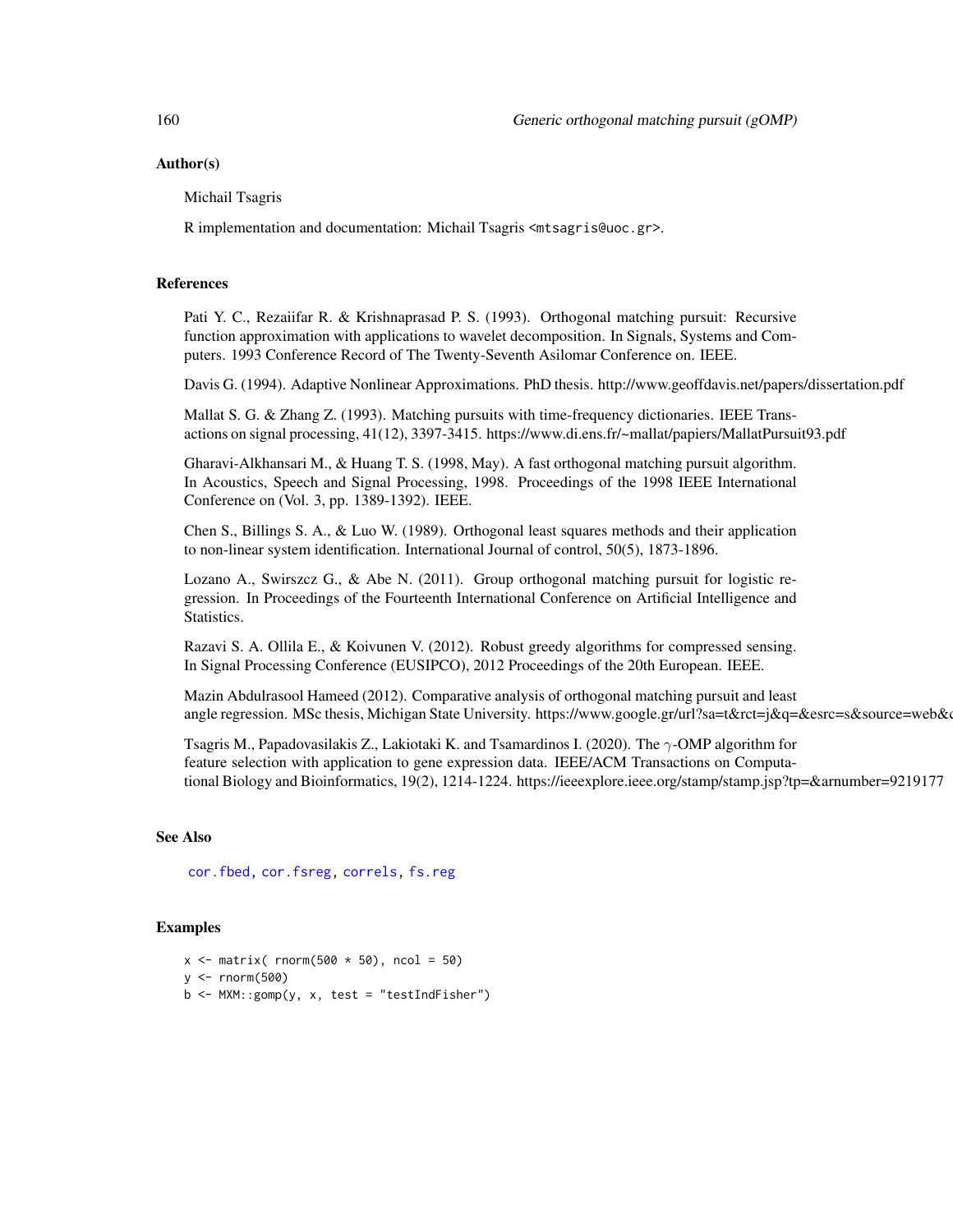Generic orthogonal matching pursuit(gOMP) for big data *Generic orthogonal matching pursuit(gOMP) for big data*

# Description

Generic orthogonal matching pursuit(gOMP) for big data.

# Usage

```
big.gomp(target = NULL, dataset, tol = qchisq(0.95, 1) + \log(\dim(x)[1]),
test = "testIndFisher", method = "ar2")
big.gomp.path(target = NULL, dataset, tol = c(8, 9, 10),
test = "testIndFisher", method = "ar2")
```

| target  | The target (response) variable. If NULL, then it must inside the dataset. You<br>might have the target variable though outside the big data file. This is like in<br>the case of the regular gomp, a Surv object, a factor or a continuous numerical<br>vector for all other cases. The default value is NULL.                                                                                                                                |
|---------|-----------------------------------------------------------------------------------------------------------------------------------------------------------------------------------------------------------------------------------------------------------------------------------------------------------------------------------------------------------------------------------------------------------------------------------------------|
| dataset | The big.matrix oject. If target is NULL, the first column must be the target, the<br>response variable and all the others are the predictor variables. In the case of<br>survival data, the first two columns are used to form the response variable.                                                                                                                                                                                         |
| tol     | The tolerance value to terminate the algorithm. This is the change in the criterion<br>value between two successive steps. The default value is the 95% quantile of the<br>$\chi^2$ distribution with 1 degree of freedom. For test = "testIndFisher" the BIC is<br>already calculated.                                                                                                                                                       |
|         | In the case of "big.gomp.path" this is a vector of values. For each tolerance<br>value the result of the gOMP is returned. It returns the whole path of solutions.                                                                                                                                                                                                                                                                            |
| test    | This denotes the parametric model to be used each time. It depends upon the<br>nature of the target variable. The possible values are "testIndFisher" (or "testIn-<br>dReg" for the same purpose), "testIndLogistic", "testIndPois", "testIndQPois",<br>"testIndQbinom", "testIndNormLog", "testIndNB", "testIndGamma", "testInd-<br>MMReg", "testIndRQ", "testIndOrdinal", "testIndTobit", "censIndCR" and "censIndWR".                      |
| method  | This is only for the "testIndFisher". You can either specify, "ar2" for the adjusted<br>R-square or "sse" for the sum of squares of errors. The tolerance value in both<br>cases must a number between 0 and 1. That will denote a percentage. If the<br>percentage increase or decrease is less than the nubmer the algorithm stops.<br>An alternative is "BIC" for BIC and the tolerance values are like in all other<br>regression models. |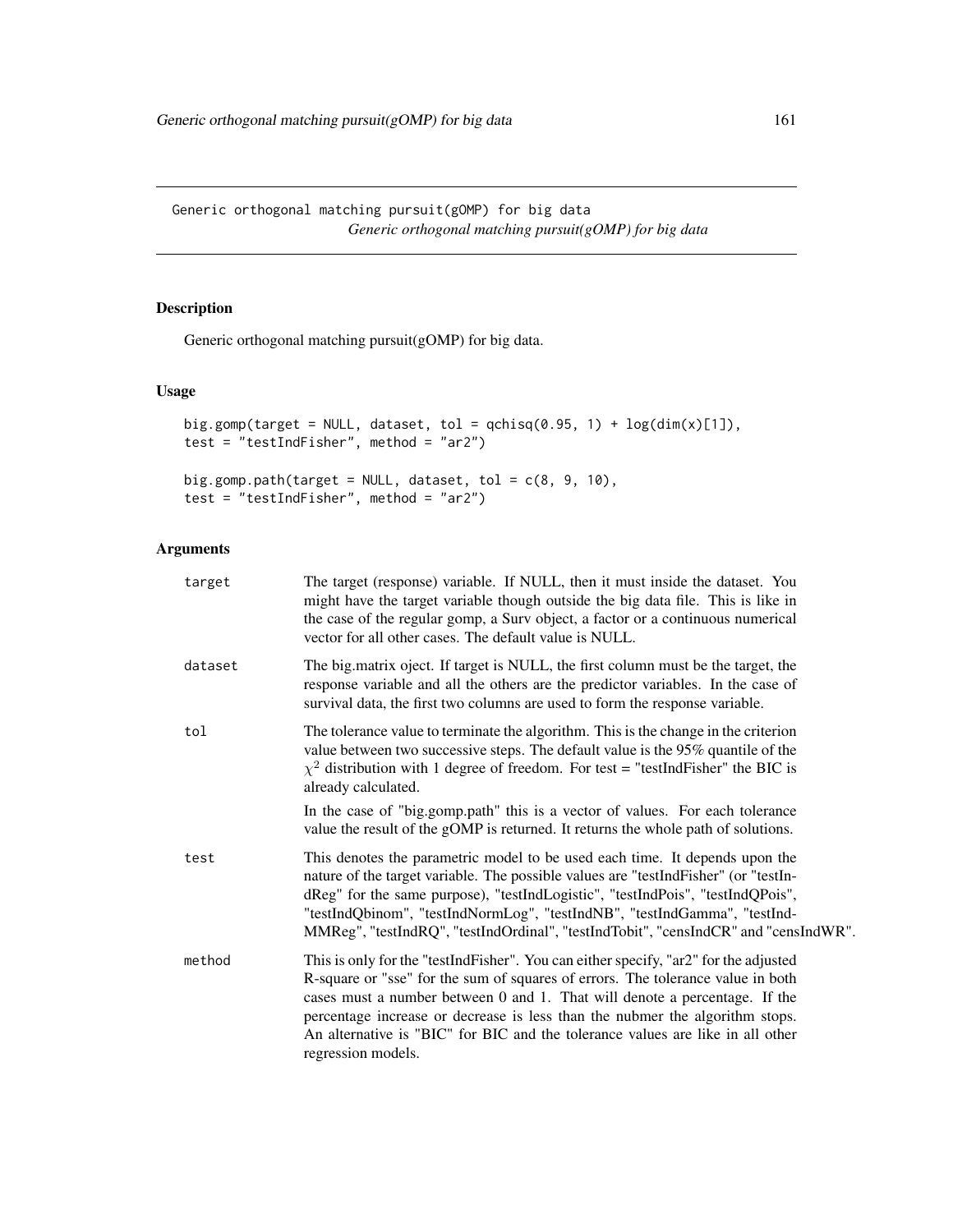#### Details

The data (matrix) which will be read and compressed into a big.matrix object must be of type "numeric". We tested it and it works with "integer" as well. But, in general, bear in mind that only matrices will be read. We have not tested with data.frame for example. Whatsoever, in the help page of the package "bigmemory" this is mentioned: Any non-numeric entry will be ignored and replaced with NA, so reading something that traditionally would be a data.frame won't cause an error. A warning is issued. In all cases, the object size is always 696 bytes!

#### Value

A list including:

| runtime | The runtime of the algorithm                                                                                                                                                                                                                                                                                                                                                                   |  |  |  |
|---------|------------------------------------------------------------------------------------------------------------------------------------------------------------------------------------------------------------------------------------------------------------------------------------------------------------------------------------------------------------------------------------------------|--|--|--|
| phi     | The <i>phi</i> coefficient, returned in the quasi binomial (testIndQBinom), quasi Pois-<br>son (testIndQPois), Gamma (testIndGamma) and Gaussian with log link (testInd-<br>NormLog). In all other cases this is NULL.                                                                                                                                                                         |  |  |  |
| res     | For the case of "big.gomp" a matrix with two columns. The selected variable(s)<br>and the criterion value at every step. For the case of "gomp.path" a matrix with<br>many columns. Every column contains the selected variables for each tolerance<br>value, starting from the smallest value (which selected most variables). The final<br>column is the deviance of the model at each step. |  |  |  |

#### Author(s)

Michail Tsagris

R implementation and documentation: Michail Tsagris <mtsagris@uoc.gr>. For more information see the "bigmemory" package.

#### References

Pati Y. C., Rezaiifar R. & Krishnaprasad P. S. (1993). Orthogonal matching pursuit: Recursive function approximation with applications to wavelet decomposition. In Signals, Systems and Computers. 1993 Conference Record of The Twenty-Seventh Asilomar Conference on. IEEE.

Davis G. (1994). Adaptive Nonlinear Approximations. PhD thesis. http://www.geoffdavis.net/papers/dissertation.pdf

Mallat S. G. & Zhang Z. (1993). Matching pursuits with time-frequency dictionaries. IEEE Transactions on signal processing, 41(12), 3397-3415. https://www.di.ens.fr/~mallat/papiers/MallatPursuit93.pdf

Gharavi-Alkhansari M., & Huang T. S. (1998, May). A fast orthogonal matching pursuit algorithm. In Acoustics, Speech and Signal Processing, 1998. Proceedings of the 1998 IEEE International Conference on (Vol. 3, pp. 1389-1392). IEEE.

Chen S., Billings S. A., & Luo W. (1989). Orthogonal least squares methods and their application to non-linear system identification. International Journal of control, 50(5), 1873-1896.

Lozano A., Swirszcz G., & Abe N. (2011). Group orthogonal matching pursuit for logistic regression. In Proceedings of the Fourteenth International Conference on Artificial Intelligence and Statistics.

Razavi S. A. Ollila E., & Koivunen V. (2012). Robust greedy algorithms for compressed sensing. In Signal Processing Conference (EUSIPCO), 2012 Proceedings of the 20th European. IEEE.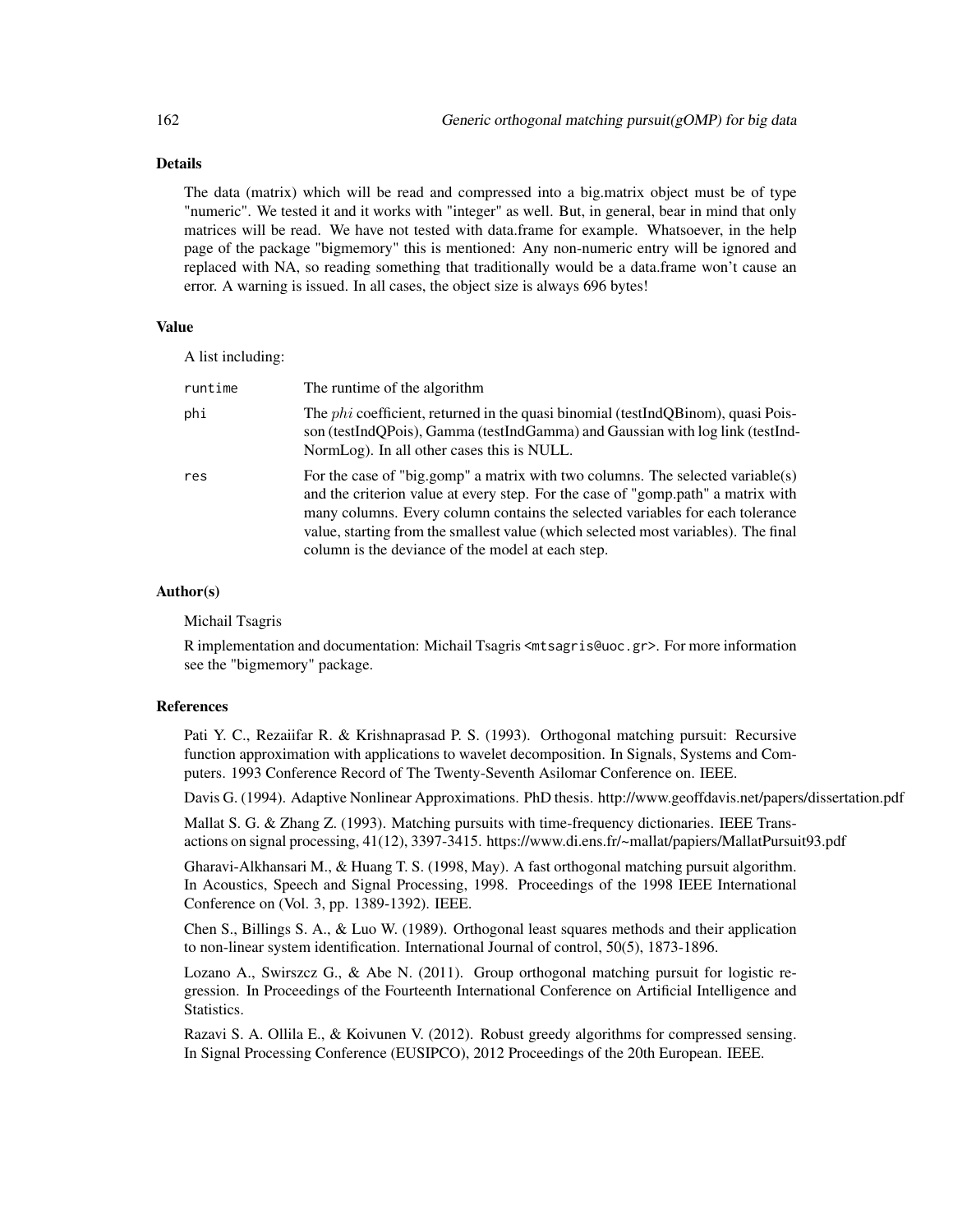Mazin Abdulrasool Hameed (2012). Comparative analysis of orthogonal matching pursuit and least angle regression. MSc thesis, Michigan State University. https://www.google.gr/url?sa=t&rct=j&q=&esrc=s&source=web&

Tsagris M., Papadovasilakis Z., Lakiotaki K. and Tsamardinos I. (2020). The  $\gamma$ -OMP algorithm for feature selection with application to gene expression data. IEEE/ACM Transactions on Computational Biology and Bioinformatics, 19(2), 1214-1224. https://ieeexplore.ieee.org/stamp/stamp.jsp?tp=&arnumber=9219177

#### See Also

[gomp,](#page-157-0) [read.big.data](#page-201-0)

## Examples

```
## Not run:
dataset <- matrix( runif(10^6 * 50, 1, 100), ncol = 50 )
write.csv(data, "dataset.csv", sep = ",")
a <- read.big.data("dataset.csv")
mod \le big.gomp(dataset = a, test = "testIndFisher", tol = 0.01)
## End(Not run)
```
Graph of unconditional associations

*Graph of unconditional associations*

#### **Description**

Calcualtes the graph of unconditional associations. If the correlation (Pearson, Spearman) or the  $G<sup>2</sup>$  test of independence, between pairs of continuous or categorical variables respectively is not statistically significant, there is no edge between the two respective nodes.

#### Usage

```
corgraph(dataset, test = "testIndFisher", threshold = 0.01)
```

| dataset   | A matrix with the variables. The user must know if they are continuous or if<br>they are categorical. If you have a matrix with categorical data, i.e. 0, 1, 2, 3<br>where each number indicates a category, the minimum number for each variable<br>must be $0$ . |
|-----------|--------------------------------------------------------------------------------------------------------------------------------------------------------------------------------------------------------------------------------------------------------------------|
| test      | The conditional independence test to use. Default value is "testIndFisher". This<br>procedure allows for "testIndFisher", "testIndSPearman" for continuous vari-<br>ables and "gSquare" for categorical variables.                                                 |
| threshold | Threshold (suitable values in $(0, 1)$ ) for assessing p-values significance. Default<br>value is $0.05$ .                                                                                                                                                         |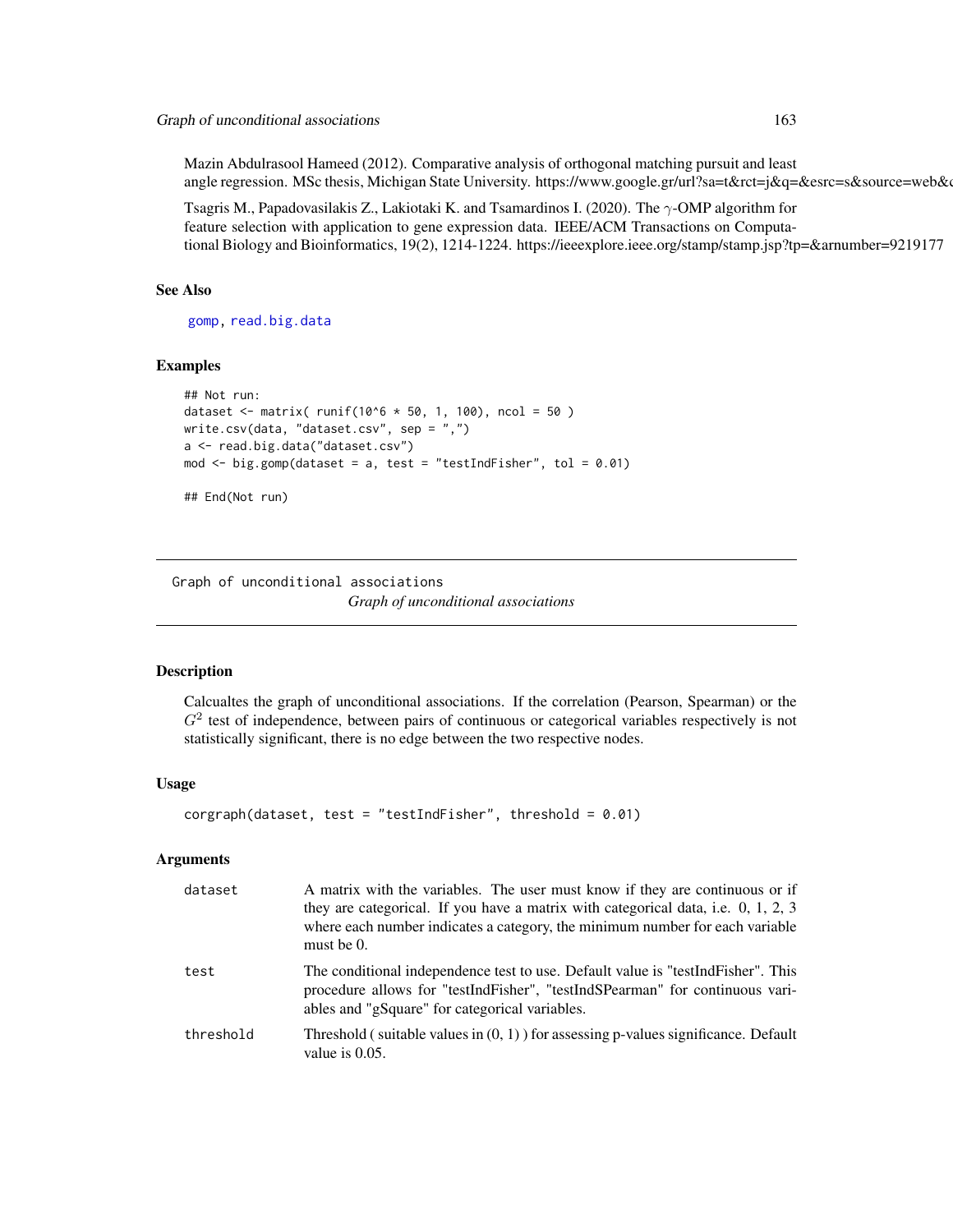# Value

A list including:

| runtime | The run time of the algorithm. A numeric vector. The first element is the user<br>time, the second element is the system time and the third element is the elapsed<br>time. |
|---------|-----------------------------------------------------------------------------------------------------------------------------------------------------------------------------|
| stat    | A matrix with the test statistics.                                                                                                                                          |
| pvalue  | A matrix with the p-values.                                                                                                                                                 |
| G       | The adjancency matrix. A value of 1 in G[i, j] appears in G[j, i] also, indicating<br>that i and i have an edge between them.                                               |

# Author(s)

Michail Tsagris

R implementation and documentation: Giorgos Athineou <athineou@csd.uoc.gr> and Michail Tsagris <mtsagris@uoc.gr>

# See Also

[pc.skel,](#page-222-0) [mmhc.skel,](#page-219-0) [corfs.network,](#page-193-0) [bn.skel.utils](#page-244-0)

## Examples

# simulate a dataset with continuous data y <- rdag2(500, p = 20, nei = 3)  $x \leftarrow y$ \$x  $a \leftarrow$  mmhc.skel(x, max\_k = 5, threshold = 0.01, test = "testIndFisher")  $b \leftarrow pc.\,skel(\ x, alpha = 0.01)$ d  $\leq$  corgraph(x, test = "testIndFisher", threshold = 0.01)

IAMB backward selection phase *IAMB backward selection phase*

# Description

IAMB backward selection phase.

#### Usage

```
iamb.bs(target, dataset, threshold = 0.05, wei = NULL, test = NULL, user_test = NULL)
```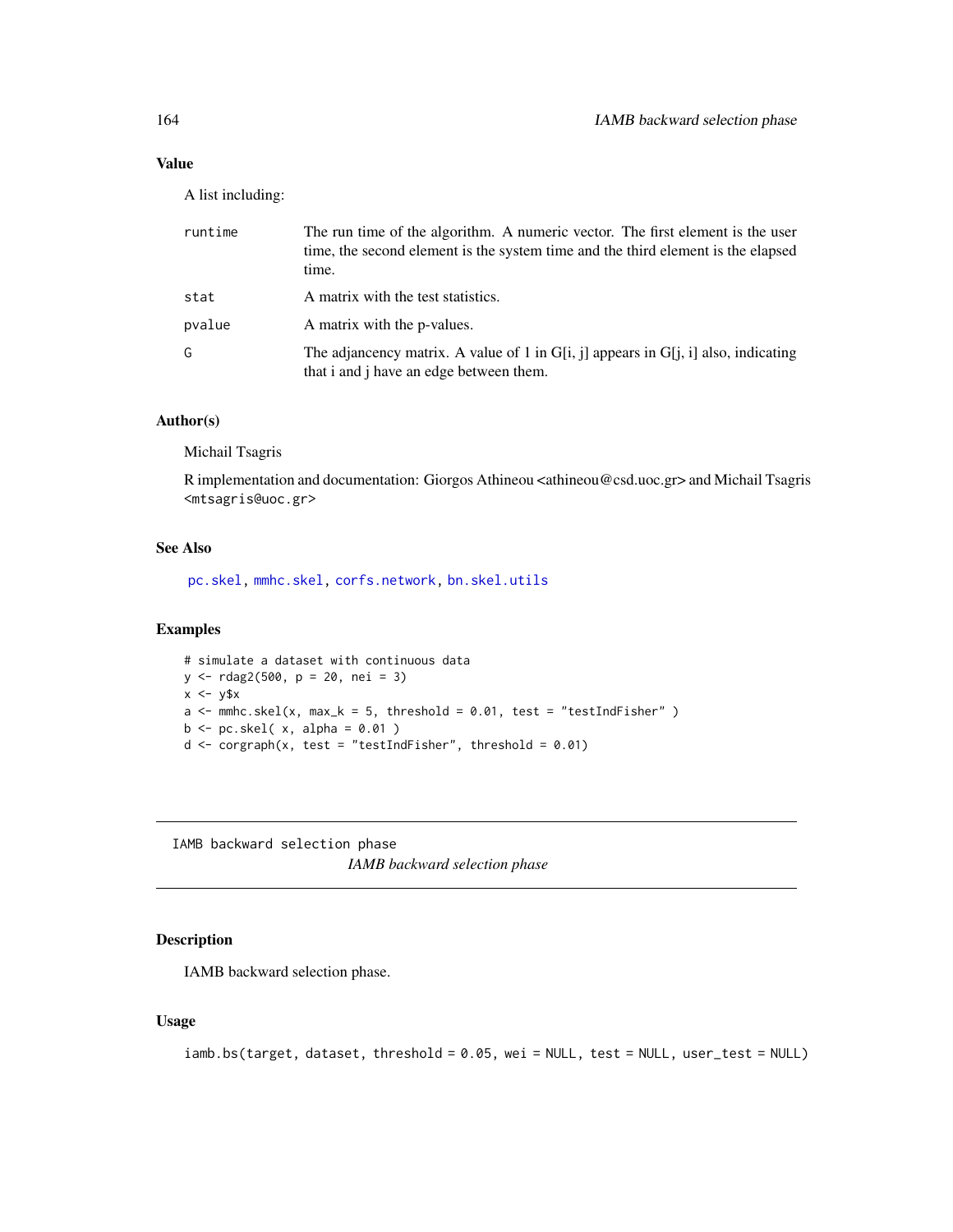#### Arguments

| target    | The class variable. Provide either a string, an integer, a numeric value, a vector,<br>a factor, an ordered factor or a Surv object.                                                                                    |
|-----------|-------------------------------------------------------------------------------------------------------------------------------------------------------------------------------------------------------------------------|
| dataset   | The dataset; provide either a data frame or a matrix (columns = variables, rows<br>$=$ observations). In either case, only two cases are avaialble, either all data are<br>continuous, or categorical.                  |
| threshold | Threshold (suitable values in $(0,1)$ ) for assessing p-values significance. Default<br>value is 0.05.                                                                                                                  |
| test      | The regression model to use. Available options are most of the tests for SES and<br>MMPC. The ones NOT available are "gSquare", "censIndER", "testIndMVreg",<br>"testIndClogit", "testIndSpearman" and "testIndFisher". |
| wei       | A vector of weights to be used for weighted regression. The default value is<br>NULL. An example where weights are used is surveys when stratified sampling<br>has occured.                                             |
| user_test | A user-defined conditional independence test (provide a closure type object).<br>Default value is NULL. If this is defined, the "test" argument is ignored.                                                             |

### Details

IAMB stands for Incremental Association Markov Blanket. The algorithm comprises of a forward selection and a modified backward selection process. This functions does the modified backward selection process. In the usual backward selection, among the non singificant variabels, the one with the maximum p-value is dropped. So, one variable is removed at every step. In the IAMB backward phase, at aevery step, all non significant variables are removed. This makes it a lot faster.

### Value

The output of the algorithm is a list of an S3 object including:

| runtime | The run time of the algorithm. A numeric vector. The first element is the user<br>time, the second element is the system time and the third element is the elapsed<br>time. |
|---------|-----------------------------------------------------------------------------------------------------------------------------------------------------------------------------|
| ci_test | The conditional independence test used.                                                                                                                                     |
| vars    | The selected variables.                                                                                                                                                     |
| mat     | A matrix with the selected variables and their latest test statistic and logged<br><b>p-value.</b> If no variable is selected this is NULL.                                 |
| final   | The final regression model.                                                                                                                                                 |

## Author(s)

Michail Tsagris

R implementation and documentation: Michail Tsagris <mtsagris@uoc.gr>

#### References

Tsamardinos, I., Aliferis, C. F., Statnikov, A. R., & Statnikov, E. (2003). Algorithms for Large Scale Markov Blanket Discovery. In FLAIRS conference, pp. 376-380.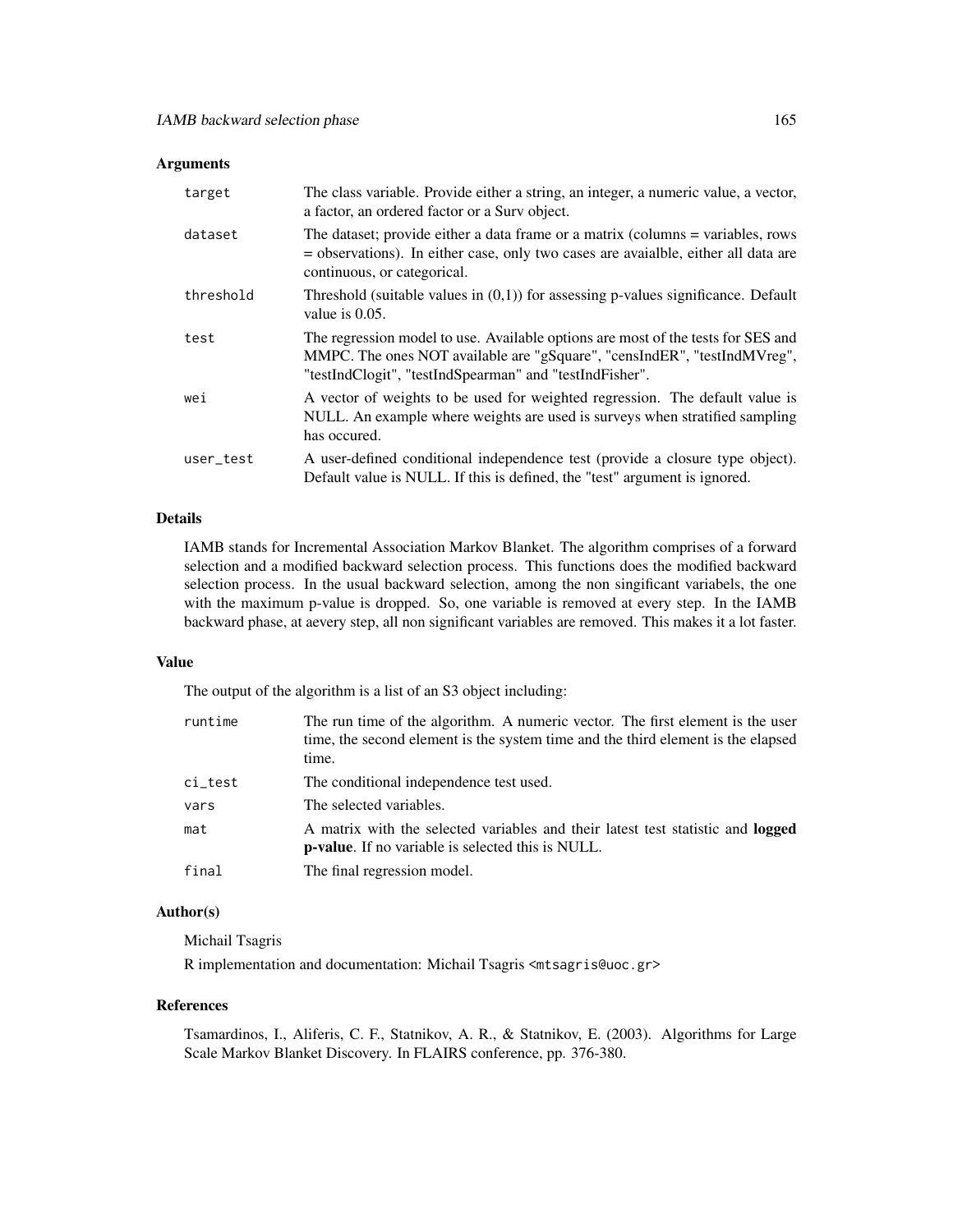# See Also

[glm.fsreg,](#page-147-0) [lm.fsreg,](#page-148-0) [bic.fsreg,](#page-21-0) [bic.glm.fsreg,](#page-23-0) [CondIndTests,](#page-31-0) [MMPC,](#page-84-0) [SES](#page-84-0)

# Examples

```
set.seed(123)
dataset <- matrix( runif(500 * 10, 1, 100), ncol = 10 )
target <- rnorm(500)
a1 <- iamb.bs(target, dataset, threshold = 0.05, test = "testIndRQ")
a2 <- bs.reg(target, dataset, threshold = 0.05, test = "testIndRQ")
```
IAMB variable selection

*IAMB variable selection*

# Description

IAMB variable selection.

#### Usage

|  | iamb(target, dataset, threshold = 0.05, wei = NULL, test = NULL, user_test = NULL, |  |
|--|------------------------------------------------------------------------------------|--|
|  | stopping = "BIC", tol = 2, ncores = 1, back = "iambbs")                            |  |

| target    | The class variable. Provide either a string, an integer, a numeric value, a vector,<br>a factor, an ordered factor or a Surv object.                                                                                                       |
|-----------|--------------------------------------------------------------------------------------------------------------------------------------------------------------------------------------------------------------------------------------------|
| dataset   | The dataset; provide either a data frame or a matrix (columns = variables, rows<br>= observations). In either case, only two cases are avaialble, either all data are<br>continuous, or categorical.                                       |
| threshold | Threshold (suitable values in $(0,1)$ ) for assessing p-values significance. Default<br>value is $0.05$ .                                                                                                                                  |
| wei       | A vector of weights to be used for weighted regression. The default value is<br>NULL. An example where weights are used is surveys when stratified sampling<br>has occured.                                                                |
| test      | The regression model to use. Available options are most of the tests for SES and<br>MMPC. The ones NOT available are "gSquare", "censIndER", "testIndMVreg",<br>"testIndClogit", "testIndSpearman" and "testIndFisher" and "testIndIGreg". |
| user_test | A user-defined conditional independence test (provide a closure type object).<br>Default value is NULL. If this is defined, the "test" argument is ignored.                                                                                |
| stopping  | The stopping rule. The BIC is always used for all methods. If you have linear<br>regression though you can change this to "adjrsq" and in this case the adjusted<br>R qaured is used.                                                      |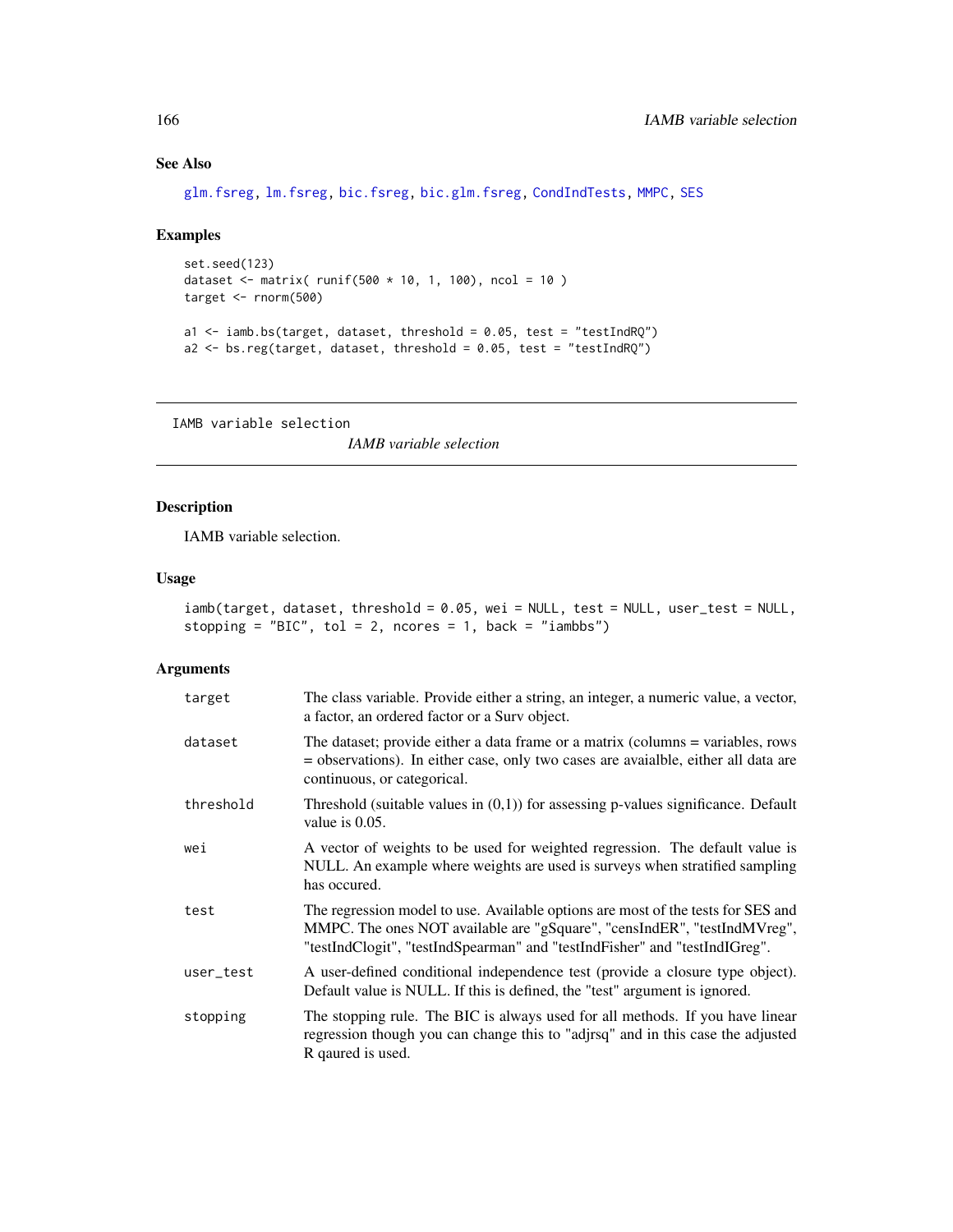| tol    | The difference bewtween two successive values of the stopping rule. By default<br>this is is set to 2. If for example, the BIC difference between two succesive mod-<br>els is less than 2, the process stops and the last variable, even though significant<br>does not enter the model.                                                                                                                                                                                                                                                                                                                                                                        |
|--------|------------------------------------------------------------------------------------------------------------------------------------------------------------------------------------------------------------------------------------------------------------------------------------------------------------------------------------------------------------------------------------------------------------------------------------------------------------------------------------------------------------------------------------------------------------------------------------------------------------------------------------------------------------------|
| ncores | How many cores to use. This plays an important role if you have tens of thou-<br>sands of variables or really large sample sizes and tens of thousands of variables<br>and a regression based test which requires numerical optimisation. In other cases<br>it will not make a difference in the overall time (in fact it can be slower). The<br>parallel computation is used in the first step of the algorithm, where univariate<br>associations are examined, those take place in parallel. We have seen a reduction<br>in time of 50% with 4 cores in comparison to 1 core. Note also, that the amount<br>of reduction is not linear in the number of cores. |
| back   | The backward phase. If this "iambbs" (default value) the IAMB backward phase<br>is performed and hence the IAMB algorithm is completed. If "bs", a sim-<br>ple backward selection phase is performed. This way, the IAMB algorithm is<br>slightly more general.                                                                                                                                                                                                                                                                                                                                                                                                  |

## Details

IAMB stands for Incremental Association Markov Blanket. The algorithm comprises of a forward selection and a modified backward selection process. This functions does the modified backward selection process. In the usual backward selection, among the non singificant variabels, the one with the maximum p-value is dropped. So, one variable is removed at every step. In the IAMB backward phase, at aevery step, all non significant variables are removed. This makes it a lot faster.

#### Value

The output of the algorithm is a list of an S3 object including:

| vars | A vector with the selected variables.                                                                                                              |
|------|----------------------------------------------------------------------------------------------------------------------------------------------------|
| mod  | The output of the backward phase. In the case of no backward procedure this is<br>the output of the forward phase.                                 |
| mess | If the forward regression returned at most one variable, no backward procedure<br>takes place and a message appears informing the user about this. |

## Author(s)

Michail Tsagris

R implementation and documentation: Michail Tsagris <mtsagris@uoc.gr>

# References

Tsamardinos, I., Aliferis, C. F., Statnikov, A. R., & Statnikov, E. (2003). Algorithms for Large Scale Markov Blanket Discovery. In FLAIRS conference, pp. 376-380.

# See Also

[glm.fsreg,](#page-147-0) [lm.fsreg,](#page-148-0) [bic.fsreg,](#page-21-0) [bic.glm.fsreg,](#page-23-0) [CondIndTests,](#page-31-0) [MMPC,](#page-84-0) [SES](#page-84-0)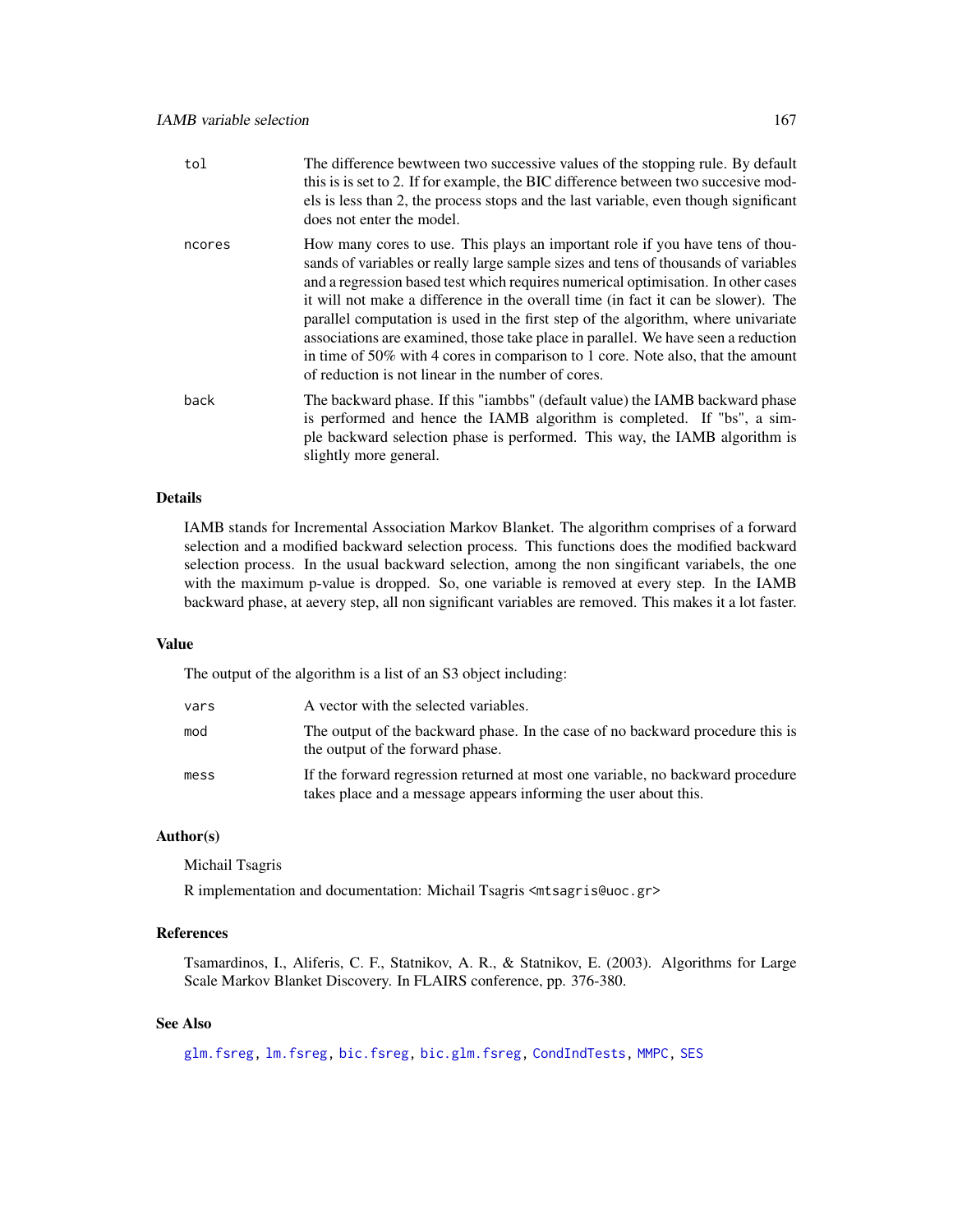# Examples

```
set.seed(123)
dataset <- matrix( runif(100 * 50, 1, 100), ncol = 50 )
target <- rpois(100, 10)
a1 \le - iamb(target, dataset, threshold = 0.05, stopping = "BIC", tol = 0, back = "iambbs")
a2 \le - iamb(target, dataset, threshold = 0.05, stopping = "BIC", tol = 0, back = "bs")
```
Incremental BIC values and final regression model of the FBED algorithm *Incremental BIC values and final regression model of the FBED algorithm*

## Description

Incremental BIC values and final regression model of the FBED algorithm.

## Usage

fbedreg.bic(target, dataset, wei = NULL, fbedreg.object, test = NULL, graph = TRUE)

## Arguments

| target  | A numeric vector containing the values of the target variable. It can also discrete<br>data, binary data (as factor), nominal or ordinal data (as factor). In contrast to<br>SES, no position of the target variable in the dataset is accepted. The target must<br>be a numerical vector. |
|---------|--------------------------------------------------------------------------------------------------------------------------------------------------------------------------------------------------------------------------------------------------------------------------------------------|
| dataset | A numeric matrix or data frame containing the variables. Rows are samples and<br>columns are features. If you have categorical variables, this should be a data<br>frame.                                                                                                                  |
| wei     | A vector of weights to be used for weighted regression. The default value is<br>NULL. An example where weights are used is surveys when stratified sampling<br>has occured. We suggest not to use weights if you choose "testIndMMReg" as<br>weights are already being used there.         |
|         | fbedreg.object An object with the results of an FBED run.                                                                                                                                                                                                                                  |
| test    | If you know the test used in SES put it here, otherwise leave it NULL. It will<br>take this information from the SES object.                                                                                                                                                               |
| graph   | If you want a graphical representation of the drop in the BIC values set this to<br>TRUE.                                                                                                                                                                                                  |

# Details

This function takes the output of the FBED ([fbed.reg](#page-133-0)) and fits succesive models calculating the BIC for each of them. A graph can also be returned.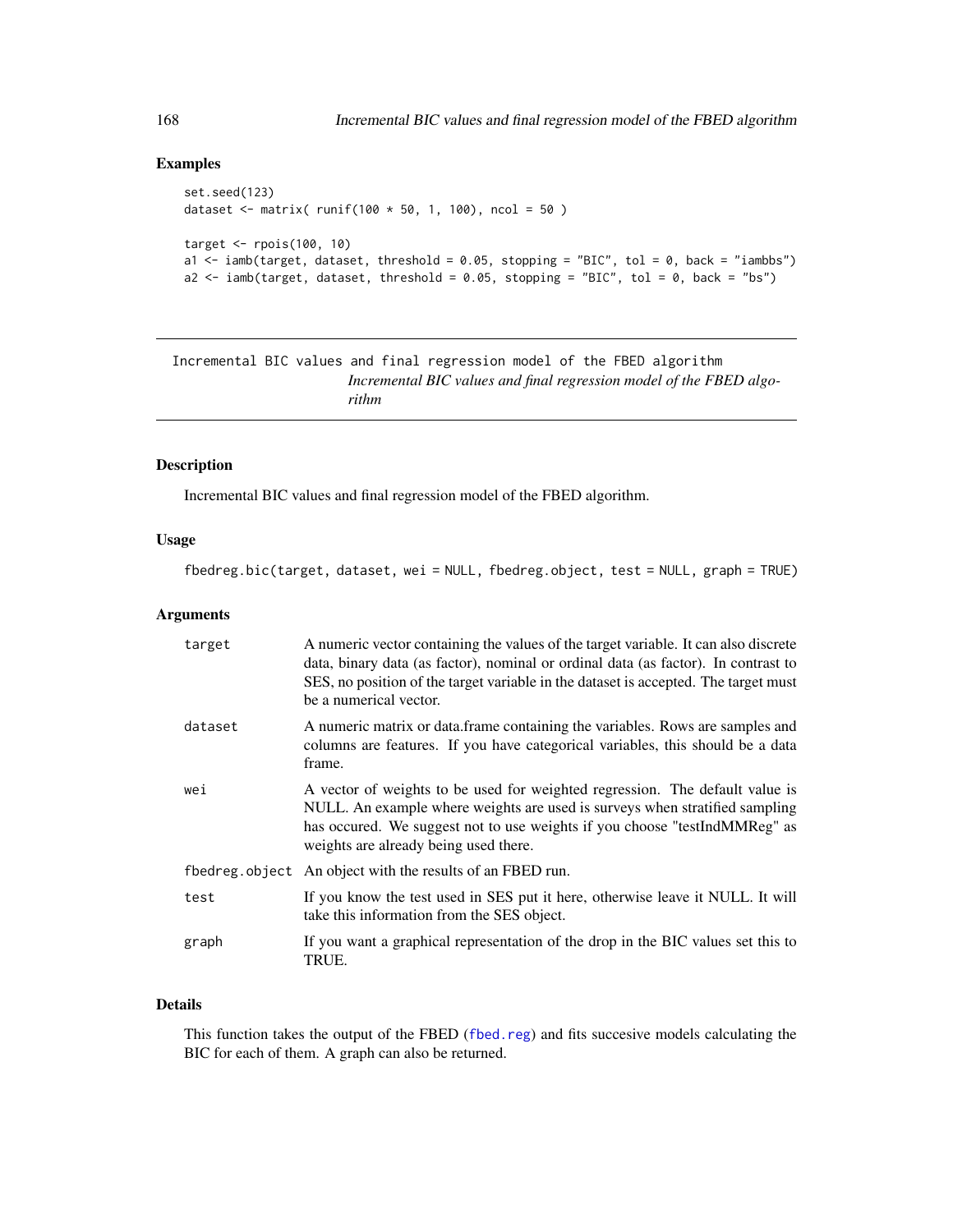# Value

A list including:

| res | A matrix with the selected variables, their test statistic and p-value (taken from<br>the fbedreg object) along with the BIC. Each row contains a BIC, that is the BIC<br>of the model with the variables up to that row. |
|-----|---------------------------------------------------------------------------------------------------------------------------------------------------------------------------------------------------------------------------|
| mod | The final model with all selected variables.                                                                                                                                                                              |

# Author(s)

Michail Tsagris

R implementation and documentation: Michail Tsagris <mtsagris@uoc.gr>

#### References

Borboudakis G. and Tsamardinos I. (2019). Forward-backward selection with early dropping. Journal of Machine Learning Research, 20(8): 1-39.

# See Also

[reg.fit,](#page-207-0) [mmpc.model,](#page-204-0) [SES,](#page-84-0) [MMPC,](#page-84-0) [cv.ses,](#page-108-0) [cv.mmpc](#page-108-0)

## Examples

```
dataset <- matrix( runit(100 * 20, 1, 100), ncol = 20)
#define a simulated class variable
target <- rt(100, 10)
a \le fbed.reg(target, dataset, K = 10, test = "testIndFisher", method = "eBIC")
fbedreg.bic(target, dataset, fbedreg.object = a, test = "testIndFisher")
```
Interactive plot of an (un)directed graph *Interactive plot of an (un)directed graph*

# <span id="page-168-0"></span>Description

Interactive plot of an (un)directed graph.

## Usage

plotnetwork(G, titlos)

| G      | The adjacency matrix as produced from mmhc.skel, pc.skel, pc.con or any<br>other algorithm. This can correspond to an undirected, partially directed or a<br>completely directed graph. |
|--------|-----------------------------------------------------------------------------------------------------------------------------------------------------------------------------------------|
| titlos | A character argument specifying the title of the graph, for example "PC net-<br>work".                                                                                                  |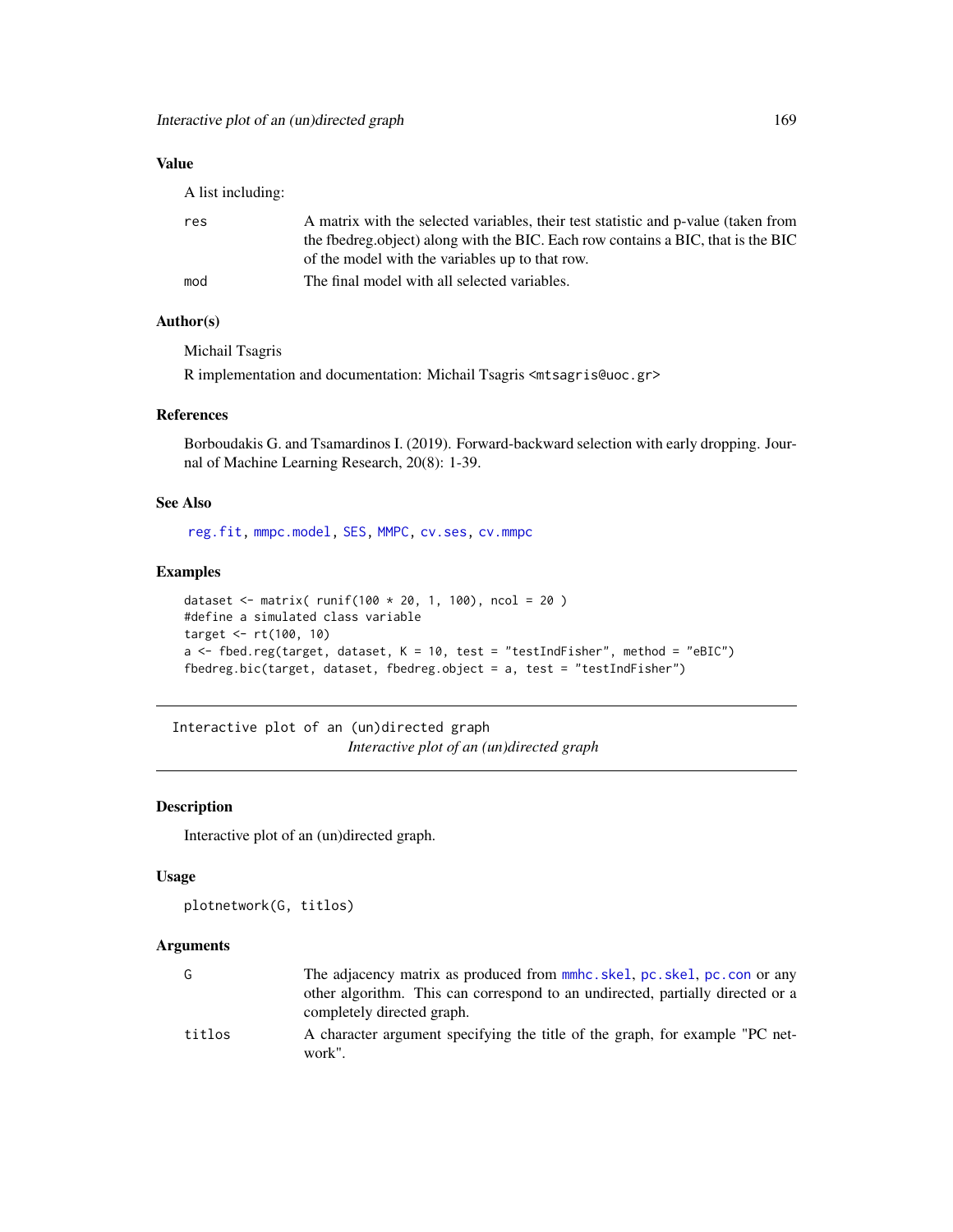# Details

This visualises the directed graph.

## Value

The plot of the directed graph. This is interactive, in the sense that the user can "play" with it. Move the nodes, zoom it, strectch it etc.

#### Author(s)

Michail Tsagris

R implementation and documentation: Giorgos Athineou <athineou@csd.uoc.gr> and Michail Tsagris <mtsagris@uoc.gr>

## See Also

[mmhc.skel,](#page-219-0) [nei,](#page-192-0) [pc.skel,](#page-222-0) [mb](#page-178-0)

# Examples

```
## Not run:
# simulate a dataset with continuous data
dataset <- matrix( runif(200 * 20, 1, 100), nrow = 200 )
a \leq mmhc.skel(dataset, max_k = 3, threshold = 0.05, test = "testIndFisher",
nc = 1plotnetwork(a$G)
plotnetwork(a$G, titlos = "DAG skeleton")
## End(Not run)
```
Lower limit of the confidence of an edge *Lower limit of the confidence of an edge*

## Description

Lower limit of the confidence of an edge.

### Usage

```
conf.edge.lower(p)
```
#### Arguments

p A numerical vector with the proportion of times an edge was found in the bootstrapped PC algorithm or the confidence of the edge returned by bn. skel.utils2.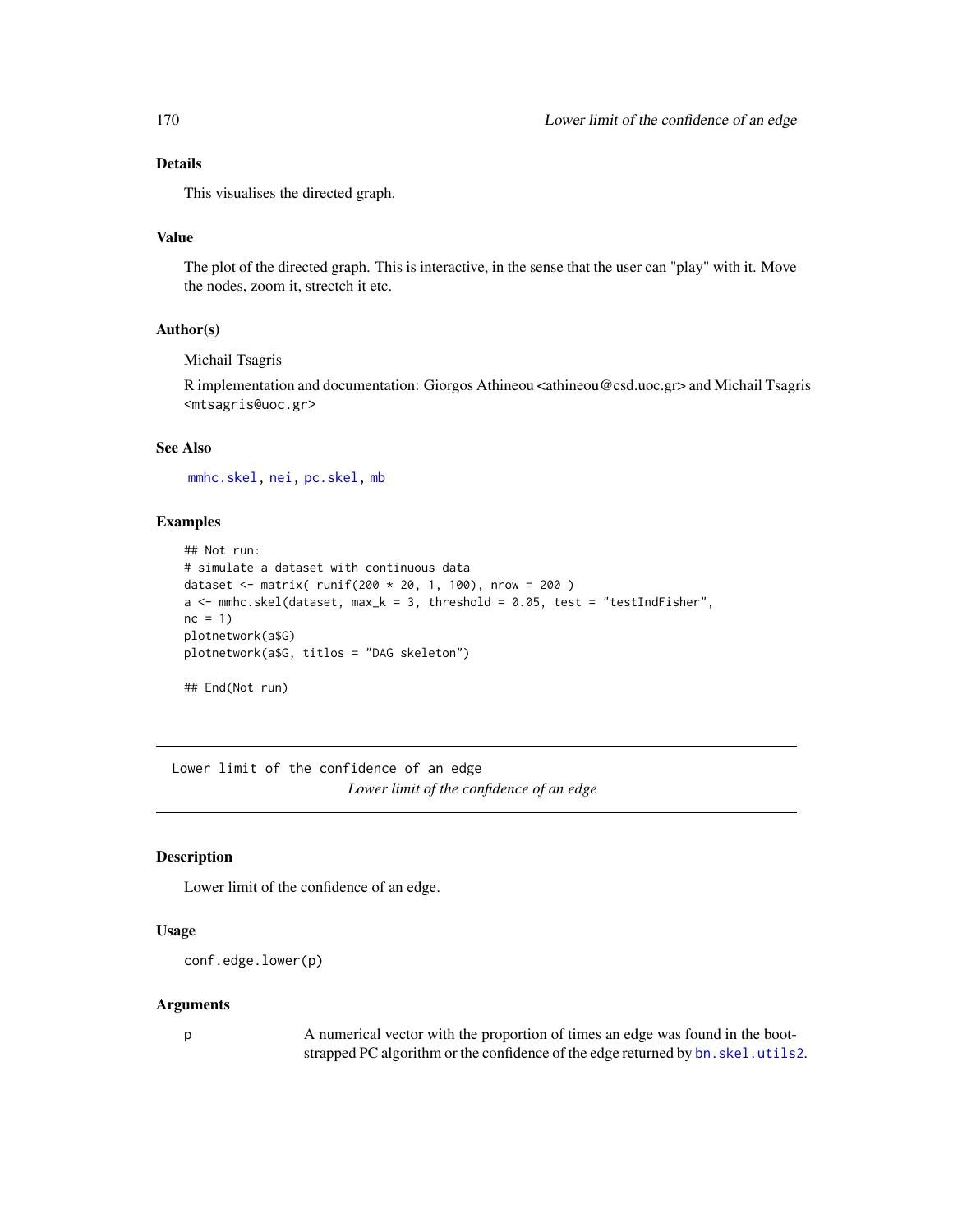## Details

After having performed PC algorithm many times in the bootstrap samples (using [pc.skel.boot](#page-222-0) for example) you get a symmetric matrix with the proportion of times an edge was discovered. Take the lower (or upper) triangular elements of that matrix and pass them as input in this function. This will tell you the minimum proportion required to be confident that an edge is trully significant.

#### Value

The estimated cutoff limit above which an edge can be deemed significant.

#### Author(s)

Michail Tsagris

R implementation and documentation: Michail Tsagris <mtsagris@uoc.gr>

#### References

Scutari M. and Nagarajan R. (2013). Identifying significant edges in graphical models of molecular networks. Artifficial Intelligence in Medicine, 57: 207-217.

## See Also

[pc.skel.boot](#page-222-0)

## Examples

```
y <- rdag2(200, p = 40, nei = 3)
x \le -y$x
g \leftarrow pc.skel.boot(x, R = 199)$Gboot
a \leftarrow g[ lower.tri(g) ]
conf.edge.lower(a)
```
mammpc.output-class *Class* "mammpc.output"

## Description

mammpc. output object class.

#### Objects from the Class

Objects can be created by calls of the form new("mammpc.output", ...).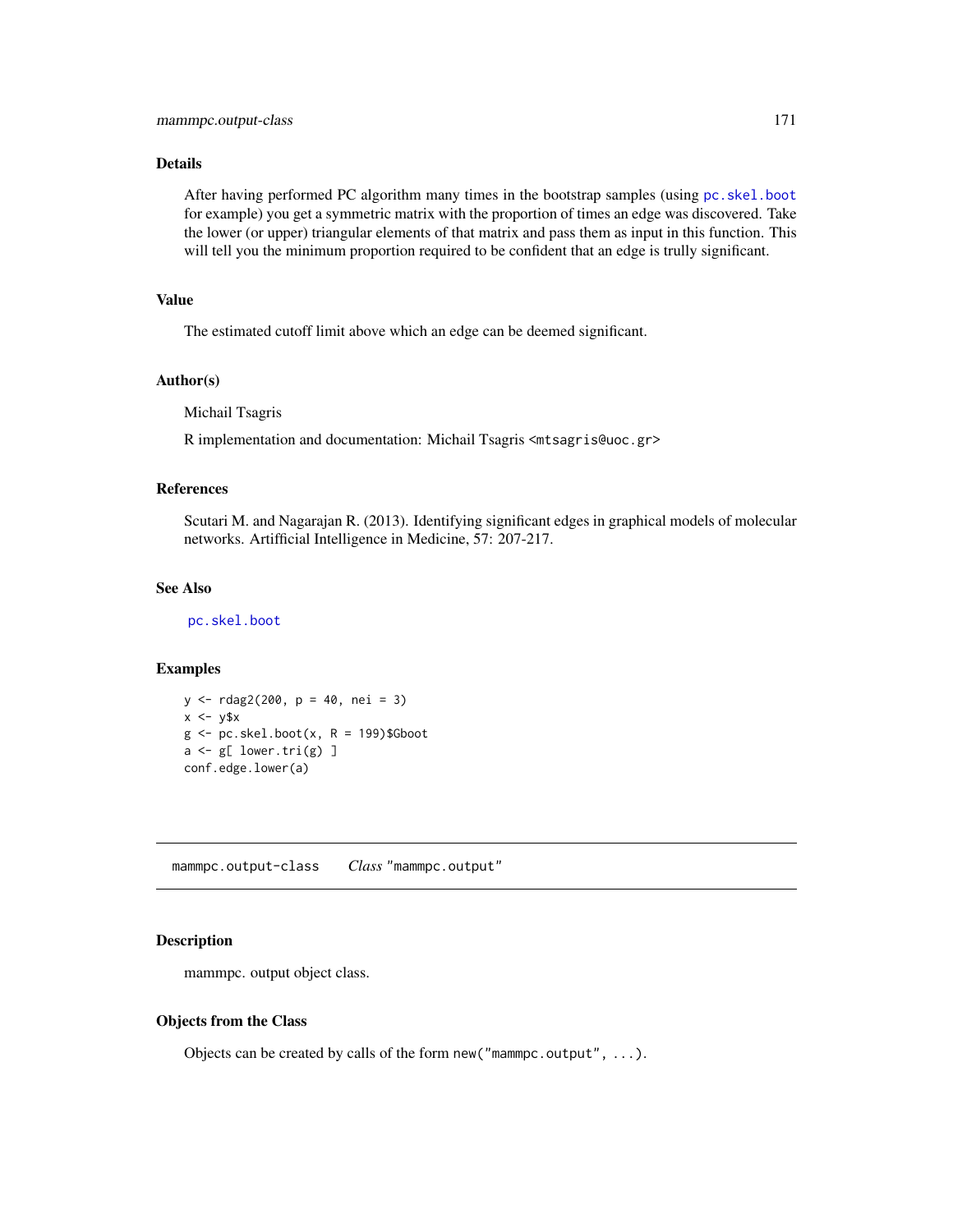# Slots

selectedVars: Object of class "numeric" selectedVarsOrder: Object of class "numeric" hashObject: Object of class "list" pvalues: Object of class "numeric" stats: Object of class "numeric" univ: Object of class "list" max\_k: Object of class "numeric" threshold: Object of class "numeric" test: Object of class "character" runtime: Object of class "proc\_time"

#### **Methods**

plot  $plot(x = "mammpc.output", mode = "all");$  Generic function for plotting the generated pvalues of the MMPCoutput object. Argument mode = "all" for plotting all the pvalues or mode="partial" for partial plotting the first 500 pvalues

# Author(s)

Giorgos Athineou <athineou@csd.uoc.gr>

## See Also

[ma.mmpc,](#page-95-0) [ma.ses](#page-95-0)

## Examples

showClass("mammpc.output")

Many approximate simple logistic regressions *Many approximate simple logistic regressions.*

# <span id="page-171-0"></span>Description

Many approximate simple logistic regressions.

## Usage

sp.logiregs(target, dataset, logged = FALSE)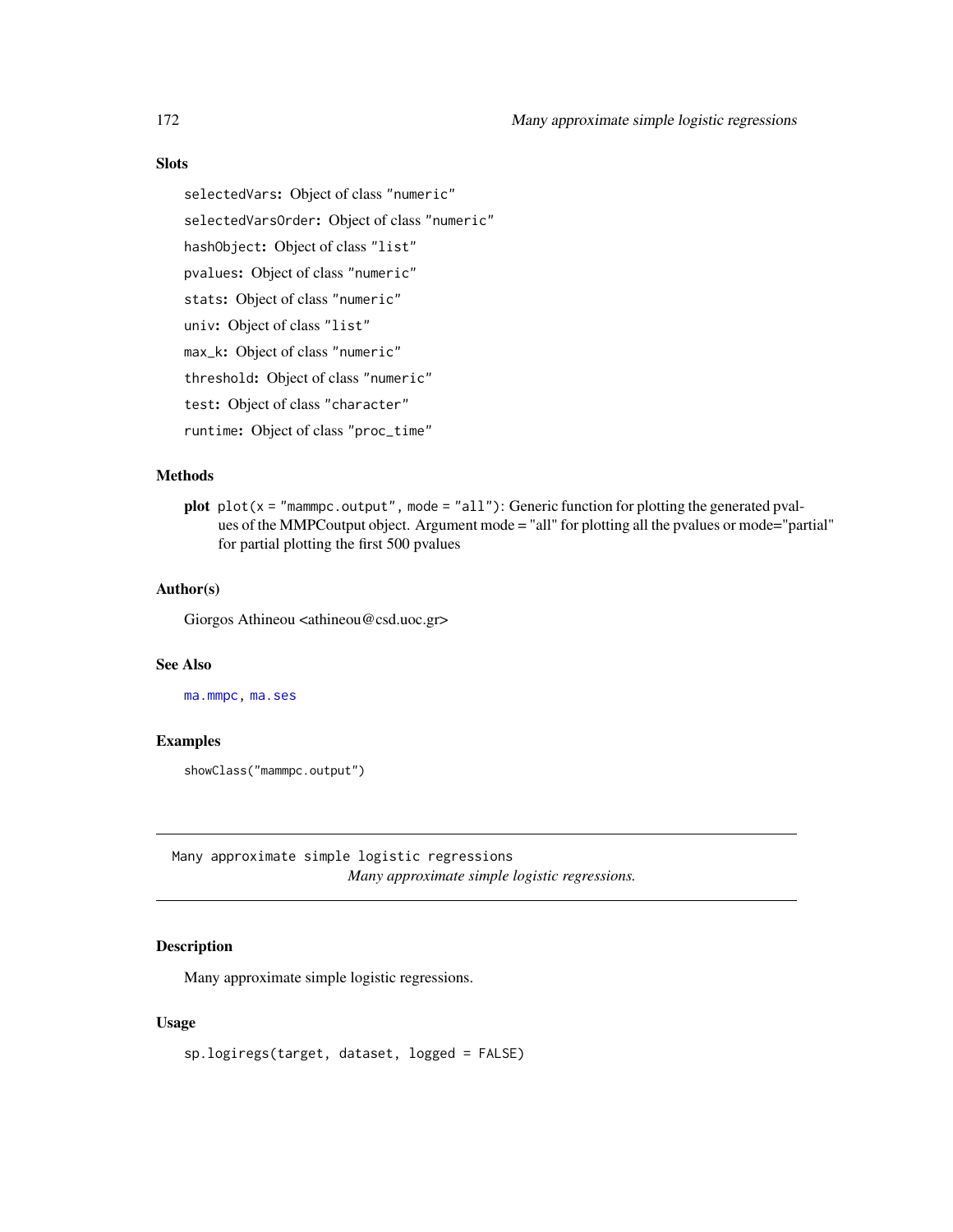#### Arguments

| target  | The dependent variable, a numerical vector with 0s or 1s.          |
|---------|--------------------------------------------------------------------|
| dataset | A matrix with the indendent variables.                             |
| logged  | Should the p-values be returned (FALSE) or their logarithm (TRUE)? |

# Details

Many simple approximate logistic regressions are performed and hypothesis testing for the singificance of each coefficient is returned. The code is available in the paper by Sikorska et al. (2013). We simply took the code and made some minor modifications. The explanation and the motivation can be found in their paper. They call it semi-parallel logistic regressions, hence we named the function sp.logiregs.

## Value

A two-column matrix with the test statistics (Wald statistic) and their associated p-values (or their loggarithm).

## Author(s)

Initial author Karolina Sikorska in the above reference paper. Modifications by Michail Tsagris.

R implementation and documentation: Michail Tsagris <mtsagris@uoc.gr>

#### References

Karolina Sikorska, Emmanuel Lesaffre, Patrick FJ Groenen and Paul HC Eilers (2013), 14:166. GWAS on your notebook: fast semi-parallel linear and logistic regression for genome-wide association studies. [https://bmcbioinformatics.biomedcentral.com/track/pdf/10.1186/1471-21](https://bmcbioinformatics.biomedcentral.com/track/pdf/10.1186/1471-2105-14-166.pdf)05-14-166. [pdf](https://bmcbioinformatics.biomedcentral.com/track/pdf/10.1186/1471-2105-14-166.pdf)

#### See Also

[logiquant.regs,](#page-174-0) [bic.regs](#page-0-0)

### Examples

```
y <- rbinom(200, 1, 0.5)
x \le matrix( rnorm(200 \star 30), ncol = 30)
a <- MXM::sp.logiregs(y, x)
```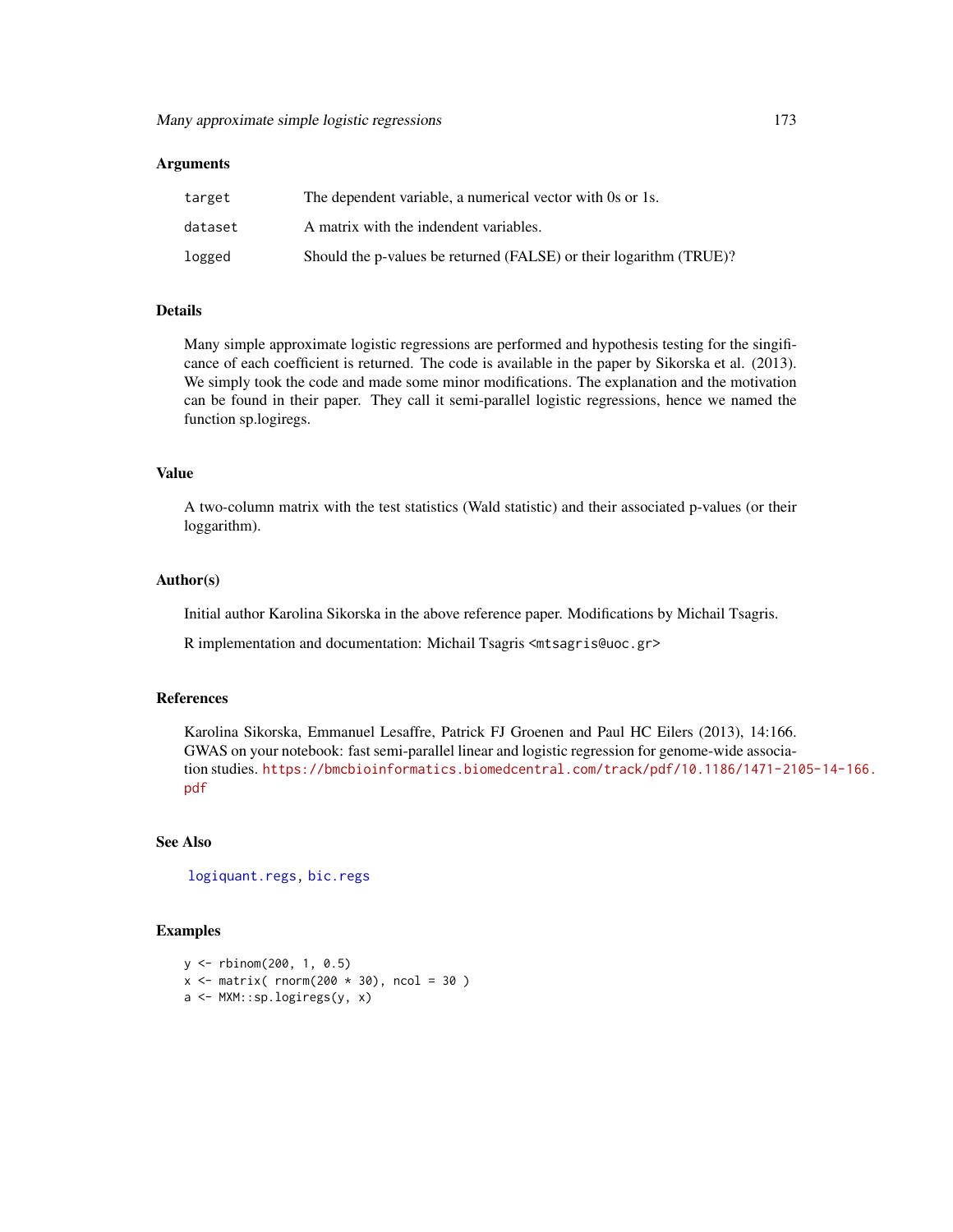Many simple beta regressions

*Many simple beta regressions.*

# Description

Many simple beta regressions.

# Usage

```
beta.regs(target, dataset, wei = NULL, check = FALSE, logged = FALSE, ncores = 1)
perm.betaregs(target, dataset, wei = NULL, check = FALSE, logged = FALSE,
threshold = 0.05, R = 999, ncores = 1)
```
wald.betaregs(target, dataset, wei = NULL, check = FALSE, logged = FALSE, ncores = 1)

# Arguments

| target    | The target (dependent) variable. It must be a numerical vector with integers.                                                                                                                                                                                                                                                                                                                                                                                                         |
|-----------|---------------------------------------------------------------------------------------------------------------------------------------------------------------------------------------------------------------------------------------------------------------------------------------------------------------------------------------------------------------------------------------------------------------------------------------------------------------------------------------|
| dataset   | The indendent variable(s). It can be a vector, a matrix or a data frame with con-<br>tinuous only variables, a data frame with mixed or only categorical variables.                                                                                                                                                                                                                                                                                                                   |
| wei       | A vector of weights to be used for weighted regression. The default value is<br>NULL. An example where weights are used is surveys when stratified sampling<br>has occured.                                                                                                                                                                                                                                                                                                           |
| check     | A boolean variable indicating whether to check for variables with identical val-<br>ues. The default is FALSE.                                                                                                                                                                                                                                                                                                                                                                        |
| logged    | A boolean variable; it will return the logarithm of the p-value if set to TRUE.                                                                                                                                                                                                                                                                                                                                                                                                       |
| threshold | Threshold (suitable values in $(0, 1)$ ) for assessing p-values significance. Default<br>value is $0.05$ .                                                                                                                                                                                                                                                                                                                                                                            |
| R         | The number of permutations, set to 999 by default. There is a trick to avoind<br>doing all permutations. As soon as the number of times the permuted test statis-<br>tic is more than the observed test statistic is more than 50 (in this example case),<br>the p-value has exceeded the signifiance level (threshold value) and hence the<br>predictor variable is not significant. There is no need to continue do the extra<br>permutations, as a decision has already been made. |
| ncores    | The number of cores to use. The default value is 1.                                                                                                                                                                                                                                                                                                                                                                                                                                   |

# Details

Many simple beta regressions are fitted.

## Value

A matrix with the test statistic values, their relevant (logged) p-values and the BIC values.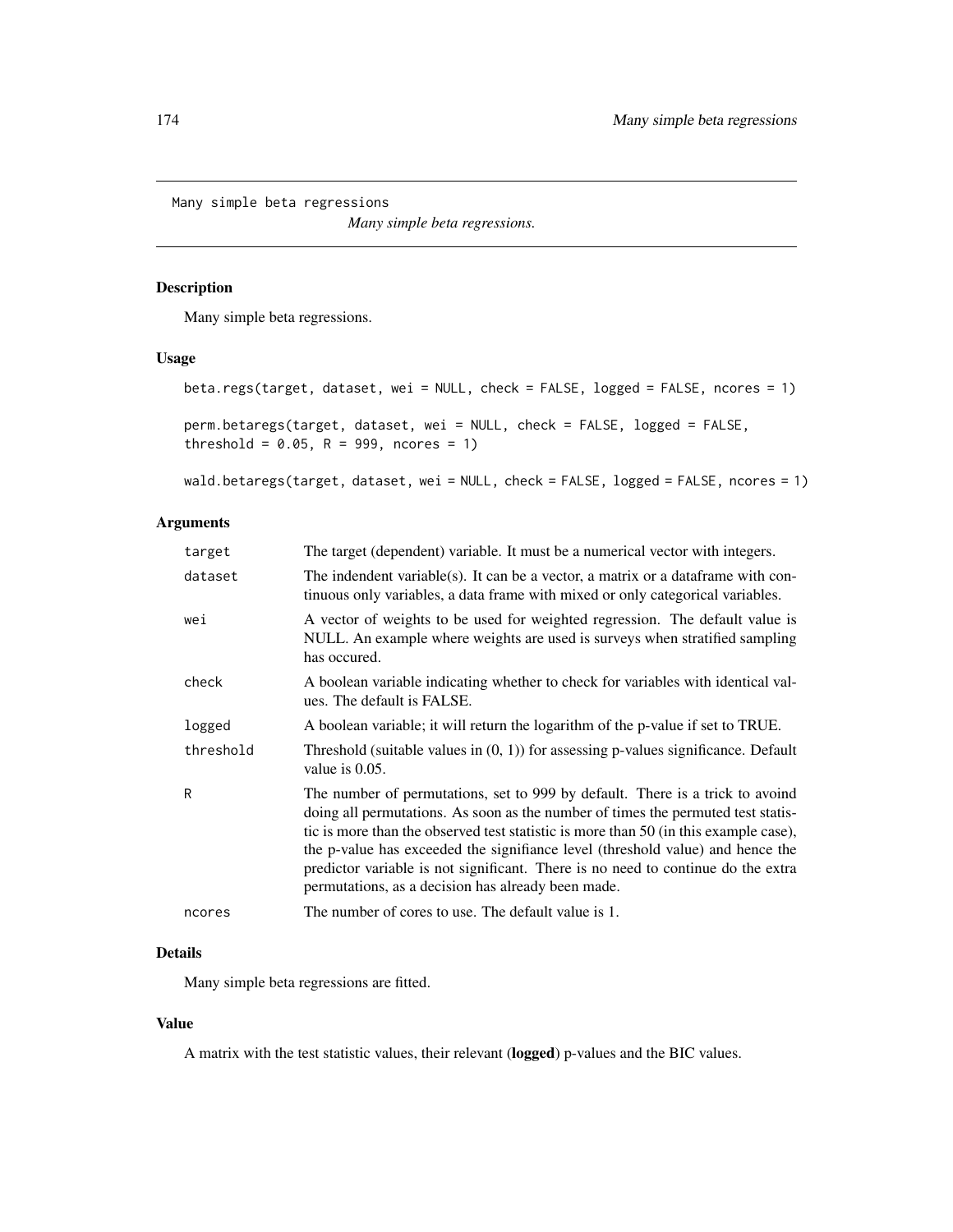Many simple quantile regressions using logistic regressions 175

#### Author(s)

Michail Tsagris

R implementation and documentation: Michail Tsagris <mtsagris@uoc.gr>

#### References

Ferrari S.L.P. and Cribari-Neto F. (2004). Beta Regression for Modelling Rates and Proportions. Journal of Applied Statistics, 31(7): 799-815.

## See Also

[beta.mod,](#page-20-0) [testIndBeta,](#page-57-0) [reg.fit,](#page-207-0) [ridge.reg](#page-209-0)

#### Examples

```
y <- rbeta(80, 5, 3)
x \le matrix( rnorm(80 \star 7), ncol = 7)
a1 \leftarrow beta.regs(y, x)
a2 \leq perm.betaregs(y, x[, 1:4], R = 299)
```
Many simple quantile regressions using logistic regressions *Many simple quantile regressions using logistic regressions.*

#### <span id="page-174-0"></span>Description

Many simple quantile regressions using logistic regressions.

# Usage

logiquant.regs(target, dataset, logged = FALSE)

## Arguments

| target  | The dependent variable, a numerical vector.                        |
|---------|--------------------------------------------------------------------|
| dataset | A matrix with the indendent variables.                             |
| logged  | Should the p-values be returned (FALSE) or their logarithm (TRUE)? |

### Details

Instead of fitting quantile regression models, one for each predictor variable and trying to assess its significance, Redden et al. (2004) proposed a simple singificance test based on logistic regression. Create an indicator variable I where 1 indicates a response value above its median and 0 elsewhere. Since I is binary, perform logistic regression for the predictor and assess its significance using the likelihood ratio test. We perform many logistic regression models since we have many predictors whose univariate association with the response variable we want to test.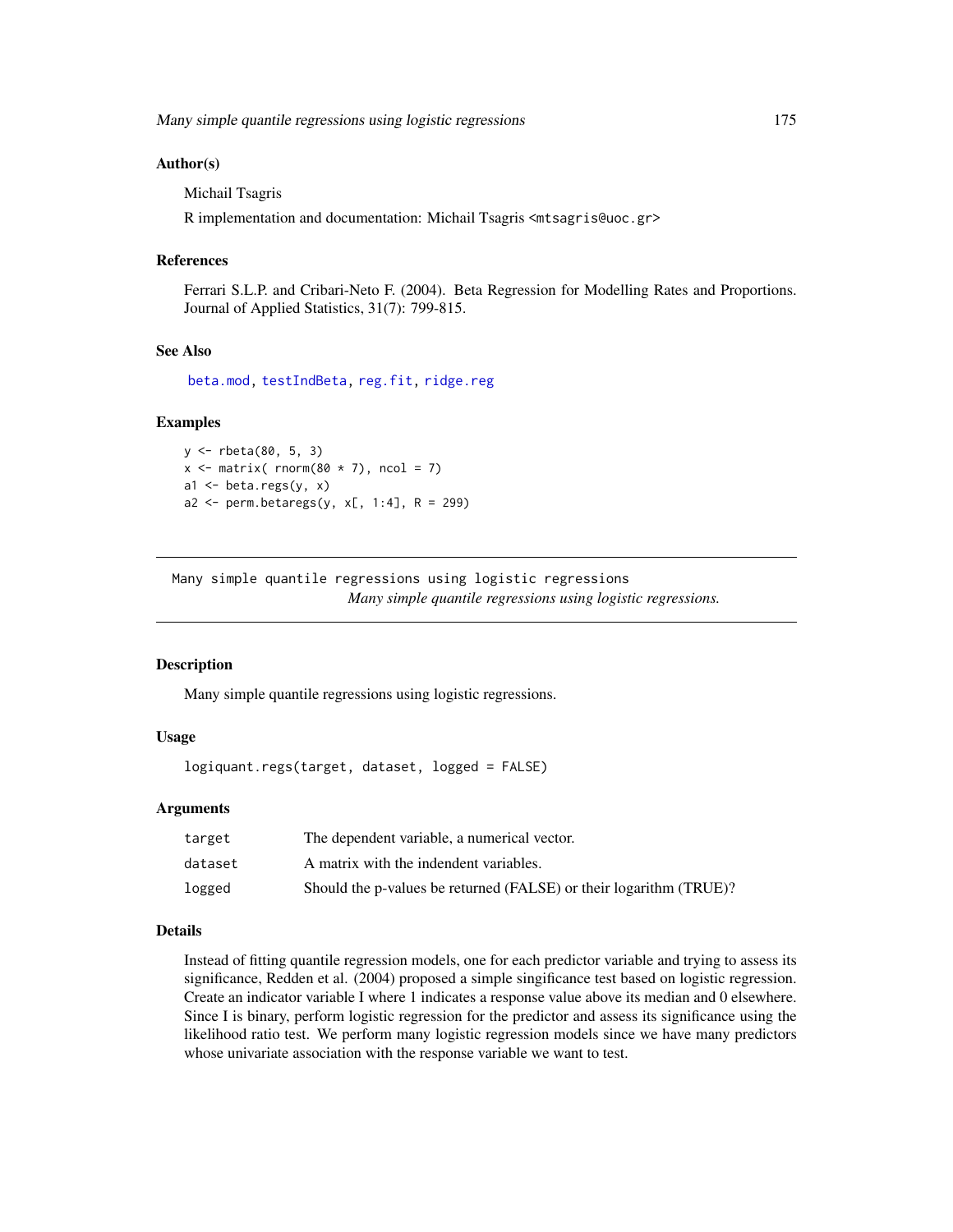## Value

A two-column matrix with the test statistics (likelihood ratio test statistic) and their associated pvalues (or their loggarithm).

## Author(s)

Author: Michail Tsagris.

R implementation and documentation: Michail Tsagris <mtsagris@uoc.gr>

## References

David T. Redden, Jose R. Fernandez and David B. Allison (2004). A simple significance test for quantile regression. Statistics in Medicine, 23(16): 2587-2597

#### See Also

[bic.regs,](#page-0-0) [sp.logiregs](#page-171-0)

## Examples

y <- rcauchy(100, 3, 2)  $x \le$  matrix( rnorm(100  $\star$  50), ncol = 50) a <- MXM::logiquant.regs(y, x)

Many simple zero inflated Poisson regressions *Many simple zero inflated Poisson regressions.*

## Description

Many simple zero inflated Poisson regressions.

## Usage

```
zip.regs(target, dataset, wei = NULL, check = FALSE, logged = FALSE, ncores = 1)
perm.zipregs(target, dataset, wei = NULL, check = FALSE, logged = FALSE, R = 999,
threshold = 0.05, ncores = 1)
wald.zipregs(target, dataset, wei = NULL, check = FALSE, logged = FALSE, ncores = 1)
```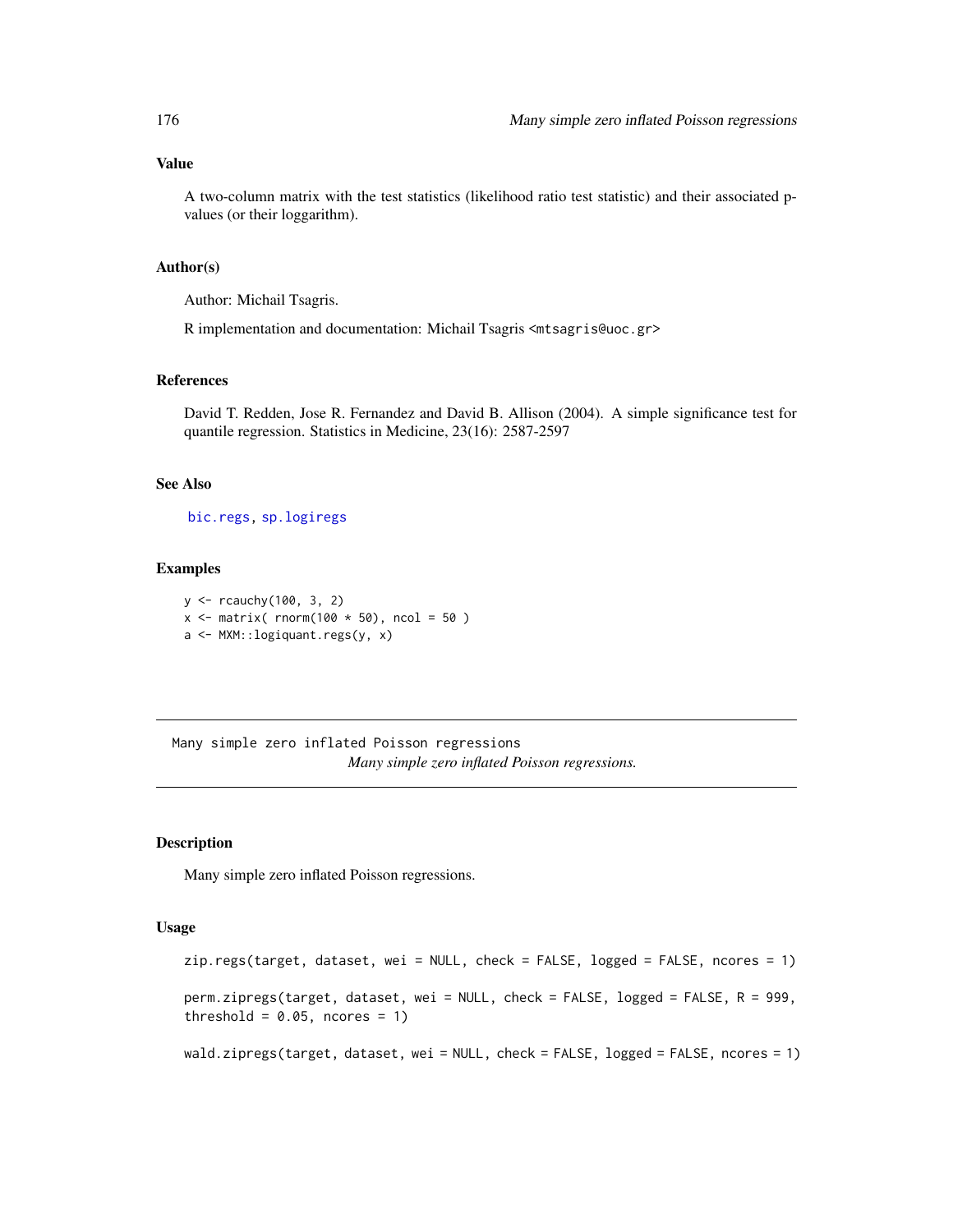## Arguments

| target    | The target (dependent) variable. It must be a numerical vector with integers.                                                                                                                                                                                                                                                                                                                                                                                                         |
|-----------|---------------------------------------------------------------------------------------------------------------------------------------------------------------------------------------------------------------------------------------------------------------------------------------------------------------------------------------------------------------------------------------------------------------------------------------------------------------------------------------|
| dataset   | The indendent variable(s). It can be a vector, a matrix or a data frame with con-<br>tinuous only variables, a data frame with mixed or only categorical variables.                                                                                                                                                                                                                                                                                                                   |
| wei       | A vector of weights to be used for weighted regression. The default value is<br>NULL. An example where weights are used is surveys when stratified sampling<br>has occured.                                                                                                                                                                                                                                                                                                           |
| check     | A boolean variable indicating whether to cheke for variables with identical val-<br>ues. The defauls is FALSE.                                                                                                                                                                                                                                                                                                                                                                        |
| logged    | A boolean variable; it will return the logarithm of the pvalue if set to TRUE.                                                                                                                                                                                                                                                                                                                                                                                                        |
| R         | The number of permutations, set to 999 by default. There is a trick to avoind<br>doing all permutations. As soon as the number of times the permuted test statis-<br>tic is more than the observed test statistic is more than 50 (in this example case),<br>the p-value has exceeded the signifiance level (threshold value) and hence the<br>predictor variable is not significant. There is no need to continue do the extra<br>permutations, as a decision has already been made. |
| threshold | Threshold (suitable values in $(0, 1)$ ) for assessing p-values significance. Default<br>value is 0.05.                                                                                                                                                                                                                                                                                                                                                                               |
| ncores    | The number of cores to use. The default value is 1.                                                                                                                                                                                                                                                                                                                                                                                                                                   |

## Details

Many simple zero inflated Poisson regressions are fitted. The permutations based approach may cause some errors sometimes, and this is due to the nature of the distribution and its maximisation process. "nlm" and "optim" are used internally.

# Value

A matrix with the test statistic values, their relevant (logged) p-values and the BIC values.

#### Author(s)

Michail Tsagris

R implementation and documentation: Michail Tsagris <mtsagris@uoc.gr>

# References

Lambert D. (1992). Zero-inflated Poisson regression, with an application to defects in manufacturing. Technometrics, 34(1):1-14.

# See Also

[zip.mod,](#page-247-0) [testIndZIP,](#page-67-0) [reg.fit,](#page-207-0) [ridge.reg](#page-209-0)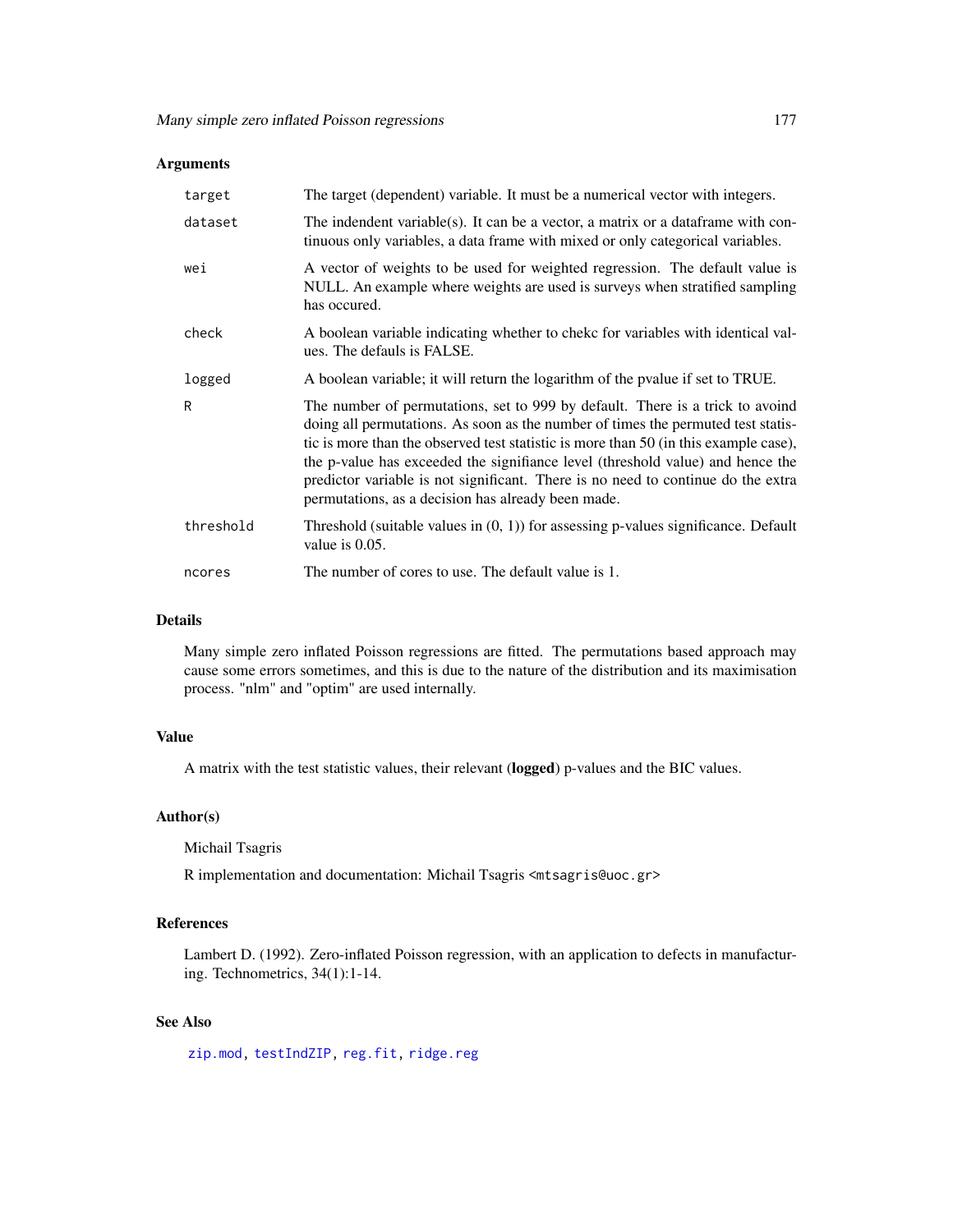#### Examples

```
y \leftarrow \text{rpois}(50, 3)x \le matrix( rnorm(50 * 7), ncol = 7)
v[1:10] <- 0
a1 \leftarrow zip.regs(y, x)
a2 \leftarrow \text{perm.zipregs}(y, x[, 1:3], R = 299)
```
Many Wald based tests for logistic and Poisson regressions with continuous predictors *Many Wald based tests for logistic and Poisson regressions with continuous predictors*

# Description

Many Wald based tests for logistic and Poisson regressions with continuous predictors.

#### Usage

```
wald.logisticregs(y, x, tol = 1e-09, wei = NULL, check = FALSE, logged = FALSE,
ncores = 1wald.poissonregs(y, x, tol = 1e-09, wei = NULL, check = FALSE, logged = FALSE,
ncores = 1)
```
#### Arguments

| У      | A vector with either 0s and 1 (logistic regression) or discrete data, counts (Pois-<br>son regression).                                                                     |
|--------|-----------------------------------------------------------------------------------------------------------------------------------------------------------------------------|
| X      | A data frame, the predictor variables. If you have no categorical variables, the<br>fucntion will still work but it's better to use the score, glms because it is faster.   |
| tol    | The tolerance value to stop the Newton-Raphson iterations. It is set to 1e-09 by<br>default.                                                                                |
| wei    | A vector of weights to be used for weighted regression. The default value is<br>NULL. An example where weights are used is surveys when stratified sampling<br>has occured. |
| check  | A boolean variable indicating whether to chekc for variables with identical val-<br>ues. The defauls is FALSE.                                                              |
| logged | A boolean variable; it will return the logarithm of the pvalue if set to TRUE.                                                                                              |
| ncores | How many to cores to used the default value is 1.                                                                                                                           |
|        |                                                                                                                                                                             |

# Details

Instead of using R built-in function [glm](#page-0-0) we implemented the newton-Raphson in order to avoid unnecessary calculations. The functions are much faster.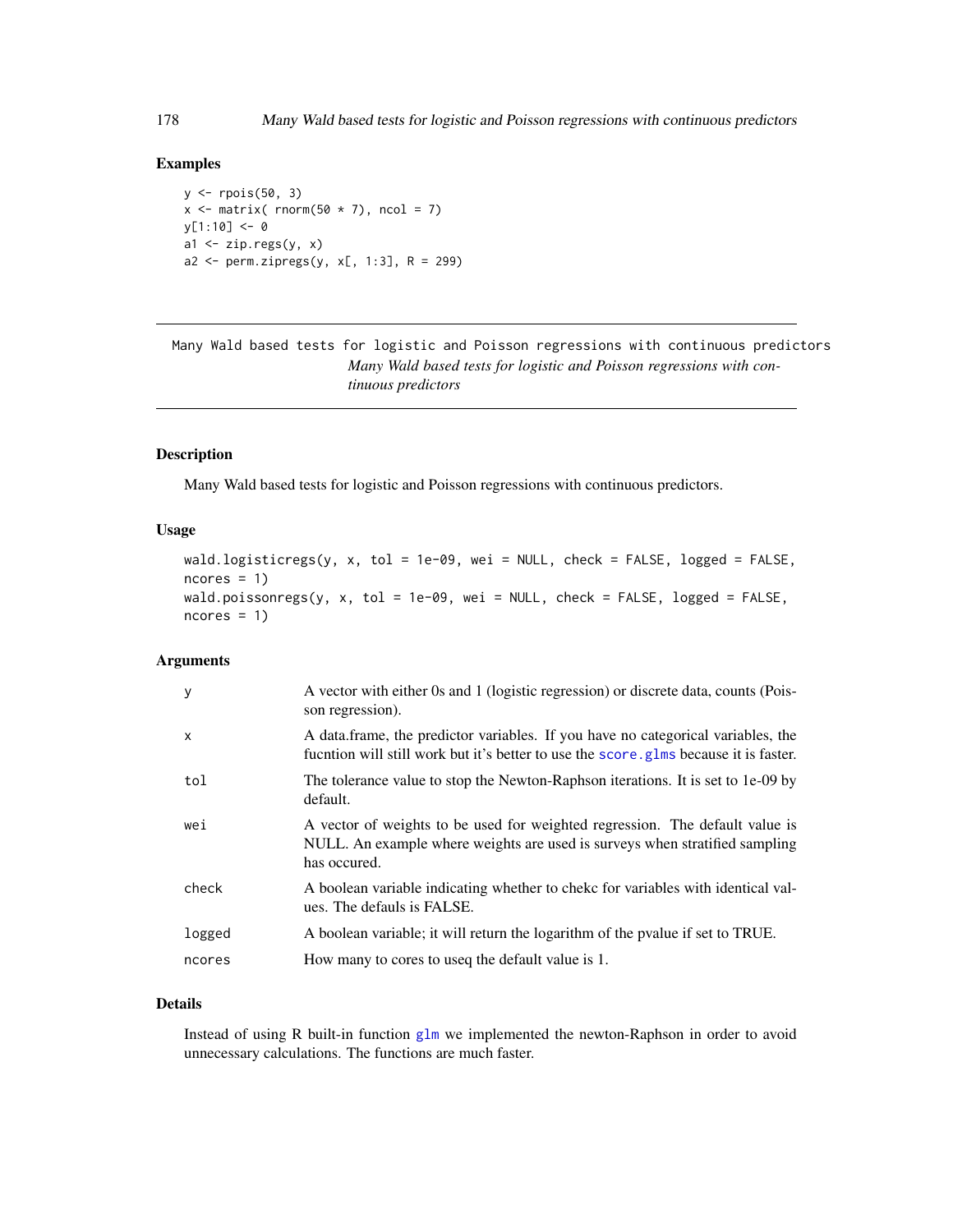## Value

A matrix with three columns, the test statistic, its associated (logged) p-value and the BIC of each model.

## Author(s)

Michail Tsagris

R implementation and documentation: Michail Tsagris <mtsagris@uoc.gr> and Manos Papadakis <papadakm95@gmail.com>.

## References

Draper, N.R. and Smith H. (1988). Applied regression analysis. New York, Wiley, 3rd edition. McCullagh, Peter, and John A. Nelder. Generalized linear models. CRC press, USA, 2nd edition, 1989.

## See Also

[univregs,](#page-240-0) [perm.univregs](#page-240-0)

#### Examples

```
## 20 variables, hence 20 univariate regressions are to be fitted
x \le matrix( rnorm(200 \star 20), ncol = 20)
y <- rpois(200, 4)
a <- wald.poissonregs(y, x)
b <- univregs(y, x, test = testIndPois)
cor(exp(a[, 2]), exp(b$pvalue) )
```
Markov Blanket of a node in a directed graph *Returns the Markov blanket of a node (or variable)*

# <span id="page-178-0"></span>Description

Returns the Markov blanket of a node (or variable).

#### Usage

```
mb(G, node)
```

| G    | The graph matrix as produced from pc. or or any other algorithm which pro-<br>duces directed graphs. |
|------|------------------------------------------------------------------------------------------------------|
| node | A vector with one or more numbers indicating the seleted node(s) (or vari-<br>$able(s)$ ).           |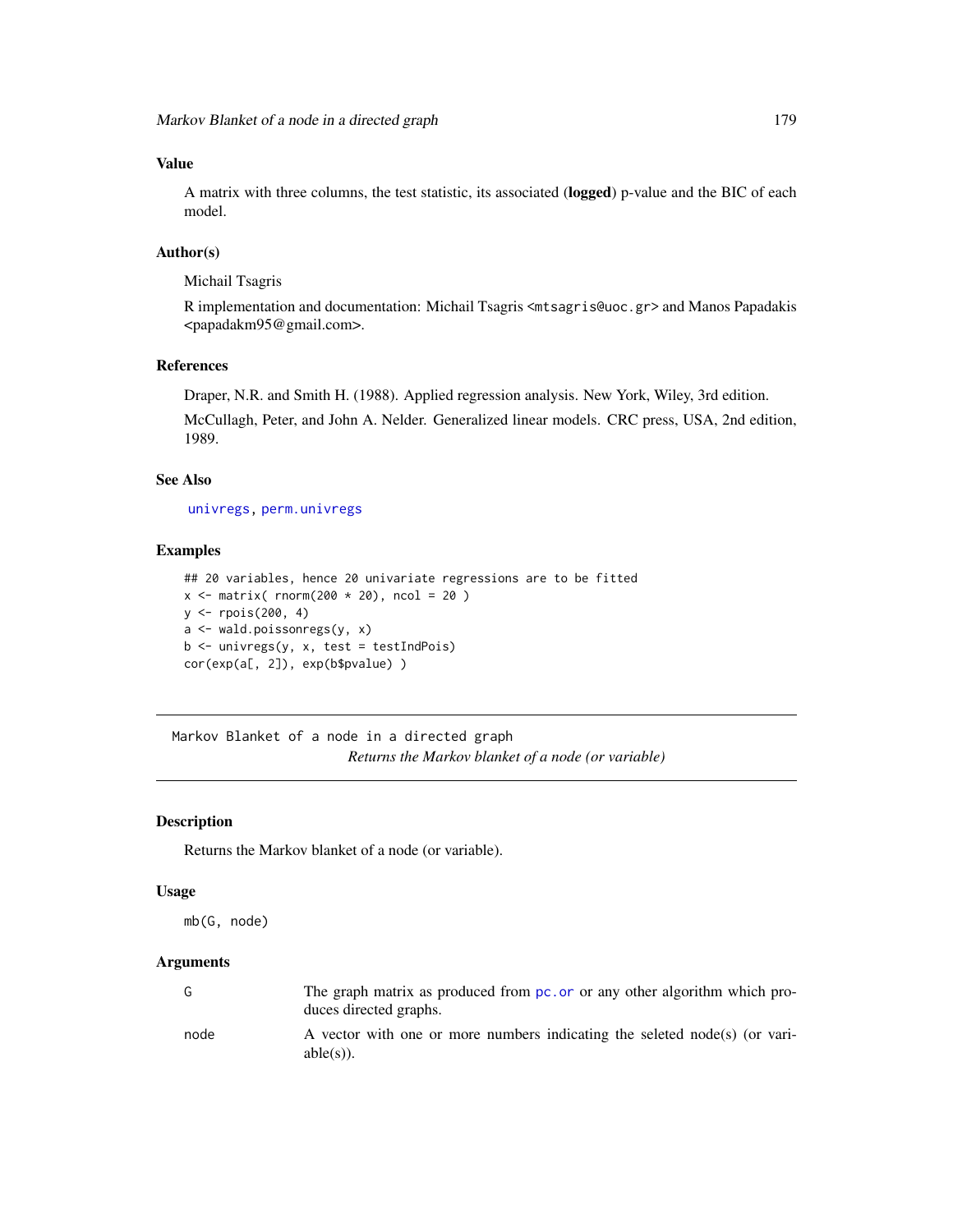# Details

This is a way to see the network for some given nodes. It is useful if you have many nodes and the whole network is a bit difficult to see clearly. Bear in mind that the values can be extracted with the \$ symbol, i.e. this is an S3 class output.

#### Value

| parents   | The parents of the node of interest.                                                                                                                   |
|-----------|--------------------------------------------------------------------------------------------------------------------------------------------------------|
| children  | The children of the node of interest.                                                                                                                  |
| spouses   | The spouses of the node of interest. These are the other parents of the children<br>of the node of interest.                                           |
| relatives | Nodes which are connected with the node of interest, but it is not known whether<br>they are parents or children. The edge between them is undirected. |
|           | markov.blanket The Markov blanket of the node of interest. The collection of all the previous.                                                         |

## Author(s)

Michail Tsagris

R implementation and documentation: Michail Tsagris <mtsagris@uoc.gr>

# See Also

[plotnetwork,](#page-168-0) [nei,](#page-192-0) [pc.or](#page-195-0)

# Examples

```
# simulate a dataset with continuous data
# simulate a dataset with continuous data
y <- rdag(1000, 10, 0.3)
tru < -y$G
x \le -y$x
mod < pc.con(x)G \leftarrow pc.or(mod)$G
plotnetwork(G)
dev.new()
mb(G, 8)
```
mases.output-class *Class* "mases.output"

# Description

Meta analytic SES output object class.

# Objects from the Class

Objects can be created by calls of the form new("mases.output", ...).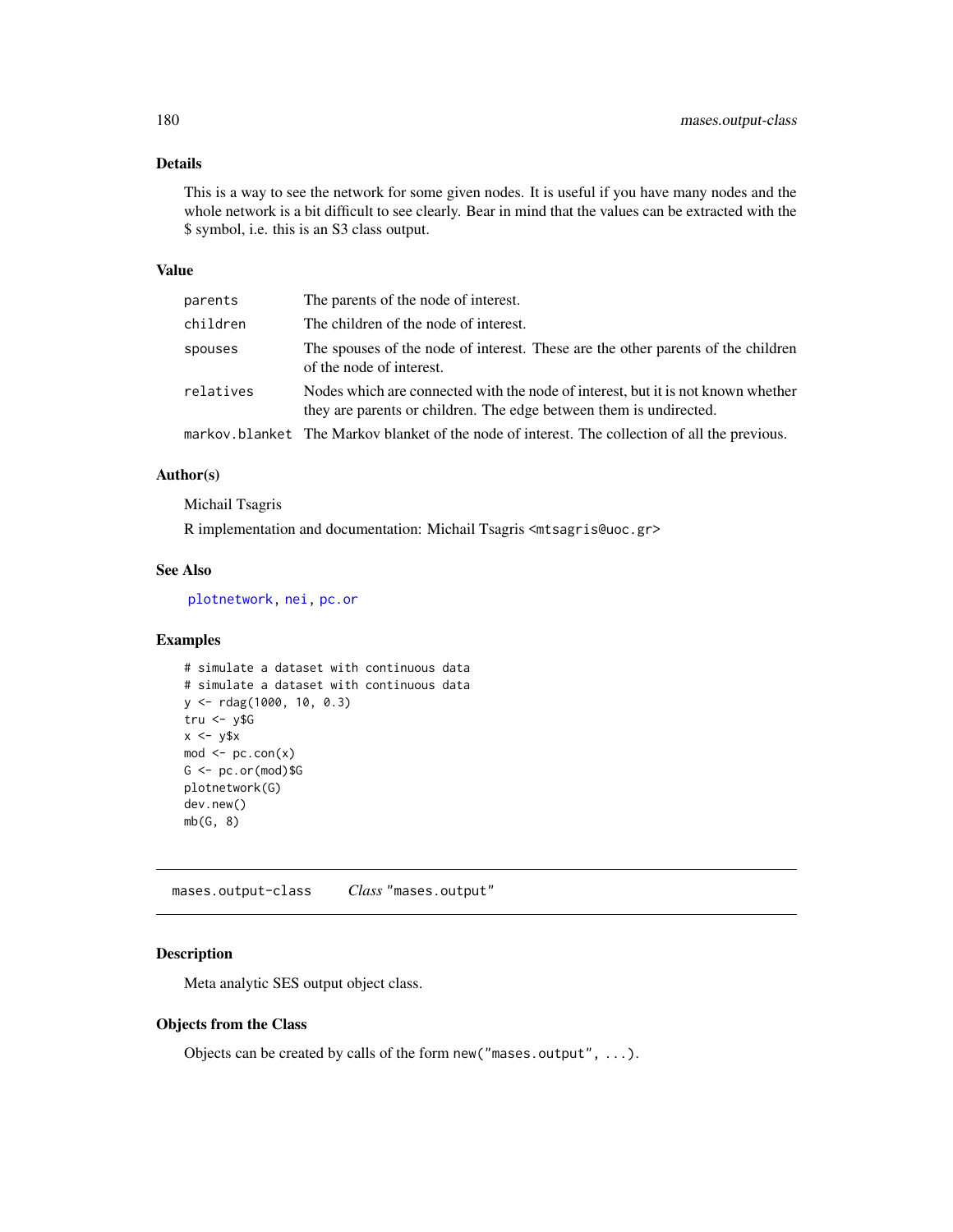## Slots

selectedVars: Object of class "numeric" selectedVarsOrder: Object of class "numeric" queues: Object of class "list" signatures: Object of class "matrix" hashObject: Object of class "list" pvalues: Object of class "numeric" stats: Object of class "numeric" univ: Object of class "list" max\_k: Object of class "numeric" threshold: Object of class "numeric" runtime: Object of class "proc\_time" test: Object of class "character"

# Methods

plot  $plot(x = "mass.output", mode = "all")$ : Generic function for plotting the generated pvalues of the mases.output object. Argument mode = "all" for plotting all the pvalues or mode="partial" for partial plotting the first 500 pvalues

# Author(s)

Giorgos Athineou <athineou@csd.uoc.gr>

## See Also

[ma.ses,](#page-95-0) [ma.mmpc](#page-95-0)

#### Examples

showClass("mases.output")

MMPC solution paths for many combinations of hyper-parameters *MMPC solution paths for many combinations of hyper-parameters*

## Description

MMPC solution paths for many combinations of hyper-parameters.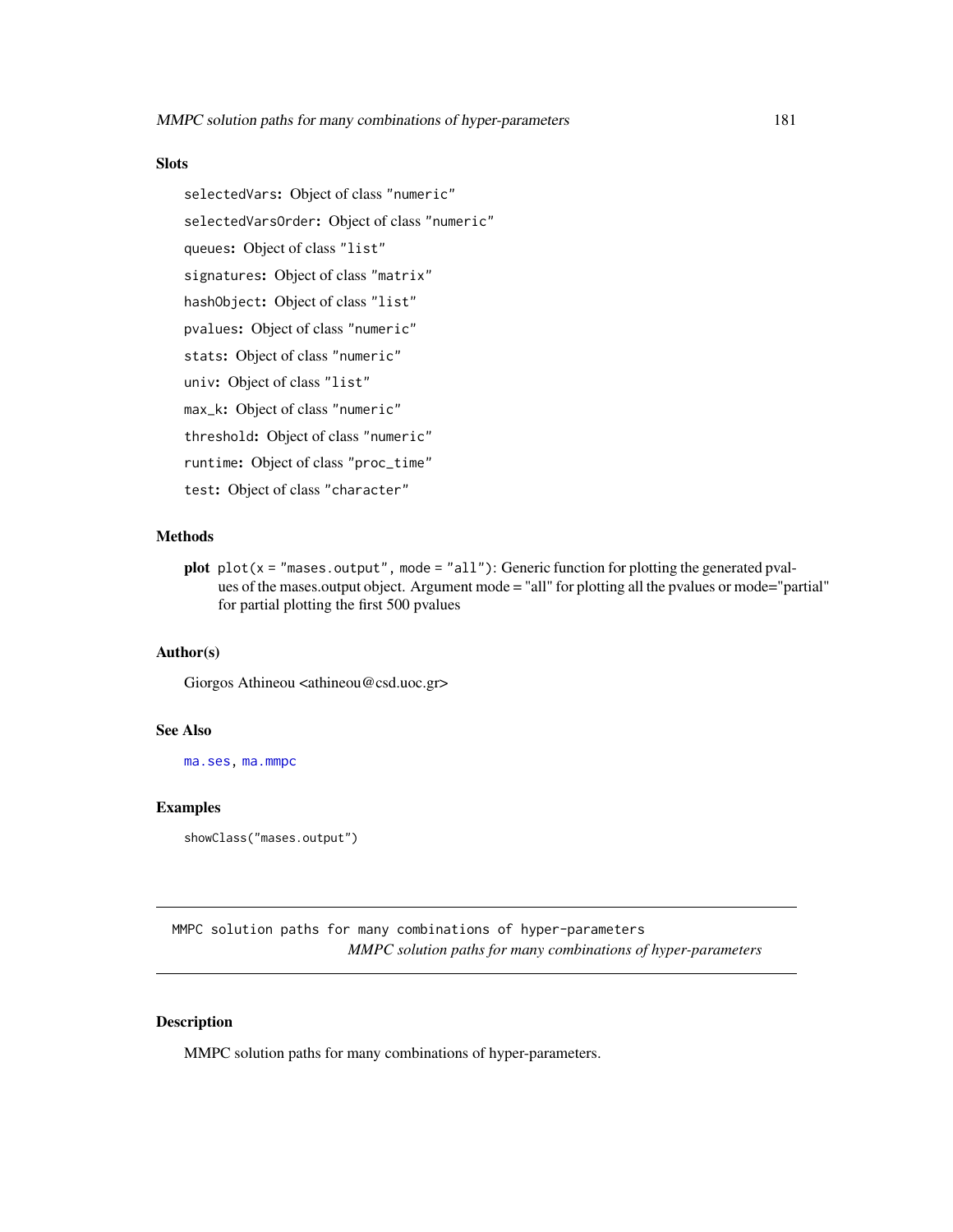# Usage

```
mmpc.path(target, dataset, wei = NULL, max_ks = NULL, alphas = NULL, test = NULL,
user_test = NULL, ncores = 1)
```
wald.mmpc.path(target, dataset, wei = NULL, max\_ks = NULL, alphas = NULL, test = NULL, user\_test = NULL, ncores = 1)

perm.mmpc.path(target, dataset, wei = NULL, max\_ks = NULL, alphas = NULL, test = NULL, user\_test = NULL,  $R = 999$ , ncores = 1)

# Arguments

| target              | The class variable. Provide either a string, an integer, a numeric value, a vector,<br>a factor, an ordered factor or a Surv object. See also Details.                                                                                                                                                                                                                                                                                                                                                                                                                                                                                                                                                                                                                                                                                                                                           |
|---------------------|--------------------------------------------------------------------------------------------------------------------------------------------------------------------------------------------------------------------------------------------------------------------------------------------------------------------------------------------------------------------------------------------------------------------------------------------------------------------------------------------------------------------------------------------------------------------------------------------------------------------------------------------------------------------------------------------------------------------------------------------------------------------------------------------------------------------------------------------------------------------------------------------------|
| dataset             | The dataset; provide either a data frame or a matrix (columns = variables, rows<br>= samples). Alternatively, provide an ExpressionSet (in which case rows are<br>samples and columns are features, see bioconductor for details).                                                                                                                                                                                                                                                                                                                                                                                                                                                                                                                                                                                                                                                               |
| wei                 | A vector of weights to be used for weighted regression. The default value is<br>NULL. An example where weights are used is surveys when stratified sampling<br>has occured.                                                                                                                                                                                                                                                                                                                                                                                                                                                                                                                                                                                                                                                                                                                      |
| $max$ <sub>ks</sub> | A vector of possible max_k values. Can be a number as well, but this does not<br>really make sense to do. If nothing is given, the values max $\mathbf{k} = (4,3,2)$ are used<br>by default.                                                                                                                                                                                                                                                                                                                                                                                                                                                                                                                                                                                                                                                                                                     |
| alphas              | A vector of possible threshold values. Can be a number as well, but this does<br>not really make sense to do. If nothing is given, the values $(0.1, 0.05, 0.01)$ are<br>used by default.                                                                                                                                                                                                                                                                                                                                                                                                                                                                                                                                                                                                                                                                                                        |
| test                | The conditional independence test to use. Default value is NULL. See also<br>CondIndTests.                                                                                                                                                                                                                                                                                                                                                                                                                                                                                                                                                                                                                                                                                                                                                                                                       |
| user_test           | A user-defined conditional independence test (provide a closure type object).<br>Default value is NULL. If this is defined, the "test" argument is ignored.                                                                                                                                                                                                                                                                                                                                                                                                                                                                                                                                                                                                                                                                                                                                      |
| R                   | The number of permutations, set to 999 by default. There is a trick to avoind do-<br>ing all permutations. As soon as the number of times the permuted test statistic<br>is more than the observed test statistic is more than 50 (if threshold $= 0.05$ and<br>$R = 999$ ), the p-value has exceeded the signifiance level (threshold value) and<br>hence the predictor variable is not significant. There is no need to continue do<br>the extra permutations, as a decision has already been made.                                                                                                                                                                                                                                                                                                                                                                                            |
| ncores              | How many cores to use. This plays an important role if you have tens of thou-<br>sands of variables or really large sample sizes and tens of thousands of variables<br>and a regression based test which requires numerical optimisation. In other cases<br>it will not make a difference in the overall time (in fact it can be slower). The<br>parallel computation is used in the first step of the algorithm, where univariate<br>associations are examined, those take place in parallel. We have seen a reduction<br>in time of 50% with 4 cores in comparison to 1 core. Note also, that the amount<br>of reduction is not linear in the number of cores. This argument is used only in<br>the first run of MMPC and for the univariate associations only and the results<br>are stored (hashed). In the enxt runs of MMPC the results are used (cashed) and<br>so the process is faster. |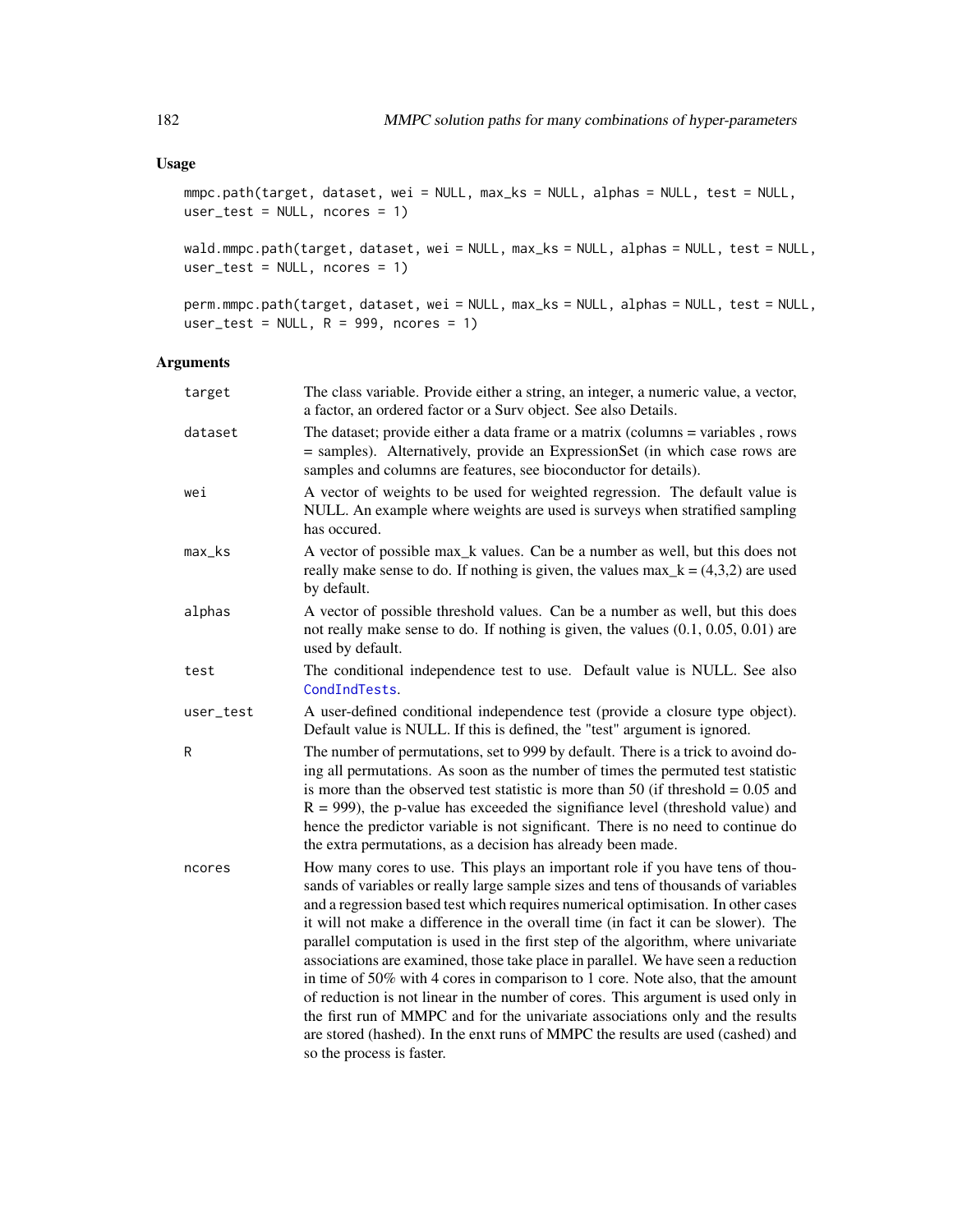## Details

For different combinations of the hyper-parameters, max\_k and the significance level (threshold or alpha) the MMPC algorith is run.

## Value

The output of the algorithm is an object of the class 'SESoutput' for SES or 'MMPCoutput' for MMPC including:

| bic       | A matrix with the BIC values of the final fitted model based on the selected<br>variables identified by each configuration, combination of the hyper-parameters.            |
|-----------|-----------------------------------------------------------------------------------------------------------------------------------------------------------------------------|
| size      | A matrix with the legnth of the selected variables identified by each configura-<br>tion of MMPC.                                                                           |
| variables | A list containing the variables from each configuration of MMPC                                                                                                             |
| runtime   | The run time of the algorithm. A numeric vector. The first element is the user<br>time, the second element is the system time and the third element is the elapsed<br>time. |

# Author(s)

Ioannis Tsamardinos, Vincenzo Lagani

R implementation and documentation: Giorgos Athineou <athineou@csd.uoc.gr> Vincenzo Lagani <vlagani@csd.uoc.gr>

#### References

Tsamardinos, Brown and Aliferis (2006). The max-min hill-climbing Bayesian network structure learning algorithm. Machine learning, 65(1): 31-78.

# See Also

[CondIndTests,](#page-31-0) [cv.ses](#page-108-0)

```
set.seed(123)
# simulate a dataset with continuous data
dataset <- matrix(runif(500 * 51, 1, 100), nrow = 500 )
#the target feature is the last column of the dataset as a vector
target <- dataset[, 51]
dataset <- dataset[, -51]
a <- mmpc.path(target, dataset, max_ks = NULL, alphas = NULL, test = NULL,
user_test = NULL, ncores = 1)
```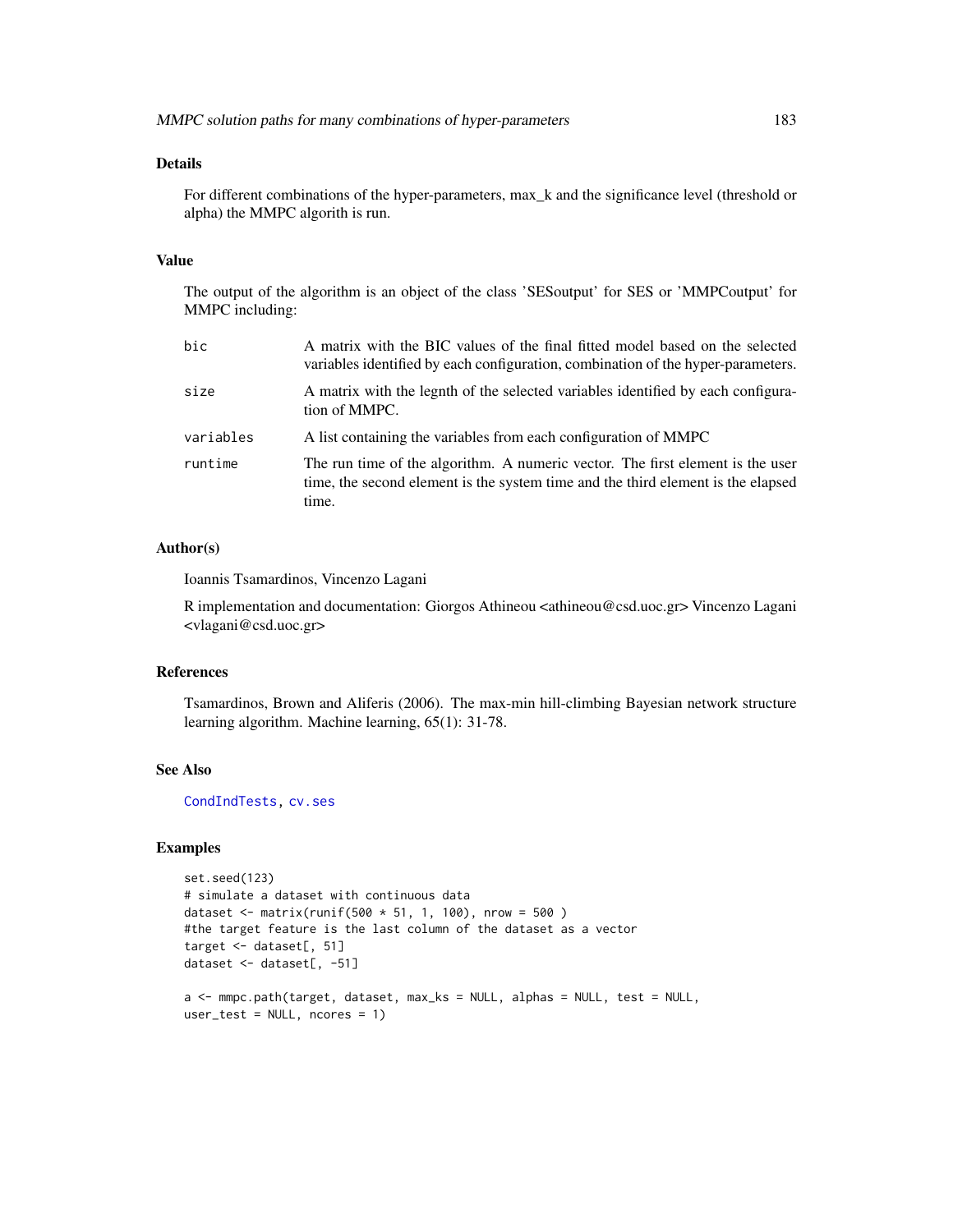MMPC.gee.output-class *Class* "MMPC.gee.output"

## Description

MMPC.glmm output object class.

# Objects from the Class

Objects can be created by calls of the form new("MMPC.gee.output", ...).

## Slots

selectedVars: Object of class "numeric" selectedVarsOrder: Object of class "numeric" hashObject: Object of class "list" pvalues: Object of class "numeric" stats: Object of class "numeric" univ: Object of class "list" max\_k: Object of class "numeric" threshold: Object of class "numeric" n.tests: Object of class "numeric" runtime: Object of class "proc\_time" test: Object of class "character" correl: Object of class "character" se: Object of class "character"

# Methods

plot  $plot(x = "MMPC.gete.output", mode = "all");$  Generic function for plotting the generated pvalues of the MMPC.glmm.output object. Argument mode = "all" for plotting all the pvalues or mode="partial" for partial plotting the first 500 pvalues

#### Author(s)

Giorgos Athineou and Michail Tsagris <mtsagris@uoc.gr>

#### See Also

[MMPC.gee,](#page-90-0) [SES.gee](#page-90-0)

## Examples

showClass("MMPC.gee.output")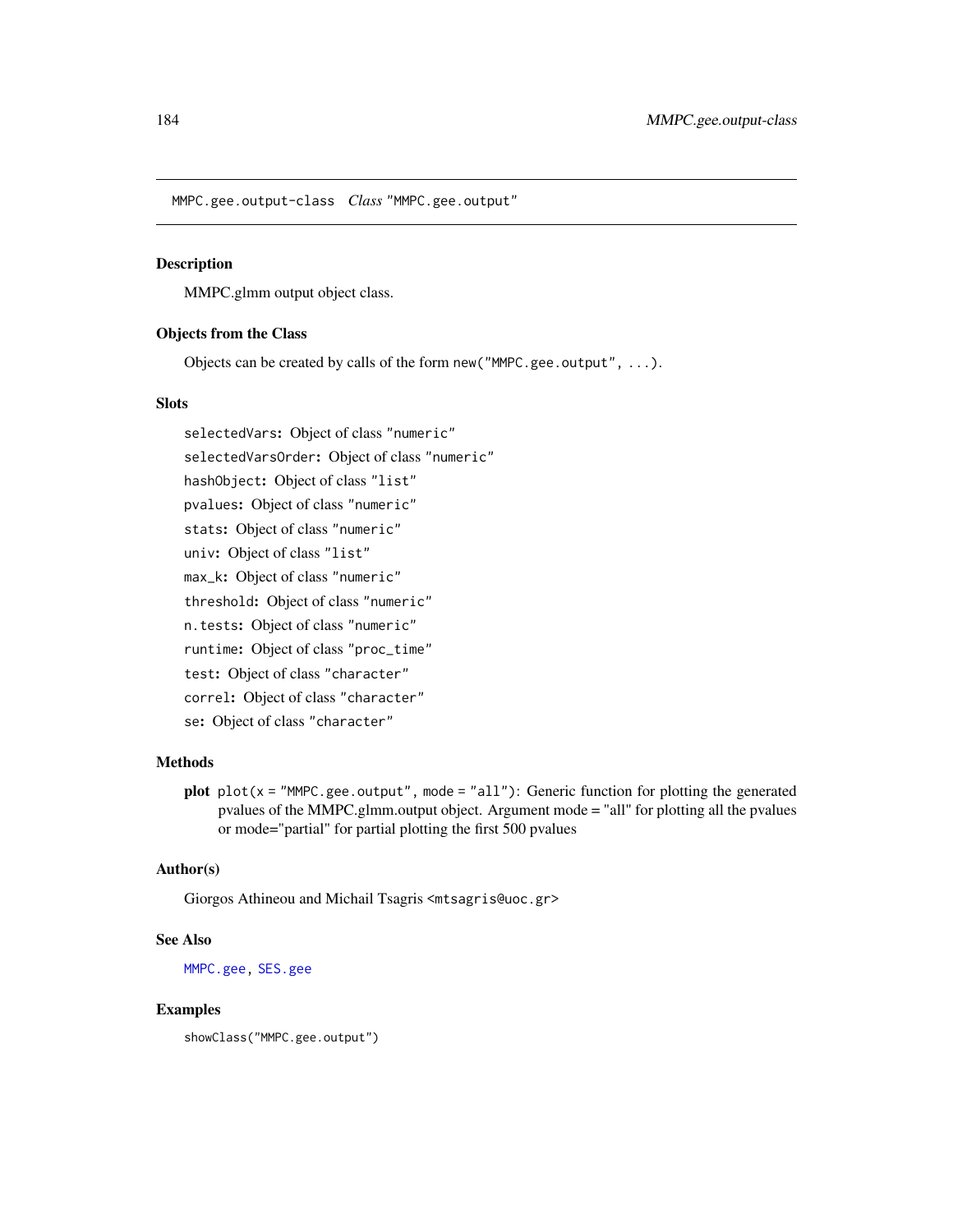MMPC.glmm.output-class

*Class* "MMPC.glmm.output"

# Description

MMPC.glmm output object class.

## Objects from the Class

Objects can be created by calls of the form new("MMPC.glmm.output", ...).

## **Slots**

selectedVars: Object of class "numeric" selectedVarsOrder: Object of class "numeric" hashObject: Object of class "list" pvalues: Object of class "numeric" stats: Object of class "numeric" univ: Object of class "list" max\_k: Object of class "numeric" threshold: Object of class "numeric" n.tests: Object of class "numeric" runtime: Object of class "proc\_time" test: Object of class "character" slope: Object of class "logical"

# Methods

plot  $plot(x = "MMPC.g.1mm.output", mode = "all");$  Generic function for plotting the generated pvalues of the MMPC.glmm.output object. Argument mode = "all" for plotting all the pvalues or mode="partial" for partial plotting the first 500 pvalues

## Author(s)

Giorgos Athineou <athineou@csd.uoc.gr>

## See Also

[MMPC.glmm,](#page-90-0) [SES.glmm](#page-90-0)

## Examples

showClass("MMPC.glmm.output")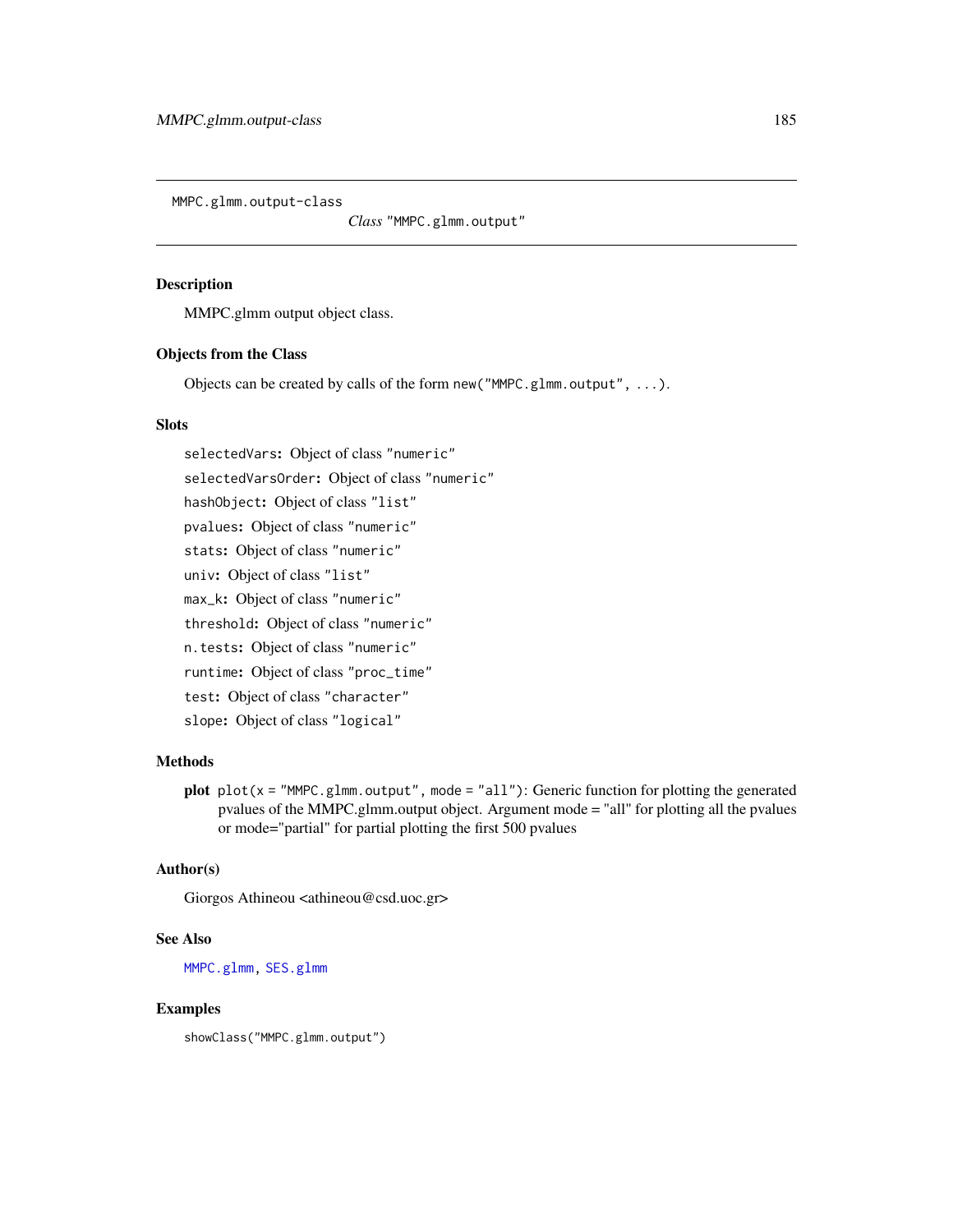MMPCoutput-class *Class* "MMPCoutput"

## Description

MMPC output object class.

# Objects from the Class

Objects can be created by calls of the form new("MMPCoutput", ...).

#### **Slots**

selectedVars: Object of class "numeric" selectedVarsOrder: Object of class "numeric" hashObject: Object of class "list" pvalues: Object of class "numeric" stats: Object of class "numeric" univ: Object of class "list" max\_k: Object of class "numeric" threshold: Object of class "numeric" n.tests: Object of class "numeric" runtime: Object of class "proc\_time" test: Object of class "character"

## Methods

plot  $plot(x = "MMPCoutput", mode = "all")$ : Generic function for plotting the generated pvalues of the MMPCoutput object. Argument mode = "all" for plotting all the pvalues or mode="partial" for partial plotting the first 500 pvalues

## Author(s)

Giorgos Athineou <athineou@csd.uoc.gr>

## See Also

[MMPC,](#page-84-0) [SES](#page-84-0)

## Examples

showClass("MMPCoutput")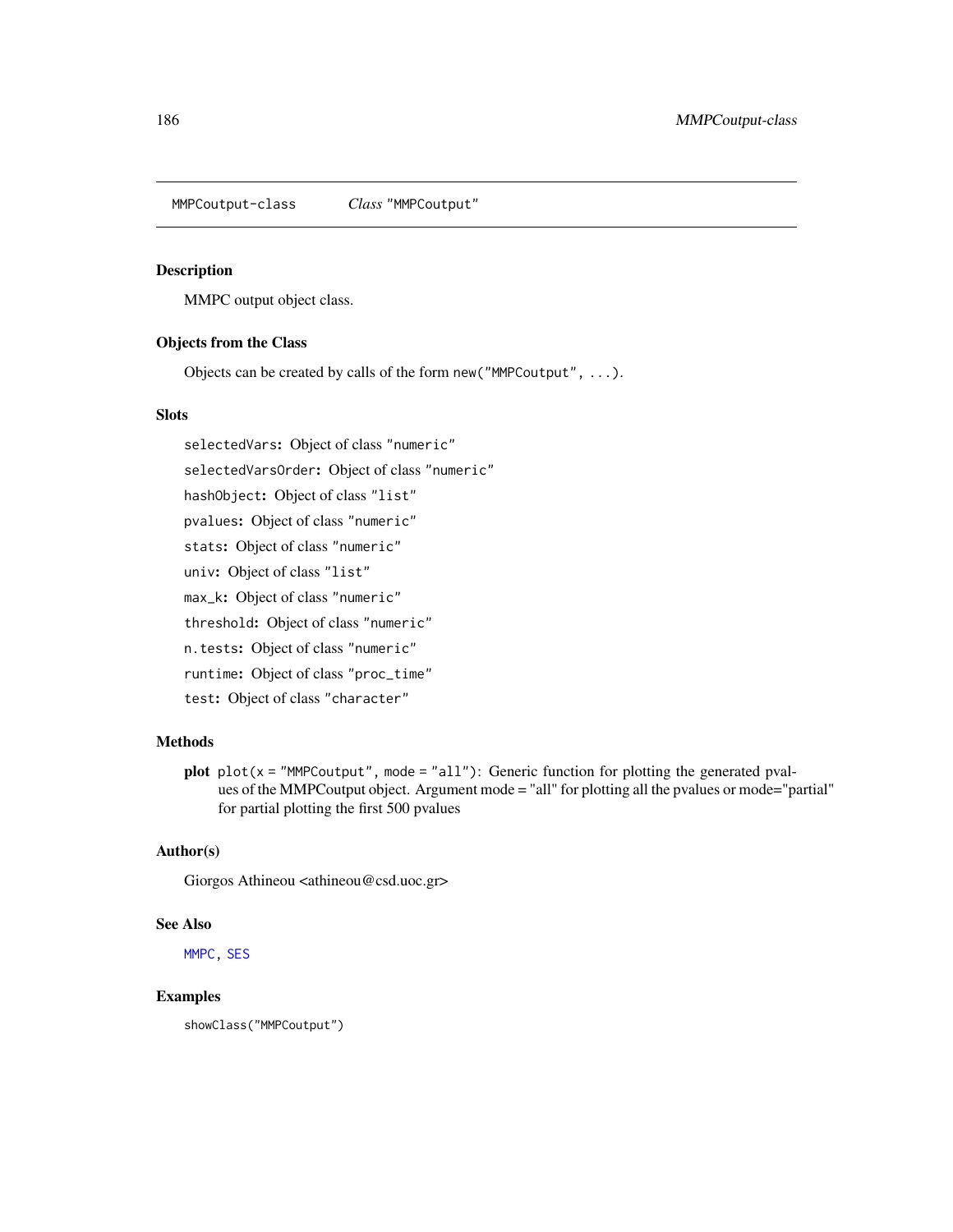# Description

Internal functions of Package MXM

## Details

These functions are only for internal usage of the MXM package - NOT to be called by the user.

# Functions

- InternalSES( ... )
- InternalMMPC(...)
- Internalmases( ... )
- Internalmammpc( ... )
- IdentifyEquivalence( ... )
- IdentifyEquivalence.ma( ... )
- apply\_ideq( ... )
- apply\_ideq.ma( ... )
- compare\_p\_values( ... )
- identifyTheEquivalent( ... )
- identifyTheEquivalent.ma( ... )
- max\_min\_assoc( ... )
- max\_min\_assoc.ma( ... )
- min\_assoc( ... )
- min\_assoc.ma( ... )
- univariateScore(...)
- univariateScore.ma( ... )
- condi.perm $( ...)$
- InternalSES.glmm(...)
- InternalMMPC.glmm(...)
- IdentifyEquivalence.glmm( ... )
- apply\_ideq.glmm( ... )
- identifyTheEquivalent.glmm(...)
- max\_min\_assoc.glmm( ... )
- min\_assoc.glmm( $\dots$ )
- univariateScore.glmm(...)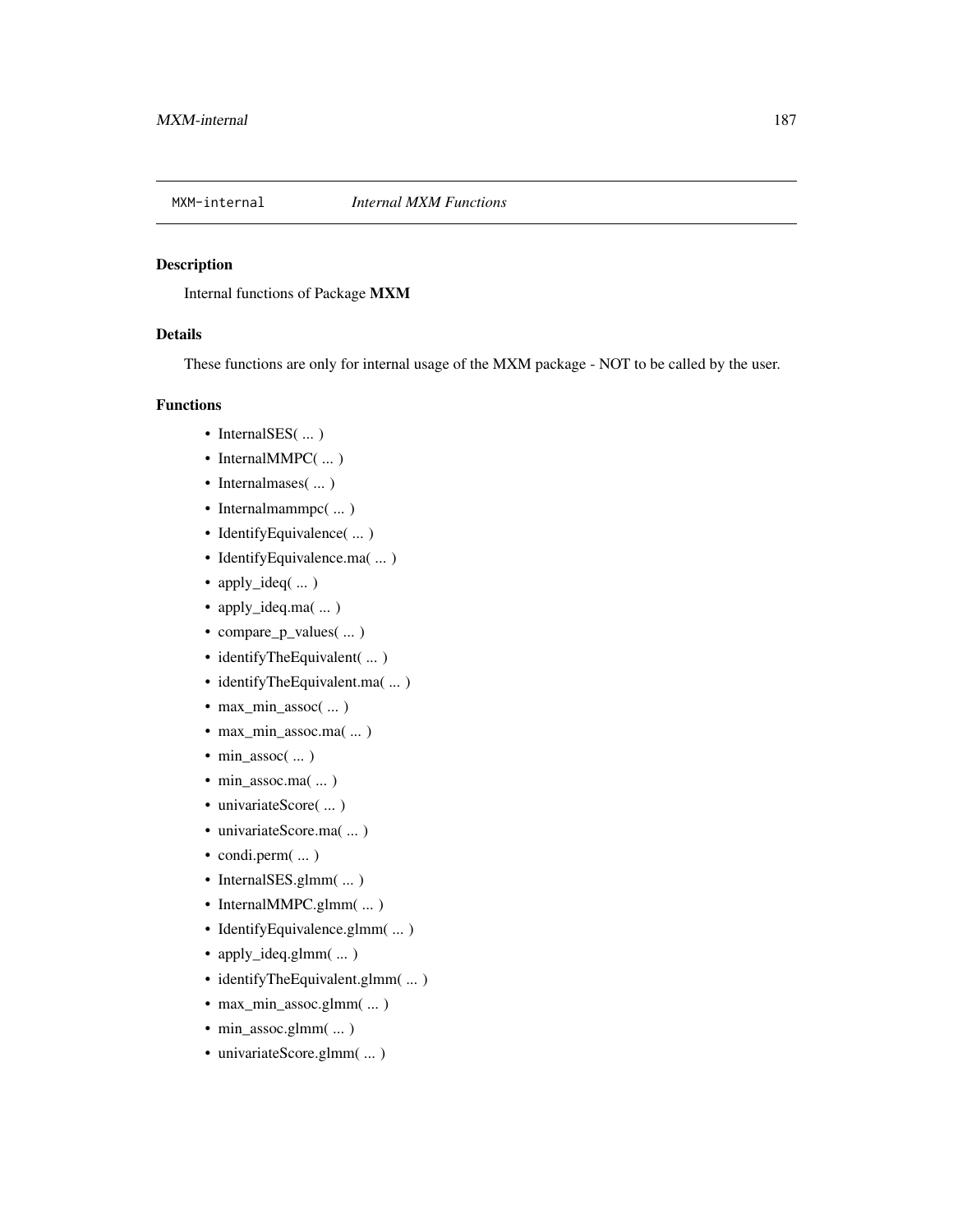# 188 MXM-internal

- is.sepset( ... )
- $lm.fsreg_2(\dots)$
- glm.fsreg\_2 $(\dots)$
- dag\_to\_eg( ... )
- nchoosek( $\ldots$ )
- $R0( ... )$
- $R1$ (...)
- $R2$ (...)
- $R3$ (...)
- is.sepset( ... )
- regbeta( ... )
- regbetawei(...)
- betamle.wei( ... )
- regzip( ... )
- regzipawei( ... )
- zipmle.wei(...)
- zipwei( ... )
- $\bullet\,$  bic.betafsreg(  $\ldots\,)$
- bic.zipfsreg( ... )
- beta.fsreg( ... )
- zip.fsreg( ... )
- beta.bsreg( ... )
- zip.bsreg( ... )
- iamb.betabs(...)
- iamb.zipbs(...)
- iamb.glmbs(...)
- internaliamb.binombs(...)
- internaliamb.poisbs(...)
- internaliamb.lmbs(...)
- InternalMMPC.glmm( ... )
- InternalSES.glmm(...)
- InternalSES( ... )
- InternalMMPC( ... )
- univariateScore( ... )
- perm.univariateScore( ... )
- max\_min\_assoc( ... )
- min\_assoc( ... )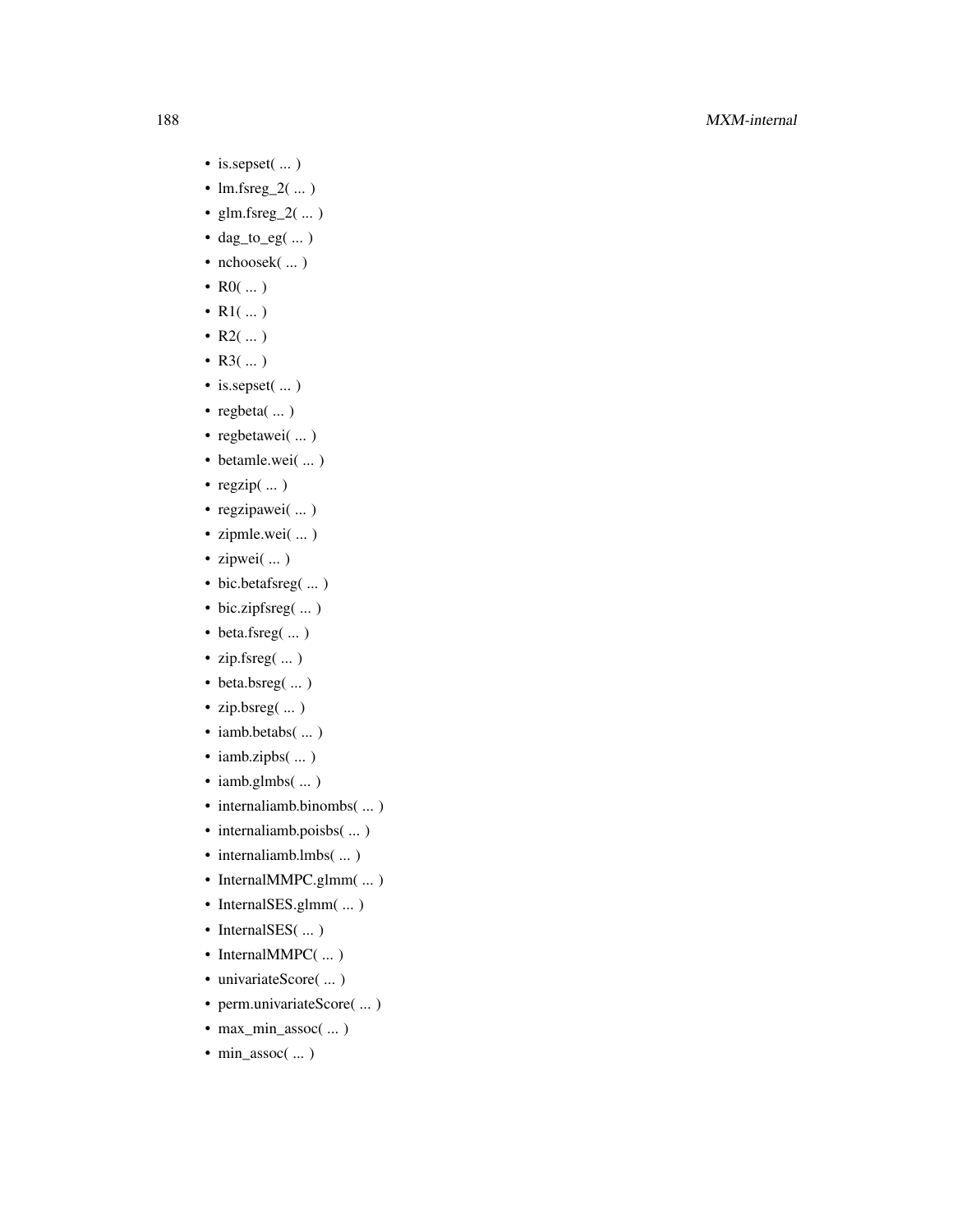## MXM-internal 189

- nchoosek( ... )
- Internalmases( ... )
- compare\_p\_values( ... )
- perm.Internalmmpc
- wald.Internalmmpc
- wald.Internalses
- perm.IdentifyEquivalence( ... )
- perm.identifyTheEquivalent( ... )
- perm.apply\_ideq( ... )
- IdentifyEquivalence( ... )
- apply\_ideq( ... )
- identifyTheEquivalent( ... )
- cvses.par(...)
- cvmmpc.par( ... )
- cvwaldses.par( ... )
- cvwaldmmpc.par( ... )
- cvpermses.par(...)
- cvpermmmpc.par( ... )
- wald.univariateScore( ... )
- univariateScore.ma( ... )
- IdentifyEquivalence.ma( ... )
- identifyTheEquivalent.ma( ... )
- apply\_ideq.ma( ... )
- max\_min\_assoc.ma( ... )
- min\_assoc.ma( ... )
- fs.reg\_2( $\dots$ )
- gammafsreg $_2$ (...)
- beta.fsreg\_2 $(m)$
- $zip.Fsreg_2(\dots)$
- internaliamb.zipbs( $\dots$ )
- internaliamb.betabs(...)
- iamb.gammabs(...)
- iamb.normlogbs(...)
- internaliamb.gammabs( ... )
- internaliamb.normlogbs(...)
- bic.tobit.fsreg(...)
- iamb.tobitbs(...)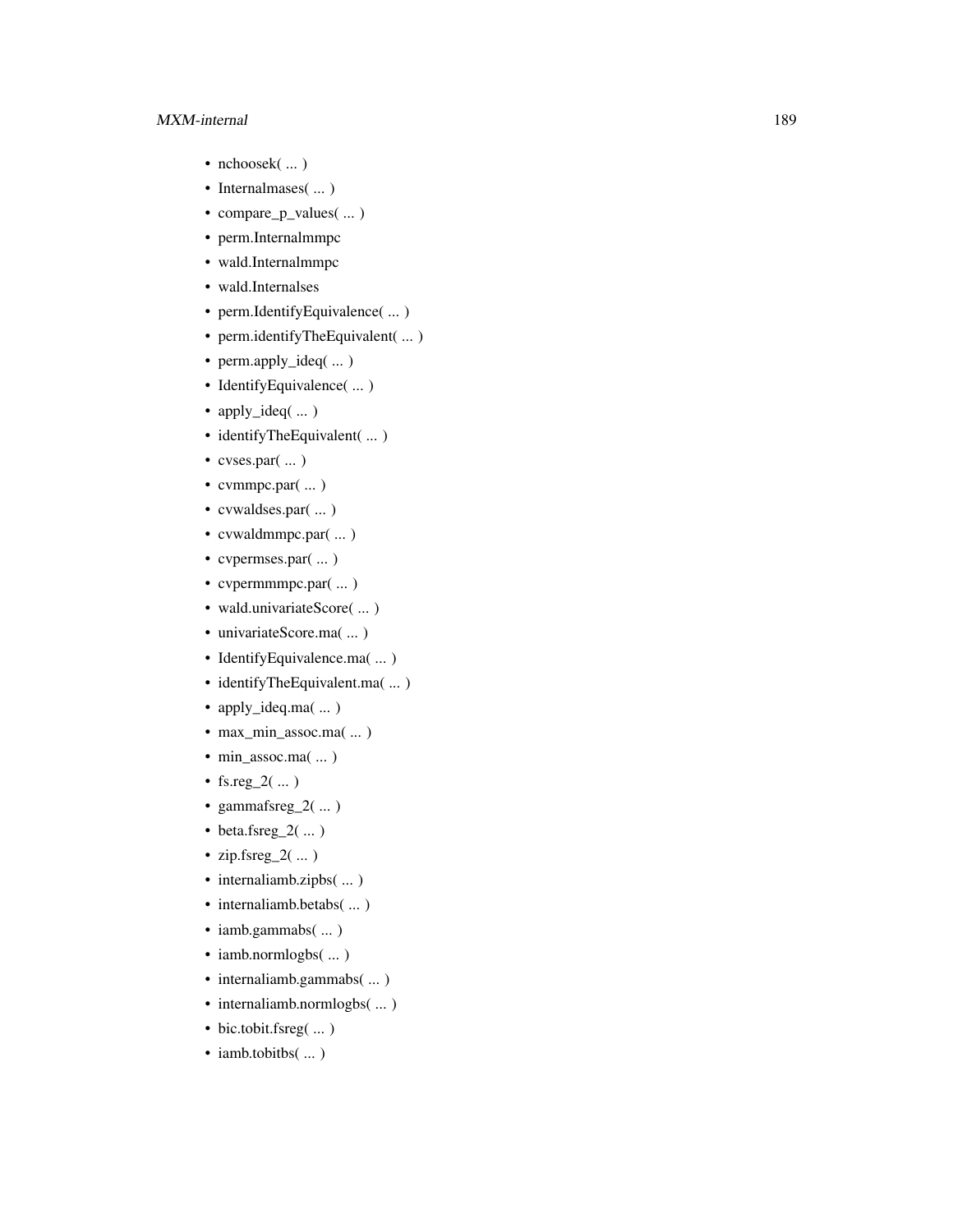- internaliamb.tobitbs( ... )
- ebic.fbed.beta( ... )
- ebic.fbed.cr( ... )
- ebic.fbed.glm( ... )
- ebic.fbed.lm(...)
- ebic.fbed.mmreg( ... )
- ebic.fbed.multinom( ... )
- ebic.fbed.nb( ... )
- ebic.fbed.ordinal( ... )
- ebic.fbed.tobit( ... )
- ebic.fbed.wr( ... )
- ebic.fbed.zip( ... )
- ebic.beta.bsreg( ... )
- ebic.cr.bsreg( ... )
- ebic.glm.bsreg( ... )
- ebic.lm.bsreg( ... )
- ebic.mm.bsreg( ... )
- ebic.multinom.bsreg( ... )
- ebic.ordinal.bsreg(...)
- ebic.tobit.bsreg(...)
- ebic.wr.bsreg( ... )
- ebic.zip.bsreg(...)
- cat\_condis( ... )
- pearson\_condis( ... )
- pearson\_condis.rob( ... )
- disctor\_condis( ... )
- comb\_condis( ... )
- fbed.glmm( $\dots$ )
- fbed.lmm $( ...)$
- ebic.fbed.glmm( ... )
- ebic.fbed.lmm( ... )
- lmm.bsreg( $\dots$ )
- clogit.fsreg( ... )
- clogit.fsreg\_2 $(\dots)$
- bic.clogit.fsreg(...)
- quasibinom.fsreg(...)
- quasipois.fsreg(...)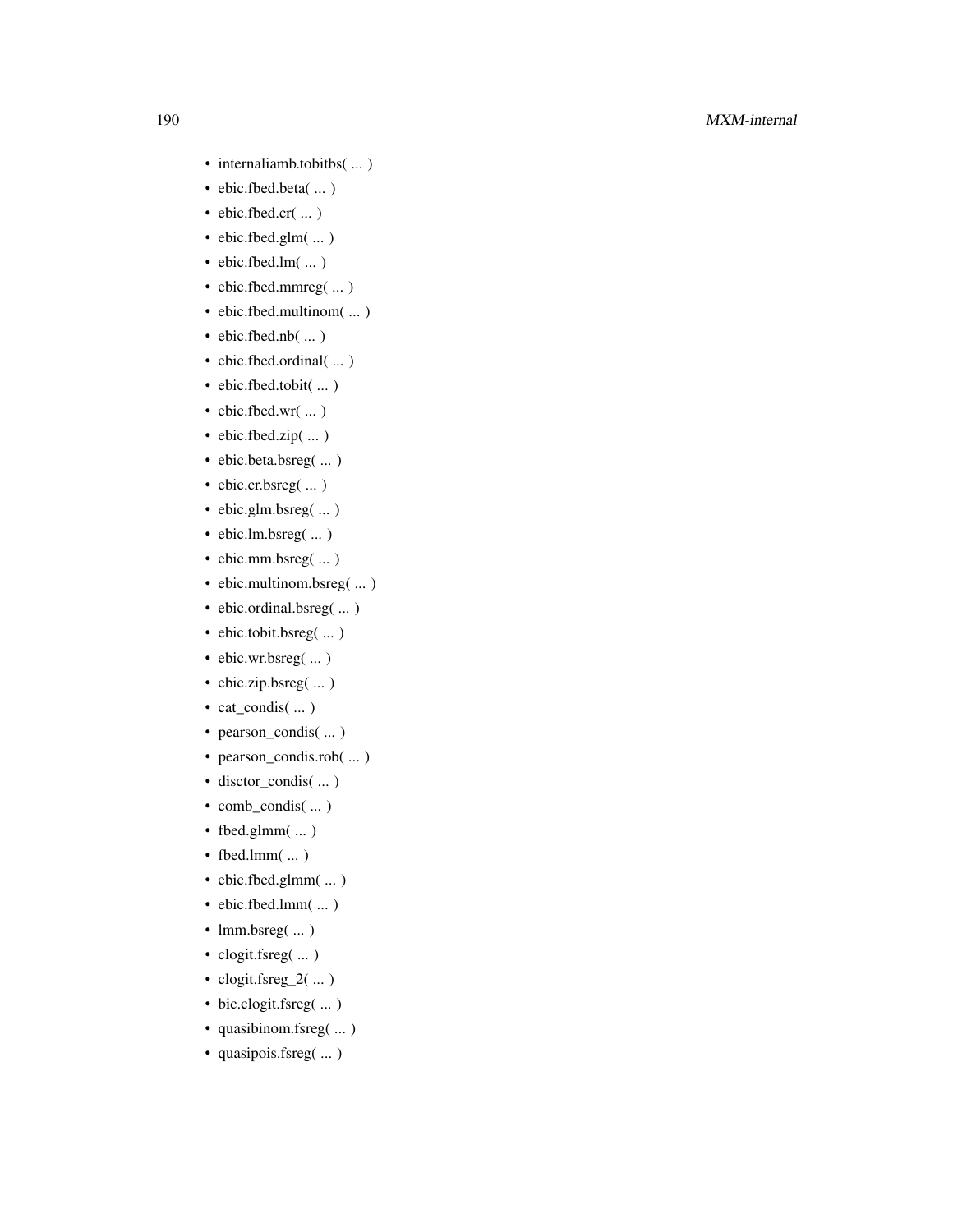- quasibinom.fsreg\_2 $(m)$
- quasipois.fsreg\_2( ... )
- fbed.geeglm( ... )
- fbed.geeglm.reps( ... )
- fbed.ordgee( ... )
- internaliamb.mmbs(...)
- iamb.gammabs(...)
- iamb.normlogbs(...)
- internaliamb.gammabs(...)
- internaliamb.normlogbs(...)
- bic.wr.fsreg(...)
- wr.fsreg( ... )
- wr.fsreg\_2 $(\dots)$
- ebicScore( ... )
- fbed.glmm.reps(...)
- fbed.lmm.reps( $\dots$ )
- ebic.fbed.lmm.reps( ... )
- ebic.fbed.glmm.reps( ... )
- ebic.glmm.reps.bsreg( ... )
- fbed.ordgee.reps( ... )
- fbed.geelm( ... )
- fbed.geelm.reps(...)
- univariateScore.gee( ... )
- InternalMMPC.gee( .. )
- InternalSES.gee(..)
- max\_min\_assoc.gee( ... )
- min\_assoc.gee( ... )
- IdentifyEquivalence.gee( ... )
- identifyTheEquivalent.gee( ... )
- univariateScore.timeclass( ... )
- InternalMMPC.timeclass( ... )
- $gomp2(\dots)$
- kfbed.reg( ... )
- kfbed.glmm.reg( ... )
- kfbed.gee.reg( ... )
- $bs. g2(...)$
- fbed.g2 $(\dots)$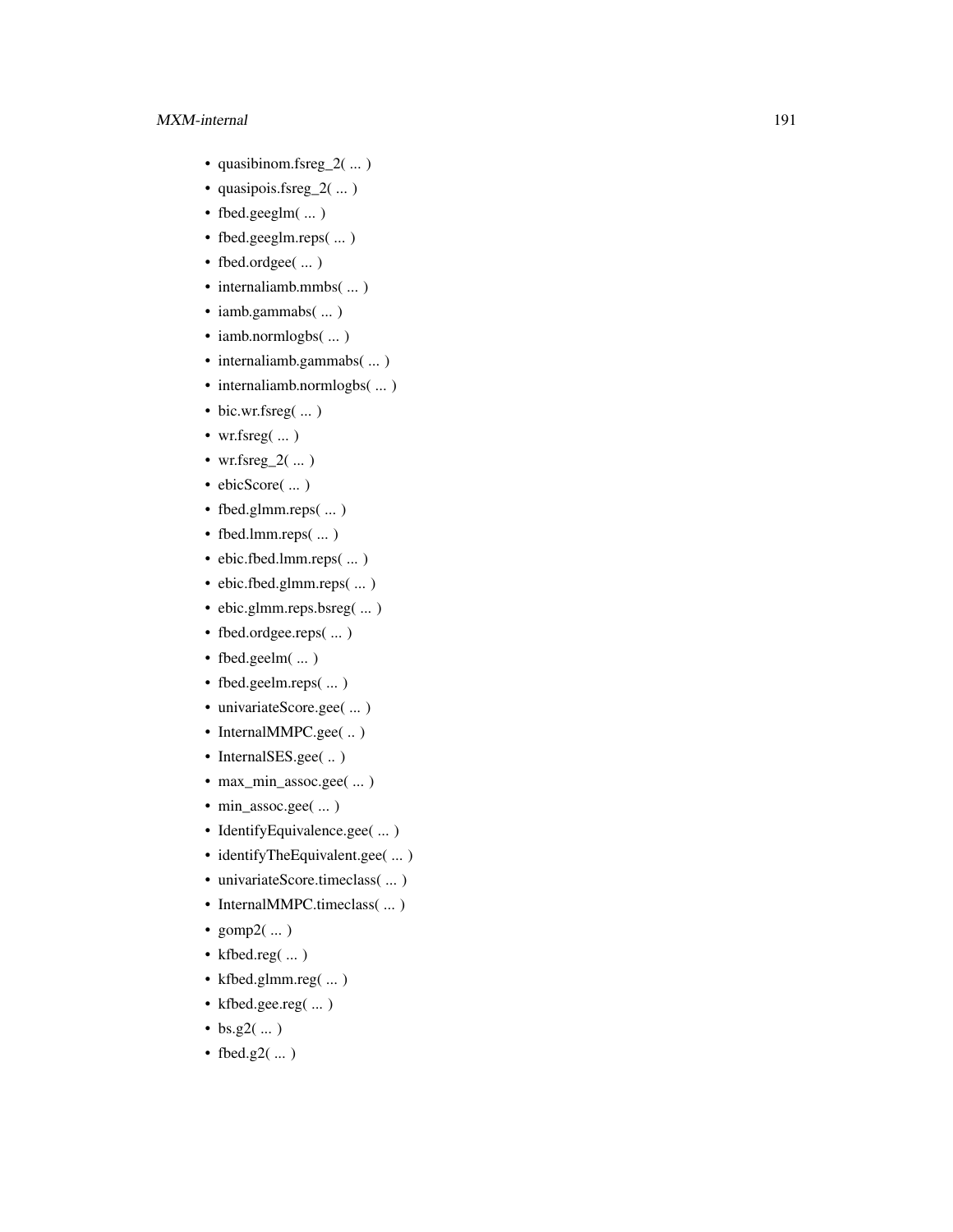- fbed.glmm.ordinal( ... )
- fbed.glmm.ordinal.reps(...)
- ebic.fbed.glmm.ordinal( ... )
- ebic.fbed.glmm.ordinal.reps( ... )
- glmm.ordinal.bsreg( ... )
- glmm.ordinal.reps.bsreg( ... )
- ebic.glmm.reps.bsreg( ... )
- ebic.glmm.ordinal.reps.bsreg( ... )
- big.model(...)
- big.fbed.g2(...)
- big.bs.g2 $(\dots)$
- clogit.cv.ses( ... )
- bsreg.big $(\dots)$
- fbed.glmm.cr( ... )
- ebic.fbed.glmm.cr( ... )
- glmm.cr.bsreg( ... )
- ebic.glmm.cr.bsreg( ... )
- test.maker( ... )
- ebic.model(...)
- fbed.lr $(\dots)$
- fbed.ebic( ... )
- spml.bsreg(...)
- bic.llr.fsreg( ... )
- ebic.llr.bsreg( ... )
- llr.bsreg( ... )
- beta.reg( ... )
- ebic.spml.bsreg(...)
- regzinb $(\dots)$
- zinb.mle $(\dots)$
- fbed.glmm.nb(...)
- fbed.glmm.nb.reps( ... )
- glmm.nb.bsreg(...)
- glmm.nb.reps.bsreg( ... )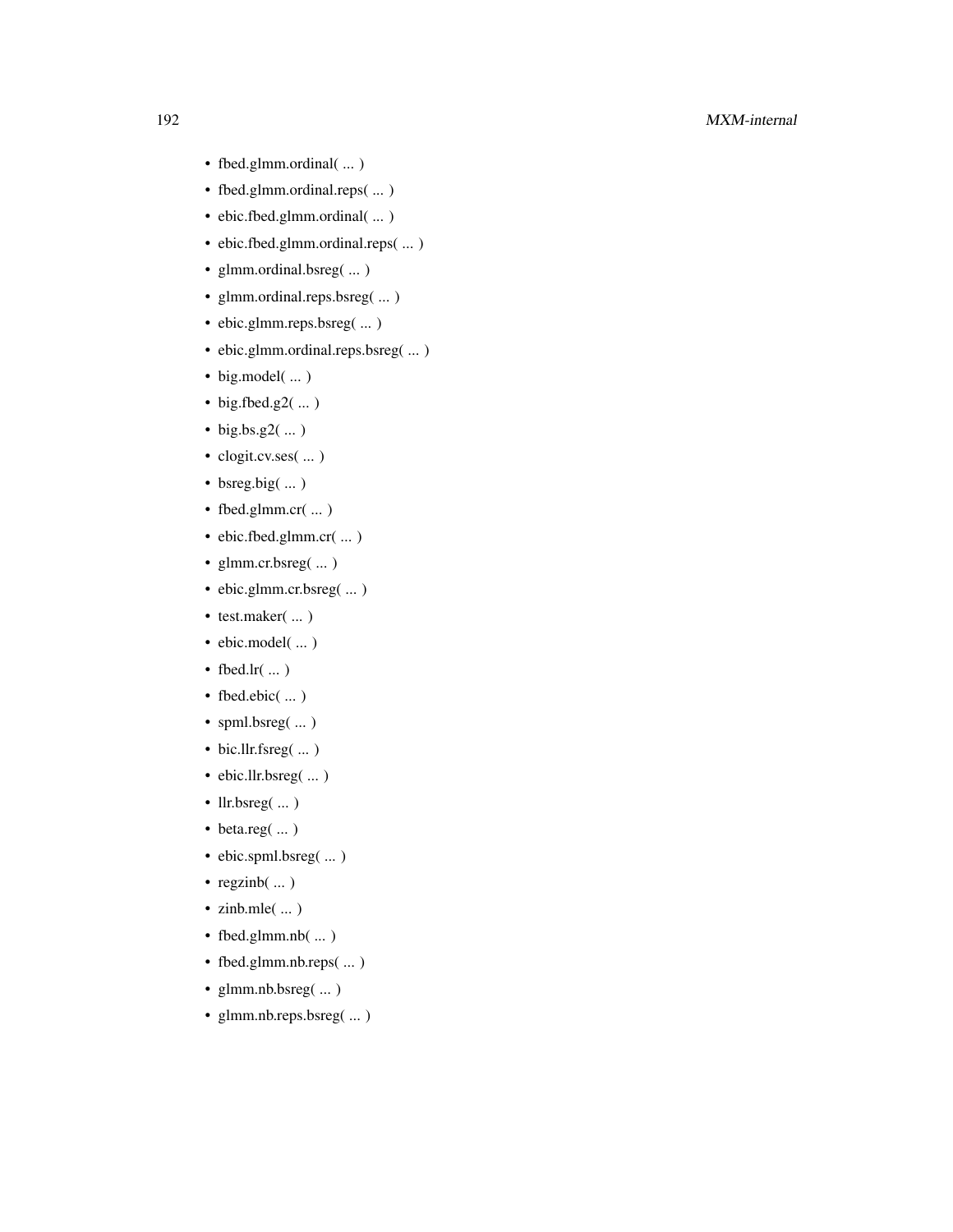Neighbours of nodes in an undirected graph

*Returns the node(s) and their neighbour(s), if there are any.*

# Description

Returns the node(s) and their neighbour(s) of one or more nodes (if there are any).

#### Usage

nei(G, node)

## Arguments

| G    | The adjacency matrix of an undirected graph as produced by mmhc.skel, pc.skel<br>or any other algorithm. |
|------|----------------------------------------------------------------------------------------------------------|
| node | A vector with one or more numbers indicating the seleted node(s) (or vari-<br>$able(s)$ ).               |

# Details

This is a way to see the network for some given nodes. It is useful if you have many nodes and the whole network is a bit difficult to see clearly.

#### Value

A list object called "geit" containing the neighbours of the node(s). If there are no neighbours a message appears and no plot is presented. If the "graph" argument is set to TRUE and there are neighbours, a plot will appear.

Bear in mind that the values can be extracted with the \$ symbol, i.e. this is an S3 class output.

#### Author(s)

Michail Tsagris

R implementation and documentation: Michail Tsagris <mtsagris@uoc.gr>

#### See Also

[mmhc.skel,](#page-219-0) [SES,](#page-84-0) [MMPC](#page-84-0)

```
# simulate a dataset with continuous data
set.seed(1234)
dataset <- matrix(runif(500 * 20, 1, 100), nrow = 500)
G <- pc.con(dataset)$G
plotnetwork(G)
```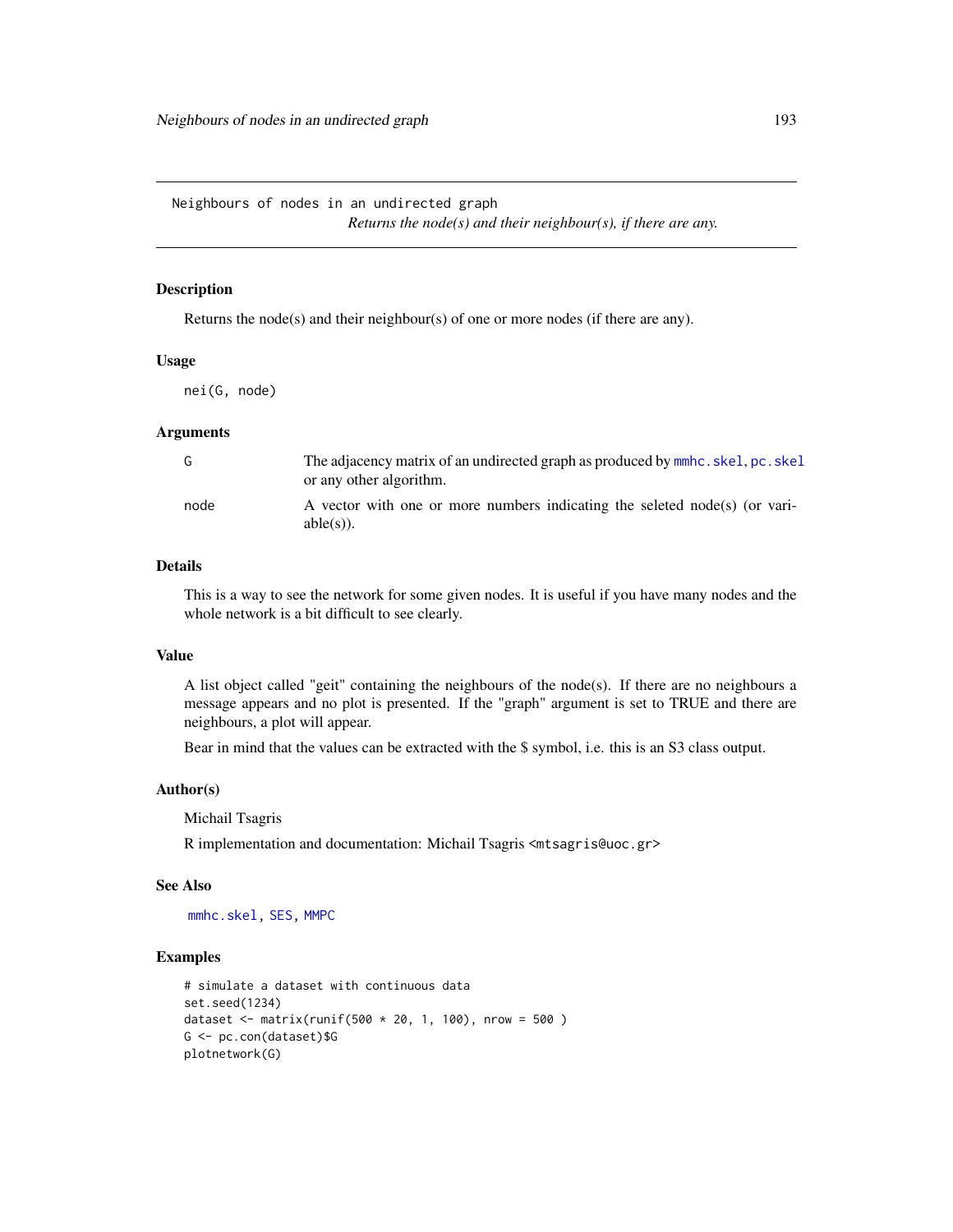dev.new() nei( G, c(3, 4) ) nei( G, c(1, 3) )

Network construction using the partial correlation based forward regression or FBED *Network construction using the partial correlation based forward regression of FBED*

# Description

Network construction using the partial correlation based forward regression or FBED.

## Usage

```
corfs.network(x, threshold = 0.05, tolb = 2, tolr = 0.02, stopping = "BIC",symmetry = TRUE, nc = 1)
```

```
corfbed.network(x, threshold = 0.05, symmetry = TRUE, nc = 1)
```
# Arguments

| $\mathsf{x}$ | A matrix with continuous data.                                                                                                                                                                                                                                                                                                                                                                                                                         |
|--------------|--------------------------------------------------------------------------------------------------------------------------------------------------------------------------------------------------------------------------------------------------------------------------------------------------------------------------------------------------------------------------------------------------------------------------------------------------------|
| threshold    | Threshold (suitable values in $(0, 1)$ ) for assessing p-values significance. Default<br>value is $0.05$ .                                                                                                                                                                                                                                                                                                                                             |
| tolb         | The difference in the BIC bewtween two successive values. By default this is<br>is set to 2. If for example, the BIC difference between two succesive models is<br>less than 2, the process stops and the last variable, even though significant does<br>not enter the model.                                                                                                                                                                          |
| tolr         | The difference in the adjusted $R^2$ bewtween two successive values. By default<br>this is is set to 0.02. If for example, the difference between the adjusted $R^2$ of<br>two succesive models is less than 0.02, the process stops and the last variable,<br>even though significant does not enter the model.                                                                                                                                       |
| stopping     | The stopping rule. The "BIC" is the default value, but can change to "ar2" and<br>in this case the adjusted $R^2$ is used. If you want both of these criteria to be<br>satisified, type "BICR2".                                                                                                                                                                                                                                                       |
| symmetry     | In order for an edge to be added, a statistical relationship must have been found<br>from both directions. If you want this symmetry correction to take place, leave<br>this boolean variable to TRUE. If you set it to FALSE, then if a relationship<br>between Y and X is detected but not between X and Y, the edge is still added.                                                                                                                 |
| nc           | How many cores to use. This plays an important role if you have many variables,<br>say thousands or so. You can try with $nc = 1$ and with $nc = 4$ for example to see<br>the differences. If you have a multicore machine, this is a must option. There<br>was an extra argument for plotting the skeleton but it does not work with the cur-<br>rent visualisation packages, hence we removed the argument. Use plotnetwork<br>to plot the skeleton. |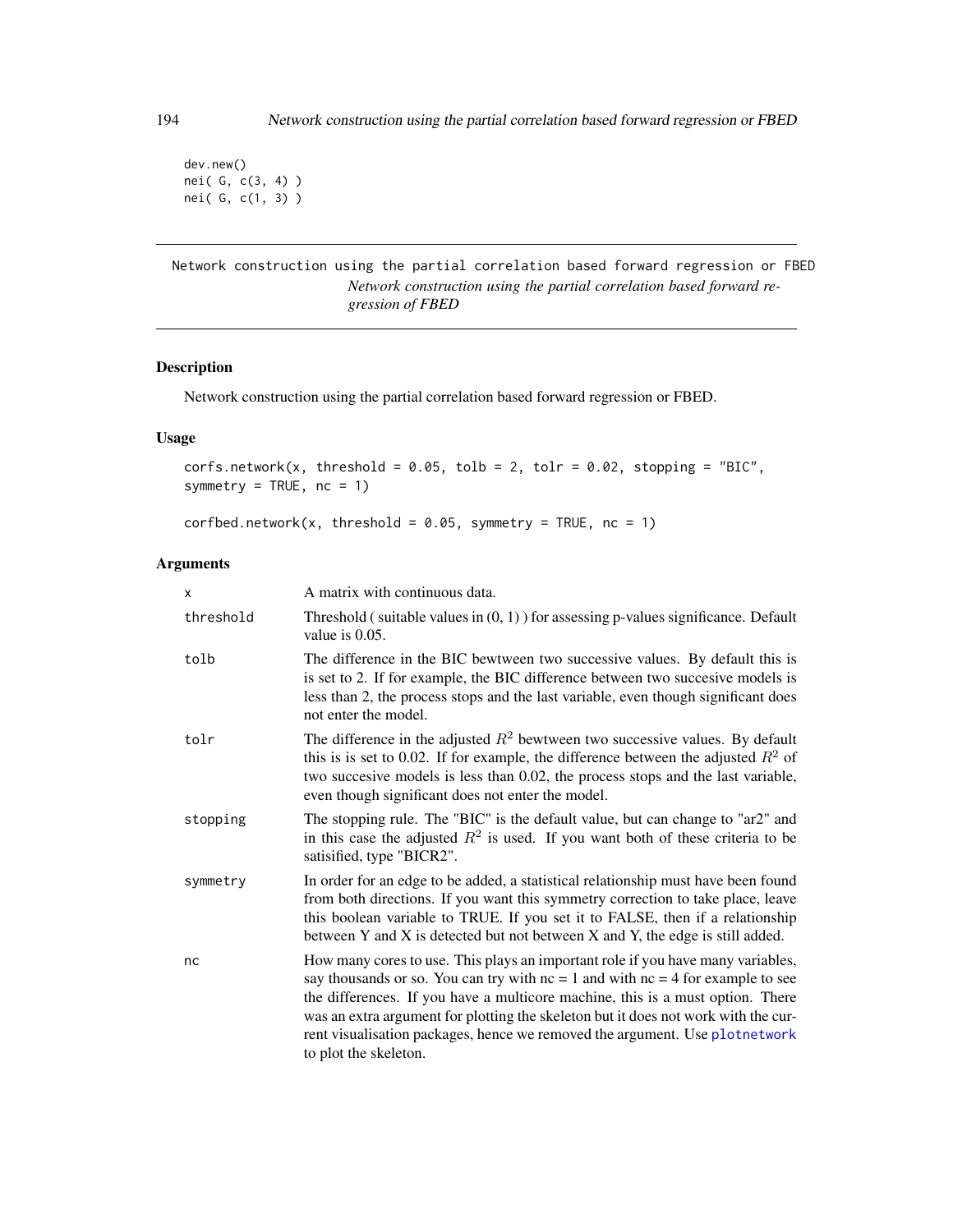#### Details

In the MMHC algorithm (see [mmhc.skel](#page-219-0)), the MMPC or SES algorithms are run for every variable. Hence, one can use forward regression for each variable and this is what we are doing here. Partial correlation forward regression is very efficient, since only correlations are being calculated.

#### Value

A list including:

| runtime | The run time of the algorithm. A numeric vector. The first element is the user<br>time, the second element is the system time and the third element is the elapsed<br>time. |
|---------|-----------------------------------------------------------------------------------------------------------------------------------------------------------------------------|
| density | The number of edges divided by the total possible number of edges, that is<br>#edges / $n(n-1)/2$ , where <i>n</i> is the number of variables.                              |
| info    | Some summary statistics about the edges, minimum, maximum, mean, median<br>number of edges.                                                                                 |
| ntests  | The number of tests MMPC (or SES) performed at each variable.                                                                                                               |
| G       | The adjancency matrix. A value of 1 in G[i, j] appears in G[j, i] also, indicating<br>that i and j have an edge between them.                                               |

Bear in mind that the values can be extracted with the \$ symbol, i.e. this is an S3 class output.

#### Author(s)

Michail Tsagris

R implementation and documentation: Michail Tsagris <mtsagris@uoc.gr>

#### References

Sanford Weisberg (2014). Applied Linear Regression. Hoboken NJ: John Wiley, 4th edition.

Draper N.R. and Smith H. (1988). Applied regression analysis. New York, Wiley, 3rd edition.

Tsamardinos, Brown and Aliferis (2006). The max-min hill-climbing Bayesian network structure learning algorithm. Machine learning, 65(1), 31-78.

Borboudakis G. and Tsamardinos I. (2019). Forward-backward selection with early dropping. Journal of Machine Learning Research, 20(8): 1-39.

## See Also

[mmhc.skel,](#page-219-0) [pc.skel](#page-222-0)

```
# simulate a dataset with continuous data
dataset <- matrix(runif(400 * 20, 1, 100), ncol = 20)
a1 <- mmhc.skel(dataset, max_k = 3, threshold = 0.05, test = "testIndFisher",
nc = 1a2 <- corfs.network(dataset, threshold = 0.05, tolb = 2, tolr = 0.02, stopping = "BIC",
symmetry = TRUE, nc = 1)
```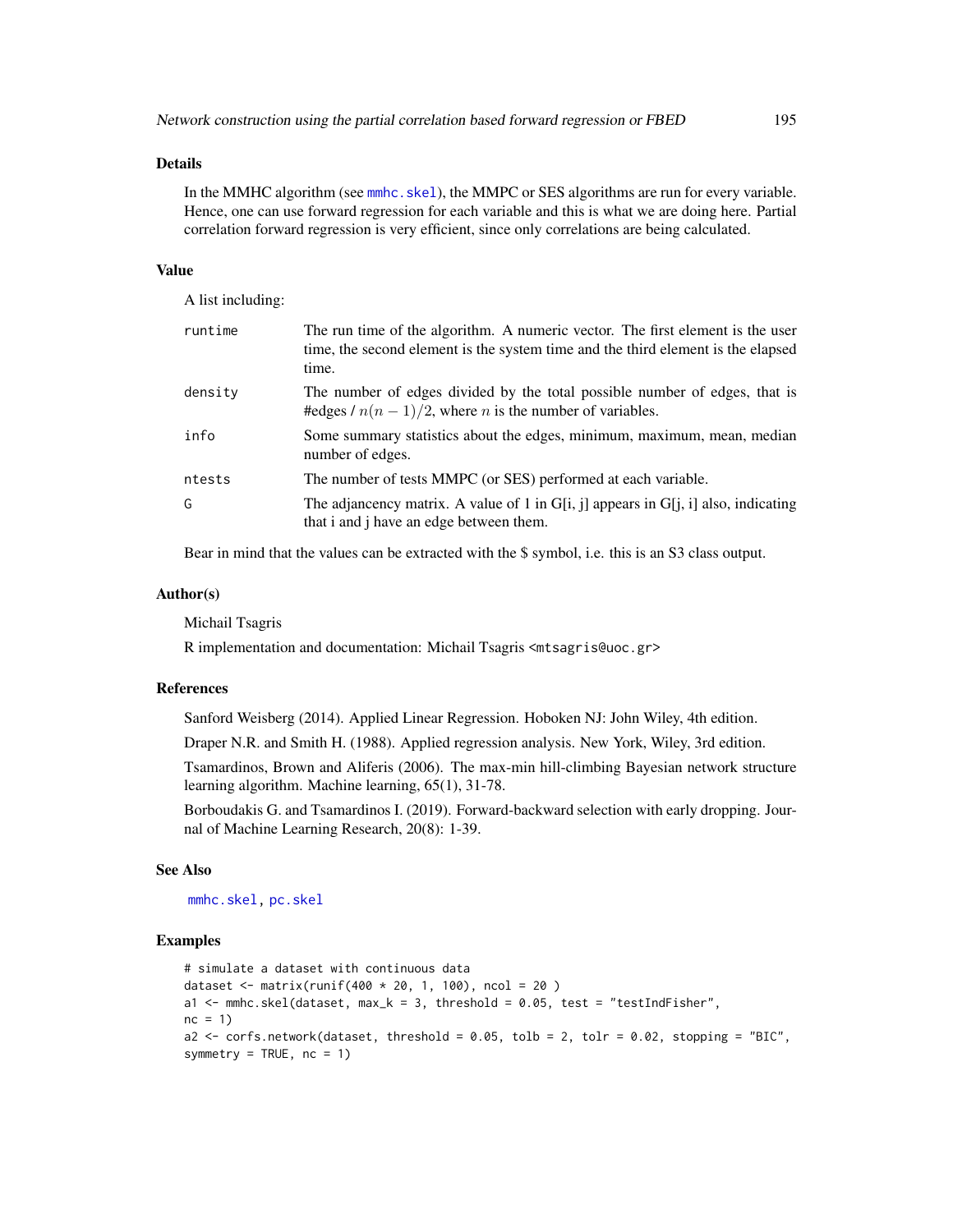a1\$runtime a2\$runtime

Orientation rules for the PC algorithm *The orientations part of the PC algorithm.*

# **Description**

The function takes the outcome of the PC algorithm, as produced by pc. skel or pc. con and performes the 4 orientation rules. A graph is also possible to visualize.

#### Usage

pc.or(mod)

#### Arguments

mod An object with the results of the PC algorithm, as produced by [pc.skel](#page-222-0) or [pc.con](#page-222-0). There was an extra argument for plotting the skeleton but it does not work with the current visualisation packages, hence we removed the argument. Use [plotnetwork](#page-168-0) to plot the skeleton.

#### Details

After having calculated the skeleton of the PC algorithm one may wants to perform orientations, leading to causal relationships. The rules as stated in Spirtes, Glymour and Scheines (2001) are

- 1. Rule 0. For each triple of vertices X, Y, Z such that the pair X, Y and the pair Y, Z are each adjacent in C but the pair X, Z are not adjacent in C, orient X  $-$  Y  $-$  Z as X  $-$  Y  $\lt$   $-$  Z if and only if  $Y$  is not in Sepset $(X, Z)$ .
- 2. Rule 1. If A -> B, B and C are adjacent, A and C are not adjacent, and there is no arrowhead at B, then orient  $B - C$  as  $B \rightarrow C$ .
- 3. Rule 2. If there is a directed path from A to B, and an edge between A and B, then orient A  $B$  as  $A \rightarrow B$ .
- 4. **Rule 3**. If  $A \rightarrow B \leftarrow C$ ,  $A \cdot D \cdot C$ , A and C are not adjacent, and  $D \cdot B$ , then orient  $D \cdot B$  as D  $\Rightarrow$  B.

The first rule is applied once. Rules 2-4 are applied repeatedly until no more edges can be oriented. If when a rule is applied and a cycle is detected, the rule is cancelled. Also, when applying Rules 1-3 we try to avoid the creation of new v-structures  $(X \rightarrow Y \le Z)$ .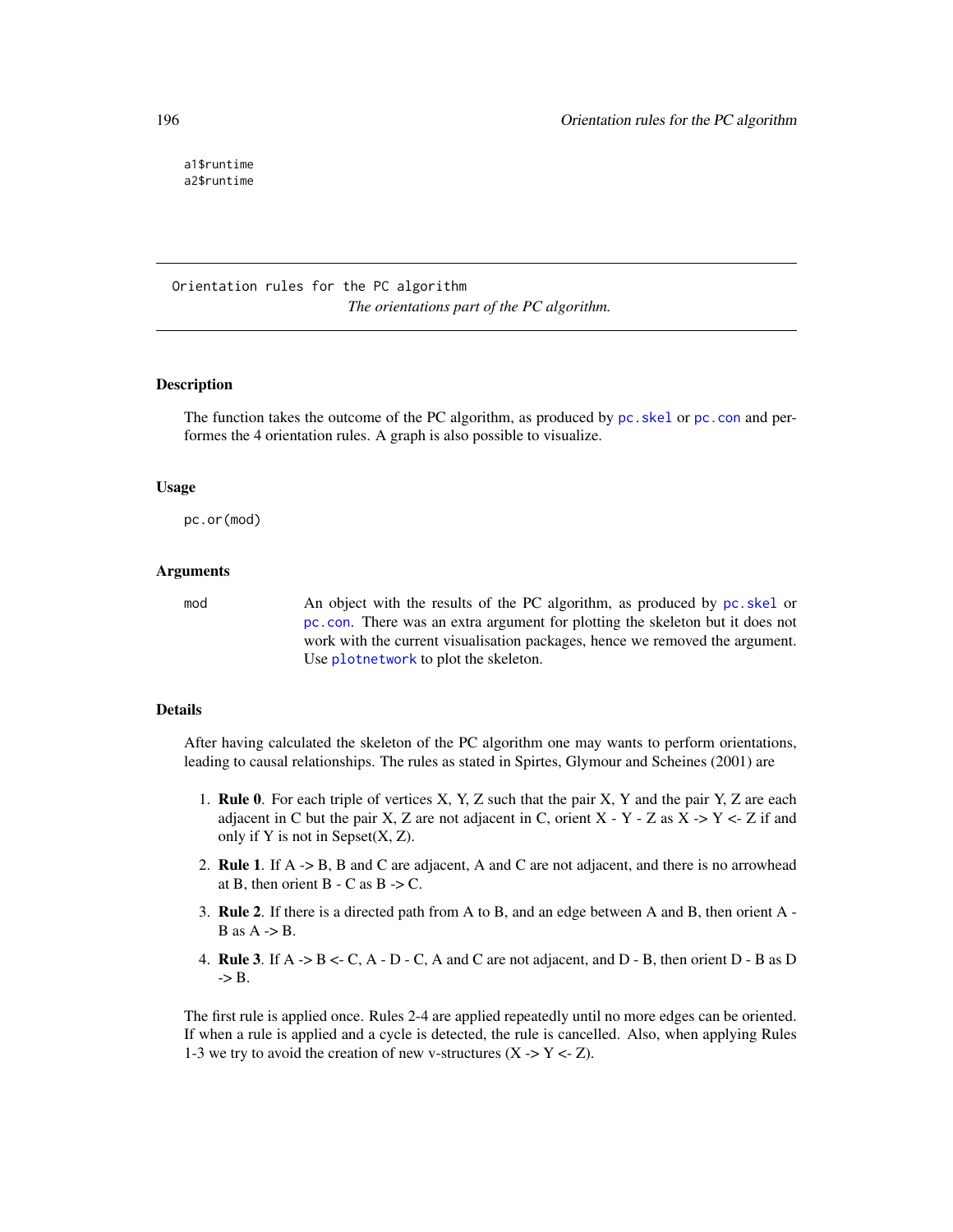# Value

A list including:

| Gini    | The initial adjacency matrix, no orientations. This is the matrix produced by<br>pc.skel or pc.con.                                                                                                                                                                                                       |
|---------|-----------------------------------------------------------------------------------------------------------------------------------------------------------------------------------------------------------------------------------------------------------------------------------------------------------|
| G       | The final adjaceny matrix with the orientations. If G[i, j] = 2 then G[j, i] = 3.<br>This means that there is an arrow from node i to node j. If $G[i, j] = G[j, i] =$<br>0; there is no edge between nodes i and j. If $G[i, j] = G[j, i] = 1$ ; there is an<br>(undirected) edge between nodes i and j. |
| runtime | The run time of the algorithm. A numeric vector. The first element is the user<br>time, the second element is the system time and the third element is the elapsed<br>time.                                                                                                                               |

# Author(s)

Michail Tsagris

R implementation and documentation: Michail Tsagris <mtsagris@uoc.gr>

## References

Spirtes P., Glymour C. and Scheines R. (2001). Causation, Prediction, and Search. The MIT Press, Cambridge, MA, USA, 3nd edition.

Zhang, Jiji. (2008). On the completeness of orientation rules for causal discovery in the presence of latent confounders and selection bias. Artificial Intelligence 172(16): 1873–1896.

Tsagris M. (2019). Bayesian network learning with the PC algorithm: an improved and correct variation. Applied Artificial Intelligence 33(2): 101-123.

#### See Also

[pc.con,](#page-222-0) [pc.skel,](#page-222-0) [mmhc.skel,](#page-219-0) [is.dag,](#page-30-0) [mb](#page-178-0)

```
# simulate a dataset with continuous data
y <- rdag2(2000, p = 20, nei = 3)
ind <- sample(1:20, 20)
tru <- y$G[ind, ind]
x \leftarrow y$x[, ind]
mod < pc.con(x)mod$runtime
plotnetwork(tru)
b \leftarrow pc.or(mod)
plotnetwork(b$G)
```

```
plotnetwork( dag2eg(tru) ) ## essential graph
plotnetwork(b$G)
```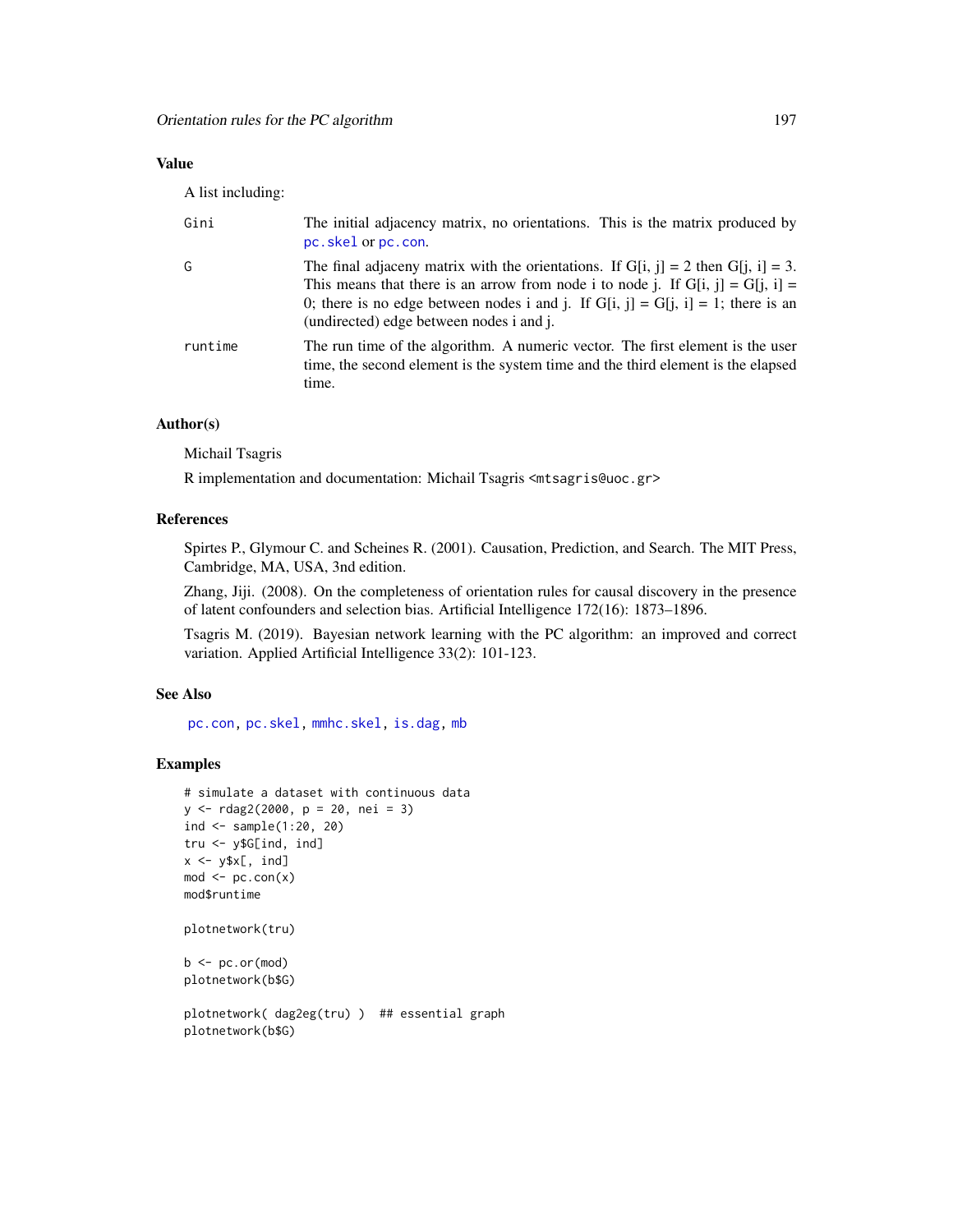Partial correlation between two variables *Partial correlation*

## Description

Partial correlation between two variables when a correlation matrix is given.

## Usage

partialcor(R, indx, indy, indz, n)

# Arguments

| R    | A correlation matrix.                                                           |
|------|---------------------------------------------------------------------------------|
| indx | The index of the first variable whose conditional correlation is to estimated.  |
| indy | The index of the second variable whose conditional correlation is to estimated. |
| indz | The index of the conditioning variables.                                        |
| n    | The sample size of the data from which the correlation matrix was computed.     |

# Details

Given a correlation matrix the function will caclulate the partial correlation between variables indx and indy conditioning on variable(s) indz. The logarithm of the p-value is also returned.

## Value

The partial correlation coefficient and the logged p-value for the test of no association.

## Author(s)

Michail Tsagris

R implementation and documentation: Michail Tsagris <mtsagris@uoc.gr>

# See Also

[testIndFisher,](#page-100-0) [testIndSpearman,](#page-100-0) [permcor,](#page-198-0) [pc.con](#page-222-0)

```
r <- cor( iris[, 1:4] )
partialcor(r, 1, 2, 0, 150)
r[1, 2] ## the same as above
y <- as.vector( iris[, 1] )
x <- as.vector( iris[, 2] )
z \leftarrow as.vector(iris[, 3])
```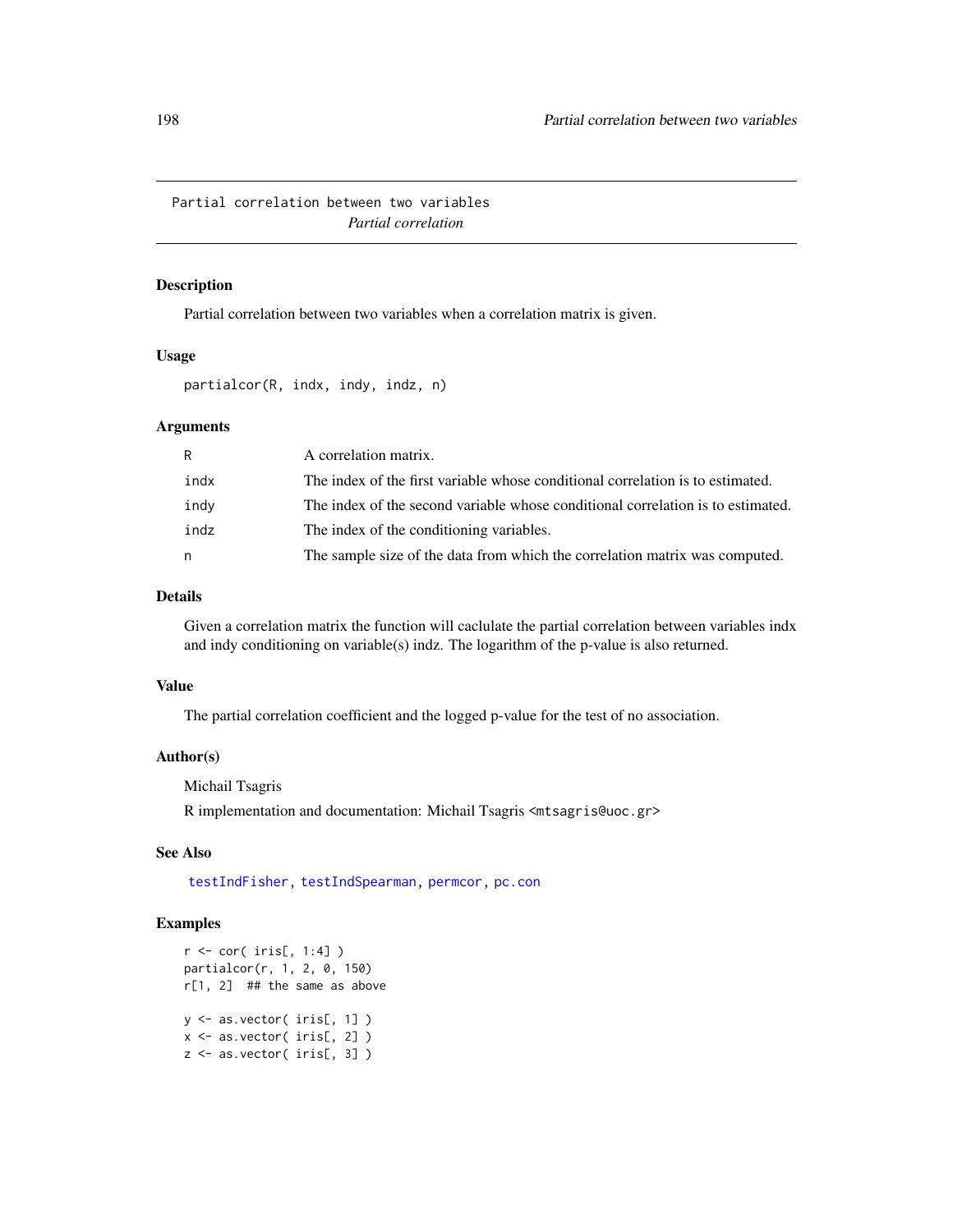Permutation based p-value for the Pearson correlation coefficient 199

e1  $\le$  resid(  $lm(y \sim z)$  ) e2  $\leftarrow$  resid(  $lm(x \sim z)$  ) cor(e1, e2) partialcor(r, 1, 2, 3, 150)

Permutation based p-value for the Pearson correlation coefficient *Permutation based p-value for the Pearson correlation coefficient*

## <span id="page-198-0"></span>Description

The main task of this test is to provide a p-value PVALUE for the null hypothesis: feature 'X' is independent from 'TARGET' given a conditioning set CS.

### Usage

 $permcor(x1, x2, R = 999)$ permcorrels(y,  $x$ ,  $R = 999$ )

## **Arguments**

| x1             | A numerical vector.                                                |
|----------------|--------------------------------------------------------------------|
| x <sub>2</sub> | A numerical vector of the same size as x1.                         |
| y              | A vector whose length is equal to the number of rows of x.         |
| X              | This is a matrix with many variables.                              |
| R              | The number of permutations to be conducted; set to 999 by default. |

## Details

This is a computational non parametric (permutation based) correlation coefficient test and is advised to be used when a small sample size is available. If you want to use the Spearman correlation instead, simply provide the ranks of x or of y and x.

#### Value

For the case of "permcor" a vector consisting of two values, the Pearson correlation and the permutation based p-value. For the "permcorrels" a vector with three values, the Pearson correlation, the test statistic value and the permutation based logged p-value.

## Author(s)

Michail Tsagris

R implementation and documentation: Michail Tsagris <mtsagris@uoc.gr>

#### References

Legendre Pierre (2000). Comparison of permutation methods for the partial correlation and partial Mantel tests. Journal of Statistical Computation and Simulation 67(1):37-73.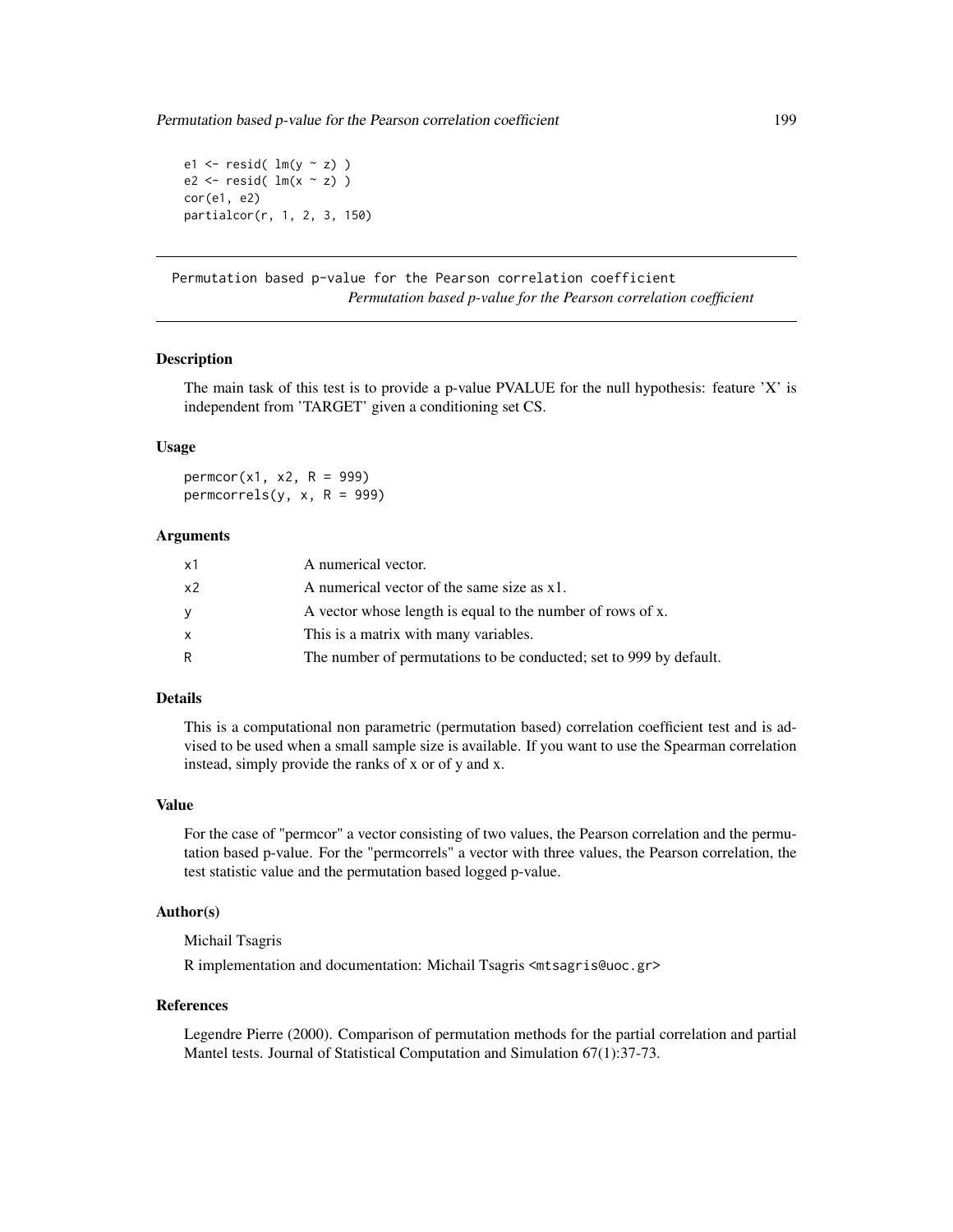# See Also

[pc.skel,](#page-222-0) [testIndSpearman,](#page-100-0) [testIndFisher,](#page-100-0) [SES,](#page-84-0) [CondIndTests](#page-31-0)

#### Examples

```
MXM::permcor(iris[, 1], iris[, 2], R = 999)x \le - matrix( rnorm(50 * 100), ncol = 100)
a <- permcorrels(iris[1:50, 1], x)
```
Plot of longitudinal data

*Plot of longitudinal data*

# Description

Plot of longitudinal data.

# Usage

tc.plot(target, tp, id, type =  $"1"$ , ylab =  $"Values"$ , xlab =  $"Time points"$ ,  $col = 2$ ,  $lwd = 1$ ,  $lty = 2$ ,  $pch = 1$ ,  $main = "Spaghetti plot")$ 

#### Arguments

| target | A numerical vector with the longitudinal data.                                                                                                                    |
|--------|-------------------------------------------------------------------------------------------------------------------------------------------------------------------|
| tp     | The time points. It can either be a vector with length either equal to the number<br>of time points or equal to the legnth of the target.                         |
| id     | A numerical vector specifying the subjects. It can either be a vector with length<br>either equal to the number of subjects or equal to the legnth of the target. |
| type   | This is a graphical parameter. You can have lines "I" everywhere or lines with<br>points at each time point "p".                                                  |
| ylab   | This is a graphical parameter. The label on the y axis.                                                                                                           |
| xlab   | This is a graphical parameter. The label on the x axis.                                                                                                           |
| col    | This is a graphical parameter. The color of the lines.                                                                                                            |
| lwd    | This is a graphical parameter. The thickness of the lines.                                                                                                        |
| lty    | This is a graphical parameter. The type of line, e.g. dashed, dotted, etc.                                                                                        |
| pch    | This is a graphical parameter. If the type is "b", then you can specify if you want<br>different signs, for example circles, crosses, diamonds etc.               |
| main   | This is a graphical parameter. The title of the graph.                                                                                                            |

#### Details

The data must be longitudinal (the same subject measured multiple times at different time points) and for one variable only. For the graphical parameters see [plot](#page-0-0) or [par](#page-0-0).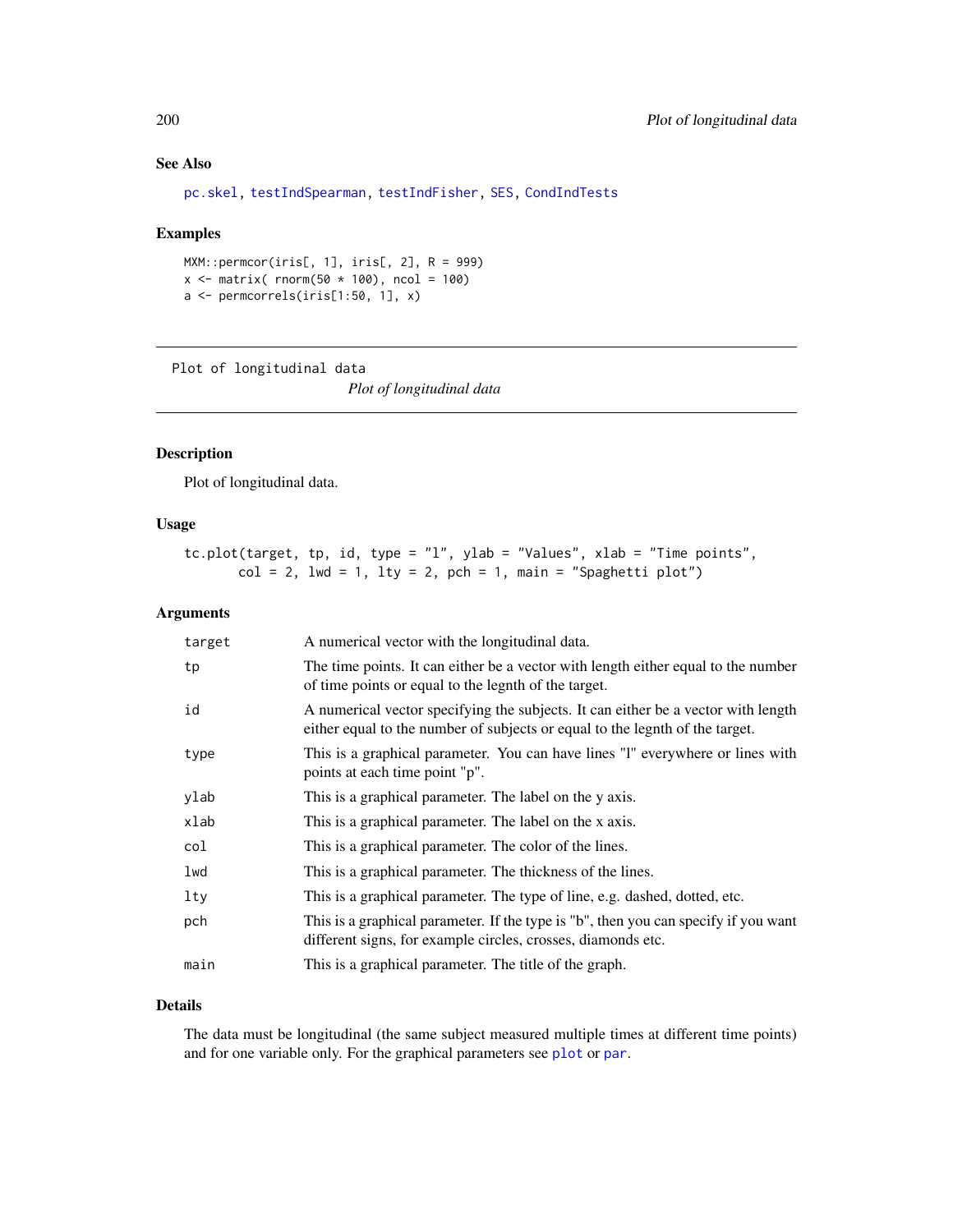# Value

A plot with the longitudinal data over time.

## Author(s)

Michail Tsagris

R implementation and documentation: Giorgos Athineou <athineou@csd.uoc.gr> Michail Tsagris <mtsagris@uoc.gr>

# References

Tsamardinos I., Aliferis C. F. and Statnikov, A. (2003). Time and sample efficient discovery of Markov blankets and direct causal relations. In Proceedings of the 9th ACM SIGKDD international conference on Knowledge discovery and data mining (pp. 673-678).

# See Also

[testIndGLMMReg,](#page-54-0) [SES.glmm](#page-90-0)

#### Examples

```
y \leftarrow \text{norm}(70)Days <- rep(1:7, each = 10)id \leq rep(1:10, 7)tc.plot(y, Days, id)
tc.plot(y, Days, id, type = "b")
```
Probability residual of ordinal logistic regreession *Probability residual of ordinal logistic regreession*

#### Description

Probability residual of ordinal logistic regreession.

## Usage

ord.resid(y, est)

## Arguments

|     | An ordered factor variable or a numerical vector.                        |
|-----|--------------------------------------------------------------------------|
| est | A matrix with the fitted values of an ordinal logistic regression model. |

## Details

The probability residual of an ordinal logistic regression model is calculated (Li and Shepherd, 2012). It is a vector, irrespective of how many categories there are.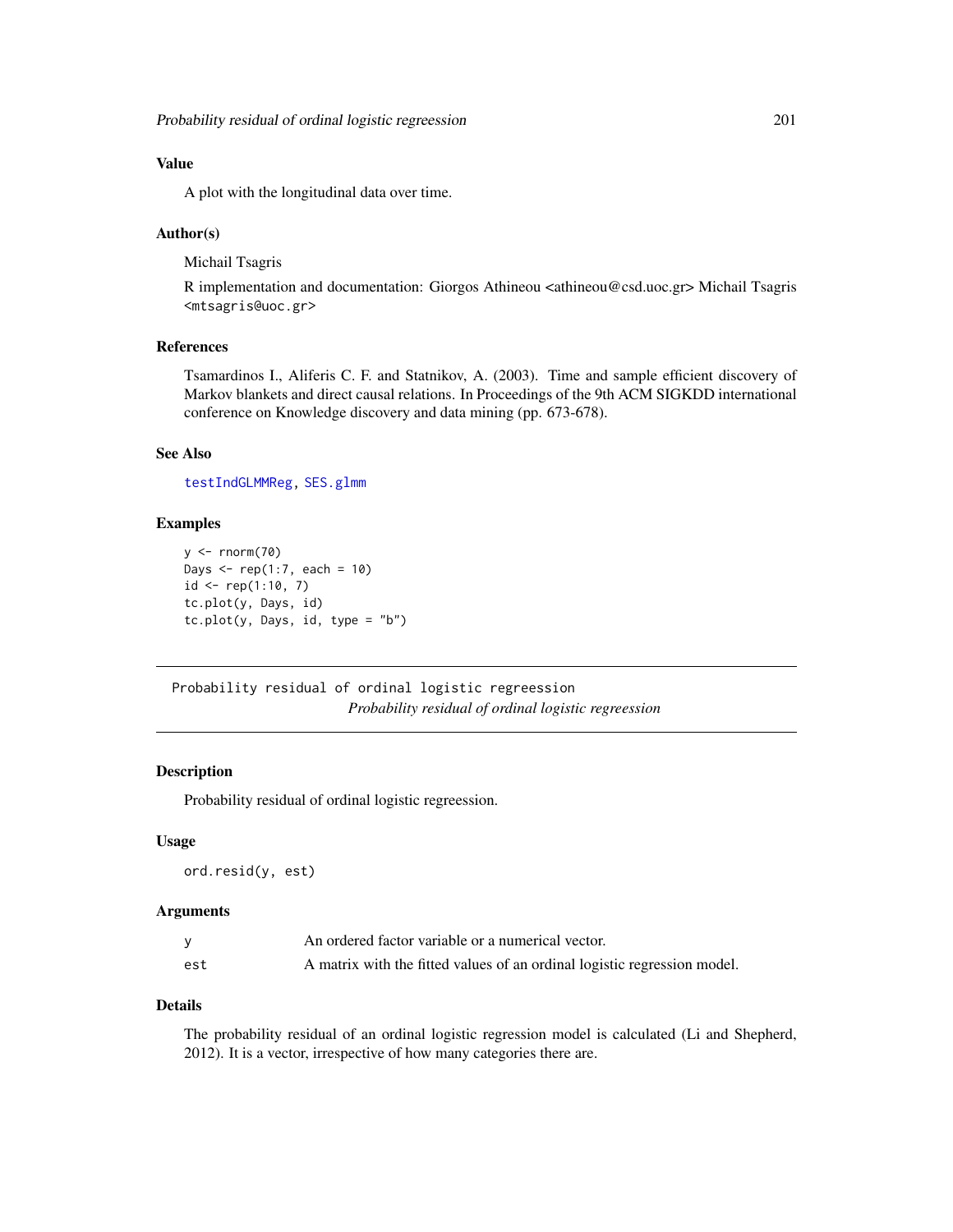# Value

A vector with the probability residuals.

# Author(s)

Michail Tsagris

R implementation and documentation: Michail Tsagris <mtsagris@uoc.gr>

# References

Li C., & Shepherd B. E. (2012). A new residual for ordinal outcomes. Biometrika, 99(2): 473–480.

# See Also

[testIndOrdinal,](#page-42-0) [ordinal.reg](#page-155-0)

# Examples

```
library(MASS)
y \le factor( rbinom(400, 3, 0.6), ordered = TRUE )
x < - rnorm(400)mod \leftarrow \text{MASS::polr}(y \sim x)res <- ord.resid(y, mod$fitted.values)
```
Read big data or a big.matrix object *Read big data or a big.matrix object*

## Description

Read big data or a big.matrix object.

#### Usage

```
read.big.data(path, sep = ",", header = FALSE)
```
## Arguments

| path   | The path where the big matrix object is.                                     |
|--------|------------------------------------------------------------------------------|
| sep    | A field delimiter, for example " " (tab separated) or "," (comma separated). |
| header | If there are column names, then this should be TRUE.                         |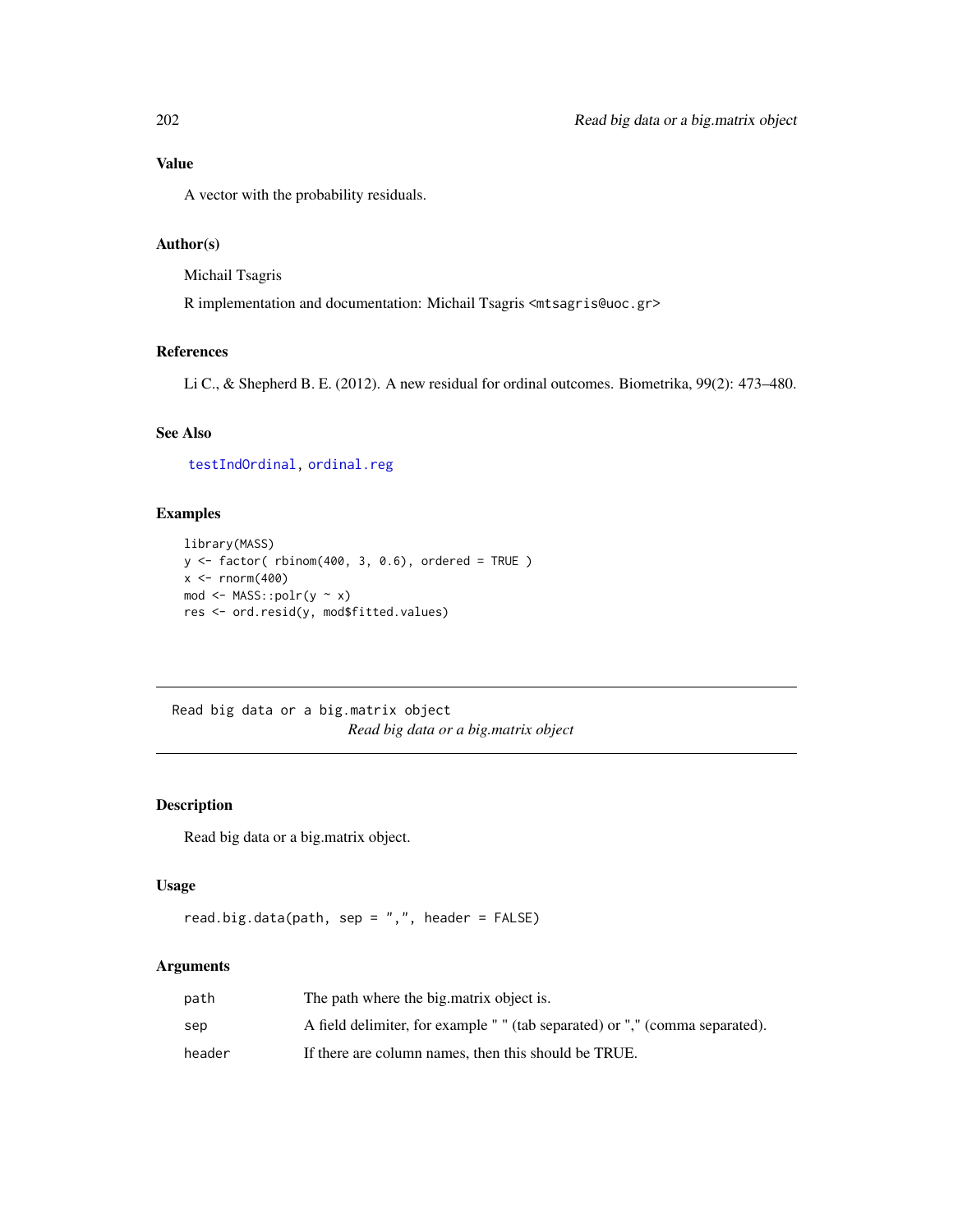## Details

The data (matrix) which will be read and compressed into a big.matrix object must be of type "numeric". We tested it and it works with "integer" as well. But, in general, bear in mind that only matrices will be read. We have not tested with data.frame for example. Woever, in the help page of "bigmemory" this is mentioned: Any non-numeric entry will be ignored and replaced with NA, so reading something that traditionally would be a data.frame won't cause an error. A warning is issued. In all cases, the object size is alwasy 696 bytes!

## Value

A big.matrix object.

## Author(s)

Michail Tsagris

R implementation and documentation: Michail Tsagris <mtsagris@uoc.gr>. For more information see the "bigmemory" package.

## See Also

[big.gomp](#page-160-0)

## Examples

```
## Not run:
dataset <- matrix( runif(100 * 50, 1, 100), ncol = 50)
write.csv(dataset, "dataset.csv", sep = ",")
a <- read.big.data("dataset.csv", header = TRUE)
## End(Not run)
```
Regression modeler *Generic regression modelling function*

## <span id="page-202-0"></span>Description

Generic regression modelling function.

#### Usage

```
modeler(target, dataset = NULL, test = "testIndFisher")
```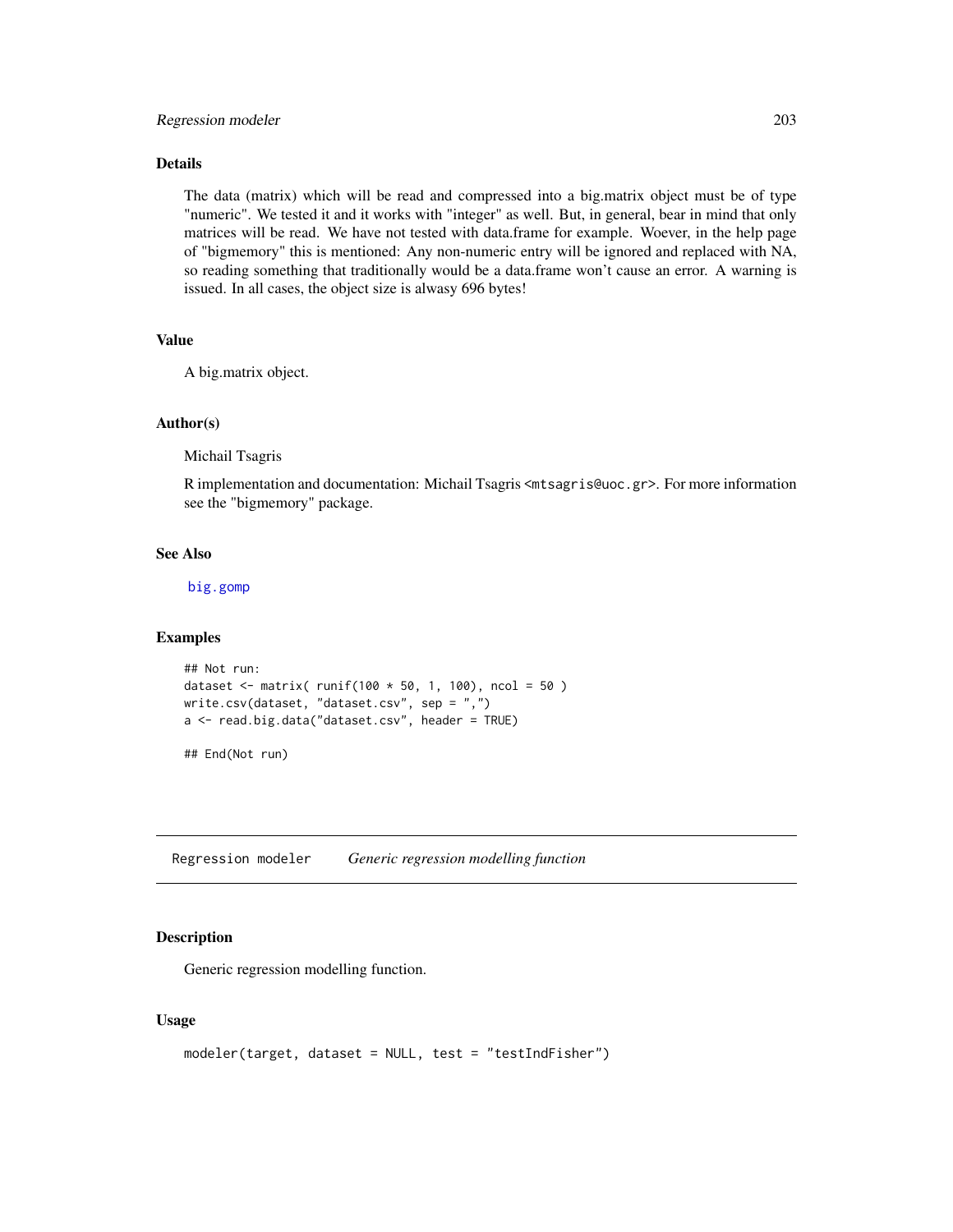# Arguments

| target  | The target (dependent) variable. It can be a numerical variable, factor, ordinal<br>factor, percentages, or time to event.                                                                                                                                                                                                                                                                                                                                                   |
|---------|------------------------------------------------------------------------------------------------------------------------------------------------------------------------------------------------------------------------------------------------------------------------------------------------------------------------------------------------------------------------------------------------------------------------------------------------------------------------------|
| dataset | The predictor variable(s). It can be a vector, a matrix with continuous only<br>variables. If there are no predictor variables leave this NULL.                                                                                                                                                                                                                                                                                                                              |
| test    | Unlike reg. fit this accepts the test. The test argument is exactly like in all<br>feature selection methods. This function accepts the following: "testIndReg",<br>"testIndPois", "testIndNB", "testIndLogistic", "testIndMMReg", "testIndRQ",<br>"testIndBinom", "censIndCR", "censIndWR", "censIndLLR", "testIndBeta", "testIndGamma,<br>"testIndNormLog", "testIndTobit", "testIndQPois", "testIndQBinom", "testInd-<br>Fisher", "testIndMultinom" and "testIndOrdinal". |

# Details

This is a generic regression function designed for continuous predictor variables only. It was useful for me so I decided to epxort it.

## Value

A list including:

| mod | The fitted model.                                                                                                                                                                                                          |
|-----|----------------------------------------------------------------------------------------------------------------------------------------------------------------------------------------------------------------------------|
| dev | The deviance. For some models though ("testIndMMReg", "testIndRQ", "censIndCR",<br>"censIndWR", "testIndTobit", "testIndBeta", "testIndNB", ""testIndOPois", "testIndOBi-<br>nom") this contains twice the log-likelihood. |
| bic | The BIC of the model. This is NA for the "testIndOPois" and "testIndOBinom"<br>because they are quasi likhelidood models and hence have no BIC.                                                                            |
| res | The residuals of the fitted model.                                                                                                                                                                                         |

# Author(s)

Michail Tsagris

R implementation and documentation: Michail Tsagris <mtsagris@uoc.gr>

# References

Almost the same as in [CondIndTests](#page-31-0).

#### See Also

[reg.fit,](#page-207-0) [fbedreg.bic,](#page-167-0) [mmpc.model,](#page-204-0) [ridge.reg](#page-209-0)

```
#simulate a dataset with continuous data
dataset <- matrix(runif(100 * 5, 1, 100), nrow = 100 )
#the target feature is the last column of the dataset as a vector
target <- dataset[, 1]
```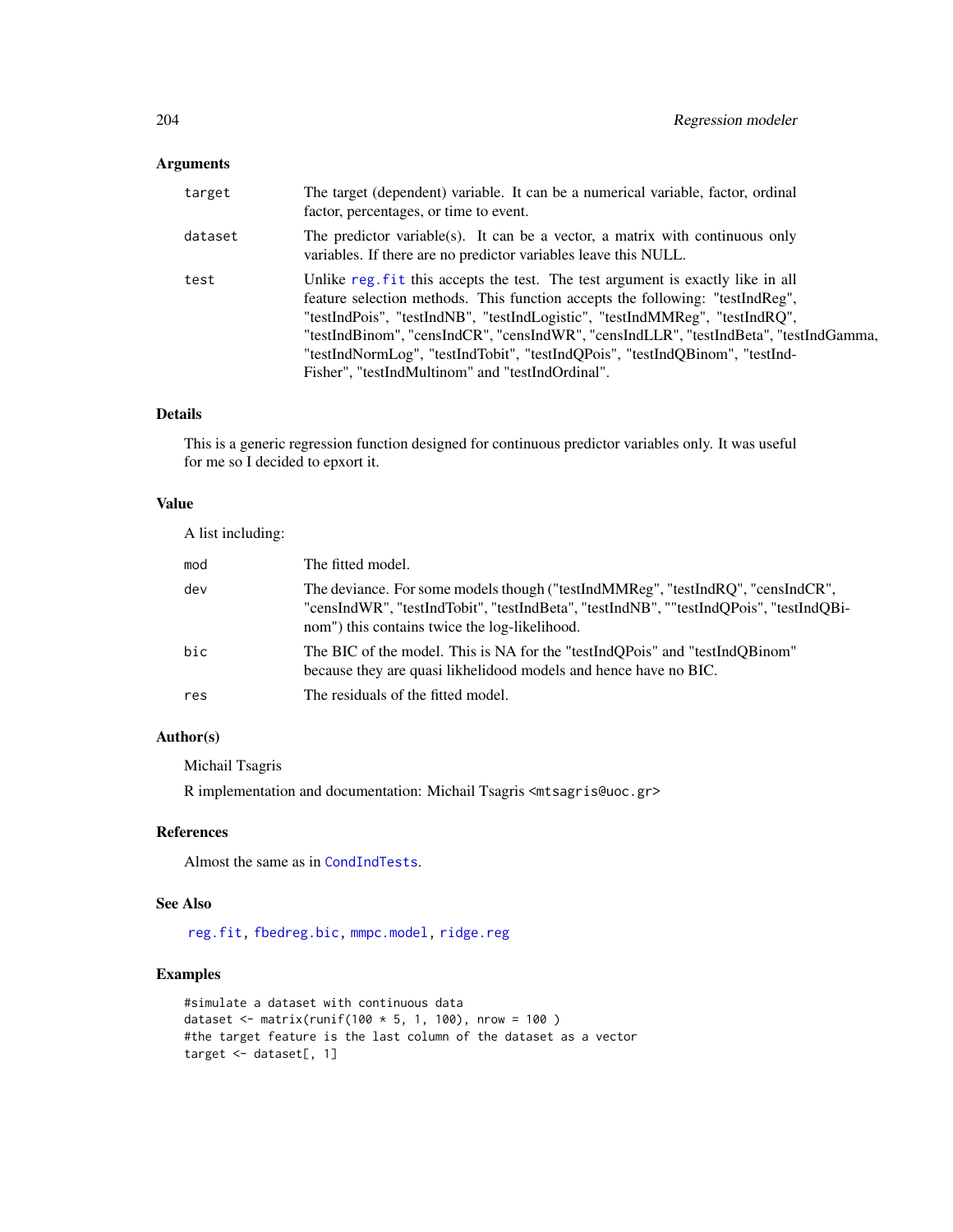Regression models based on SES and MMPC outputs 205

```
dataset <- dataset[, -1]
a <- modeler(target, dataset)
```
Regression models based on SES and MMPC outputs *Regression model(s) obtained from SES or MMPC*

# <span id="page-204-0"></span>Description

One or more regression models obtained from SES or MMPC, are returned.

# Usage

```
ses.model(target, dataset, wei = NULL, sesObject, nsignat = 1, test = NULL)
mmpc.model(target, dataset, wei = NULL, mmpcObject, test = NULL)
waldses.model(target, dataset, wei = NULL, wald.sesObject, nsignat = 1, test = NULL)
waldmmpc.model(target, dataset, wei = NULL, wald.mmpcObject, test = NULL)
```
# Arguments

| target                            | A numeric vector containing the values of the target variable. If the values are<br>proportions or percentages, i.e. strictly within 0 and 1 they are mapped into R<br>using log( target/(1 - target)). It can also discrete data, binary data (as factor),<br>nominal or ordinal data (as factor). In contrast to SES, no position of the target<br>variable in the dataset is accepted. The target must be a numerical vector. |
|-----------------------------------|----------------------------------------------------------------------------------------------------------------------------------------------------------------------------------------------------------------------------------------------------------------------------------------------------------------------------------------------------------------------------------------------------------------------------------|
| dataset                           | A numeric matrix or data frame containing the variables. Rows are samples and<br>columns are features. If you have categorical variables, this should be a data<br>frame.                                                                                                                                                                                                                                                        |
| wei                               | A vector of weights to be used for weighted regression. The default value is<br>NULL. An example where weights are used is surveys when stratified sampling<br>has occured.                                                                                                                                                                                                                                                      |
| sesObject                         | An object with the results of a SES run.                                                                                                                                                                                                                                                                                                                                                                                         |
| mmpcObject                        | An object with the results of an MMPC run.                                                                                                                                                                                                                                                                                                                                                                                       |
| wald.sesObject<br>wald.mmpcObject | An object with the results of a wald.ses run.                                                                                                                                                                                                                                                                                                                                                                                    |
|                                   | An object with the results of an wald.mmpc run.                                                                                                                                                                                                                                                                                                                                                                                  |
| nsignat                           | How many signatures to use. If nsignat $= 1$ (default value) the first set of vari-<br>ables will be used for the model. If you want more, then specify the nubmer<br>of signatures you want. If you want the models based on all signatures, specify<br>"all". If you put a number which is higher than the number of signatures, all<br>models will be returned.                                                               |
| test                              | If you know the test used in SES put it here, otherwise leave it NULL. It will<br>take this information from the SEs object. If you used a robust version of a test<br>(wherever possible), robust model(s) will be created.                                                                                                                                                                                                     |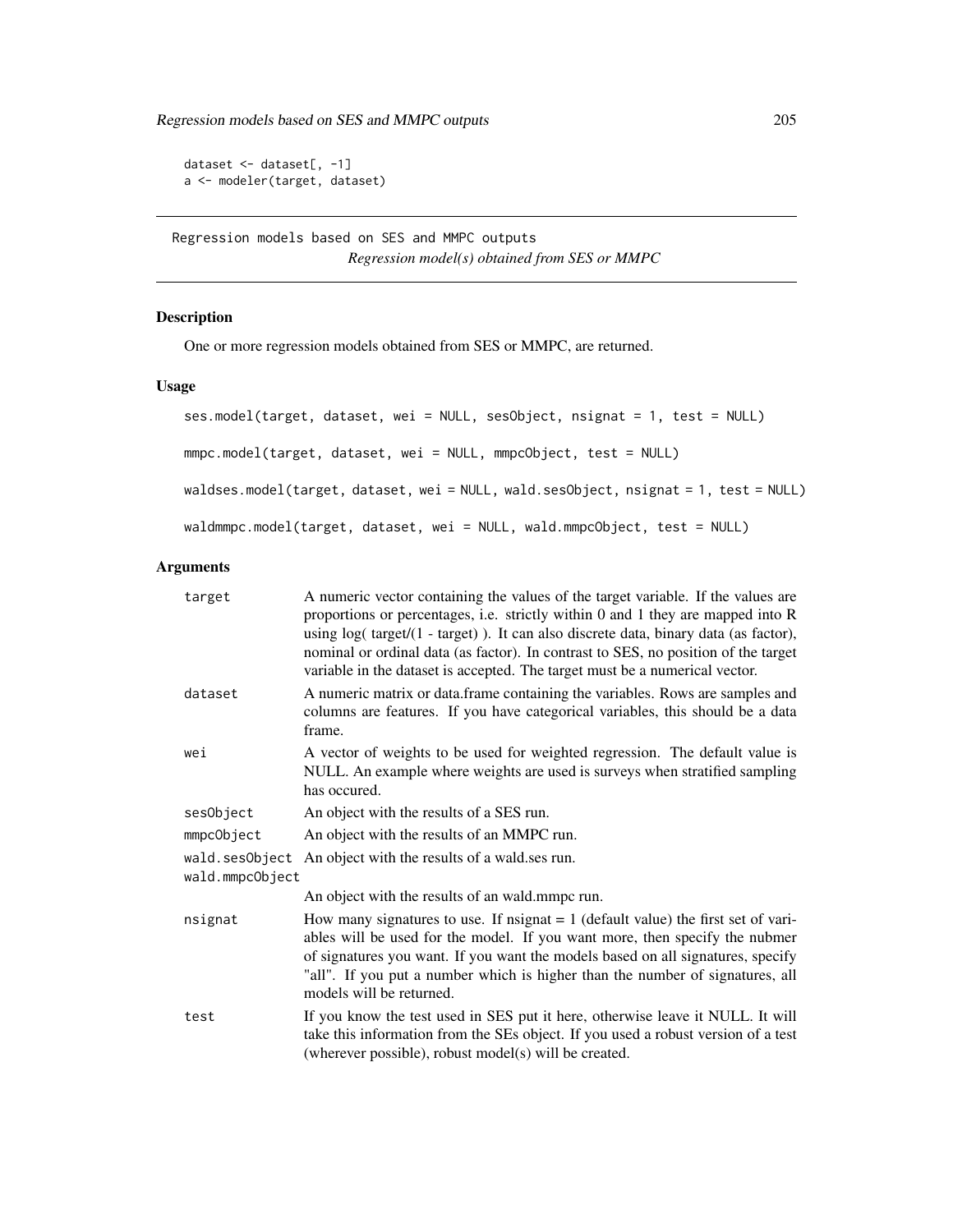## Details

This command is useful if you want to see all models and check for example their fitting ability, MSE in linear models for example.

## Value

A list including:

| mod       | Depending on the number of signatures requested, one or models will be re-<br>turned.                                                                  |
|-----------|--------------------------------------------------------------------------------------------------------------------------------------------------------|
| signature | A matrix (or just one vector if one signature only) with the variables of each<br>signature, along with the BIC of the corresponding regression model. |

## Author(s)

Michail Tsagris

R implementation and documentation: Giorgos Athineou <athineou@csd.uoc.gr> and Michail Tsagris <mtsagris@uoc.gr>

## References

Aitchison J. (1986). The Statistical Analysis of Compositional Data, Chapman & Hall; reprinted in 2003, with additional material, by The Blackburn Press.

Cox D.R. (1972). Regression models and life-tables. J. R. Stat. Soc., 34, 187-220.

Draper, N.R. and Smith H. (1988). Applied regression analysis. New York, Wiley, 3rd edition.

Ferrari S.L.P. and Cribari-Neto F. (2004). Beta Regression for Modelling Rates and Proportions. Journal of Applied Statistics, 31(7): 799-815.

Gutenbrunner C., Jureckova J., Koenker R. and Portnoy S. (1993). Tests of Linear Hypothesis based on Regression Rank Scores, Journal of NonParametric Statistics 2, 307-331.

Joseph M.H. (2011). Negative Binomial Regression. Cambridge University Press, 2nd edition.

Koenker R.W. (2005). Quantile Regression, Cambridge University Press.

Lagani V., Kortas G. and Tsamardinos I. (2013). Biomarker signature identification in "omics" with multiclass outcome. Computational and Structural Biotechnology Journal, 6(7): 1-7.

Lagani V. and Tsamardinos I. (2010). Structure-based variable selection for survival data. Bioinformatics Journal 16(15): 1887-1894.

Lambert, Diane (1992). Zero-inflated Poisson regression, with an application to defects in manufacturing. Technometrics 34(1)1: 1-14.

Mardia K.V., Kent J.T. and Bibby J.M. (1979). Multivariate Analysis, Academic Press, New York, USA.

Maronna R.D. Yohai M.V. (2006). Robust Statistics, Theory and Methods. Wiley.

McCullagh P., and Nelder J.A. (1989). Generalized linear models. CRC press, USA, 2nd edition.

## See Also

[SES,](#page-84-0) [MMPC,](#page-84-0) [cv.ses,](#page-108-0) [cv.mmpc](#page-108-0)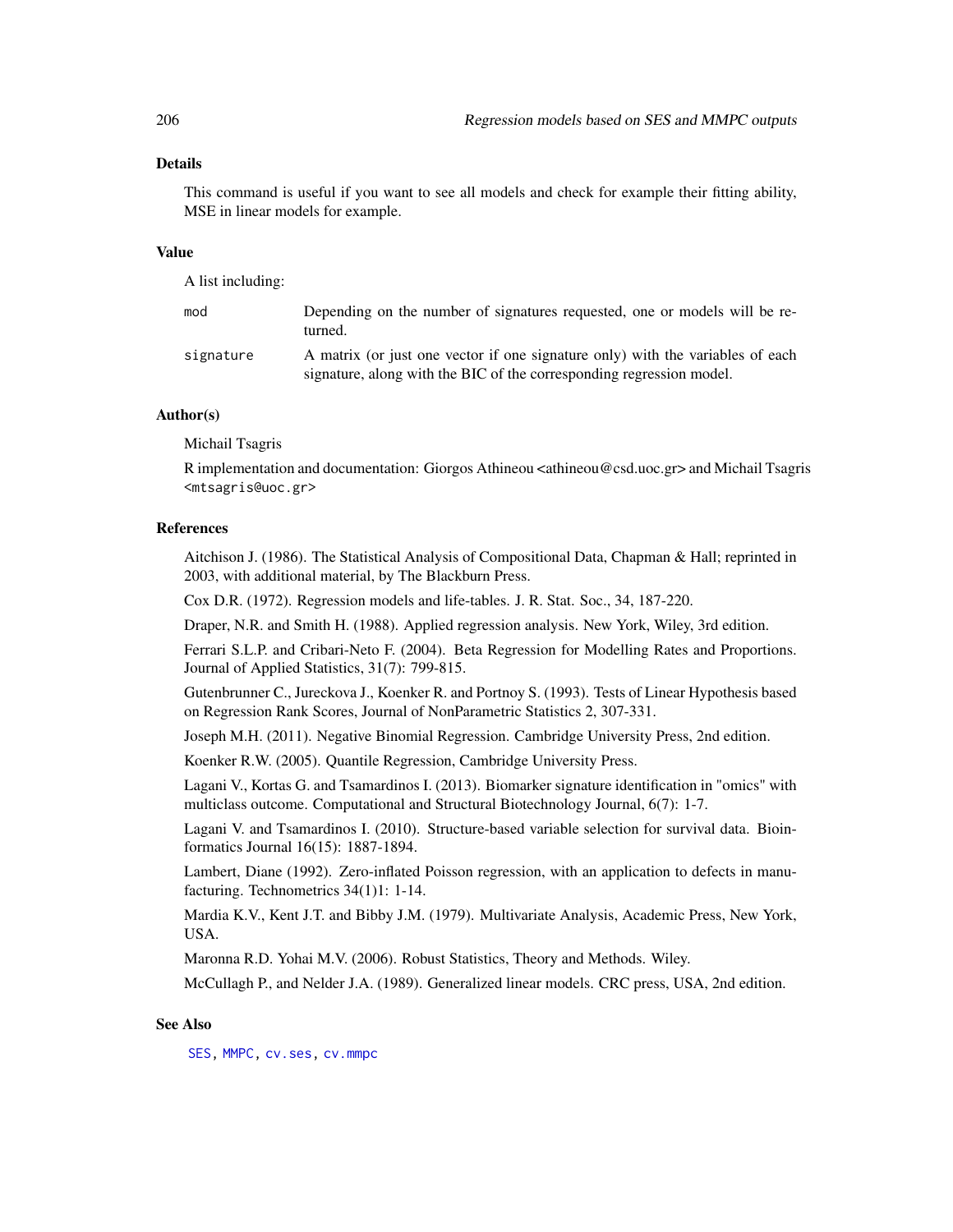## Examples

```
# simulate a dataset with continuous data
dataset <- matrix( runif(500 * 20, 1, 20), nrow = 500)
#the target feature is the last column of the dataset as a vector
target <- dataset[, 20]
dataset <- dataset[, -20]
sesObject <- SES(target , dataset , max_k=3 , threshold = 0.05)
ses.model(target, dataset, sesObject = sesObject, nsignat = 1, test = NULL)
ses.model(target, dataset, sesObject = sesObject, nsignat = 40, test = NULL)
mmpcObject <- MMPC(target, dataset, max_k=3, threshold = 0.05)
mmpc.model(target, dataset, mmpcObject = mmpcObject, test = NULL)
```
Regression models based on SES.timeclass and MMPC.timeclass outputs *Regression model(s) obtained from SES.timeclass or MMPC.timeclass*

# Description

One or more regression models obtained from SES.timeclass or MMPC.timeclass, are returned.

# Usage

```
mmpc.timeclass.model(target, dataset, id, reps, wei = NULL, mmpctimeclass.Object)
ses.timeclass.model(target, dataset, id, reps, wei = NULL, sestimeclass.Object,
nsignat = 1)
```
## Arguments

| target               | The class variable. Provide a vector or a factor with discrete numbers indicating<br>the class. Its length is equal to the number of rows of the dataset.                                                                                                                                                                                                          |
|----------------------|--------------------------------------------------------------------------------------------------------------------------------------------------------------------------------------------------------------------------------------------------------------------------------------------------------------------------------------------------------------------|
| dataset              | The dataset; provide a matrix. Currently, only continuous datasets are supported.<br>The dataset contains longitudinal data, where each column is a variable. The<br>repeated measurements are the samples.                                                                                                                                                        |
| id                   | A numeric vector containing the subjects or groups. Its length is equal to the<br>number of rows of the dataset.                                                                                                                                                                                                                                                   |
| reps                 | A numeric vector containing the time points of the subjects. Its length is equal<br>to the number of rows of the dataset.                                                                                                                                                                                                                                          |
| wei                  | A vector of weights to be used for weighted regression. The default value is<br>NULL.                                                                                                                                                                                                                                                                              |
| mmpctimeclass.Object |                                                                                                                                                                                                                                                                                                                                                                    |
|                      | An object with the results of an MMPC time class run.                                                                                                                                                                                                                                                                                                              |
| sestimeclass.Object  |                                                                                                                                                                                                                                                                                                                                                                    |
|                      | An object with the results of a SES time class run.                                                                                                                                                                                                                                                                                                                |
| nsignat              | How many signatures to use. If nsignat $= 1$ (default value) the first set of vari-<br>ables will be used for the model. If you want more, then specify the nubmer<br>of signatures you want. If you want the models based on all signatures, specify<br>"all". If you put a number which is higher than the number of signatures, all<br>models will be returned. |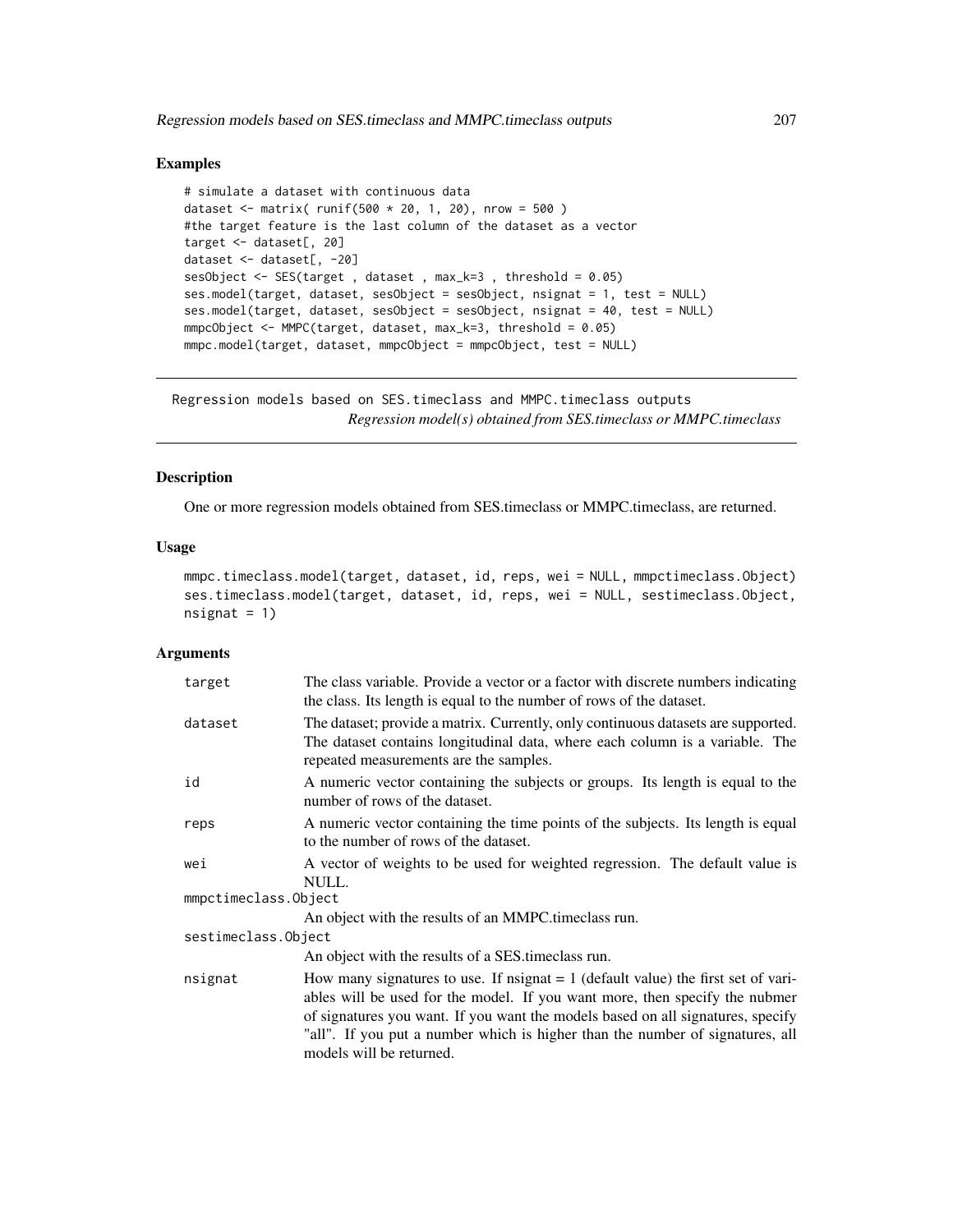# Details

This command is useful if you want to see all models and check for example their fitting ability.

#### Value

A list including:

| mod       | Depending on the number of signatures requested, one or models will be re-<br>turned.                                                                  |
|-----------|--------------------------------------------------------------------------------------------------------------------------------------------------------|
| signature | A matrix (or just one vector if one signature only) with the variables of each<br>signature, along with the BIC of the corresponding regression model. |

# Author(s)

Michail Tsagris

R implementation and documentation: Michail Tsagris <mtsagris@uoc.gr>

#### References

Tsagris, M., Lagani, V., & Tsamardinos, I. (2018). Feature selection for high-dimensional glmm data. BMC bioinformatics, 19(1), 17.

McCullagh P., and Nelder J.A. (1989). Generalized linear models. CRC press, USA, 2nd edition.

#### See Also

[MMPC.timeclass](#page-129-0)

## Examples

```
## assume these are longitudinal data, each column is a variable (or feature)
dataset \le matrix( rnorm(400 \star 50), ncol = 50)
id \le rep(1:80, each = 5) ## 80 subjects
reps \le rep( seq(4, 12, by = 2), 80) ## 5 time points for each subject
## dataset contains are the regression coefficients of each subject's values on the
## reps (which is assumed to be time in this example)
target \leq rep(0:1, each = 200)
a <- MMPC.timeclass(target, reps, id, dataset)
mmpc.timeclass.model(target, dataset, id, reps, mmpctimeclass.Object = a)
```
Regression models fitting

*Regression modelling*

## <span id="page-207-0"></span>Description

Generic regression modelling function.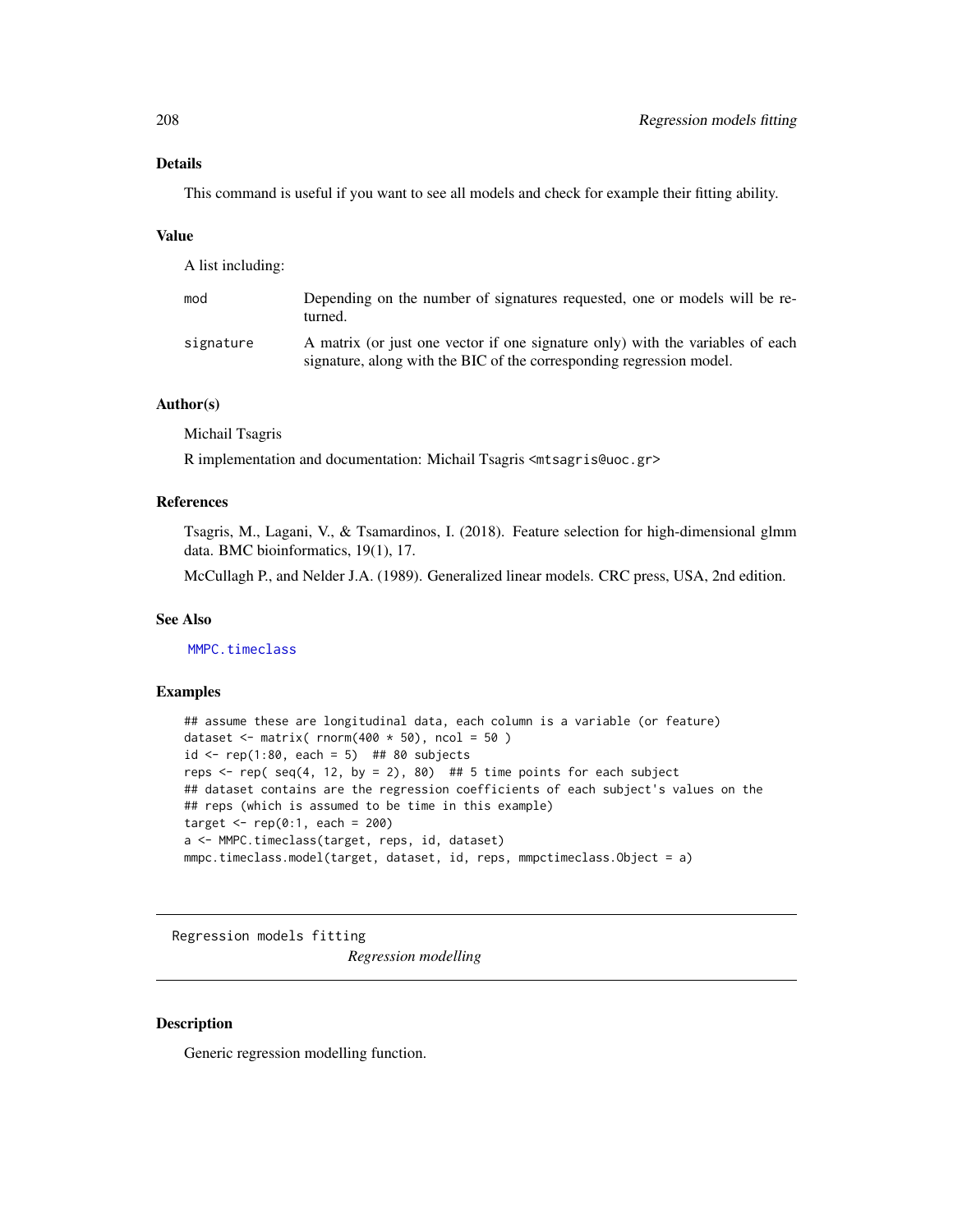## Usage

```
reg.fit(y, dataset, event = NULL, reps = NULL, group = NULL, slopes = FALSE,
reml = FALSE, model = NULL, wei = NULL, xnew = NULL)
```
# Arguments

| У       | The target (dependent) variable. It can be a numerical variable, factor, ordinal<br>factor, percentages, matrix, or time to event. If the values are proportions or per-<br>centages, i.e. strictly within 0 and 1 they are mapped into R using $log(t \text{~arget}/(1$<br>- target)). If they are compositional data the additive log-ratio (multivariate<br>logit) transformation is aplied beforehand. If the model is "clogit" this must be<br>a matrix with two columns. The first column must be 0 and 1, standing for $0 =$<br>control and $1 = \text{case}$ . The second column is the id of the patients. A numerical<br>variable, for example c(1,2,3,4,5,6,7,1,2,3,4,5,6,7).                                                                                                                                                                                                                 |
|---------|----------------------------------------------------------------------------------------------------------------------------------------------------------------------------------------------------------------------------------------------------------------------------------------------------------------------------------------------------------------------------------------------------------------------------------------------------------------------------------------------------------------------------------------------------------------------------------------------------------------------------------------------------------------------------------------------------------------------------------------------------------------------------------------------------------------------------------------------------------------------------------------------------------|
| dataset | The indendent variable(s). It can be a vector, a matrix or a dataframe with con-<br>tinuous only variables, a data frame with mixed or only categorical variables.                                                                                                                                                                                                                                                                                                                                                                                                                                                                                                                                                                                                                                                                                                                                       |
| event   | This is NULL unless you have time to event data (survival regression).                                                                                                                                                                                                                                                                                                                                                                                                                                                                                                                                                                                                                                                                                                                                                                                                                                   |
| reps    | This is NULL unless you have time measurements (longitudinal data).                                                                                                                                                                                                                                                                                                                                                                                                                                                                                                                                                                                                                                                                                                                                                                                                                                      |
| group   | This is NULL unless you have grouped (or clustered) data or longitudinal data<br>(is the latter case the arugment reps is required).                                                                                                                                                                                                                                                                                                                                                                                                                                                                                                                                                                                                                                                                                                                                                                     |
| slopes  | This is for the longitudinal data only, TRUE or FALSE. Should random slopes<br>be added or not?                                                                                                                                                                                                                                                                                                                                                                                                                                                                                                                                                                                                                                                                                                                                                                                                          |
| reml    | This is for the longitudinal or grouped data only, TRUE or FALSE. If TRUE,<br>REML will be used, otherwise ML will be used.                                                                                                                                                                                                                                                                                                                                                                                                                                                                                                                                                                                                                                                                                                                                                                              |
| model   | The type of model you want to use. It can be specified by the user or left<br>NULL, if other correct arguments have been passed. Poissible values (apart<br>from NULL) are: "gaussian" (default), "binary", "binomial", "multinomial",<br>"poisson", "ordinal", "gamma", "normlog", "tobit", "cox", "weibull", "exponen-<br>tial", "zip", "beta", "median", "negbin", "longitudinal", "grouped", "qpois" and<br>"qbinom". The "zip" means that the zero part is constant, the variables are not<br>associated with the excessive zeros. The value "grouped" refers to grouped data,<br>but this does not have to be given if the argument "group" is given, but not the<br>argument "reps. The "binomial" is when you have the number of successes and<br>also the number of trials. "MM" stands for robust regression using MM estima-<br>tion and "clogit" stands for conditional logistic regression. |
| wei     | A vector of weights to be used for weighted regression. The default value is<br>NULL. An example where weights are used is surveys when stratified sampling<br>has occured.                                                                                                                                                                                                                                                                                                                                                                                                                                                                                                                                                                                                                                                                                                                              |
| xnew    | If you have new data whose target values you want to predict put it here, other-<br>wise leave it blank.                                                                                                                                                                                                                                                                                                                                                                                                                                                                                                                                                                                                                                                                                                                                                                                                 |

# Details

This is a generic regression function, which offers prediction as well. It is important that you pass the arguments with their names, for example if you have time to event data, write "event = ..." and not just put your event variable. This will avoid confusion. For the mixed models you need to specify the relevant arguments, "slopes", "reps", "reml" and "group"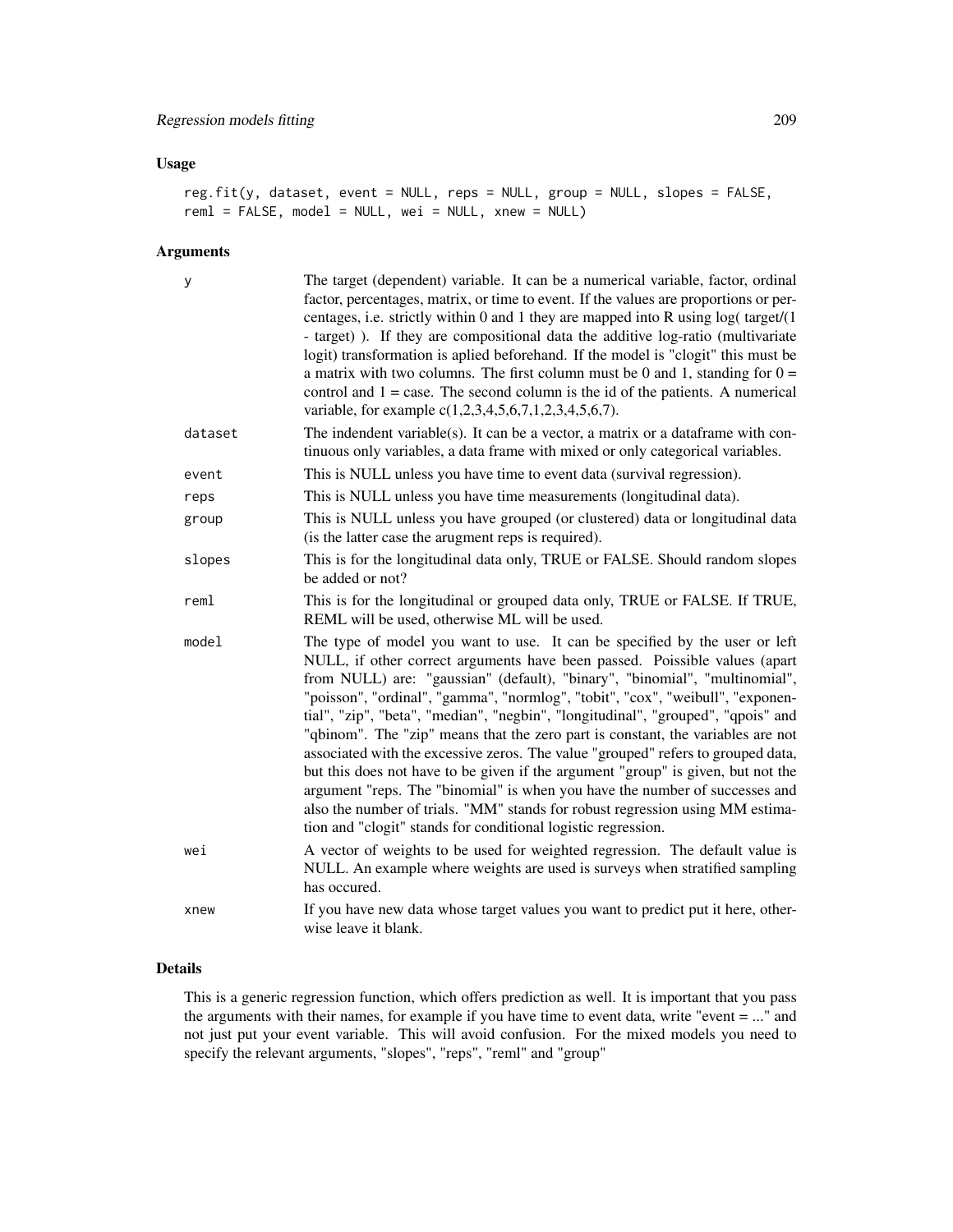# Value

A list including:

| mod  | The fitted model.                                                             |
|------|-------------------------------------------------------------------------------|
| pred | If you have new data the predicted values of the target (dependent) variable. |

# Author(s)

Michail Tsagris R implementation and documentation: Michail Tsagris <mtsagris@uoc.gr>

# References

Almost the same as in [CondIndTests](#page-31-0).

# See Also

[modeler,](#page-202-0) [fbedreg.bic,](#page-167-0) [mmpc.model,](#page-204-0) [ridge.reg](#page-209-0)

# Examples

```
#simulate a dataset with continuous data
dataset <- matrix(runif(100 * 5, 1, 100), nrow = 100 )
#the target feature is the last column of the dataset as a vector
target <- dataset[, 1]
dataset <- dataset[, -1]
a <- reg.fit(target, dataset)
```
Ridge regression *Ridge regression*

# <span id="page-209-0"></span>Description

Regularisation via ridge regression is performed.

# Usage

```
ridge.reg(target, dataset, lambda, B = 1, newdata = NULL)
```
## Arguments

| target  | A numeric vector containing the values of the target variable. If the values are<br>proportions or percentages, i.e. strictly within 0 and 1 they are mapped into R<br>using $log(t \text{arget}/(1 - \text{target}))$ . |
|---------|--------------------------------------------------------------------------------------------------------------------------------------------------------------------------------------------------------------------------|
| dataset | A numeric matrix containing the variables. Rows are samples and columns are<br>features.                                                                                                                                 |
| lambda  | The value of the regularisation parameter $\lambda$ .                                                                                                                                                                    |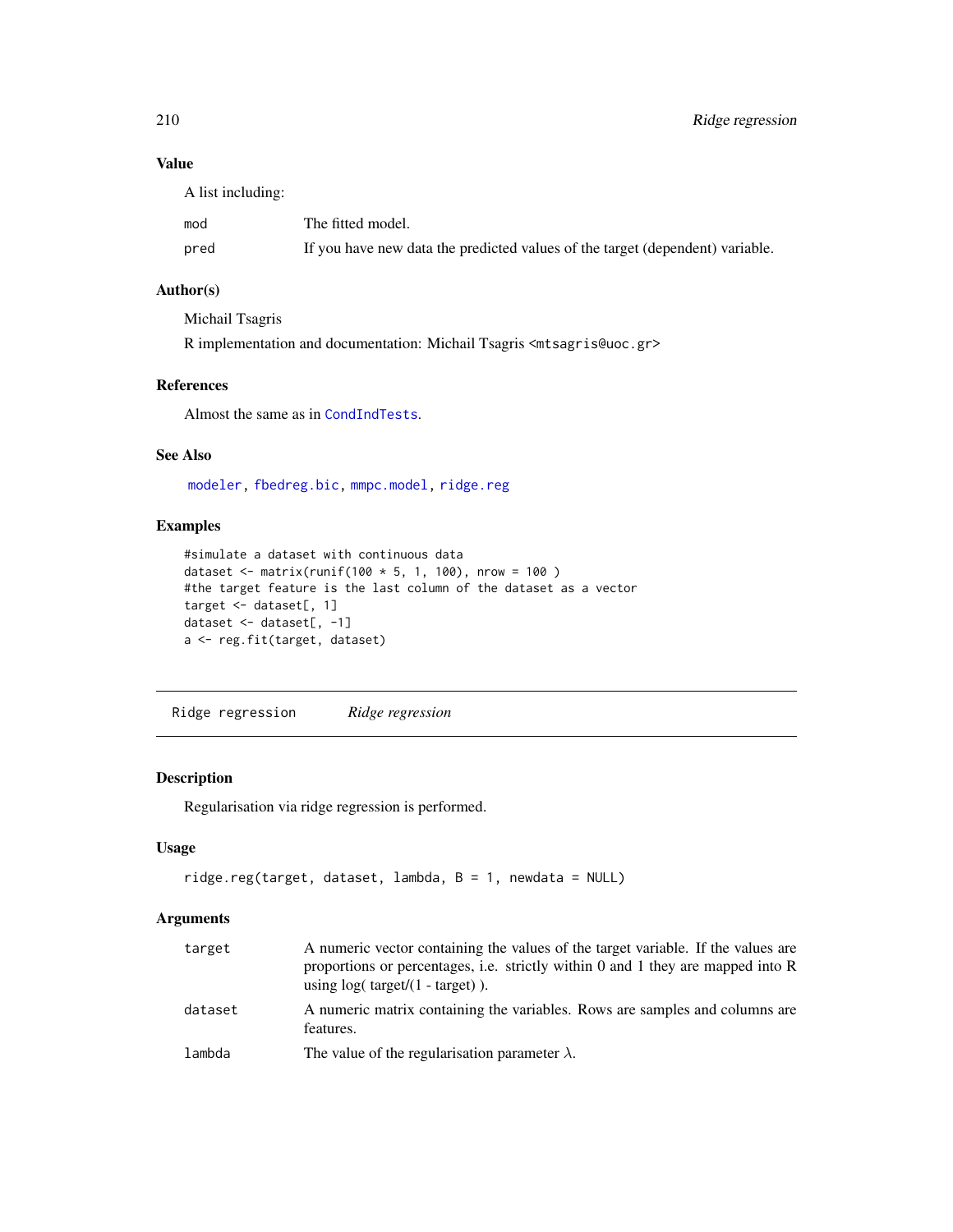| B.      | Number of bootstraps. If $B = 1$ no bootstrap is performed and no standard error<br>for the regression coefficients is returned. |
|---------|----------------------------------------------------------------------------------------------------------------------------------|
| newdata | If you have new data and want to predict the value of the target put them here,<br>otherwise, leave it NULL.                     |

## Details

There is also the lm.ridge command in MASS library if you are interested in ridge regression.

## Value

A list including:

| beta | The regression coefficients if no bootstrap is performed. If bootstrap is per-<br>formed their standard error appears as well.    |
|------|-----------------------------------------------------------------------------------------------------------------------------------|
| seb  | The standard erorr of the regression coefficients. If bootstrap is performed their<br>bootstrap estimated standard error appears. |
| est  | The fitted values if no new data are available. If you have used new data these<br>will be the predicted target values.           |

# Author(s)

Michail Tsagris

R implementation and documentation: Michail Tsagris <mtsagris@uoc.gr>

#### References

Hoerl A.E. and R.W. Kennard (1970). Ridge regression: Biased estimation for nonorthogonal problems. Technometrics, 12(1): 55-67.

Brown P. J. (1994). Measurement, Regression and Calibration. Oxford Science Publications.

# See Also

[ridgereg.cv](#page-106-0)

```
#simulate a dataset with continuous data
dataset <- matrix(runif(100 * 30, 1, 100), nrow = 100 )
#the target feature is the last column of the dataset as a vector
target <- dataset[, 10]
dataset <- dataset[, -10]
a1 \le ridge.reg(target, dataset, lambda = 0.5, B = 1, newdata = NULL)
a2 \leq- ridge.reg(target, dataset, lambda = 0.5, B = 100, newdata = NULL)
```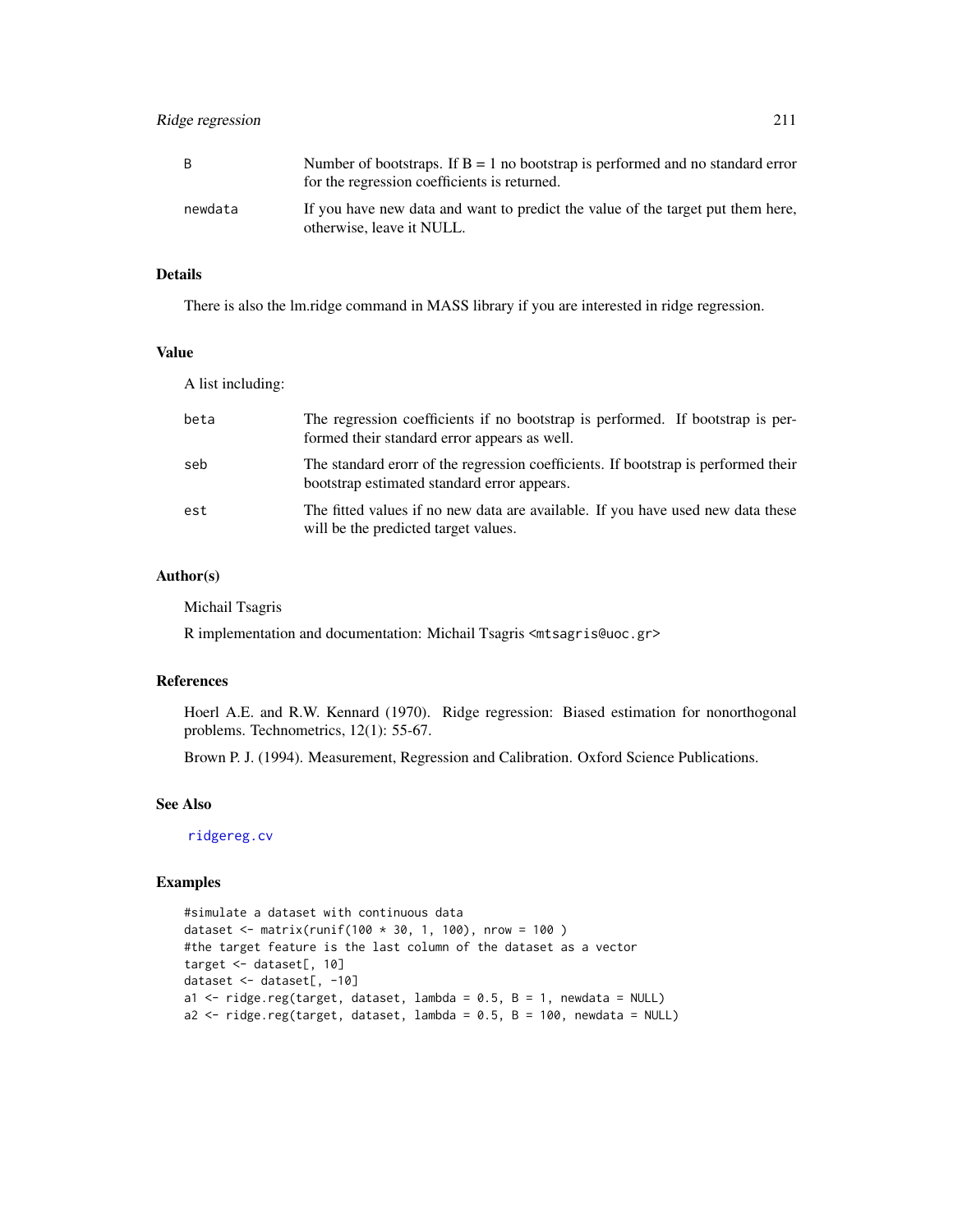Ridge regression coefficients plot *Ridge regression*

## Description

A plot of the regularised parameters is shown.

#### Usage

```
ridge.plot(target, dataset, lambda = seq(0, 5, by = 0.1))
```
# Arguments

| target  | A numeric vector containing the values of the target variable. If the values are<br>proportions or percentages, i.e. strictly within $0$ and $1$ they are mapped into $R$<br>using $log(t \text{arget}/(1 - \text{target}))$ . In any case, they must be continuous only. |
|---------|---------------------------------------------------------------------------------------------------------------------------------------------------------------------------------------------------------------------------------------------------------------------------|
| dataset | A numeric matrix containing the continuous variables. Rows are samples and<br>columns are features.                                                                                                                                                                       |
| lambda  | A grid of values of the regularisation parameter $\lambda$ .                                                                                                                                                                                                              |

# Details

For every value of  $\lambda$  the coefficients are obtained. They are plotted versus the  $\lambda$  values.

#### Value

A plot with the values of the coefficients as a function of  $\lambda$ .

# Author(s)

Michail Tsagris

R implementation and documentation: Giorgos Athineou <athineou@csd.uoc.gr>, Vincenzo Lagani <vlagani@csd.uoc.gr> and Michail Tsagris <mtsagris@uoc.gr>

#### References

Hoerl A.E. and R.W. Kennard (1970). Ridge regression: Biased estimation for nonorthogonal problems. Technometrics, 12(1): 55-67.

Brown P. J. (1994). Measurement, Regression and Calibration. Oxford Science Publications.

## See Also

[ridge.reg,](#page-209-0) [ridgereg.cv](#page-106-0)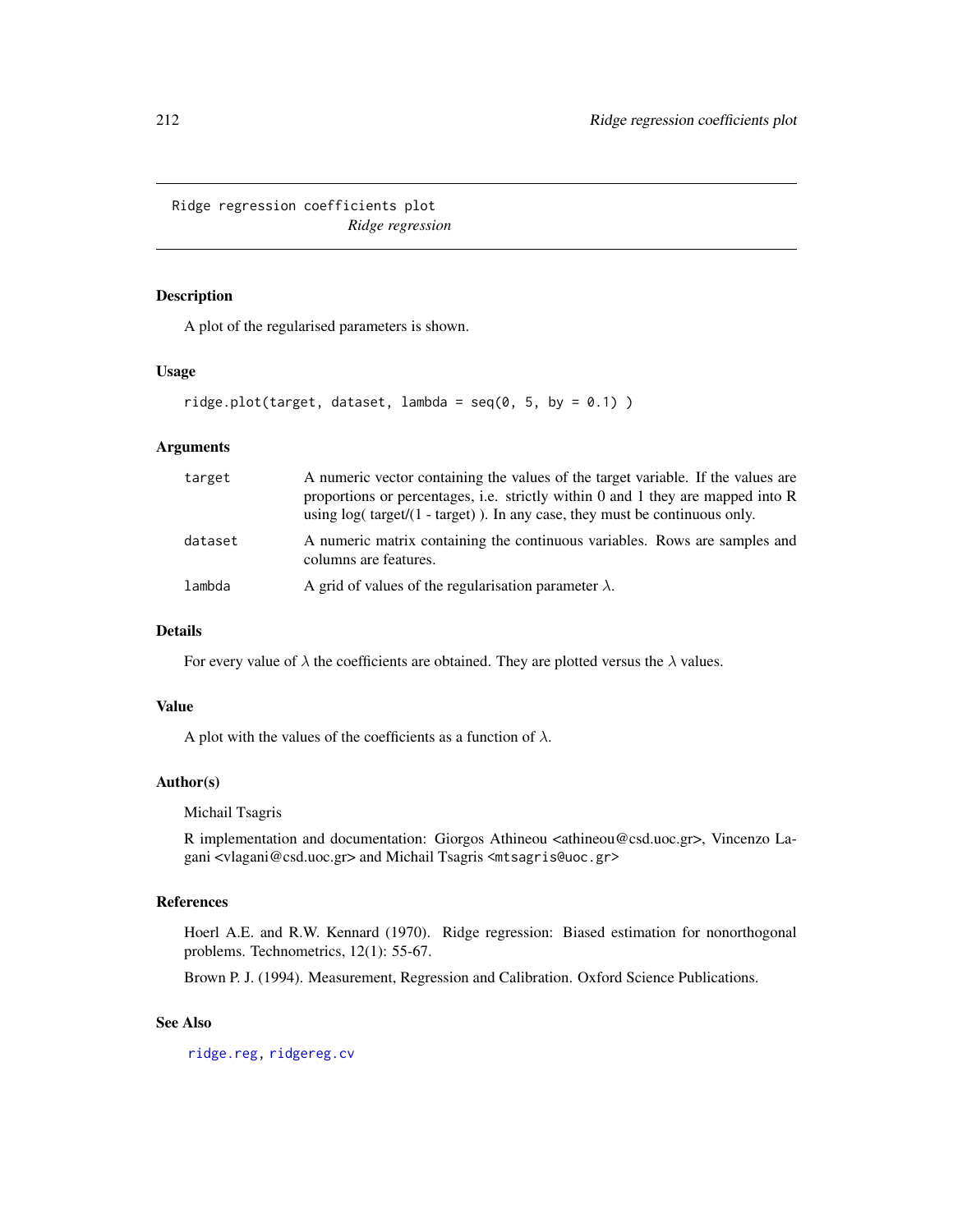# ROC and AUC 213

# Examples

```
#simulate a dataset with continuous data
dataset <- matrix( runif(300 \times 20, 1, 20), nrow = 300)
#the target feature is the last column of the dataset as a vector
target <- dataset[, 20]
dataset <- dataset[, -20]
ridge.plot(target, dataset)
```
ROC and AUC *ROC and AUC*

# Description

Receiver operating curve and area under the curve.

# Usage

auc(group, preds, roc = FALSE, cutoffs = NULL)

# Arguments

| group   | A numerical vector with the predicted values of each group as 0 and 1.                                                                                                        |
|---------|-------------------------------------------------------------------------------------------------------------------------------------------------------------------------------|
| preds   | The predicted values of each group.                                                                                                                                           |
| roc.    | If you want the ROC to appear set it to TRUE.                                                                                                                                 |
| cutoffs | If you provide a vector with decreasing numbers from 1 to 0 that will be used<br>for the ROC, otherwise, the values from 1 to 0 with a step equal to $-0.01$ will be<br>used. |

# Details

The ara under the curve is returned. The user has the option of getting the receiver operating curve as well.

## Value

A list including:

| cutoffs     | The cutoff values.                                                                                                                                                                             |
|-------------|------------------------------------------------------------------------------------------------------------------------------------------------------------------------------------------------|
| sensitivity | The sensitivity values for each cutoff value.                                                                                                                                                  |
| specificity | The specificity value for each cutoff value.                                                                                                                                                   |
| vouden      | The pair of of 1- specificity and sensitivity where the Youden's J appears on the<br>graph and the Youden index which is defined as the maximum value of sensitiv-<br>ity - specificity $+1$ . |
| auc         | The area under the curve, plus a circle with the point where Youden's J is located.<br>If "roc" is set to FALSE, this is the only item in the list to be returned.                             |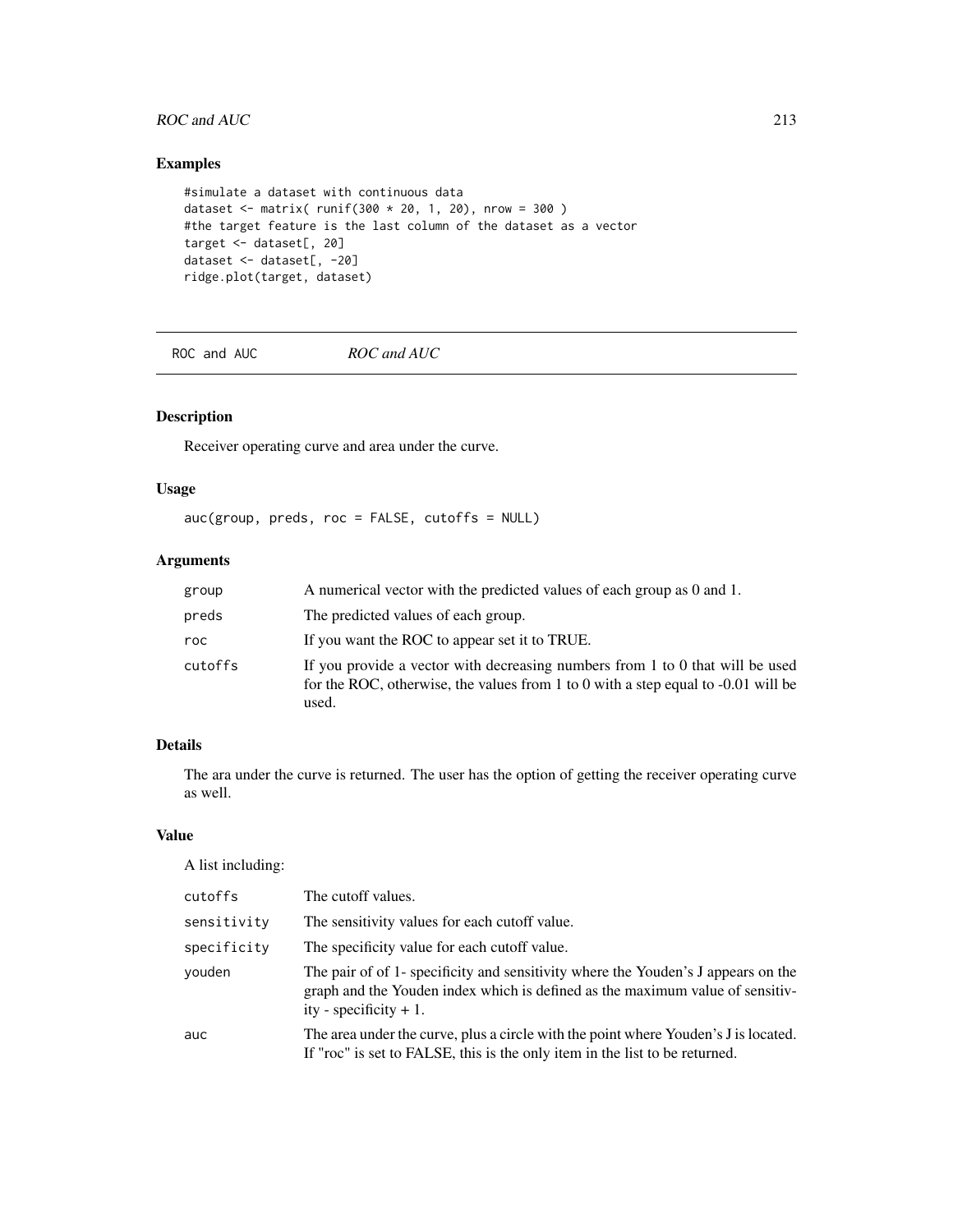## Author(s)

Michail Tsagris

R implementation and documentation: Michail Tsagris <mtsagris@uoc.gr>

#### See Also

[bbc,](#page-25-0) [testIndLogistic](#page-42-0)

# Examples

```
g <- rbinom(150, 1, 0.6)
f \leftarrow \text{rnorm}(150)auc(g, f, roc = FALSE)
```
Search for triangles in an undirected graph *Search for triangles in an undirected graph*

#### Description

Search for triangles in an undirected graph.

#### Usage

```
triangles.search(G)
```
# Arguments

G The adjacency matrix of an undirected graph.  $G[i, j] = G[j, i] = 1$  means there is an edge between modes i and j. Zero values indicate the absence of edges.

#### Details

The functions searches for triangles, that is for tripletes of nodes (or variables) for which X-Y, Y-Z and X-Z.

#### Value

A matrix with thre columns. If there are no triangles, the matrix is empty. If there is at least one triangle, then each row contains three numbers, one for each node. See the examples below.

#### Author(s)

Michail Tsagris

R implementation and documentation: Michail Tsagris <mtsagris@uoc.gr>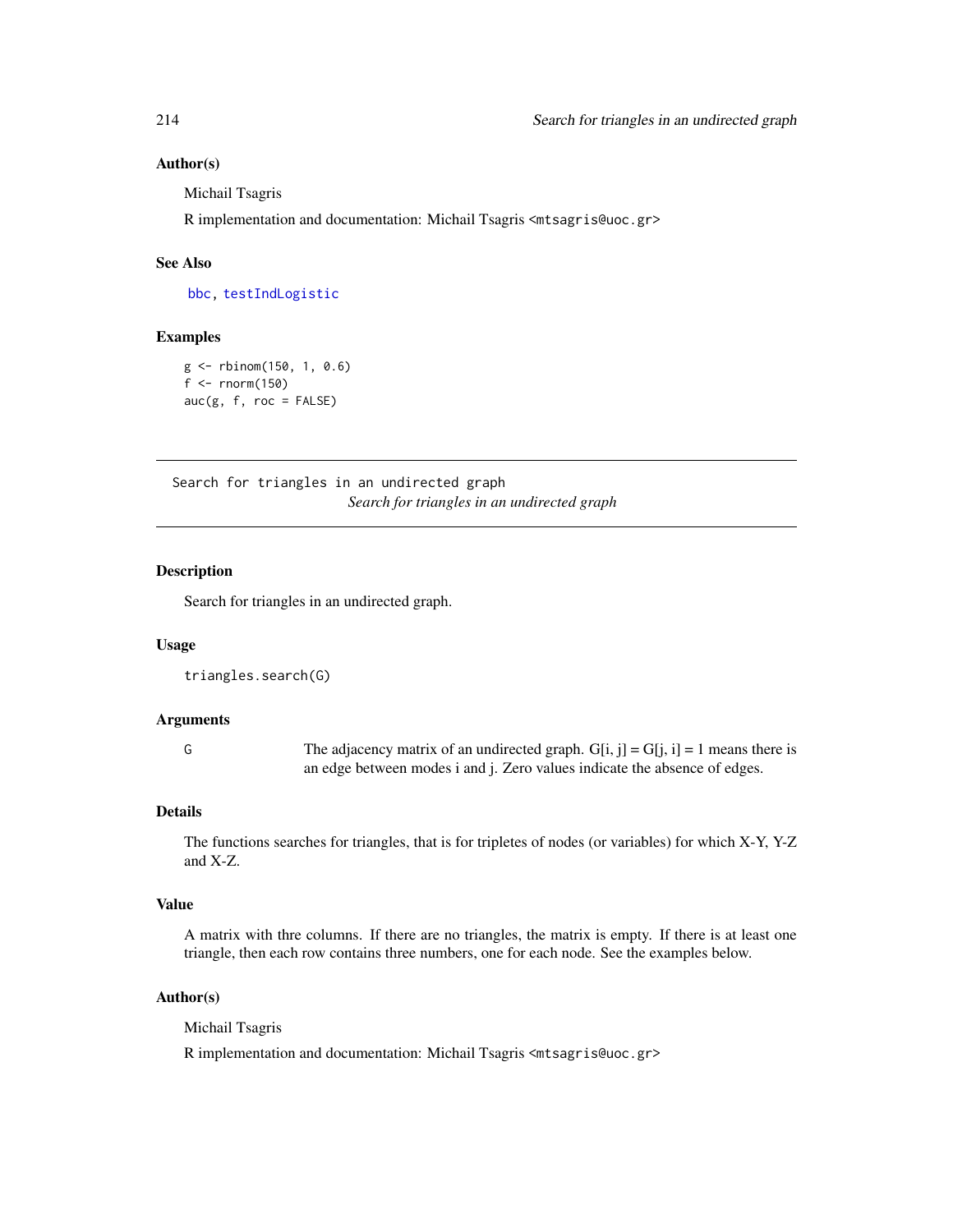# SES.gee.output-class 215

# See Also

[plotnetwork,](#page-168-0) [pc.skel,](#page-222-0) [mmhc.skel](#page-219-0)

#### Examples

```
set.seed(123)
x \le - rdag2(1000, p = 20, nei = 4)$x
a \leftarrow pc.\,skel(x, alpha = 0.05)plotnetwork(a$G)
triangles.search(a$G)
```
SES.gee.output-class *Class* "SES.gee.output"

# **Description**

SES.gee output object class.

# Objects from the Class

Objects can be created by calls of the form new("SES.glmm.output", ...).

### **Slots**

```
selectedVars: Object of class "numeric"
selectedVarsOrder: Object of class "numeric"
queues: Object of class "list"
signatures: Object of class "matrix"
hashObject: Object of class "list"
pvalues: Object of class "numeric"
stats: Object of class "numeric"
univ: Object of class "list"
max_k: Object of class "numeric"
threshold: Object of class "numeric"
n.tests: Object of class "numeric"
runtime: Object of class "proc_time"
test: Object of class "character"
correl: Object of class "character"
se: Object of class "character"
```
## Methods

plot  $plot(x = "SES.gee.output", mode = "all")$ : Generic function for plotting the generated pvalues of the SES.glmm.output object. Argument mode = "all" for plotting all the pvalues or mode="partial" for partial plotting the first 500 pvalues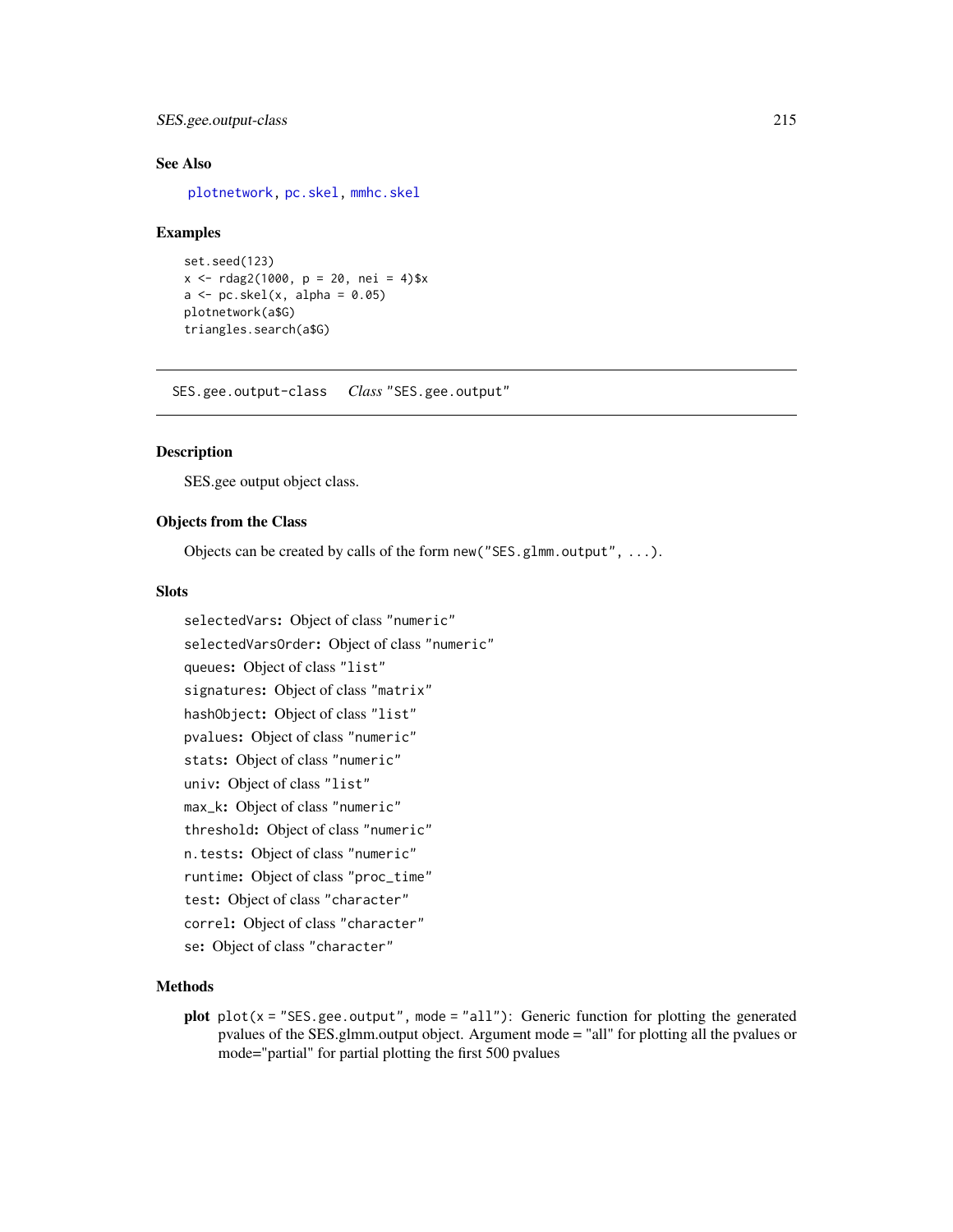## Author(s)

Giorgos Athineou <athineou@csd.uoc.gr>

#### See Also

[MMPC.gee,](#page-90-0) [SES.gee](#page-90-0)

## Examples

showClass("SES.glmm.output")

SES.glmm.output-class *Class* "SES.glmm.output"

## Description

SES.glmm output object class.

#### Objects from the Class

Objects can be created by calls of the form new("SES.glmm.output", ...).

### **Slots**

selectedVars: Object of class "numeric" selectedVarsOrder: Object of class "numeric" queues: Object of class "list" signatures: Object of class "matrix" hashObject: Object of class "list" pvalues: Object of class "numeric" stats: Object of class "numeric" univ: Object of class "list" max\_k: Object of class "numeric" threshold: Object of class "numeric" n.tests: Object of class "numeric" runtime: Object of class "proc\_time" test: Object of class "character" slope: Object of class "logical"

## Methods

plot  $plot(x = "SES.glmm.output", mode = "all");$  Generic function for plotting the generated pvalues of the SES.glmm.output object. Argument mode = "all" for plotting all the pvalues or mode="partial" for partial plotting the first 500 pvalues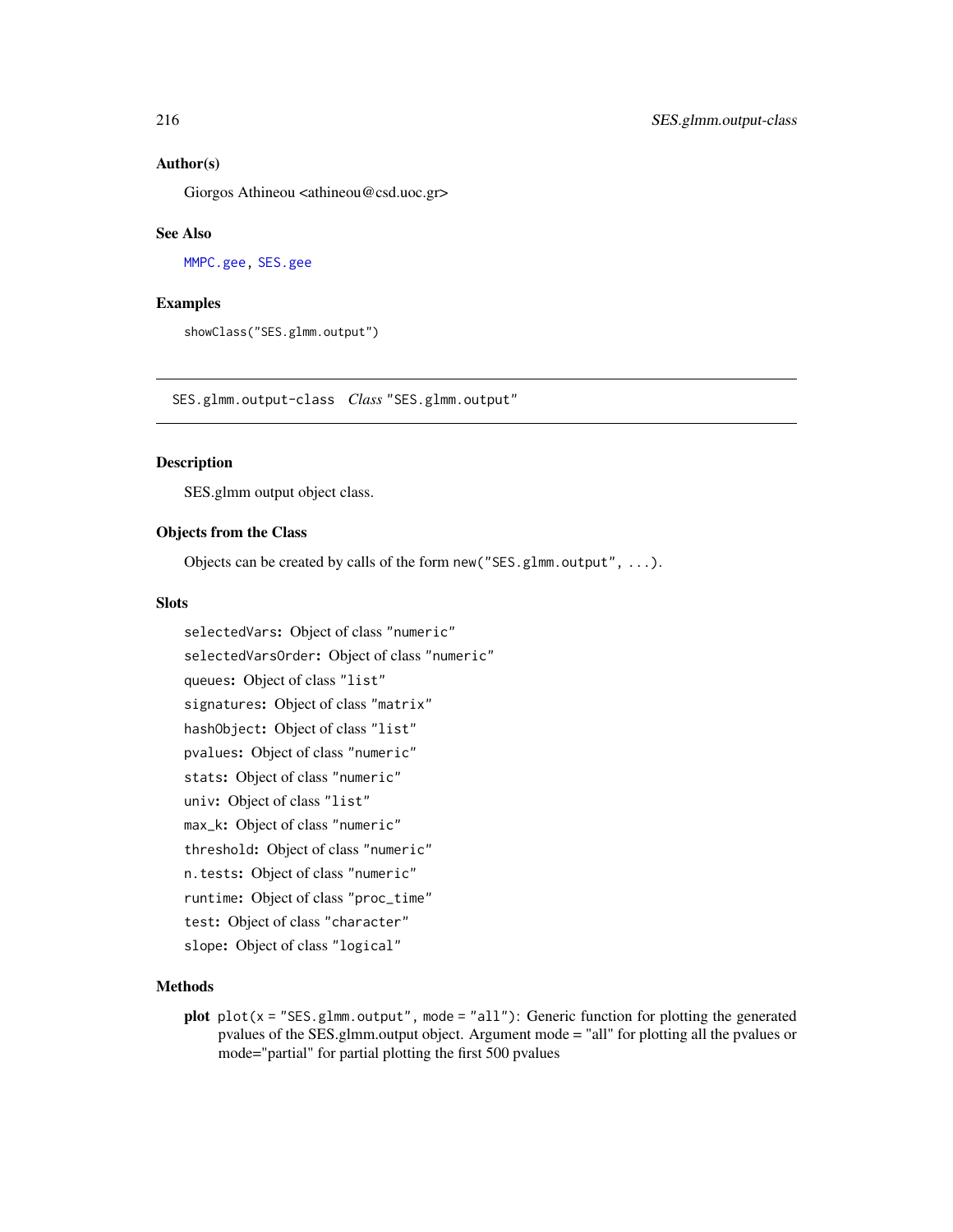# SESoutput-class 217

#### Author(s)

Giorgos Athineou <athineou@csd.uoc.gr>

#### See Also

[MMPC.glmm,](#page-90-0) [SES.glmm](#page-90-0)

#### Examples

showClass("SES.glmm.output")

SESoutput-class *Class* "SESoutput"

# Description

SES output object class.

#### Objects from the Class

Objects can be created by calls of the form new("SESoutput", ...).

### Slots

selectedVars: Object of class "numeric" selectedVarsOrder: Object of class "numeric" queues: Object of class "list" signatures: Object of class "matrix" hashObject: Object of class "list" pvalues: Object of class "numeric" stats: Object of class "numeric" univ: Object of class "list" max\_k: Object of class "numeric" threshold: Object of class "numeric" n.tests: Object of class "numeric" runtime: Object of class "proc\_time" test: Object of class "character"

# Methods

plot  $plot(x = "SESoutput", mode = "all")$ : Generic function for plotting the generated pvalues of the SESoutput object. Argument mode = "all" for plotting all the pvalues or mode="partial" for partial plotting the first 500 pvalues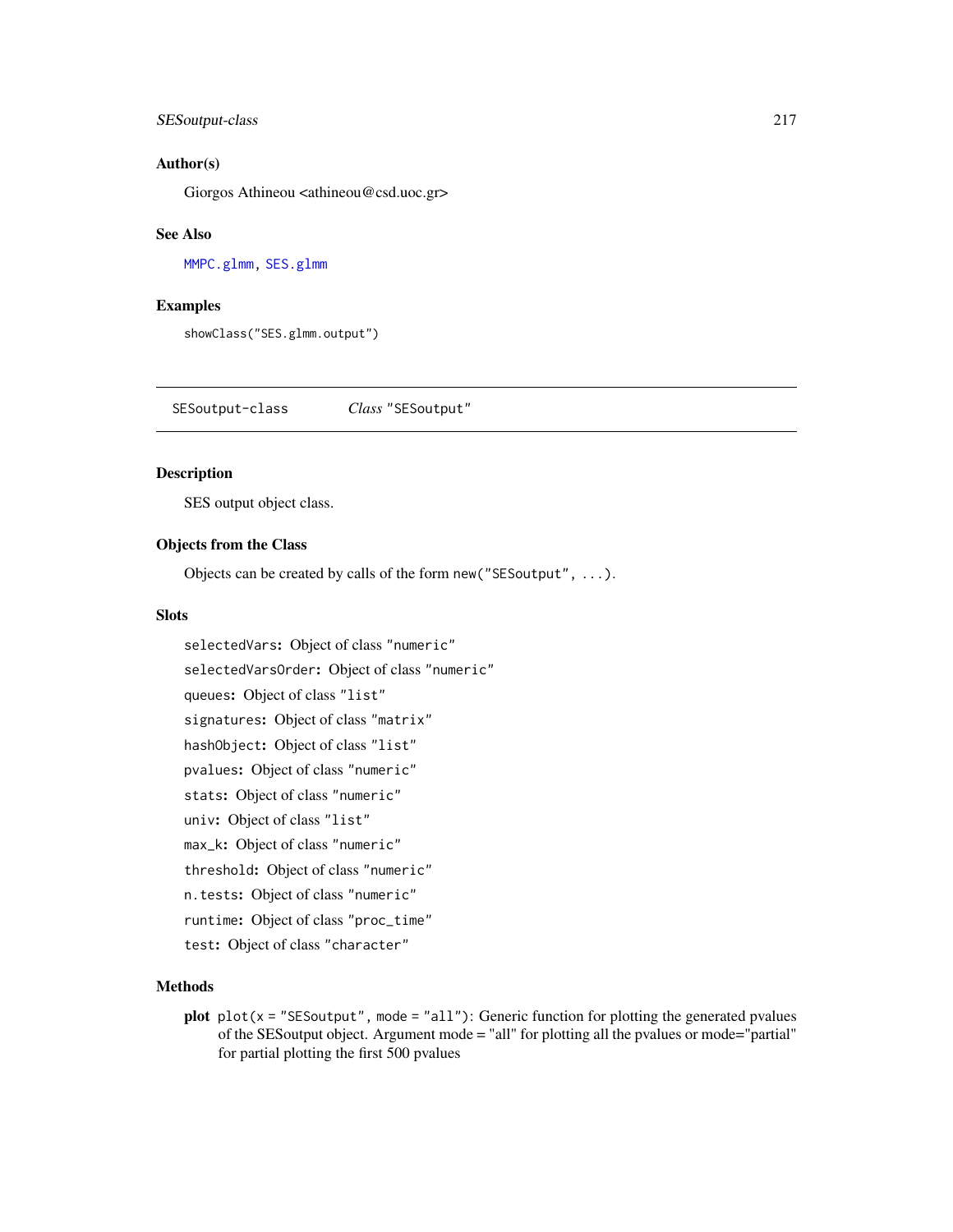# <span id="page-217-1"></span>Author(s)

Giorgos Athineou <athineou@csd.uoc.gr>

# See Also

[SES](#page-84-0)

# Examples

showClass("SESoutput")

Skeleton (local) around a node of the max-min hill-climbing (MMHC) algorithm *Skeleton (local) around a node of the MMHC algorithm*

# <span id="page-217-0"></span>Description

The local skeleton of a Bayesian network around a node produced by MMHC. No orientations are involved.

# Usage

local.mmhc.skel(dataset, node, max\_k = 3, threshold = 0.05, test = "testIndFisher")

| dataset   | A matrix with the variables. The user must know if they are continuous or if<br>they are categorical. If you have a matrix with categorical data, i.e. 0, 1, 2, 3<br>where each number indicates a category, the minimum number for each variable<br>must be 0. data.frame is also supported, as the dataset in this case is converted<br>into a matrix.                                |
|-----------|-----------------------------------------------------------------------------------------------------------------------------------------------------------------------------------------------------------------------------------------------------------------------------------------------------------------------------------------------------------------------------------------|
| node      | A number between 1 and the number of columns of the dataset. The local net-<br>work (edges only) will be built around this node. At first the parents and children<br>of this node are identified and then their parents and children. No inconsisten-<br>cies correction whastsoever is attempted. A variable detected by the node, but<br>the node was not detected by that variable. |
| $max_k$   | The maximum conditioning set to use in the conditional indepedence test (see<br>Details of SES or MMPC).                                                                                                                                                                                                                                                                                |
| threshold | Threshold (suitable values in $(0, 1)$ ) for assessing p-values significance. Default<br>value is 0.05.                                                                                                                                                                                                                                                                                 |
| test      | The conditional independence test to use. Default value is "testIndFisher". This<br>procedure allows for "testIndFisher", "testIndSPearman" for continuous vari-<br>ables and "gSquare" for categorical variables. Or in general, if the dataset is a<br>data.frame with different types of data, leave this NULL. See also link{MMPC}<br>for the automatic choice of tests.            |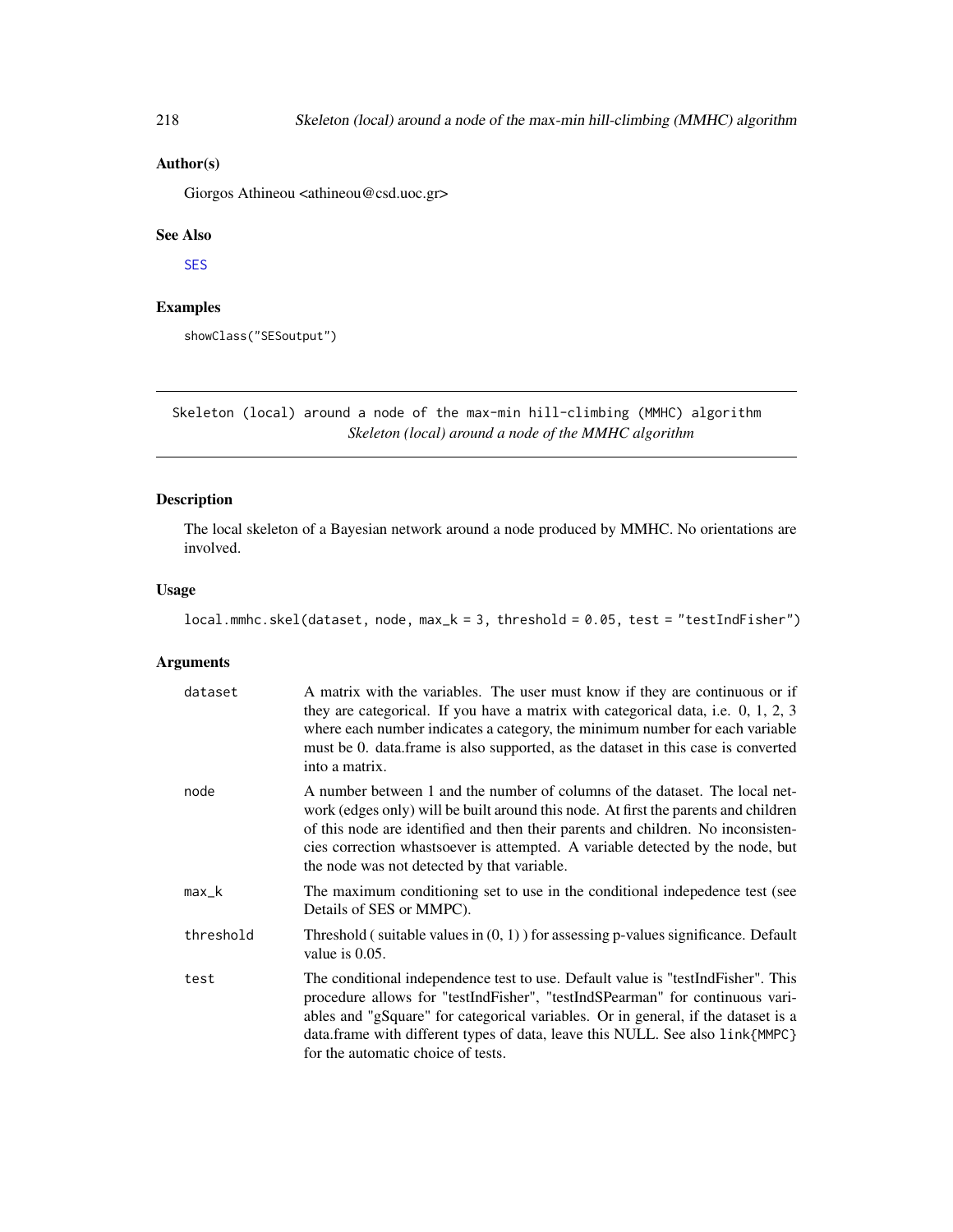# Details

The MMPC is run on the user specific variable. The backward phase (see Tsamardinos et al., 2006) takes place automatically. Then, the MMPC is run on the parents and children of that variable. If the node variable is not detected by a variable, this variable is not removed though.

#### Value

A list including:

| runtime | The run time of the algorithm. A numeric vector. The first element is the user<br>time, the second element is the system time and the third element is the elapsed<br>time.                                                                                                                           |
|---------|-------------------------------------------------------------------------------------------------------------------------------------------------------------------------------------------------------------------------------------------------------------------------------------------------------|
| ntests  | The number of tests MMPC (or SES) performed at each variable.                                                                                                                                                                                                                                         |
| res     | A list with the parents and children of each variable. The first element is the<br>parents and children of the node variable.                                                                                                                                                                         |
| Gloc    | The local adjancency matrix. A value of 1 in G[i, j] may not appear appear<br>in $G[i, i]$ also, indicating that variable j was discovered as a possible parent or<br>child of node i, but not the covnerse. The usual MMHC (mmhc.skel) removes<br>the edge between them as this is an inconsistency. |

# Author(s)

Michail Tsagris

R implementation and documentation: Michail Tsagris <mtsagris@uoc.gr>

# References

Tsamardinos, Brown and Aliferis (2006). The max-min hill-climbing Bayesian network structure learning algorithm. Machine learning, 65(1), 31-78.

# See Also

[mmhc.skel,](#page-219-0) [pc.skel,](#page-222-0) [pc.or,](#page-195-0) [corfs.network](#page-193-0)

#### Examples

```
# simulate a dataset with continuous data
dataset <- matrix(runif(500 * 30, 1, 100), nrow = 500 )
a1 \le mmhc.skel(dataset, max_k = 3, threshold = 0.05, test = "testIndFisher")
a2 <- local.mmhc.skel(dataset, 4)
a1$runtime
a2$runtime
dataset <- rdag2(500, p = 20, nei = 3)$x
a1 \le mmhc.skel(dataset, max_k = 3, threshold = 0.05, test = "testIndFisher")
a2 <- local.mmhc.skel(dataset, 5)
a1$runtime
a2$runtime
```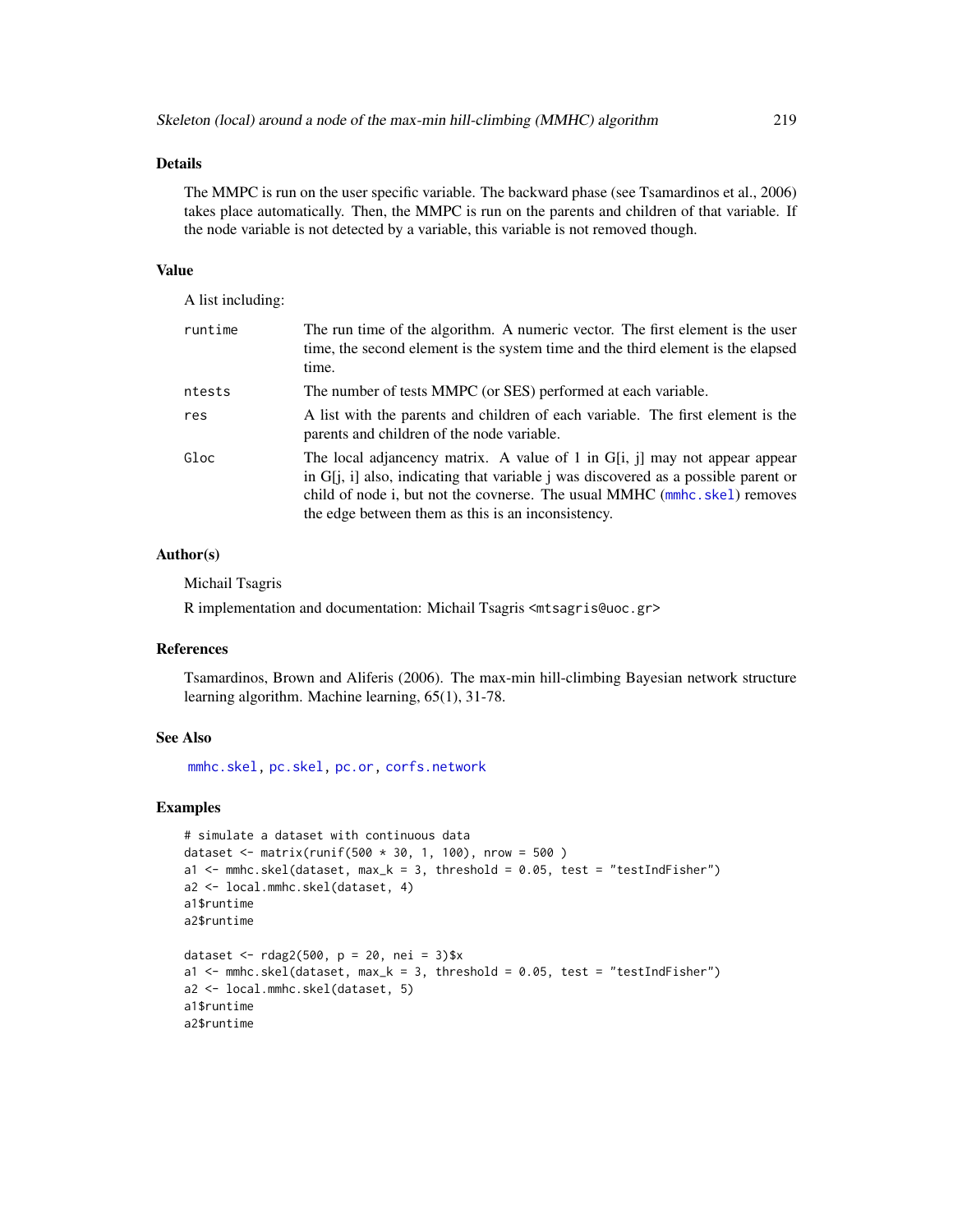<span id="page-219-1"></span>Skeleton of the max-min hill-climbing (MMHC) algorithm *The skeleton of a Bayesian network as produced by MMHC*

# <span id="page-219-0"></span>Description

The skeleton of a Bayesian network produced by MMHC. No orientations are involved.

### Usage

```
mmhc.skel(dataset, max_k = 3, threshold = 0.05, test = "testIndFisher", type = "MMPC",
hash = FALSE, backward = TRUE, symmetry = TRUE, nc = 1, ini.pvalue = NULL)
glmm.mmhc.skel(dataset, group, max_k = 3, threshold = 0.05, test = "testIndLMM",
type = "MMPC.glmm", hash = FALSE, symmetry = TRUE, nc = 1, ini.pvalue = NULL)
gee.mmhc.skel(dataset, group, max_k = 3, threshold = 0.05, test = "testIndGEEReg",
type = "MMPC.gee", se = "jack", hash = FALSE, symmetry = TRUE, nc = 1,
```

```
ini.pvalue = NULL)
```

| dataset   | A matrix with the variables. The user must know if they are continuous or if<br>they are categorical. If you have a matrix with categorical data, i.e. $0, 1, 2, 3$<br>where each number indicates a category, the minimum number for each variable<br>must be 0. For the "glmm.mmhc.skel" this must be only a matrix.                                                                          |
|-----------|-------------------------------------------------------------------------------------------------------------------------------------------------------------------------------------------------------------------------------------------------------------------------------------------------------------------------------------------------------------------------------------------------|
| group     | This is to be used in the "glmm.mmhc.skel" and "gee.mmhc.skel" only. It is a<br>vector for identifying the grouped data, the correlated observations, the subjects.                                                                                                                                                                                                                             |
| max_k     | The maximum conditioning set to use in the conditional indepedence test (see<br>Details of SES or MMPC).                                                                                                                                                                                                                                                                                        |
| threshold | Threshold (suitable values in $(0, 1)$ ) for assessing p-values significance. Default<br>value is 0.05.                                                                                                                                                                                                                                                                                         |
| test      | The conditional independence test to use. Default value is "test Ind Fisher". This<br>procedure allows for "testIndFisher", "testIndSPearman" for continuous vari-<br>ables and "gSquare" for categorical variables. In case the dataset is a data.frame<br>with mixed types of data leave this NULL and an appropriate test will be se-<br>lected. See MMPC for the automatic choice of tests. |
|           | For the "glmm.mmhc.skel" the available tests in MMPC.glmm.                                                                                                                                                                                                                                                                                                                                      |
| type      | The type of variable selection to take place for each variable (or node). The<br>default (and standard) is "MMPC" and "MMPC.glmm". You can also choose<br>to run it via "SES" and "SES.glmm" and thus allow for multiple signatures of<br>variables to be connected to a variable.                                                                                                              |
| se        | The method for estimating standard errors. This is very important and crucial.<br>The available options for Gaussian, Logistic, Poisson and Gamma regression                                                                                                                                                                                                                                    |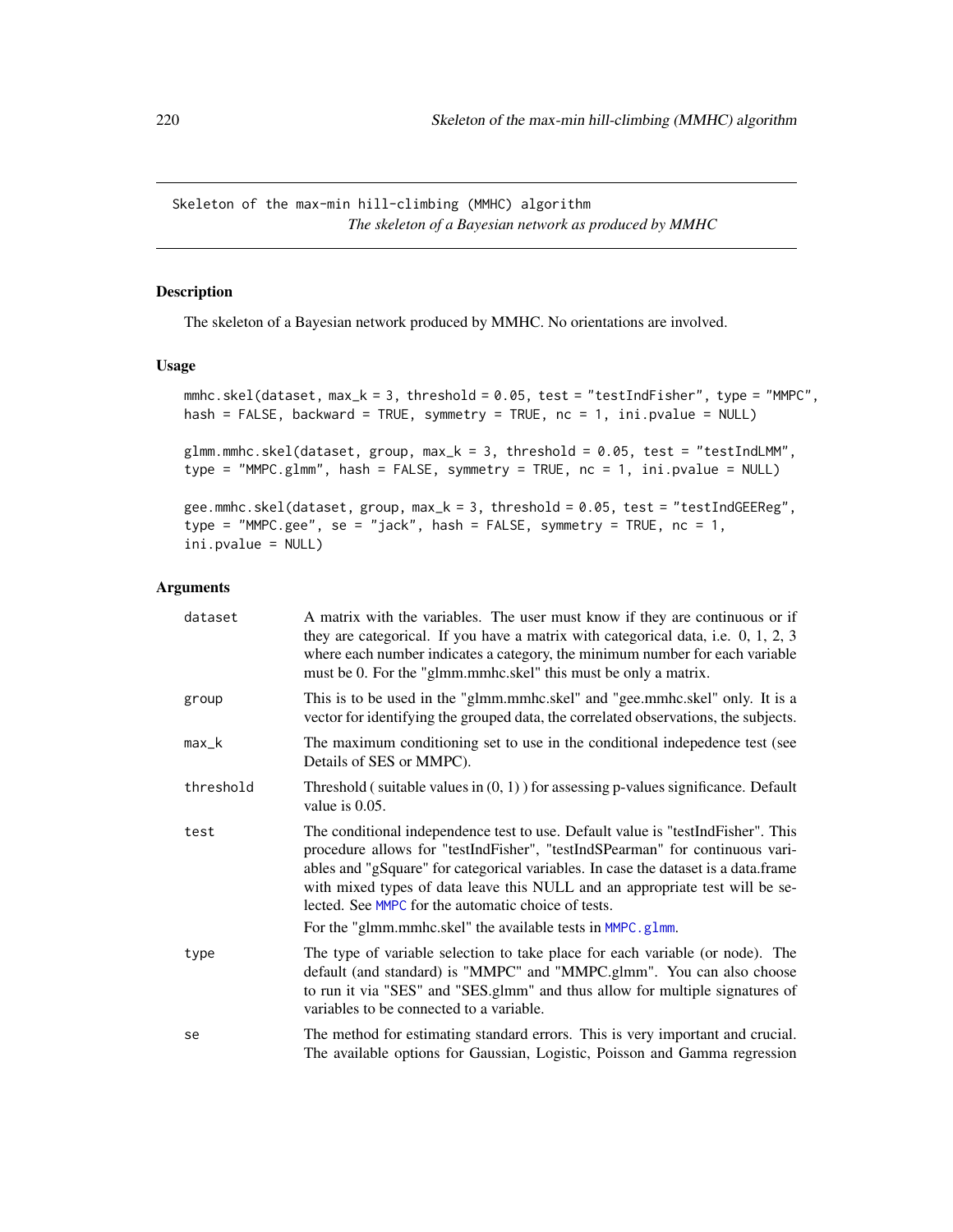|            | are: a) 'san.se': the usual robust estimate. b) 'jack': approximate jackknife vari-<br>ance estimate. c) 'j1s': if 1-step jackknife variance estimate and d) 'fij': fully<br>iterated jackknife variance estimate. If you have many clusters (sets of repeated<br>measurements) "san.se" is fine as it is asympotically correct, plus jacknife esti-<br>mates will take longer. If you have a few clusters, then maybe it's better to use<br>jacknife estimates. |
|------------|------------------------------------------------------------------------------------------------------------------------------------------------------------------------------------------------------------------------------------------------------------------------------------------------------------------------------------------------------------------------------------------------------------------------------------------------------------------|
|            | The jackknife variance estimator was suggested by Paik (1988), which is quite<br>suitable for cases when the number of subjects is small $(K < 30)$ , as in many<br>biological studies. The simulation studies conducted by Ziegler et al. (2000)<br>and Yan and Fine (2004) showed that the approximate jackknife estimates are in<br>many cases in good agreement with the fully iterated ones.                                                                |
| hash       | A boolean variable which indicates whether (TRUE) or not (FALSE). Default<br>value is FALSE. If TRUE a hashObject is produced and hence more memory is<br>required. If you want to know the number of tests executed for each variable<br>then make it TRUE.                                                                                                                                                                                                     |
| backward   | If TRUE, the backward (or symmetry correction) phase will be implemented.<br>This removes any falsely included variables in the parents and children set of<br>the target variable. It call the mmpcbackphase for this purpose. For perm.ses<br>and wald, ses this is not yet applicable.                                                                                                                                                                        |
| symmetry   | In order for an edge to be added, a statistical relationship must have been found<br>from both directions. If you want this symmetry correction to take place, leave<br>this boolean variable to TRUE. If you set it to FALSE, then if a relationship<br>between Y and X is detected but not between X and Y, the edge is still added.                                                                                                                           |
| nc         | How many cores to use. This plays an important role if you have many variables,<br>say thousands or so. You can try with $nc = 1$ and with $nc = 4$ for example to see<br>the differences. If you have a multicore machine, this is a must option. There<br>was an extra argument for plotting the skeleton but it does not work with the cur-<br>rent visualisation packages, hence we removed the argument. Use plotnetwork<br>to plot the skeleton.           |
| ini.pvalue | This is a list with the matrix of the univariate p-values. If you want to run<br>mmhc.skel again, the univariate associations need not be calculated again.                                                                                                                                                                                                                                                                                                      |
|            |                                                                                                                                                                                                                                                                                                                                                                                                                                                                  |

## Details

The MMPC is run on every variable. The backward phase (see Tsamardinos et al., 2006) takes place automatically. After all variables have been used, the matrix is checked for inconsistencies and they are corrected.

A trick mentioned in that paper to make the procedure faster is the following. In the k-th variable, the algorithm checks how many previously scanned variables have an edge with the this variable and keeps them (it discards the other variables with no edge) along with the next (unscanned) variables.

This trick reduces time, but can lead to different results. For example, if the i-th variable is removed, the k-th node might not remove an edge between the j-th variable, simply because the i-th variable that could d-sepate them is missing.

The user is given this option via the argument "fast", which can be either TRUE or FALSE. Parallel computation is also available.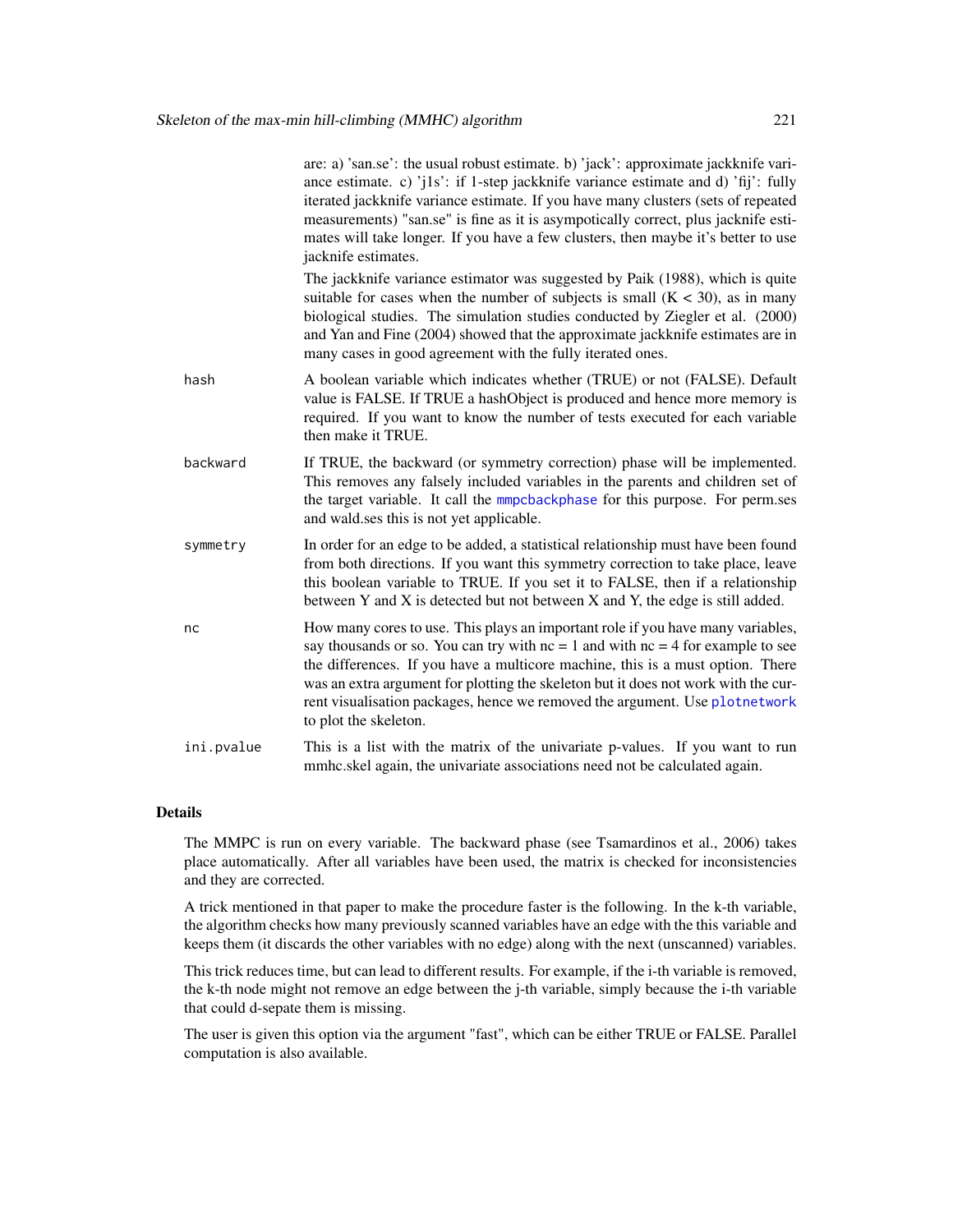# Value

A list including:

| runtime    | The run time of the algorithm. A numeric vector. The first element is the user<br>time, the second element is the system time and the third element is the elapsed<br>time.                                                                                                                                                                                                                                                                                  |
|------------|--------------------------------------------------------------------------------------------------------------------------------------------------------------------------------------------------------------------------------------------------------------------------------------------------------------------------------------------------------------------------------------------------------------------------------------------------------------|
| density    | The number of edges divided by the total possible number of edges, that is<br>#edges / $n(n-1)/2$ , where <i>n</i> is the number of variables.                                                                                                                                                                                                                                                                                                               |
| info       | Some summary statistics about the edges, minimum, maximum, mean, median<br>number of edges.                                                                                                                                                                                                                                                                                                                                                                  |
| ms         | If you run "MMPC" for each variable this is NULL. If you run "SES" is a vector<br>denoting which variables had more than one signature, i.e. more than one set of<br>variables associated with them.                                                                                                                                                                                                                                                         |
| ntests     | The number of tests MMPC (or SES) performed at each variable.                                                                                                                                                                                                                                                                                                                                                                                                |
| ini.pvalue | A matrix with the p-values of all pairwise univariate assocations.                                                                                                                                                                                                                                                                                                                                                                                           |
| pvalue     | A matrix with the final p-values. These are the maximum p-values calculated<br>during the process. When the process finishes, the matrix is not symmetric.<br>It becomes symmetric though by keeping the maximum between any two off-<br>diagonal elements. These p-values now can be used to sort the strength of the<br>edges. If you know the true adjacency matrix you can use them and create a<br>ROC curve (see bn. skel.utils for more information). |
| G          | The adjancency matrix. A value of 1 in G[i, j] appears in G[j, i] also, indicating<br>that i and j have an edge between them.                                                                                                                                                                                                                                                                                                                                |

Bear in mind that the values can be extracted with the \$ symbol, i.e. this is an S3 class output.

#### Author(s)

Michail Tsagris

R implementation and documentation: Michail Tsagris <mtsagris@uoc.gr>

#### References

Tsamardinos, Brown and Aliferis (2006). The max-min hill-climbing Bayesian network structure learning algorithm. Machine learning, 65(1), 31-78.

Brown L. E., Tsamardinos I., and Aliferis C. F. (2004). A novel algorithm for scalable and accurate Bayesian network learning. Medinfo, 711-715.

Tsamardinos, Ioannis, and Laura E. Brown. Bounding the False Discovery Rate in Local Bayesian Network Learning. AAAI, 2008.

Eugene Demidenko (2013). Mixed Models: Theory and Applications with R, 2nd Edition. New Jersey: Wiley \& Sons.

Paik M.C. (1988). Repeated measurement analysis for nonnormal data in small samples. Communications in Statistics-Simulation and Computation, 17(4): 1155-1171.

Ziegler A., Kastner C., Brunner D. and Blettner M. (2000). Familial associations of lipid profiles: A generalised estimating equations approach. Statistics in medicine, 19(24): 3345-3357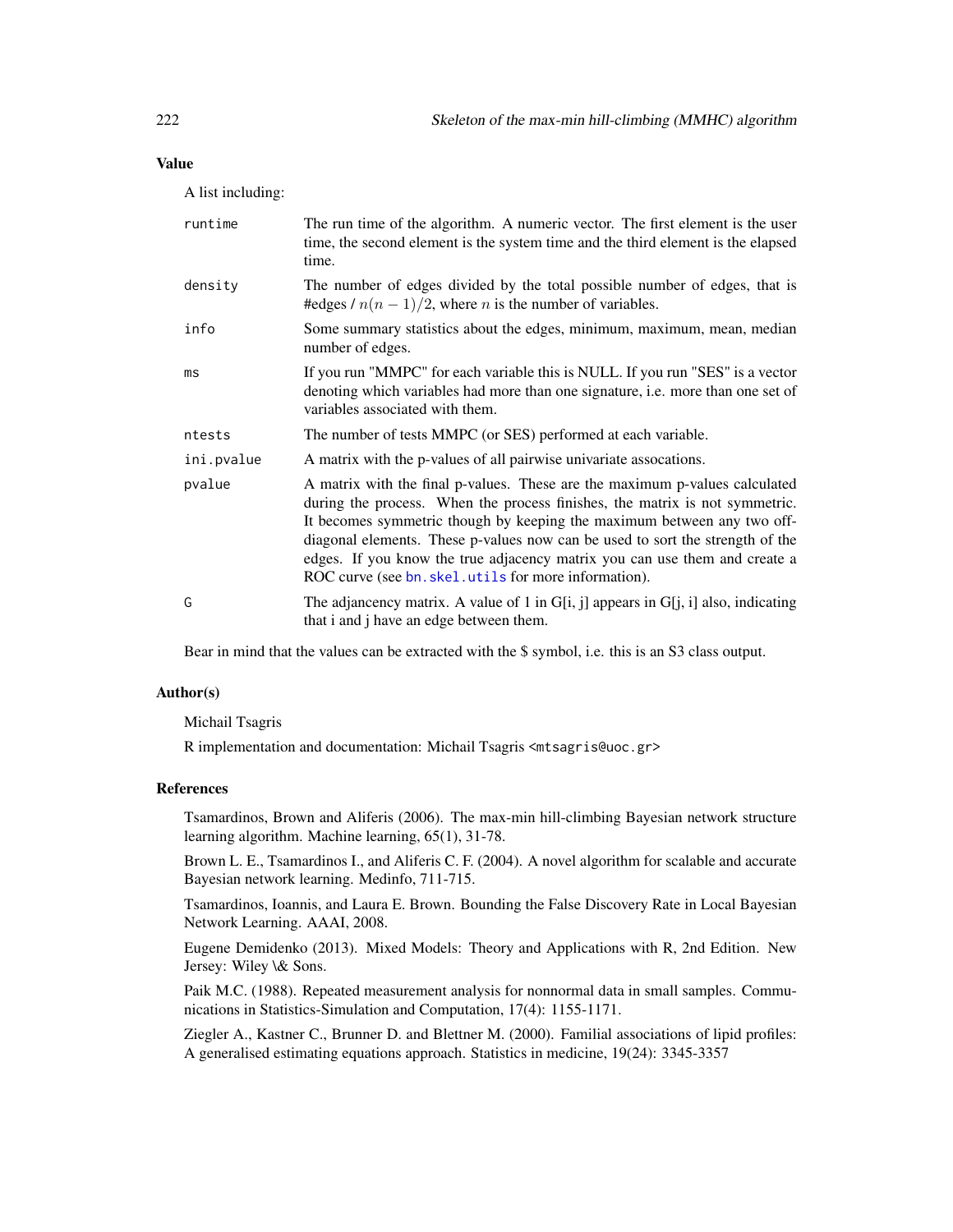Yan J. and Fine J. (2004). Estimating equations for association structures. Statistics in medicine, 23(6): 859-874.

Liang K.Y. and Zeger S.L. (1986). Longitudinal data analysis using generalized linear models. Biometrika, 73(1): 13-22.

#### See Also

[pc.skel,](#page-222-0) [pc.or,](#page-195-0) [corfs.network,](#page-193-0) [bn.skel.utils](#page-244-0)

#### Examples

```
# simulate a dataset with continuous data
y <- rdag2(500, p = 20, nei = 3)
x \le -y$x
a \leq mmhc.skel(x, max_k = 5, threshold = 0.01, test = "testIndFisher")
b \leftarrow pc.\,skel(\ x, alpha = 0.01)a$runtime
b$runtime
```
Skeleton of the PC algorithm

*The skeleton of a Bayesian network produced by the PC algorithm*

#### <span id="page-222-0"></span>Description

The skeleton of a Bayesian network produced by the PC algorithm. No orientations are involved. The pc.con is for continuous data only and it calls the same C++ as pc.skel. Hence, you are advised to use pc.skel.

#### Usage

```
pc.skel(dataset, method = "pearson", alpha = 0.01, rob = FALSE, R = 1, stat = NULL,
ini.pvalue = NULL)
pc.com(dataset, method = "pearson", alpha = 0.01)pc.skel.boot(dataset, method = "pearson", alpha = 0.01, R = 199, ncores = 1)
glmm.pc.skel(dataset, group, method = "comb.mm", alpha = 0.01, stat = NULL,
ini.pvalue = NULL)
gee.pc.skel(dataset, group, se = "jack", method = "comb.mm", alpha = 0.01, stat = NULL,
ini.pvalue = NULL)
```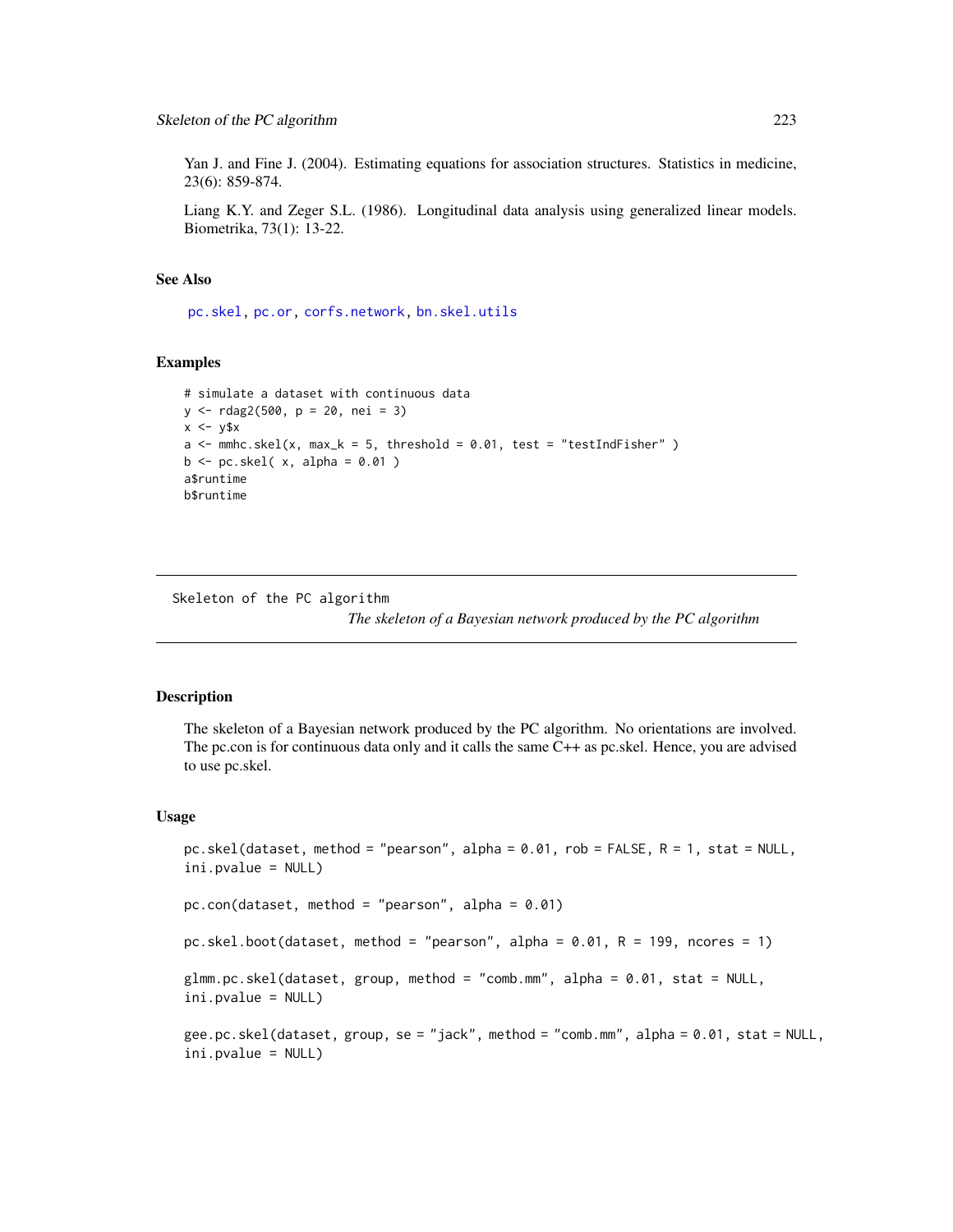| dataset | A matrix with the variables. The user must know if they are continuous or<br>if they are categorical. If you have categorical data though, the user must<br>transform the data.frame into a matrix. In addition, the numerical matrix<br>must have values starting from 0. For example, 0, 1, 2, instead of "A", "B"<br>and "C". In the case of mixed variables, continuous, binary and ordinal this<br>must a data.frame and the non continuous variables must be ordered factors,<br>even the binary variables.<br>For the pc.con, pc.skel.boot and glmm.pc.skel, the dataset can only be a matrix.                                                                                 |
|---------|---------------------------------------------------------------------------------------------------------------------------------------------------------------------------------------------------------------------------------------------------------------------------------------------------------------------------------------------------------------------------------------------------------------------------------------------------------------------------------------------------------------------------------------------------------------------------------------------------------------------------------------------------------------------------------------|
| method  | If you have continuous data, you can choose either "pearson", "spearman" or<br>"distcor". The latter uses the distance correlation and should not be used with<br>lots of observations as it is by default really slow. If you have categorical data,<br>this must be "cat". If you have a mix of continuous, binary and ordinal data<br>(we will expand the available dataset in the future) then choose "comb.fast" or<br>"comb.mm". These two methods perform the symmetric test for mixed data<br>(Tsagris et al., 2018). See details for more information on this. For the mixed<br>models PC algorithm, this is the same argument, but currently only "comb.mm"<br>is acecpted. |
| group   | This is to be used in the "glmm.pc.skel" and "gee.pc.skel" only. It is a vector for<br>identifying the grouped data, the correlated observations, the subjects.                                                                                                                                                                                                                                                                                                                                                                                                                                                                                                                       |
| se      | The method for estimating standard errors. This is very important and crucial.<br>The available options for Gaussian, Logistic, Poisson and Gamma regression<br>are: a) 'san.se': the usual robust estimate. b) 'jack': approximate jackknife vari-<br>ance estimate. c) 'j1s': if 1-step jackknife variance estimate and d) 'fij': fully<br>iterated jackknife variance estimate. If you have many clusters (sets of repeated<br>measurements) "san.se" is fine as it is asympotically correct, plus jacknife esti-<br>mates will take longer. If you have a few clusters, then maybe it's better to use<br>jacknife estimates.                                                      |
|         | The jackknife variance estimator was suggested by Paik (1988), which is quite<br>suitable for cases when the number of subjects is small $(K < 30)$ , as in many<br>biological studies. The simulation studies conducted by Ziegler et al. (2000)<br>and Yan and Fine (2004) showed that the approximate jackknife estimates are in<br>many cases in good agreement with the fully iterated ones.                                                                                                                                                                                                                                                                                     |
| alpha   | The significance level (suitable values in $(0, 1)$ ) for assessing the p-values.<br>Default value is 0.01.                                                                                                                                                                                                                                                                                                                                                                                                                                                                                                                                                                           |
| rob     | This is for robust estimation of the Pearson correlation coefficient. Default value<br>is FALSE.                                                                                                                                                                                                                                                                                                                                                                                                                                                                                                                                                                                      |
| R       | The number of permutations to be conducted. This is taken into consideration<br>for the "pc.skel" only. The Pearson correlation coefficient is calculated and the<br>p-value is assessed via permutations. There was an extra argument for plotting<br>the skeleton but it does not work with the current visualisation packages, hence<br>we removed the argument. Use plotnetwork to plot the skeleton.<br>In the pc.skel.boot this is the number of bootstrap resamples to draw. The PC                                                                                                                                                                                            |
|         | algorithm is performed in each bootstrap sample. In the end, the adjacency<br>matrix on the observed data is returned, along with another adjacency matrix                                                                                                                                                                                                                                                                                                                                                                                                                                                                                                                            |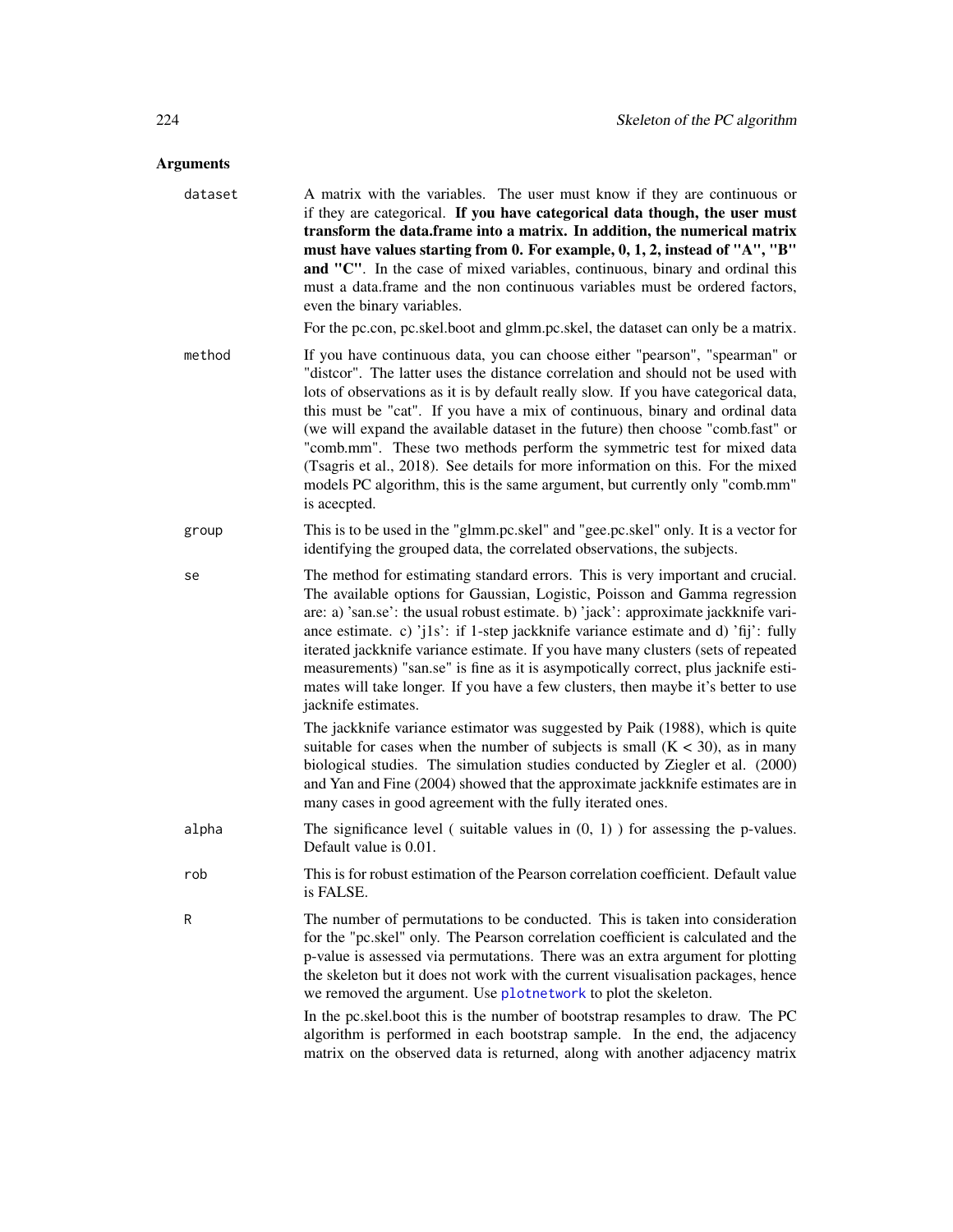|            | produced by the bootstrap. The latter one contains values from $0$ to 1 indicating<br>the proportion of times an edge between two nodes was present. |
|------------|------------------------------------------------------------------------------------------------------------------------------------------------------|
| ncores     | The number of cores to use. By default this is set to 1.                                                                                             |
| stat       | If you have the initial test statistics (univariate associations) values supply them<br>here.                                                        |
| ini.pvalue | If you have the initial p-values of the univariate associations supply them here.                                                                    |

#### Details

The PC algorithm as proposed by Spirtes et al. (2000) is implemented. The variables must be either continuous or categorical, only. The skeleton of the PC algorithm is order independent, since we are using the third heuristic (Spirte et al., 2000, pg. 90). At every ste of the alogirithm use the pairs which are least statistically associated. The conditioning set consists of variables which are most statistically associated with each either of the pair of variables.

For example, for the pair  $(X, Y)$  there can be two coniditioning sets for example  $(Z1, Z2)$  and  $(W1, Y2)$ W2). All p-values and test statistics and degrees of freedom have been computed at the first step of the algorithm. Take the p-values between  $(Z1, Z2)$  and  $(X, Y)$  and between  $(Z1, Z2)$  and  $(X, Y)$ Y). The conditioning set with the minimum p-value is used first. If the minimum p-values are the same, use the second lowest p-value. In the event of 2 or more p-values being the same (with permutations for example), the test statistic divided by the degrees of freedom is used as a means of choosing which conditioning set is to be used first. If two or more p-values are below the machine epsilon (.Machine\$double.eps which is equal to 2.220446e-16), all of them are set to 0. To make the comparison or the ordering feasible we use the logarithm of the p-value. Hence, the logarithm of the p-values is always calculated and used.

In the case of the  $G<sup>2</sup>$  test of independence (for categorical data) we have incorporated a rule of thumb. I the number of samples is at least 5 times the number of the parameters to be estimated, the test is performed, otherwise, independence is not rejected (see Tsamardinos et al., 2006).

The "comb.fast" and "comb.mm" methods are used with mixed variables, continuous, binary and ordinal. The "comb.mm" performs two log-likelihood ratio tests. For every pair of variables each of the two variables is treated as response and the suitable regression model is fitted. Then, two likelihood ratio tests are performed and the 2 p-values are combined in a meta-analytic way. In the case of "comb.fast" one regression model is fitted, the easiest (between the two) to implement. The ordering of the "easiness" is as follows: linear regression > logistic regression > ordinal regression.

The "pc.con" is a faster implementation of the PC algorithm but for continuous data only, without the robust option, unlike pc.skel which is more general and even for the continuous datasets slower. pc.con accepts only "pearson" and "spearman" as correlations.

If there are missing values they are placed by their median in case of continuous data and by their mode (most frequent value) if they are categorical.

The "glmm.pc.skel" and "gee.pc.skel" are designed for clustered or grouped data. It uses linear mixed models and works in the same way as the PC with mixed data. For each variable, a random intercepts model is fitted and the significance of the other variable is assessed. The two p-values are meta-analytically combined.

For all cases, we return the maximum logged p-value of the conditional independence tests between the pairs. This can be used to order the strength of association between pairs of variables. In addition, one can use it to estimate the AUC. See the example in bn. skel.utils.

If you want to use the GEE methodology, make sure you load the library geepack first.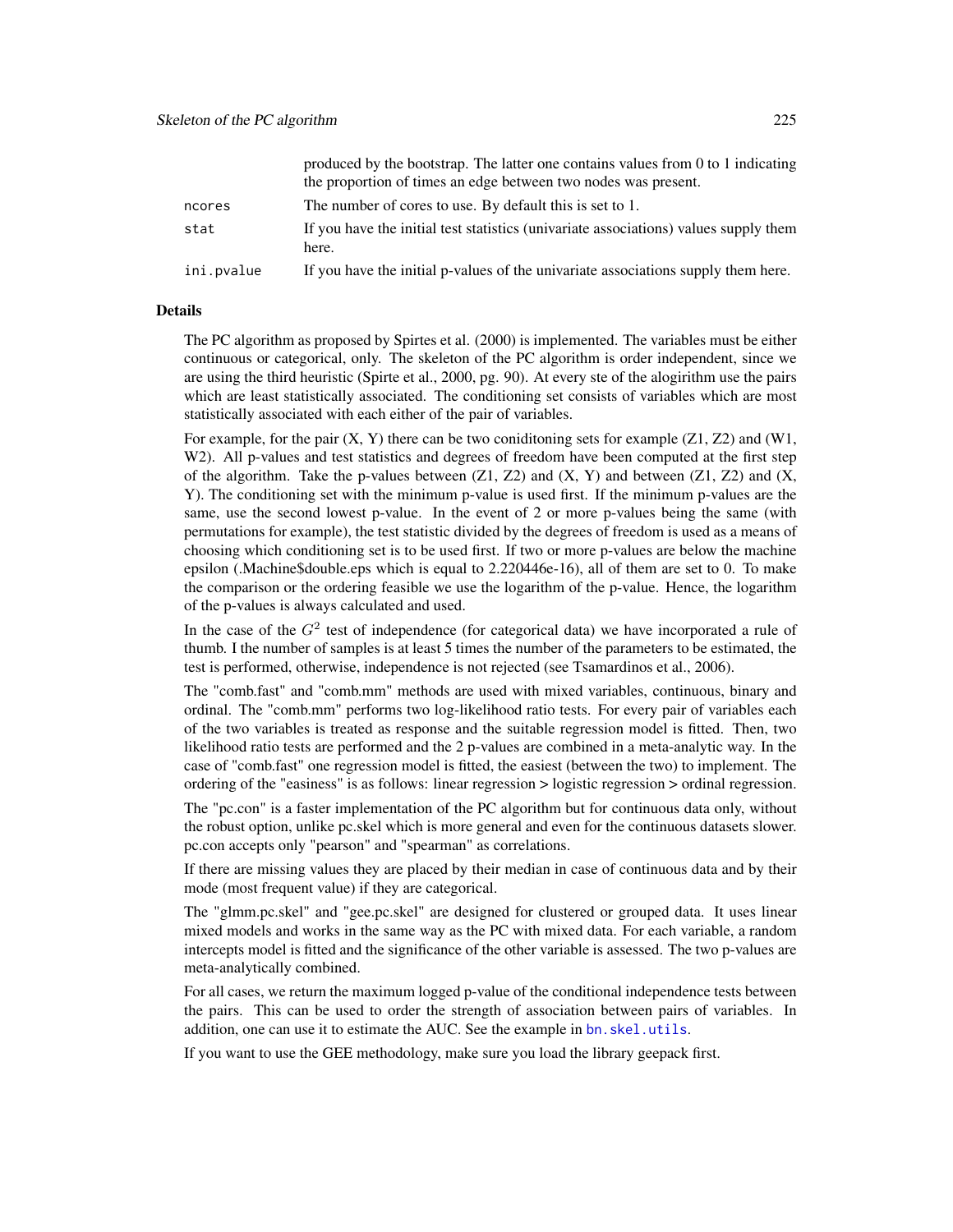# Value

A list including:

| stat       | The test statistics of the univariate associations.                                                                                                                                                                                                                                                                                                                                                            |
|------------|----------------------------------------------------------------------------------------------------------------------------------------------------------------------------------------------------------------------------------------------------------------------------------------------------------------------------------------------------------------------------------------------------------------|
| ini.pvalue | The initival univariate associations p-values.                                                                                                                                                                                                                                                                                                                                                                 |
| pvalue     | The logarithm of the maximum p-values from every conditional independence<br>test. Note also, that if there is a log p-value smaller that the log of the thresh-<br>old value that means there is an edge. This can be used to estimate the FDR<br>(Tsamardinos and Brown, 2008). See details for more information. This is also<br>an estimate of the strength of the association between pairs of variables. |
|            | At the moment this is not possible for method $= c("pearson", "searman", "cat")$<br>with $R = 1$ , or $R > 1$ because these cases are handled in C++. We will add those<br>cases in the future.                                                                                                                                                                                                                |
| info       | Some summary statistics about the edges, minimum, maximum, mean, median<br>number of edges.                                                                                                                                                                                                                                                                                                                    |
| runtime    | The run time of the algorithm. A numeric vector. The first element is the user<br>time, the second element is the system time and the third element is the elapsed<br>time.                                                                                                                                                                                                                                    |
| kappa      | The maximum value of k, the maximum cardinality of the conditioning set at<br>which the algorithm stopped.                                                                                                                                                                                                                                                                                                     |
| density    | The number of edges divided by the total possible number of edges, that is<br>#edges / $n(n-1)/2$ , where <i>n</i> is the number of variables.                                                                                                                                                                                                                                                                 |
| info       | Some summary statistics about the edges, minimum, maximum, mean, median<br>number of edges.                                                                                                                                                                                                                                                                                                                    |
| G          | The adjancency matrix. A value of 1 in $G[i, j]$ appears in $G[j, i]$ also, indicating<br>that i and j have an edge between them.                                                                                                                                                                                                                                                                              |
| sepset     | A list with the separating sets for every value of k.                                                                                                                                                                                                                                                                                                                                                          |
| title      | The name of the dataset.                                                                                                                                                                                                                                                                                                                                                                                       |
|            |                                                                                                                                                                                                                                                                                                                                                                                                                |

Bear in mind that the values can be extracted with the \$ symbol, i.e. this is an S3 class output.

# Author(s)

Michail Tsagris

R implementation and documentation: Michail Tsagris <mtsagris@uoc.gr>.

# References

Spirtes P., Glymour C. and Scheines R. (2001). Causation, Prediction, and Search. The MIT Press, Cambridge, MA, USA, 3nd edition.

Tsagris M. (2019). Bayesian network learning with the PC algorithm: an improved and correct variation. Applied Artificial Intelligence, 33(2): 101-123.

Tsagris M., Borboudakis G., Lagani V. and Tsamardinos I. (2018). Constraint-based Causal Discovery with Mixed Data. International Journal of Data Science and Analytics, 6: 19-30.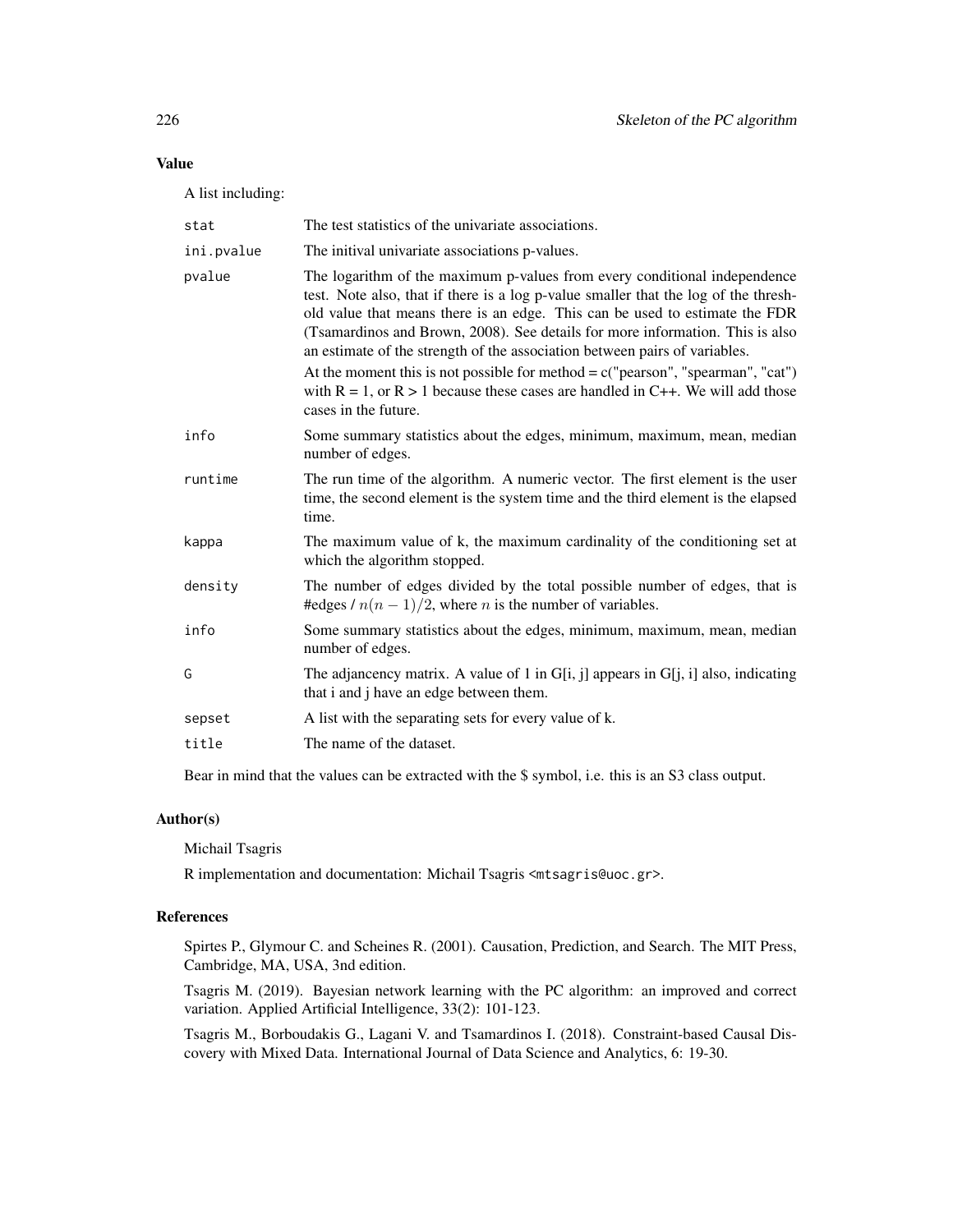Sedgewick, A. J., Ramsey, J. D., Spirtes, P., Glymour, C., & Benos, P. V. (2017). Mixed Graphical Models for Causal Analysis of Multi-modal Variables. arXiv preprint arXiv:1704.02621.

Szekely G.J. and Rizzo, M.L. (2014). Partial distance correlation with methods for dissimilarities. The Annals of Statistics, 42(6): 2382–2412.

Szekely G.J. and Rizzo M.L. (2013). Energy statistics: A class of statistics based on distances. Journal of Statistical Planning and Inference 143(8): 1249–1272.

Paik M.C. (1988). Repeated measurement analysis for nonnormal data in small samples. Communications in Statistics-Simulation and Computation, 17(4): 1155-1171.

Ziegler A., Kastner C., Brunner D. and Blettner M. (2000). Familial associations of lipid profiles: A generalised estimating equations approach. Statistics in Medicine, 19(24): 3345-3357

Yan J. and Fine J. (2004). Estimating equations for association structures. Statistics in Medicine, 23(6): 859-874.

Liang K.Y. and Zeger S.L. (1986). Longitudinal data analysis using generalized linear models. Biometrika, 73(1): 13-22.

Eugene Demidenko (2013). Mixed Models: Theory and Applications with R, 2nd Edition. New Jersey: Wiley \& Sons.

#### See Also

[bn.skel.utils,](#page-244-0) [mmhc.skel,](#page-219-0) [corfs.network,](#page-193-0) [local.mmhc.skel](#page-217-0)

#### Examples

```
# simulate a dataset with continuous data
y <- rdag2(300, p = 20, nei = 3)
ind <- sample(1:20, 20)
x \leftarrow y \x[, ind]
a \leq mmhc.skel(x, max_k = 3, threshold = 0.05, test = "testIndFisher")
b \le p \text{c.} skel( x, method = "pearson", alpha = 0.05 )
a$runtime
b$runtime
```
Structural Hamming distance between two partially oriented DAGs *Structural Hamming distance between two partially oriented DAGs*

#### Description

Structural Hamming distance between two partially oriented DAGs.

#### Usage

shd(est, true)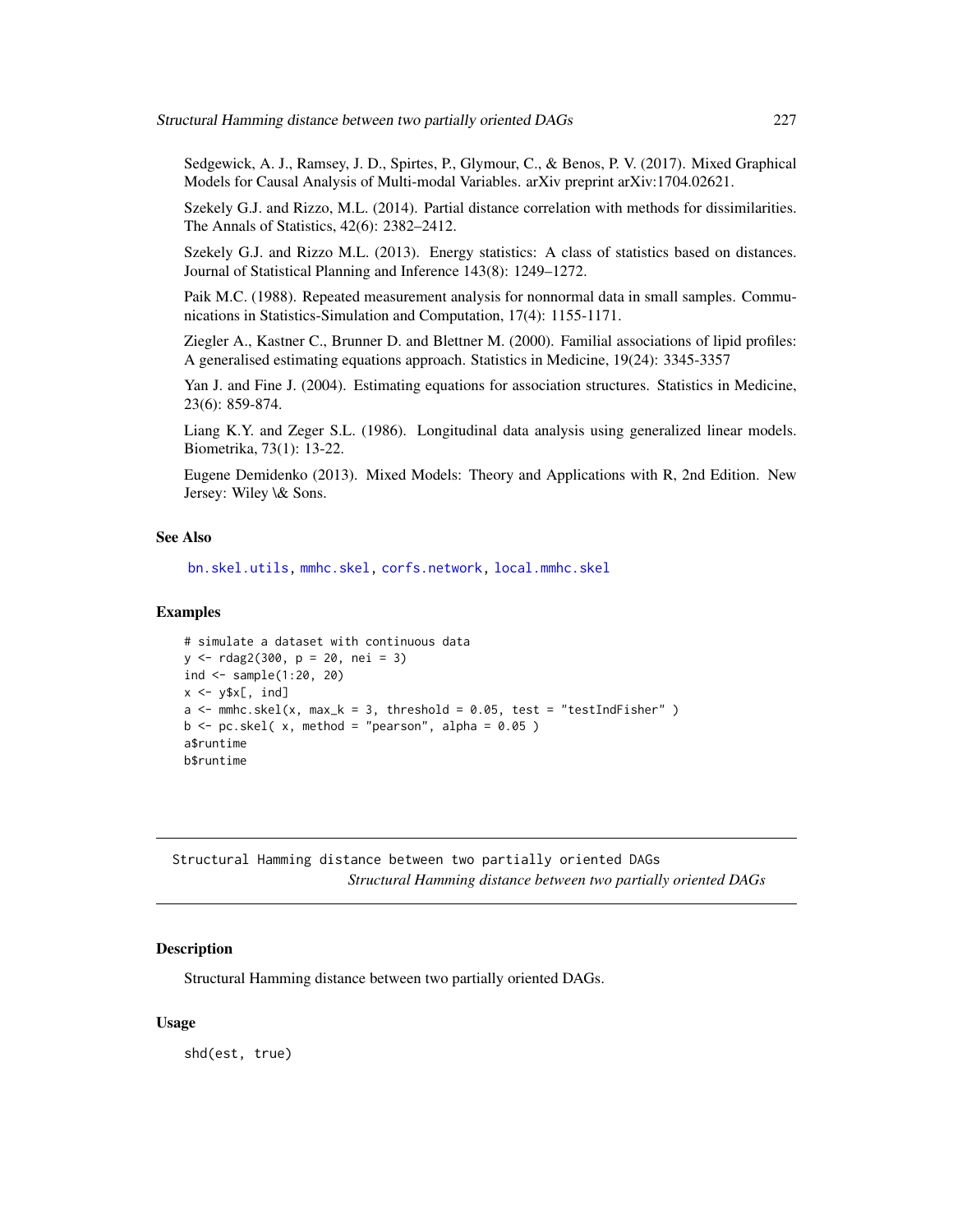# Arguments

| est  | The first (partially oriented) DAG. This could also be the estimated DAG.                         |
|------|---------------------------------------------------------------------------------------------------|
| true | The second (partially oriented) DAG. This could also be the equivalence class<br>of the true DAG. |

# Details

The structural Hamming distance as proposed by Tsamardinos et al. (2006) is calculated and returned. The cases are listed below

|    | <b>True Estimated Penalty</b> |   |
|----|-------------------------------|---|
|    |                               | 1 |
|    |                               | 1 |
| -> |                               | 1 |
|    | ←                             | 1 |
| -> |                               | 1 |
|    | <-                            | 1 |
|    | ←                             |   |
|    |                               |   |

#### Value

A list including

| mat | A table with the agreements and disagreements between the two DAGs. |
|-----|---------------------------------------------------------------------|
| shd | The structural Hamming distance.                                    |

# Author(s)

Michail Tsagris

R implementation and documentation: Michail Tsagris <mtsagris@uoc.gr>

# References

Tsamardinos, Brown and Aliferis (2006). The max-min hill-climbing Bayesian network structure learning algorithm. Machine learning, 65(1), 31-78.

# See Also

[pc.skel,](#page-222-0) [pc.or,](#page-195-0) [mmhc.skel,](#page-219-0) [plotnetwork](#page-168-0)

# Examples

```
y <- rdag(1000, 20, 0.2)
tru <- y$G
mod <- pc.skel(y$x)
a \leftarrow pc.or(mod)shd( a$G, dag2eg(tru) )
```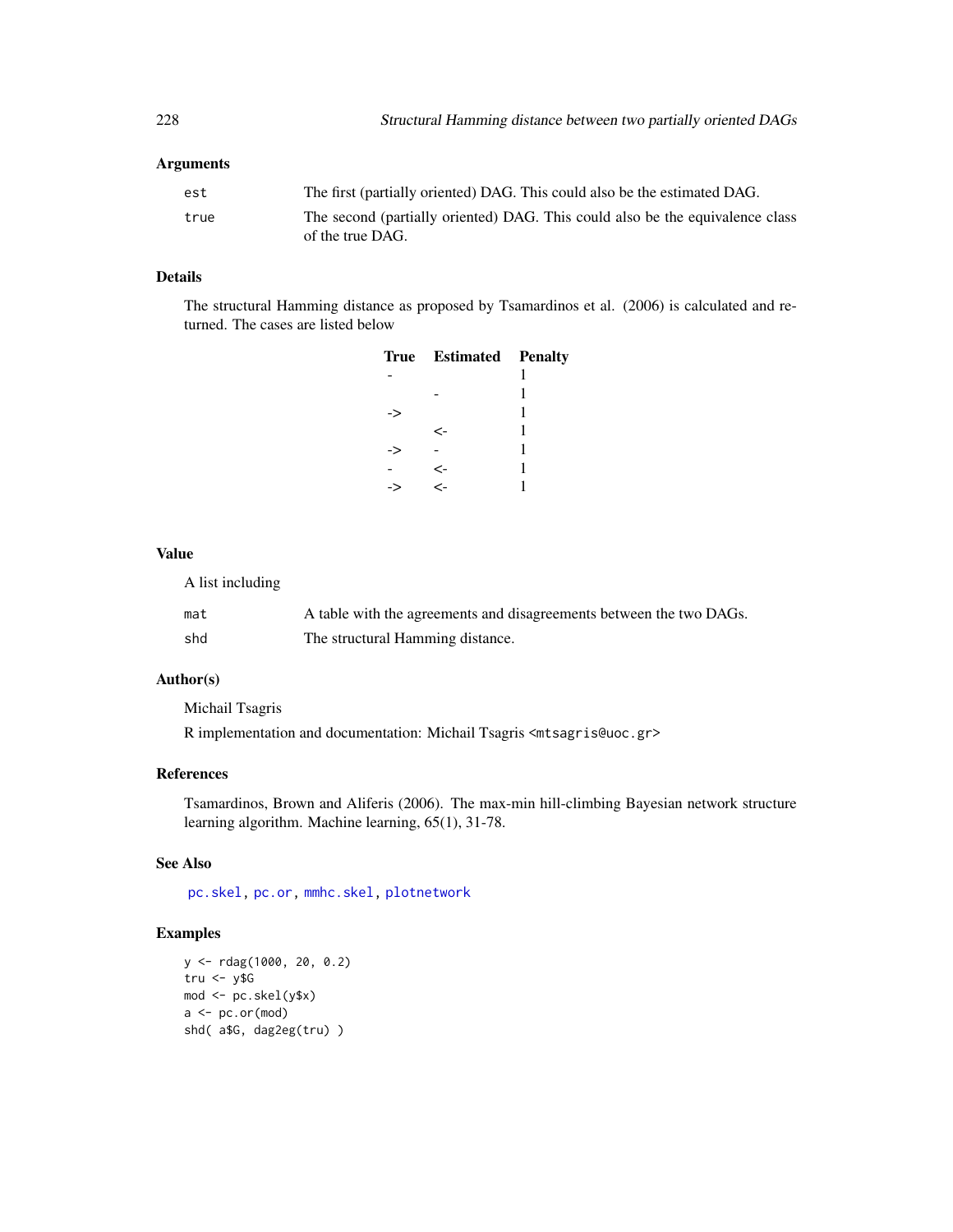<span id="page-228-0"></span>Supervised PCA *Supervised PCA*

#### Description

Supervised PCA.

# Usage

```
supervised.pca(target, dataset, indices, center = TRUE, scale = TRUE,
colours = NULL, graph = TRUE)
```
# Arguments

| target  | A numerical vector or a factor denoting the class of each sample, the response<br>variable.                                                                                               |
|---------|-------------------------------------------------------------------------------------------------------------------------------------------------------------------------------------------|
| dataset | A matrix with numerical data (the predictor variables).                                                                                                                                   |
| indices | A vector with indices denoting wheih variables have been selected.                                                                                                                        |
| center  | In the calculation of the PCA, should the data be centered? Default value is<br>TRUE.                                                                                                     |
| scale   | In the calculation of the PCA, should the data be scaled to unity variance? De-<br>fault value is TRUE.                                                                                   |
| colours | Should the colour of the points be defined by the target variable or do you want<br>to pass your own colours? This must be a vector whose length is equal to the<br>length of the target. |
| graph   | Should two graphs be returned? The scores of the frist two principal components<br>based on all the data and based on the selected variables.                                             |

# Details

This is not exactly the standard supervised PCA as suggested by Bair et al (2006). What we do here essentially is the following: PCA on all variables and on the variables selected by a variable selection algortihm.

# Value

A list including:

| mod.all     | The output returned by <b>promp</b> applied to all variables.   |
|-------------|-----------------------------------------------------------------|
| mode.sel    | The output returned by promp applied to the selected variables. |
| var.percent | The percentage of variance explained by the selected variables. |

# Author(s)

Michail Tsagris

R implementation and documentation: Michail Tsagris <mtsagris@uoc.gr>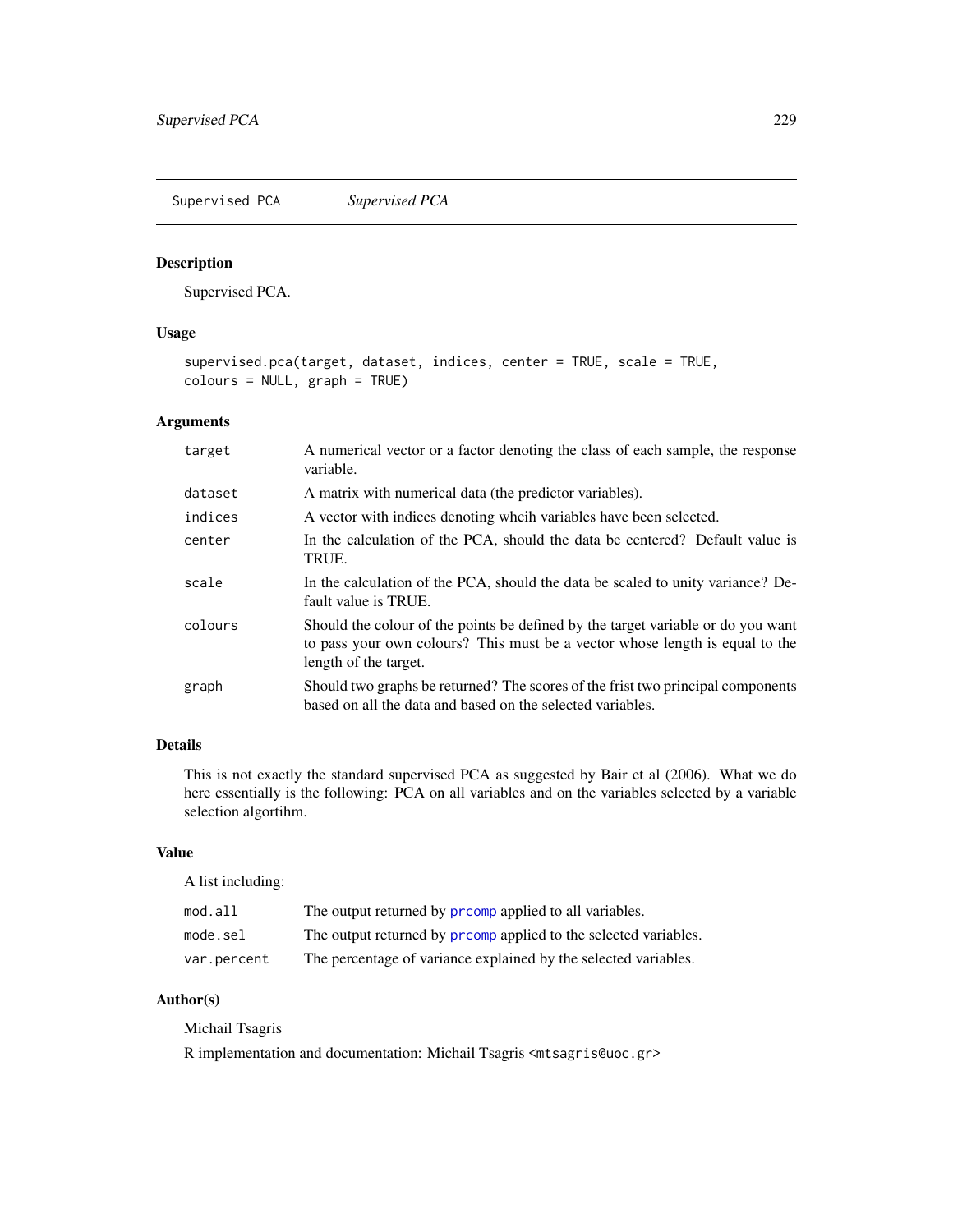# References

Bair E., Hastie T., Debashis P. and Tibshirani R. (2006). Prediction by supervised principal components. Journal of the American Statistical Association 101(473): 119–137.

# See Also

[gomp,](#page-157-0) [fbed.reg,](#page-133-0) [MMPC](#page-84-0)

#### Examples

```
x \leftarrow as.matrix(iris[, 1:4]target <- iris[, 5]
supervised.pca(target, x, indices = 1:2)
```
Symmetric conditional independence test with clustered data *Symmetric conditional independence test with clustered data*

# Description

Symmetric conditional independence test with clustered data.

#### Usage

glmm.ci.mm(ind1, ind2, cs = NULL, dat, group) gee.ci.mm(ind1, ind2, cs = NULL, dat, group, se = "jack")

| ind1                   | The index of the one variable to be considered.                                                                                                                                                                                                                                                                                                                                                                                                                                                                                                                                                                                                                                                                  |
|------------------------|------------------------------------------------------------------------------------------------------------------------------------------------------------------------------------------------------------------------------------------------------------------------------------------------------------------------------------------------------------------------------------------------------------------------------------------------------------------------------------------------------------------------------------------------------------------------------------------------------------------------------------------------------------------------------------------------------------------|
| ind2                   | The index of the other variable to be considered.                                                                                                                                                                                                                                                                                                                                                                                                                                                                                                                                                                                                                                                                |
| $\mathsf{c}\mathsf{s}$ | The index or indices of the conditioning set of variable(s). If you have no vari-<br>ables set this equal to 0.                                                                                                                                                                                                                                                                                                                                                                                                                                                                                                                                                                                                  |
| dat                    | A numerical matrix with data.                                                                                                                                                                                                                                                                                                                                                                                                                                                                                                                                                                                                                                                                                    |
| group                  | This is a numerical vector denoting the groups or the subjects.                                                                                                                                                                                                                                                                                                                                                                                                                                                                                                                                                                                                                                                  |
| se                     | The method for estimating standard errors. This is very important and cru-<br>cial. The available options for Gaussian, Logistic and Poisson regression are:<br>a) 'san.se': the usual robust estimate. b) 'jack': approximate jackknife variance<br>estimate. c) $i$ [1s': if 1-step jackknife variance estimate and d) $i$ fij': fully iterated<br>jackknife variance estimate. If you have many clusters (sets of repeated mea-<br>surements) "san.se" is fine as it is asympotically correct, plus jacknife estimates<br>will take longer. If you have a few clusters, then maybe it's better to use jacknife<br>estimates.<br>The jackknife variance estimator was suggested by Paik (1988), which is quite |
|                        | suitable for cases when the number of subjects is small $(K < 30)$ , as in many<br>biological studies. The simulation studies conducted by Ziegler et al. (2000)                                                                                                                                                                                                                                                                                                                                                                                                                                                                                                                                                 |
|                        | and Yan and Fine (2004) showed that the approximate jackknife estimates are in<br>many cases in good agreement with the fully iterated ones.                                                                                                                                                                                                                                                                                                                                                                                                                                                                                                                                                                     |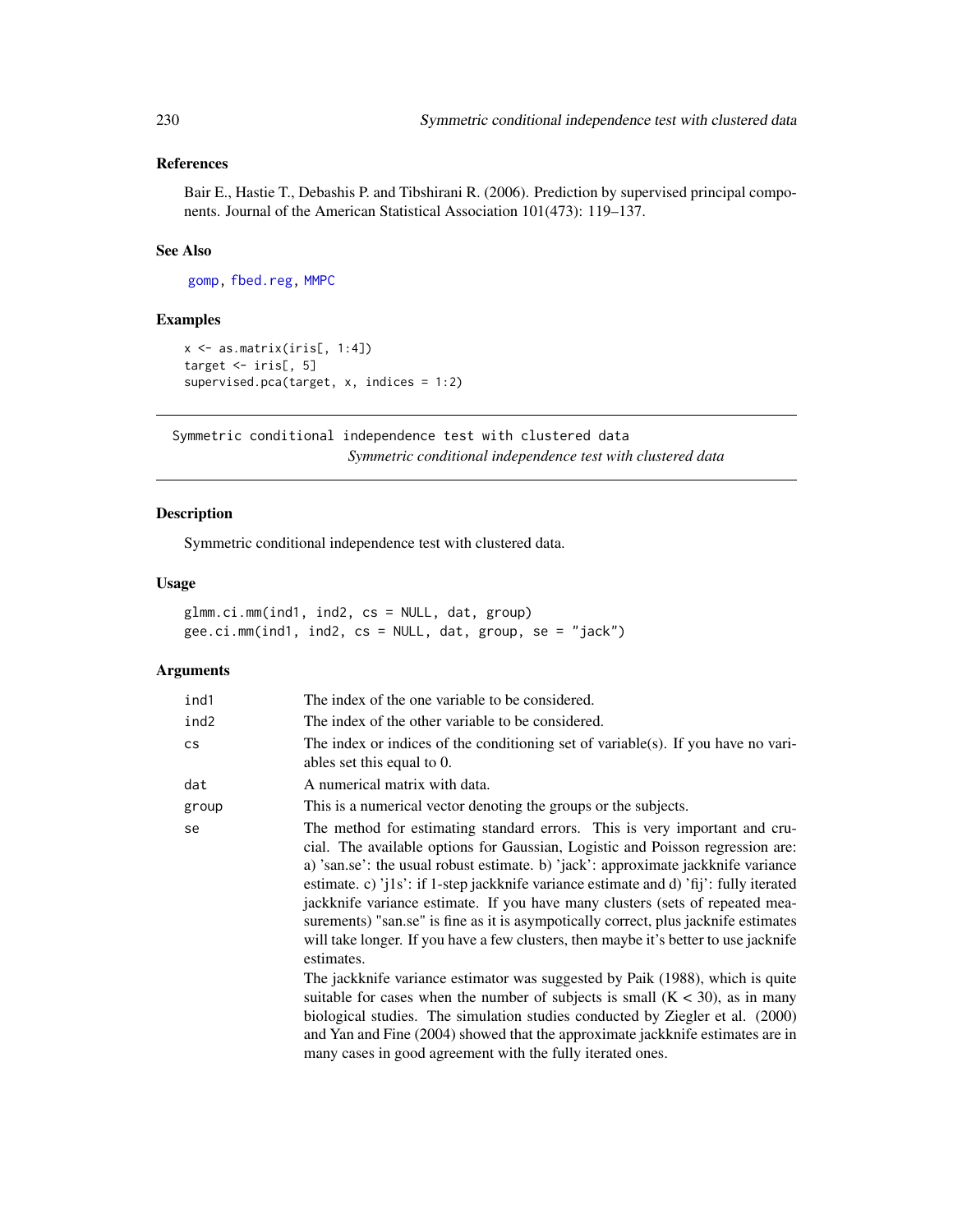#### Details

Two linear random intercept models are fitted, one for each variable and the p-value of the hypothesis test that the other variable is significant is calculated. These two p-values are combined in a meta-analytic way. The models fitted are either linear, logistic and Poisson regression.

#### Value

A vector including the test statistic, it's associated p-value and the relevant degrees of freedom.

#### Author(s)

Michail Tsagris

R implementation and documentation: Michail Tsagris <mtsagris@uoc.gr>

# References

Tsagris M. (2019). Bayesian network learning with the PC algorithm: an improved and correct variation. Applied Artificial Intelligence, 33(2): 101-123.

Tsagris M., Borboudakis G., Lagani V. and Tsamardinos I. (2018). Constraint-based Causal Discovery with Mixed Data. International Journal of Data Science and Analytics.

Paik M.C. (1988). Repeated measurement analysis for nonnormal data in small samples. Communications in Statistics-Simulation and Computation, 17(4): 1155-1171.

Ziegler A., Kastner C., Brunner D. and Blettner M. (2000). Familial associations of lipid profiles: A generalised estimating equations approach. Statistics in medicine, 19(24): 3345-3357

Yan J. and Fine J. (2004). Estimating equations for association structures. Statistics in medicine, 23(6): 859-874.

Eugene Demidenko (2013). Mixed Models: Theory and Applications with R, 2nd Edition. New Jersey: Wiley \& Sons.

#### See Also

[pc.skel,](#page-222-0) [condi,](#page-82-0) [testIndGLMMReg](#page-54-0)

#### Examples

```
## we generate two independent vectors of clustered data
s1 \leq matrix(1.5, 4, 4)
diag(s1) <- 2.5s2 \leq - matrix(1.5, 4, 4)
diag(s2) <-2x1 \leq MASS:: mvrnorm(10, rnorm(4), s1)
x1 \leftarrow as.vector(t(x1))x2 \le - MASS::mvrnorm(10, rnorm(4), s2)
x2 \leq -as. vector(t(x2))
id \leq rep(1:10, each = 4)glmm.ci.mm(1, 2, dat = cbind(x1, x2), group = id)gee.ci.mm(1, 2, dat = child(x1, x2), group = id)
```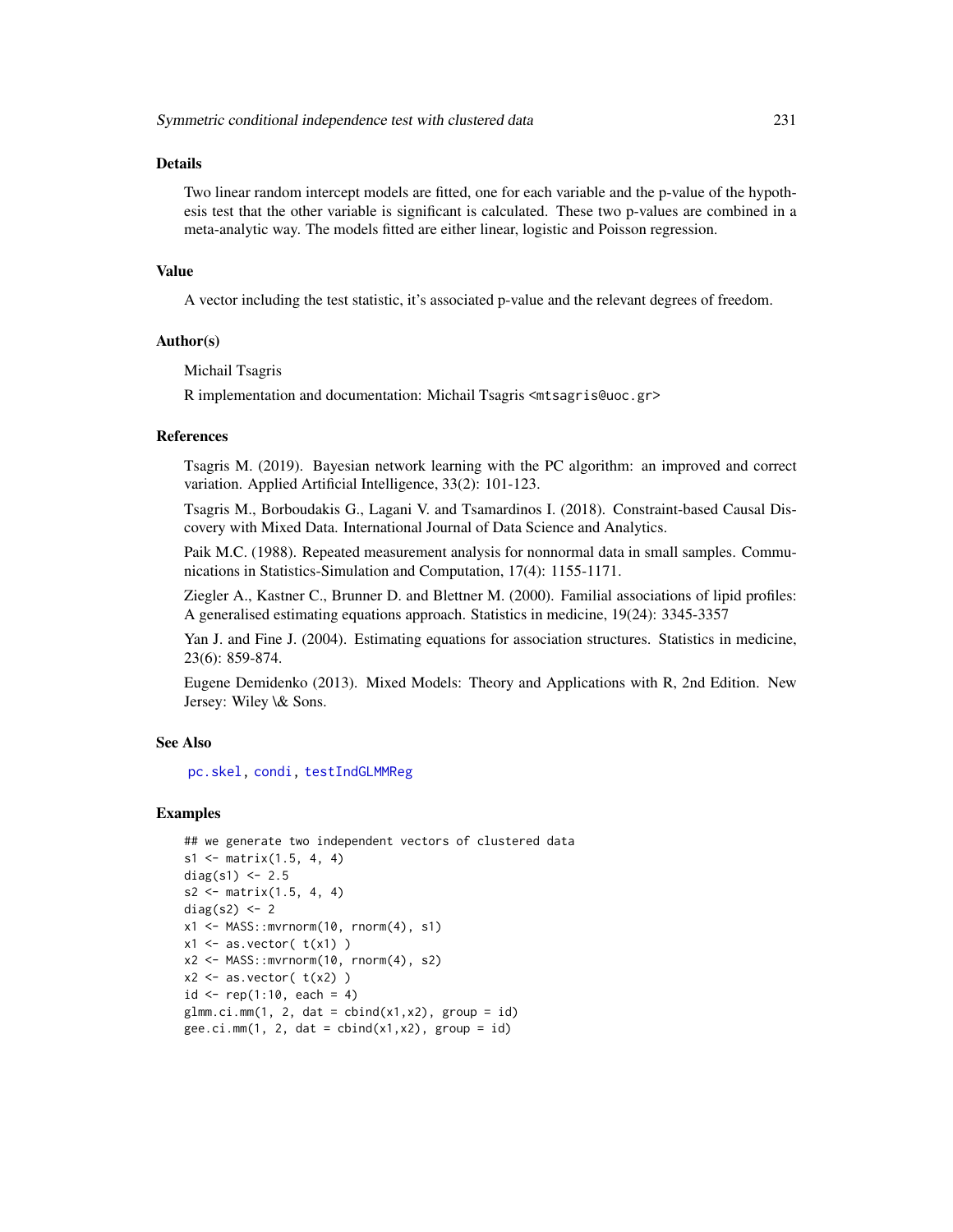Symmetric conditional independence test with mixed data *Symmetric conditional independence test with mixed data*

# **Description**

Symmetric conditional independence test with mixed data.

#### Usage

```
ci.mm(ind1, ind2, cs = NULL, dat, type, rob = FALSE, R = 1)ci.fast(ind1, ind2, cs = NULL, dat, type, rob = FALSE, R = 1)ci.mm2(ind1, ind2, cs = NULL, suffStat)
ci.fast2(ind1, ind2, cs = NULL, suffStat)
```
#### Arguments

| ind1     | The index of the one variable to be considered.                                                                                                             |
|----------|-------------------------------------------------------------------------------------------------------------------------------------------------------------|
| ind2     | The index of the other variable to be considered.                                                                                                           |
| cs       | The index or indices of the conditioning set of variable(s). If you have no vari-<br>ables set this equal to $0$ .                                          |
| dat      | A data frame with numerical, binary, nominal and ordinal variables only.                                                                                    |
| type     | This is obsolete basically, but we need it here, so that the functions ci.mm and<br>ci. fast have the same signatures as in cat. ci, condi and dist. condi. |
| rob      | This is obsolete basically, but we need it here, so that the functions ci.mm and<br>ci.fast have the same signatures as in cat.ci, condi and dist.condi.    |
| R        | This is obsolete basically, but we need it here, so that the functions ci.mm and<br>ci.fast have the same signatures as in cat.ci, condi and dist.condi.    |
| suffStat | This is a list with only the dataset and the name must be "dataset". A data.frame<br>with numerical, binary, nominal and ordinal variables only.            |

# Details

The functions "ci.mm" and "ci.fast" are general functions to be used anywhere. The functions "ci.mm2" and "ci.fast2" are designed to be accepted by the command "pc" in the package "pcalg". The functions "ci.mm2" and "ci.fast2" can be fed in the "pc" function of the "pcalg" package in order to produce a PDAG with mixed data using the PC algorithm. For more information see the relevant paper in the references.

The "ci.mm" and "ci.fast" work with linear, logistic, multinomial and ordinal regression, whereas the "ci.mm2" and "ci.fast2" work with linear, logistic and ordinal regression only.

#### Value

A vector including the test statistic, it's associated p-value and the relevant degrees of freedom.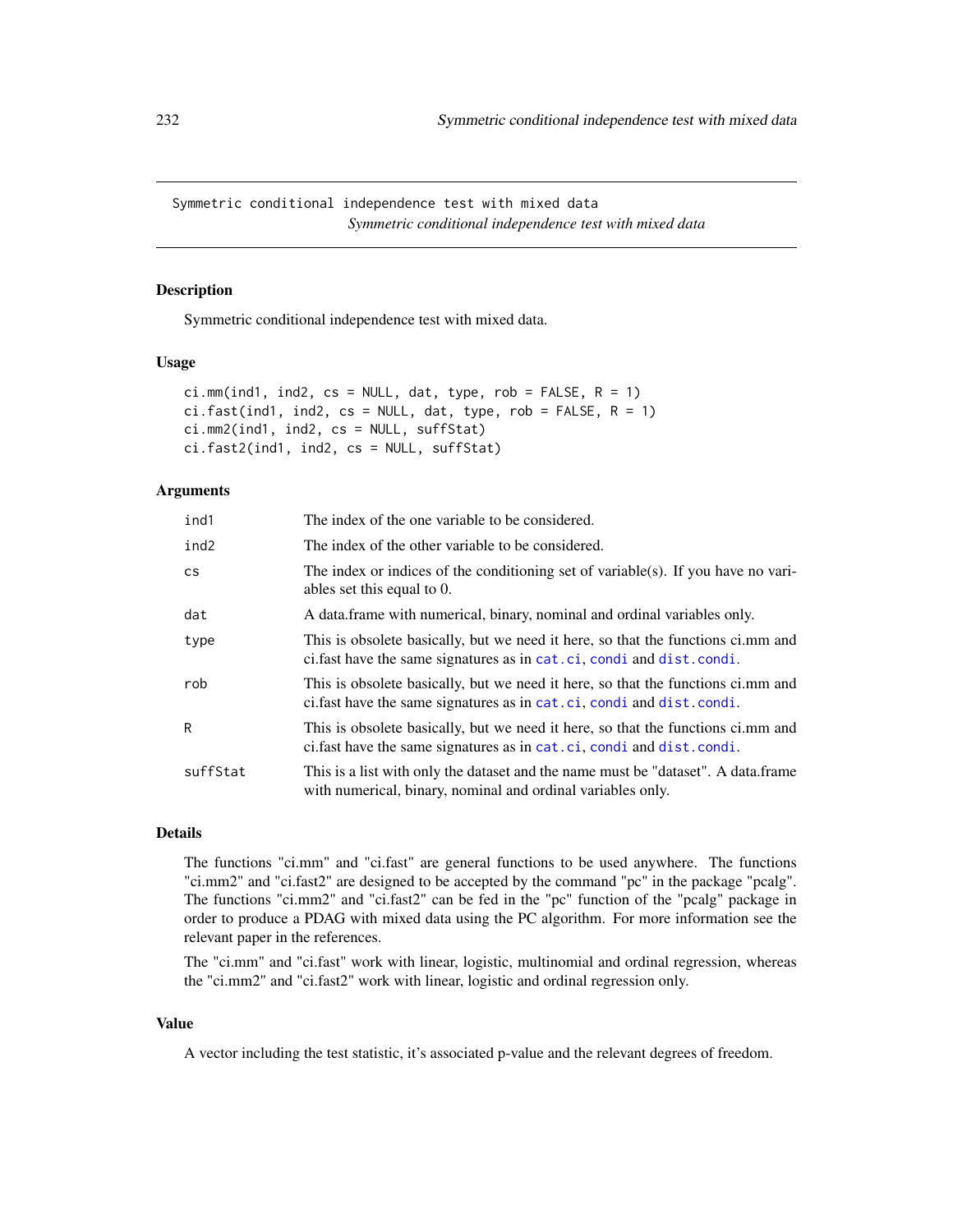#### Author(s)

Michail Tsagris

R implementation and documentation: Michail Tsagris <mtsagris@uoc.gr>

#### References

Tsagris M. (2019). Bayesian network learning with the PC algorithm: an improved and correct variation. Applied Artificial Intelligence, 33(2): 101-123.

Tsagris M., Borboudakis G., Lagani V. and Tsamardinos I. (2018). Constraint-based Causal Discovery with Mixed Data. International Journal of Data Science and Analytics.

Spirtes P., Glymour C. and Scheines R. (2001). Causation, Prediction, and Search. The MIT Press, Cambridge, MA, USA, 3nd edition.

Sedgewick, A. J., Ramsey, J. D., Spirtes, P., Glymour, C., & Benos, P. V. (2017). Mixed Graphical Models for Causal Analysis of Multi-modal Variables. arXiv preprint arXiv:1704.02621.

#### See Also

[pc.skel,](#page-222-0) [mmhc.skel,](#page-219-0) [cat.ci,](#page-82-0) [condi](#page-82-0)

#### Examples

```
ci.mm(1, 2, dat = iris)ci.mm(1, 5, dat = iris)ci.fast(1, 5, dat = iris)x <- iris
x[, 5] <- as.numeric(x[, 5]) ## Caution:: this will be treated as ordered variable.
x[, 5] <- factor(x[, 5], ordered = TRUE)
## ci.mm2 and ci.fast2 do not perform multinomial regression.
ci.mm2(1, 5, suffix = list(dataset = x) )ci.fast2(1, 5, suffix = list(dataset = x) )
```
The max-min Markov blanket algorithm *Max-min Markov blanket algorithm*

#### **Description**

The MMMB algorithm follows a forward-backward filter approach for feature selection in order to provide a minimal, highly-predictive, feature subset of a high dimensional dataset. See also Details.

#### Usage

```
mmmb(target, dataset, max_k = 3, threshold = 0.05, test = "testIndFisher",
user_test = NULL, ncores = 1)
```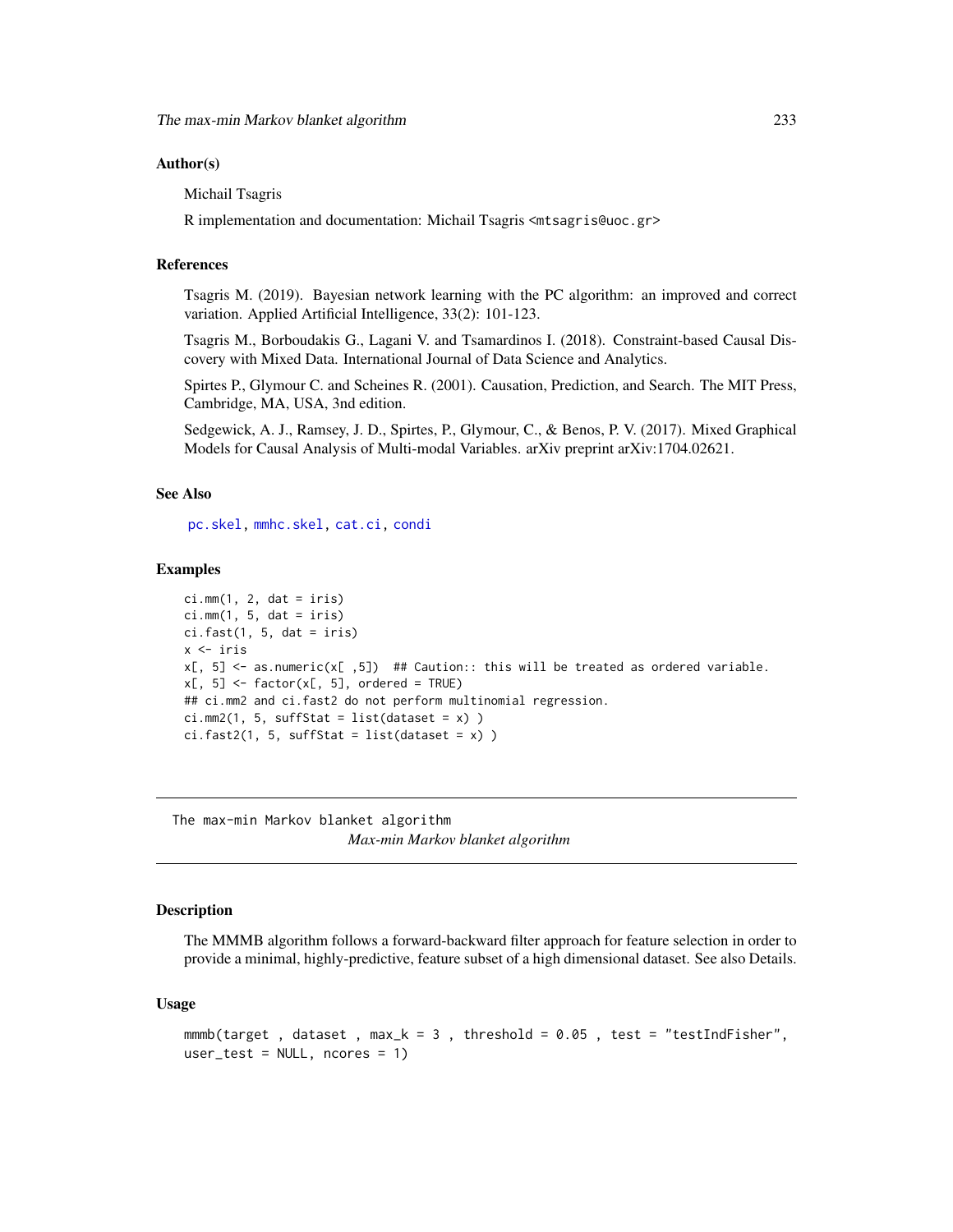# Arguments

| target    | The class variable. Provide either a string, an integer, a numeric value, a vector,<br>a factor, an ordered factor or a Surv object. See also Details.                                                                                                                                                                                                                                                                                                                                                                                                                                                                                                                |
|-----------|-----------------------------------------------------------------------------------------------------------------------------------------------------------------------------------------------------------------------------------------------------------------------------------------------------------------------------------------------------------------------------------------------------------------------------------------------------------------------------------------------------------------------------------------------------------------------------------------------------------------------------------------------------------------------|
| dataset   | The dataset; provide either a data frame or a matrix (columns = variables, rows<br>= samples). In either case, only two cases are avaialble, either all data are con-<br>tinuous, or categorical.                                                                                                                                                                                                                                                                                                                                                                                                                                                                     |
| max_k     | The maximum conditioning set to use in the conditional indepedence test (see<br>Details). Integer, default value is 3.                                                                                                                                                                                                                                                                                                                                                                                                                                                                                                                                                |
| threshold | Threshold (suitable values in $(0, 1)$ ) for assessing the p-values. Default value is<br>0.05.                                                                                                                                                                                                                                                                                                                                                                                                                                                                                                                                                                        |
| test      | The conditional independence test to use. Default value is "testIndFisher". See<br>also link{CondIndTests}.                                                                                                                                                                                                                                                                                                                                                                                                                                                                                                                                                           |
| user_test | A user-defined conditional independence test (provide a closure type object).<br>Default value is NULL. If this is defined, the "test" argument is ignored.                                                                                                                                                                                                                                                                                                                                                                                                                                                                                                           |
| ncores    | How many cores to use. This plays an important role if you have tens of thou-<br>sands of variables or really large sample sizes and tens of thousands of variables<br>and a regression based test which requires numerical optimisation. In other cam-<br>mmb it will not make a difference in the overall time (in fact it can be slower).<br>The parallel computation is used in the first step of the algorithm, where uni-<br>variate associations are examined, those take place in parallel. We have seen a<br>reduction in time of 50% with 4 cores in comparison to 1 core. Note also, that<br>the amount of reduction is not linear in the number of cores. |

# Details

The idea is to run the MMPC algorithm at first and identify the parents and children (PC) of the target variable. As a second step, the MMPC algorithm is run on the discovered variables to return PC. The parents of the children of the target are the spouses of the target. Every variable in PCi is checked to see if it is a spouse of the target. If yes, it is included in the Markov Blanket of the target, otherwise it is thrown. If the data are continous, the Fisher correlation test is used or the Spearman correlation (more robust). If the data are categorical, the  $G<sup>2</sup>$  test is used.

#### Value

The output of the algorithm is an S3 object including:

| mb      | The Markov Blanket of the target variable. The parents and children of the<br>target variable, along with the spouses of the target, which are the parents of the<br>children of the target variable. |
|---------|-------------------------------------------------------------------------------------------------------------------------------------------------------------------------------------------------------|
| runtime | The run time of the algorithm. A numeric vector. The first element is the user<br>time, the second element is the system time and the third element is the elapsed<br>time.                           |

# Author(s)

Michail Tsagris

R implementation and documentation: Michail Tsagris <mtsagris@uoc.gr>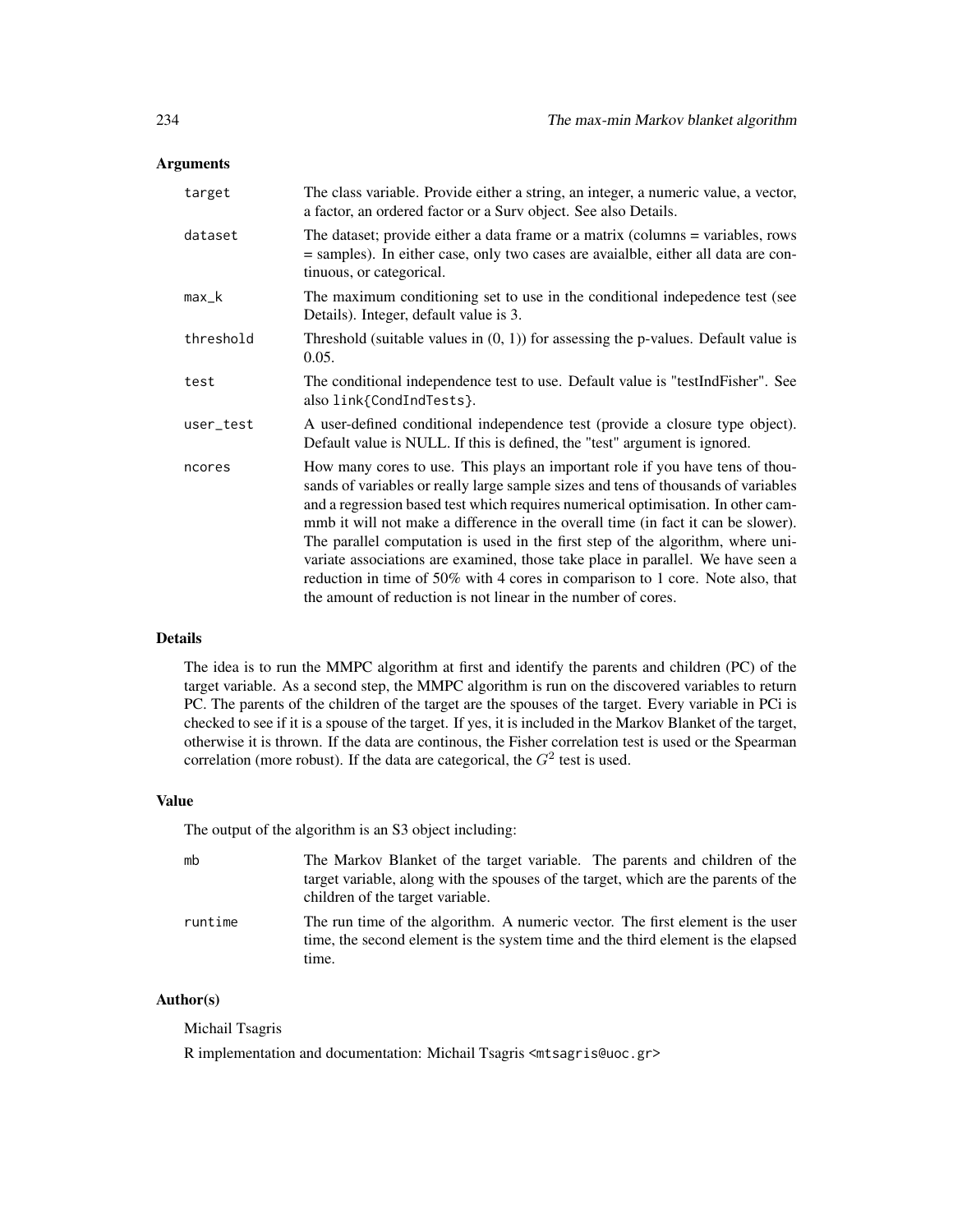#### <span id="page-234-1"></span>References

Tsamardinos I., Aliferis C. F. and Statnikov, A. (2003). Time and sample efficient discovery of Markov blankets and direct causal relations. In Proceedings of the 9th ACM SIGKDD international conference on Knowledge discovery and data mining, pp. 673-678.

#### See Also

[CondIndTests,](#page-31-0) [MMPC,](#page-84-0) [SES](#page-84-0)

# Examples

```
set.seed(123)
#simulate a dataset with continuous data
dataset <- matrix( runif(200 * 50, 1, 100), ncol = 50 )
#define a simulated class variable
target <- 3 \times dataset[, 10] + 2 \times dataset[, 50] + 3 \times dataset[, 20] + rnorm(200, 0, 5)
a1 \leq mmmb(target, dataset, max_k = 3, threshold = 0.05, test= "testIndFisher",
ncores = 1,a2 <- MMPC(target, dataset, test="testIndFisher")
```
Topological sort of a DAG

*Topological sort of a DAG*

#### <span id="page-234-0"></span>Description

Topological sort of a DAG.

#### Usage

topological\_sort(dag)

#### Arguments

dag A square matrix representing a directed graph which contains 0s and 1s. If G[i,  $j$ ] = 1 it means there is an arrow from node i to node j. When there is no edge between nodes i and j if  $G[i, j] = 0$ .

# Details

The function is an R translation from an old matlab code.

# Value

A vector with numbers indicating the sorting. If the matrix does not correspond to a DAG, NA will be returned.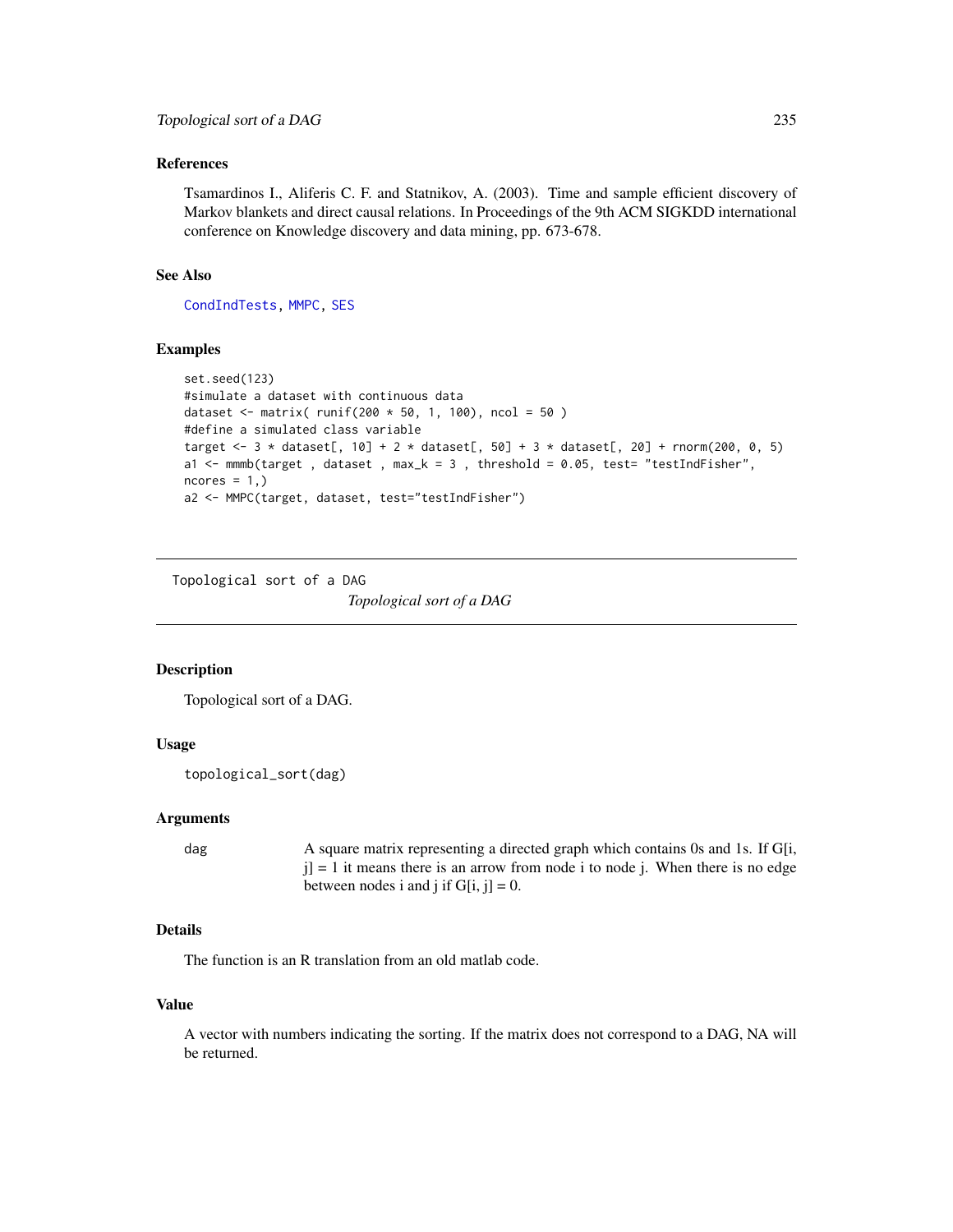### Author(s)

Ioannis Tsamardinos and Michail Tsagris

R implementation and documentation: Ioannis Tsamardinos <tsamard@csd.uoc.gr> and Michail Tsagris <mtsagris@uoc.gr>

# References

Chickering, D.M. (1995). A transformational characterization of equivalent Bayesian network structures. Proceedings of the 11th Conference on Uncertainty in Artificial Intelligence, Montreal, Canada, 87-98.

#### See Also

[plotnetwork,](#page-168-0) [nei,](#page-192-0) [pc.or](#page-195-0)

# Examples

```
# simulate a dataset with continuous data
# simulate a dataset with continuous data
G = r \text{dag}(100, 10, 0.3)$G
G[G == 2] \leftarrow 1G[G == 3] < - 0topological_sort(G)
```
Total causal effect of a node on another node *Total causal effect of a node on another node*

# Description

Total causal effect of a node on another node.

# Usage

ida(x, y, G, dataset)

| $\mathsf{x}$ | A number between 1 and the number of variables (nodes) indicating the node<br>whose total causal effect we want to estimate. This is the independent variable.<br>See details for more on this.                                                                                               |
|--------------|-----------------------------------------------------------------------------------------------------------------------------------------------------------------------------------------------------------------------------------------------------------------------------------------------|
| y            | A number between 1 and the number of variables (nodes) indicating the node<br>who is the dependent variable. The goal is to estimate the total causal effect of<br>x on y.                                                                                                                    |
| G            | A square matrix representing a (partially) directed graph which contains 0s and<br>1s. If G[i, j] = 2 it means there is an arrow from node i to node j. If G[i, j] = 1,<br>there is an undirected edge between nodes i and j and there is no edge between<br>nodes i and j if $G[i, j] = 0$ . |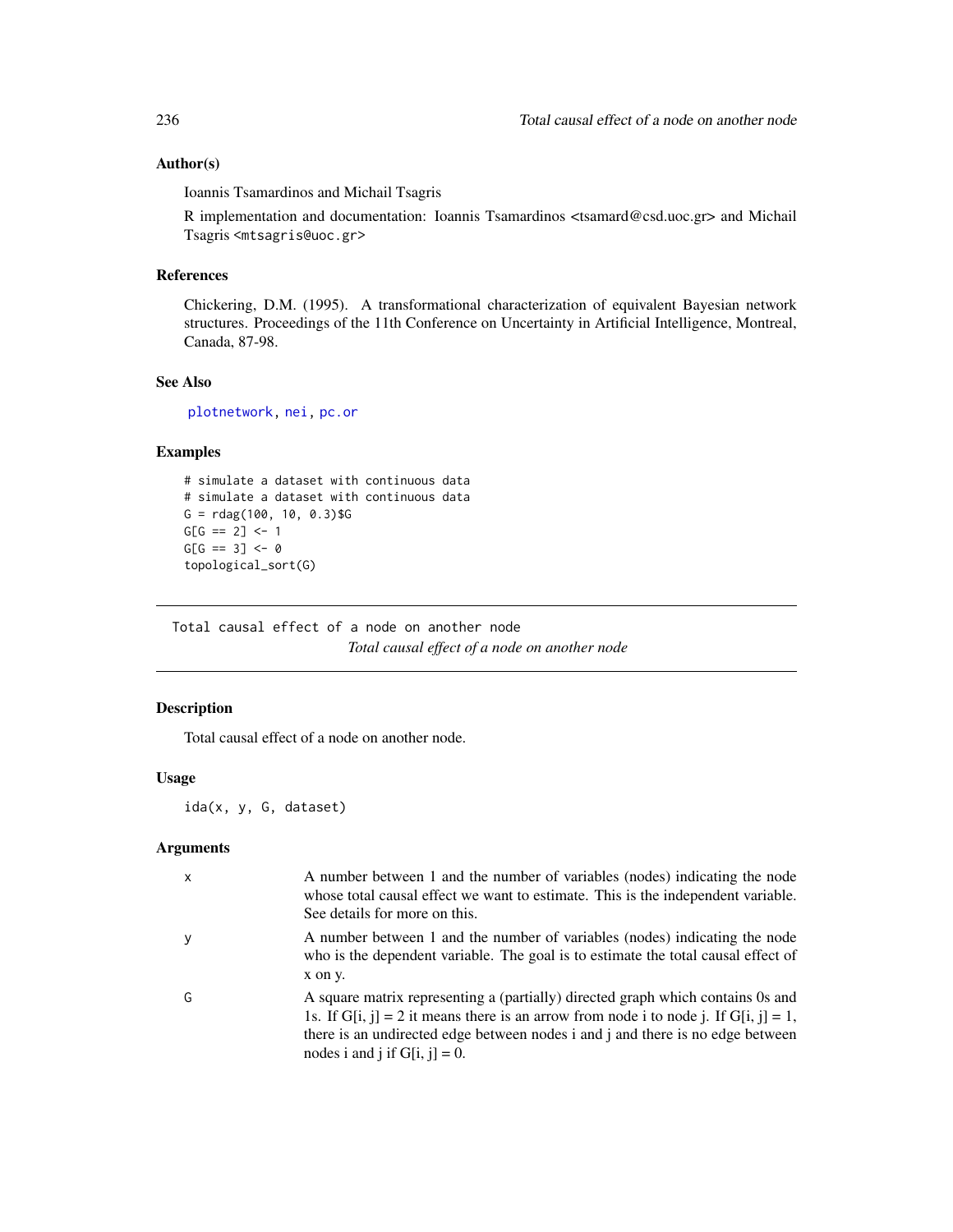Total causal effect of a node on another node 237

dataset The dataset. This is a numerical matrix with data.

#### Details

The total causal effect defined in Pearl's do-calculus is  $E(Y|do(X=z+1)) - E(Y|do(X=z))$ . As Pearl described it, he used linear regression, hence this funciton works for continuous data which are assumed to be Gaussian.

We estimate a set of possible total causal effects using linear regression. if y is a parent, or a descendant, of x in G, the estimated causal effect of x on y is zero. If y is not a parent of x, we take the regression coefficient of x in the regression  $lm(y \sim x + pa(x))$ , where pa(x) denotes the parents of x. This is repeated using all parents of x (including the empty set) and all possible parents values of x and their combinations.

One restriction to bear in mind. If a collider is created that combination of nodes is not used in the regression.

# Value

A lis tincluding:

| tc   | A matrix with 4 elements. The first columns one is the estimated beta coefficient,<br>the second is its standard error, its t-value and the p-value for testing whether this<br>is equal to 0. |
|------|------------------------------------------------------------------------------------------------------------------------------------------------------------------------------------------------|
| mess | If the x node has no parents a message about this appears. Otherwise this is<br>NULL.                                                                                                          |

# Author(s)

Michail Tsagris

R implementation and documentation: Michail Tsagris <mtsagris@uoc.gr>

#### References

M.H. Maathuis, M. Kalisch and P. Buehlmann (2009). Estimating high-dimensional intervention effects from observational data. Annals of Statistics 37, 3133-3164.

Pearl (2005). Causality. Models, reasoning and inference. Cambridge University Press, New York.

# See Also

[plotnetwork,](#page-168-0) [nei,](#page-192-0) [pc.or](#page-195-0)

#### Examples

```
dataset <- rdag2(1000, p = 20, nei = 3)$x
mod \leq pc.skel(dataset ,alpha = 0.01)
G \leq p \cdot c \cdot (mod)$G
ida(10, 15, G, dataset)
```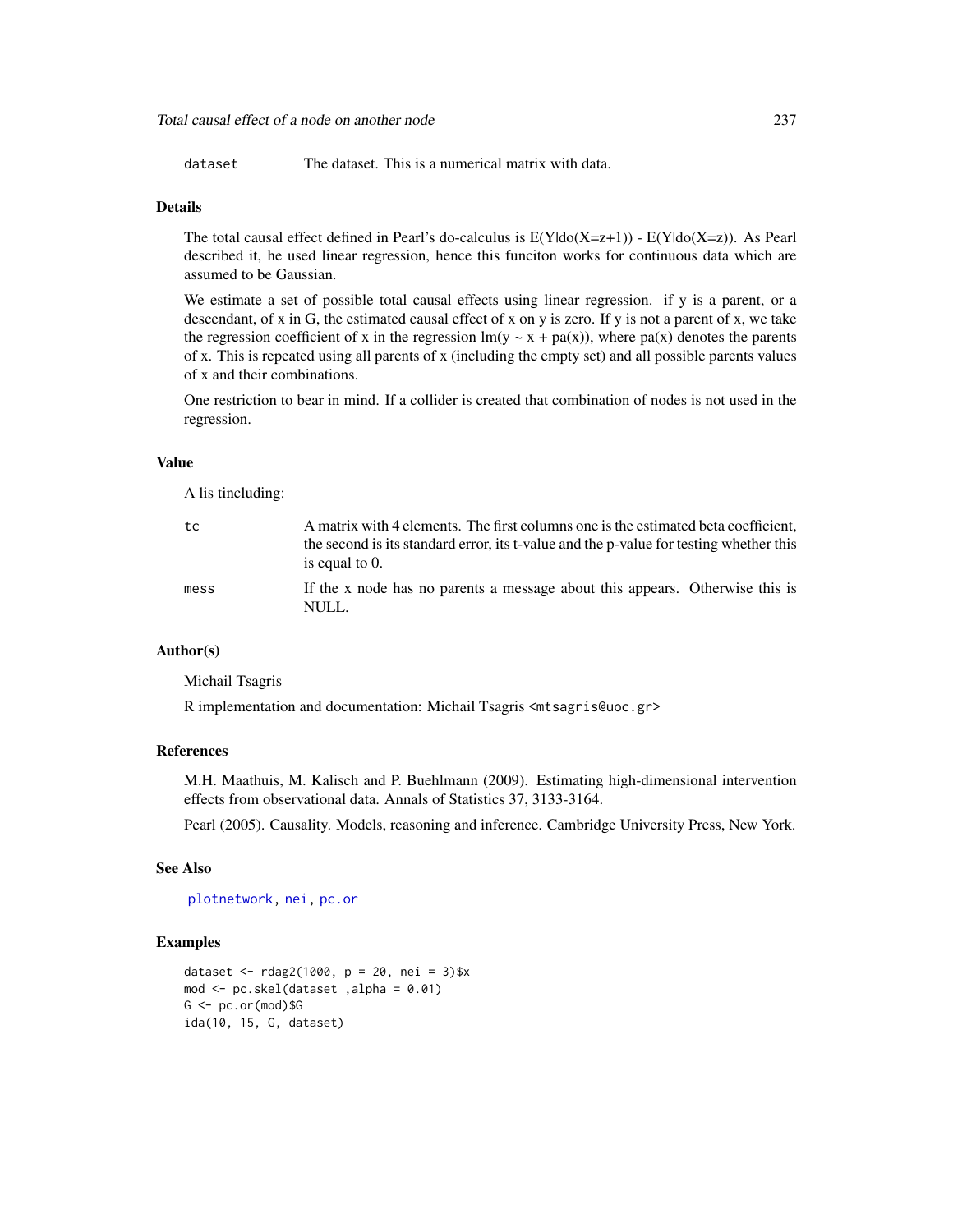<span id="page-237-0"></span>Transformation of a DAG into an essential graph *Transforms a DAG into an essential graph*

# Description

Transforms a DAG into an essential graph.

#### Usage

dag2eg(dag, type = NULL)

# Arguments

| dag  | The graph matrix as produced from pc. or or any other algorithm which pro-<br>duces directed graphs. A DAG in general.                                                                                                                                                                                                                                                                                                                                                                                                                                                                                                                    |
|------|-------------------------------------------------------------------------------------------------------------------------------------------------------------------------------------------------------------------------------------------------------------------------------------------------------------------------------------------------------------------------------------------------------------------------------------------------------------------------------------------------------------------------------------------------------------------------------------------------------------------------------------------|
| type | This can be either NULL or 1 or 2. type $= 1$ means that the matrix contains 0,<br>1, 2, 3 where G[i, j] = g[j, i] = 0, means there is no edge between nodes i and<br>j, $G[i, j] = g[j, i] = 1$ , there is an edge between nodes i and j and $G[i, j] = 2$ and<br>$G[i, i] = 3$ means that there is an arrow from node i to node j. If type 2, the<br>matrix contains 0 for no edge and 1 for a directed edge. In this case, $G[i,j]=1$<br>and $G[i,i]=0$ means that there is an arrow from node i to node j. If you are not<br>sure of what you have, just leave it NULL, the function will check to which case<br>your matrix belongs. |

#### Details

The function is an R translation from an old matlab code.

# Value

The matrix of the essential graph.

#### Author(s)

Ioannis Tsamardinos and Michail Tsagris

R implementation and documentation: Ioannis Tsamardinos <tsamard@csd.uoc.gr> and and Michail Tsagris <mtsagris@uoc.gr>

# References

Chickering, D.M. (1995). A transformational characterization of equivalent Bayesian network structures. Proceedings of the 11th Conference on Uncertainty in Artificial Intelligence, Montreal, Canada, 87-98.

# See Also

[plotnetwork,](#page-168-0) [is.dag,](#page-30-0) [topological\\_sort](#page-234-0)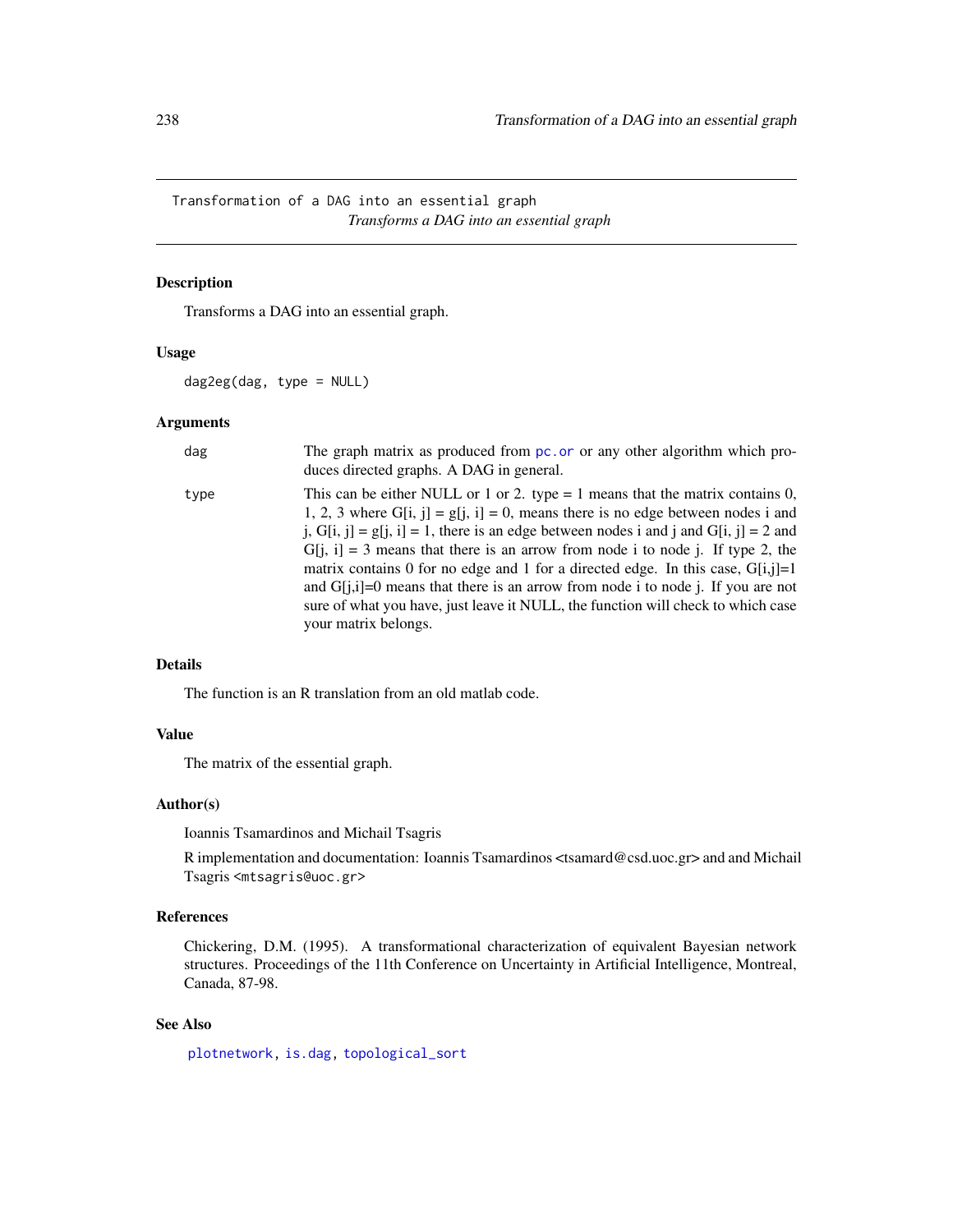#### Examples

```
# simulate a dataset with continuous data
y <- rdag(1000, 10, 0.3)
tru < -y$G
eg <- dag2eg(tru)
par(mfrow = c(1, 2))
plotnetwork(tru)
plotnetwork(eg)
```
Transitive closure of an adjacency matrix *Returns the transitive closure of an adjacency matrix*

#### Description

Returns the transitive closure of an adjacency matrix.

#### Usage

```
transitiveClosure(amat)
```
#### Arguments

amat The adjacency matrix of a graph.

#### Details

A function that computes the transitive closure of a graph. The transitive closure  $C(G)$  of a graph is a graph which contains an edge between nodes u and v whenever there is a directed path from u to v (Skiena 1990, p. 203). http://mathworld.wolfram.com/TransitiveClosure.html

#### Value

closure The transititve closure of the adjacency matrix representing a graph.

# Author(s)

Anna Roumpelaki

R implementation and documentation: Anna Roumpelaki <anna.roumpelaki@gmail.com>

## References

Skiena S. (1990). Implementing Discrete Mathematics: Combinatorics and Graph Theory with Mathematica. Reading, MA: Addison-Wesley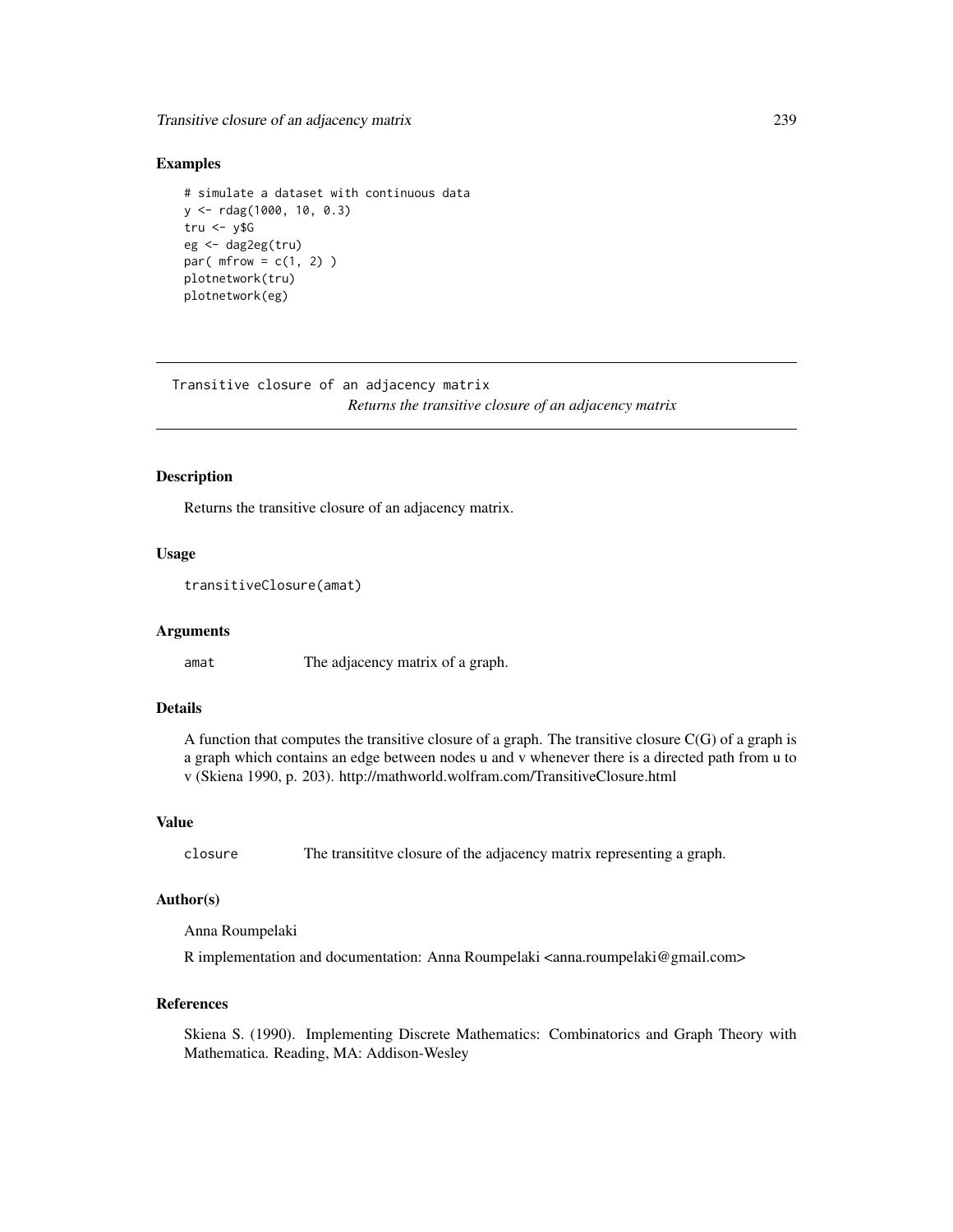# Examples

```
# example adjacency matrix
# simulate a dataset with continuous data
dataset <- matrix( runif(300 * 20, 1, 100), nrow = 300)
test \leq pc.con( dataset, method = "pearson", alpha = 0.05 )$G
transitiveClosure(test)
```
Undirected path(s) between two nodes *Undirected path(s) between two nodes*

# Description

Undirected path(s) between two nodes.

### Usage

undir.path(G, y, x)

#### Arguments

| G | An adjacency matrix where $G[i,j] = G[i, i] = 1$ means there is an edge between<br>nodes i and j. If $G[i, j] = G[i, i] = 0$ there is no edge between them.                 |
|---|-----------------------------------------------------------------------------------------------------------------------------------------------------------------------------|
| y | A numerical value indicating the first node, it has to be a number between 1 and<br>the maximum number of variables.                                                        |
| X | A numerical value indicating the second node, it has to be a number between 1<br>and the maximum number of variables. The order of the nodes does not make a<br>difference. |

# Details

The algorithm finds all the nodes between the two nodes. It finds all paths between the two chosen nodes.

#### Value

A vector with the two nodes and all nodes between them in the case of connecting nodes. Otherwise, a matrix with the neighbours of each node.

# Author(s)

Michail Tsagris

R implementation and documentation: Michail Tsagris <mtsagris@uoc.gr>

#### References

Tsamardinos, Brown and Aliferis (2006). The max-min hill-climbing Bayesian network structure learning algorithm. Machine learning, 65(1), 31-78.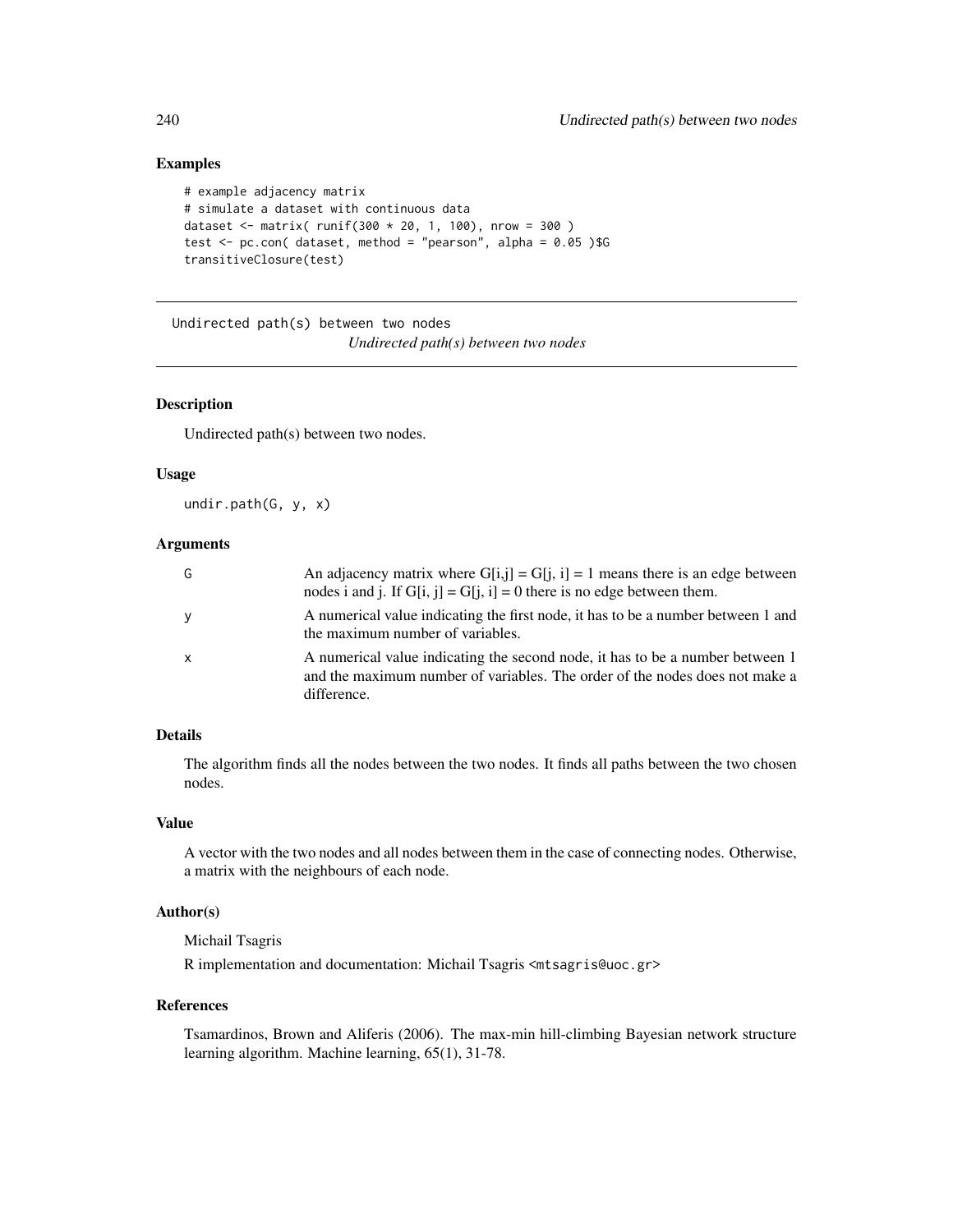#### See Also

[SES,](#page-84-0) [MMPC,](#page-84-0) [pc.skel](#page-222-0)

#### Examples

```
# simulate a dataset with continuous data
set.seed(1234)
dataset <- matrix(runif(1000 * 10, 1, 100), nrow = 1000 )
G <- pc.con(dataset)$G
plotnetwork(G)
undir.path(G, 3, 4)
undir.path(G, 1, 3)
```
Univariate regression based tests *Univariate regression based tests*

# Description

Univariate regression based tests.

#### Usage

```
univregs(target, dataset, targetID = -1, test = NULL, user_test = NULL,
wei = NULL, nocres = 1)ebic.univregs(target, dataset, targetID = -1, test = NULL, user_test = NULL,
wei = NULL, nocres = 1, gam = NULL)wald.univregs(target, dataset, targetID = - 1, test = NULL, user_test = NULL,
wei = NULL, roores = 1)perm.univregs(target, dataset, targetID = -1, test = NULL, user_test = NULL,
wei = NULL, threshold = 0.05, R = 999, ncores = 1)
score.univregs(target, dataset, test)
big.score.univregs(target = NULL, dataset, test)
rint.regs(target, dataset, targetID = -1, id, reps = NULL, tol = 1e-07)
glmm.univregs(target, reps = NULL, id, dataset, targetID = -1, test, wei = NULL,
slopes = FALSE, ncores = 1)
gee.univregs(target, reps = NULL, id, dataset, targetID = -1, test, wei = NULL,
correl = "echangeable", se = "jack", nocres = 1)
```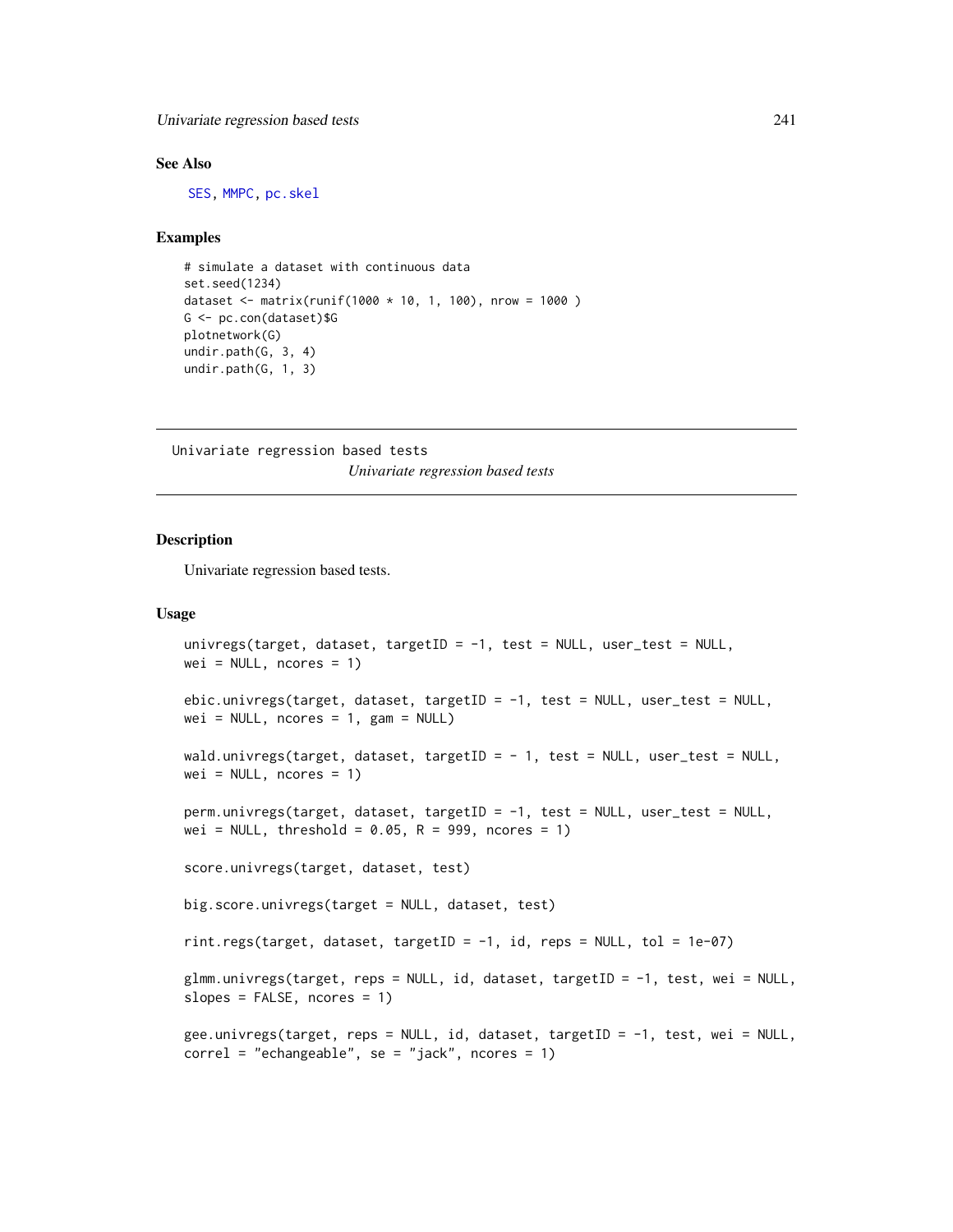# Arguments

|  | target   | The target (dependent) variable. It must be a numerical vector. In the case of<br>"big.score.univregs" this can also be NULL if it is included in the first column<br>of the dataset.                                                                                                                                                                                                                                                                                                                                                                                                                                                                                                                                                                                                                                                                                                                                                                                                                                                                                                                                                                                                                                                                                                             |
|--|----------|---------------------------------------------------------------------------------------------------------------------------------------------------------------------------------------------------------------------------------------------------------------------------------------------------------------------------------------------------------------------------------------------------------------------------------------------------------------------------------------------------------------------------------------------------------------------------------------------------------------------------------------------------------------------------------------------------------------------------------------------------------------------------------------------------------------------------------------------------------------------------------------------------------------------------------------------------------------------------------------------------------------------------------------------------------------------------------------------------------------------------------------------------------------------------------------------------------------------------------------------------------------------------------------------------|
|  | dataset  | The indendent variable(s). For the "univregs" this can be a matrix or a dataframe<br>with continuous only variables, a data frame with mixed or only categorical vari-<br>ables. For the "wald.univregs", "perm.univregs", "score.univregs" and "rint.regs"<br>this can only by a numerical matrix. For the "big.score.univregs" this is a<br>big.matrix object with continuous data only.                                                                                                                                                                                                                                                                                                                                                                                                                                                                                                                                                                                                                                                                                                                                                                                                                                                                                                        |
|  | targetID | This is by default -1. If the target is not a variable but is in included in the<br>dataset, you can specify the column of dataset playing the role of the target.                                                                                                                                                                                                                                                                                                                                                                                                                                                                                                                                                                                                                                                                                                                                                                                                                                                                                                                                                                                                                                                                                                                                |
|  | test     | For the "univregs" this can only be one of the following: testIndFisher, testInd-<br>Spearman, gSquare, testIndBeta, testIndReg, testIndLogistic, testIndMulti-<br>nom, testIndOrdinal, testIndPois, testIndZIP, testIndNB, testIndClogit, testInd-<br>Binom, testIndIGreg, censIndCR, censIndWR, censIndER, censIndLLR,<br>testIndTobit, testIndGamma, testIndNormLog or testIndSPML for a circu-<br>lar target. For the <b>testIndSpearman</b> the user must supply the ranked target and<br>ranked dataset. The reason for this, is because this function is called internally<br>by SES and MMPC, the ranks have already been applied and there is no reason<br>to re-rank the data.<br>For the "ebic.univregs" this can only be one of the following: testIndFisher,<br>testIndBeta, testIndReg, testIndLogistic, testIndMultinom, testIndOrdinal,<br>testIndPois, testIndZIP, testIndNB, testIndClogit, testIndBinom, censIndCR,<br>censIndWR, censIndER, censIndLLR, testIndTobit, testIndGamma, testInd-<br>NormLog or testIndSPML for a circular target.<br>For the "wald.univregs" this can only be one of the following: waldBeta, waldCR,<br>waldWR, waldER, waldLLR, waldTobit, waldClogit, waldLogistic, wald-<br>Pois, waldNB, waldBinom, waldZIP, waldMMReg, waldIGreg, waldOrdi- |
|  |          | nal, waldGamma or waldNormLog.<br>For the "perm.univregs" this can only be one of the following: permFisher,                                                                                                                                                                                                                                                                                                                                                                                                                                                                                                                                                                                                                                                                                                                                                                                                                                                                                                                                                                                                                                                                                                                                                                                      |
|  |          | permReg, permRQ, permBeta, permCR, permWR, permER, permLLR,<br>permTobit, permClogit, permLogistic, permPois, permNB, permBinom, per-<br>mgSquare, permZIP, permMVreg, permIGreg, permGamma or permNorm-<br>Log.                                                                                                                                                                                                                                                                                                                                                                                                                                                                                                                                                                                                                                                                                                                                                                                                                                                                                                                                                                                                                                                                                  |
|  |          | For the "score.univregs" and "big.score.univregs" this can only be one of the fol-<br>lowing: testIndBeta, testIndLogistic, testIndMultinom, testIndPois, testIndNB,<br>testIndGamma or censIndWR but with no censored values and simply the vec-<br>tor, not a Surv object. Ordinal regression is not supported.                                                                                                                                                                                                                                                                                                                                                                                                                                                                                                                                                                                                                                                                                                                                                                                                                                                                                                                                                                                 |
|  |          | For the "glmm.univregs" this can only be one of the following: testIndGLMM-                                                                                                                                                                                                                                                                                                                                                                                                                                                                                                                                                                                                                                                                                                                                                                                                                                                                                                                                                                                                                                                                                                                                                                                                                       |

Reg, testIndLMM, testIndGLMMLogistic, testIndGLMMOrdinal, testIndGLMM-Pois, testIndGLMMNB, testIndGLMMGamma, testIndGLMMNormLog or testIndGLMMCR.

For the "gee.univregs" this can only be one of the following: testIndGLMM-Reg, testIndGLMMLogistic, testIndGLMMOrdinal, testIndGLMMPois, testIndGLM-MGamma or testIndGLMMNormLog.

Note that in all cases you must give the name of the test, without " ".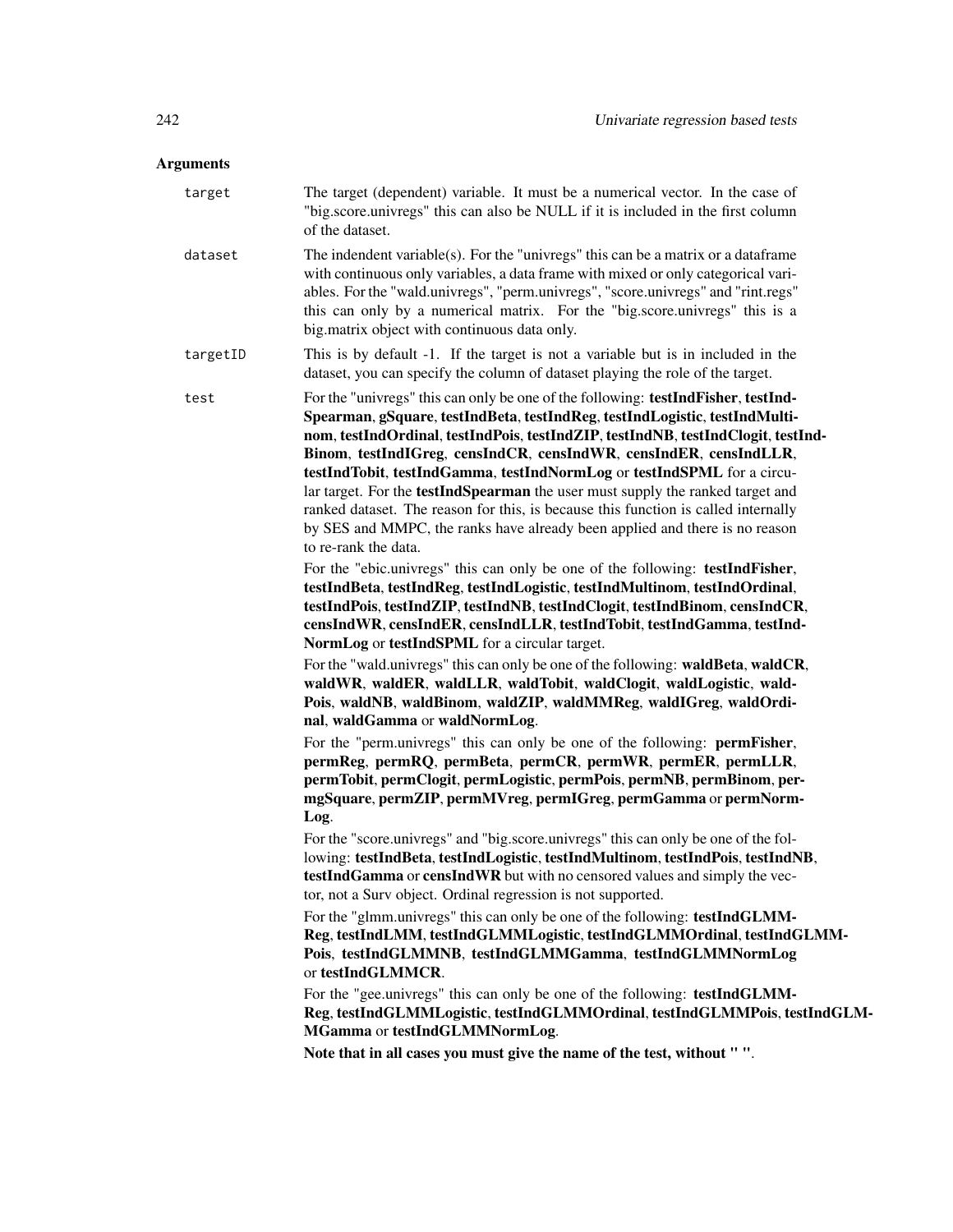| user_test | A user-defined conditional independence test (provide a closure type object).<br>Default value is NULL. If this is defined, the "test" argument is ignored.                                                                                                                                                                                                                                                                                                                                                                                                                                                                                                      |
|-----------|------------------------------------------------------------------------------------------------------------------------------------------------------------------------------------------------------------------------------------------------------------------------------------------------------------------------------------------------------------------------------------------------------------------------------------------------------------------------------------------------------------------------------------------------------------------------------------------------------------------------------------------------------------------|
| wei       | A vector of weights to be used for weighted regression. The default value is<br>NULL. An example where weights are used is surveys when stratified sampling<br>has occured.                                                                                                                                                                                                                                                                                                                                                                                                                                                                                      |
| gam       | This is for ebic.univregs only and it refers to the <i>gamma</i> value of the eBIC. If<br>it is NULL, the default value is calculated and if gam is zero, the usual BIC is<br>returned. see Chen and Chen (2008) for more information.                                                                                                                                                                                                                                                                                                                                                                                                                           |
| threshold | Threshold (suitable values in $(0, 1)$ ) for assessing p-values significance. Default<br>value is 0.05. The reason for this is to speed up the computations. The permu-<br>tation p-value is calculated as the proportion of times the permuted test statistic<br>is higher than the observed test statistic. When running the permutations, if the<br>proportion is more than 0.05, the process stops. A decision must be made fast,<br>and if the non rejection decision has been made, there is no need to perform the<br>rest permutations; the decision cannot change.                                                                                      |
| R         | This is for the permutations based regression models. It is the number of per-<br>mutations to apply. Note, that not all the number of permutations need be per-<br>formed. If the number of times the test statistic is greater than the observed test<br>statistic is more than threshold $*$ R, the iterations stop, as a decision has already<br>been made.                                                                                                                                                                                                                                                                                                  |
| ncores    | How many cores to use. This plays an important role if you have tens of thou-<br>sands of variables or really large sample sizes and tens of thousands of variables<br>and a regression based test which requires numerical optimisation. In other cases<br>it will not make a difference in the overall time (in fact it can be slower). The<br>parallel computation is used in the first step of the algorithm, where univariate<br>associations are examined, those take place in parallel. We have seen a reduction<br>in time of 50% with 4 cores in comparison to 1 core. Note also, that the amount<br>of reduction is not linear in the number of cores. |
| id        | A numerical vector of the same length as target with integer valued numbers,<br>such as 1, 2, 3, (zeros, negative values and factors are not allowed) specifying<br>the clusters or subjects. This argument is for the rint.regs (see details for more<br>information).                                                                                                                                                                                                                                                                                                                                                                                          |
| reps      | If you have measurements over time (lognitudinal data) you can put the time here<br>(the length must be equal to the length of the target) or set it equal to NULL.<br>(see details for more information).                                                                                                                                                                                                                                                                                                                                                                                                                                                       |
| tol       | The tolerance value to terminate the Newton-Raphson algorithm in the random<br>effects models.                                                                                                                                                                                                                                                                                                                                                                                                                                                                                                                                                                   |
| slopes    | Should random slopes for the ime effect be fitted as well? Default value is<br>FALSE.                                                                                                                                                                                                                                                                                                                                                                                                                                                                                                                                                                            |
| correl    | The correlation structure. For the Gaussian, Logistic, Poisson and Gamma re-<br>gression this can be either "exchangeable" (compound symmetry, suitable for<br>clustered data) or "ar1" $(AR(1)$ model, suitable for longitudinal data). For the<br>ordinal logistic regression its only the "exchangeable" correlation sturcture.                                                                                                                                                                                                                                                                                                                               |
| se        | The method for estimating standard errors. This is very important and crucial.<br>The available options for Gaussian, Logistic, Poisson and Gamma regression                                                                                                                                                                                                                                                                                                                                                                                                                                                                                                     |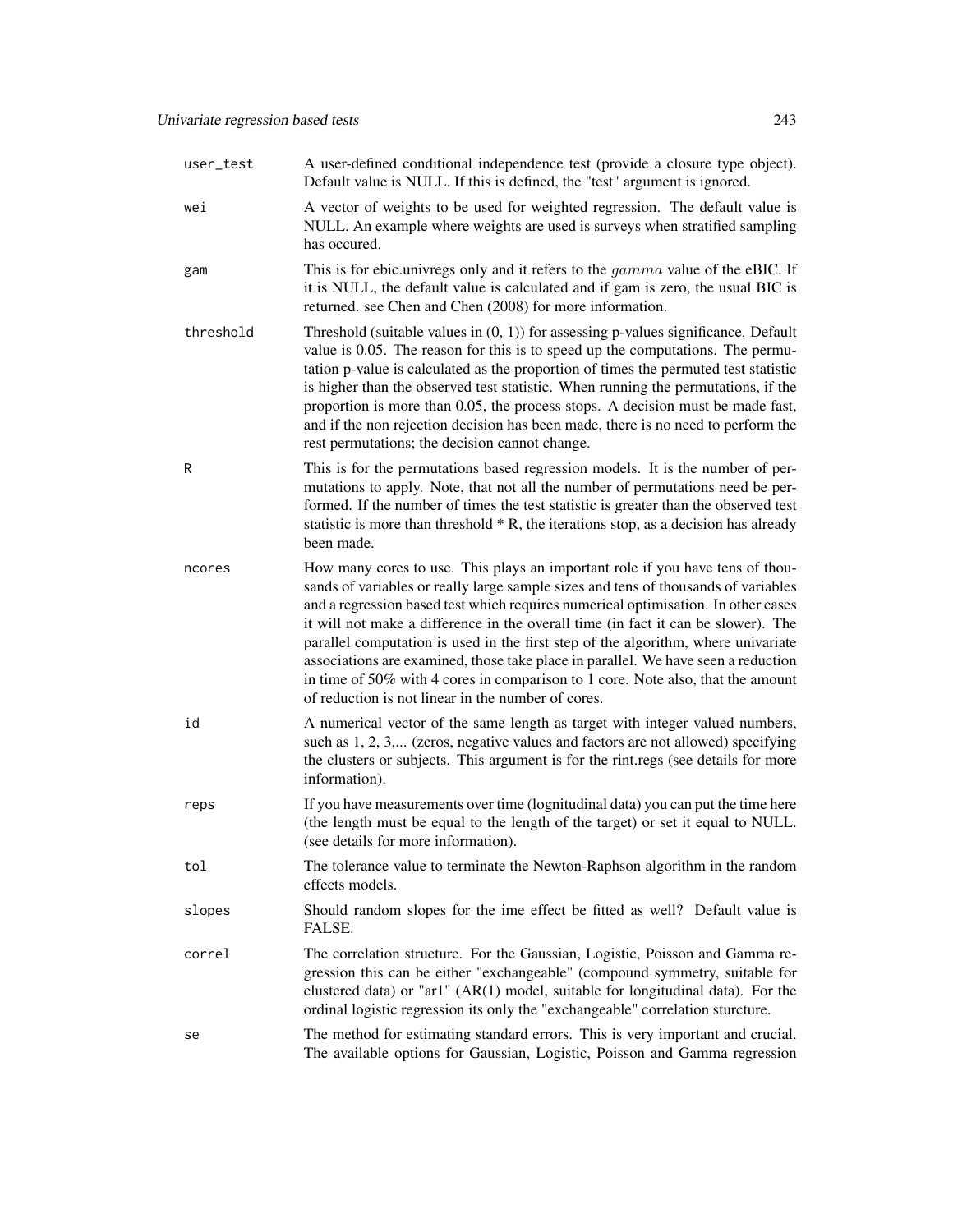are: a) 'san.se', the usual robust estimate. b) 'jack': if approximate jackknife variance estimate should be computed. c) 'j1s': if 1-step jackknife variance estimate should be computed and d) 'fij': logical indicating if fully iterated jackknife variance estimate should be computed. If you have many clusters (sets of repeated measurements) "san.se" is fine as it is astmpotically correct, plus jacknife estimates will take longer. If you have a few clusters, then maybe it's better to use jacknife estimates.

The jackknife variance estimator was suggested by Paik (1988), which is quite suitable for cases when the number of subjects is small  $(K < 30)$ , as in many biological studies. The simulation studies conducted by Ziegler et al. (2000) and Yan and Fine (2004) showed that the approximate jackknife estimates are in many cases in good agreement with the fully iterated ones. This is obsolete for "testIndGEEOrdinal", but is here for compatibility reasons.

# **Details**

This function is more as a help function for SES and MMPC, but it can also be called directly by the user. In some, one should specify the regression model to use and the function will perform all simple regressions, i.e. all regression models between the target and each of the variables in the dataset.

For the score.univregs, score based tests are used which are extremely fast.

For the rint.regs, we perform linear mixed models (weights are not allowed) with random intercepts only (no ranodm slopes). This function works for clustered or longitudinal data. The covariance structure we impose is compound symmetry, hence for longitudinal data, this may not be the best option, yet it will work.

If you want to use the GEE methodology, make sure you load the library geepack first.

# Value

In the case of "ebic.univregs" a list with one element

| ebic | The eBIc of every model. If the <i>i</i> -th value is "Inf" it means that the <i>i</i> -th variable |
|------|-----------------------------------------------------------------------------------------------------|
|      | had zero variance. It had the same value everywhere.                                                |
|      |                                                                                                     |

For all other cases a list including:

| stat   | The value of the test statistic. If the i-th value is zero $(0)$ it means that the i-th<br>variable had zero variance. It had the same value everywhere.                 |
|--------|--------------------------------------------------------------------------------------------------------------------------------------------------------------------------|
| pvalue | The <b>logarithm of the p-value</b> of the test. If the i-th value is zero $(0)$ it means<br>that the i-th variable had zero variance. It had the same value everywhere. |

#### Author(s)

Michail Tsagris

R implementation and documentation: Michail Tsagris <mtsagris@uoc.gr>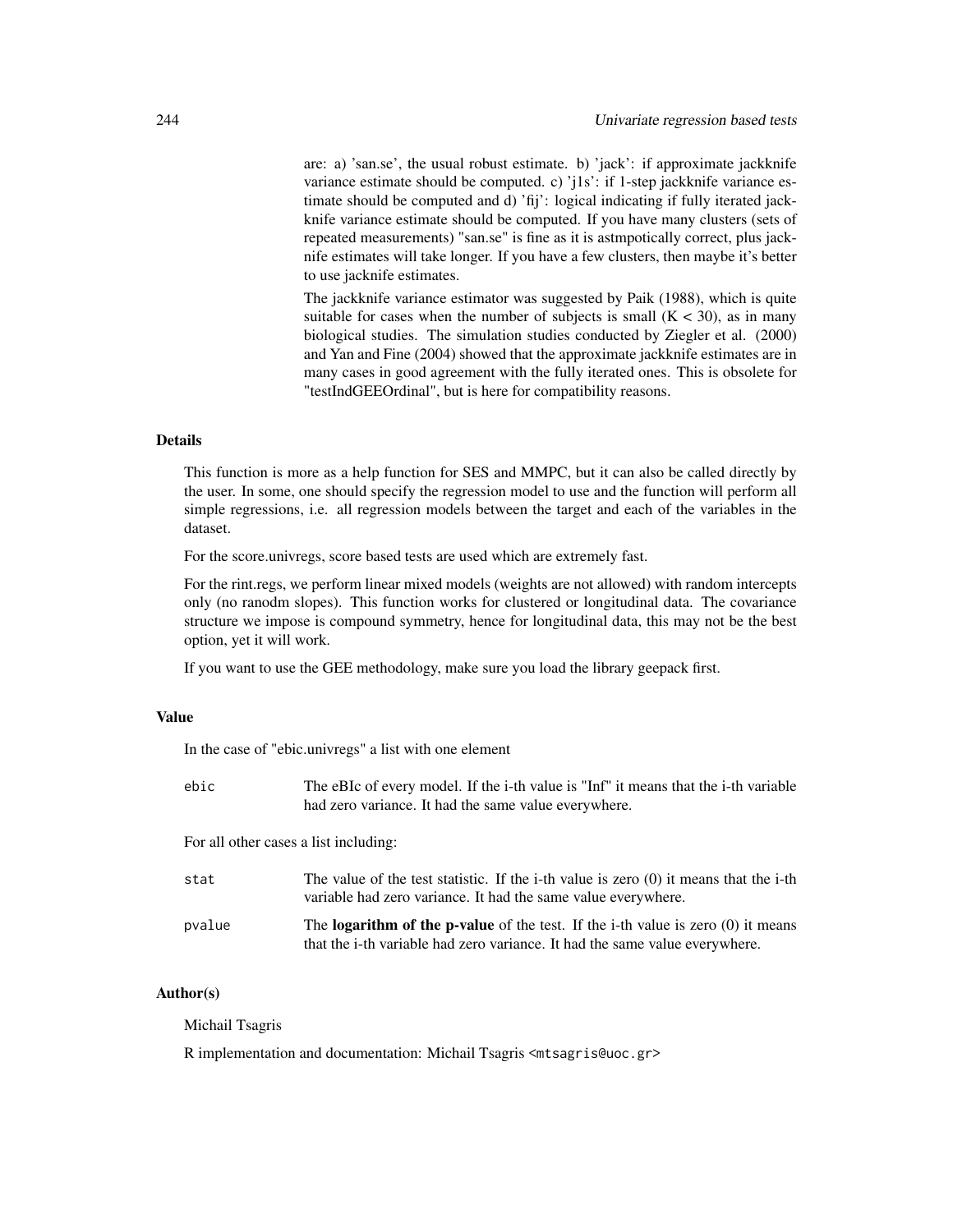#### References

Chen J. and Chen Z. (2008). Extended Bayesian information criteria for model selection with large model spaces. Biometrika, 95(3): 759-771.

Eugene Demidenko (2013). Mixed Models: Theory and Applications with R, 2nd Edition. New Jersey: Wiley \& Sons.

McCullagh, Peter, and John A. Nelder. Generalized linear models. CRC press, USA, 2nd edition, 1989.

Presnell Brett, Morrison Scott P. and Littell Ramon C. (1998). Projected multivariate linear models for directional data. Journal of the American Statistical Association, 93(443): 1068-1077.

# See Also

[cond.regs,](#page-39-0) [SES,](#page-84-0) [MMPC,](#page-84-0) [CondIndTests,](#page-31-0) [reg.fit,](#page-207-0) [ridge.reg](#page-209-0)

#### Examples

```
y <- rpois(50, 15)
x \le matrix( rnorm(50 \star 7), ncol = 7)
a1 \le univregs(y, x, test = testIndPois)
a2 <- perm.univregs(y, x, test = permPois)
a3 <- wald.univregs(y, x, test = waldPois)
```
Utilities for the skeleton of a (Bayesian) Network *Utilities for the skeleton of a (Bayesian) Network*

# <span id="page-244-0"></span>**Description**

Utilities for the skeleton of a (Bayesian) Network

#### Usage

```
bn.skel.utils(mod, G = NULL, roc = TRUE, alpha = 0.01)
bn.skel.utils2(mod, G = NULL, roc = TRUE, alpha = 0.01)
```

| mod   | An object as retured by pc.skel, glmm.pc.skel or mmhc.skel.                                                                                                |
|-------|------------------------------------------------------------------------------------------------------------------------------------------------------------|
| G     | The true adjacency matrix with 1 indicating an edge and zero its absence. Sym-<br>metric or not is not important. If this is not available, leave it NULL. |
| roc.  | Do you want a graph with the ROC curve be returned? Default value is TRUE.                                                                                 |
| alpha | The significance level (suitable values in $(0, 1)$ ) for assessing the p-values.<br>Default value is 0.01.                                                |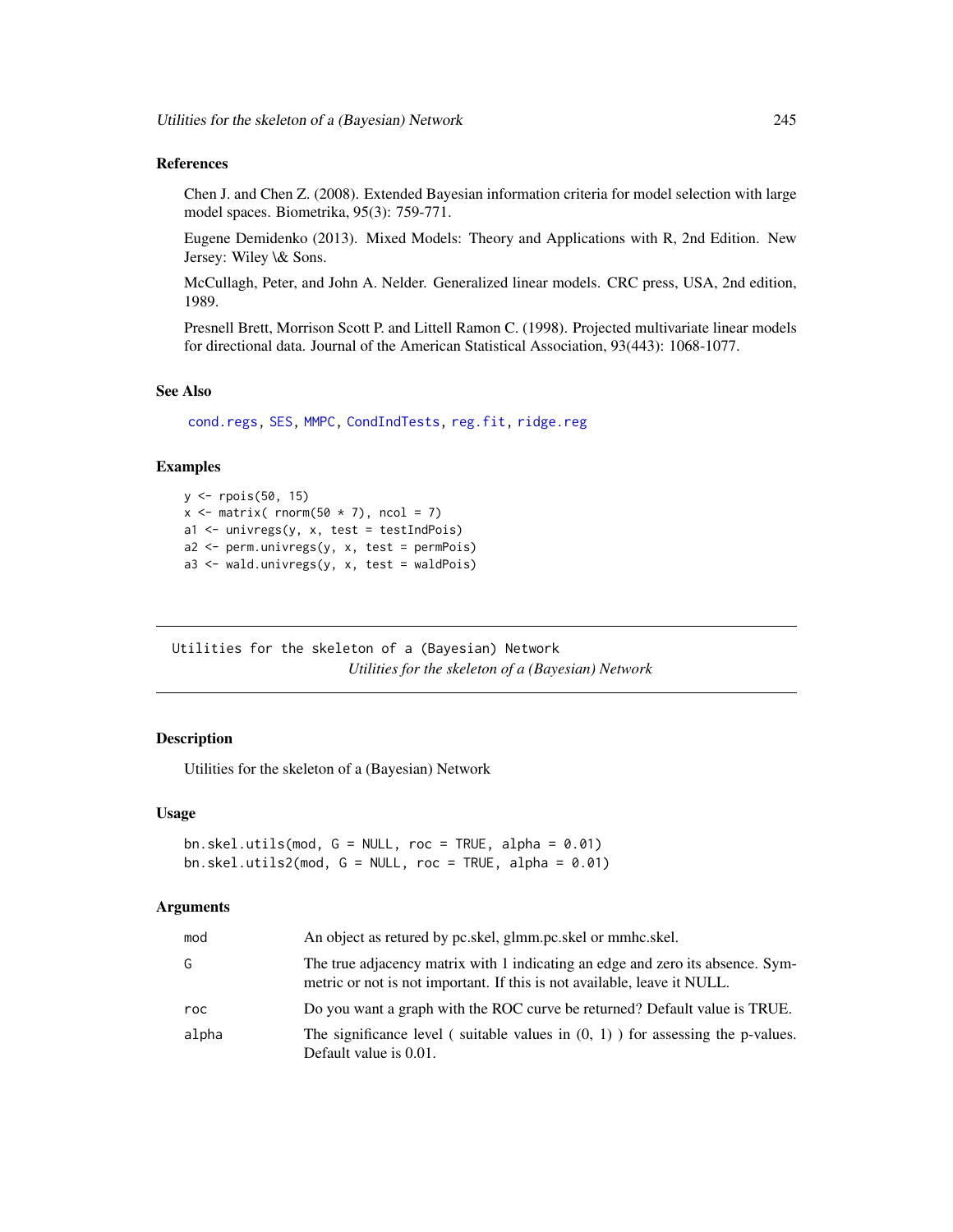#### Details

Given the true adjaceny matrix one can evaluate the estimated adjacency matrix, skeleton, of the PC or the MMHC algorithm.

The bn.skels.utils give you the area under the curve, false discovery rate and sorting of the edges based on their p-values.

The bn.skel.utils2 estimates the confidence of each edge. The estimated proportion of null p-values is estimated the algorithm by Storey and Tibshirani (2003).

#### Value

For the "bn.skel.utils" a list including:

| fdr         | The false discovery rate as estimated using the Benjamini-Hochberg correction.                                                                                                                       |
|-------------|------------------------------------------------------------------------------------------------------------------------------------------------------------------------------------------------------|
| area        | This is a list with the elements of the auc function. The area under the curve,<br>the sensitivy and specificity for a range of values, the Youden index, etc.                                       |
| sig.pvalues | A matrix with the row and column of each significant p-value sorted in asending<br>order. As we move down the matrix, the p-values increase and hence the strength<br>of the associations decreases. |
|             | For the "bn.skel.utils2" a list including:                                                                                                                                                           |
| area        | This is a list with the elements of the auc function. The area under the curve,<br>the sensitivy and specificity for a range of values, the Youden index, etc.                                       |
| pxy         | A matrix with the row and column of the confidence of each p-value sorted in                                                                                                                         |

- asending order. As we move down the matrix, the confidences decrease.
- lower The lower confideence limit of an edge as estimated by [conf.edge.lower](#page-169-0).

#### Author(s)

Michail Tsagris

R implementation and documentation: Michail Tsagris <mtsagris@uoc.gr>

#### References

Tsamardinos I. and Brown L.E. Bounding the False Discovery Rate in Local Bayesian Network Learning. AAAI, 2008.

Triantafillou S., Tsamardinos I. and Roumpelaki A. (2014). Learning neighborhoods of high confidence in constraint-based causal discovery. In European Workshop on Probabilistic Graphical Models, pp. 487-502.

Storey J.D. and Tibshirani R. (2003). Statistical significance for genome-wide experiments. Proceedings of the National Academy of Sciences, 100: 9440-9445.

Benjamini Y. and Hochberg Y. (1995). Controlling the false discovery rate: a practical and powerful approach to multiple testing. Journal of the Royal Statistical Society Series B, 57(1), 289-300.

Spirtes P., Glymour C. and Scheines R. (2001). Causation, Prediction, and Search. The MIT Press, Cambridge, MA, USA, 3nd edition.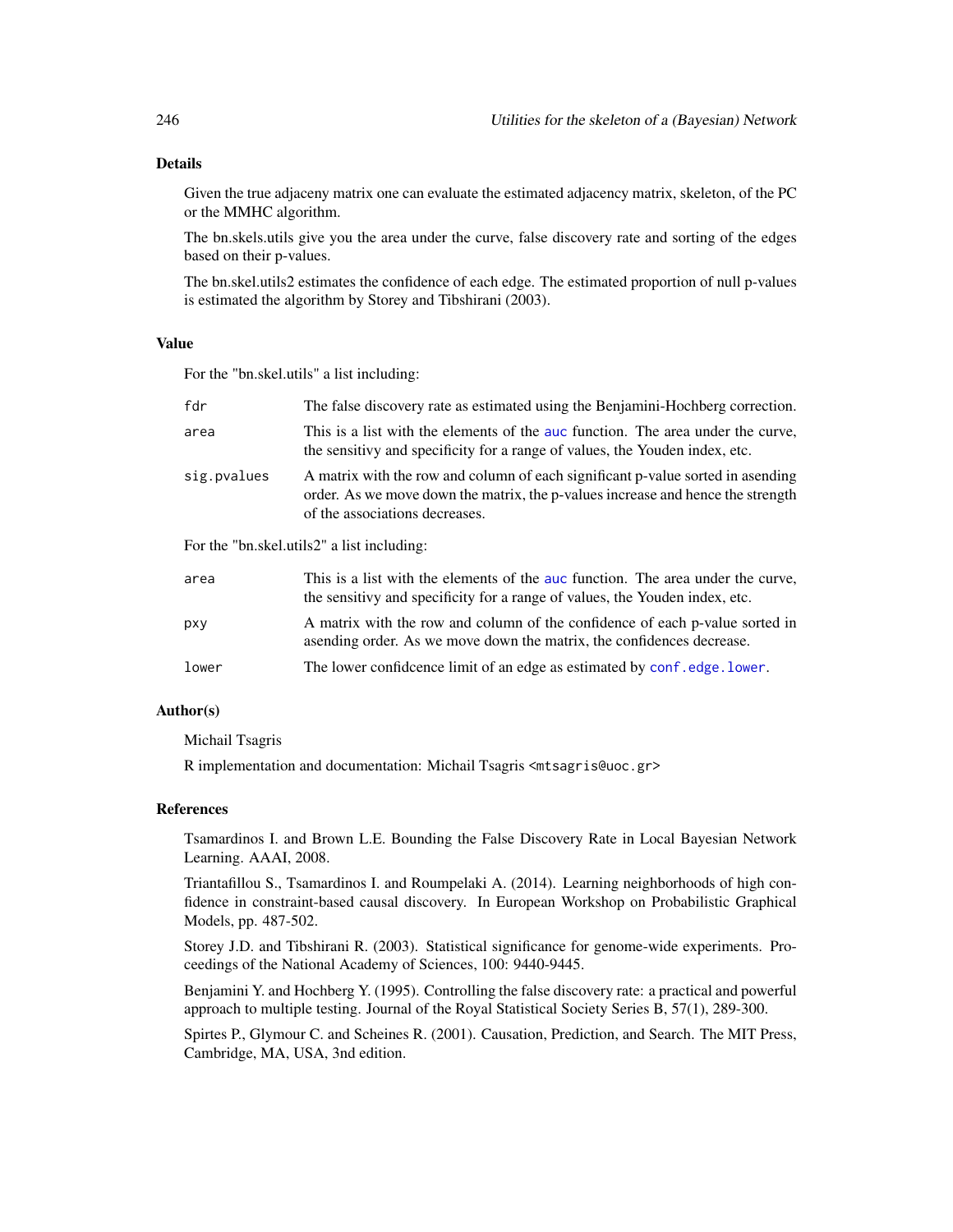#### See Also

[pc.skel,](#page-222-0) [mmhc.skel,](#page-219-0) [corfs.network,](#page-193-0) [local.mmhc.skel,](#page-217-0) [conf.edge.lower](#page-169-0)

#### Examples

```
## simulate a dataset with continuous data
y <- rdag2(500, p = 25, nei = 3)
ind \le sample(1:25, 25)x \leftarrow y \x[, ind]
mod \leq pc.skel( x, method = "comb.fast", alpha = 0.01)
G <- y$G[ind, ind]
G \leftarrow G + t(G)bn.skel.utils(mod, G, roc = FALSE, alpha = 0.01)
bn.skel.utils2(mod, G, roc = FALSE, alpha = 0.01)
```
Variable selection using the PC-simple algorithm *Variable selection using the PC-simple algorithm*

#### Description

Variable selection using the PC-simple algorithm.

#### Usage

```
pc.sel(target, dataset, threshold = 0.05)
```
#### Arguments

| target    | A numerical vector with continuous data.                                                             |
|-----------|------------------------------------------------------------------------------------------------------|
| dataset   | A matrix with numerical data; the independent variables, of which some will<br>probably be selected. |
| threshold | The significance level.                                                                              |

# Details

Variable selection for continuous data only is performed using the PC-simple algorithm (Buhlmann, Kalisch and Maathuis, 2010). The PC algorithm used to infer the skeleton of a Bayesian Network has been adopted in the context of variable selection. In other words, the PC algorithm is used for a single node.

#### Value

A list including:

| vars    | A vector with the selected variables. |
|---------|---------------------------------------|
| n.tests | The number of tests performed.        |
| runtime | The runtime of the algorithm.         |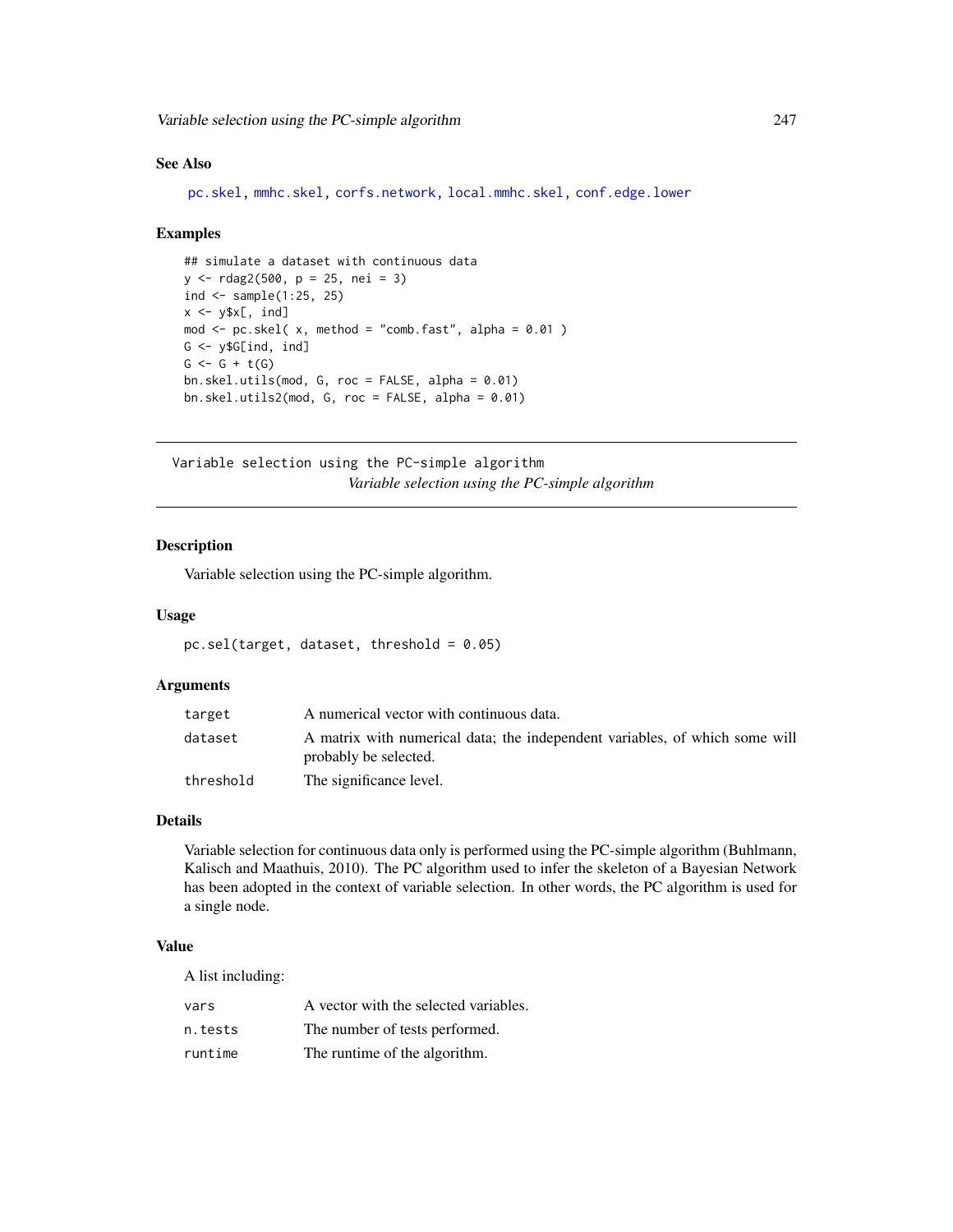# Author(s)

Michail Tsagris

R implementation and documentation: Michail Tsagris <mtsagris@uoc.gr>

# References

Buhlmann P., Kalisch M. and Maathuis M. H. (2010). Variable selection in high-dimensional linear models: partially faithful distributions and the PC-simple algorithm. Biometrika, 97(2), 261-278. <https://arxiv.org/pdf/0906.3204.pdf>

# See Also

[pc.skel,](#page-222-0) [omp](#page-0-0)

#### Examples

```
y <- rnorm(100)
x \le matrix( rnorm(100 * 30), ncol = 30)
a <- MXM::pc.sel(y, x)
b \leftarrow MMPC(y, x)
```
Zero inflated Poisson and negative binomial regression *Zero inflated Poisson and negative binomial regression*

#### Description

Zero inflated Poisson and negative binomial regression.

# Usage

```
zip.mod(target, dataset, wei = NULL, xnew = NULL)
zip.reg(target, dataset, wei = NULL, lgy = NULL)
zinb.mod(target, dataset, xnew = NULL)
zinb.reg(target, dataset, lgy = NULL)
```

| target  | The target (dependent) variable. It must be a numerical vector with integers.                                                                                                                                                                                        |
|---------|----------------------------------------------------------------------------------------------------------------------------------------------------------------------------------------------------------------------------------------------------------------------|
| dataset | The indendent variable(s). It can be a vector, a matrix or a dataframe with con-<br>tinuous only variables, a data frame with mixed or only categorical variables.<br>If this is NULL, a zero inflated Poisson distribution is fitted, no covariates are<br>present. |
| wei     | A vector of weights to be used for weighted regression. The default value is<br>NULL. An example where weights are used is surveys when stratified sampling<br>has occured. This is applicable only in the zero inflated Poisson distribution.                       |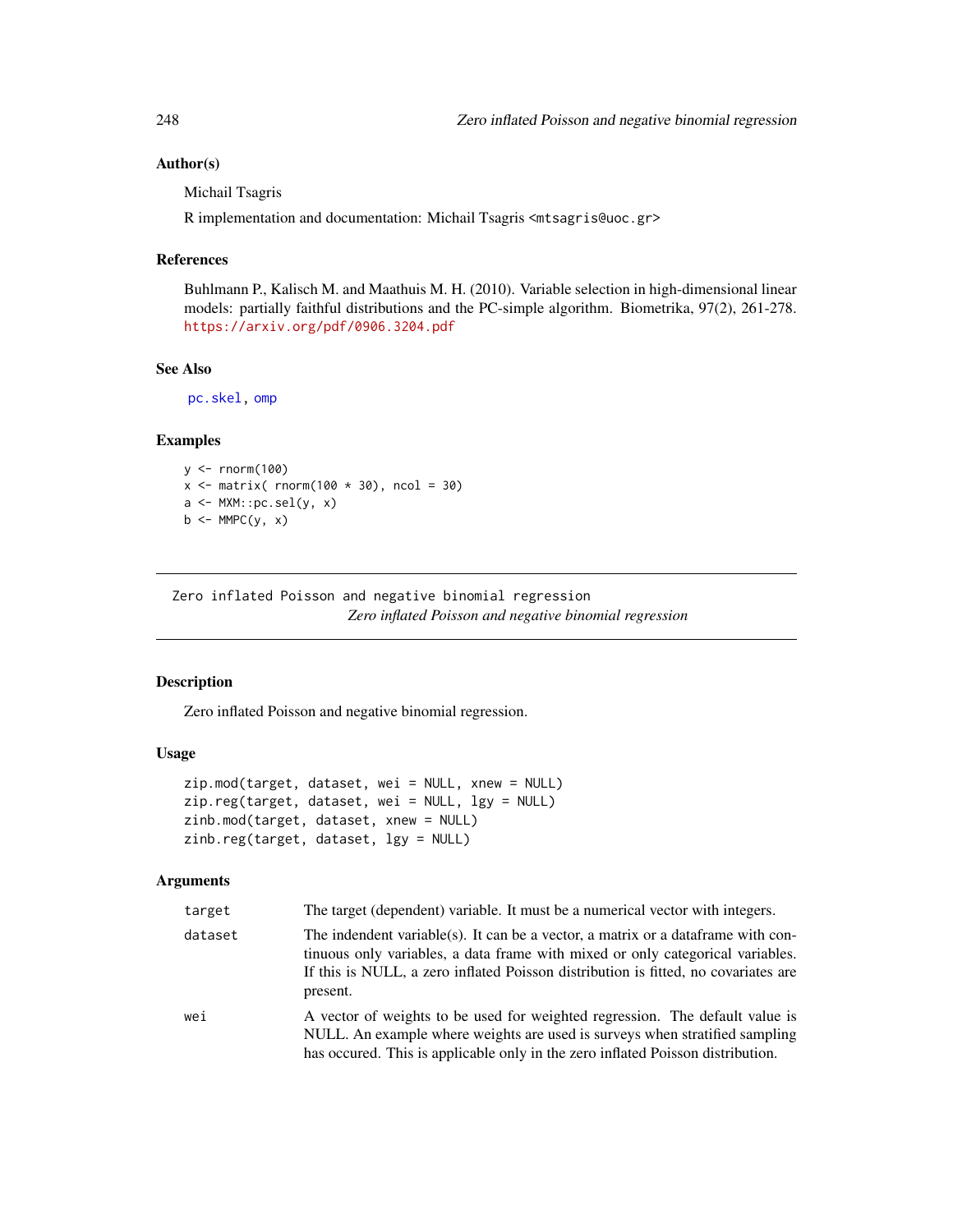| xnew | If you have new values for the predictor variables (dataset) whose target variable                                                                       |
|------|----------------------------------------------------------------------------------------------------------------------------------------------------------|
|      | you want to predict insert them here. If you put the "dataset" or leave it NULL<br>it will calculate the regression fitted values.                       |
| lgy  | If you have already calculated the constant term of the ZIP regression plug it<br>here. This is the sum of the logarithm of the factorial of the values. |

# Details

The zero inflated Poisson regression as suggested by Lambert (1992) is fitted. Unless you have a sufficient number of zeros, there is no reason to use this model. The "zip.reg" is an internal wrapper function and is used for speed up purposes. It is not to be called directly by the user unless they know what they are doing. The zero inflated negative binomial regression does not accept weights though.

#### Value

A list including:

| be     | The estimated coefficients of the model and for the zip, mod and zinb, mod the<br>standard errors, Wald test statistics and p-values are included. |
|--------|----------------------------------------------------------------------------------------------------------------------------------------------------|
| prop   | The estimated proportion of zeros.                                                                                                                 |
| loglik | The log-likelihood of the regression model.                                                                                                        |
| est    | The estimated values if "xnew" is not NULL.                                                                                                        |

#### Author(s)

Michail Tsagris

R implementation and documentation: Michail Tsagris <mtsagris@uoc.gr>

# References

Lambert D. (1992). Zero-inflated Poisson regression, with an application to defects in manufacturing. Technometrics, 34(1):1-14.

Rui Fang (2013). Zero-inflated neagative binomial (ZINB) regression model for over-dispersed count data with excess zeros and repeated measures, an application to human microbiota sequence data. MSc thesis, University of Colorado. https://mountainscholar.org/bitstream/handle/10968/244/FANG\_ucdenveramc\_16

#### See Also

[testIndZIP,](#page-67-0) [zip.regs,](#page-175-0) [reg.fit,](#page-207-0) [ridge.reg](#page-209-0)

#### Examples

```
y <- rpois(100, 2)
x \le matrix( rnorm(100 \star 2), ncol = 2)
a1 \leq glm(y \sim x, poisson)
a2 \leq zip.mod(y, x)summary(a1)
logLik(a1)
```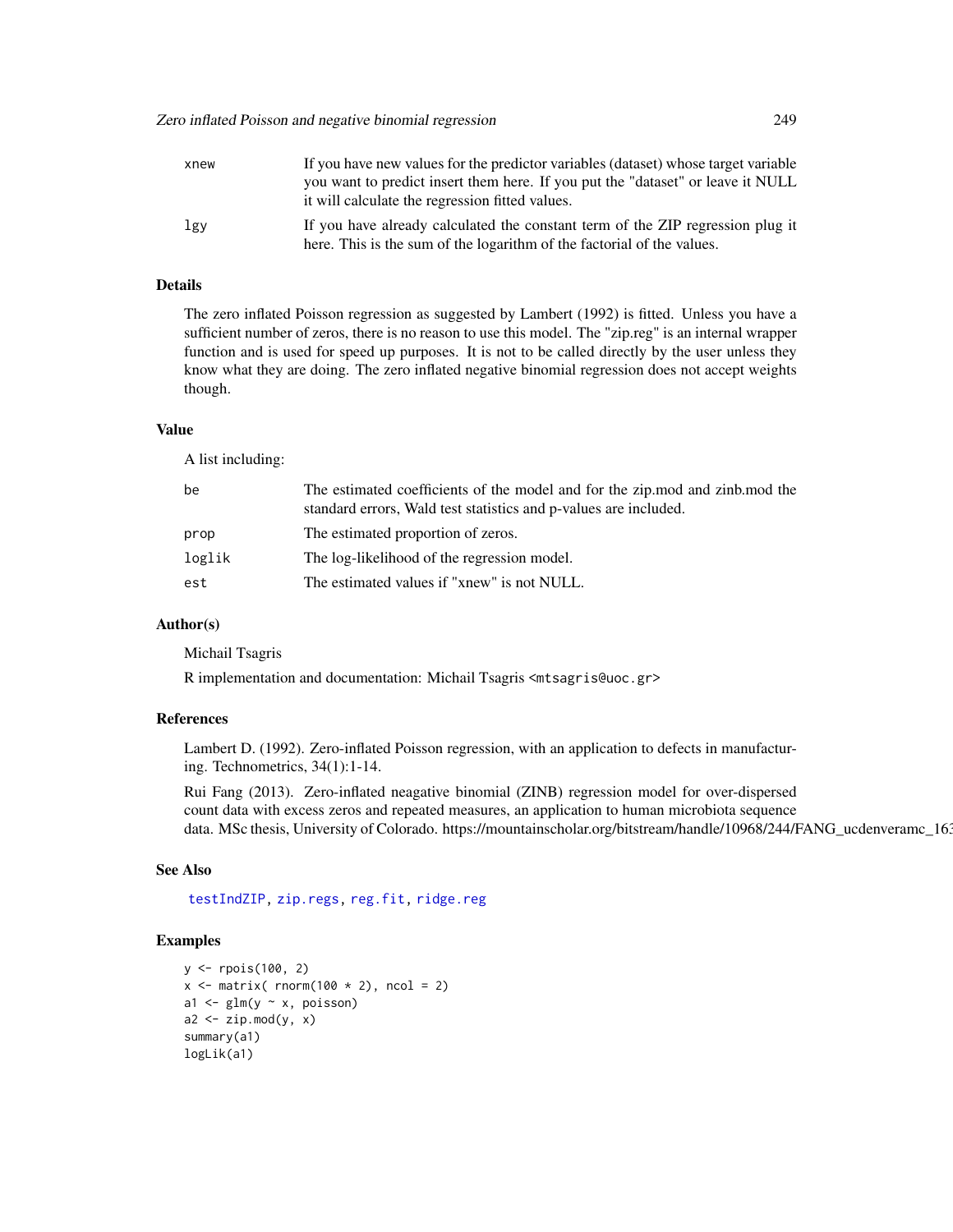```
a2 ## a ZIP is not really necessary
y[1:20] <- 0
a1 <- glm(y \sim x, \text{poisson})a2 \leq zip.mod(y, x)summary(a1)
logLik(a1)
a2 ## a ZIP is probably more necessary
```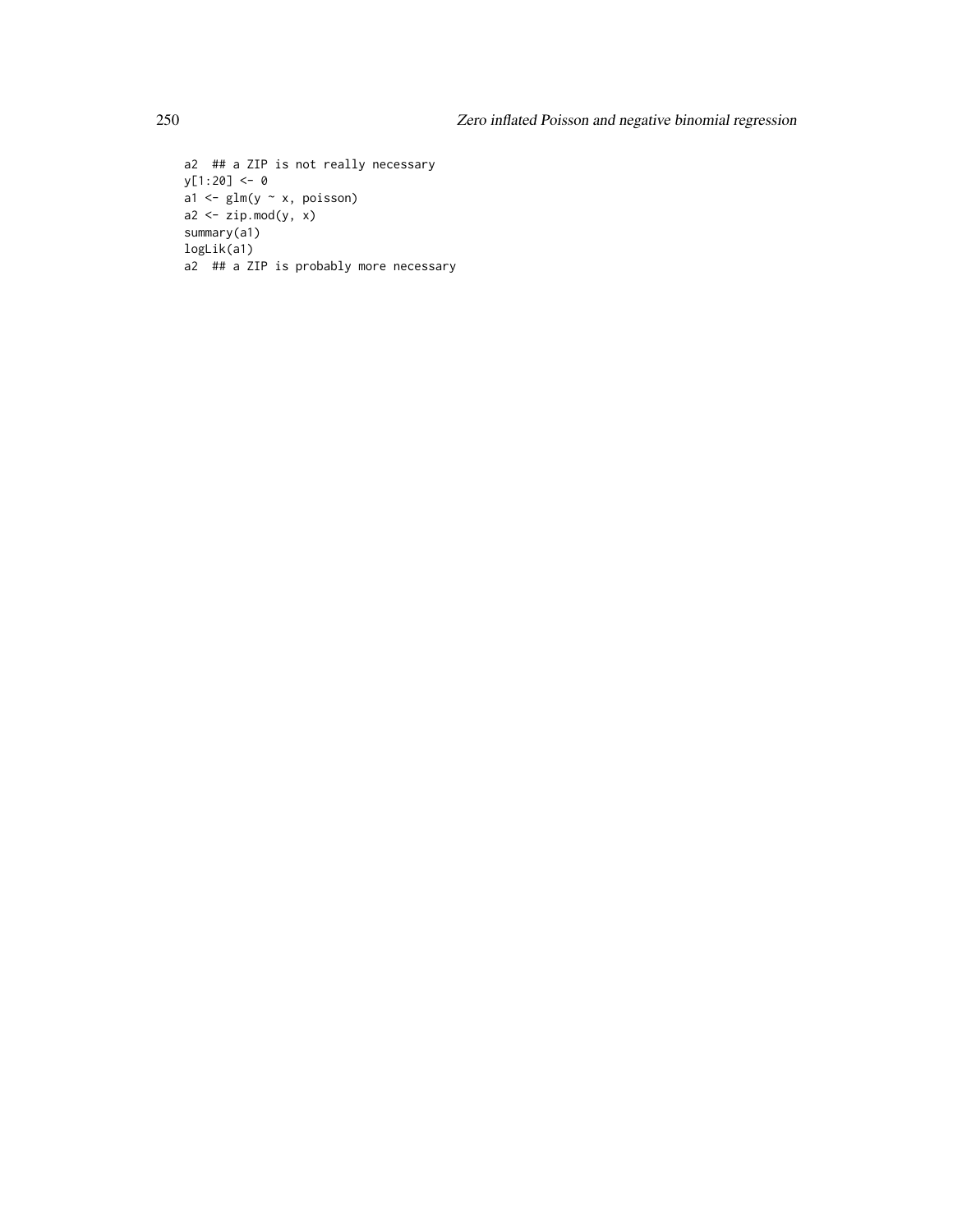# Index

∗ Ancestors Ancestors and descendants of a node in a directed graph, [8](#page-7-0) ∗ Area under the curve Conditional independence tests counting the number of times a possible collider d-separates two nodes, [63](#page-62-0) Drop all possible single terms from a model using the partial correlation, [118](#page-117-0) Effective sample size for G^2 test in BNs with case control data, [121](#page-120-0) ROC and AUC, [213](#page-212-1) Supervised PCA, [229](#page-228-0) ∗ Backward regression Backward selection regression, [11](#page-10-0) IAMB backward selection phase, [164](#page-163-0) IAMB variable selection, [166](#page-165-0) ∗ Beta regression Conditional independence test for circular data, [49](#page-48-0) Conditional independence test for proportions/percentages, [58](#page-57-0) ∗ Binary logistic regression Conditional independence test for binary, categorical or ordinal data, [43](#page-42-0) Conditional independence test for the static-longitudinal scenario, [60](#page-59-0) ∗ Binomial logistic regression Conditional independence tests for sucess rates, [77](#page-76-0) ∗ Case-control studies Conditional independence test for case control data, [47](#page-46-0) ∗ Conditional Independence Test

Correlation based conditonal independence tests, [101](#page-100-0) ∗ Conditional independence tests CondInditional independence tests, [32](#page-31-1) ∗ Conditional independence test Conditional independence test for binary, categorical or ordinal data, [43](#page-42-0) Conditional independence test for case control data, [47](#page-46-0) Conditional independence test for circular data, [49](#page-48-0) Conditional independence test for longitudinal and clustered data using GLMM, [55](#page-54-1) Conditional independence test for proportions/percentages, [58](#page-57-0) Conditional independence test for the static-longitudinal scenario, [60](#page-59-0) Conditional independence tests for continous univariate and multivariate data, [65](#page-64-0) Conditional independence tests for count data, [68](#page-67-1) Conditional independence tests for left censored data, [71](#page-70-0) Conditional independence tests for sucess rates, [77](#page-76-0) G-square conditional independence test for discrete data, [151](#page-150-0) ∗ Conditional logistic regression Conditional independence test for case control data, [47](#page-46-0) ∗ Conditioning set Partial correlation between two variables, [198](#page-197-0) ∗ Cross validation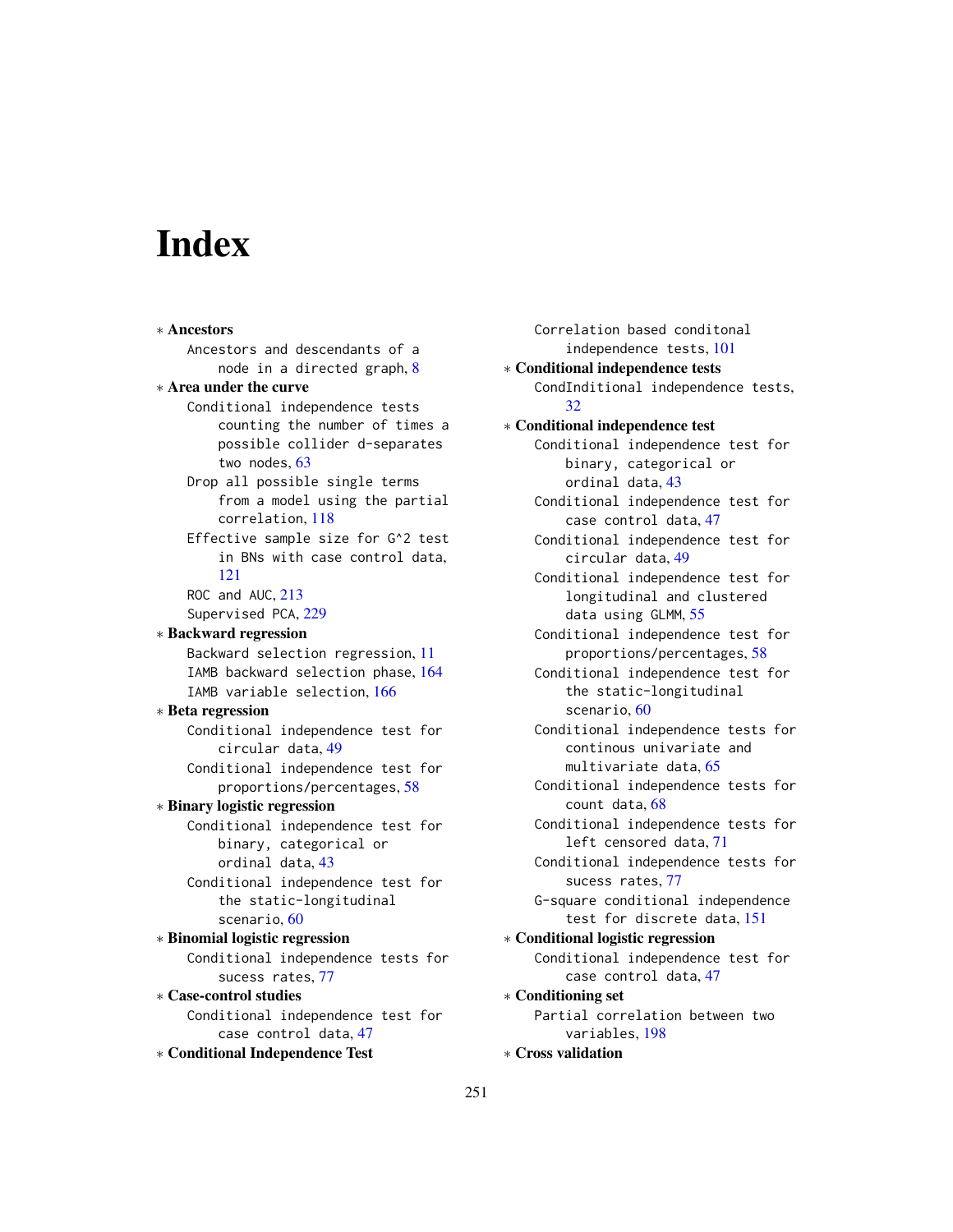Bootstrap bias correction for the performance of the cross-validation procedure, [26](#page-25-0) Cross-Validation for SES and MMPC, [109](#page-108-0) ∗ DAGs Check Markov equivalence of two DAGs, [30](#page-29-0) ∗ DAG Topological sort of a DAG, [235](#page-234-1) ∗ Descendants Ancestors and descendants of a node in a directed graph, [8](#page-7-0) ∗ Directed acyclic graph Check whether a directed graph is acyclic, [31](#page-30-1) ∗ Directed acylic graph Data simulation from a DAG, [116](#page-115-0) ∗ Essential graph Transformation of a DAG into an essential graph, [238](#page-237-0) ∗ Feature Selection Backward phase of MMPC, [9](#page-8-1) Constraint based feature selection algorithms, [85](#page-84-1) Constraint based feature selection algorithms for multiple datasets, [96](#page-95-0) Fast MMPC, [123](#page-122-0) Feature selection using SES and MMPC for classifiication with longitudinal data, [130](#page-129-0) MMPC solution paths for many combinations of hyper-parameters, [181](#page-180-0) MXM-package, [5](#page-4-0) ∗ Fisher's Test Correlation based conditonal independence tests, [101](#page-100-0) ∗ Fisher's test Conditional independence tests with and without permutation p-value, [83](#page-82-1) ∗ G-square test G-square conditional independence test for discrete data, [151](#page-150-0) ∗ Gamma regression

Conditional independence tests for

positive data, [74](#page-73-0) ∗ Generation of folds Generate random folds for cross-validation, [157](#page-156-0) ∗ Graphical visualisation Plot of longitudinal data, [200](#page-199-0) ∗ Internal MXM Functions MXM-internal, [187](#page-186-0) ∗ Linear mixed model Conditional independence test for longitudinal and clustered data using GLMM, [55](#page-54-1) ∗ Linear regression test Conditional independence tests for continous univariate and multivariate data, [65](#page-64-0) ∗ Log likelihood ratio Conditional independence tests for left censored data, [71](#page-70-0) G-square conditional independence test for discrete data, [151](#page-150-0) ∗ Log link Conditional independence tests for positive data, [74](#page-73-0) ∗ Longitudinal data Constraint based feature selection algorithms for longitudinal and clustered data, [91](#page-90-1) Fast MMPC for longitudinal and clustered data, [126](#page-125-0) Plot of longitudinal data, [200](#page-199-0) ∗ MMHC algorithm Bayesian Network construction using a hybrid of MMPC and PC, [18](#page-17-0) Skeleton (local) around a node of the max-min hill-climbing (MMHC) algorithm, [218](#page-217-1) Skeleton of the max-min hill-climbing (MMHC) algorithm, [220](#page-219-1) ∗ MMPC output MMPCoutput-class, [186](#page-185-0) ∗ MMPC.glmm output MMPC.glmm.output-class, [185](#page-184-0) ∗ MMPC Bootstrap bias correction for the performance of the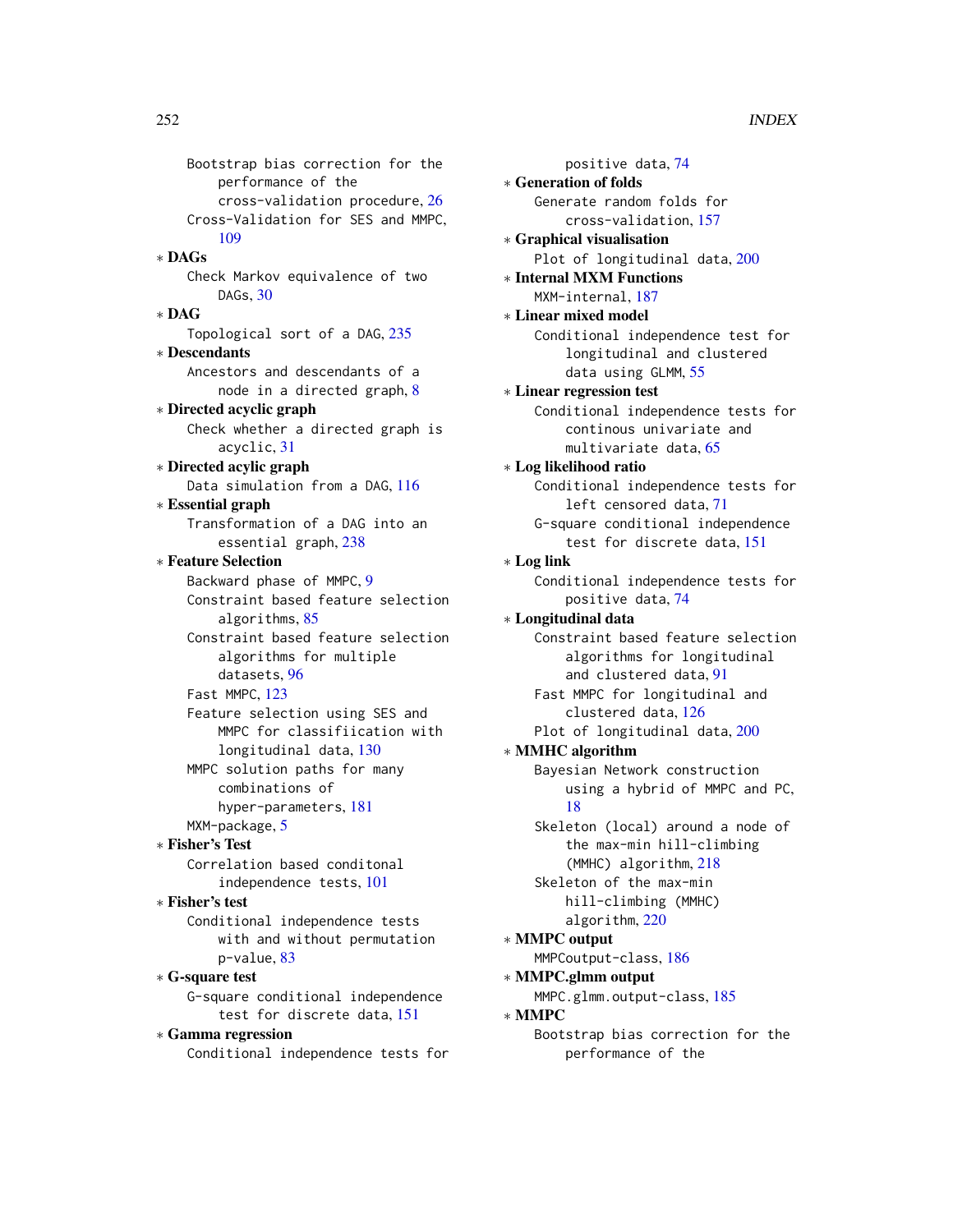cross-validation procedure, [26](#page-25-0) Cross-Validation for SES and MMPC, [109](#page-108-0) ∗ Markov Blanket Backward selection regression, [11](#page-10-0) Backward selection with generalised linear regression models, [17](#page-16-0) BIC based forward selection, [22](#page-21-0) BIC based forward selection with generalised linear models, [24](#page-23-0) Forward selection regression, [145](#page-144-0) Forward selection with generalised linear regression models, [148](#page-147-0) Forward selection with linear regression models, [149](#page-148-0) IAMB backward selection phase, [164](#page-163-0) IAMB variable selection, [166](#page-165-0) The max-min Markov blanket algorithm, [233](#page-232-0) ∗ Markov equivalence Check Markov equivalence of two DAGs, [30](#page-29-0) ∗ Mixed models Constraint based feature selection algorithms for longitudinal and clustered data, [91](#page-90-0) Fast MMPC for longitudinal and clustered data, [126](#page-125-0) ∗ Multinomial logistic regression Conditional independence test for binary, categorical or ordinal data, [43](#page-42-0) Conditional independence test for the static-longitudinal scenario, [60](#page-59-0) ∗ Multiple Feature Signatures Backward phase of MMPC, [9](#page-8-0) Constraint based feature selection algorithms, [85](#page-84-0) Constraint based feature selection algorithms for multiple datasets, [96](#page-95-0) Fast MMPC, [123](#page-122-0) Feature selection using SES and MMPC for classifiication with longitudinal data, [130](#page-129-0) MMPC solution paths for many

combinations of hyper-parameters, [181](#page-180-0) MXM-package, [5](#page-4-0) ∗ Negative binomial regression Conditional independence tests for count data, [68](#page-67-0) ∗ Neighbour nodes Markov Blanket of a node in a directed graph, [179](#page-178-0) Neighbours of nodes in an undirected graph, [193](#page-192-0) ∗ Network construction Network construction using the partial correlation based forward regression or FBED, [194](#page-193-0) ∗ Network plot Interactive plot of an (un)directed graph, [169](#page-168-0) Markov Blanket of a node in a directed graph, [179](#page-178-0) Neighbours of nodes in an undirected graph, [193](#page-192-0) ∗ Ordinal logistic regression Conditional independence test for binary, categorical or ordinal data, [43](#page-42-0) Conditional independence test for the static-longitudinal scenario, [60](#page-59-0) ∗ PC algorithm Orientation rules for the PC algorithm, [196](#page-195-0) ∗ Partial correlation Partial correlation between two variables, [198](#page-197-0) ∗ Permutation test Permutation based p-value for the Pearson correlation coefficient, [199](#page-198-0) ∗ Poisson regressions Many Wald based tests for logistic and Poisson regressions with continuous predictors, [178](#page-177-0) ∗ Poisson regression Conditional independence tests for count data, [68](#page-67-0) ∗ Regression modelling Generalised linear mixed models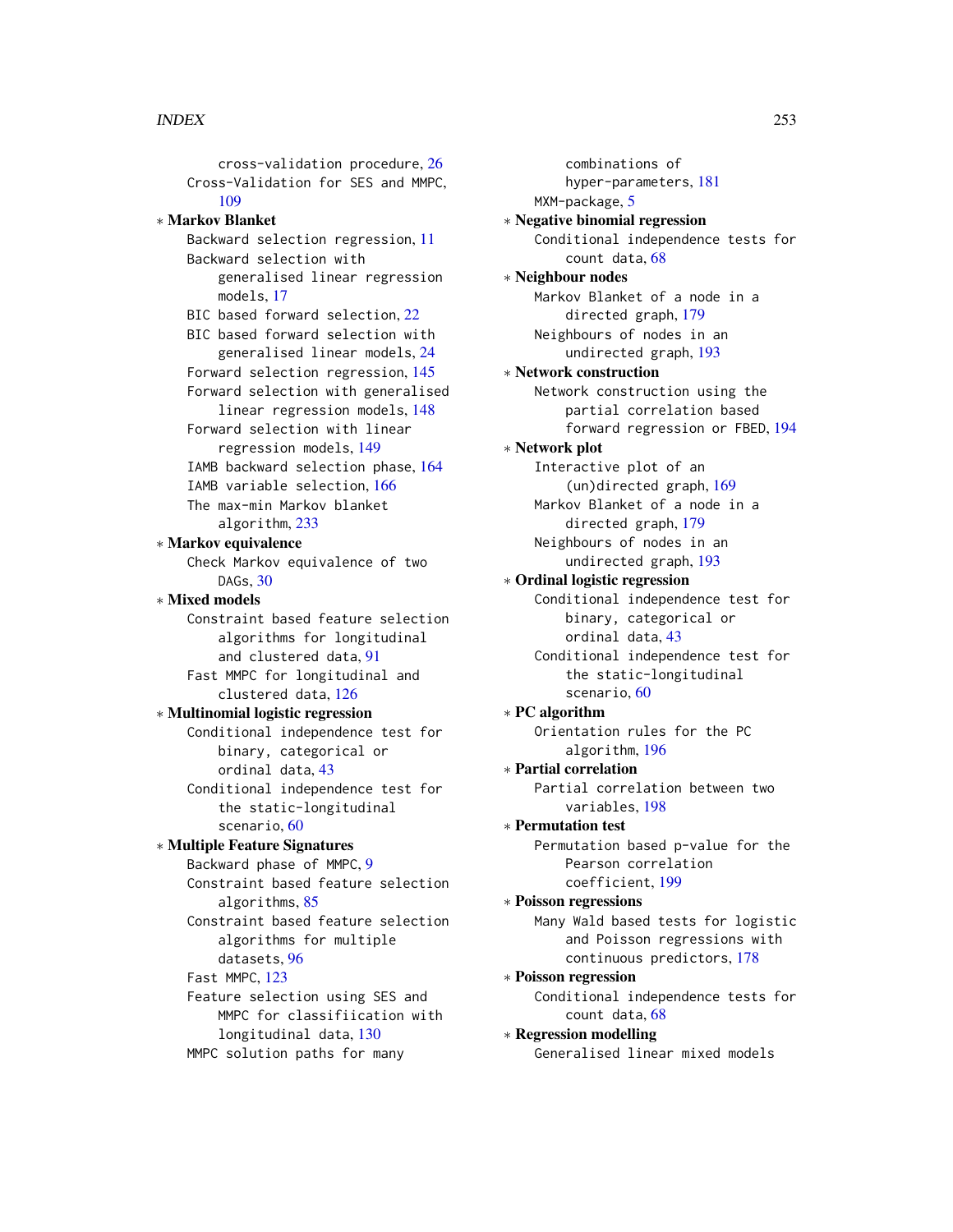based on glmm SES and MMPC outputs, [153](#page-152-0) Regression models based on SES and MMPC outputs, [205](#page-204-0) Regression models based on SES.timeclass and MMPC.timeclass outputs, [207](#page-206-0) ∗ Regression models CondInditional independence tests, [32](#page-31-0) Conditional independence regression based tests, [40](#page-39-0) eBIC for many regression models, [119](#page-118-0) Many simple beta regressions, [174](#page-173-0) Many simple zero inflated Poisson regressions, [176](#page-175-0) Univariate regression based tests, [241](#page-240-0) ∗ Regression model Beta regression, [21](#page-20-0) Generalised ordinal regression, [156](#page-155-0) Regression modeler, [203](#page-202-0) Regression models fitting, [208](#page-207-0) ∗ Ridge regression Cross-validation for ridge regression, [107](#page-106-0) Ridge regression, [210](#page-209-0) Ridge regression coefficients plot, [212](#page-211-0) ∗ SES output SESoutput-class, [217](#page-216-0) ∗ SES.glmm output SES.gee.output-class, [215](#page-214-0) SES.glmm.output-class, [216](#page-215-0) ∗ SES Backward phase of MMPC, [9](#page-8-0) Bootstrap bias correction for the performance of the cross-validation procedure, [26](#page-25-0) Constraint based feature selection algorithms, [85](#page-84-0) Constraint based feature selection algorithms for longitudinal and clustered data, [91](#page-90-0) Constraint based feature selection algorithms for multiple datasets, [96](#page-95-0)

Cross-Validation for SES and MMPC, [109](#page-108-0) Fast MMPC, [123](#page-122-0) Fast MMPC for longitudinal and clustered data, [126](#page-125-0) Feature selection using SES and MMPC for classifiication with longitudinal data, [130](#page-129-0) MMPC solution paths for many combinations of hyper-parameters, [181](#page-180-0) MXM-package, [5](#page-4-0) ∗ Structurall Haming distance Structural Hamming distance between two partially oriented DAGs, [227](#page-226-0) ∗ Survival Conditional independence tests for left censored data, [71](#page-70-0) ∗ Tobit regression Conditional independence tests for left censored data, [71](#page-70-0) ∗ Topological sort Topological sort of a DAG, [235](#page-234-0) ∗ Undirected path Undirected path(s) between two nodes, [240](#page-239-0) ∗ Variable Selection Backward phase of MMPC, [9](#page-8-0) Backward selection regression, [11](#page-10-0) Backward selection with generalised linear regression models, [17](#page-16-0) BIC based forward selection, [22](#page-21-0) BIC based forward selection with generalised linear models, [24](#page-23-0) Constraint based feature selection algorithms, [85](#page-84-0) Constraint based feature selection algorithms for longitudinal and clustered data, [91](#page-90-0) Constraint based feature selection algorithms for multiple datasets, [96](#page-95-0) Fast MMPC, [123](#page-122-0) Fast MMPC for longitudinal and clustered data, [126](#page-125-0) Feature selection using SES and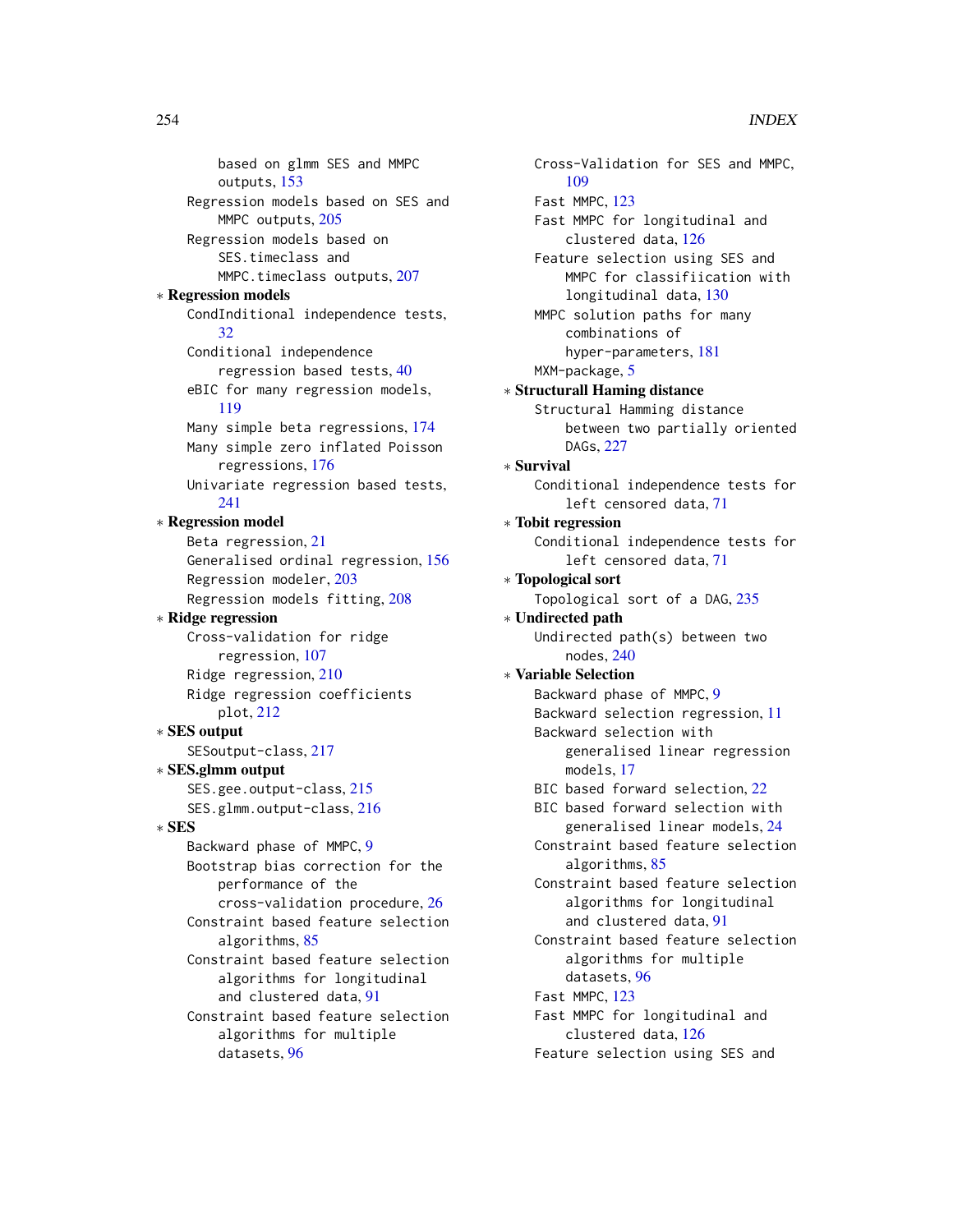MMPC for classifiication with longitudinal data, [130](#page-129-0) Forward selection regression, [145](#page-144-0) Forward selection with generalised linear regression models, [148](#page-147-0) Forward selection with linear regression models, [149](#page-148-0) IAMB backward selection phase, [164](#page-163-0) IAMB variable selection, [166](#page-165-0) MMPC solution paths for many combinations of hyper-parameters, [181](#page-180-0) The max-min Markov blanket algorithm, [233](#page-232-0) ∗ Wald test Many Wald based tests for logistic and Poisson regressions with continuous predictors, [178](#page-177-0) ∗ Zero inflated poisson regression Conditional independence tests for count data, [68](#page-67-0) ∗ beta distribution Beta regression, [21](#page-20-0) Many simple beta regressions, [174](#page-173-0) ∗ check for cycles Check whether a directed graph is acyclic, [31](#page-30-0) ∗ conditional independence test Conditional independence tests with and without permutation p-value, [83](#page-82-0) Permutation based p-value for the Pearson correlation coefficient, [199](#page-198-0) ∗ directed graph Interactive plot of an (un)directed graph, [169](#page-168-0) ∗ distance between DAGs Structural Hamming distance between two partially oriented DAGs, [227](#page-226-0) ∗ equivalence class Transformation of a DAG into an essential graph, [238](#page-237-0) ∗ forward regression Network construction using the partial correlation based forward regression or FBED, [194](#page-193-0)

∗ interactive graph Interactive plot of an (un)directed graph, [169](#page-168-0) ∗ logistic regressions Many Wald based tests for logistic and Poisson regressions with continuous predictors, [178](#page-177-0) ∗ meta analytic ses output mases.output-class, [180](#page-179-0) ∗ meta-analytic MMPC output mammpc.output-class, [171](#page-170-0) ∗ ordinal regression Generalised ordinal regression, [156](#page-155-0) ∗ parallel Bootstrap bias correction for the performance of the cross-validation procedure, [26](#page-25-0) Cross-Validation for SES and MMPC, [109](#page-108-0) ∗ pc algorithm Skeleton of the PC algorithm, [223](#page-222-0) ∗ permutation based p-value Conditional independence tests with and without permutation p-value, [83](#page-82-0) ∗ receiver operating curve Conditional independence tests counting the number of times a possible collider d-separates two nodes, [63](#page-62-0) Drop all possible single terms from a model using the partial correlation, [118](#page-117-0) Effective sample size for G^2 test in BNs with case control data, [121](#page-120-0) ROC and AUC, [213](#page-212-0) Supervised PCA, [229](#page-228-0) ∗ simulation of random values Data simulation from a DAG, [116](#page-115-0) ∗ zero inflated Poisson Many simple zero inflated Poisson regressions, [176](#page-175-0) acc.mxm *(*Cross-Validation for SES and MMPC*)*, [109](#page-108-0)

acc\_multinom.mxm *(*Cross-Validation for SES and MMPC*)*, [109](#page-108-0)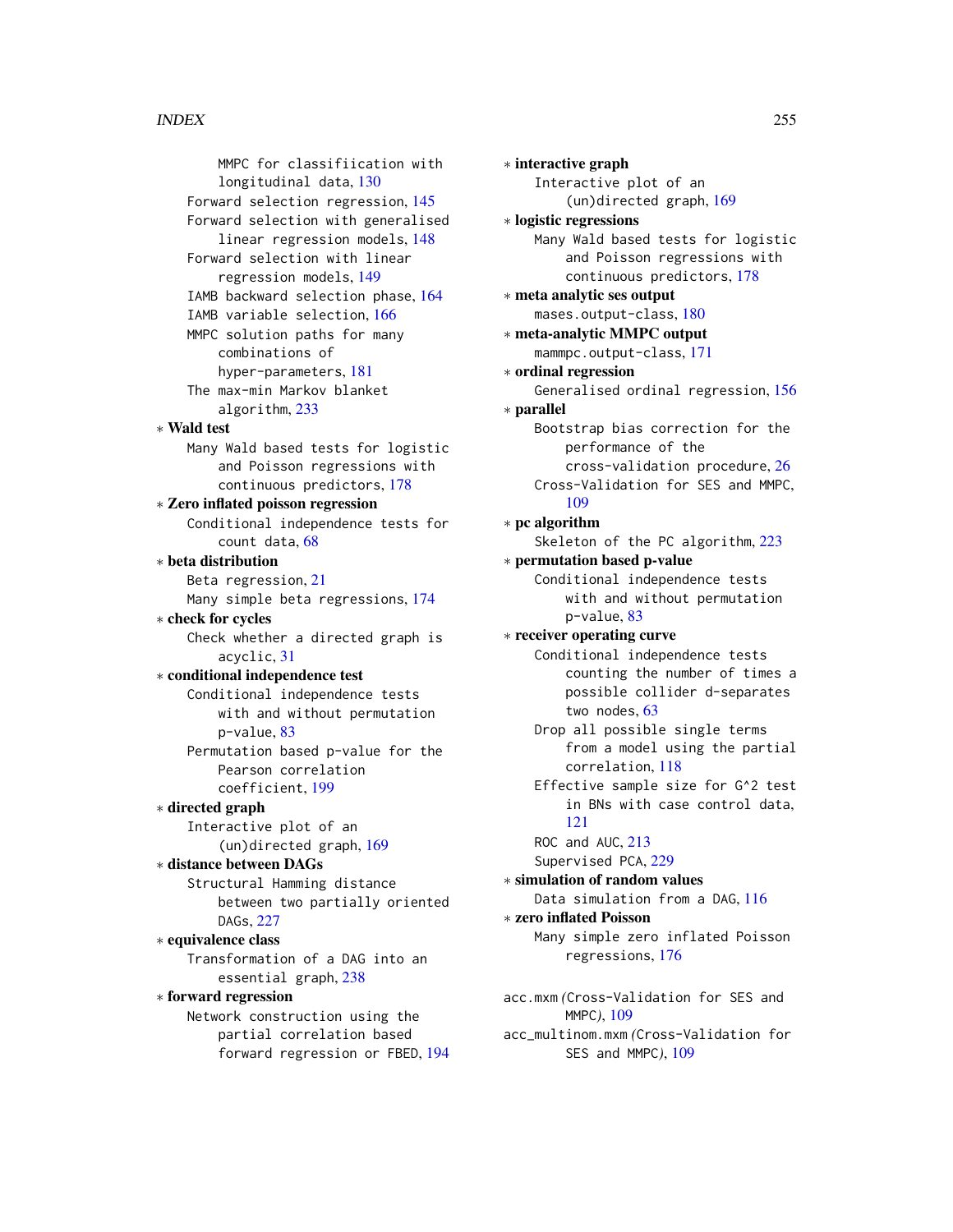Ancestors and descendants of a node in a directed graph, [8](#page-7-0) anova, *[73](#page-72-0)*, *[82](#page-81-0)* apply\_ideq *(*MXM-internal*)*, [187](#page-186-0) auc, *[246](#page-245-0)* auc *(*ROC and AUC*)*, [213](#page-212-0) auc.mxm *(*Cross-Validation for SES and MMPC*)*, [109](#page-108-0) Backward phase of MMPC, [9](#page-8-0) Backward selection regression, [11](#page-10-0) Backward selection regression for GLMM, [12](#page-11-0) Backward selection regression for GLMM using the eBIC, [14](#page-13-0) Backward selection regression using the eBIC, [15](#page-14-0) Backward selection with generalised linear regression models, [17](#page-16-0) Bayesian Network construction using a hybrid of MMPC and PC, [18](#page-17-0) bbc, *[105,](#page-104-0) [106](#page-105-0)*, *[110,](#page-109-0) [111](#page-110-0)*, *[113](#page-112-0)*, *[214](#page-213-0)* bbc *(*Bootstrap bias correction for the performance of the cross-validation procedure*)*, [26](#page-25-0) Beta regression, [21](#page-20-0) beta.bsreg *(*MXM-internal*)*, [187](#page-186-0) beta.fsreg *(*MXM-internal*)*, [187](#page-186-0) beta.fsreg\_2 *(*MXM-internal*)*, [187](#page-186-0) beta.mod, *[175](#page-174-0)* beta.mod *(*Beta regression*)*, [21](#page-20-0) beta.mxm *(*Cross-Validation for SES and MMPC*)*, [109](#page-108-0) beta.reg *(*MXM-internal*)*, [187](#page-186-0) beta.regs, *[22](#page-21-0)* beta.regs *(*Many simple beta regressions*)*, [174](#page-173-0) betamle.wei *(*MXM-internal*)*, [187](#page-186-0) BIC based forward selection, [22](#page-21-0) BIC based forward selection with generalised linear models, [24](#page-23-0) bic.betafsreg *(*MXM-internal*)*, [187](#page-186-0) bic.clogit.fsreg *(*MXM-internal*)*, [187](#page-186-0) bic.fsreg, *[12](#page-11-0)*, *[17,](#page-16-0) [18](#page-17-0)*, *[25](#page-24-0)*, *[136](#page-135-0)*, *[139](#page-138-0)*, *[147](#page-146-0)*, *[149](#page-148-0)*, *[151](#page-150-0)*, *[166,](#page-165-0) [167](#page-166-0)* bic.fsreg *(*BIC based forward selection*)*, [22](#page-21-0) bic.gammafsreg *(*BIC based forward selection with generalised

linear models*)*, [24](#page-23-0) bic.glm.fsreg, *[12](#page-11-0)*, *[18](#page-17-0)*, *[24](#page-23-0)*, *[147](#page-146-0)*, *[149](#page-148-0)*, *[151](#page-150-0)*, *[166,](#page-165-0) [167](#page-166-0)* bic.glm.fsreg *(*BIC based forward selection with generalised linear models*)*, [24](#page-23-0) bic.llr.fsreg *(*MXM-internal*)*, [187](#page-186-0) bic.mm.fsreg *(*BIC based forward selection with generalised linear models*)*, [24](#page-23-0) bic.normlog.fsreg *(*BIC based forward selection with generalised linear models*)*, [24](#page-23-0) bic.regs, *[173](#page-172-0)*, *[176](#page-175-0)* bic.tobit.fsreg *(*MXM-internal*)*, [187](#page-186-0) bic.wr.fsreg *(*MXM-internal*)*, [187](#page-186-0) bic.zipfsreg *(*MXM-internal*)*, [187](#page-186-0) big.bs.g2 *(*MXM-internal*)*, [187](#page-186-0) big.fbed.g2 *(*MXM-internal*)*, [187](#page-186-0) big.fbed.reg *(*Forward Backward Early Dropping selection regression for big data*)*, [137](#page-136-0) big.gomp, *[138](#page-137-0)*, *[203](#page-202-0)* big.gomp *(*Generic orthogonal matching pursuit(gOMP) for big data*)*, [161](#page-160-0) big.model *(*MXM-internal*)*, [187](#page-186-0) big.score.univregs *(*Univariate regression based tests*)*, [241](#page-240-0) bn.skel.utils, *[123](#page-122-0)*, *[164](#page-163-0)*, *[222,](#page-221-0) [223](#page-222-0)*, *[225](#page-224-0)*, *[227](#page-226-0)* bn.skel.utils *(*Utilities for the skeleton of a (Bayesian) Network*)*, [245](#page-244-0) bn.skel.utils2, *[170](#page-169-0)* bn.skel.utils2 *(*Utilities for the skeleton of a (Bayesian) Network*)*, [245](#page-244-0) boot.gomp *(*Generic orthogonal matching pursuit (gOMP)*)*, [158](#page-157-0) Bootstrap bias correction for the performance of the cross-validation procedure, [26](#page-25-0) bs.g2 *(*MXM-internal*)*, [187](#page-186-0) bs.reg *(*Backward selection regression*)*, [11](#page-10-0) bsreg.big *(*MXM-internal*)*, [187](#page-186-0)

Calculation of the constant and slope for each subject over time, [28](#page-27-0)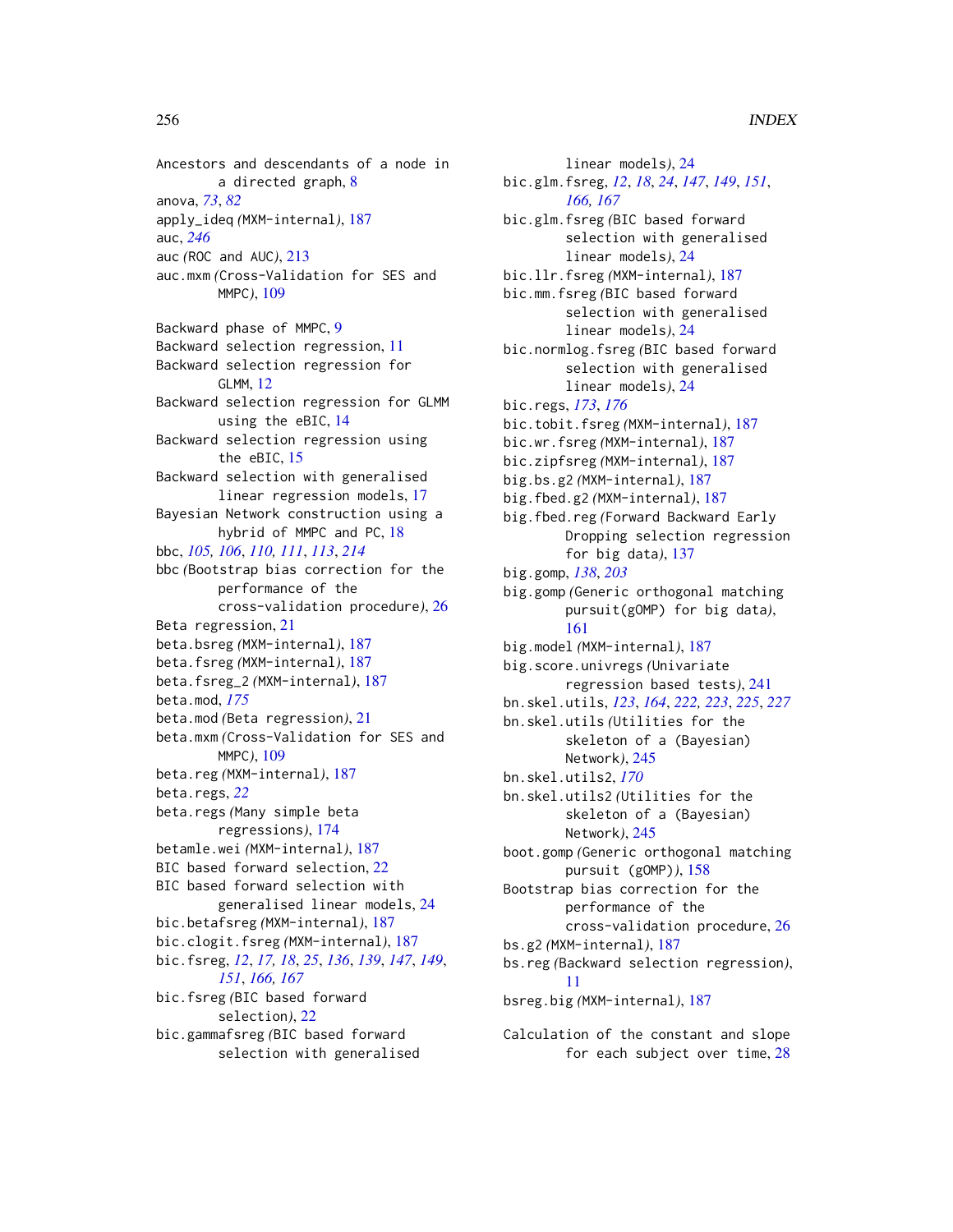cat.ci, *[232,](#page-231-0) [233](#page-232-0)* cat.ci *(*Conditional independence tests with and without permutation p-value*)*, [83](#page-82-0) cat\_condis *(*MXM-internal*)*, [187](#page-186-0) censIndCR, *[8](#page-7-0)*, *[49](#page-48-0)*, *[113](#page-112-0)*, *[153](#page-152-0)* censIndCR *(*Conditional independence tests for survival data*)*, [79](#page-78-0) censIndER *(*Conditional independence tests for survival data*)*, [79](#page-78-0) censIndLLR *(*Conditional independence tests for survival data*)*, [79](#page-78-0) censIndWR, *[49](#page-48-0)*, *[73](#page-72-0)*, *[82](#page-81-0)* censIndWR *(*Conditional independence tests for survival data*)*, [79](#page-78-0) Certificate of exclusion from the selected variables set using SES or MMPC, [29](#page-28-0) certificate.of.exclusion *(*Certificate of exclusion from the selected variables set using SES or MMPC*)*, [29](#page-28-0) certificate.of.exclusion2, *[125](#page-124-0)* certificate.of.exclusion2 *(*Certificate of exclusion from the selected variables set using SES or MMPC*)*, [29](#page-28-0) Check Markov equivalence of two DAGs, [30](#page-29-0) Check whether a directed graph is acyclic, [31](#page-30-0) ci.fast *(*Symmetric conditional independence test with mixed data*)*, [232](#page-231-0) ci.fast2 *(*Symmetric conditional independence test with mixed data*)*, [232](#page-231-0) ci.mm, *[118](#page-117-0)* ci.mm *(*Symmetric conditional independence test with mixed data*)*, [232](#page-231-0) ci.mm2 *(*Symmetric conditional independence test with mixed data*)*, [232](#page-231-0) ci.mxm *(*Cross-Validation for SES and MMPC*)*, [109](#page-108-0) ciwr.mxm *(*Cross-Validation for SES and

MMPC*)*, [109](#page-108-0)

condi, *[231](#page-230-0)[–233](#page-232-0)* [60](#page-59-0) Conditional independence tests

clogit.fsreg *(*MXM-internal*)*, [187](#page-186-0) clogit.fsreg\_2 *(*MXM-internal*)*, [187](#page-186-0) clogit.mxm *(*Cross-Validation for SES and MMPC*)*, [109](#page-108-0) comb\_condis *(*MXM-internal*)*, [187](#page-186-0) compare\_p\_values *(*MXM-internal*)*, [187](#page-186-0) cond.regs, *[245](#page-244-0)* cond.regs *(*Conditional independence regression based tests*)*, [40](#page-39-0) condi *(*Conditional independence tests with and without permutation p-value*)*, [83](#page-82-0) condi.perm *(*MXM-internal*)*, [187](#page-186-0) CondInditional independence tests, [32](#page-31-0) CondIndTests, *[9](#page-8-0)[–12](#page-11-0)*, *[18](#page-17-0)*, *[22](#page-21-0)*, *[24,](#page-23-0) [25](#page-24-0)*, *[43](#page-42-0)*, *[46](#page-45-0)*, *[51](#page-50-0)*, *[54](#page-53-0)*, *[57](#page-56-0)*, *[60](#page-59-0)*, *[62](#page-61-0)*, *[68](#page-67-0)*, *[71](#page-70-0)*, *[73](#page-72-0)*, *[76](#page-75-0)*, *[79](#page-78-0)*, *[82](#page-81-0)*, *[84](#page-83-0)*, *[86,](#page-85-0) [87](#page-86-0)*, *[90](#page-89-0)*, *[96](#page-95-0)[–98](#page-97-0)*, *[100](#page-99-0)*, *[104](#page-103-0)*, *[113](#page-112-0)*, *[120](#page-119-0)*, *[129](#page-128-0)*, *[147](#page-146-0)*, *[149](#page-148-0)*, *[151](#page-150-0)*, *[153](#page-152-0)*, *[166,](#page-165-0) [167](#page-166-0)*, *[182,](#page-181-0) [183](#page-182-0)*, *[200](#page-199-0)*, *[204](#page-203-0)*, *[210](#page-209-0)*, *[235](#page-234-0)*, *[245](#page-244-0)* CondIndTests *(*CondInditional independence tests*)*, [32](#page-31-0) condis *(*Conditional independence tests counting the number of times a possible collider d-separates two nodes*)*, [63](#page-62-0) Conditional independence regression based tests, [40](#page-39-0) Conditional independence test for binary, categorical or ordinal data, [43](#page-42-0) Conditional independence test for case control data, [47](#page-46-0) Conditional independence test for circular data, [49](#page-48-0) Conditional independence test for longitudinal and clustered data using GEE, [51](#page-50-0) Conditional independence test for longitudinal and clustered data using GLMM, [55](#page-54-0) Conditional independence test for proportions/percentages, [58](#page-57-0) Conditional independence test for the static-longitudinal scenario,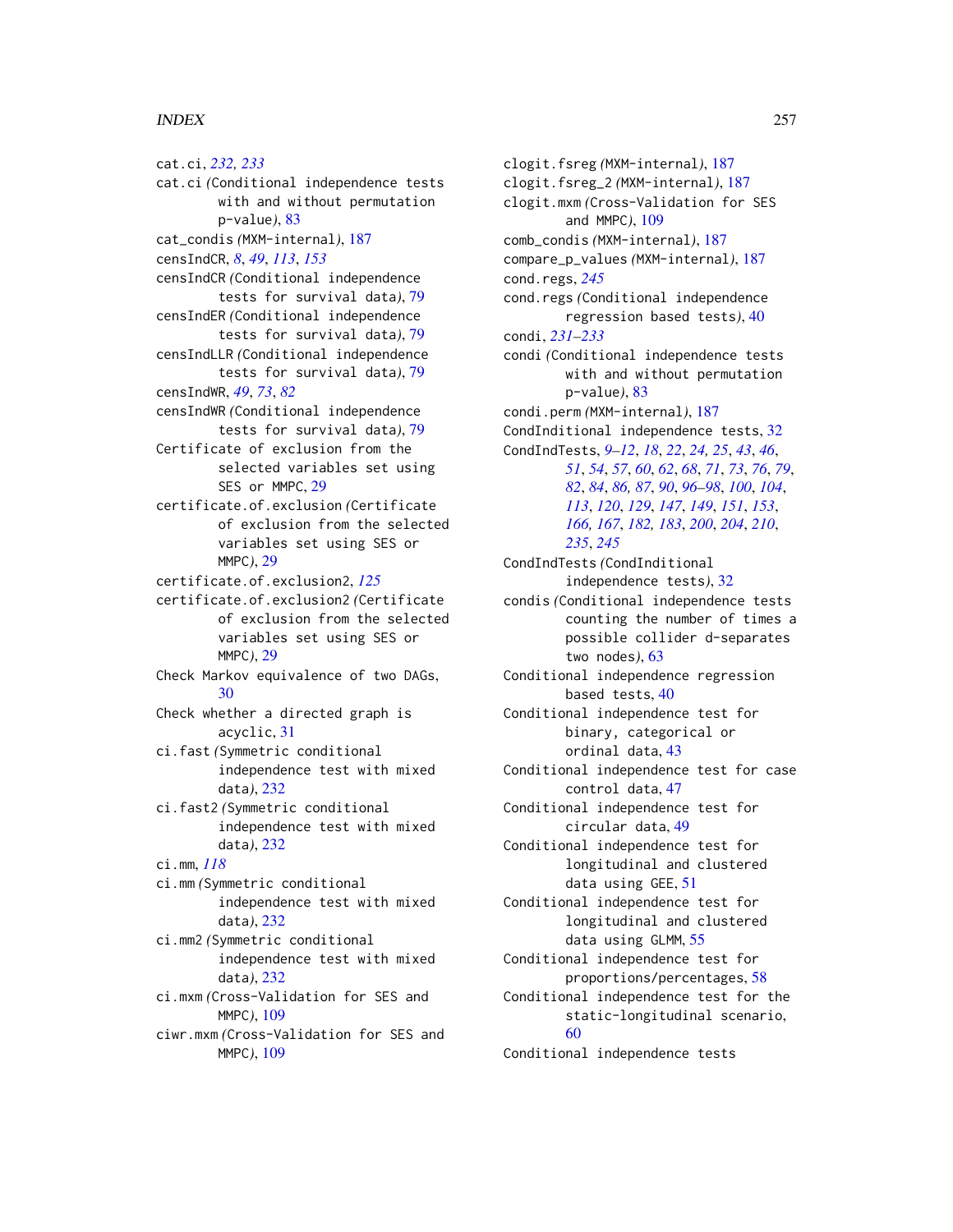counting the number of times a possible collider d-separates two nodes, [63](#page-62-0) Conditional independence tests for continous univariate and multivariate data, [65](#page-64-0) Conditional independence tests for count data, [68](#page-67-0) Conditional independence tests for left censored data, [71](#page-70-0) Conditional independence tests for positive data, [74](#page-73-0) Conditional independence tests for sucess rates, [77](#page-76-0) Conditional independence tests for survival data, [79](#page-78-0) Conditional independence tests with and without permutation p-value, [83](#page-82-0) conf.edge.lower, *[123](#page-122-0)*, *[134](#page-133-0)*, *[246,](#page-245-0) [247](#page-246-0)* conf.edge.lower *(*Lower limit of the confidence of an edge*)*, [170](#page-169-0) Constraint based feature selection algorithms, [85](#page-84-0) Constraint based feature selection algorithms for longitudinal and clustered data, [91](#page-90-0) Constraint based feature selection algorithms for multiple datasets, [96](#page-95-0) cor.drop1 *(*Drop all possible single terms from a model using the partial correlation*)*, [118](#page-117-0) cor.fbed, *[160](#page-159-0)* cor.fsreg, *[160](#page-159-0)* corfbed.network *(*Network construction using the partial correlation based forward regression or FBED*)*, [194](#page-193-0) corfs.network, *[20](#page-19-0)*, *[123](#page-122-0)*, *[134](#page-133-0)*, *[164](#page-163-0)*, *[219](#page-218-0)*, *[223](#page-222-0)*, *[227](#page-226-0)*, *[247](#page-246-0)* corfs.network *(*Network construction using the partial correlation based forward regression or FBED*)*, [194](#page-193-0) corgraph *(*Graph of unconditional associations*)*, [163](#page-162-0)

Correlation based conditonal

independence tests, [101](#page-100-0) correls, *[160](#page-159-0)* coxph.mxm *(*Cross-Validation for SES and MMPC*)*, [109](#page-108-0) Cross-Validation for gOMP, [104](#page-103-0) Cross-validation for ridge regression, [107](#page-106-0) Cross-Validation for SES and MMPC, [109](#page-108-0) Cross-validation of the FBED with LMM, [114](#page-113-0) cv.fbed.lmm.reg, *[145](#page-144-0)* cv.fbed.lmm.reg *(*Cross-validation of the FBED with LMM*)*, [114](#page-113-0) cv.gomp, *[27](#page-26-0)*, *[113](#page-112-0)* cv.gomp *(*Cross-Validation for gOMP*)*, [104](#page-103-0) cv.mmpc, *[10](#page-9-0)*, *[106](#page-105-0)*, *[155](#page-154-0)*, *[169](#page-168-0)*, *[206](#page-205-0)* cv.mmpc *(*Cross-Validation for SES and MMPC*)*, [109](#page-108-0) cv.permmmpc *(*Cross-Validation for SES and MMPC*)*, [109](#page-108-0) cv.permses *(*Cross-Validation for SES and MMPC*)*, [109](#page-108-0) cv.ses, *[26,](#page-25-0) [27](#page-26-0)*, *[90](#page-89-0)*, *[100](#page-99-0)*, *[106](#page-105-0)*, *[155](#page-154-0)*, *[158](#page-157-0)*, *[169](#page-168-0)*, *[183](#page-182-0)*, *[206](#page-205-0)* cv.ses *(*Cross-Validation for SES and MMPC*)*, [109](#page-108-0) cv.waldmmpc *(*Cross-Validation for SES and MMPC*)*, [109](#page-108-0) cv.waldses *(*Cross-Validation for SES and MMPC*)*, [109](#page-108-0) cvlogit.cv.ses *(*MXM-internal*)*, [187](#page-186-0) cvmmpc.par *(*MXM-internal*)*, [187](#page-186-0) cvpermmmpc.par *(*MXM-internal*)*, [187](#page-186-0) cvpermses.par *(*MXM-internal*)*, [187](#page-186-0) cvses.par *(*MXM-internal*)*, [187](#page-186-0) cvwaldmmpc.par *(*MXM-internal*)*, [187](#page-186-0) cvwaldses.par *(*MXM-internal*)*, [187](#page-186-0)

dag2eg, *[32](#page-31-0)* dag2eg *(*Transformation of a DAG into an essential graph*)*, [238](#page-237-0) dag\_to\_eg *(*MXM-internal*)*, [187](#page-186-0) Data simulation from a DAG, [116](#page-115-0) disctor\_condis *(*MXM-internal*)*, [187](#page-186-0) dist.condi, *[232](#page-231-0)* dist.condi *(*Conditional independence tests with and without permutation p-value*)*, [83](#page-82-0)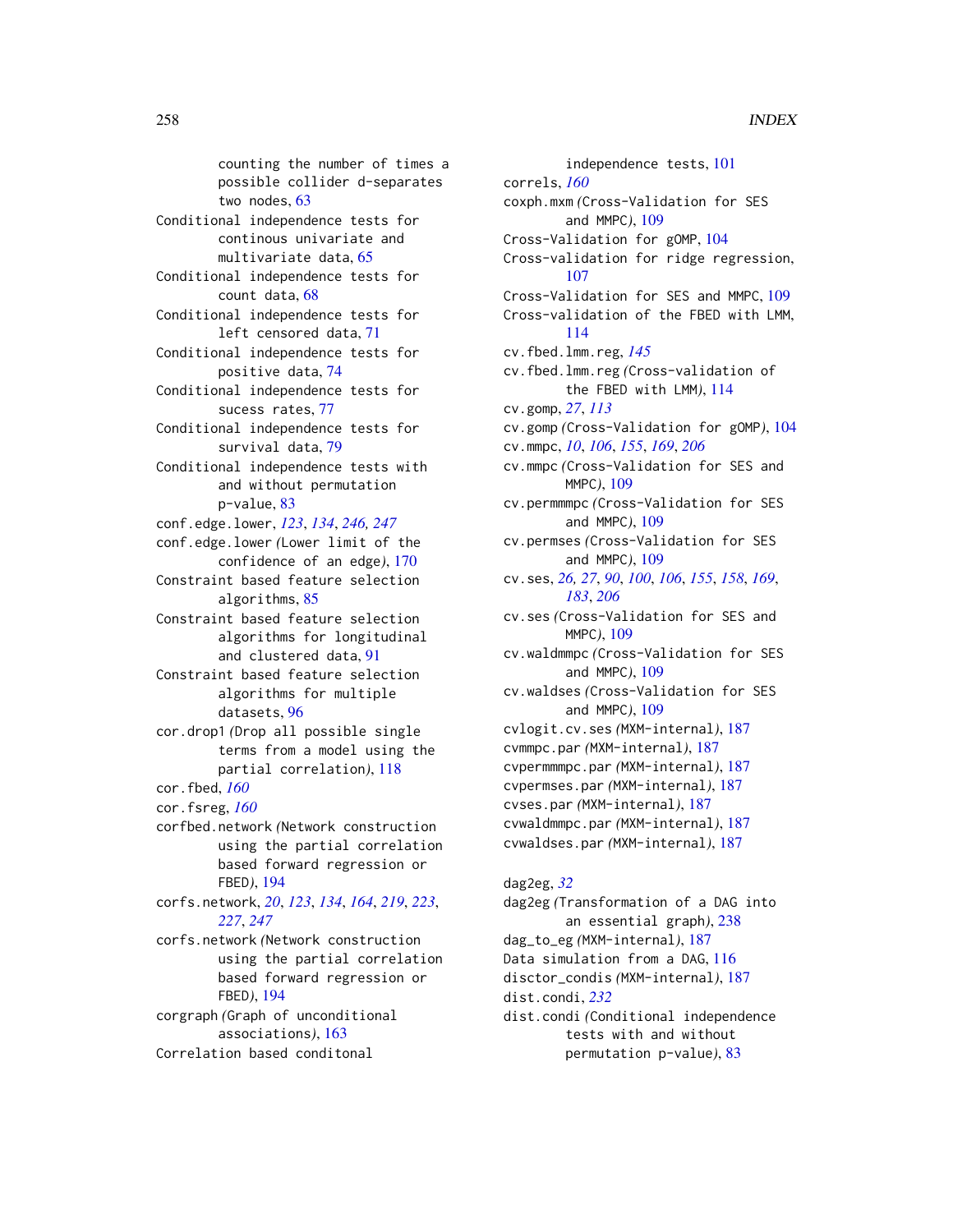Drop all possible single terms from a model using the partial correlation, [118](#page-117-0) drop1, *[118](#page-117-0)* eBIC for many regression models, [119](#page-118-0) ebic.beta.bsreg *(*MXM-internal*)*, [187](#page-186-0) ebic.bsreg, *[136](#page-135-0)*, *[139](#page-138-0)* ebic.bsreg *(*Backward selection regression using the eBIC*)*, [15](#page-14-0) ebic.cr.bsreg *(*MXM-internal*)*, [187](#page-186-0) ebic.fbed.beta *(*MXM-internal*)*, [187](#page-186-0) ebic.fbed.cr *(*MXM-internal*)*, [187](#page-186-0) ebic.fbed.glm *(*MXM-internal*)*, [187](#page-186-0) ebic.fbed.glmm *(*MXM-internal*)*, [187](#page-186-0) ebic.fbed.lm *(*MXM-internal*)*, [187](#page-186-0) ebic.fbed.lmm *(*MXM-internal*)*, [187](#page-186-0) ebic.fbed.mmreg *(*MXM-internal*)*, [187](#page-186-0) ebic.fbed.multinom *(*MXM-internal*)*, [187](#page-186-0) ebic.fbed.nb *(*MXM-internal*)*, [187](#page-186-0) ebic.fbed.ordinal *(*MXM-internal*)*, [187](#page-186-0) ebic.fbed.tobit *(*MXM-internal*)*, [187](#page-186-0) ebic.fbed.wr *(*MXM-internal*)*, [187](#page-186-0) ebic.fbed.zip *(*MXM-internal*)*, [187](#page-186-0) ebic.glm.bsreg *(*MXM-internal*)*, [187](#page-186-0) ebic.glmm.bsreg, *[13](#page-12-0)* ebic.glmm.bsreg *(*Backward selection regression for GLMM using the eBIC*)*, [14](#page-13-0) ebic.glmm.cr.bsreg *(*MXM-internal*)*, [187](#page-186-0) ebic.glmm.ordinal.reps.bsreg *(*MXM-internal*)*, [187](#page-186-0) ebic.glmm.reps.bsreg *(*MXM-internal*)*, [187](#page-186-0) ebic.llr.bsreg *(*MXM-internal*)*, [187](#page-186-0) ebic.lm.bsreg *(*MXM-internal*)*, [187](#page-186-0) ebic.mm.bsreg *(*MXM-internal*)*, [187](#page-186-0) ebic.model *(*MXM-internal*)*, [187](#page-186-0) ebic.multinom.bsreg *(*MXM-internal*)*, [187](#page-186-0) ebic.ordinal.bsreg *(*MXM-internal*)*, [187](#page-186-0) ebic.regs *(*eBIC for many regression models*)*, [119](#page-118-0) ebic.spml.bsreg *(*MXM-internal*)*, [187](#page-186-0) ebic.tobit.bsreg *(*MXM-internal*)*, [187](#page-186-0) ebic.univregs *(*Univariate regression based tests*)*, [241](#page-240-0) ebic.wr.bsreg *(*MXM-internal*)*, [187](#page-186-0) ebic.zip.bsreg *(*MXM-internal*)*, [187](#page-186-0) ebicScore *(*MXM-internal*)*, [187](#page-186-0)

Effective sample size for G^2 test in BNs with case control data, [121](#page-120-0) equivdags *(*Check Markov equivalence of two DAGs*)*, [30](#page-29-0) Estimation of the percentage of Null p-values, [122](#page-121-0) euclid\_sens.spec.mxm *(*Cross-Validation for SES and MMPC*)*, [109](#page-108-0) exporeg.mxm *(*Cross-Validation for SES and MMPC*)*, [109](#page-108-0) Fast MMPC, [123](#page-122-0) Fast MMPC for longitudinal and clustered data, [126](#page-125-0) fbed.ebic *(*MXM-internal*)*, [187](#page-186-0) fbed.g2 *(*MXM-internal*)*, [187](#page-186-0) fbed.gee.reg, *[29](#page-28-0)*, *[115](#page-114-0)*, *[145](#page-144-0)* fbed.gee.reg *(*Forward Backward Early Dropping selection regression with GEE*)*, [139](#page-138-0) fbed.geeglm *(*MXM-internal*)*, [187](#page-186-0) fbed.geelm *(*MXM-internal*)*, [187](#page-186-0) fbed.glmm *(*MXM-internal*)*, [187](#page-186-0) fbed.glmm.reg, *[13](#page-12-0)*, *[15](#page-14-0)*, *[115](#page-114-0)*, *[142](#page-141-0)* fbed.glmm.reg *(*Forward Backward Early Dropping selection regression with GLMM*)*, [142](#page-141-0) fbed.lmm *(*MXM-internal*)*, [187](#page-186-0) fbed.lr *(*MXM-internal*)*, [187](#page-186-0) fbed.ordgee *(*MXM-internal*)*, [187](#page-186-0) fbed.reg, *[8](#page-7-0)*, *[119](#page-118-0)*, *[142](#page-141-0)*, *[168](#page-167-0)*, *[230](#page-229-0)* fbed.reg *(*Forward Backward Early Dropping selection regression*)*, [134](#page-133-0) fbedreg.bic, *[204](#page-203-0)*, *[210](#page-209-0)* fbedreg.bic *(*Incremental BIC values and final regression model of the FBED algorithm*)*, [168](#page-167-0) Feature selection using SES and MMPC for classifiication with longitudinal data, [130](#page-129-0) findAncestors *(*Ancestors and descendants of a node in a directed graph*)*, [8](#page-7-0) findDescendants *(*Ancestors and descendants of a node in a directed graph*)*, [8](#page-7-0) Fit a mixture of beta distributions in p-values, [133](#page-132-0)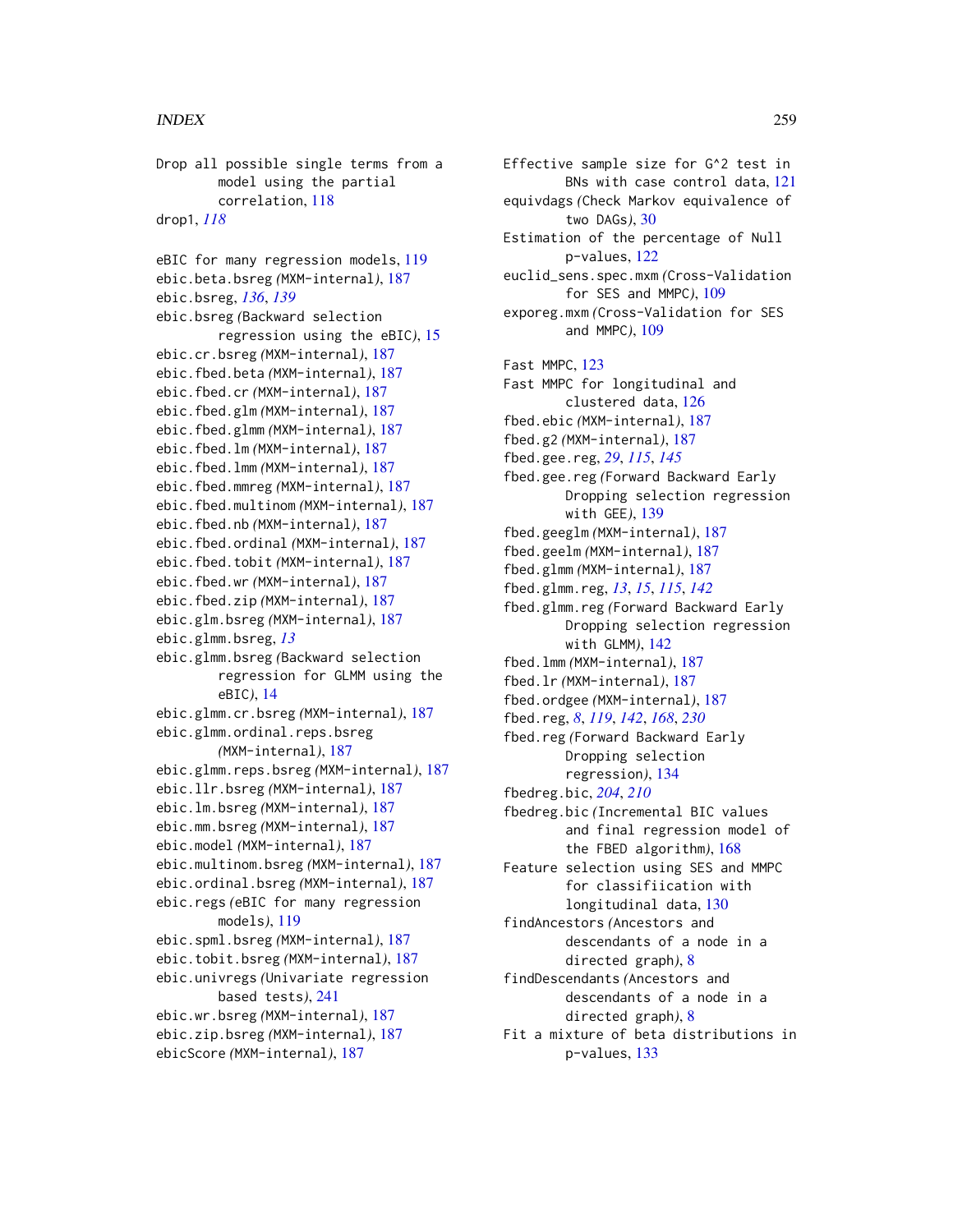Forward Backward Early Dropping selection regression, [134](#page-133-0) Forward Backward Early Dropping selection regression for big data, [137](#page-136-0) Forward Backward Early Dropping selection regression with GEE, [139](#page-138-0) Forward Backward Early Dropping selection regression with GLMM, [142](#page-141-0) Forward selection regression, [145](#page-144-0) Forward selection with generalised linear regression models, [148](#page-147-0) Forward selection with linear regression models, [149](#page-148-0) fs.reg, *[17,](#page-16-0) [18](#page-17-0)*, *[25](#page-24-0)*, *[136](#page-135-0)*, *[139](#page-138-0)*, *[149](#page-148-0)*, *[151](#page-150-0)*, *[160](#page-159-0)* fs.reg *(*Forward selection regression*)*, [145](#page-144-0) fs.reg\_2 *(*MXM-internal*)*, [187](#page-186-0) fscore.mxm *(*Cross-Validation for SES and MMPC*)*, [109](#page-108-0) G-square conditional independence test for discrete data, [151](#page-150-0) gammafsreg *(*Forward selection with generalised linear regression models*)*, [148](#page-147-0) gammafsreg\_2 *(*MXM-internal*)*, [187](#page-186-0) gee.ci.mm *(*Symmetric conditional independence test with clustered data*)*, [230](#page-229-0) gee.condregs *(*Conditional independence regression based tests*)*, [40](#page-39-0) gee.mmhc.skel *(*Skeleton of the max-min hill-climbing (MMHC) algorithm*)*, [220](#page-219-0) gee.pc.skel *(*Skeleton of the PC algorithm*)*, [223](#page-222-0) gee.univregs *(*Univariate regression based tests*)*, [241](#page-240-0) Generalised linear mixed models based on glmm SES and MMPC outputs, [153](#page-152-0) Generalised ordinal regression, [156](#page-155-0) Generate random folds for cross-validation, [157](#page-156-0) generatefolds *(*Generate random folds for cross-validation*)*, [157](#page-156-0)

Generic orthogonal matching pursuit (gOMP), [158](#page-157-0) Generic orthogonal matching pursuit(gOMP) for big data, [161](#page-160-0) glm, *[178](#page-177-0)* glm.bsreg, *[119](#page-118-0)* glm.bsreg *(*Backward selection with generalised linear regression models*)*, [17](#page-16-0) glm.bsreg2 *(*Backward selection with generalised linear regression models*)*, [17](#page-16-0) glm.fsreg, *[12](#page-11-0)*, *[24](#page-23-0)*, *[147](#page-146-0)*, *[166,](#page-165-0) [167](#page-166-0)* glm.fsreg *(*Forward selection with generalised linear regression models*)*, [148](#page-147-0) glm.fsreg\_2 *(*MXM-internal*)*, [187](#page-186-0) glm.mxm *(*Cross-Validation for SES and MMPC*)*, [109](#page-108-0) glmm.bsreg, *[15](#page-14-0)*, *[29](#page-28-0)*, *[142](#page-141-0)*, *[145](#page-144-0)* glmm.bsreg *(*Backward selection regression for GLMM*)*, [12](#page-11-0) glmm.ci.mm *(*Symmetric conditional independence test with clustered data*)*, [230](#page-229-0) glmm.condregs *(*Conditional independence regression based tests*)*, [40](#page-39-0) glmm.cr.bsreg *(*MXM-internal*)*, [187](#page-186-0) glmm.mmhc.skel *(*Skeleton of the max-min hill-climbing (MMHC) algorithm*)*, [220](#page-219-0) glmm.nb.bsreg *(*MXM-internal*)*, [187](#page-186-0) glmm.nb.reps.bsreg *(*MXM-internal*)*, [187](#page-186-0) glmm.ordinal.bsreg *(*MXM-internal*)*, [187](#page-186-0) glmm.ordinal.reps.bsreg *(*MXM-internal*)*, [187](#page-186-0) glmm.pc.skel *(*Skeleton of the PC algorithm*)*, [223](#page-222-0) glmm.univregs *(*Univariate regression based tests*)*, [241](#page-240-0) gomp, *[8](#page-7-0)*, *[163](#page-162-0)*, *[230](#page-229-0)* gomp *(*Generic orthogonal matching pursuit (gOMP)*)*, [158](#page-157-0) gomp.path, *[106](#page-105-0)* gomp2 *(*MXM-internal*)*, [187](#page-186-0) Graph of unconditional associations, [163](#page-162-0)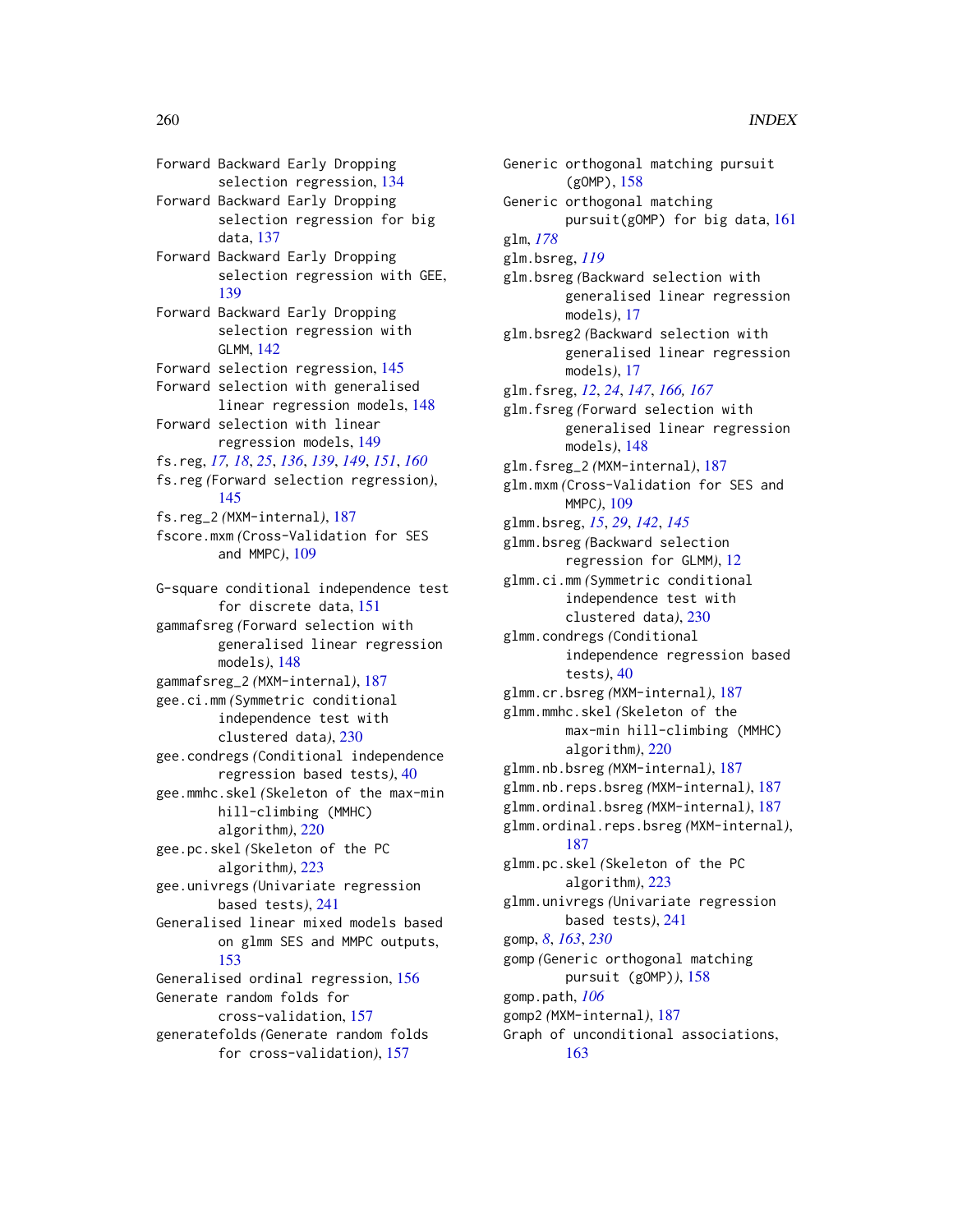group.mvbetas, *[61](#page-60-0)* group.mvbetas *(*Calculation of the constant and slope for each subject over time*)*, [28](#page-27-0) gSquare, *[8](#page-7-0)*, *[46](#page-45-0)*, *[62](#page-61-0)*, *[71](#page-70-0)*, *[73](#page-72-0)*, *[76](#page-75-0)*, *[82](#page-81-0)*, *[84](#page-83-0)*, *[104](#page-103-0)*, *[113](#page-112-0)* gSquare *(*G-square conditional independence test for discrete data*)*, [151](#page-150-0) iamb *(*IAMB variable selection*)*, [166](#page-165-0) IAMB backward selection phase, [164](#page-163-0) IAMB variable selection, [166](#page-165-0) iamb.betabs *(*MXM-internal*)*, [187](#page-186-0) iamb.bs *(*IAMB backward selection phase*)*, [164](#page-163-0) iamb.gammabs *(*MXM-internal*)*, [187](#page-186-0) iamb.glmbs *(*MXM-internal*)*, [187](#page-186-0) iamb.normlogbs *(*MXM-internal*)*, [187](#page-186-0) iamb.tobitbs *(*MXM-internal*)*, [187](#page-186-0) iamb.zipbs *(*MXM-internal*)*, [187](#page-186-0) ida *(*Total causal effect of a node on another node*)*, [236](#page-235-0) IdentifyEquivalence *(*MXM-internal*)*, [187](#page-186-0) identifyTheEquivalent *(*MXM-internal*)*, [187](#page-186-0) Incremental BIC values and final regression model of the FBED algorithm, [168](#page-167-0) Interactive plot of an (un)directed graph, [169](#page-168-0) internaliamb.betabs *(*MXM-internal*)*, [187](#page-186-0) internaliamb.binombs *(*MXM-internal*)*, [187](#page-186-0) internaliamb.gammabs *(*MXM-internal*)*, [187](#page-186-0) internaliamb.lmbs *(*MXM-internal*)*, [187](#page-186-0) internaliamb.mmbs *(*MXM-internal*)*, [187](#page-186-0) internaliamb.normlogbs *(*MXM-internal*)*, [187](#page-186-0) internaliamb.poisbs *(*MXM-internal*)*, [187](#page-186-0) internaliamb.tobitbs *(*MXM-internal*)*, [187](#page-186-0) internaliamb.zipbs *(*MXM-internal*)*, [187](#page-186-0) Internalmammpc *(*MXM-internal*)*, [187](#page-186-0) Internalmases *(*MXM-internal*)*, [187](#page-186-0) InternalMMPC *(*MXM-internal*)*, [187](#page-186-0) InternalSES *(*MXM-internal*)*, [187](#page-186-0) is.dag, *[197](#page-196-0)*, *[238](#page-237-0)* is.dag *(*Check whether a directed graph is acyclic*)*, [31](#page-30-0) is.sepset *(*MXM-internal*)*, [187](#page-186-0)

kfbed.gee.reg *(*MXM-internal*)*, [187](#page-186-0) kfbed.glmm.reg *(*MXM-internal*)*, [187](#page-186-0) kfbed.reg *(*MXM-internal*)*, [187](#page-186-0)

llr.bsreg *(*MXM-internal*)*, [187](#page-186-0) llrreg.mxm *(*Cross-Validation for SES and MMPC*)*, [109](#page-108-0) lm.fsreg, *[12](#page-11-0)*, *[18](#page-17-0)*, *[24,](#page-23-0) [25](#page-24-0)*, *[147](#page-146-0)*, *[149](#page-148-0)*, *[151](#page-150-0)*, *[166,](#page-165-0) [167](#page-166-0)* lm.fsreg *(*Forward selection with linear regression models*)*, [149](#page-148-0) lm.fsreg\_2 *(*MXM-internal*)*, [187](#page-186-0) lm.mxm *(*Cross-Validation for SES and MMPC*)*, [109](#page-108-0) lmm.bsreg *(*MXM-internal*)*, [187](#page-186-0) lmrob.mxm *(*Cross-Validation for SES and MMPC*)*, [109](#page-108-0) local.mmhc.skel, *[123](#page-122-0)*, *[134](#page-133-0)*, *[227](#page-226-0)*, *[247](#page-246-0)* local.mmhc.skel *(*Skeleton (local) around a node of the max-min hill-climbing (MMHC) algorithm*)*, [218](#page-217-0) logiquant.regs, *[173](#page-172-0)* logiquant.regs *(*Many simple quantile regressions using logistic regressions*)*, [175](#page-174-0) Lower limit of the confidence of an edge, [170](#page-169-0) ma.mmpc, *[172](#page-171-0)*, *[181](#page-180-0)* ma.mmpc *(*Constraint based feature selection algorithms for multiple datasets*)*, [96](#page-95-0)

ma.ses, *[172](#page-171-0)*, *[181](#page-180-0)* ma.ses *(*Constraint based feature selection algorithms for multiple datasets*)*, [96](#page-95-0) mae.mxm *(*Cross-Validation for SES and MMPC*)*, [109](#page-108-0) mammpc.output *(*mammpc.output-class*)*, [171](#page-170-0) mammpc.output-class, [171](#page-170-0) mammpc.output-method *(*mammpc.output-class*)*, [171](#page-170-0) Many approximate simple logistic regressions, [172](#page-171-0) Many simple beta regressions, [174](#page-173-0) Many simple quantile regressions using logistic regressions, [175](#page-174-0)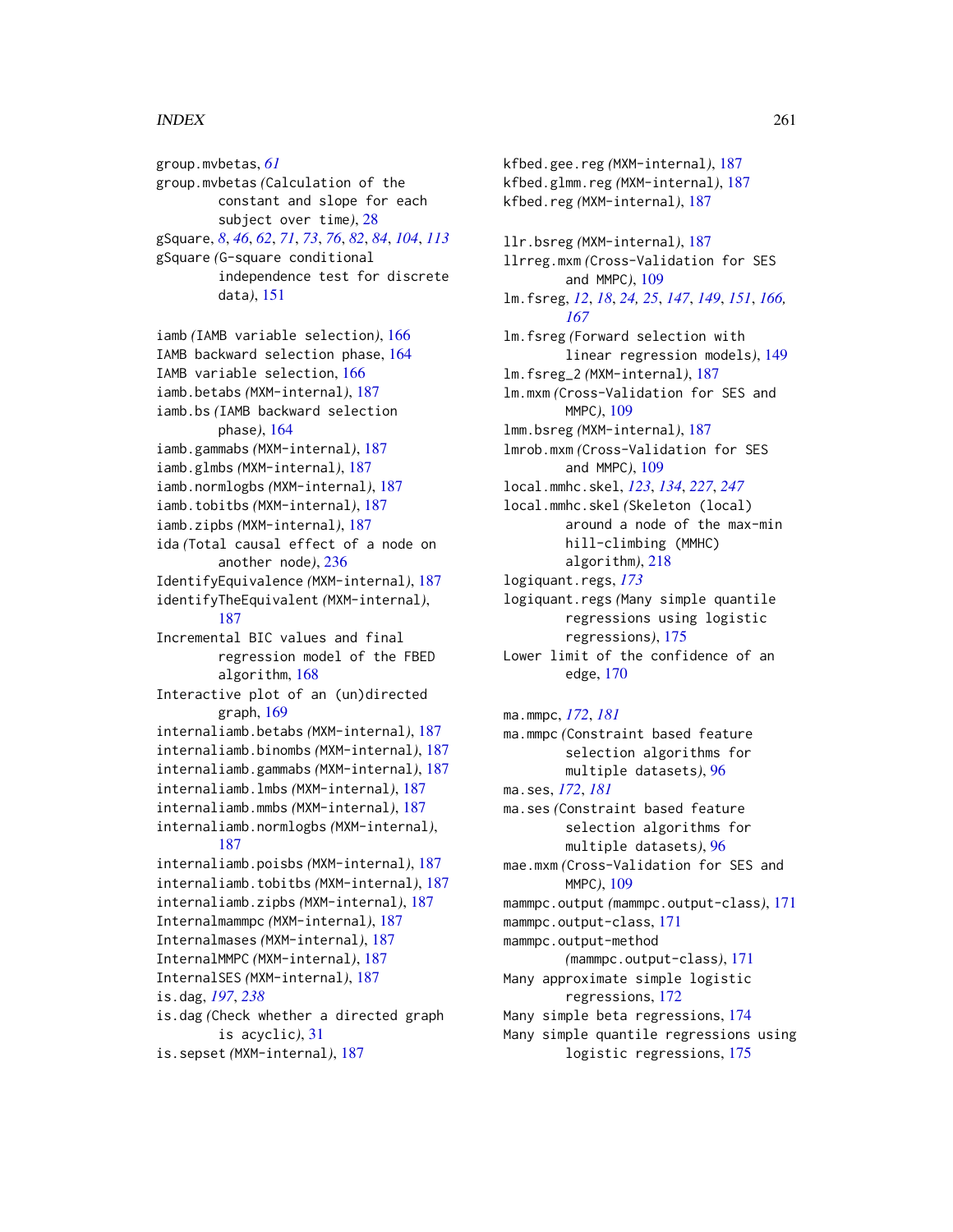Many simple zero inflated Poisson regressions, [176](#page-175-0) Many Wald based tests for logistic and Poisson regressions with continuous predictors, [178](#page-177-0) Markov Blanket of a node in a directed graph, [179](#page-178-0) mases.output *(*mases.output-class*)*, [180](#page-179-0) mases.output-class, [180](#page-179-0) mases.output-method *(*mases.output-class*)*, [180](#page-179-0) max\_min\_assoc *(*MXM-internal*)*, [187](#page-186-0) mb, *[9](#page-8-0)*, *[170](#page-169-0)*, *[197](#page-196-0)* mb *(*Markov Blanket of a node in a directed graph*)*, [179](#page-178-0) mci.mxm *(*Cross-Validation for SES and MMPC*)*, [109](#page-108-0) min\_assoc *(*MXM-internal*)*, [187](#page-186-0) mmhc.skel, *[10](#page-9-0)*, *[31](#page-30-0)*, *[118](#page-117-0)*, *[123](#page-122-0)*, *[134](#page-133-0)*, *[164](#page-163-0)*, *[169,](#page-168-0) [170](#page-169-0)*, *[193](#page-192-0)*, *[195](#page-194-0)*, *[197](#page-196-0)*, *[215](#page-214-0)*, *[219](#page-218-0)*, *[227,](#page-226-0) [228](#page-227-0)*, *[233](#page-232-0)*, *[247](#page-246-0)* mmhc.skel *(*Skeleton of the max-min hill-climbing (MMHC) algorithm*)*, [220](#page-219-0) mmmb *(*The max-min Markov blanket algorithm*)*, [233](#page-232-0) MMPC, *[8](#page-7-0)*, *[10](#page-9-0)*, *[12](#page-11-0)*, *[17,](#page-16-0) [18](#page-17-0)*, *[24,](#page-23-0) [25](#page-24-0)*, *[28](#page-27-0)*, *[30](#page-29-0)*, *[43](#page-42-0)*, *[64](#page-63-0)*, *[120](#page-119-0)*, *[122](#page-121-0)*, *[124,](#page-123-0) [125](#page-124-0)*, *[136](#page-135-0)*, *[139](#page-138-0)*, *[147](#page-146-0)*, *[149](#page-148-0)*, *[151](#page-150-0)*, *[155](#page-154-0)*, *[166,](#page-165-0) [167](#page-166-0)*, *[169](#page-168-0)*, *[186](#page-185-0)*, *[193](#page-192-0)*, *[206](#page-205-0)*, *[220](#page-219-0)*, *[230](#page-229-0)*, *[235](#page-234-0)*, *[241](#page-240-0)*, *[245](#page-244-0)* MMPC *(*Constraint based feature selection algorithms*)*, [85](#page-84-0) MMPC solution paths for many combinations of hyper-parameters, [181](#page-180-0) MMPC.gee, *[184](#page-183-0)*, *[216](#page-215-0)* MMPC.gee *(*Constraint based feature selection algorithms for longitudinal and clustered data*)*, [91](#page-90-0) mmpc.gee.model *(*Generalised linear mixed models based on glmm SES and MMPC outputs*)*, [153](#page-152-0) MMPC.gee.output *(*MMPC.gee.output-class*)*, [184](#page-183-0) MMPC.gee.output-class, [184](#page-183-0) MMPC.gee.output-method *(*MMPC.gee.output-class*)*, [184](#page-183-0)

mmpc.gee2 *(*Fast MMPC for longitudinal and clustered data*)*, [126](#page-125-0) MMPC.glmm, *[13](#page-12-0)*, *[15](#page-14-0)*, *[29](#page-28-0)*, *[54](#page-53-0)*, *[57](#page-56-0)*, *[115](#page-114-0)*, *[142](#page-141-0)*, *[145](#page-144-0)*, *[185](#page-184-0)*, *[217](#page-216-0)*, *[220](#page-219-0)* MMPC.glmm *(*Constraint based feature selection algorithms for longitudinal and clustered data*)*, [91](#page-90-0) mmpc.glmm.model *(*Generalised linear mixed models based on glmm SES and MMPC outputs*)*, [153](#page-152-0) MMPC.glmm.output *(*MMPC.glmm.output-class*)*, [185](#page-184-0) MMPC.glmm.output-class, [185](#page-184-0) MMPC.glmm.output-method *(*MMPC.glmm.output-class*)*, [185](#page-184-0) mmpc.glmm2 *(*Fast MMPC for longitudinal and clustered data*)*, [126](#page-125-0) mmpc.model, *[169](#page-168-0)*, *[204](#page-203-0)*, *[210](#page-209-0)* mmpc.model *(*Regression models based on SES and MMPC outputs*)*, [205](#page-204-0) mmpc.or *(*Bayesian Network construction using a hybrid of MMPC and PC*)*, [18](#page-17-0) mmpc.path *(*MMPC solution paths for many combinations of hyper-parameters*)*, [181](#page-180-0) MMPC.timeclass, *[208](#page-207-0)* MMPC.timeclass *(*Feature selection using SES and MMPC for classifiication with longitudinal data*)*, [130](#page-129-0) mmpc.timeclass.model, *[133](#page-132-0)* mmpc.timeclass.model *(*Regression models based on SES.timeclass and MMPC.timeclass outputs*)*, [207](#page-206-0) mmpc2, *[128](#page-127-0)* mmpc2 *(*Fast MMPC*)*, [123](#page-122-0) mmpcbackphase, *[119](#page-118-0)*, *[221](#page-220-0)* mmpcbackphase *(*Backward phase of MMPC*)*,  $\mathbf Q$ MMPCoutput *(*MMPCoutput-class*)*, [186](#page-185-0) MMPCoutput-class, [186](#page-185-0) MMPCoutput-method *(*MMPCoutput-class*)*, [186](#page-185-0) modeler, *[210](#page-209-0)* modeler *(*Regression modeler*)*, [203](#page-202-0)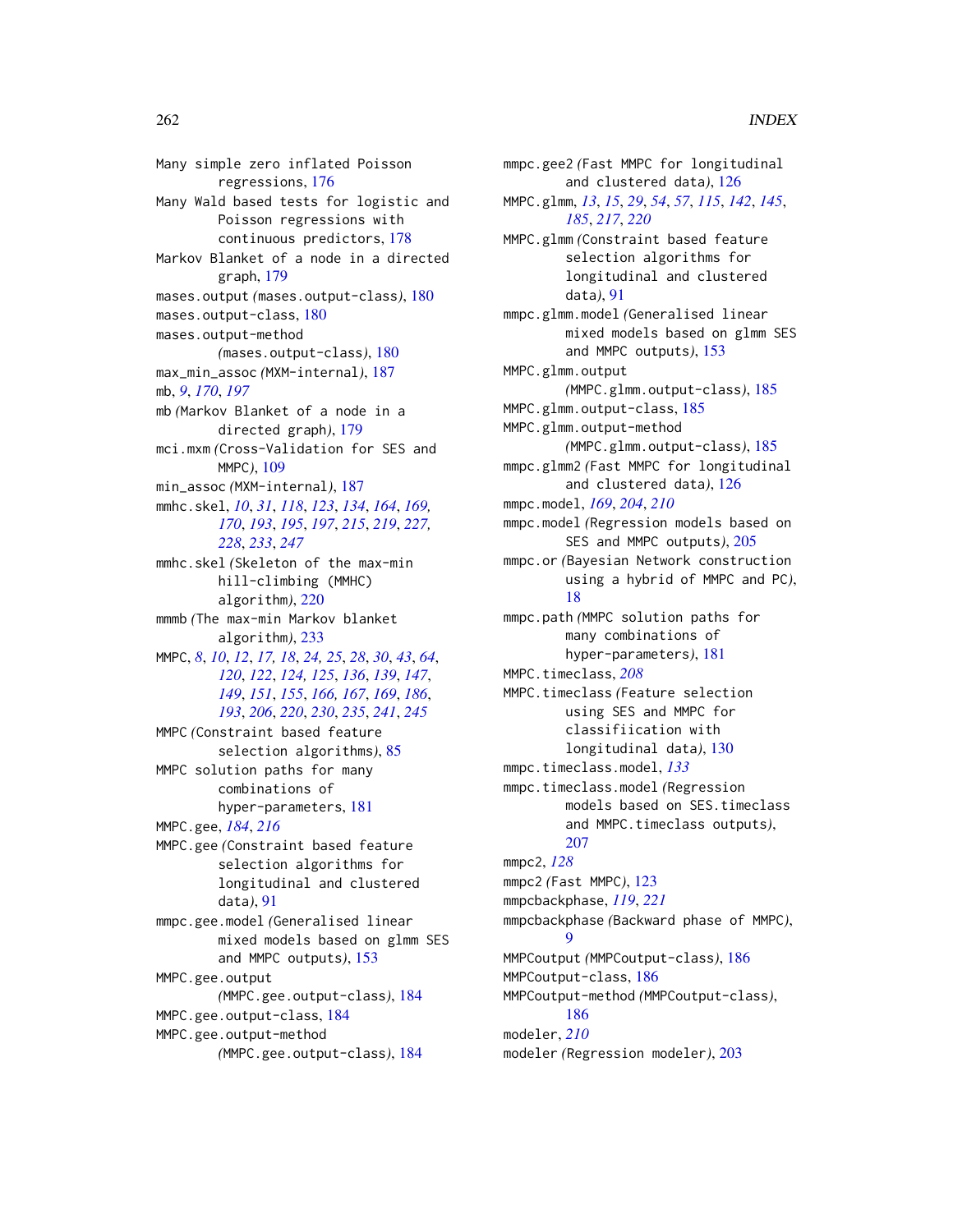mse.mxm *(*Cross-Validation for SES and MMPC*)*, [109](#page-108-0) multinom.mxm *(*Cross-Validation for SES and MMPC*)*, [109](#page-108-0) MXM-internal, [187](#page-186-0) MXM-package, [5](#page-4-0)

nb.mxm *(*Cross-Validation for SES and MMPC*)*, [109](#page-108-0) nbdev.mxm *(*Cross-Validation for SES and MMPC*)*, [109](#page-108-0) nchoosek *(*MXM-internal*)*, [187](#page-186-0) nei, *[9](#page-8-0)*, *[170](#page-169-0)*, *[180](#page-179-0)*, *[236,](#page-235-0) [237](#page-236-0)* nei *(*Neighbours of nodes in an undirected graph*)*, [193](#page-192-0) Neighbours of nodes in an undirected graph, [193](#page-192-0)

Ness *(*Effective sample size for G^2 test in BNs with case control data*)*, [121](#page-120-0)

Network construction using the partial correlation based forward regression or FBED, [194](#page-193-0)

normlog.fsreg *(*Forward selection with generalised linear regression models*)*, [148](#page-147-0)

```
omp, 248
```
ord.resid *(*Probability residual of ordinal logistic regreession*)*, [201](#page-200-0)

ord\_mae.mxm *(*Cross-Validation for SES and MMPC*)*, [109](#page-108-0) ordinal.mxm *(*Cross-Validation for SES and MMPC*)*, [109](#page-108-0) ordinal.reg, *[202](#page-201-0)*

ordinal.reg *(*Generalised ordinal regression*)*, [156](#page-155-0) Orientation rules for the PC algorithm, [196](#page-195-0)

## par, *[200](#page-199-0)*

Partial correlation between two variables, [198](#page-197-0) partialcor *(*Partial correlation between two variables*)*, [198](#page-197-0) pc.con, *[31](#page-30-0)*, *[169](#page-168-0)*, *[196](#page-195-0)[–198](#page-197-0)* pc.con *(*Skeleton of the PC algorithm*)*, [223](#page-222-0)

pc.or, *[8,](#page-7-0) [9](#page-8-0)*, *[20](#page-19-0)*, *[30](#page-29-0)[–32](#page-31-0)*, *[118](#page-117-0)*, *[179,](#page-178-0) [180](#page-179-0)*, *[219](#page-218-0)*, *[223](#page-222-0)*, *[228](#page-227-0)*, *[236](#page-235-0)[–238](#page-237-0)* pc.or *(*Orientation rules for the PC algorithm*)*, [196](#page-195-0) pc.sel, *[8](#page-7-0)* pc.sel *(*Variable selection using the PC-simple algorithm*)*, [247](#page-246-0) pc.skel, *[20](#page-19-0)*, *[84](#page-83-0)*, *[118](#page-117-0)*, *[123](#page-122-0)*, *[134](#page-133-0)*, *[157](#page-156-0)*, *[164](#page-163-0)*, *[169,](#page-168-0) [170](#page-169-0)*, *[193](#page-192-0)*, *[195](#page-194-0)[–197](#page-196-0)*, *[200](#page-199-0)*, *[215](#page-214-0)*, *[219](#page-218-0)*, *[223](#page-222-0)*, *[228](#page-227-0)*, *[231](#page-230-0)*, *[233](#page-232-0)*, *[241](#page-240-0)*, *[247,](#page-246-0) [248](#page-247-0)* pc.skel *(*Skeleton of the PC algorithm*)*, [223](#page-222-0) pc.skel.boot, *[171](#page-170-0)* pearson\_condis *(*MXM-internal*)*, [187](#page-186-0) perm.apply\_ideq *(*MXM-internal*)*, [187](#page-186-0) perm.betaregs *(*Many simple beta regressions*)*, [174](#page-173-0) perm.IdentifyEquivalence *(*MXM-internal*)*, [187](#page-186-0) perm.identifyTheEquivalent *(*MXM-internal*)*, [187](#page-186-0) perm.Internalmmpc *(*MXM-internal*)*, [187](#page-186-0) perm.mmpc *(*Constraint based feature selection algorithms*)*, [85](#page-84-0) perm.mmpc.path *(*MMPC solution paths for many combinations of hyper-parameters*)*, [181](#page-180-0) perm.ses *(*Constraint based feature selection algorithms*)*, [85](#page-84-0) perm.univariateScore *(*MXM-internal*)*, [187](#page-186-0) perm.univregs, *[179](#page-178-0)* perm.univregs *(*Univariate regression based tests*)*, [241](#page-240-0) perm.zipregs *(*Many simple zero inflated Poisson regressions*)*, [176](#page-175-0) permBeta *(*Conditional independence test for proportions/percentages*)*, [58](#page-57-0) permBinom *(*Conditional independence tests for sucess rates*)*, [77](#page-76-0) permClogit *(*Conditional independence test for case control data*)*, [47](#page-46-0) permcor, *[198](#page-197-0)* permcor *(*Permutation based p-value for the Pearson correlation coefficient*)*, [199](#page-198-0) permcorrels *(*Permutation based p-value for the Pearson correlation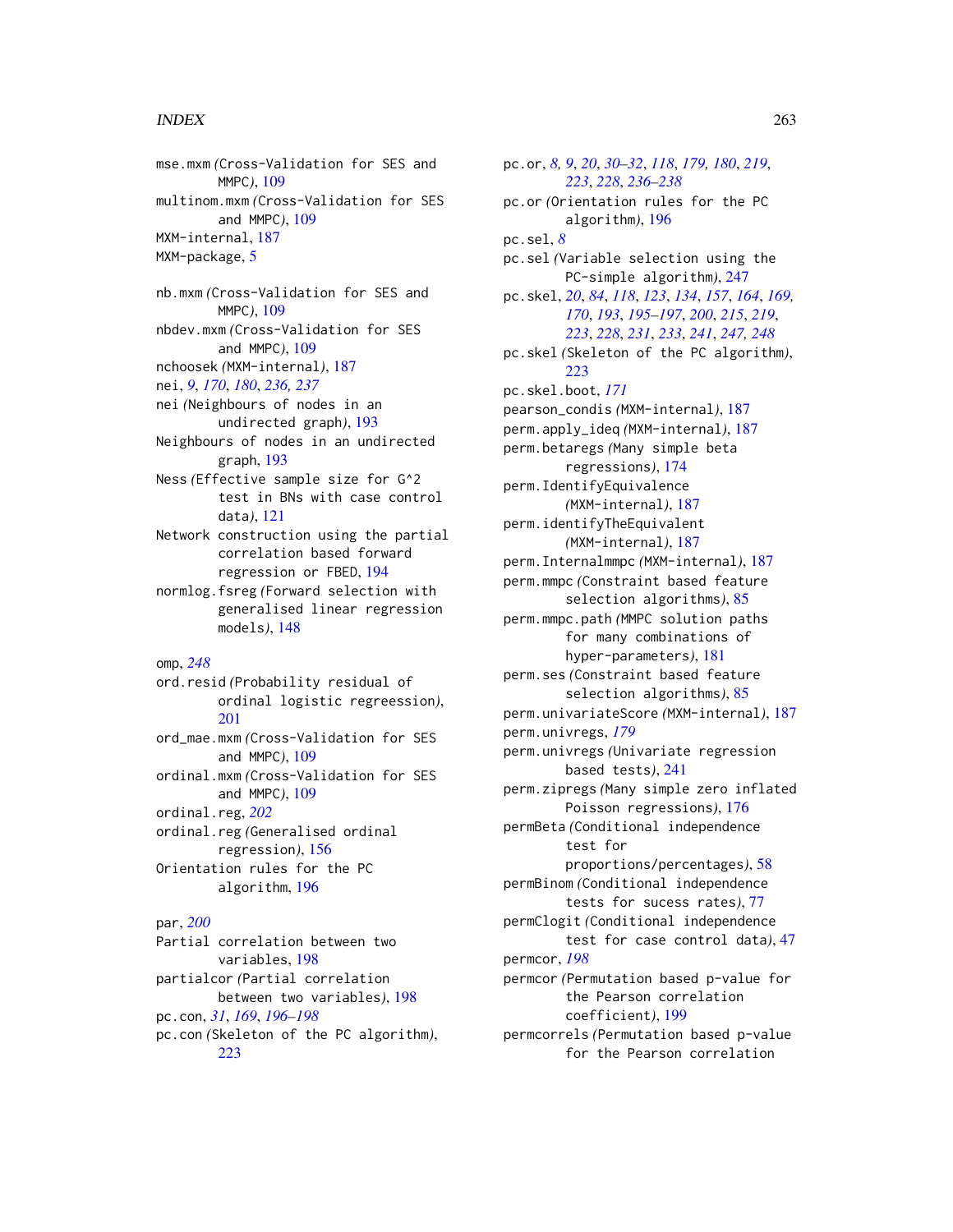coefficient*)*, [199](#page-198-0) permCR *(*Conditional independence tests for survival data*)*, [79](#page-78-0) permDcor *(*Correlation based conditonal independence tests*)*, [101](#page-100-0) permER *(*Conditional independence tests for survival data*)*, [79](#page-78-0) permFisher *(*Correlation based conditonal independence tests*)*, [101](#page-100-0) permGamma *(*Conditional independence tests for positive data*)*, [74](#page-73-0) permgSquare *(*G-square conditional independence test for discrete data*)*, [151](#page-150-0) permIGreg *(*Conditional independence tests for positive data*)*, [74](#page-73-0) permLLR *(*Conditional independence tests for survival data*)*, [79](#page-78-0) permLogistic *(*Conditional independence test for binary, categorical or ordinal data*)*, [43](#page-42-0) permMMFisher *(*Correlation based conditonal independence tests*)*, [101](#page-100-0) permMMReg *(*Conditional independence tests for continous univariate and multivariate data*)*, [65](#page-64-0) permMultinom *(*Conditional independence test for binary, categorical or ordinal data*)*, [43](#page-42-0) permMVreg *(*Conditional independence tests for continous univariate and multivariate data*)*, [65](#page-64-0) permNB *(*Conditional independence tests for count data*)*, [68](#page-67-0) permNormLog *(*Conditional independence tests for positive data*)*, [74](#page-73-0) permOrdinal *(*Conditional independence test for binary, categorical or ordinal data*)*, [43](#page-42-0) permPois *(*Conditional independence tests for count data*)*, [68](#page-67-0) permReg *(*Conditional independence tests for continous univariate and multivariate data*)*, [65](#page-64-0) permRQ *(*Conditional independence tests for continous univariate and

multivariate data*)*, [65](#page-64-0) permTobit *(*Conditional independence tests for left censored data*)*, [71](#page-70-0) Permutation based p-value for the Pearson correlation coefficient, [199](#page-198-0) permWR *(*Conditional independence tests for survival data*)*, [79](#page-78-0) permZIP *(*Conditional independence tests for count data*)*, [68](#page-67-0) pi0est *(*Estimation of the percentage of Null p-values*)*, [122](#page-121-0) plot, *[200](#page-199-0)* Plot of longitudinal data, [200](#page-199-0) plot,mammpc.output,ANY-method *(*mammpc.output-class*)*, [171](#page-170-0) plot,mammpc.output-method *(*mammpc.output-class*)*, [171](#page-170-0) plot,mases.output,ANY-method *(*mases.output-class*)*, [180](#page-179-0) plot,mases.output-method *(*mases.output-class*)*, [180](#page-179-0) plot,MMPC.gee.output,ANY-method *(*MMPC.gee.output-class*)*, [184](#page-183-0) plot,MMPC.gee.output-method *(*MMPC.gee.output-class*)*, [184](#page-183-0) plot,MMPC.glmm.output,ANY-method *(*MMPC.glmm.output-class*)*, [185](#page-184-0) plot,MMPC.glmm.output-method *(*MMPC.glmm.output-class*)*, [185](#page-184-0) plot,MMPCoutput,ANY-method *(*MMPCoutput-class*)*, [186](#page-185-0) plot,MMPCoutput-method *(*MMPCoutput-class*)*, [186](#page-185-0) plot,SES.gee.output,ANY-method *(*SES.gee.output-class*)*, [215](#page-214-0) plot,SES.gee.output-method *(*SES.gee.output-class*)*, [215](#page-214-0) plot,SES.glmm.output,ANY-method *(*SES.glmm.output-class*)*, [216](#page-215-0) plot,SES.glmm.output-method *(*SES.glmm.output-class*)*, [216](#page-215-0) plot,SESoutput,ANY-method *(*SESoutput-class*)*, [217](#page-216-0) plot,SESoutput-method *(*SESoutput-class*)*, [217](#page-216-0) plotnetwork, *[9](#page-8-0)*, *[180](#page-179-0)*, *[194](#page-193-0)*, *[196](#page-195-0)*, *[215](#page-214-0)*, *[221](#page-220-0)*, *[224](#page-223-0)*,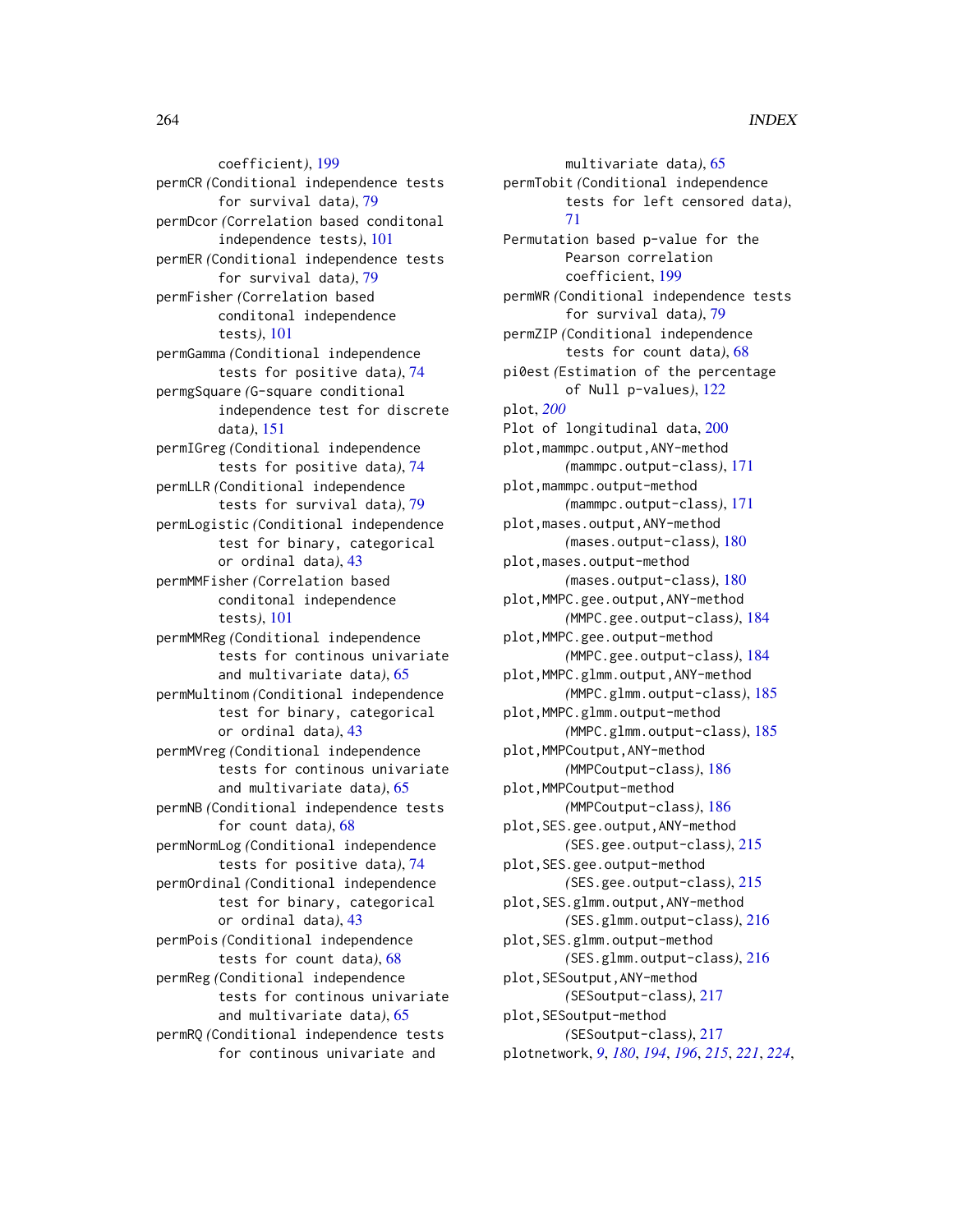*[228](#page-227-0)*, *[236](#page-235-0)[–238](#page-237-0)* plotnetwork *(*Interactive plot of an (un)directed graph*)*, [169](#page-168-0) pois.mxm *(*Cross-Validation for SES and MMPC*)*, [109](#page-108-0) poisdev.mxm *(*Cross-Validation for SES and MMPC*)*, [109](#page-108-0) prcomp, *[229](#page-228-0)* prec.mxm *(*Cross-Validation for SES and MMPC*)*, [109](#page-108-0) Probability residual of ordinal logistic regreession, [201](#page-200-0) proc\_time-class *(*MXM-internal*)*, [187](#page-186-0) pval.mixbeta *(*Fit a mixture of beta distributions in p-values*)*, [133](#page-132-0) pve.mxm *(*Cross-Validation for SES and MMPC*)*, [109](#page-108-0) quasibinom.fsreg *(*MXM-internal*)*, [187](#page-186-0) quasibinom.fsreg\_2 *(*MXM-internal*)*, [187](#page-186-0) quasipois.fsreg *(*MXM-internal*)*, [187](#page-186-0) quasipois.fsreg\_2 *(*MXM-internal*)*, [187](#page-186-0) R0 *(*MXM-internal*)*, [187](#page-186-0) R1 *(*MXM-internal*)*, [187](#page-186-0) R2 *(*MXM-internal*)*, [187](#page-186-0) R3 *(*MXM-internal*)*, [187](#page-186-0) rdag *(*Data simulation from a DAG*)*, [116](#page-115-0) rdag2 *(*Data simulation from a DAG*)*, [116](#page-115-0) Read big data or a big.matrix object, [202](#page-201-0) read.big.data, *[163](#page-162-0)* read.big.data *(*Read big data or a big.matrix object*)*, [202](#page-201-0) reg.fit, *[22](#page-21-0)*, *[43](#page-42-0)*, *[120](#page-119-0)*, *[169](#page-168-0)*, *[175](#page-174-0)*, *[177](#page-176-0)*, *[204](#page-203-0)*, *[245](#page-244-0)*, *[249](#page-248-0)* reg.fit *(*Regression models fitting*)*, [208](#page-207-0) regbeta *(*MXM-internal*)*, [187](#page-186-0) regbetawei *(*MXM-internal*)*, [187](#page-186-0) Regression modeler, [203](#page-202-0) Regression models based on SES and MMPC outputs, [205](#page-204-0) Regression models based on SES.timeclass and MMPC.timeclass outputs, [207](#page-206-0) Regression models fitting, [208](#page-207-0) regzinb *(*MXM-internal*)*, [187](#page-186-0) regzip *(*MXM-internal*)*, [187](#page-186-0) regzipwei *(*MXM-internal*)*, [187](#page-186-0)

Ridge regression, [210](#page-209-0) Ridge regression coefficients plot, [212](#page-211-0) ridge.plot *(*Ridge regression coefficients plot*)*, [212](#page-211-0) ridge.reg, *[22](#page-21-0)*, *[43](#page-42-0)*, *[108](#page-107-0)*, *[120](#page-119-0)*, *[157](#page-156-0)*, *[175](#page-174-0)*, *[177](#page-176-0)*, *[204](#page-203-0)*, *[210](#page-209-0)*, *[212](#page-211-0)*, *[245](#page-244-0)*, *[249](#page-248-0)* ridge.reg *(*Ridge regression*)*, [210](#page-209-0) ridgereg.cv, *[211,](#page-210-0) [212](#page-211-0)* ridgereg.cv *(*Cross-validation for ridge regression*)*, [107](#page-106-0) rint.regs *(*Univariate regression based tests*)*, [241](#page-240-0) rmdag *(*Data simulation from a DAG*)*, [116](#page-115-0) ROC and AUC, [213](#page-212-0) rq.mxm *(*Cross-Validation for SES and MMPC*)*, [109](#page-108-0) score.glms, *[178](#page-177-0)* score.univregs *(*Univariate regression based tests*)*, [241](#page-240-0) Search for triangles in an undirected graph, [214](#page-213-0) sens.mxm *(*Cross-Validation for SES and MMPC*)*, [109](#page-108-0) SES, *[8](#page-7-0)*, *[11,](#page-10-0) [12](#page-11-0)*, *[18](#page-17-0)*, *[22](#page-21-0)*, *[24,](#page-23-0) [25](#page-24-0)*, *[28](#page-27-0)*, *[43](#page-42-0)*, *[46](#page-45-0)*, *[49](#page-48-0)*, *[51](#page-50-0)*, *[60](#page-59-0)*, *[62](#page-61-0)*, *[64](#page-63-0)*, *[73](#page-72-0)*, *[82](#page-81-0)*, *[100](#page-99-0)*, *[104](#page-103-0)*, *[113](#page-112-0)*, *[120](#page-119-0)*, *[122](#page-121-0)*, *[147](#page-146-0)*, *[149](#page-148-0)*, *[151](#page-150-0)*, *[153](#page-152-0)*, *[155](#page-154-0)*, *[166,](#page-165-0) [167](#page-166-0)*, *[169](#page-168-0)*, *[186](#page-185-0)*, *[193](#page-192-0)*, *[200](#page-199-0)*, *[206](#page-205-0)*, *[218](#page-217-0)*, *[235](#page-234-0)*, *[241](#page-240-0)*, *[245](#page-244-0)* SES *(*Constraint based feature selection algorithms*)*, [85](#page-84-0) SES.gee, *[184](#page-183-0)*, *[216](#page-215-0)* SES.gee *(*Constraint based feature selection algorithms for longitudinal and clustered data*)*, [91](#page-90-0) ses.gee.model *(*Generalised linear mixed models based on glmm SES and MMPC outputs*)*, [153](#page-152-0) SES.gee.output *(*SES.gee.output-class*)*, [215](#page-214-0) SES.gee.output-class, [215](#page-214-0) SES.gee.output-method *(*SES.gee.output-class*)*, [215](#page-214-0) SES.glmm, *[54](#page-53-0)*, *[57](#page-56-0)*, *[185](#page-184-0)*, *[201](#page-200-0)*, *[217](#page-216-0)* SES.glmm *(*Constraint based feature selection algorithms for longitudinal and clustered data*)*, [91](#page-90-0)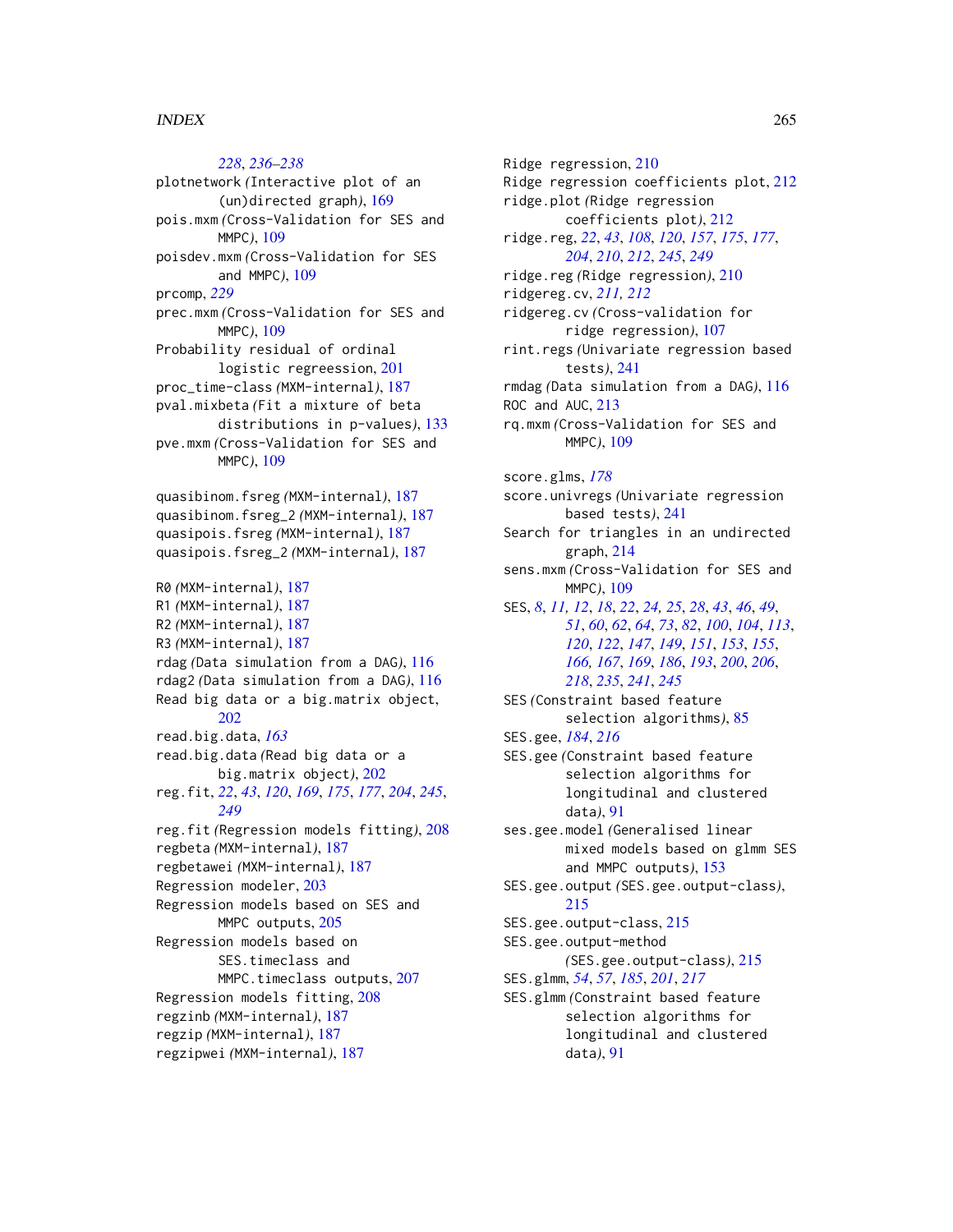ses.glmm.model *(*Generalised linear mixed models based on glmm SES and MMPC outputs*)*, [153](#page-152-0) SES.glmm.output *(*SES.glmm.output-class*)*, [216](#page-215-0) SES.glmm.output-class, [216](#page-215-0) SES.glmm.output-method *(*SES.glmm.output-class*)*, [216](#page-215-0) ses.model *(*Regression models based on SES and MMPC outputs*)*, [205](#page-204-0) SES.timeclass *(*Feature selection using SES and MMPC for classifiication with longitudinal data*)*, [130](#page-129-0) ses.timeclass.model *(*Regression models based on SES.timeclass and MMPC.timeclass outputs*)*, [207](#page-206-0) SESoutput *(*SESoutput-class*)*, [217](#page-216-0) SESoutput-class, [217](#page-216-0) SESoutput-method *(*SESoutput-class*)*, [217](#page-216-0) shd *(*Structural Hamming distance between two partially oriented DAGs*)*, [227](#page-226-0) Skeleton (local) around a node of the max-min hill-climbing (MMHC) algorithm, [218](#page-217-0) Skeleton of the max-min hill-climbing (MMHC) algorithm, [220](#page-219-0) Skeleton of the PC algorithm, [223](#page-222-0) sp.logiregs, *[176](#page-175-0)* sp.logiregs *(*Many approximate simple logistic regressions*)*, [172](#page-171-0) spec.mxm *(*Cross-Validation for SES and MMPC*)*, [109](#page-108-0) spml.bsreg *(*MXM-internal*)*, [187](#page-186-0) Structural Hamming distance between two partially oriented DAGs, [227](#page-226-0) Supervised PCA, [229](#page-228-0) supervised.pca *(*Supervised PCA*)*, [229](#page-228-0) Surv, *[72,](#page-71-0) [73](#page-72-0)*, *[80](#page-79-0)*, *[82](#page-81-0)* survreg, *[72](#page-71-0)* Symmetric conditional independence test with clustered data, [230](#page-229-0) Symmetric conditional independence test with mixed data, [232](#page-231-0)

tc.plot *(*Plot of longitudinal data*)*, [200](#page-199-0) test.maker *(*MXM-internal*)*, [187](#page-186-0)

testIndBeta, *[22](#page-21-0)*, *[45](#page-44-0)*, *[79](#page-78-0)*, *[88](#page-87-0)*, *[175](#page-174-0)* testIndBeta *(*Conditional independence test for proportions/percentages*)*, [58](#page-57-0) testIndBinom *(*Conditional independence tests for sucess rates*)*, [77](#page-76-0) testIndClogit *(*Conditional independence test for case control data*)*, [47](#page-46-0) testIndFisher, *[8](#page-7-0)*, *[60](#page-59-0)*, *[68](#page-67-0)*, *[73](#page-72-0)*, *[82](#page-81-0)*, *[84](#page-83-0)*, *[87](#page-86-0)*, *[98](#page-97-0)*, *[113](#page-112-0)*, *[153](#page-152-0)*, *[198](#page-197-0)*, *[200](#page-199-0)* testIndFisher *(*Correlation based conditonal independence tests*)*, [101](#page-100-0) testIndGamma *(*Conditional independence tests for positive data*)*, [74](#page-73-0) testIndGEEGamma, *[127](#page-126-0)* testIndGEEGamma *(*Conditional independence test for longitudinal and clustered data using GEE*)*, [51](#page-50-0) testIndGEELogistic, *[127](#page-126-0)* testIndGEELogistic *(*Conditional independence test for longitudinal and clustered data using GEE*)*, [51](#page-50-0) testIndGEENormLog, *[127](#page-126-0)* testIndGEENormLog *(*Conditional independence test for longitudinal and clustered data using GEE*)*, [51](#page-50-0) testIndGEEPois, *[127](#page-126-0)* testIndGEEPois *(*Conditional independence test for longitudinal and clustered data using GEE*)*, [51](#page-50-0) testIndGEEReg *(*Conditional independence test for longitudinal and clustered data using GEE*)*, [51](#page-50-0) testIndGLMMCR *(*Conditional independence test for longitudinal and clustered data using GLMM*)*, [55](#page-54-0) testIndGLMMGamma, *[127](#page-126-0)* testIndGLMMGamma *(*Conditional independence test for longitudinal and clustered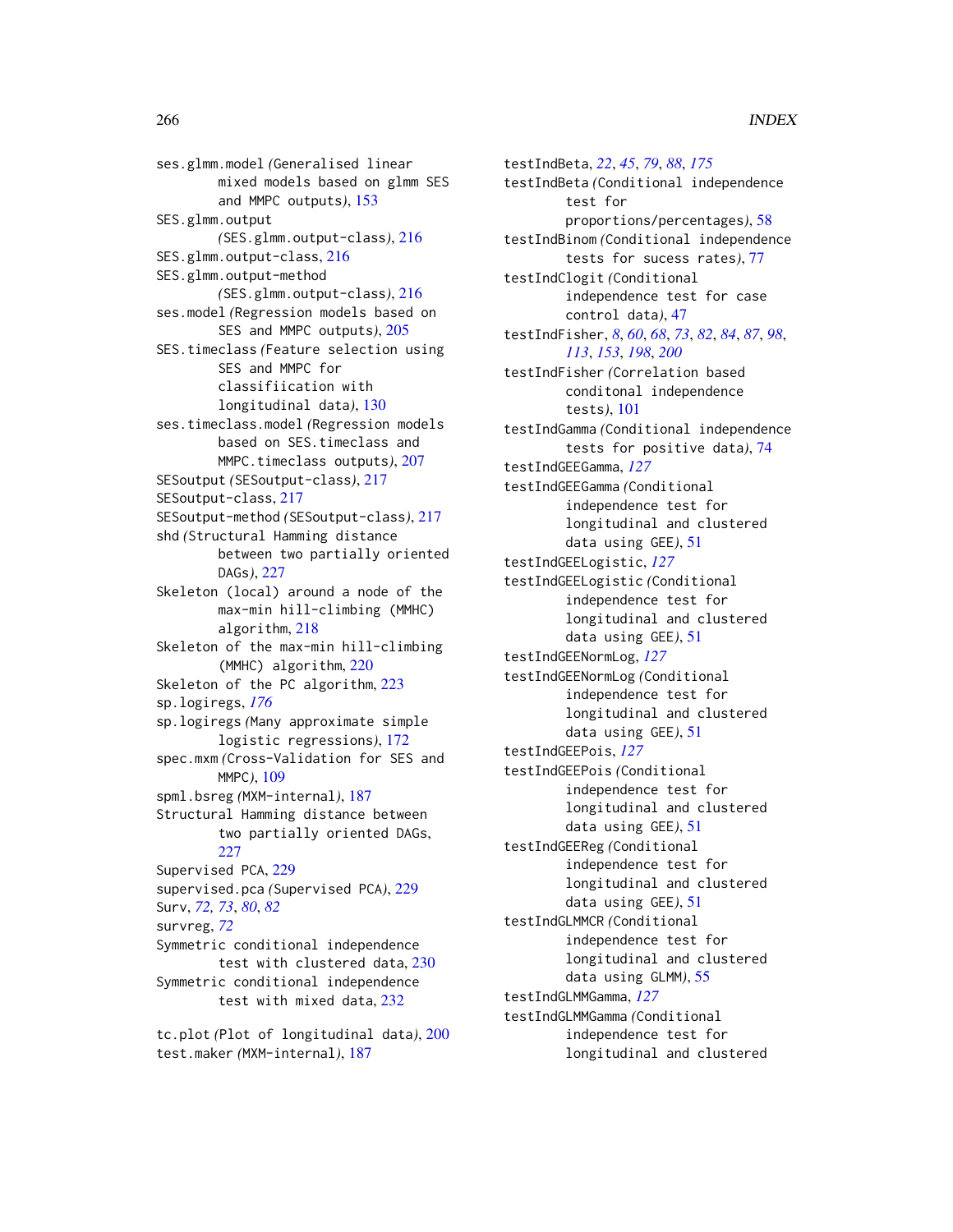data using GLMM*)*, [55](#page-54-0) testIndGLMMLogistic, *[127](#page-126-0)*, *[155](#page-154-0)* testIndGLMMLogistic *(*Conditional independence test for longitudinal and clustered data using GLMM*)*, [55](#page-54-0) testIndGLMMNB *(*Conditional independence test for longitudinal and clustered data using GLMM*)*, [55](#page-54-0) testIndGLMMNormLog, *[127](#page-126-0)* testIndGLMMNormLog *(*Conditional independence test for longitudinal and clustered data using GLMM*)*, [55](#page-54-0) testIndGLMMOrdinal *(*Conditional independence test for longitudinal and clustered data using GLMM*)*, [55](#page-54-0) testIndGLMMPois, *[127](#page-126-0)*, *[155](#page-154-0)* testIndGLMMPois *(*Conditional independence test for longitudinal and clustered data using GLMM*)*, [55](#page-54-0) testIndGLMMReg, *[93](#page-92-0)*, *[96](#page-95-0)*, *[127](#page-126-0)*, *[129](#page-128-0)*, *[155](#page-154-0)*, *[201](#page-200-0)*, *[231](#page-230-0)* testIndGLMMReg *(*Conditional independence test for longitudinal and clustered data using GLMM*)*, [55](#page-54-0) testIndIGreg *(*Conditional independence tests for positive data*)*, [74](#page-73-0) testIndLMM, *[155](#page-154-0)* testIndLMM *(*Conditional independence test for longitudinal and clustered data using GLMM*)*, [55](#page-54-0) testIndLogistic, *[8](#page-7-0)*, *[49](#page-48-0)*, *[64](#page-63-0)*, *[73](#page-72-0)*, *[79](#page-78-0)*, *[82](#page-81-0)*, *[104](#page-103-0)*, *[113](#page-112-0)*, *[122](#page-121-0)*, *[153](#page-152-0)*, *[214](#page-213-0)* testIndLogistic *(*Conditional independence test for binary, categorical or ordinal data*)*, [43](#page-42-0) testIndMMFisher *(*Correlation based conditonal independence tests*)*, [101](#page-100-0) testIndMMReg *(*Conditional independence tests for continous univariate

and multivariate data*)*, [65](#page-64-0)

independence test for binary, categorical or ordinal data*)*, [43](#page-42-0) testIndMVreg *(*Conditional independence tests for continous univariate and multivariate data*)*, [65](#page-64-0) testIndNB, *[71](#page-70-0)*, *[76](#page-75-0)* testIndNB *(*Conditional independence tests for count data*)*, [68](#page-67-0) testIndNormLog *(*Conditional independence tests for positive data*)*, [74](#page-73-0) testIndOrdinal, *[202](#page-201-0)* testIndOrdinal *(*Conditional independence test for binary, categorical or ordinal data*)*, [43](#page-42-0) testIndPois *(*Conditional independence tests for count data*)*, [68](#page-67-0) testIndQBinom, *[45](#page-44-0)*, *[59,](#page-58-0) [60](#page-59-0)* testIndQBinom *(*Conditional independence test for binary, categorical or ordinal data*)*, [43](#page-42-0) testIndQPois *(*Conditional independence tests for count data*)*, [68](#page-67-0) testIndReg, *[51](#page-50-0)*, *[60](#page-59-0)*, *[71](#page-70-0)*, *[76](#page-75-0)*, *[79](#page-78-0)*, *[102](#page-101-0)*, *[104](#page-103-0)* testIndReg *(*Conditional independence tests for continous univariate and multivariate data*)*, [65](#page-64-0) testIndRQ, *[8](#page-7-0)*, *[60](#page-59-0)*, *[68](#page-67-0)* testIndRQ *(*Conditional independence tests for continous univariate and multivariate data*)*, [65](#page-64-0) testIndSpearman, *[68](#page-67-0)*, *[84](#page-83-0)*, *[104](#page-103-0)*, *[198](#page-197-0)*, *[200](#page-199-0)* testIndSpearman *(*Correlation based conditonal independence tests*)*, [101](#page-100-0) testIndSPML *(*Conditional independence test for circular data*)*, [49](#page-48-0) testIndTimeLogistic *(*Conditional independence test for the static-longitudinal scenario*)*, [60](#page-59-0) testIndTimeMultinom *(*Conditional independence test for the static-longitudinal scenario*)*,

testIndMultinom *(*Conditional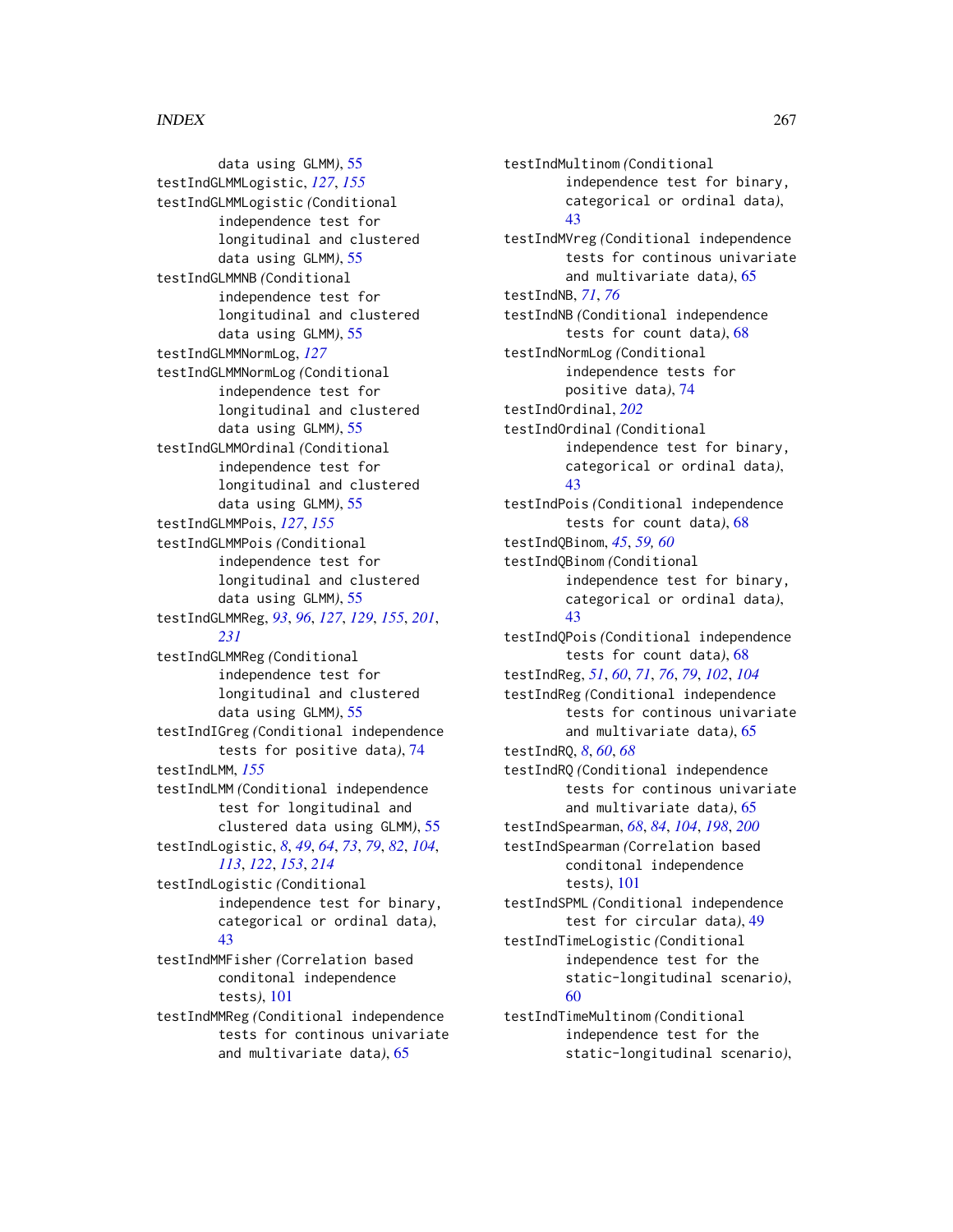# [60](#page-59-0)

testIndTobit *(*Conditional independence tests for left censored data*)*, [71](#page-70-0) testIndZIP, *[71](#page-70-0)*, *[76](#page-75-0)*, *[177](#page-176-0)*, *[249](#page-248-0)* testIndZIP *(*Conditional independence tests for count data*)*, [68](#page-67-0) The max-min Markov blanket algorithm, [233](#page-232-0) Topological sort of a DAG, [235](#page-234-0) topological\_sort, *[32](#page-31-0)*, *[238](#page-237-0)* topological\_sort *(*Topological sort of a DAG*)*, [235](#page-234-0) Total causal effect of a node on another node, [236](#page-235-0) Transformation of a DAG into an essential graph, [238](#page-237-0) Transitive closure of an adjacency matrix, [239](#page-238-0) transitiveClosure *(*Transitive closure of an adjacency matrix*)*, [239](#page-238-0) triangles.search *(*Search for triangles in an undirected graph*)*, [214](#page-213-0) undir.path *(*Undirected path(s) between two nodes*)*, [240](#page-239-0) Undirected path(s) between two nodes, [240](#page-239-0) Univariate regression based tests, [241](#page-240-0) univariateScore *(*MXM-internal*)*, [187](#page-186-0) univregs, *[41](#page-40-0)*, *[43](#page-42-0)*, *[51](#page-50-0)*, *[119,](#page-118-0) [120](#page-119-0)*, *[179](#page-178-0)* univregs *(*Univariate regression based tests*)*, [241](#page-240-0) Utilities for the skeleton of a (Bayesian) Network, [245](#page-244-0) Variable selection using the PC-simple algorithm, [247](#page-246-0) wald.betaregs *(*Many simple beta regressions*)*, [174](#page-173-0) wald.Internalmmpc *(*MXM-internal*)*, [187](#page-186-0) wald.Internalses *(*MXM-internal*)*, [187](#page-186-0) wald.logisticregs *(*Many Wald based tests for logistic and Poisson regressions with continuous predictors*)*, [178](#page-177-0) wald.mmpc *(*Constraint based feature selection algorithms*)*, [85](#page-84-0)

wald.mmpc.path *(*MMPC solution paths for many combinations of hyper-parameters*)*, [181](#page-180-0) wald.poissonregs *(*Many Wald based tests for logistic and Poisson regressions with continuous predictors*)*, [178](#page-177-0) wald.ses *(*Constraint based feature selection algorithms*)*, [85](#page-84-0) wald.univariateScore *(*MXM-internal*)*, [187](#page-186-0) wald.univregs *(*Univariate regression based tests*)*, [241](#page-240-0) wald.zipregs *(*Many simple zero inflated Poisson regressions*)*, [176](#page-175-0) waldBeta *(*Conditional independence test for proportions/percentages*)*, [58](#page-57-0) waldBinom *(*Conditional independence tests for sucess rates*)*, [77](#page-76-0) waldCR *(*Conditional independence tests for survival data*)*, [79](#page-78-0) waldER *(*Conditional independence tests for survival data*)*, [79](#page-78-0) waldGamma *(*Conditional independence tests for positive data*)*, [74](#page-73-0) waldIGreg *(*Conditional independence tests for positive data*)*, [74](#page-73-0) waldLLR *(*Conditional independence tests for survival data*)*, [79](#page-78-0) waldLogistic *(*Conditional independence test for binary, categorical or ordinal data*)*, [43](#page-42-0) waldmmpc.model *(*Regression models based on SES and MMPC outputs*)*, [205](#page-204-0) waldMMReg *(*Conditional independence tests for continous univariate and multivariate data*)*, [65](#page-64-0) waldNB *(*Conditional independence tests for count data*)*, [68](#page-67-0) waldNormLog *(*Conditional independence tests for positive data*)*, [74](#page-73-0) waldOrdinal *(*Conditional independence test for binary, categorical or ordinal data*)*, [43](#page-42-0) waldPois *(*Conditional independence tests for count data*)*, [68](#page-67-0) waldQBinom *(*Conditional independence